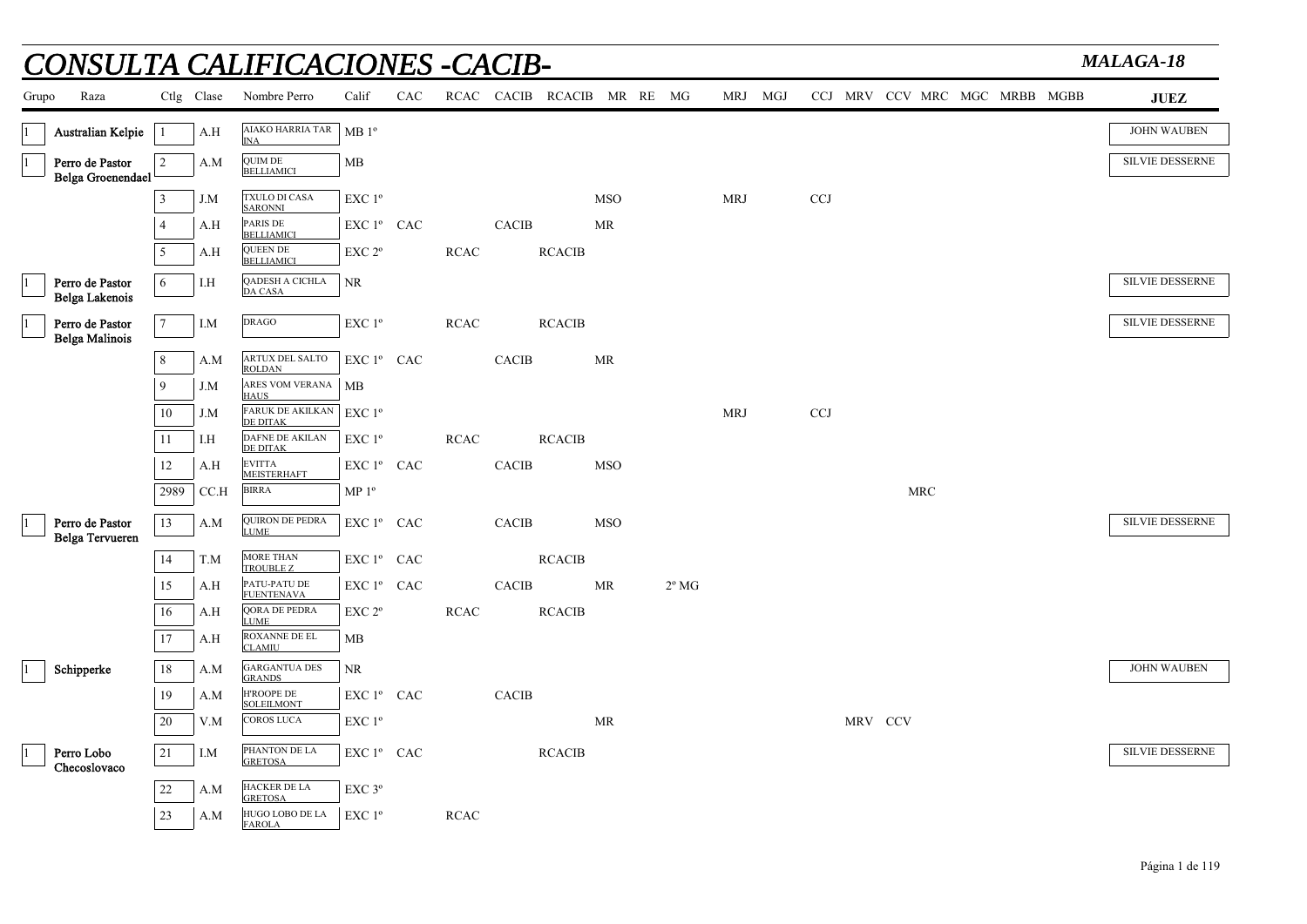| Grupo<br>Raza                   |        | Ctlg Clase | Nombre Perro                                               | Calif                | CAC |            |              | RCAC CACIB RCACIB MR RE MG |    |  | MRJ MGJ    |              |         |            |  | CCJ MRV CCV MRC MGC MRBB MGBB | <b>JUEZ</b>        |
|---------------------------------|--------|------------|------------------------------------------------------------|----------------------|-----|------------|--------------|----------------------------|----|--|------------|--------------|---------|------------|--|-------------------------------|--------------------|
| Perro Lobo<br>Checoslovaco      | 24     | A.M        | LOBO                                                       | EXC 4°               |     |            |              |                            |    |  |            |              |         |            |  |                               | SILVIE DESSERNE    |
|                                 | $25\,$ | A.M        | <b>SADON DEL</b><br><b>CASTILLO DE SAX</b>                 | $MB1^{\circ}$        |     |            |              |                            |    |  |            |              |         |            |  |                               |                    |
|                                 | 26     | A.M        | XENOMI DE LA<br><b>FUENSANTA</b>                           | EXC 2 <sup>o</sup>   |     |            |              |                            |    |  |            |              |         |            |  |                               |                    |
|                                 | 27     | CH.M       | <b>CH ALDARON</b><br>SANGRE DE LOBO                        | EXC 1 <sup>o</sup>   |     |            | <b>CACIB</b> |                            | MR |  |            |              |         |            |  |                               |                    |
|                                 | $28\,$ | J.M        | <b>CIMBRO</b>                                              | $EXC 2^{\circ}$      |     |            |              |                            |    |  |            | <b>RCCJ</b>  |         |            |  |                               |                    |
|                                 | 29     | J.M        | OTTO LOBOS DE<br><b>BILSARU</b>                            | EXC 1 <sup>o</sup>   |     |            |              |                            |    |  |            | CCJ          |         |            |  |                               |                    |
|                                 | 30     | I.H        | PANDORA DE LA<br><b>GRETOSA</b>                            | EXC 1º CAC           |     |            |              | <b>RCACIB</b>              |    |  |            |              |         |            |  |                               |                    |
|                                 | 31     | A.H        | BAHIA DE CADIZ DE<br>LA MANADA DE                          | <b>MB</b>            |     |            |              |                            |    |  |            |              |         |            |  |                               |                    |
|                                 | 32     | A.H        | CH ELSA ELENTÁRI<br>ŠEDÝ POKLAD                            | EXC 1 <sup>o</sup>   |     | $\sf RCAC$ |              |                            |    |  |            |              |         |            |  |                               |                    |
|                                 | 33     | A.H        | DEEP DREAM SALTO $ $ EXC 2 <sup>o</sup><br><b>DEL LUPO</b> |                      |     |            |              |                            |    |  |            |              |         |            |  |                               |                    |
|                                 | 34     | A.H        | EBHELIN LUPI DEL<br><b>BALDO</b>                           | EXC 3°               |     |            |              |                            |    |  |            |              |         |            |  |                               |                    |
|                                 | 35     | A.H        | <b>ENYA DEL</b><br><b>CASTILLO DE SAX</b>                  | $\rm MB$ $1^{\rm o}$ |     |            |              |                            |    |  |            |              |         |            |  |                               |                    |
|                                 | 36     | A.H        | <b>KIRA</b>                                                | MB                   |     |            |              |                            |    |  |            |              |         |            |  |                               |                    |
|                                 | 37     | A.H        | ZWERUNA Z<br>PERONOWKI                                     | MB                   |     |            |              |                            |    |  |            |              |         |            |  |                               |                    |
|                                 | 38     | CH.H       | TABATHA TATRA<br>SPOD DUMBIERA                             | EXC 1 <sup>o</sup>   |     |            | <b>CACIB</b> |                            |    |  |            |              |         |            |  |                               |                    |
|                                 | 39     | J.H        | <b>GWENHWYFAR LA</b><br>LLAMADA DEL LOBO                   | EXC 1 <sup>o</sup>   |     |            |              |                            |    |  | <b>MRJ</b> | <b>CCJ</b>   |         |            |  |                               |                    |
|                                 | 40     | J.H        | <b>JASNA DAKMAT</b>                                        | $EXC$ $3^{\circ}$    |     |            |              |                            |    |  |            |              |         |            |  |                               |                    |
|                                 | 41     | J.H        | ZOE SWEET CHILD<br>OF US LOYRE DE                          | EXC 2 <sup>o</sup>   |     |            |              |                            |    |  |            | <b>RCCJ</b>  |         |            |  |                               |                    |
|                                 | $42\,$ | V.H        | KIMARIS KAY Z<br>PERONOWKI                                 | EXC 1 <sup>o</sup>   |     |            |              |                            |    |  |            |              | MRV CCV |            |  |                               |                    |
|                                 | 2990   | CCA        | <b>NALA DE LOBOS</b><br><b>DEL</b>                         | MP 1 <sup>o</sup>    |     |            |              |                            |    |  |            |              |         | <b>MRC</b> |  |                               |                    |
| Perro de Pastor<br>Aleman (pelo | 43     | I.M        | <b>ATILA</b>                                               | $MB1^{\circ}$        |     |            |              |                            |    |  |            |              |         |            |  |                               | <b>JOHN WAUBEN</b> |
| corto)                          |        |            |                                                            |                      |     |            |              |                            |    |  |            |              |         |            |  |                               |                    |
|                                 | 44     | A.M        | ${\rm ALEX}$                                               | $MB 2^{\circ}$       |     |            |              |                            |    |  |            |              |         |            |  |                               |                    |
|                                 | 45     | A.M        | <b>DARKO</b>                                               | <b>BUENO</b>         |     |            |              |                            |    |  |            |              |         |            |  |                               |                    |
|                                 | 46     | A.M        | EROS DE TIERRA<br>AUSTRAL                                  | $MB 3^{\circ}$       |     |            |              |                            |    |  |            |              |         |            |  |                               |                    |
|                                 | 47     | A.M        | PETER CAMPO DE<br><b>GIBRALTAR</b>                         | EXC 1° CAC           |     |            | <b>CACIB</b> |                            | MR |  |            |              |         |            |  |                               |                    |
|                                 | 48     | A.M        | RAMBO                                                      | <b>BUENO</b>         |     |            |              |                            |    |  |            |              |         |            |  |                               |                    |
|                                 | 49     | $J.M$      | ARKO II DE<br><b>NACIONAL</b>                              | EXC 1 <sup>o</sup>   |     |            |              |                            |    |  | <b>MRJ</b> | $_{\rm CCJ}$ |         |            |  |                               |                    |
|                                 | 50     | J.M        | <b>GOKU DE SABEGA</b>                                      | EXC 2 <sup>o</sup>   |     |            |              |                            |    |  |            | <b>RCCJ</b>  |         |            |  |                               |                    |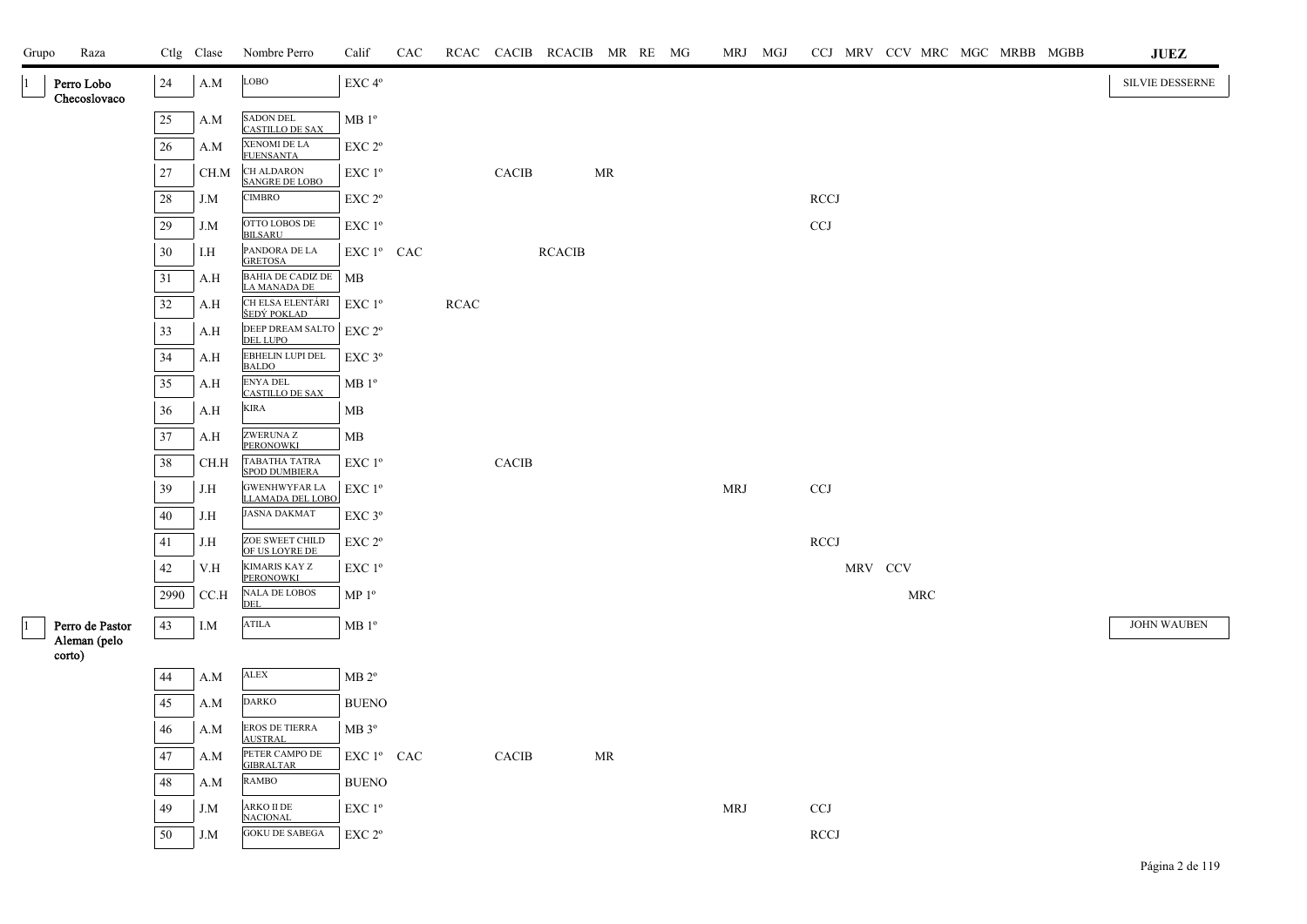| Grupo | Raza                                                      |        | Ctlg Clase  | Nombre Perro                              | Calif             | CAC |      |               | RCAC CACIB RCACIB MR RE MG |                        |  | MRJ MGJ |  | CCJ MRV CCV MRC MGC MRBB MGBB |  |  | <b>JUEZ</b>         |
|-------|-----------------------------------------------------------|--------|-------------|-------------------------------------------|-------------------|-----|------|---------------|----------------------------|------------------------|--|---------|--|-------------------------------|--|--|---------------------|
|       | Perro de Pastor<br>Aleman (pelo<br>corto)                 | 51     | ${\it I.H}$ | $\rm NALA$                                | $\rm NR$          |     |      |               |                            |                        |  |         |  |                               |  |  | <b>JOHN WAUBEN</b>  |
|       |                                                           | $52\,$ | A.H         | HICA II DE<br><b>MONTEQUINTOS</b>         | <b>BUENO</b>      |     |      |               |                            |                        |  |         |  |                               |  |  |                     |
|       |                                                           | 53     | A.H         | KENIA                                     | EXC 1º CAC        |     |      | <b>CACIB</b>  |                            |                        |  |         |  |                               |  |  |                     |
|       |                                                           | 54     | A.H         | NANA VEGA DE<br><b>GRANADA</b>            | MB                |     |      |               |                            |                        |  |         |  |                               |  |  |                     |
|       |                                                           | 55     | J.H         | DANA DE NACIONAL<br><b>TRESCIENTOS</b>    | MB                |     |      |               |                            |                        |  |         |  |                               |  |  |                     |
|       |                                                           | 2991   | CC.H        | ERICA DE VERANO<br><b>AZUL</b>            | MP 1 <sup>o</sup> |     |      |               |                            |                        |  |         |  | $\operatorname{MRC}$          |  |  |                     |
|       | Perro de Pastor                                           | 56     | A.M         | <b>HEIMDALL</b>                           | EXC 1º CAC        |     |      | <b>CACIB</b>  |                            | MR                     |  |         |  |                               |  |  | <b>JOHN WAUBEN</b>  |
|       | Aleman (pelo<br>largo)                                    |        |             |                                           |                   |     |      |               |                            |                        |  |         |  |                               |  |  |                     |
|       |                                                           | 57     | A.M         | ONIX DE EL CASAR                          | $\rm NR$          |     |      |               |                            |                        |  |         |  |                               |  |  |                     |
|       |                                                           | $58\,$ | A.H         | <b>BIANKA VON</b><br><b>IRIBELLA BERG</b> | $EXC1^{\circ}$    | CAC |      | <b>CACIB</b>  |                            |                        |  |         |  |                               |  |  |                     |
|       |                                                           | 59     | J.H         | <b>BURNE CAMPO DE</b><br><b>GIBRALTAR</b> | MB                |     |      |               |                            |                        |  |         |  |                               |  |  |                     |
|       | Ca de Bestiar                                             | 60     | A.M         | <b>BAKO</b>                               | $\rm NR$          |     |      |               |                            |                        |  |         |  |                               |  |  | <b>CARLOS SALAS</b> |
|       | (Perro de Pastor<br>Mallorquin)                           |        |             |                                           |                   |     |      |               |                            |                        |  |         |  |                               |  |  |                     |
|       |                                                           | 61     | A.H         | REL                                       | EXC 1º CAC        |     |      | <b>CACIB</b>  |                            | MR RE                  |  |         |  |                               |  |  |                     |
|       |                                                           | 62     | J.H         | PEPA                                      | <b>EXC</b>        |     |      |               |                            |                        |  |         |  |                               |  |  |                     |
|       |                                                           | 2992   | BB.H        | STAR DOGS TAI D'ES<br><b>TURO</b>         | <b>NR</b>         |     |      |               |                            |                        |  |         |  |                               |  |  |                     |
|       | $\rm{Gos}$ D'Atura<br>Catalá (Perro de<br>Pastor Catalan) | 63     | A.M         | ADONIS DE CAN<br><b>BLAU</b>              | EXC 1º CAC        |     |      | CACIB         |                            | $MR$ $\,$ $\,$ RE $\,$ |  |         |  |                               |  |  | <b>CARLOS SALAS</b> |
|       |                                                           | 64     | A.H         | BALLERINA DE CAN<br><b>BLAU</b>           | EXC 1º CAC        |     |      | ${\rm CACIB}$ |                            |                        |  |         |  |                               |  |  |                     |
|       |                                                           | 65     | A.H         | <b>VEREMA 1 DE</b><br>PASTORS DE BLO      | EXC 2°            |     | RCAC |               | <b>RCACIB</b>              |                        |  |         |  |                               |  |  |                     |
|       |                                                           | 66     | V.H         | MULTI CH GALA'S<br><u>ARUBÍ VAN</u>       | NR.               |     |      |               |                            |                        |  |         |  |                               |  |  |                     |
|       | Euskal Artzain-                                           | 67     | A.M         | PARDARRI JATOR                            | EXC 1º CAC        |     |      |               |                            | MR RE                  |  |         |  |                               |  |  | <b>CARLOS SALAS</b> |
|       | txakurra-<br>Iletsua(Pastor<br>Vasco)(No acpt<br>FCI)     |        |             |                                           |                   |     |      |               |                            |                        |  |         |  |                               |  |  |                     |
|       | Euskal Artzain-                                           | 68     | CH.H        | LIBRE ALBEDRÍO DE EXC 1º<br><b>USASKU</b> |                   |     |      |               |                            | MR RE                  |  |         |  |                               |  |  | <b>CARLOS SALAS</b> |
|       | txakurra-<br>Gorbeiakoa(Pastor<br>Vasco)(no acpt<br>FCI)  |        |             |                                           |                   |     |      |               |                            |                        |  |         |  |                               |  |  |                     |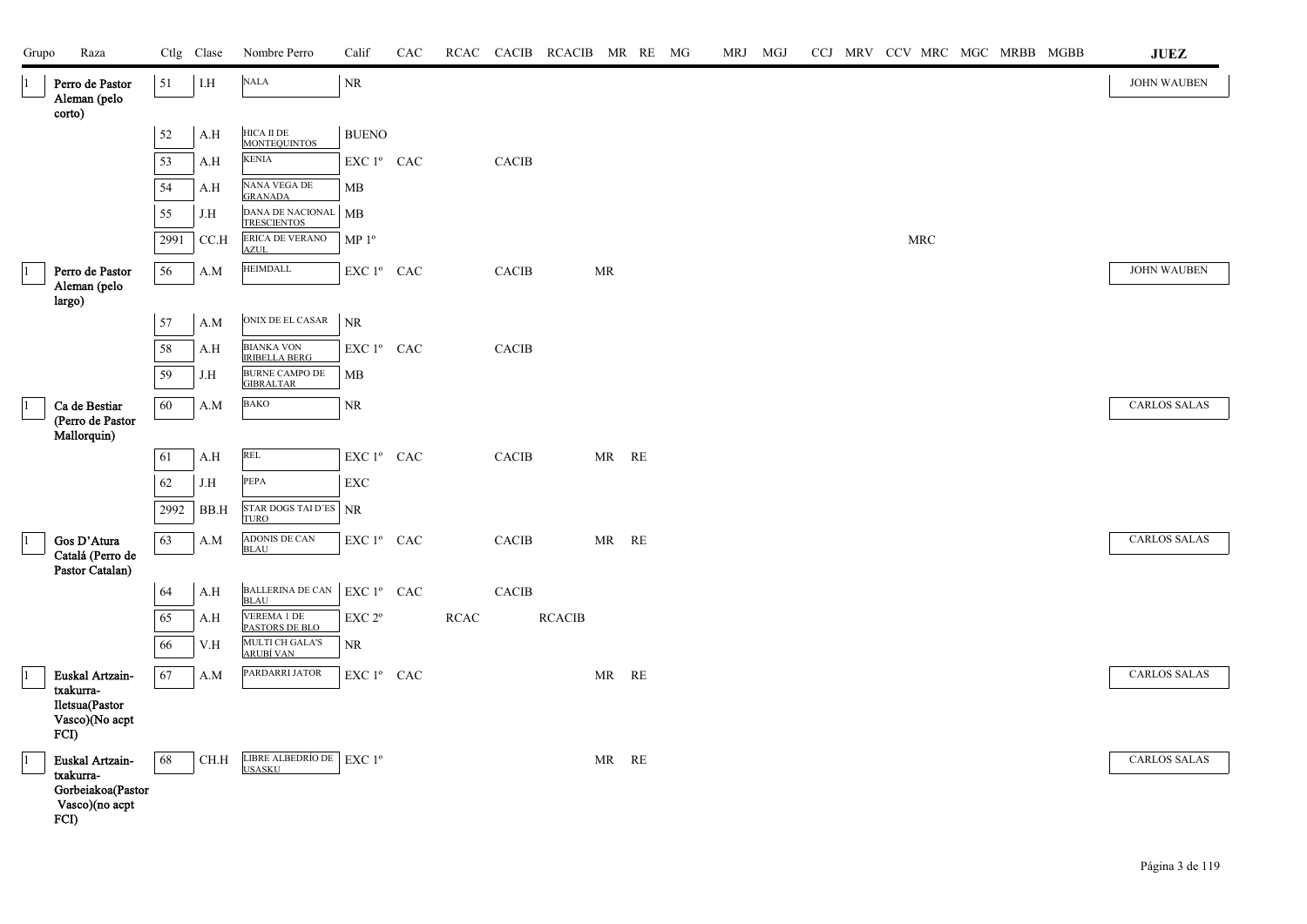| Grupo | Raza                                              |        | Ctlg Clase | Nombre Perro                                        | Calif                                                   | CAC |             |                        | RCAC CACIB RCACIB MR RE MG |            |    | MRJ MGJ    |              |         |  |  | CCJ MRV CCV MRC MGC MRBB MGBB | $\mathbf{J}\mathbf{U}\mathbf{E}\mathbf{Z}$ |  |
|-------|---------------------------------------------------|--------|------------|-----------------------------------------------------|---------------------------------------------------------|-----|-------------|------------------------|----------------------------|------------|----|------------|--------------|---------|--|--|-------------------------------|--------------------------------------------|--|
|       | Perro de Pastor<br>Garafiano (No<br>aceptado FCI) | 69     | A.M        | <b>TIJARAFE</b>                                     | EXC 1º CAC                                              |     |             |                        |                            |            |    |            |              |         |  |  |                               | <b>CARLOS SALAS</b>                        |  |
|       |                                                   | 70     | CH.M       | <b>ASTOR</b>                                        | EXC 2°                                                  |     |             |                        |                            |            |    |            |              |         |  |  |                               |                                            |  |
|       |                                                   | 71     | CH.M       | <b>VULCANO DE</b><br><b>BEDIESTA</b>                | EXC 1 <sup>o</sup>                                      |     |             |                        |                            | MR RE      |    |            |              |         |  |  |                               |                                            |  |
|       |                                                   | $72\,$ | V.M        | CH. CATALINO<br>(CH.ESP., CH.PORT.)                 | EXC 1 <sup>o</sup>                                      |     |             |                        |                            |            |    |            |              | MRV CCV |  |  |                               |                                            |  |
|       |                                                   | 73     | A.H        | <b>HELENA DE</b><br><b>BEDIESTA</b>                 | EXC 1º CAC                                              |     |             |                        |                            | <b>MSO</b> |    |            |              |         |  |  |                               |                                            |  |
|       | Carea Leones                                      | 74     | J.M        | ARKIÑA                                              | $\ensuremath{\mathrm{EXC}}$ $1^{\mathrm{o}}$            |     |             |                        |                            | MR RE      |    | MRJ        | CCJ          |         |  |  |                               | <b>CARLOS SALAS</b>                        |  |
|       | (Perro de Pastor<br>Leones) (no acept<br>FCI)     |        |            |                                                     |                                                         |     |             |                        |                            |            |    |            |              |         |  |  |                               |                                            |  |
|       |                                                   | 75     | A.H        | SOMBRA DE TIERRA<br>DE ORBIGO                       | EXC 1º CAC                                              |     |             |                        |                            |            |    |            |              |         |  |  |                               |                                            |  |
|       | Perro de Pastor de<br><b>Beauce</b>               | 76     | $\rm CH.M$ | <b>DRAKAN</b>                                       | EXC 1°                                                  |     |             | <b>CACIB</b>           |                            | MR         |    |            |              |         |  |  |                               | SILVIE DESSERNE                            |  |
|       | (Beauceron)                                       | 77     | J.M        | <b>BEALTAINE</b>                                    | EXC 1 <sup>o</sup>                                      |     |             |                        |                            |            |    | <b>MRJ</b> | <b>CCJ</b>   |         |  |  |                               |                                            |  |
|       |                                                   | 78     | A.H        | DRAKANSON LOGAN<br>DOUBLE TROUBLE<br>CATH ME IF YOU | $\mathop{\hbox{\rm EXC}}$ $1^{\circ}$ $\;$ CAC          |     |             | <b>CACIB</b>           |                            |            |    |            |              |         |  |  |                               |                                            |  |
|       | Perro de Pastor de                                | 79     | A.H        | HISSETTE DE                                         | EXC 2°                                                  |     | RCAC        |                        |                            |            |    |            |              |         |  |  |                               | SILVIE DESSERNE                            |  |
|       | Brie (Negros-<br>Grises)                          |        |            | <b>BRIGUIS</b>                                      |                                                         |     |             |                        |                            |            |    |            |              |         |  |  |                               |                                            |  |
|       |                                                   | 80     | A.H        | SWEET CALIFORNIA<br><b>BLACKBALUS</b>               | EXC 1º CAC                                              |     |             | <b>CACIB</b>           |                            |            |    |            |              |         |  |  |                               |                                            |  |
|       | Perro de Pastor de<br>Brie (Leonados)             | 81     | CH.M       | CHESTER DE LOS<br>NIEGOS                            | EXC 1 <sup>o</sup>                                      |     |             | <b>CACIB</b>           |                            | MR         | MG |            |              |         |  |  |                               | <b>SILVIE DESSERNE</b>                     |  |
|       |                                                   | 82     | J.M        | MOSCÚ<br><b>BLACKBALUS DE</b>                       | EXC 1 <sup>o</sup>                                      |     |             |                        |                            |            |    | <b>MRJ</b> | <b>CCJ</b>   |         |  |  |                               |                                            |  |
|       |                                                   | 83     | A.H        | EYE CANDY DIVINE                                    | <b>NR</b>                                               |     |             |                        |                            |            |    |            |              |         |  |  |                               |                                            |  |
|       |                                                   | 84     | A.H        | ZTOYAKY DE<br><b>DASILVA</b>                        | EXC 1º CAC                                              |     |             |                        |                            |            |    |            |              |         |  |  |                               |                                            |  |
|       |                                                   | 85     | J.H        | <b>NOAH I DE LOS</b><br><b>NIEGOS</b>               | MB                                                      |     |             |                        |                            |            |    |            |              |         |  |  |                               |                                            |  |
|       |                                                   | 86     | J.H        | SWEET INDIA DE<br><b>LOS NIEGOS</b>                 | EXC 1 <sup>°</sup>                                      |     |             |                        |                            |            |    |            | CCJ          |         |  |  |                               |                                            |  |
|       | <b>Bearded Collie</b>                             | 87     | A.M        | JCH, CH. KAY-<br>LASTER DE GIANVIE                  | EXC 1º CAC                                              |     |             |                        |                            |            |    |            |              |         |  |  |                               | <b>SUNZICA LAZIC</b>                       |  |
|       |                                                   | 88     | CH.M       | BISS, MULTI JCH,<br>MULTI CH. KAOS                  | EXC 1 <sup>o</sup>                                      |     |             | $\operatorname{CACIB}$ |                            | <b>MSO</b> |    |            |              |         |  |  |                               |                                            |  |
|       |                                                   | 89     | CH.M       | <b>DYLAN DE IRBOAS</b>                              | EXC 2°                                                  |     |             |                        | <b>RCACIB</b>              |            |    |            |              |         |  |  |                               |                                            |  |
|       |                                                   | 90     | J.M        | <b>NEWTON</b><br><b>MONTMAYOR DE</b>                | $\ensuremath{\mathrm{EXC}}$ $1^{\ensuremath{\text{o}}}$ |     |             |                        |                            |            |    |            | $_{\rm CCJ}$ |         |  |  |                               |                                            |  |
|       |                                                   | 91     | A.H        | <b>BALFARG BE ALL</b><br><b>AND END ALL</b>         | EXC 1 <sup>°</sup> CAC                                  |     |             |                        | <b>RCACIB</b>              |            |    |            |              |         |  |  |                               |                                            |  |
|       |                                                   | 92     | A.H        | CH JR. ES-DR-GIB<br><b>BONNY AND</b>                | EXC 2 <sup>o</sup>                                      |     | <b>RCAC</b> |                        |                            |            |    |            |              |         |  |  |                               |                                            |  |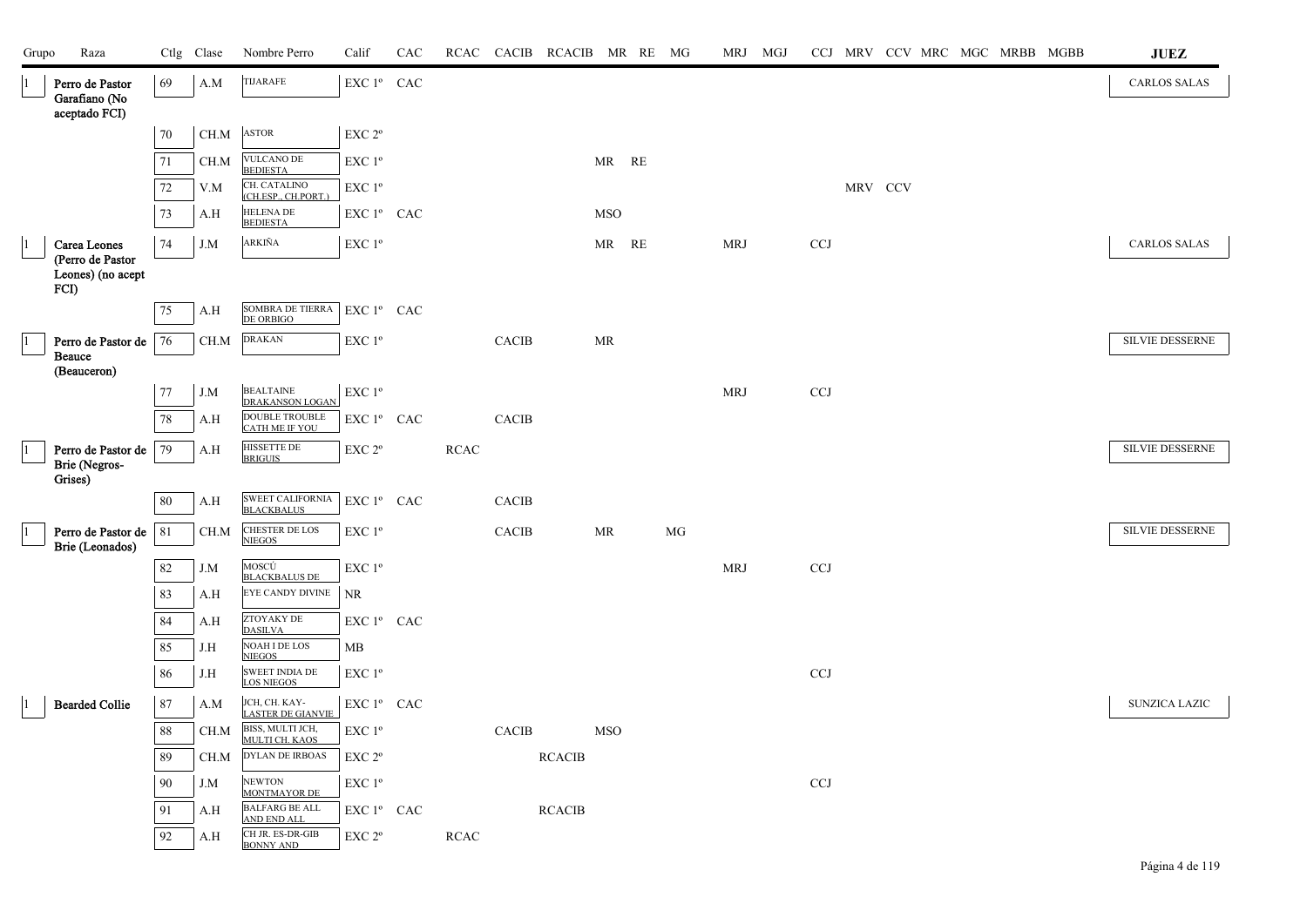| Grupo | Raza                  |     | Ctlg Clase | Nombre Perro                                    | Calif                  | CAC |             |              | RCAC CACIB RCACIB MR RE MG |           |  | MRJ MGJ    |             |         |             |  | CCJ MRV CCV MRC MGC MRBB MGBB | <b>JUEZ</b>               |
|-------|-----------------------|-----|------------|-------------------------------------------------|------------------------|-----|-------------|--------------|----------------------------|-----------|--|------------|-------------|---------|-------------|--|-------------------------------|---------------------------|
|       | <b>Bearded Collie</b> | 93  | A.H        | <b>DALILA DE IRBOAS</b>                         | $EXC$ $3^{\circ}$      |     |             |              |                            |           |  |            |             |         |             |  |                               | <b>SUNZICA LAZIC</b>      |
|       |                       | 94  | A.H        | <b>ISAA DE IRBOAS</b>                           | EXC 6 <sup>o</sup>     |     |             |              |                            |           |  |            |             |         |             |  |                               |                           |
|       |                       | 95  | A.H        | JCH LOVELY BLUE<br><b>DES GARDES</b>            | EXC 4 <sup>o</sup>     |     |             |              |                            |           |  |            |             |         |             |  |                               |                           |
|       |                       | 96  | A.H        | KYRA DIANA DE<br><b>GIANVIE</b>                 | $EXC$ 5 $\rm ^{\circ}$ |     |             |              |                            |           |  |            |             |         |             |  |                               |                           |
|       |                       | 97  | CH.H       | <b>AFRICA DE IRBOAS</b>                         | NR                     |     |             |              |                            |           |  |            |             |         |             |  |                               |                           |
|       |                       | 98  | CH.H       | CH JOYCE DU<br><b>GRAND FRENE DE</b>            | EXC 2 <sup>o</sup>     |     |             |              |                            |           |  |            |             |         |             |  |                               |                           |
|       |                       | 99  | CH.H       | DE MALVASUR<br><b>INGELA</b>                    | EXC 1 <sup>o</sup>     |     |             | <b>CACIB</b> |                            | <b>MR</b> |  |            |             |         |             |  |                               |                           |
|       |                       | 100 | J.H        | <b>BIMBA DE IRBOAS</b>                          | $EXC1^{\circ}$         |     |             |              |                            |           |  | <b>MRJ</b> | CCJ         |         |             |  |                               |                           |
|       |                       | 101 | V.H        | BROWN SUGAR DE<br><b>MALVASUR</b>               | EXC 2 <sup>o</sup>     |     |             |              |                            |           |  |            |             |         | <b>RCCV</b> |  |                               |                           |
|       |                       | 102 | V.H        | <b>FAVIA DES</b><br><b>EMERAUDES DU LAC</b>     | $EXC$ $3^{\circ}$      |     |             |              |                            |           |  |            |             |         |             |  |                               |                           |
|       |                       | 103 | V.H        | WW, EW, MULTI BIS, EXC 1º<br>MULTI CH. DOUBLE   |                        |     |             |              |                            |           |  |            |             | MRV CCV |             |  |                               |                           |
|       | <b>Border Collie</b>  | 104 | I.M        | JULE TOO BEYOND<br>MY HEART                     | EXC 1 <sup>°</sup>     |     | <b>RCAC</b> |              |                            |           |  |            |             |         |             |  |                               | <b>RAFAEL DE SANTIAGO</b> |
|       |                       | 105 | I.M        | <b>LOWLANDS OF LYS</b><br><b>QUANDO CANTA</b>   | EXC 2 <sup>o</sup>     |     |             |              |                            |           |  |            |             |         |             |  |                               |                           |
|       |                       | 106 | I.M        | SAM                                             | MВ                     |     |             |              |                            |           |  |            |             |         |             |  |                               |                           |
|       |                       | 107 | A.M        | <b>BATTON DE LOS</b><br><b>PAREJOS</b>          | <b>NR</b>              |     |             |              |                            |           |  |            |             |         |             |  |                               |                           |
|       |                       | 108 | A.M        | <b>GUESS WHAT VON</b><br><b>WINDERCKER LAND</b> | <b>NR</b>              |     |             |              |                            |           |  |            |             |         |             |  |                               |                           |
|       |                       | 109 | A.M        | <b>KYNAGON</b><br><b>GIDEON'S SWORD</b>         | EXC 1 <sup>°</sup> CAC |     |             | <b>CACIB</b> |                            | MR        |  |            |             |         |             |  |                               |                           |
|       |                       | 110 | A.M        | SO LET IT BE DE<br><b>TARAWAY</b>               | MB                     |     |             |              |                            |           |  |            |             |         |             |  |                               |                           |
|       |                       | 111 | A.M        | WINDRIFT CELTIC<br><b>CONNECTION</b>            | MB                     |     |             |              |                            |           |  |            |             |         |             |  |                               |                           |
|       |                       | 112 | CH.M       | <b>LOWLANDS OF LYS</b><br><b>KT DIAMOND</b>     | $EXC1^{\circ}$         |     |             |              | <b>RCACIB</b>              |           |  |            |             |         |             |  |                               |                           |
|       |                       | 113 | J.M        | <b>EVEN FLOW DE</b><br><b>BELDA</b>             | NR                     |     |             |              |                            |           |  |            |             |         |             |  |                               |                           |
|       |                       | 114 | J.M        | NIT DE JUNE OF<br><b>DASHING DAWN</b>           | NR                     |     |             |              |                            |           |  |            |             |         |             |  |                               |                           |
|       |                       | 115 | J.M        | RAFAEL                                          | EXC 2 <sup>o</sup>     |     |             |              |                            |           |  |            | <b>RCCJ</b> |         |             |  |                               |                           |
|       |                       | 116 | J.M        | WILD STORM BAD<br>BOY                           | $EXC1^{\circ}$         |     |             |              |                            |           |  | <b>MRJ</b> | <b>CCJ</b>  |         |             |  |                               |                           |
|       |                       | 117 | I.H        | <b>BORDER ATHLETE</b><br><b>JP LOB SAKURA</b>   | EXC 1 <sup>o</sup>     |     |             |              |                            |           |  |            |             |         |             |  |                               |                           |
|       |                       | 118 | I.H        | DEVENDRA DEL<br><b>AGUILA ROJA</b>              | <b>MB</b>              |     |             |              |                            |           |  |            |             |         |             |  |                               |                           |
|       |                       | 119 | I.H        | JAZZ DE WORK &<br><b>BEAUTY</b>                 | NR                     |     |             |              |                            |           |  |            |             |         |             |  |                               |                           |
|       |                       | 120 | I.H        | <b>LOWLANDS OF LYS</b><br><b>QUANDO SOUL</b>    | EXC 2 <sup>o</sup>     |     | <b>RCAC</b> |              |                            |           |  |            |             |         |             |  |                               |                           |
|       |                       | 121 | A.H        | <b>BELA</b>                                     | MB                     |     |             |              |                            |           |  |            |             |         |             |  |                               |                           |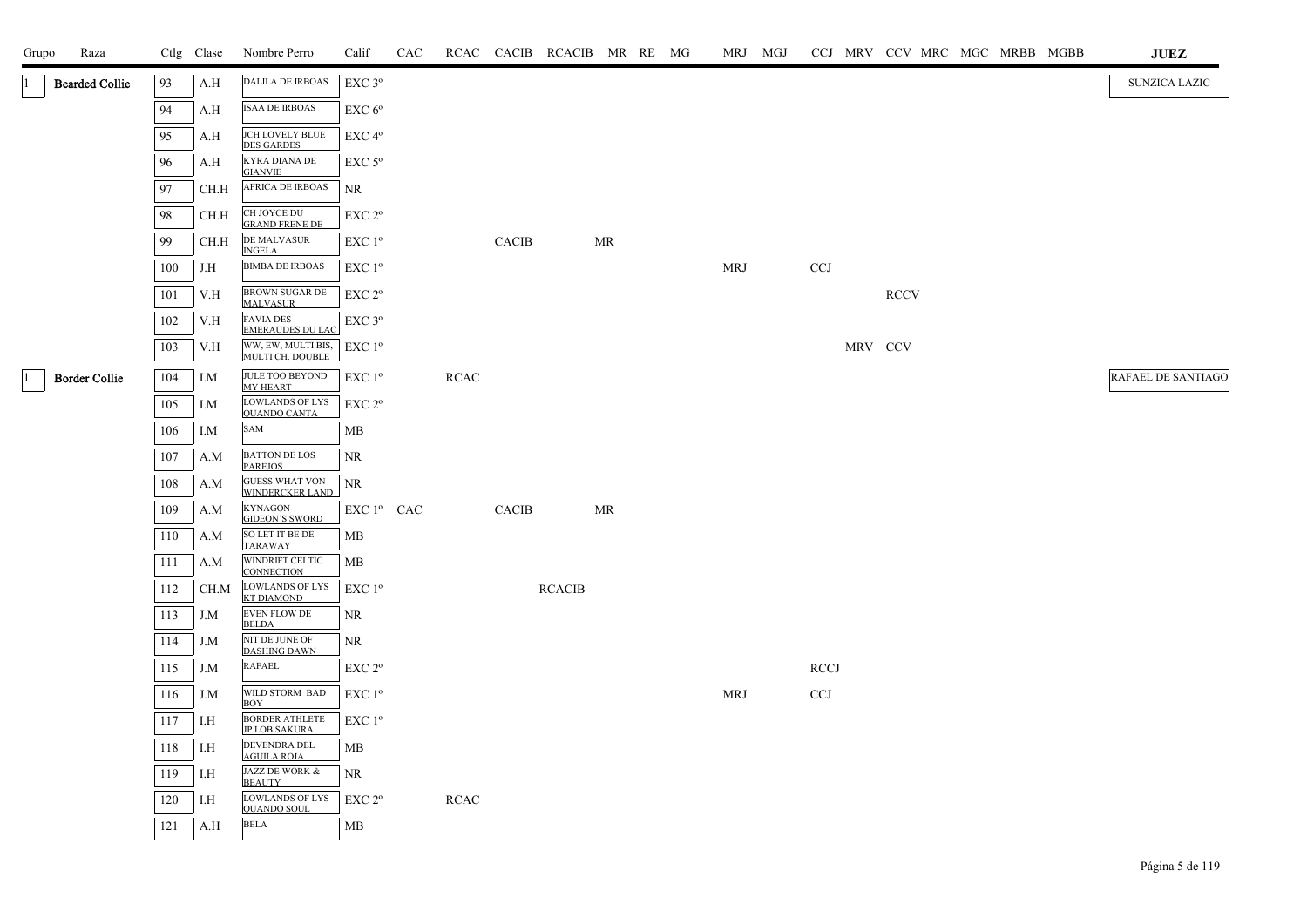| Grupo | Raza                             |         | Ctlg Clase | Nombre Perro                                     | Calif                                          | CAC |              | RCAC CACIB RCACIB MR RE MG |            |  | MRJ MGJ |             |                      |  | CCJ MRV CCV MRC MGC MRBB MGBB | $\mathbf{J}\mathbf{U}\mathbf{E}\mathbf{Z}$ |
|-------|----------------------------------|---------|------------|--------------------------------------------------|------------------------------------------------|-----|--------------|----------------------------|------------|--|---------|-------------|----------------------|--|-------------------------------|--------------------------------------------|
|       | <b>Border Collie</b>             | 122     | A.H        | <b>DIAMANTINA</b>                                | NR                                             |     |              |                            |            |  |         |             |                      |  |                               | RAFAEL DE SANTIAGO                         |
|       |                                  | 123     | A.H        | <b>ELA DE BELDA</b>                              | EXC <sub>3°</sub>                              |     |              |                            |            |  |         |             |                      |  |                               |                                            |
|       |                                  | 124     | A.H        | FULL OF CHARM OF<br>FOREVER CLEVER               | EXC 1º CAC                                     |     | <b>CACIB</b> |                            |            |  |         |             |                      |  |                               |                                            |
|       |                                  | 125     | A.H        | LEIVA'S BLUE<br><b>FLOWER</b>                    | NR.                                            |     |              |                            |            |  |         |             |                      |  |                               |                                            |
|       |                                  | 126     | A.H        | <b>LOWLANDS OF LYS</b><br><b>OVERSEAS I COME</b> | EXC 2 <sup>o</sup>                             |     |              |                            |            |  |         |             |                      |  |                               |                                            |
|       |                                  | 127     | A.H        | MAYBIC NEVER<br><b>DREAM ALONE</b>               | <b>NR</b>                                      |     |              |                            |            |  |         |             |                      |  |                               |                                            |
|       |                                  | 128     | A.H        | SOL DE CANNATURA                                 | MB                                             |     |              |                            |            |  |         |             |                      |  |                               |                                            |
|       |                                  | 129     | CH.H       | LOWLANDS OF LYS<br>KOH-I-NOOR                    | EXC 1 <sup>o</sup>                             |     |              | <b>RCACIB</b>              |            |  |         |             |                      |  |                               |                                            |
|       |                                  | 130     | J.H        | <b>MAYBIC VERY</b><br>SPECIAL DREAM              | $EXC$ $3^{\circ}$                              |     |              |                            |            |  |         |             |                      |  |                               |                                            |
|       |                                  | 131     | J.H        | MAYBIC VIVI ASSOL                                | EXC 2 <sup>o</sup>                             |     |              |                            |            |  |         | <b>RCCJ</b> |                      |  |                               |                                            |
|       |                                  | 132     | J.H        | <b>NEW DREAM'S</b><br><b>BORDER THAT'S</b>       | NR.                                            |     |              |                            |            |  |         |             |                      |  |                               |                                            |
|       |                                  | 133     | J.H        | QUÉ BONITA FLOR<br>DE JAZMÍN OF                  | $EXC1^{\circ}$                                 |     |              |                            |            |  |         | <b>CCJ</b>  |                      |  |                               |                                            |
|       |                                  | 2993    | CC.M       | MAYBIC WHY DON'T<br>YOU LOVE ME                  | MP <sup>0</sup>                                |     |              |                            |            |  |         |             | $\operatorname{MRC}$ |  |                               |                                            |
|       |                                  | 2994    | CC.M       | WORK & BEAUTY<br>KISSES TO BELGIUM               | MP 2 <sup>o</sup>                              |     |              |                            |            |  |         |             |                      |  |                               |                                            |
|       |                                  | 2995    | CCA        | EVANESCENCE DEL<br>ÁGUILA ROJA                   | <b>PROME</b>                                   |     |              |                            |            |  |         |             |                      |  |                               |                                            |
|       |                                  | 2996    | CC.H       | WORK & BEAUTY<br>KOKONUT KISSES                  | MP <sup>0</sup>                                |     |              |                            |            |  |         |             |                      |  |                               |                                            |
|       | Rough Collie<br>(Perro de pastor | 134     | A.M        | <b>ASTROMELIAS</b><br><b>CHASING STARS</b>       | <b>NR</b>                                      |     |              |                            |            |  |         |             |                      |  |                               | SUNZICA LAZIC                              |
|       | escoces)                         |         |            |                                                  |                                                |     |              |                            |            |  |         |             |                      |  |                               |                                            |
|       |                                  | 135     | A.M        | <b>ASTROMELIAS</b><br><b>RAFAEL</b>              | $\mathop{\hbox{\rm EXC}}$ $1^{\circ}$ $\;$ CAC |     | <b>CACIB</b> |                            | <b>MSO</b> |  |         |             |                      |  |                               |                                            |
|       |                                  | 136     | A.M        | <b>ASTROMELIAS</b><br><b>TAMJUK TIME FOR</b>     | EXC                                            |     |              |                            |            |  |         |             |                      |  |                               |                                            |
|       |                                  | 137     | A.M        | BOND-JAMES BOND<br>FELLOW OF                     | EXC                                            |     |              |                            |            |  |         |             |                      |  |                               |                                            |
|       |                                  | 138     | A.M        | CHJ SANGTRAIT<br><b>GUIZMO</b>                   | MB                                             |     |              |                            |            |  |         |             |                      |  |                               |                                            |
|       |                                  | 139     | A.M        | GRCH(PT) CH(PT GI<br>CIB) JCH(PT)                | EXC                                            |     |              |                            |            |  |         |             |                      |  |                               |                                            |
|       |                                  | 140     | A.M        | <b>INVICTUS</b><br>DELFLUVIA                     | <b>NR</b>                                      |     |              |                            |            |  |         |             |                      |  |                               |                                            |
|       |                                  | 141     | A.M        | JUST THE ONLY ONE<br>DU CLOS DE                  | EXC                                            |     |              |                            |            |  |         |             |                      |  |                               |                                            |
|       |                                  | $142\,$ | A.M        | MARQUES DOROSTO NR                               |                                                |     |              |                            |            |  |         |             |                      |  |                               |                                            |
|       |                                  | 143     | A.M        | MULTI JCH FRIDENS<br><b>STARDUST</b>             | EXC 4°                                         |     |              |                            |            |  |         |             |                      |  |                               |                                            |
|       |                                  | 144     | A.M        | SANGTRAIT DAVI<br><b>BOWEI</b>                   | <b>NR</b>                                      |     |              |                            |            |  |         |             |                      |  |                               |                                            |
|       |                                  | 145     | A.M        | VITOSLAV FO DE LA<br>NIT URALSKOGO               | $EXC$ 3 $^{\circ}$                             |     |              |                            |            |  |         |             |                      |  |                               |                                            |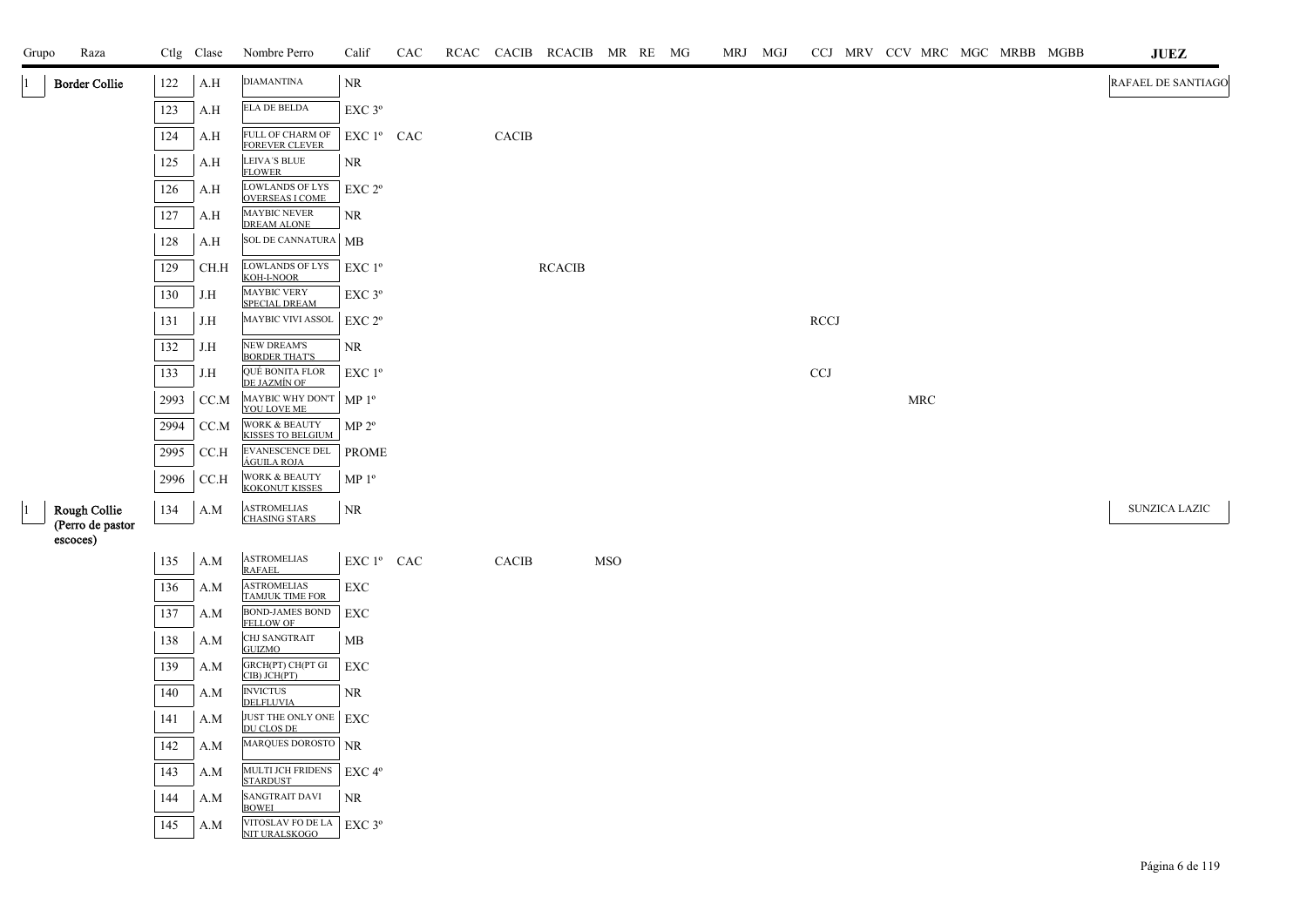| Grupo | Raza                             |     | Ctlg Clase | Nombre Perro                                       | Calif              | CAC |             |              | RCAC CACIB RCACIB MR RE MG |  | MRJ MGJ    | CCJ MRV CCV MRC MGC MRBB MGBB |  |  |  | JUEZ          |
|-------|----------------------------------|-----|------------|----------------------------------------------------|--------------------|-----|-------------|--------------|----------------------------|--|------------|-------------------------------|--|--|--|---------------|
|       | Rough Collie<br>(Perro de pastor | 146 | A.M        | YEYO'S GORAN                                       | EXC 2 <sup>o</sup> |     | <b>RCAC</b> |              | <b>RCACIB</b>              |  |            |                               |  |  |  | SUNZICA LAZIC |
|       | escoces)                         |     |            |                                                    |                    |     |             |              |                            |  |            |                               |  |  |  |               |
|       |                                  | 147 | J.M        | ARTZAIAK UP TO<br>THE TOP                          | NR                 |     |             |              |                            |  |            |                               |  |  |  |               |
|       |                                  | 148 | J.M        | ASDRUBAL DE LA<br>FIERA DE MI NIÑA                 | EXC 2 <sup>o</sup> |     |             |              |                            |  |            | <b>RCCJ</b>                   |  |  |  |               |
|       |                                  | 149 | J.M        | NORWENGK FALAK                                     | $EXC1^{\circ}$     |     |             |              |                            |  | <b>MRJ</b> | <b>CCJ</b>                    |  |  |  |               |
|       |                                  | 150 | J.M        | VAL DO ROSTRO                                      | MB 3 <sup>o</sup>  |     |             |              |                            |  |            |                               |  |  |  |               |
|       |                                  | 151 | I.H        | DE LA NIT REDHEAD<br><b>SOUL LEGEND</b>            | EXC 2 <sup>o</sup> |     |             |              |                            |  |            |                               |  |  |  |               |
|       |                                  | 152 | I.H        | <b>DELFLUVIA</b><br><b>MELISSANDRE</b>             | $EXC1^{\circ}$     |     |             |              |                            |  |            |                               |  |  |  |               |
|       |                                  | 153 | I.H        | DELFLUVIA SKYLER   EXC 3°<br><b>WHITE</b>          |                    |     |             |              |                            |  |            |                               |  |  |  |               |
|       |                                  | 154 | A.H        | <b>ASTROMELIAS</b><br>NOISETTE NATALIE             | NR                 |     |             |              |                            |  |            |                               |  |  |  |               |
|       |                                  | 155 | A.H        | <b>BROOKLYNSON</b><br><b>MILEY CYRUS</b>           | EXC 2 <sup>o</sup> |     | <b>RCAC</b> |              | <b>RCACIB</b>              |  |            |                               |  |  |  |               |
|       |                                  | 156 | A.H        | CH. PORT<br><b>ASTROMELIAS</b>                     | EXC 1º CAC         |     |             | <b>CACIB</b> |                            |  |            |                               |  |  |  |               |
|       |                                  | 157 | A.H        | <b>DALLINAIRE</b><br><b>GLAMOUR</b>                | NR                 |     |             |              |                            |  |            |                               |  |  |  |               |
|       |                                  | 158 | A.H        | DE LA NIT FAITHFUL EXC 3°<br><b>ABBA</b>           |                    |     |             |              |                            |  |            |                               |  |  |  |               |
|       |                                  | 159 | A.H        | <b>DEL JANYMARY</b><br><b>BETELGEUSE</b>           | EXC 4 <sup>o</sup> |     |             |              |                            |  |            |                               |  |  |  |               |
|       |                                  | 160 | A.H        | DELFLUVIA DAMA<br><b>DELEITOSA</b>                 | <b>EXC</b>         |     |             |              |                            |  |            |                               |  |  |  |               |
|       |                                  | 161 | A.H        | <b>DELFLUVIA</b><br><b>ILLUMINATING</b>            | EXC                |     |             |              |                            |  |            |                               |  |  |  |               |
|       |                                  | 162 | A.H        | <b>DELFLUVIA</b><br><b>MONONOKE</b>                | <b>NR</b>          |     |             |              |                            |  |            |                               |  |  |  |               |
|       |                                  | 163 | A.H        | <b>DESTIBYSSHINE</b><br><b>AYOKA OF MILAS</b>      | MB                 |     |             |              |                            |  |            |                               |  |  |  |               |
|       |                                  | 164 | A.H        | <b>GYNEBRA THE</b><br>DREAM OF COLD                | NR                 |     |             |              |                            |  |            |                               |  |  |  |               |
|       |                                  | 165 | A.H        | <b>NORWENGK</b><br><b>FLORENCE</b>                 | <b>EXC</b>         |     |             |              |                            |  |            |                               |  |  |  |               |
|       |                                  | 166 | A.H        | SPECIAL SEALORE'S<br><b>CALYPSO</b>                | <b>NR</b>          |     |             |              |                            |  |            |                               |  |  |  |               |
|       |                                  | 167 | A.H        | TORRINO<br>WONDERFULL                              | <b>EXC</b>         |     |             |              |                            |  |            |                               |  |  |  |               |
|       |                                  | 168 | J.H        | ALASKA DE LA<br>FIERA DE MI NIÑA<br>DE LA NIT VERA | NR                 |     |             |              |                            |  |            |                               |  |  |  |               |
|       |                                  | 169 | J.H        | <b>FRIDENS FROM</b>                                | EXC 3°             |     |             |              |                            |  |            |                               |  |  |  |               |
|       |                                  | 170 | J.H        | <b>RUSSIA WITH LOVE</b><br><b>IDALEHU ACACIA</b>   | $EXC1^{\circ}$     |     |             |              |                            |  |            | $CCJ$                         |  |  |  |               |
|       |                                  | 171 | J.H        | MELISSA DO ROSTRO                                  | EXC 4°             |     |             |              |                            |  |            |                               |  |  |  |               |
|       |                                  | 172 | J.H        | VALENTINA DO                                       | EXC 2 <sup>o</sup> |     |             |              |                            |  |            | <b>RCCJ</b>                   |  |  |  |               |
|       |                                  | 173 | J.H        | <b>ROSTRO</b>                                      | MB                 |     |             |              |                            |  |            |                               |  |  |  |               |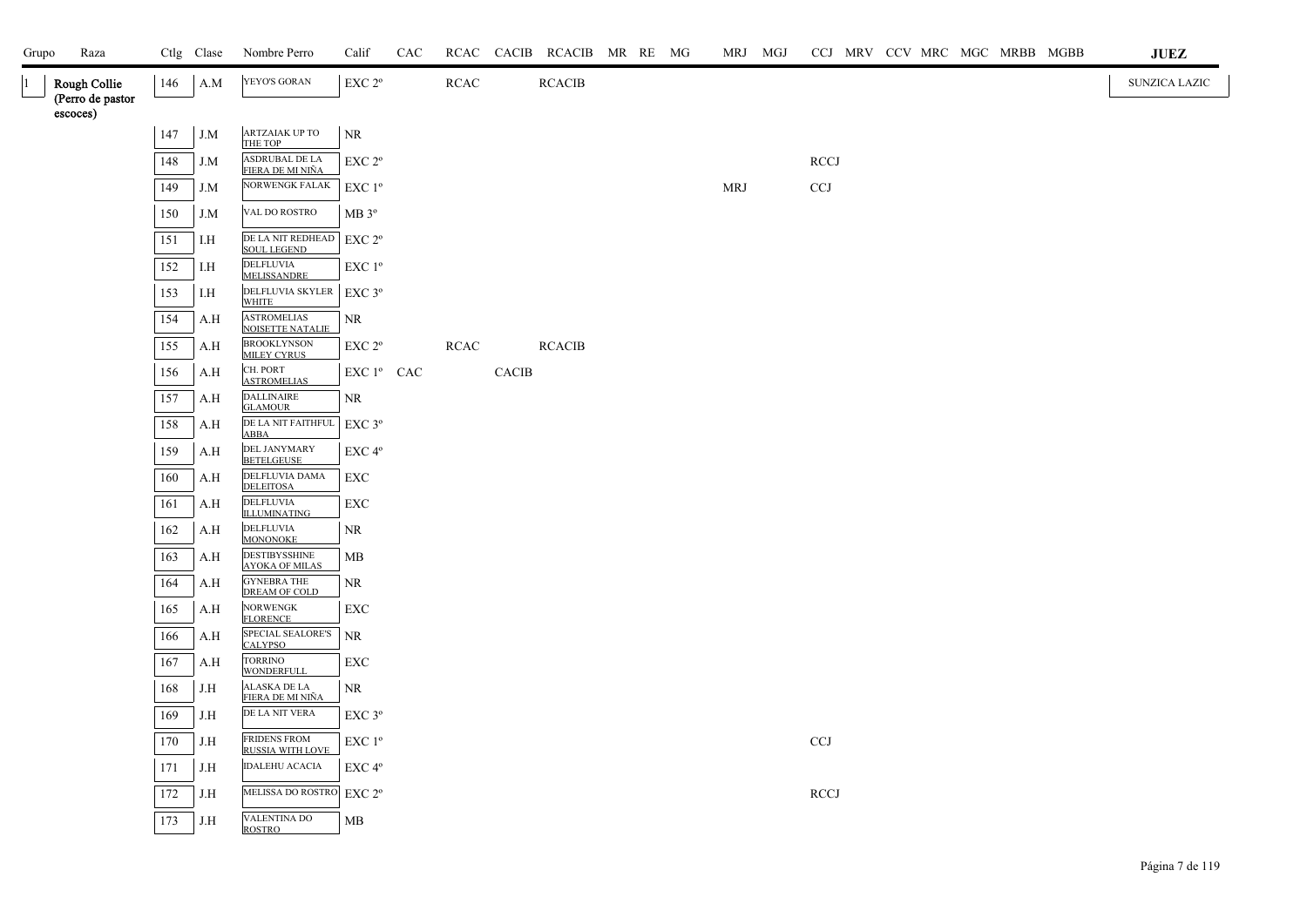| Grupo | Raza                                           |      | Ctlg Clase | Nombre Perro                                        | Calif                  | CAC |             |              | RCAC CACIB RCACIB MR RE MG |            |  | MRJ MGJ    |             |         | CCJ MRV CCV MRC MGC MRBB MGBB |             | <b>JUEZ</b>          |
|-------|------------------------------------------------|------|------------|-----------------------------------------------------|------------------------|-----|-------------|--------------|----------------------------|------------|--|------------|-------------|---------|-------------------------------|-------------|----------------------|
|       | Rough Collie<br>(Perro de pastor<br>escoces)   | 174  | V.H        | <b>BROOKLYNSON</b><br><b>SANTA RHONDA OF</b>        | EXC 1 <sup>o</sup>     |     |             |              |                            | MR         |  |            |             | MRV CCV |                               |             | <b>SUNZICA LAZIC</b> |
|       |                                                | 2997 | BB.M       | DELFLUVIA JAMES<br><b>DEAN</b>                      | $MP 1^{\circ}$         |     |             |              |                            |            |  |            |             |         |                               | <b>MRBB</b> |                      |
|       |                                                | 2998 | BB.M       | <b>LOVER OF LIFE</b><br><b>SINGER OF SONGS</b>      | NO CAL                 |     |             |              |                            |            |  |            |             |         |                               |             |                      |
|       |                                                | 2999 | CC.H       | DELFLUVIA LLUM<br><b>BLAVA</b>                      | $MP 1^{\circ}$         |     |             |              |                            |            |  |            |             |         | $\operatorname{MRC}$          |             |                      |
|       | Antiguo Perro de<br>Pastor Ingles<br>(Bobtail) | 175  | I.M        | NICE LOVE WILSON<br><b>LORDS OF CUZAY</b>           | $EXC1^{\circ}$ CAC     |     |             | CACIB        |                            | MR         |  |            |             |         |                               |             | <b>JOHN WAUBEN</b>   |
|       |                                                | 176  | J.M        | D'BLUE DIAMOND<br>DE BAYEROETH DEL                  | $MB1^{\circ}$          |     |             |              |                            |            |  |            |             |         |                               |             |                      |
|       |                                                | 177  | J.M        | DJ LAGUN DE<br><b>BAYROETH DE EDEN</b>              | <b>BUENO</b>           |     |             |              |                            |            |  |            |             |         |                               |             |                      |
|       |                                                | 178  | I.H        | AIR ZEPPELINE GAIA                                  | EXC 1º CAC             |     |             | <b>CACIB</b> |                            |            |  |            |             |         |                               |             |                      |
|       |                                                | 179  | I.H        | <b>TRIANA</b><br>YOUANDI<br><b>FASHIONABLY LATE</b> | EXC 2°                 |     |             |              |                            |            |  |            |             |         |                               |             |                      |
|       |                                                | 180  | A.H        | PENNYLANE DARK<br><b>MAGIC EYES</b>                 | <b>NR</b>              |     |             |              |                            |            |  |            |             |         |                               |             |                      |
|       |                                                | 181  | CH.H       | <b>KINDAMAGIC</b><br>DREAM DELISIOSO                | EXC 1 <sup>o</sup>     |     |             |              | <b>RCACIB</b>              |            |  |            |             |         |                               |             |                      |
|       |                                                | 182  | J.H        | <b>NEW MIRACLE OF</b><br><b>LOVE LORDS OF</b>       | NR                     |     |             |              |                            |            |  |            |             |         |                               |             |                      |
|       |                                                | 183  | V.H        | MULTI.CH.RECORDB<br><b>REAKING</b>                  | EXC 1 <sup>°</sup>     |     |             |              |                            |            |  |            |             | MRV CCV |                               |             |                      |
|       |                                                | 3000 | CC.M       | OWEN THE BEST<br><b>LORDS OF CUZAY</b>              | $MP 1^{\circ}$         |     |             |              |                            |            |  |            |             |         | <b>MRC</b>                    |             |                      |
|       | Shetland<br>Sheepdog                           | 184  | I.M        | <b>ASTURSHELKIE</b><br>FOLLOW ME TO THE             | EXC 1 <sup>o</sup>     |     |             |              |                            |            |  |            |             |         |                               |             | SUNZICA LAZIC        |
|       |                                                | 185  | I.M        | <b>MOORWOOD</b><br><b>SPECIAL BRONZE</b>            | <b>NR</b>              |     |             |              |                            |            |  |            |             |         |                               |             |                      |
|       |                                                | 186  | A.M        | <b>ASTURSHELKIE</b><br><b>BETWEEN THE</b>           | NR.                    |     |             |              |                            |            |  |            |             |         |                               |             |                      |
|       |                                                | 187  | A.M        | <b>BLUE WITCH</b><br><b>MAGNUS</b>                  | EXC 2 <sup>o</sup>     |     | <b>RCAC</b> |              |                            |            |  |            |             |         |                               |             |                      |
|       |                                                | 188  | A.M        | DE LA MAR DE BE<br><b>ICE BOY</b>                   | $EXC$ $3^{\circ}$      |     |             |              |                            |            |  |            |             |         |                               |             |                      |
|       |                                                | 189  | A.M        | <b>LYCKOSHELLANS</b><br><b>VICTORY</b>              | EXC 1 <sup>°</sup> CAC |     |             |              | <b>RCACIB</b>              |            |  |            |             |         |                               |             |                      |
|       |                                                | 190  | CH.M       | PARAY'S GLADIATOR                                   | EXC 1 <sup>o</sup>     |     |             | CACIB        |                            | <b>MSO</b> |  |            |             |         |                               |             |                      |
|       |                                                | 191  | J.M        | <b>BLACK CODE</b><br><b>LICELIETTE</b>              | EXC 2°                 |     |             |              |                            |            |  |            | <b>RCCJ</b> |         |                               |             |                      |
|       |                                                | 192  | J.M        | DE LA NIT GREY                                      | EXC 1 <sup>o</sup>     |     |             |              |                            |            |  | <b>MRJ</b> | <b>CCJ</b>  |         |                               |             |                      |
|       |                                                | 193  | I.H        | <b>ASTURSHELKIE IT</b><br>HAD TO BE YOU             | <b>NR</b>              |     |             |              |                            |            |  |            |             |         |                               |             |                      |
|       |                                                | 194  | I.H        | LOVESOME DAKOTA<br>WORLD-SHELTIE                    | EXC 1 <sup>o</sup>     |     |             |              |                            |            |  |            |             |         |                               |             |                      |
|       |                                                | 195  | A.H        | <b>ARIZONA DE LA</b><br><b>JAPONESA</b>             | EXC                    |     |             |              |                            |            |  |            |             |         |                               |             |                      |
|       |                                                | 196  | A.H        | <b>ASTURSHELKIE</b><br><b>ILIST THE WAY YOU</b>     | EXC 2°                 |     | <b>RCAC</b> |              | <b>RCACIB</b>              |            |  |            |             |         |                               |             |                      |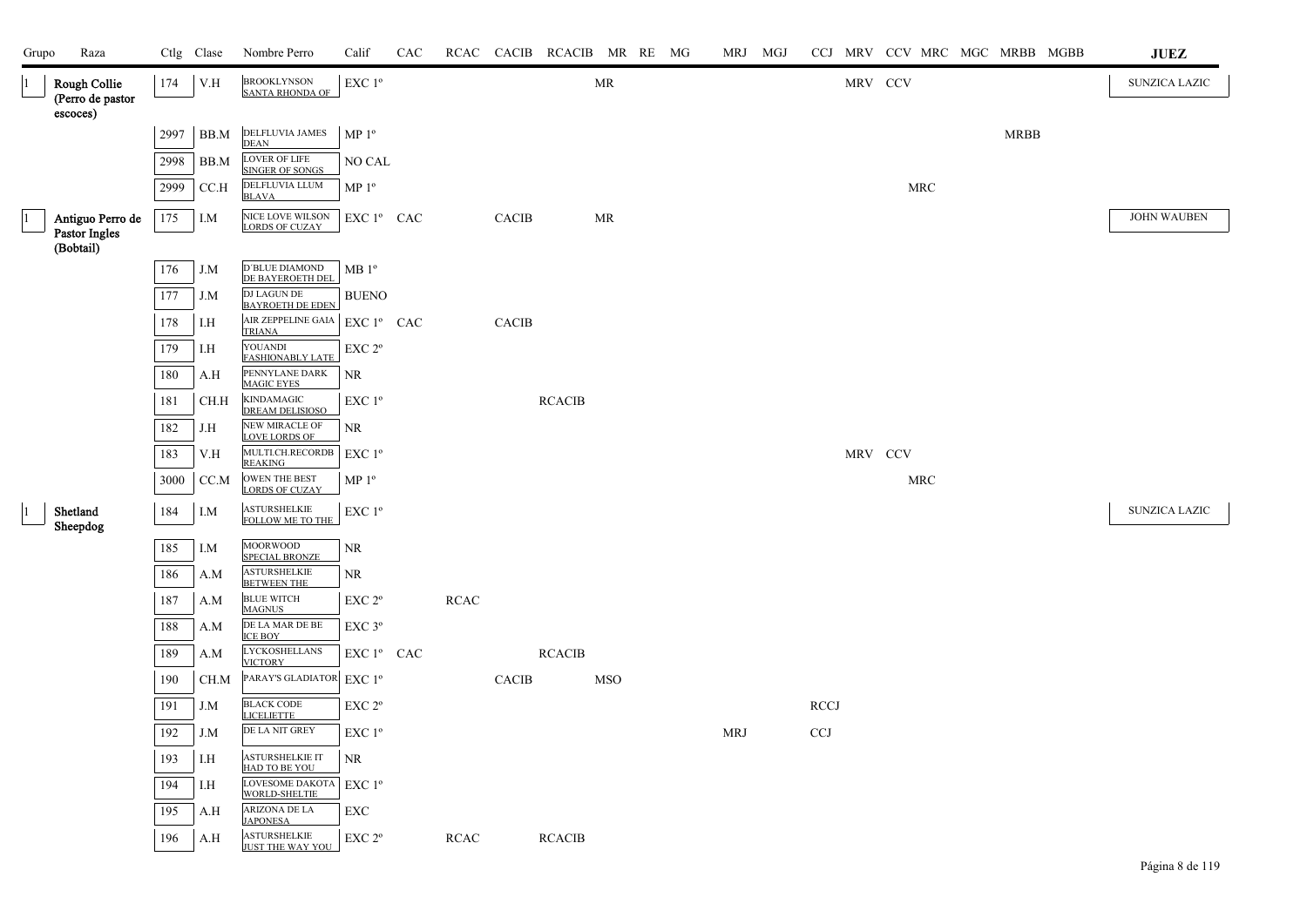| Grupo | Raza                             |      | Ctlg Clase | Nombre Perro                                 | Calif                                           | CAC |                       |                        | RCAC CACIB RCACIB MR RE MG |    |                |            | MRJ MGJ |                           |  |            |             | CCJ MRV CCV MRC MGC MRBB MGBB | <b>JUEZ</b>        |
|-------|----------------------------------|------|------------|----------------------------------------------|-------------------------------------------------|-----|-----------------------|------------------------|----------------------------|----|----------------|------------|---------|---------------------------|--|------------|-------------|-------------------------------|--------------------|
|       | Shetland<br>Sheepdog             | 197  | A.H        | <b>AZULIAN ALWAYS</b><br>BY MY SIDE          | EXC 3°                                          |     |                       |                        |                            |    |                |            |         |                           |  |            |             |                               | SUNZICA LAZIC      |
|       |                                  | 198  | A.H        | CARAVAN<br>VICTORIA'S SECRET                 | ${\rm EXC}$                                     |     |                       |                        |                            |    |                |            |         |                           |  |            |             |                               |                    |
|       |                                  | 199  | A.H        | <b>CRUMB'S</b><br><b>ALESSANDRIA</b>         | ${\rm EXC}$                                     |     |                       |                        |                            |    |                |            |         |                           |  |            |             |                               |                    |
|       |                                  | 200  | A.H        | <b>DJYLIA'S STAIL</b><br><b>CHATROULETTE</b> | EXC <sub>4°</sub>                               |     |                       |                        |                            |    |                |            |         |                           |  |            |             |                               |                    |
|       |                                  | 201  | A.H        | <b>LEIGH-HI'S MISS</b><br><b>GLAMOUR</b>     | EXC 1º CAC                                      |     |                       | <b>CACIB</b>           |                            | MR |                |            |         |                           |  |            |             |                               |                    |
|       |                                  | 202  | CH.H       | CH LET ME SHINE<br><b>LOHRIEN</b>            | EXC 1°                                          |     |                       |                        |                            |    |                |            |         |                           |  |            |             |                               |                    |
|       |                                  | 203  | CH.H       | CRUMB'S ZARAGOZA                             | EXC 2 <sup>o</sup>                              |     |                       |                        |                            |    |                |            |         |                           |  |            |             |                               |                    |
|       |                                  | 204  | J.H        | AUCANADA AFTER<br><b>ALL THIS TIME</b>       | NR                                              |     |                       |                        |                            |    |                |            |         |                           |  |            |             |                               |                    |
|       |                                  | 205  | J.H        | DE LA NIT BELLA                              | $\ensuremath{\mathrm{EXC}}$<br>$1^{\mathrm{o}}$ |     |                       |                        |                            |    |                |            |         | $\ensuremath{\text{CCJ}}$ |  |            |             |                               |                    |
|       |                                  | 206  | J.H        | DE LA NIT<br><b>VALENTINA</b>                | EXC 2°                                          |     |                       |                        |                            |    |                |            |         | <b>RCCJ</b>               |  |            |             |                               |                    |
|       | Welsh Corgi<br>Cardigan          | 207  | A.M        | <b>ELFBORG FIJI</b>                          | EXC 1º CAC                                      |     |                       | <b>CACIB</b>           |                            | MR |                |            |         |                           |  |            |             |                               | RAFAEL DE SANTIAGO |
|       |                                  | 208  | J.H        | <b>FLOR DE BUREBA</b>                        | $\ensuremath{\mathrm{EXC}}$ $1^{\mathrm{o}}$    |     |                       |                        |                            |    |                | <b>MRJ</b> |         | $\ensuremath{\text{CCJ}}$ |  |            |             |                               |                    |
|       | Welsh Corgi<br>Pembroke          | 209  | CH.M       | <b>CAAMORA</b><br><b>SHAMQUIN HOT</b>        | EXC 2°                                          |     |                       |                        |                            |    |                |            |         |                           |  |            |             |                               | RAFAEL DE SANTIAGO |
|       |                                  | 210  | CH.M       | <b>VELT MAYSTER</b><br>FOM HAUS STIER        | EXC 1 <sup>o</sup>                              |     |                       | $\operatorname{CACIB}$ |                            |    |                |            |         |                           |  |            |             |                               |                    |
|       |                                  | 211  | I.H        | <b>IVANA DE BUREBA</b>                       | NR.                                             |     |                       |                        |                            |    |                |            |         |                           |  |            |             |                               |                    |
|       |                                  | 212  | A.H        | LA BOHEME IZ<br><b>DOMA KUPIDONA</b>         | EXC <sub>2°</sub>                               |     | $\operatorname{RCAC}$ |                        |                            |    |                |            |         |                           |  |            |             |                               |                    |
|       |                                  | 213  | CH.H       | LUCY-IN-THE-SKY<br><b>DES QUATRE JEUDIS</b>  | EXC 1°                                          |     |                       |                        | <b>RCACIB</b>              |    |                |            |         |                           |  |            |             |                               |                    |
|       |                                  | 214  | A.H        | <b>MISTYCOR YA STAR</b>                      | EXC 1º CAC                                      |     |                       | <b>CACIB</b>           |                            | MR | $3^{\circ}$ MG |            |         |                           |  |            |             |                               |                    |
|       |                                  | 215  | J.H        | <b>MISTYCOR</b><br><b>BOHEMIAN</b>           | EXC 1 <sup>o</sup>                              |     |                       |                        |                            |    |                | <b>MRJ</b> |         | CCJ                       |  |            |             |                               |                    |
|       |                                  | 216  | J.H        | <b>OVER MAGWA</b><br><b>FALLS DE LA</b>      | EXC 2 <sup>o</sup>                              |     |                       |                        |                            |    |                |            |         | <b>RCCJ</b>               |  |            |             |                               |                    |
|       |                                  | 3001 | BB.H       | KIRA DE ABIGILROD                            | MP <sup>0</sup>                                 |     |                       |                        |                            |    |                |            |         |                           |  |            | <b>MRBB</b> |                               |                    |
|       |                                  | 3002 | CC.H       | COUNTRY CHIC<br><b>BISCUIT COCONUT</b>       | $MP 2^{\circ}$                                  |     |                       |                        |                            |    |                |            |         |                           |  |            |             |                               |                    |
|       |                                  | 3003 | CC.H       | MISTYCOR IMAGINE<br><b>OUEEN</b>             | MP <sup>0</sup>                                 |     |                       |                        |                            |    |                |            |         |                           |  | <b>MRC</b> |             |                               |                    |
|       | Perro de Pastor<br>Holandes pelo | 217  | A.M        | <b>ANUBIS</b>                                | ${\rm EXC}$ $1^{\rm o}$ $\;$ CAC $\;$           |     |                       | $\operatorname{CACIB}$ |                            | MR |                |            |         |                           |  |            |             |                               | <b>JOHN WAUBEN</b> |
|       | corto                            |      |            |                                              |                                                 |     |                       |                        |                            |    |                |            |         |                           |  |            |             |                               |                    |
|       | Schapendoes                      | 218  | I.H        | <b>DJAYA DE BESOS</b><br><b>VAN</b>          | NR                                              |     |                       |                        |                            |    |                |            |         |                           |  |            |             |                               | <b>JOHN WAUBEN</b> |
|       |                                  | 219  | CH.H       | M CH I BESOS DI<br>RÒSA VAN                  | NR                                              |     |                       |                        |                            |    |                |            |         |                           |  |            |             |                               |                    |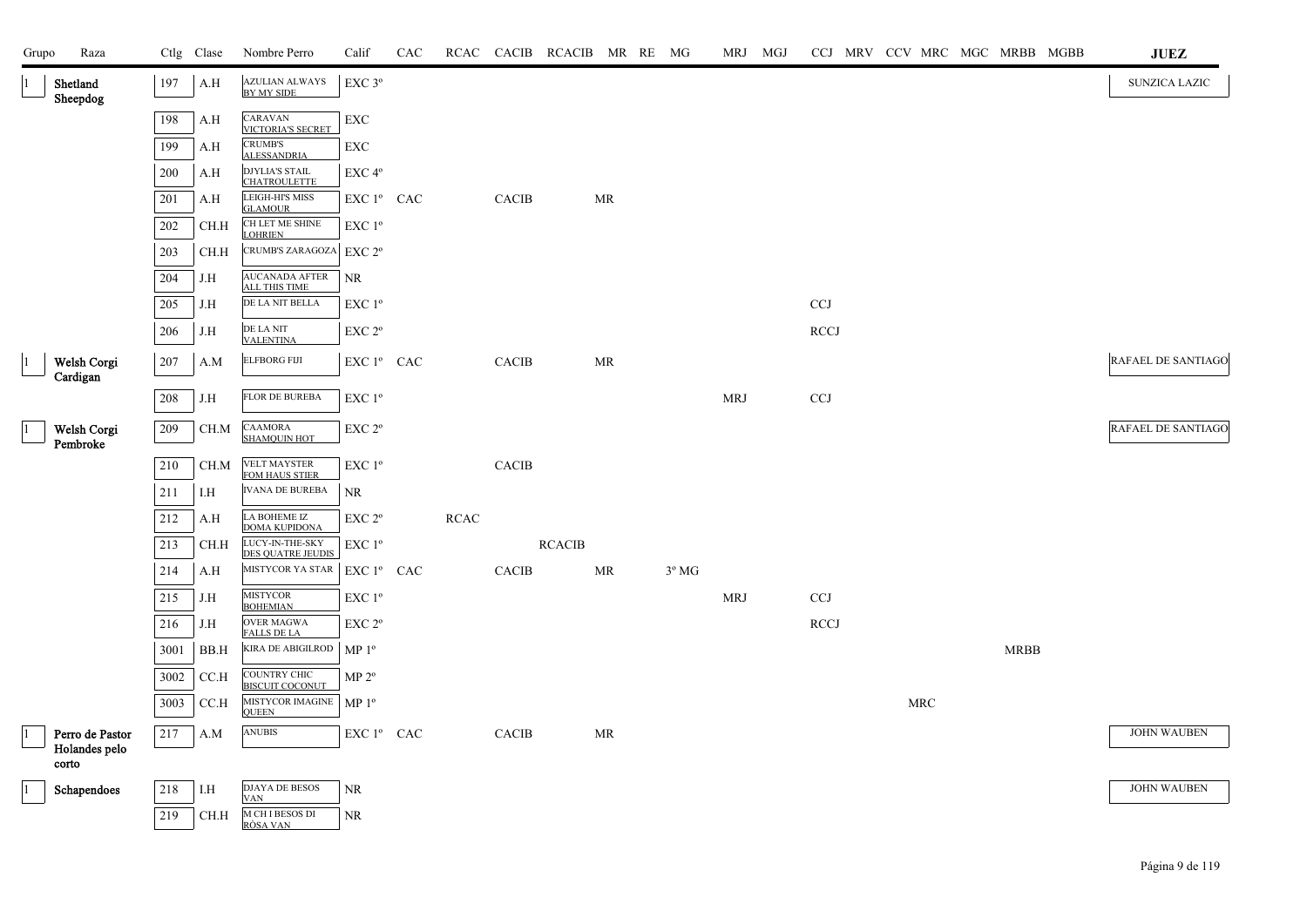| Grupo           | Raza                                   |         | Ctlg Clase | Nombre Perro                                      | Calif                         | CAC |             |              | RCAC CACIB RCACIB MR RE MG |    |  | MRJ MGJ    |             |                      |  |             | CCJ MRV CCV MRC MGC MRBB MGBB | JUEZ                      |
|-----------------|----------------------------------------|---------|------------|---------------------------------------------------|-------------------------------|-----|-------------|--------------|----------------------------|----|--|------------|-------------|----------------------|--|-------------|-------------------------------|---------------------------|
|                 | Schapendoes                            | 220     | V.H        | MULTI CH RÒSA KE-<br><b>SERA VAN</b>              | <b>NR</b>                     |     |             |              |                            |    |  |            |             |                      |  |             |                               | <b>JOHN WAUBEN</b>        |
| 1               | Cao de Serra de<br>Aires               | 221     | CH.M       | ERNESTO DA CRUZ<br><b>ALTA</b>                    | $EXC1^{\circ}$                |     |             | <b>CACIB</b> |                            | MR |  |            |             |                      |  |             |                               | <b>JOHN WAUBEN</b>        |
| 1               | Perro de Pastor<br><b>Blanco Suizo</b> | 222     | I.M        | WINTER ARGUS DE<br><b>REAL DEL OCEJON</b>         | EXC 1 <sup>o</sup>            |     |             |              |                            |    |  |            |             |                      |  |             |                               | SILVIE DESSERNE           |
|                 |                                        | 223     | A.M        | <b>BLUES DE</b><br><b>PLEYADES DEL</b>            | EXC 4 <sup>o</sup>            |     |             |              |                            |    |  |            |             |                      |  |             |                               |                           |
|                 |                                        | 224     | A.M        | KEEPER OF TIME OF<br><b>TREBONS BERGER</b>        | $EXC$ 5 $^{\circ}$            |     |             |              |                            |    |  |            |             |                      |  |             |                               |                           |
|                 |                                        | 225     | A.M        | MJCH ICE LEGEND<br>DE REAL DEL                    | EXC 2 <sup>o</sup>            |     | <b>RCAC</b> |              |                            |    |  |            |             |                      |  |             |                               |                           |
|                 |                                        | $226\,$ | A.M        | OSCAR CHICO OD<br><b>BIJELIH ANDELA</b>           | EXC 1º CAC                    |     |             | CACIB        |                            | MR |  |            |             |                      |  |             |                               |                           |
|                 |                                        | 227     | A.M        | SUGAR CLOUD DE<br><b>SOTO DE RIOFRIO</b>          | $EXC$ 3 $^{\circ}$            |     |             |              |                            |    |  |            |             |                      |  |             |                               |                           |
|                 |                                        | 228     | A.M        | TBRAVE ARES DE<br>REAL DEL OCEJON                 | <b>NR</b>                     |     |             |              |                            |    |  |            |             |                      |  |             |                               |                           |
|                 |                                        | 229     | CH.M       | MCH, SCH, INTER<br>CH, JCH, NIX TORUK             | $EXC1^{\circ}$                |     |             |              | <b>RCACIB</b>              |    |  |            |             |                      |  |             |                               |                           |
|                 |                                        | 230     | A.H        | HIBIS DU DOMAINE<br>DE PEGASE                     | $EXC1^{\circ}$ CAC            |     |             | CACIB        |                            |    |  |            |             |                      |  |             |                               |                           |
|                 |                                        | 231     | A.H        | PIECE OF HEAVEN<br>DE REAL DEL                    | $EXC$ 3 $^{\circ}$            |     |             |              |                            |    |  |            |             |                      |  |             |                               |                           |
|                 |                                        | $232\,$ | A.H        | TATI DE SOTO DE<br><b>RIOFRIO</b>                 | EXC 2 <sup>o</sup>            |     | <b>RCAC</b> |              | <b>RCACIB</b>              |    |  |            |             |                      |  |             |                               |                           |
|                 |                                        | 233     | J.H        | DAKOTA DE REAL<br><b>DEL OCEJON</b>               | $EXC1^{\circ}$                |     |             |              |                            |    |  | <b>MRJ</b> | <b>CCJ</b>  |                      |  |             |                               |                           |
|                 |                                        | 234     | J.H        | NADINNE DELLA<br><b>BIANCA NEVE</b>               | EXC 2 <sup>o</sup>            |     |             |              |                            |    |  |            | <b>RCCJ</b> |                      |  |             |                               |                           |
|                 |                                        | 235     | J.H        | <b>REGIUS ASTRID</b>                              | MB                            |     |             |              |                            |    |  |            |             |                      |  |             |                               |                           |
|                 |                                        | 3004    | BB.M       | JON SNOW DE REAL<br><b>DEL OCEJON</b>             | MP <sup>0</sup>               |     |             |              |                            |    |  |            |             |                      |  | <b>MRBB</b> |                               |                           |
|                 |                                        | 3005    | CCA        | JOYFUL JAZZ DE<br>REAL DEL OCEJON                 | $\mathbf{MP}\ 1^{\mathsf{o}}$ |     |             |              |                            |    |  |            |             |                      |  |             |                               |                           |
|                 |                                        | 3006    | BB.H       | JUNE THE<br><b>BEAUTIFUL FROG</b>                 | ${\rm MP}$ $1^{\rm o}$        |     |             |              |                            |    |  |            |             |                      |  |             |                               |                           |
|                 |                                        | 3007    | CC.M       | <b>GANDALF</b><br>MITHRANDIR DE                   | MP <sup>0</sup>               |     |             |              |                            |    |  |            |             | $\operatorname{MRC}$ |  |             |                               |                           |
| $\vert 1 \vert$ | Perro de Pastor<br>Australiano         | 236     | A.M        | <b>BAYOULAND'S</b><br><b>WARM HUGS FOR</b>        | EXC 2 <sup>o</sup>            |     | <b>RCAC</b> |              | <b>RCACIB</b>              |    |  |            |             |                      |  |             |                               | ANGELIKA<br>KAMMERSCHEID- |
|                 | (Australian<br>Shepherdog)             |         |            |                                                   |                               |     |             |              |                            |    |  |            |             |                      |  |             |                               | <b>LAMMERS</b>            |
|                 |                                        | 237     | A.M        | <b>FOLLOW YOUR</b><br><b>DREAMS DE LA</b>         | EXC                           |     |             |              |                            |    |  |            |             |                      |  |             |                               |                           |
|                 |                                        | 238     | A.M        | <b>IMOKAM</b><br>TREVENOUE                        | MB                            |     |             |              |                            |    |  |            |             |                      |  |             |                               |                           |
|                 |                                        | 239     | A.M        | <b>VILLANYDA WE</b><br>WILL ROCK YOU              | EXC 1º CAC                    |     |             | CACIB        |                            | MR |  |            |             |                      |  |             |                               |                           |
|                 |                                        | 240     | CH.M       | <b>BAYOULAND'S ICE</b><br><b>MASTER VILLANYDA</b> | EXC 2 <sup>o</sup>            |     |             |              |                            |    |  |            |             |                      |  |             |                               |                           |
|                 |                                        | 241     | CH.M       | D'AZUMOON CATCH EXC 1º<br>ME IF YOU CAN           |                               |     |             |              |                            |    |  |            |             |                      |  |             |                               |                           |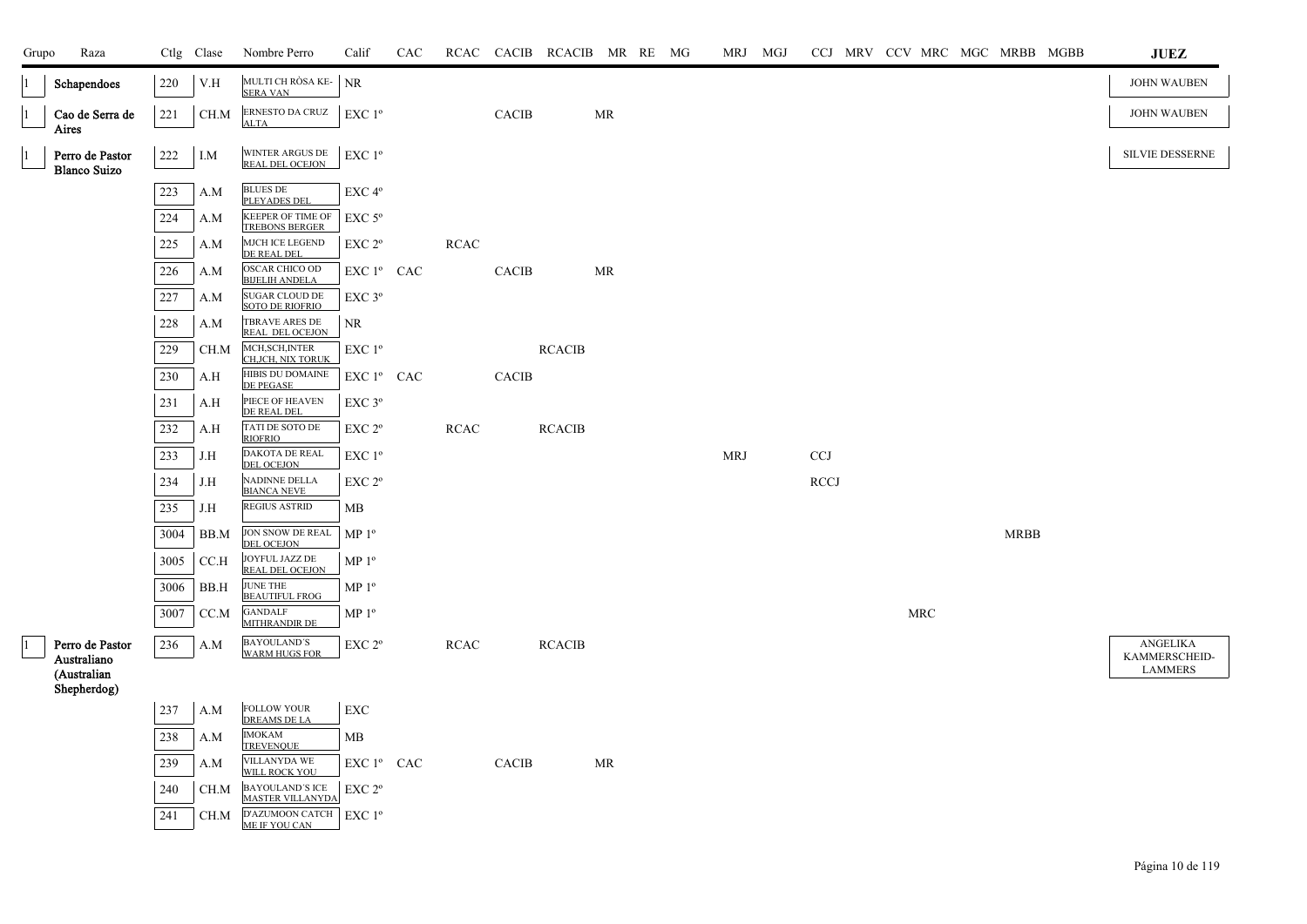| Grupo | Raza                                          |         | Ctlg Clase | Nombre Perro                                    | Calif                                                                   | CAC |             |                        | RCAC CACIB RCACIB MR RE MG |           |            | MRJ MGJ |              |         |     |             | CCJ MRV CCV MRC MGC MRBB MGBB | <b>JUEZ</b>                                        |
|-------|-----------------------------------------------|---------|------------|-------------------------------------------------|-------------------------------------------------------------------------|-----|-------------|------------------------|----------------------------|-----------|------------|---------|--------------|---------|-----|-------------|-------------------------------|----------------------------------------------------|
|       | Perro de Pastor<br>Australiano<br>(Australian | 242     | CH.M       | GR CH CH IMOKAM<br><b>OUIJOTE</b>               | EXC 3°                                                                  |     |             |                        |                            |           |            |         |              |         |     |             |                               | <b>ANGELIKA</b><br>KAMMERSCHEID-<br><b>LAMMERS</b> |
|       | Shepherdog)                                   |         |            |                                                 |                                                                         |     |             |                        |                            |           |            |         |              |         |     |             |                               |                                                    |
|       |                                               | 243     | J.M        | D'AZUMOON<br><b>FLAMENCO AL</b>                 | <b>NR</b>                                                               |     |             |                        |                            |           |            |         |              |         |     |             |                               |                                                    |
|       |                                               | 244     | J.M        | VILLANYDA MEET<br>JOE BLACK                     | EXC 1 <sup>o</sup>                                                      |     |             |                        |                            |           |            |         | $_{\rm CCJ}$ |         |     |             |                               |                                                    |
|       |                                               | 245     | V.M        | JR CH IMOKAM<br><b>DUENDE</b>                   | NR                                                                      |     |             |                        |                            |           |            |         |              |         |     |             |                               |                                                    |
|       |                                               | 246     | I.H        | <b>NELIGH</b>                                   | <b>NR</b>                                                               |     |             |                        |                            |           |            |         |              |         |     |             |                               |                                                    |
|       |                                               | 247     | I.H        | <b>VILLANYDA</b><br>PRINCESS BRIDE              | MB                                                                      |     |             |                        |                            |           |            |         |              |         |     |             |                               |                                                    |
|       |                                               | 248     | A.H        | <b>CALL ME</b><br><b>VILLANYDA DELL'</b>        | <b>MB</b>                                                               |     |             |                        |                            |           |            |         |              |         |     |             |                               |                                                    |
|       |                                               | 249     | A.H        | D'AZUMOON<br><b>ECLIPSE IN MY</b>               | <b>NR</b>                                                               |     |             |                        |                            |           |            |         |              |         |     |             |                               |                                                    |
|       |                                               | $250\,$ | A.H        | D'AZUMOON CALM<br><b>LIKE A BOMB</b>            | EXC 2 <sup>o</sup>                                                      |     | RCAC        |                        |                            |           |            |         |              |         |     |             |                               |                                                    |
|       |                                               | 251     | A.H        | <b>FALLING IN LOVE</b><br>ERINE DE LA NOVAL     | EXC 1 <sup>°</sup> CAC                                                  |     |             | CACIB                  |                            |           |            |         |              |         |     |             |                               |                                                    |
|       |                                               | 252     | A.H        | <b>IMOKAM VELETA</b>                            | EXC                                                                     |     |             |                        |                            |           |            |         |              |         |     |             |                               |                                                    |
|       |                                               | 253     | CH.H       | CH IMOKAM NAZARÍ                                | EXC 1 <sup>o</sup>                                                      |     |             |                        | <b>RCACIB</b>              |           |            |         |              |         |     |             |                               |                                                    |
|       |                                               | 254     | J.H        | D'AZUMOON<br><b>FOLLOW YOUR</b>                 | NR                                                                      |     |             |                        |                            |           |            |         |              |         |     |             |                               |                                                    |
|       |                                               | 255     | J.H        | D'AZUMOON FULL<br>OF FAME                       | MB                                                                      |     |             |                        |                            |           |            |         |              |         |     |             |                               |                                                    |
|       |                                               | 256     | J.H        | <b>IMOKAM</b><br><u>ANTÁRTIDA</u>               | EXC                                                                     |     |             |                        |                            |           |            |         |              |         |     |             |                               |                                                    |
|       |                                               | 257     | J.H        | NEW HOPE FOR<br><b>NOVAL OF CRYSTAL</b>         | EXC 1 <sup>o</sup>                                                      |     |             |                        |                            |           | <b>MRJ</b> |         | <b>CCJ</b>   |         |     |             |                               |                                                    |
|       |                                               | 258     | J.H        | NORTHBAY'S<br><b>MEANT TO BE HER</b>            | EXC                                                                     |     |             |                        |                            |           |            |         |              |         |     |             |                               |                                                    |
|       |                                               | 259     | V.H        | <b>IMOKAM DELICIA</b>                           | EXC 1 <sup>°</sup>                                                      |     |             |                        |                            |           |            |         |              | MRV CCV |     |             |                               |                                                    |
|       |                                               | 3008    | BB.M       | D'AZUMOON HALL<br>OF FAME                       | NR                                                                      |     |             |                        |                            |           |            |         |              |         |     |             |                               |                                                    |
|       |                                               | 3009    | BB.M       | <b>LIMELITE'S DIRTY</b><br><b>DICTION</b>       | MP <sup>0</sup>                                                         |     |             |                        |                            |           |            |         |              |         |     | <b>MRBB</b> |                               |                                                    |
|       |                                               | 3010    | BB.H       | <b>IMOKAM ELVIRA</b>                            | MP <sup>0</sup>                                                         |     |             |                        |                            |           |            |         |              |         |     |             |                               |                                                    |
|       |                                               | 3011    | CC.M       | <b>VILLANYDA</b><br><b>UNEXPECTEDLY</b>         | MP <sup>0</sup>                                                         |     |             |                        |                            |           |            |         |              |         |     |             |                               |                                                    |
|       |                                               | 3012    | CC.H       | LOVE YOU DE LA<br><b>NOVAL</b>                  | MP <sup>0</sup>                                                         |     |             |                        |                            |           |            |         |              |         | MRC |             |                               |                                                    |
|       | Australian<br>Cattledog                       | 260     | I.M        | SEMPRE SOLO NOI<br><b>DIDGERIDINGO</b>          | $EXC1^{\circ}$                                                          |     | <b>RCAC</b> |                        | <b>RCACIB</b>              |           |            |         |              |         |     |             |                               | <b>JOHN WAUBEN</b>                                 |
|       |                                               | 261     | A.M        | BCN UTEBO DE<br>RIOJA SELECCION                 | EXC 1º CAC                                                              |     |             | $\operatorname{CACIB}$ |                            | <b>MR</b> |            |         |              |         |     |             |                               |                                                    |
|       |                                               | 262     | A.M        | <b>SLEEPY HOLLOW'S</b><br><b>I'M YOUR</b>       | <b>NR</b>                                                               |     |             |                        |                            |           |            |         |              |         |     |             |                               |                                                    |
|       |                                               | 263     | A.H        | <b>GUARA BELLA DE</b><br><b>RIOJA SELECCION</b> | $\mathop{\rm EXC}\nolimits 1^{\mathfrak o}$ $\mathop{\rm CAC}\nolimits$ |     |             |                        | <b>RCACIB</b>              |           |            |         |              |         |     |             |                               |                                                    |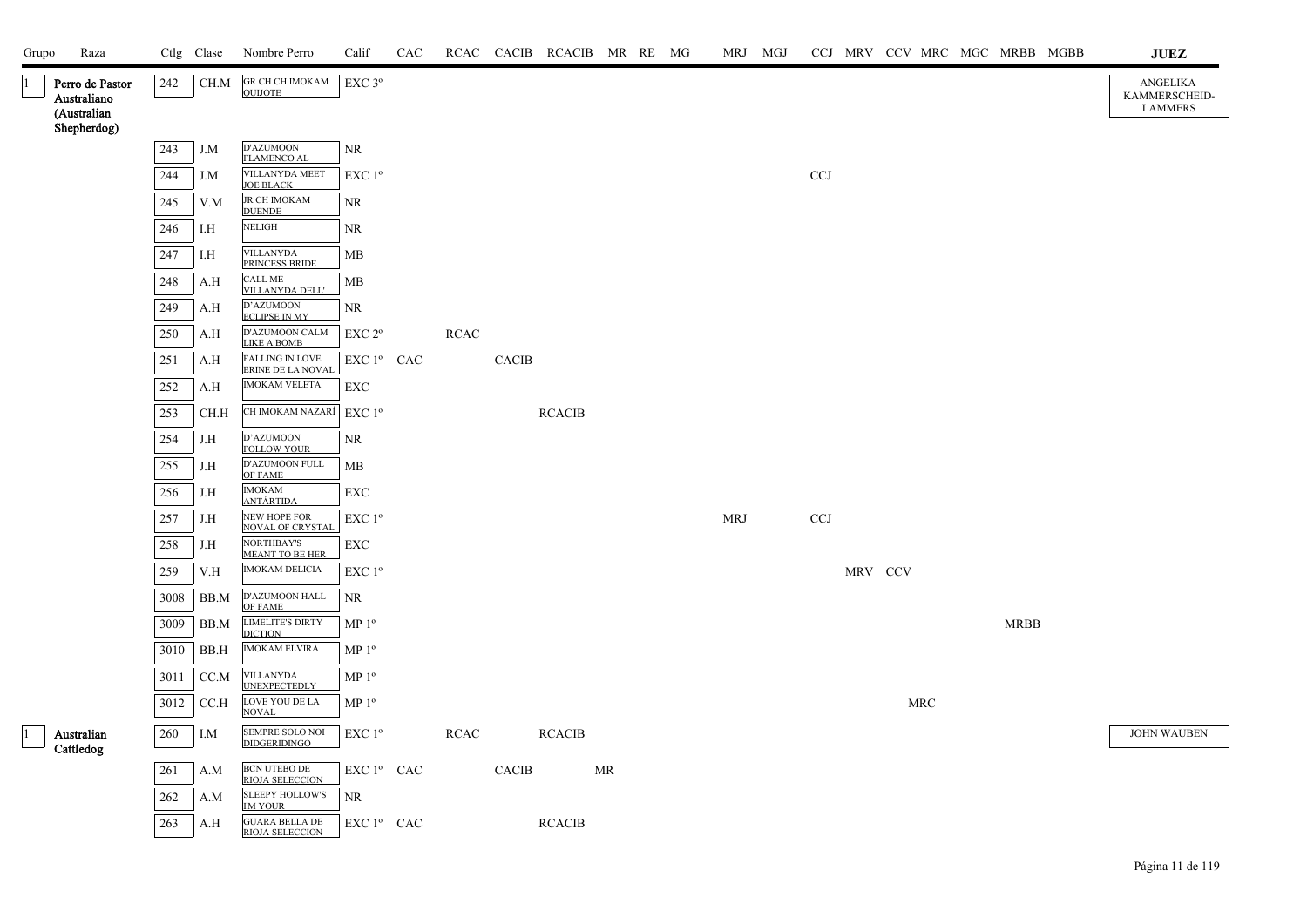| Grupo                | Raza                        |         | Ctlg Clase | Nombre Perro                                   | Calif              | CAC |             |              | RCAC CACIB RCACIB MR RE MG |           |  | MRJ MGJ    |            |  |  | CCJ MRV CCV MRC MGC MRBB MGBB | <b>JUEZ</b>        |
|----------------------|-----------------------------|---------|------------|------------------------------------------------|--------------------|-----|-------------|--------------|----------------------------|-----------|--|------------|------------|--|--|-------------------------------|--------------------|
|                      | Australian<br>Cattledog     | 264     | CH.H       | $\mathsf{GALAK}$<br><b>DIDGERIDINGO</b>        | EXC 1 <sup>o</sup> |     |             | <b>CACIB</b> |                            |           |  |            |            |  |  |                               | JOHN WAUBEN        |
|                      | Bouvier de<br>Flandes       | 265     | I.M        | PAYRO DE DASILVA   EXC 1º CAC                  |                    |     |             | <b>CACIB</b> |                            | <b>MR</b> |  |            |            |  |  |                               | <b>JOHN WAUBEN</b> |
|                      |                             | 266     | A.M        | MONEY FROM THE<br><b>DOGSFARM</b>              | MB                 |     |             |              |                            |           |  |            |            |  |  |                               |                    |
|                      |                             | 267     | A.M        | ODIN DO PALLEIRO                               | EXC $1^{\circ}$    |     | <b>RCAC</b> |              | <b>RCACIB</b>              |           |  |            |            |  |  |                               |                    |
|                      |                             | 268     | A.H        | RASLA BANDERYTA<br><b>DE DASILVA</b>           | $EXC1^{\circ}$ CAC |     |             | <b>CACIB</b> |                            |           |  |            |            |  |  |                               |                    |
|                      |                             | 269     | J.H        | CALYNA ZWEY DE<br><b>DASILVA</b>               | EXC 1 <sup>o</sup> |     |             |              |                            |           |  | MRJ        | <b>CCJ</b> |  |  |                               |                    |
|                      | Barbado da                  | 270     | J.M        | <b>ABSOLUT</b>                                 | EXC 1 <sup>o</sup> |     |             |              |                            | <b>MR</b> |  | <b>MRJ</b> | CCJ        |  |  |                               | <b>JOHN WAUBEN</b> |
|                      | Terceira (no<br>acept. FCI) |         |            |                                                |                    |     |             |              |                            |           |  |            |            |  |  |                               |                    |
|                      |                             | 271     | A.H        | AMSTEL                                         | $\rm NR$           |     |             |              |                            |           |  |            |            |  |  |                               |                    |
| $\vert$ <sub>2</sub> | Dobermann                   | 272     | I.M        | ARES DE ADARENA                                | MB                 |     |             |              |                            |           |  |            |            |  |  |                               | ANGEL PONS         |
|                      | (negro y fuego)             |         |            |                                                |                    |     |             |              |                            |           |  |            |            |  |  |                               |                    |
|                      |                             | 273     | I.M        | <b>BUGUY</b>                                   | EXC <sub>3°</sub>  |     |             |              |                            |           |  |            |            |  |  |                               |                    |
|                      |                             | 274     | I.M        | <b>MAXIMUS FROM</b><br><b>HOUSE OF EMPEROR</b> | EXC 1º CAC         |     |             |              |                            |           |  |            |            |  |  |                               |                    |
|                      |                             | 275     | I.M        | <b>SAMURAI DIAMONS</b><br><b>VOM LADY</b>      | EXC 2°             |     |             |              |                            |           |  |            |            |  |  |                               |                    |
|                      |                             | $276\,$ | A.M        | <b>ATHOS</b>                                   | MВ                 |     |             |              |                            |           |  |            |            |  |  |                               |                    |
|                      |                             | 277     | A.M        | <b>BLADE DE FERCUS</b>                         | MB                 |     |             |              |                            |           |  |            |            |  |  |                               |                    |
|                      |                             | 278     | A.M        | CASA DI FERA FOX                               | EXC 1 <sup>o</sup> |     | <b>RCAC</b> |              |                            |           |  |            |            |  |  |                               |                    |
|                      |                             | 279     | A.M        | <b>GORKO DE</b><br><b>AIRONCAN</b>             | EXC 2 <sup>o</sup> |     |             |              |                            |           |  |            |            |  |  |                               |                    |
|                      |                             | 280     | A.M        | <b>ILAY DI ALTOBELLO</b>                       | <b>NR</b>          |     |             |              |                            |           |  |            |            |  |  |                               |                    |
|                      |                             | 281     | A.M        | LEWIS BAYRON<br>BLACK BOOD                     | MB                 |     |             |              |                            |           |  |            |            |  |  |                               |                    |
|                      |                             | 282     | A.M        | PRIDE OF RUSSIA<br>AVANGARD                    | $\rm NR$           |     |             |              |                            |           |  |            |            |  |  |                               |                    |
|                      |                             | 283     | A.M        | SHERE KHAN INCA<br>DE GUMA                     | MB                 |     |             |              |                            |           |  |            |            |  |  |                               |                    |
|                      |                             | 284     | A.M        | SPIDERMAN INCA<br>DE GUMA                      | EXC 3°             |     |             |              |                            |           |  |            |            |  |  |                               |                    |
|                      |                             | $285\,$ | T.M        | MURDOCK DE<br><b>LLAMA ETERNA</b>              | EXC                |     |             |              |                            |           |  |            |            |  |  |                               |                    |
|                      |                             | 286     | T.M        | <b>SESTO SENSO</b><br><b>AKAGERA</b>           | EXC                |     |             |              |                            |           |  |            |            |  |  |                               |                    |
|                      |                             | 287     | J.M        | ETIAM PHOENIX<br><b>DEL JARDIN</b>             | <b>EXC</b>         |     |             |              |                            |           |  |            |            |  |  |                               |                    |
|                      |                             | 288     | J.M        | <b>NARUTO</b><br><b>D'CHARDMTHEE</b>           | MB                 |     |             |              |                            |           |  |            |            |  |  |                               |                    |
|                      |                             | 289     | J.M        | ODIN DE<br><b>VILLAENTINA</b>                  | EXC 3°             |     |             |              |                            |           |  |            |            |  |  |                               |                    |
|                      |                             | 290     | J.M        | ORSON DE<br><b>AIRONCAN</b>                    | MB                 |     |             |              |                            |           |  |            |            |  |  |                               |                    |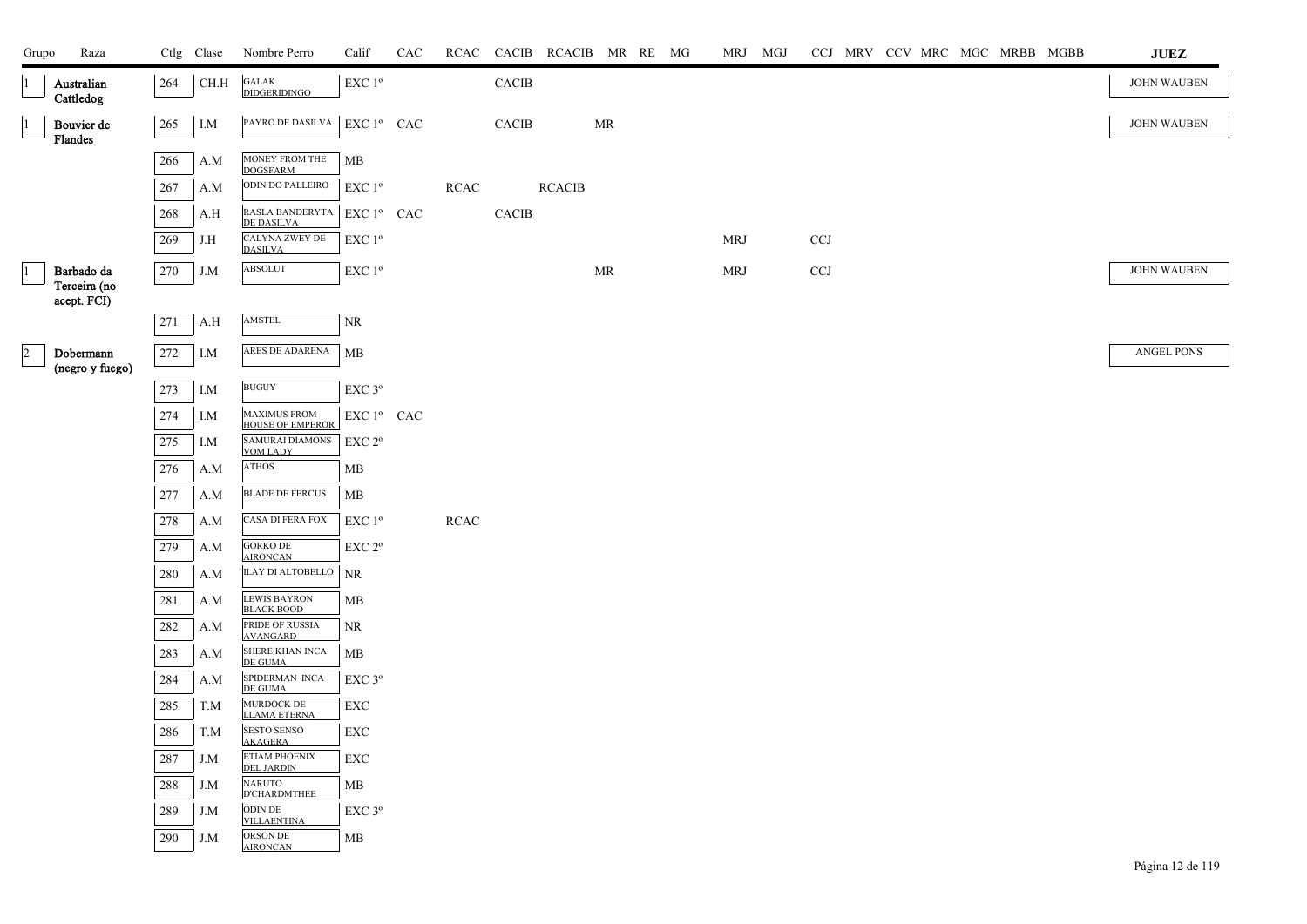| Grupo | Raza                         |     | Ctlg Clase | Nombre Perro                                | Calif              | CAC |             |              | RCAC CACIB RCACIB MR RE MG |    |  | MRJ MGJ    | CCJ MRV CCV MRC MGC MRBB MGBB<br><b>JUEZ</b> |
|-------|------------------------------|-----|------------|---------------------------------------------|--------------------|-----|-------------|--------------|----------------------------|----|--|------------|----------------------------------------------|
| 2     | Dobermann<br>(negro y fuego) | 291 | J.M        | PRIDE FO RUSSIA<br><b>NAYRAD</b>            | EXC 2 <sup>o</sup> |     |             |              |                            |    |  |            | <b>RCCJ</b><br>ANGEL PONS                    |
|       |                              | 292 | J.M        | REVOLUTION DEL<br><b>NASI</b>               | EXC                |     |             |              |                            |    |  |            |                                              |
|       |                              | 293 | J.M        | VIVAT DE VINKO<br><b>VULCANO VESUVIO</b>    | $EXC1^{\circ}$     |     |             |              |                            |    |  | <b>MRJ</b> | $CCJ$                                        |
|       |                              | 294 | I.H        | ABRIL DE ADARENA                            | MB 2 <sup>o</sup>  |     |             |              |                            |    |  |            |                                              |
|       |                              | 295 | I.H        | <b>BELLA</b>                                | MB 3°              |     |             |              |                            |    |  |            |                                              |
|       |                              | 296 | I.H        | MIA DEL NASI                                | MB1°               |     |             |              |                            |    |  |            |                                              |
|       |                              | 297 | A.H        | ALWAYS BY YOUR<br><b>SIDE AGATA</b>         | MB                 |     |             |              |                            |    |  |            |                                              |
|       |                              | 298 | A.H        | CASA DI FERA GALA                           | $EXC$ 3°           |     |             |              |                            |    |  |            |                                              |
|       |                              | 299 | A.H        | CHJE. DUCATI DEL<br><b>JARDIN PROHIBIDO</b> | EXC                |     |             |              |                            |    |  |            |                                              |
|       |                              | 300 | A.H        | <b>DIAMANTE DE</b><br>LUPERCA BELLA         | EXC 1º CAC         |     |             | <b>CACIB</b> |                            | MR |  |            |                                              |
|       |                              | 301 | A.H        | <b>EVERLY DE LANCES</b>                     | EXC                |     |             |              |                            |    |  |            |                                              |
|       |                              | 302 | A.H        | <b>FRANCHESCA</b>                           | EXC 4°             |     |             |              |                            |    |  |            |                                              |
|       |                              | 303 | A.H        | <b>GRAVIN CIRCE</b><br>CIRMALOOOLA VAN      | MB                 |     |             |              |                            |    |  |            |                                              |
|       |                              | 304 | A.H        | <b>INSIGNIA DE</b><br><b>VILLAENTINA</b>    | NR                 |     |             |              |                            |    |  |            |                                              |
|       |                              | 305 | A.H        | JUDIT DE MOLINO<br><b>BLANCO</b>            | EXC 2 <sup>o</sup> |     | <b>RCAC</b> |              |                            |    |  |            |                                              |
|       |                              | 306 | A.H        | PSOLOLAH DE<br><b>COVALTA</b>               | MB                 |     |             |              |                            |    |  |            |                                              |
|       |                              | 307 | A.H        | SAMBA DE GIPEUCA                            | МB                 |     |             |              |                            |    |  |            |                                              |
|       |                              | 308 | A.H        | WENDY DEL VALLE<br>DE LAS AGUILAS           | MB                 |     |             |              |                            |    |  |            |                                              |
|       |                              | 309 | A.H        | ZAHIRA DEL VALLE<br>DE LAS AGUILAS          | <b>NR</b>          |     |             |              |                            |    |  |            |                                              |
|       |                              | 310 | T.H        | <b>DIAMANTE DE</b><br><b>LUPERCA AFRICA</b> | EXC 1º CAC         |     |             |              |                            |    |  |            |                                              |
|       |                              | 311 | T.H        | PRIDE OF RUSSIA<br><b>TITANIA</b>           | MB                 |     |             |              |                            |    |  |            |                                              |
|       |                              | 312 | T.H        | ZAMBIA DEL VALLE<br>DE LAS AGUILAS          | <b>NR</b>          |     |             |              |                            |    |  |            |                                              |
|       |                              | 313 | J.H        | <b>BEAST OF VEGA</b><br><b>BASILISA</b>     | $EXC$ 3 $^{\circ}$ |     |             |              |                            |    |  |            |                                              |
|       |                              | 314 | J.H        | CALESI                                      | MB                 |     |             |              |                            |    |  |            |                                              |
|       |                              | 315 | J.H        | DAKOTA DEL VALLE NR<br>DE LAS AGUILAS       |                    |     |             |              |                            |    |  |            |                                              |
|       |                              | 316 | J.H        | EUROPA DEL VALLE   EXC 2º<br>DE LAS AGUILAS |                    |     |             |              |                            |    |  |            | <b>RCCJ</b>                                  |
|       |                              | 317 | J.H        | JADE DE ALTOBELLO MB                        |                    |     |             |              |                            |    |  |            |                                              |
|       |                              | 318 | J.H        | <b>LENDA MOURA</b><br><b>NORTH</b>          | NR.                |     |             |              |                            |    |  |            |                                              |
|       |                              | 319 | J.H        | NINFAH HINNATA<br>DE CHARDMETHEE            | MB                 |     |             |              |                            |    |  |            |                                              |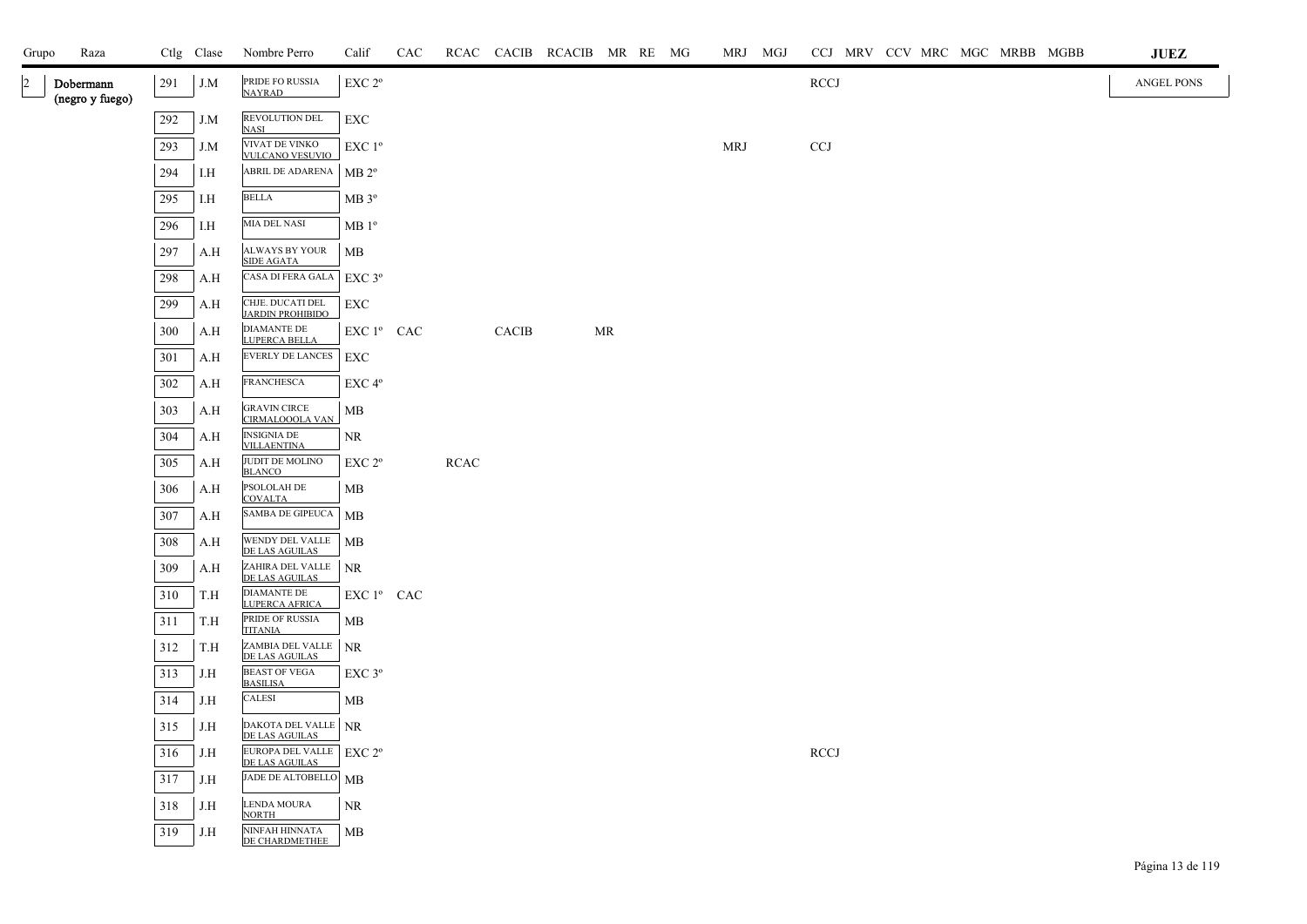| Grupo                | Raza                          |            | Ctlg Clase | Nombre Perro                                               | Calif                                                              | CAC |             |              | RCAC CACIB RCACIB MR RE MG |  | MRJ MGJ |                           |  |  | CCJ MRV CCV MRC MGC MRBB MGBB | <b>JUEZ</b>       |
|----------------------|-------------------------------|------------|------------|------------------------------------------------------------|--------------------------------------------------------------------|-----|-------------|--------------|----------------------------|--|---------|---------------------------|--|--|-------------------------------|-------------------|
| $\vert$ <sub>2</sub> | Dobermann<br>(negro y fuego)  | 320        | J.H        | OFHIRA DE<br><b>VILLAENTINA</b>                            | EXC 4°                                                             |     |             |              |                            |  |         |                           |  |  |                               | <b>ANGEL PONS</b> |
|                      |                               | 321        | J.H        | VITORIA LUPERCA<br><b>DE GIPEUCA</b>                       | EXC 1 <sup>o</sup>                                                 |     |             |              |                            |  |         | CCJ                       |  |  |                               |                   |
| $\overline{a}$       | Dobermann<br>(marrón y fuego) | 322        | I.M        | NENE DE QUIRESA                                            | EXC 1º CAC                                                         |     |             | <b>CACIB</b> |                            |  |         |                           |  |  |                               | <b>ANGEL PONS</b> |
|                      |                               | 323        | A.M        | ALLIOT DE<br>BORAMORENA                                    | MB                                                                 |     |             |              |                            |  |         |                           |  |  |                               |                   |
|                      |                               | 324        | A.M        | ANTOÑIN DE<br><b>BORAMORENA</b>                            | $EXC$ $3^{\circ}$                                                  |     |             |              |                            |  |         |                           |  |  |                               |                   |
|                      |                               | 325<br>326 | A.M<br>A.M | MORGAN DE<br><b>AIRONCAN</b><br>PRIDE OF RUSSIA            | EXC 1 <sup>o</sup><br>$\ensuremath{\mathrm{EXC}}$ $2^{\mathrm{o}}$ |     | RCAC        |              |                            |  |         |                           |  |  |                               |                   |
|                      |                               | 327        | A.M        | <b>LUBOMIR</b><br>PRISCO DE COVALTA NR                     |                                                                    |     |             |              |                            |  |         |                           |  |  |                               |                   |
|                      |                               | 328        | T.M        | CH.ARCANGEL DE<br><b>FERCUS</b>                            | ${\rm EXC}$                                                        |     |             |              |                            |  |         |                           |  |  |                               |                   |
|                      |                               | 329        | CH.M       | ${\bf APOLO}$                                              | EXC 1 <sup>o</sup>                                                 |     |             |              | <b>RCACIB</b>              |  |         |                           |  |  |                               |                   |
|                      |                               | 330        | J.M        | CAI                                                        | MВ                                                                 |     |             |              |                            |  |         |                           |  |  |                               |                   |
|                      |                               | 331        | I.H        | <b>ANASTASIA DE</b><br><b>REYES DEL FUEGO</b>              | EXC 1 <sup>o</sup>                                                 |     |             |              |                            |  |         |                           |  |  |                               |                   |
|                      |                               | 332        | A.H        | <b>KENDRA DE</b><br><b>AIRONCAN</b>                        | $EXC1^{\circ}$ CAC                                                 |     |             |              |                            |  |         |                           |  |  |                               |                   |
|                      |                               | 333        | A.H        | MARA DE AIRONCAN EXC 2°                                    |                                                                    |     | <b>RCAC</b> |              |                            |  |         |                           |  |  |                               |                   |
|                      |                               | 334        | A.H        | SHIRA INCA DE<br><b>GUMA</b>                               | <b>NR</b>                                                          |     |             |              |                            |  |         |                           |  |  |                               |                   |
|                      |                               | 335        | T.H        | <b>BAHAMAS DE</b><br><b>LANCES</b>                         | EXC 2 <sup>o</sup>                                                 |     | <b>RCAC</b> |              |                            |  |         |                           |  |  |                               |                   |
|                      |                               | 336        | T.H        | CHJ.DCE ZUMA DE<br>FERCUS                                  | EXC 1º CAC                                                         |     |             |              | <b>RCACIB</b>              |  |         |                           |  |  |                               |                   |
| $\overline{2}$       | Zwergpinscher                 | 337        | A.M        | BADY DE DOBERVAL MB 4°                                     |                                                                    |     |             |              |                            |  |         |                           |  |  |                               | PETER LAUBER      |
|                      |                               | 338        | A.M        | CHOCOLAT DE<br><b>MALLO CHICO</b>                          | EXC 1º CAC                                                         |     |             | CACIB        |                            |  |         |                           |  |  |                               |                   |
|                      |                               | 339        | A.M        | <b>KINISHER ASTON</b><br><b>MARTIN</b>                     | EXC 2°                                                             |     | RCAC        |              | <b>RCACIB</b>              |  |         |                           |  |  |                               |                   |
|                      |                               | 340        | A.M        | MAGNUS DE<br><b>TOTANA</b>                                 | $MB 3^{\circ}$                                                     |     |             |              |                            |  |         |                           |  |  |                               |                   |
|                      |                               | 341        | A.M        | <b>URANO MI</b><br><b>ESTRELLA IZ</b>                      | NR                                                                 |     |             |              |                            |  |         |                           |  |  |                               |                   |
|                      |                               | 342        | J.M        | COCO DE DOBERVAL                                           | EXC1 <sup>o</sup>                                                  |     |             |              |                            |  | MRJ     | $\ensuremath{\text{CCJ}}$ |  |  |                               |                   |
|                      |                               | 343        | J.M        | NERON IZ ZAMKA<br><b>PRIORA</b>                            | MB 3 <sup>o</sup>                                                  |     |             |              |                            |  |         |                           |  |  |                               |                   |
|                      |                               | 344        | J.M        | NORTON IZ ZAMKA<br><b>PRIORA</b><br><b>GHALIA DE MALLO</b> | EXC 2 <sup>o</sup>                                                 |     |             |              |                            |  |         |                           |  |  |                               |                   |
|                      |                               | 345        | I.H        | <b>CHICO</b>                                               | EXC 1º CAC                                                         |     |             |              | <b>RCACIB</b>              |  |         |                           |  |  |                               |                   |
|                      |                               | 346        | A.H        | <b>B. ÁFRICA DE<br/>DOBERVAL</b><br><b>BELLONCÉ DE</b>     | <b>NR</b>                                                          |     |             |              |                            |  |         |                           |  |  |                               |                   |
|                      |                               | 347        | A.H        | <b>DOBERVAL</b>                                            | $EXC1^{\circ}$                                                     |     | <b>RCAC</b> |              |                            |  |         |                           |  |  |                               |                   |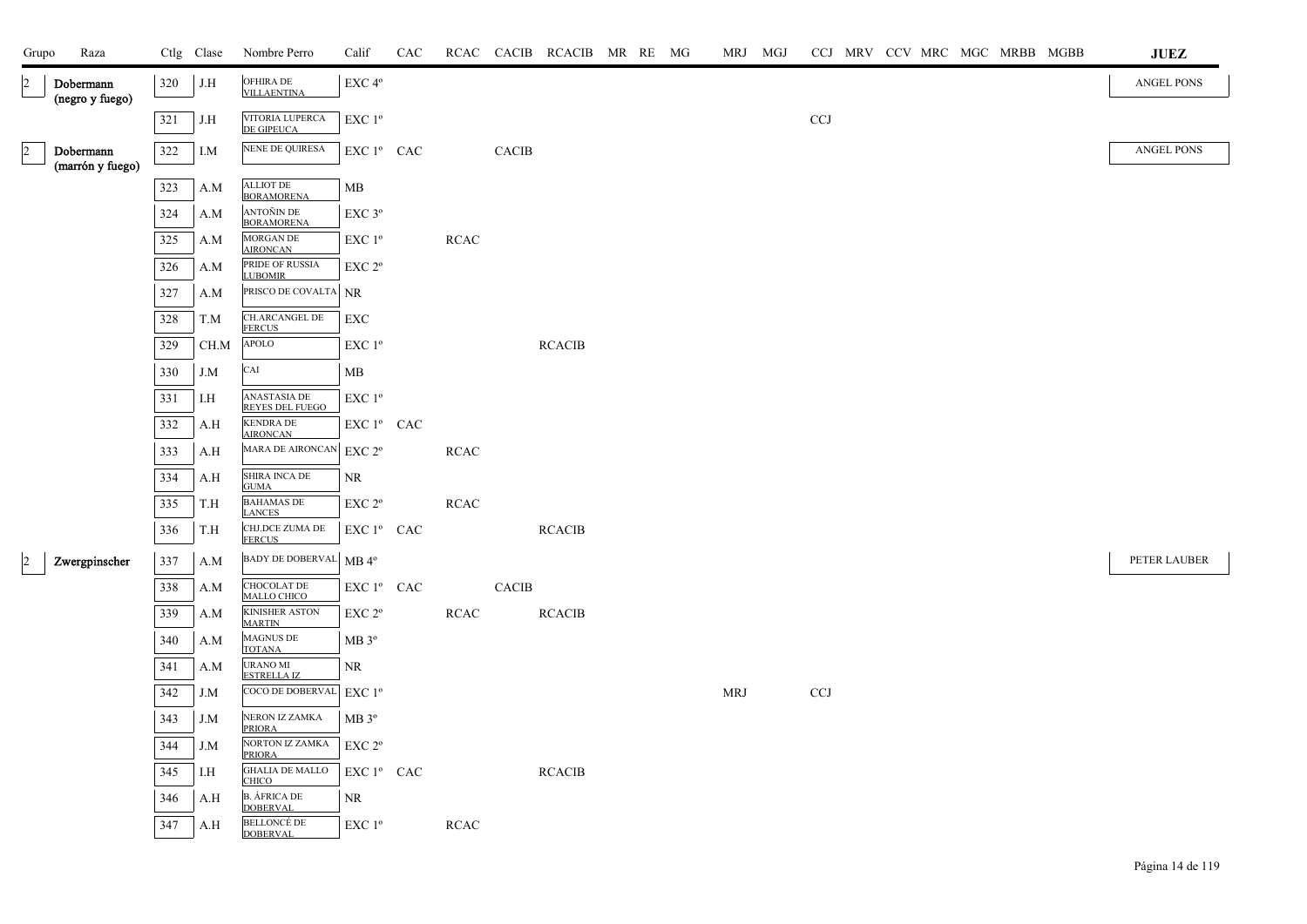| Grupo                | Raza            |      | Ctlg Clase | Nombre Perro                                  | Calif                            | CAC |             |              | RCAC CACIB RCACIB MR RE MG |    |  |            | MRJ MGJ |             |  |                      |  | CCJ MRV CCV MRC MGC MRBB MGBB | <b>JUEZ</b>         |
|----------------------|-----------------|------|------------|-----------------------------------------------|----------------------------------|-----|-------------|--------------|----------------------------|----|--|------------|---------|-------------|--|----------------------|--|-------------------------------|---------------------|
| $\overline{2}$       | Zwergpinscher   | 348  | A.H        | CH.ACE OF CLOVERS EXC 3°<br><b>BLACK JACK</b> |                                  |     |             |              |                            |    |  |            |         |             |  |                      |  |                               | PETER LAUBER        |
|                      |                 | 349  | A.H        | DIANA DE YAGO<br><b>SAINT HONORE</b>          | EXC 2°                           |     |             |              |                            |    |  |            |         |             |  |                      |  |                               |                     |
|                      |                 | 350  | A.H        | OBRA MAESTRA DE<br>THYSSEN KAN                | MB 4 <sup>°</sup>                |     |             |              |                            |    |  |            |         |             |  |                      |  |                               |                     |
|                      |                 | 351  | CH.H       | <b>FANTASIE DEL</b><br>PILONCILLO             | EXC 1°                           |     |             | CACIB        |                            | MR |  |            |         |             |  |                      |  |                               |                     |
|                      |                 | 352  | J.H        | <b>INDIRA DE MALLO</b><br><b>CHICO</b>        | EXC 1 <sup>o</sup>               |     |             |              |                            |    |  |            |         | CCJ         |  |                      |  |                               |                     |
| $\vert$ <sub>2</sub> | Affenpinscher   | 353  | I.H        | APHRIL CAN DAUS                               | NR.                              |     |             |              |                            |    |  |            |         |             |  |                      |  |                               | PETER LAUBER        |
|                      |                 | 354  | A.H        | POLLYSILK<br><b>SUMMER SAMBA</b>              | EXC 1º CAC                       |     |             | <b>CACIB</b> |                            | MR |  |            |         |             |  |                      |  |                               |                     |
| $\overline{2}$       | Schnauzer       | 355  | I.M        | PARKER DE                                     | EXC 1 <sup>o</sup>               |     |             |              |                            |    |  |            |         |             |  |                      |  |                               | <b>CARLOS SALAS</b> |
|                      | Gigante (negro) |      |            | LORDSHIP'S                                    |                                  |     |             |              |                            |    |  |            |         |             |  |                      |  |                               |                     |
|                      |                 | 356  | I.M        | <b>ZARINA'S DESIGN</b><br><b>LENNOX LEWIS</b> | NR.                              |     |             |              |                            |    |  |            |         |             |  |                      |  |                               |                     |
|                      |                 | 357  | A.M        | CH.GGG DE LOS<br><b>CHULAPOS</b>              | EXC 2°                           |     | <b>RCAC</b> |              |                            |    |  |            |         |             |  |                      |  |                               |                     |
|                      |                 | 358  | A.M        | DIABLO RING<br>PRINCE                         | EXC 3°                           |     |             |              |                            |    |  |            |         |             |  |                      |  |                               |                     |
|                      |                 | 359  | A.M        | TIGRE DE PICHERA                              | EXC 1 <sup>°</sup> CAC           |     |             |              | <b>RCACIB</b>              |    |  |            |         |             |  |                      |  |                               |                     |
|                      |                 | 360  | CH.M       | FLOYD<br>MAYWEATHER DE                        | EXC 1°                           |     |             | CACIB        |                            |    |  |            |         |             |  |                      |  |                               |                     |
|                      |                 | 361  | J.M        | <b>HERR RIESEN</b><br><b>MYSTIC NAME</b>      | EXC 3°                           |     |             |              |                            |    |  |            |         |             |  |                      |  |                               |                     |
|                      |                 | 362  | J.M        | SANDOCAN DE<br><b>FERRUXO CANS</b>            | $EXC 2^{\circ}$                  |     |             |              |                            |    |  |            |         | <b>RCCJ</b> |  |                      |  |                               |                     |
|                      |                 | 363  | J.M        | ZORRO DE PICHERA                              | EXC 1 <sup>o</sup>               |     |             |              |                            |    |  | <b>MRJ</b> |         | CCJ         |  |                      |  |                               |                     |
|                      |                 | 364  | A.H        | HERR RIESEN JODIE<br><b>FOSTER</b>            | EXC 4 <sup>o</sup>               |     |             |              |                            |    |  |            |         |             |  |                      |  |                               |                     |
|                      |                 | 365  | A.H        | MEG RYAN DE<br>LORDSHIP'S                     | $EXC 2^{\circ}$                  |     | RCAC        |              |                            |    |  |            |         |             |  |                      |  |                               |                     |
|                      |                 | 366  | A.H        | <b>MEGAN FOX DE</b><br>LORDSHIP'S             | ${\rm EXC}$ $1^{\rm o}$ $\;$ CAC |     |             |              | <b>RCACIB</b>              |    |  |            |         |             |  |                      |  |                               |                     |
|                      |                 | 367  | A.H        | TORRE DE LA VELA<br>DOLORES                   | EXC 3°                           |     |             |              |                            |    |  |            |         |             |  |                      |  |                               |                     |
|                      |                 | 368  | CH.H       | HERR RIESEN LUA<br>DOS MEUS SONHOS            | $EXC 2^{\circ}$                  |     |             |              |                            |    |  |            |         |             |  |                      |  |                               |                     |
|                      |                 | 369  | CH.H       | ZARINA'S DESIGN<br><b>TOCANDO LA</b>          | EXC 1°                           |     |             | CACIB        |                            | MR |  |            |         |             |  |                      |  |                               |                     |
|                      |                 | 370  | J.H        | HERR RIESEN MY<br><b>FIRT LADY</b>            | EXC 3°                           |     |             |              |                            |    |  |            |         |             |  |                      |  |                               |                     |
|                      |                 | 371  | J.H        | PERFECT DREAM DE<br>LORDSHIP'S                | EXC 2 <sup>o</sup>               |     |             |              |                            |    |  |            |         | <b>RCCJ</b> |  |                      |  |                               |                     |
|                      |                 | 372  | J.H        | <b>WALKYRIA DE</b><br>PICHERA                 | EXC 1 <sup>o</sup>               |     |             |              |                            |    |  |            |         | CCJ         |  |                      |  |                               |                     |
|                      |                 | 3013 | CC.M       | <b>QUENTIN</b><br><b>TARANTINO DE</b>         | MP <sup>0</sup>                  |     |             |              |                            |    |  |            |         |             |  |                      |  |                               |                     |
|                      |                 | 3014 | CC.H       | I'M YOUR GIRL DE<br>LOS CHULAPOS              | MP 1 <sup>o</sup>                |     |             |              |                            |    |  |            |         |             |  | $\operatorname{MRC}$ |  |                               |                     |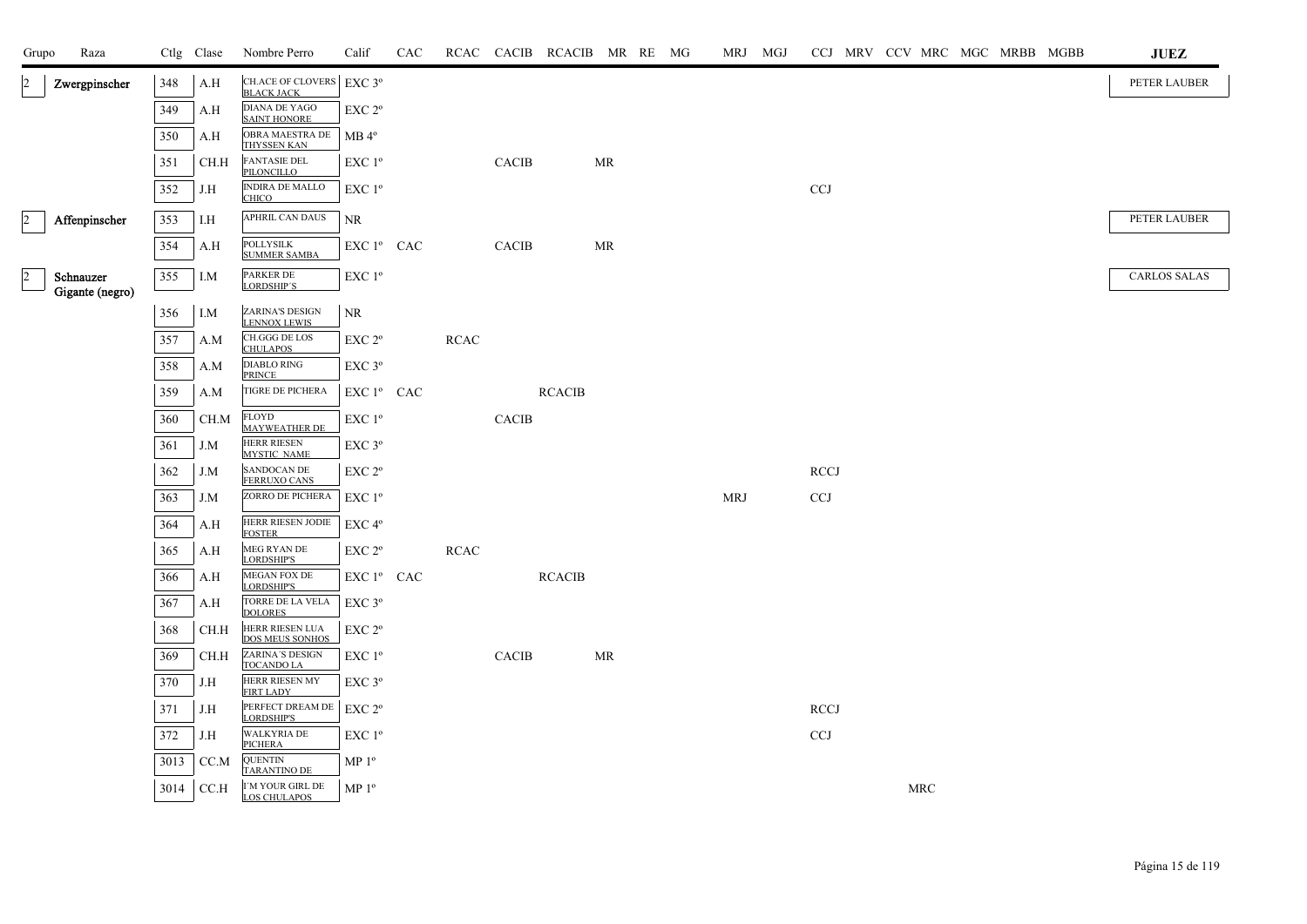| Grupo          | Raza                                    |      | Ctlg Clase | Nombre Perro                                                  | Calif                                           | CAC |      |              | RCAC CACIB RCACIB MR RE MG |    |  | MRJ MGJ    |                           |  |  | CCJ MRV CCV MRC MGC MRBB MGBB | $\mathbf{J}\mathbf{U}\mathbf{E}\mathbf{Z}$ |  |
|----------------|-----------------------------------------|------|------------|---------------------------------------------------------------|-------------------------------------------------|-----|------|--------------|----------------------------|----|--|------------|---------------------------|--|--|-------------------------------|--------------------------------------------|--|
| $\vert$ 2      | Schnauzer<br>mediano(sal y<br>pimienta) | 373  | A.M        | DELFIN KENNEL<br>HUGO SIMPSON                                 | EXC 1º CAC                                      |     |      | CACIB        |                            |    |  |            |                           |  |  |                               | <b>CARLOS SALAS</b>                        |  |
|                |                                         | 374  | A.H        | CHANTAL SALTUS<br>ZE ZAHRABSKE                                | EXC 1º CAC                                      |     |      | <b>CACIB</b> |                            | MR |  |            |                           |  |  |                               |                                            |  |
| $\overline{2}$ | Schnauzer<br>mediano (negro)            | 375  | A.M        | VIN DIESEL                                                    | MB <sup>0</sup>                                 |     |      |              |                            |    |  |            |                           |  |  |                               | <b>CARLOS SALAS</b>                        |  |
|                |                                         | 376  | J.M        | <b>BRUTUS DE</b>                                              | $\ensuremath{\mathrm{EXC}}$<br>$1^{\mathrm{o}}$ |     |      |              |                            | MR |  | <b>MRJ</b> | CCJ                       |  |  |                               |                                            |  |
|                |                                         | 377  | J.M        | <b>TIERRAS DE</b><br><b>KIRPO I DE</b>                        | EXC 2°                                          |     |      |              |                            |    |  |            |                           |  |  |                               |                                            |  |
|                |                                         | 378  | J.H        | <b>BARBADURA</b><br><b>ARTEMISA DE</b>                        | EXC 1 <sup>o</sup>                              |     |      |              |                            |    |  |            | <b>CCJ</b>                |  |  |                               |                                            |  |
|                |                                         | 3016 | CC.M       | <b>TIERRAS DE</b><br><b>TACILLAN TYSON</b><br><b>BECKFORD</b> | <b>PROME</b>                                    |     |      |              |                            |    |  |            |                           |  |  |                               |                                            |  |
| $\overline{2}$ | Schnauzer                               | 379  | I.M        | <b>DREAMKISS TWIST</b><br><b>OF FATE</b>                      | EXC 1 <sup>o</sup>                              |     | RCAC |              |                            |    |  |            |                           |  |  |                               | ANKI JOHANNSON                             |  |
|                | miniatura(sal y<br>pimienta)            |      |            |                                                               |                                                 |     |      |              |                            |    |  |            |                           |  |  |                               |                                            |  |
|                |                                         | 380  | I.M        | FLASH GORDON DE<br>LORDSHIP'S                                 | EXC 2°                                          |     |      |              |                            |    |  |            |                           |  |  |                               |                                            |  |
|                |                                         | 381  | A.M        | <b>CAMPODON MALA</b>                                          | EXC 1° CAC                                      |     |      | CACIB        |                            |    |  |            |                           |  |  |                               |                                            |  |
|                |                                         | 382  | A.M        | FAMA<br><b>CHELINES WONDER</b><br><b>MAN</b>                  | EXC                                             |     |      |              |                            |    |  |            |                           |  |  |                               |                                            |  |
|                |                                         | 383  | A.M        | DE LA HERBOSA<br><b>PEDRO</b>                                 | MB                                              |     |      |              |                            |    |  |            |                           |  |  |                               |                                            |  |
|                |                                         | 384  | A.M        | FITO DE CANSMIÑOR NR                                          |                                                 |     |      |              |                            |    |  |            |                           |  |  |                               |                                            |  |
|                |                                         | 385  | A.M        | <b>I MISS YOUR FACE</b><br><b>DE QUINTA</b>                   | <b>NR</b>                                       |     |      |              |                            |    |  |            |                           |  |  |                               |                                            |  |
|                |                                         | 386  | A.M        | JOHN NIEVE DEL<br><b>CARRERON</b>                             | <b>EXC</b>                                      |     |      |              |                            |    |  |            |                           |  |  |                               |                                            |  |
|                |                                         | 387  | A.M        | $\overline{\text{JR}}$ CH ADRIAN DE<br><b>PICHERA</b>         | EXC                                             |     |      |              |                            |    |  |            |                           |  |  |                               |                                            |  |
|                |                                         | 388  | A.M        | <b>LIBRE YA DE</b><br><b>AMORES DE QUINTA</b>                 | EXC                                             |     |      |              |                            |    |  |            |                           |  |  |                               |                                            |  |
|                |                                         | 389  | A.M        | MINUTEMAN ROCK<br><b>HARD TEN</b>                             | EXC <sub>2°</sub>                               |     |      |              |                            |    |  |            |                           |  |  |                               |                                            |  |
|                |                                         | 390  | A.M        | ZENACHES PICASSO                                              | EXC                                             |     |      |              |                            |    |  |            |                           |  |  |                               |                                            |  |
|                |                                         | 391  | CH.M       | <b>AUXIMUM UTO</b><br>UGHI-PS                                 | EXC 1 <sup>o</sup>                              |     |      |              | <b>RCACIB</b>              |    |  |            |                           |  |  |                               |                                            |  |
|                |                                         | 392  | J.M        | <b>ANTHARES NEW</b><br><b>BLOOD CAPITAN</b>                   | EXC 3°                                          |     |      |              |                            |    |  |            |                           |  |  |                               |                                            |  |
|                |                                         | 393  | J.M        | <b>GARRET MORRIS DE</b><br><b>LORDSHIP'S</b>                  | NR.                                             |     |      |              |                            |    |  |            |                           |  |  |                               |                                            |  |
|                |                                         | 394  | J.M        | <b>MISTER FLYNN</b><br><b>HARRY POTTER</b>                    | EXC 4°                                          |     |      |              |                            |    |  |            |                           |  |  |                               |                                            |  |
|                |                                         | 395  | J.M        | <b>MISTER FLYNN</b><br><b>KINDER</b>                          | EXC 2°                                          |     |      |              |                            |    |  |            | <b>RCCJ</b>               |  |  |                               |                                            |  |
|                |                                         | 396  | J.M        | TERRY DE PICHERA                                              | $EXC1^{\circ}$                                  |     |      |              |                            |    |  |            | $\ensuremath{\text{CCJ}}$ |  |  |                               |                                            |  |
|                |                                         | 397  | I.H        | CANELA DEL<br><b>BERROCAL</b>                                 | $\ensuremath{\mathrm{EXC}}$ $2^{\mathrm{o}}$    |     |      |              |                            |    |  |            |                           |  |  |                               |                                            |  |
|                |                                         | 398  | I.H        | ELITE I DE<br>LORDSHIP'S                                      | $EXC$ $3^{\circ}$                               |     |      |              |                            |    |  |            |                           |  |  |                               |                                            |  |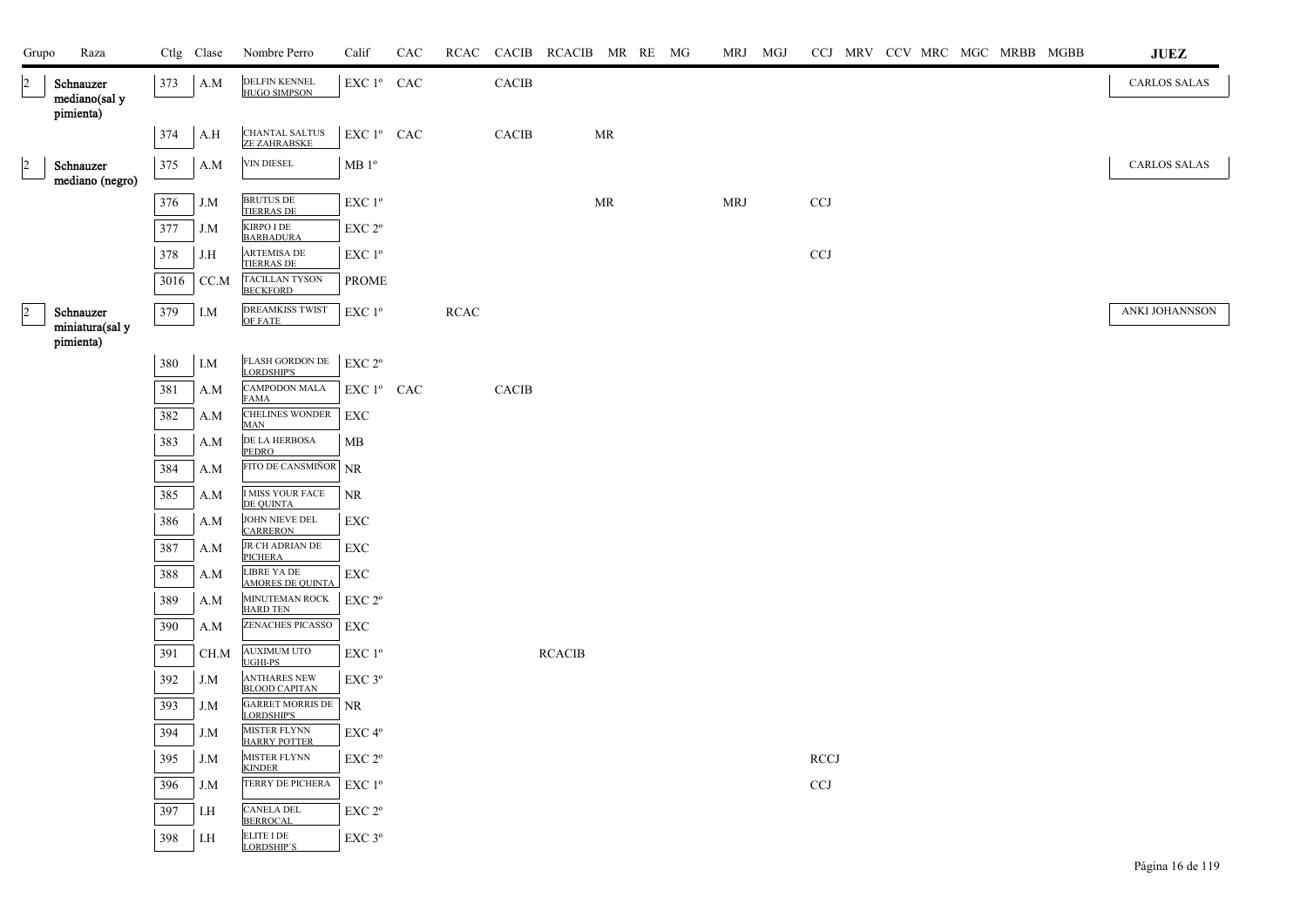| Grupo          | Raza                          |      | Ctlg Clase | Nombre Perro                                 | Calif                                                        | CAC |             |              | RCAC CACIB RCACIB MR RE MG |    |  | MRJ MGJ    |             |  |  | CCJ MRV CCV MRC MGC MRBB MGBB | ${\bf JUEZ}$   |
|----------------|-------------------------------|------|------------|----------------------------------------------|--------------------------------------------------------------|-----|-------------|--------------|----------------------------|----|--|------------|-------------|--|--|-------------------------------|----------------|
| 2              | Schnauzer<br>miniatura(sal y  | 399  | $\rm I.H$  | MIA I DEL<br><b>BERROCAL</b>                 | $\ensuremath{\mathrm{EXC}}$ $1^{\mathrm{o}}$                 |     |             |              |                            |    |  |            |             |  |  |                               | ANKI JOHANNSON |
|                | pimienta)                     |      |            |                                              |                                                              |     |             |              |                            |    |  |            |             |  |  |                               |                |
|                |                               | 400  | A.H        | <b>BIMBA DE</b><br><b>BERROCAL</b>           | EXC                                                          |     |             |              |                            |    |  |            |             |  |  |                               |                |
|                |                               | 401  | A.H        | CAMPODON WANNA<br>BE                         | EXC 4°                                                       |     |             |              |                            |    |  |            |             |  |  |                               |                |
|                |                               | 402  | A.H        | LIBENZVERG<br><b>INGEBORGA</b>               | EXC                                                          |     |             |              |                            |    |  |            |             |  |  |                               |                |
|                |                               | 403  | A.H        | MALEFICA DE AKRA- EXC 1º CAC<br><b>LEUKA</b> |                                                              |     |             | CACIB        |                            | MR |  |            |             |  |  |                               |                |
|                |                               | 404  | A.H        | NINFA DEL<br><b>BERROCAL</b>                 | EXC                                                          |     |             |              |                            |    |  |            |             |  |  |                               |                |
|                |                               | 405  | A.H        | VILLA DE GIJON<br><b>HILDA</b>               | EXC 2 <sup>o</sup>                                           |     | <b>RCAC</b> |              | <b>RCACIB</b>              |    |  |            |             |  |  |                               |                |
|                |                               | 406  | A.H        | ZENACHES STARLITE EXC 3°                     |                                                              |     |             |              |                            |    |  |            |             |  |  |                               |                |
|                |                               | 407  | $\rm CH.H$ | RAIKA DEL<br><b>BERROCAL</b>                 | $\ensuremath{\mathrm{EXC}}$<br>$1^{\ensuremath{\mathsf{o}}}$ |     |             |              |                            |    |  |            |             |  |  |                               |                |
|                |                               | 408  | J.H        | <b>ANTHARES NEW</b><br><b>BLOOD ANKARA</b>   | $\ensuremath{\mathrm{EXC}}$<br>$1^{\ensuremath{\mathsf{o}}}$ |     |             |              |                            |    |  | <b>MRJ</b> | <b>CCJ</b>  |  |  |                               |                |
|                |                               | 409  | J.H        | <b>GRANADA DE</b><br>LORDSHIP'S              | EXC 2 <sup>o</sup>                                           |     |             |              |                            |    |  |            | <b>RCCJ</b> |  |  |                               |                |
|                |                               | 410  | J.H        | <b>MISTER FLYNN</b><br><b>IMAGINE</b>        | NR.                                                          |     |             |              |                            |    |  |            |             |  |  |                               |                |
|                |                               | 3015 | CC.M       | <b>IMBREZ DISTRICT</b><br>OF PAW PATROL      | NR                                                           |     |             |              |                            |    |  |            |             |  |  |                               |                |
| $\overline{2}$ | Schnauzer<br>miniatura(negro) | 411  | I.M        | FRISKY WISKEY DE<br>LORDSHIP'S               | EXC 1 <sup>o</sup>                                           |     |             |              |                            |    |  |            |             |  |  |                               | ANKI JOHANNSON |
|                |                               | 412  | $I.M$      | <b>GOLTIF LEXUS</b>                          | EXC 2°                                                       |     |             |              |                            |    |  |            |             |  |  |                               |                |
|                |                               | 413  | A.M        | <b>BLACK DEL REAL</b><br><b>EBANO</b>        | MB                                                           |     |             |              |                            |    |  |            |             |  |  |                               |                |
|                |                               | 414  | A.M        | COLT XLV DE<br>VILLAROSARIO                  | EXC                                                          |     |             |              |                            |    |  |            |             |  |  |                               |                |
|                |                               | 415  | A.M        | <b>EBANO DE YASMIN-</b><br><b>DREAMS</b>     | EXC 1º CAC                                                   |     |             | <b>CACIB</b> |                            |    |  |            |             |  |  |                               |                |
|                |                               | 416  | A.M        | EBAY DE VILLA<br>OSSIGI                      | EXC                                                          |     |             |              |                            |    |  |            |             |  |  |                               |                |
|                |                               | 417  | A.M        | <b>EVERGREEN DI</b><br><b>MONTE GENTILE</b>  | EXC 2 <sup>o</sup>                                           |     | <b>RCAC</b> |              | <b>RCACIB</b>              |    |  |            |             |  |  |                               |                |
|                |                               | 418  | A.M        | EXTASIS DE YASMIN<br><b>DREAMS</b>           | <b>NR</b>                                                    |     |             |              |                            |    |  |            |             |  |  |                               |                |
|                |                               | 419  | A.M        | <b>INOS VENIMOS</b>                          | EXC 3°                                                       |     |             |              |                            |    |  |            |             |  |  |                               |                |
|                |                               | 420  | A.M        | <b>KAISER</b>                                | MB                                                           |     |             |              |                            |    |  |            |             |  |  |                               |                |
|                |                               | 421  | A.M        | MANIT'S SIMPLY<br>BLACK MAGIC                | <b>EXC</b>                                                   |     |             |              |                            |    |  |            |             |  |  |                               |                |
|                |                               | 422  | A.M        | NO ONE DE ADUANA                             | EXC                                                          |     |             |              |                            |    |  |            |             |  |  |                               |                |
|                |                               | 423  | A.M        | TAJINASTES IBERICO EXC                       |                                                              |     |             |              |                            |    |  |            |             |  |  |                               |                |
|                |                               | 424  | A.M        | WALTER DE<br><b>ADUANA</b>                   | MB                                                           |     |             |              |                            |    |  |            |             |  |  |                               |                |
|                |                               | 425  | CH.M       | TAJINASTES ÉPICO                             | NR                                                           |     |             |              |                            |    |  |            |             |  |  |                               |                |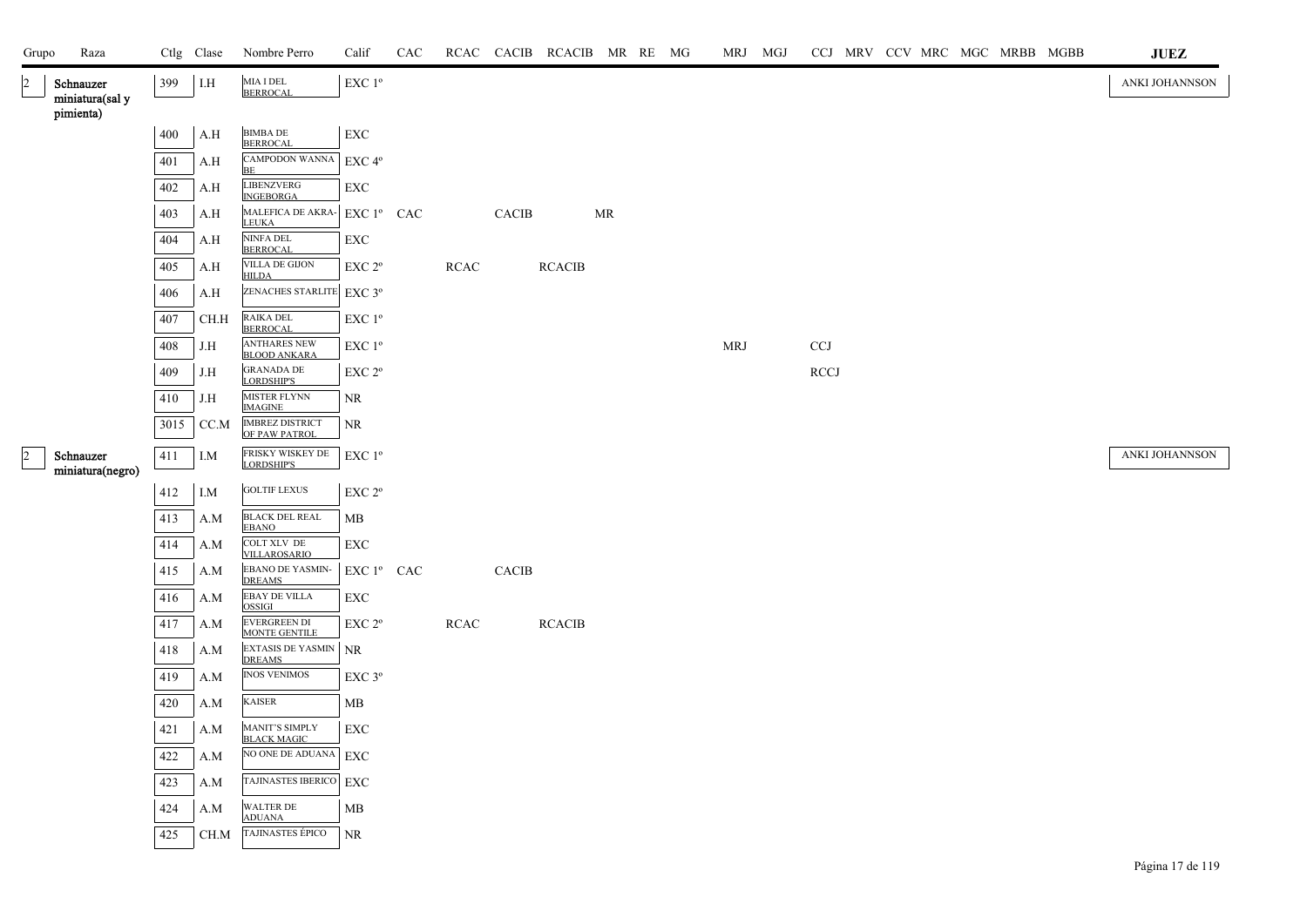| Grupo | Raza                           |      | Ctlg Clase   | Nombre Perro                                   | Calif                                           | CAC |             | RCAC CACIB RCACIB MR RE MG |               |    |  | MRJ MGJ |                           |                      | CCJ MRV CCV MRC MGC MRBB MGBB | <b>JUEZ</b>    |
|-------|--------------------------------|------|--------------|------------------------------------------------|-------------------------------------------------|-----|-------------|----------------------------|---------------|----|--|---------|---------------------------|----------------------|-------------------------------|----------------|
|       | Schnauzer<br>miniatura(negro)  | 426  | J.M          | <b>DREAMKISS</b><br><b>XENOMAN</b>             | EXC 2°                                          |     |             |                            |               |    |  |         | <b>RCCJ</b>               |                      |                               | ANKI JOHANNSON |
|       |                                | 427  | J.M          | <b>E-DUKE ELLINGTON</b><br>DE VILLAROSARIO     | EXC 1°                                          |     |             |                            |               |    |  |         | $_{\rm CCJ}$              |                      |                               |                |
|       |                                | 428  | J.M          | <b>GALIN HIT CAPITAL</b><br>CASH               | MB                                              |     |             |                            |               |    |  |         |                           |                      |                               |                |
|       |                                | 429  | $J.M$        | SOLO DE CAN RAYO                               | MB                                              |     |             |                            |               |    |  |         |                           |                      |                               |                |
|       |                                | 430  | I.H          | FIRE DANCE DE<br>LORDSHIP'S                    | EXC 1 <sup>o</sup>                              |     | <b>RCAC</b> |                            | <b>RCACIB</b> |    |  |         |                           |                      |                               |                |
|       |                                | 431  | A.H          | <b>INOS XAXA</b>                               | NR                                              |     |             |                            |               |    |  |         |                           |                      |                               |                |
|       |                                | 432  | A.H          | RITA DE LA VILLA Y<br><b>ROBLE</b>             | EXC 4°                                          |     |             |                            |               |    |  |         |                           |                      |                               |                |
|       |                                | 433  | A.H          | SIMPLY BLACK<br>PURPLE RAIN                    | EXC 2°                                          |     |             |                            |               |    |  |         |                           |                      |                               |                |
|       |                                | 434  | A.H          | TAJINASTES UMA                                 | EXC 1º CAC                                      |     |             | CACIB                      |               | MR |  |         |                           |                      |                               |                |
|       |                                | 435  | A.H          | WINDY DE PICHERA                               | EXC 3°                                          |     |             |                            |               |    |  |         |                           |                      |                               |                |
|       |                                | 436  | CH.H         | UNJEDI OPERA                                   | NR                                              |     |             |                            |               |    |  |         |                           |                      |                               |                |
|       |                                | 437  | J.H          | ÉOWYN DE<br>VILLAROSARIO                       | EXC 2 <sup>o</sup>                              |     |             |                            |               |    |  |         | RCCI                      |                      |                               |                |
|       |                                | 438  | J.H          | <b>INKA DE PICHERA</b>                         | $EXC$ $3^{\circ}$                               |     |             |                            |               |    |  |         |                           |                      |                               |                |
|       |                                | 439  | J.H          | KAMELA STAR<br>BABETTE KENEL                   | EXC                                             |     |             |                            |               |    |  |         |                           |                      |                               |                |
|       |                                | 440  | J.H          | <b>MANIT'S LOVE ON</b><br>THE BRAIN            | ${\rm EXC}$                                     |     |             |                            |               |    |  |         |                           |                      |                               |                |
|       |                                | 441  | J.H          | RED NINNOS<br><b>PEANUT</b>                    | EXC 4 <sup>o</sup>                              |     |             |                            |               |    |  |         |                           |                      |                               |                |
|       |                                | 442  | J.H          | TAJINASTES AY<br>KAMAKA!                       | EXC 1 <sup>o</sup>                              |     |             |                            |               |    |  | MRJ     | $\ensuremath{\text{CCJ}}$ |                      |                               |                |
|       |                                | 443  | $_{\rm J.H}$ | TINA TURNER DE<br><b>CAN RAYO</b>              | NR                                              |     |             |                            |               |    |  |         |                           |                      |                               |                |
|       |                                | 444  | J.H          | VANITY PIPPA DE<br><b>CAN RAYO</b>             | NR                                              |     |             |                            |               |    |  |         |                           |                      |                               |                |
|       |                                | 3017 | CC.M         | <b>SIMPLY BLACK</b><br><b>SMELLS LIKE TEEN</b> | PROME                                           |     |             |                            |               |    |  |         |                           |                      |                               |                |
|       |                                | 3018 | CCA          | <b>GALA DE VILLA</b><br><b>OSSIGI</b>          | $MP 1^{\circ}$                                  |     |             |                            |               |    |  |         |                           | $\operatorname{MRC}$ |                               |                |
|       | Schnauzer<br>miniatura(negro y | 445  | I.M          | ME DE YERAY                                    | EXC 1º CAC                                      |     |             |                            | <b>RCACIB</b> |    |  |         |                           |                      |                               | ANKI JOHANNSON |
|       | plata)                         |      |              |                                                |                                                 |     |             |                            |               |    |  |         |                           |                      |                               |                |
|       |                                | 446  | I.M          | SILIUM AC-DC                                   | EXC 2 <sup>o</sup>                              |     | <b>RCAC</b> |                            |               |    |  |         |                           |                      |                               |                |
|       |                                | 447  | I.M          | UN AMOR DE YERAY   MB                          |                                                 |     |             |                            |               |    |  |         |                           |                      |                               |                |
|       |                                | 448  | A.M          | <b>HOMER</b>                                   | MB                                              |     |             |                            |               |    |  |         |                           |                      |                               |                |
|       |                                | 449  | A.M          | <b>INVISIBLE DE LOS</b><br><b>DEPRISA</b>      | $\ensuremath{\mathrm{EXC}}$<br>$1^{\mathrm{o}}$ |     |             |                            |               |    |  |         |                           |                      |                               |                |
|       |                                | 450  | A.M          | MASTER CLASS DE<br><b>YERAY</b>                | EXC 3°                                          |     |             |                            |               |    |  |         |                           |                      |                               |                |
|       |                                | 451  | A.M          | <b>NO LO PIENSES DE</b><br>YERAY               | EXC 2 <sup>o</sup>                              |     |             |                            |               |    |  |         |                           |                      |                               |                |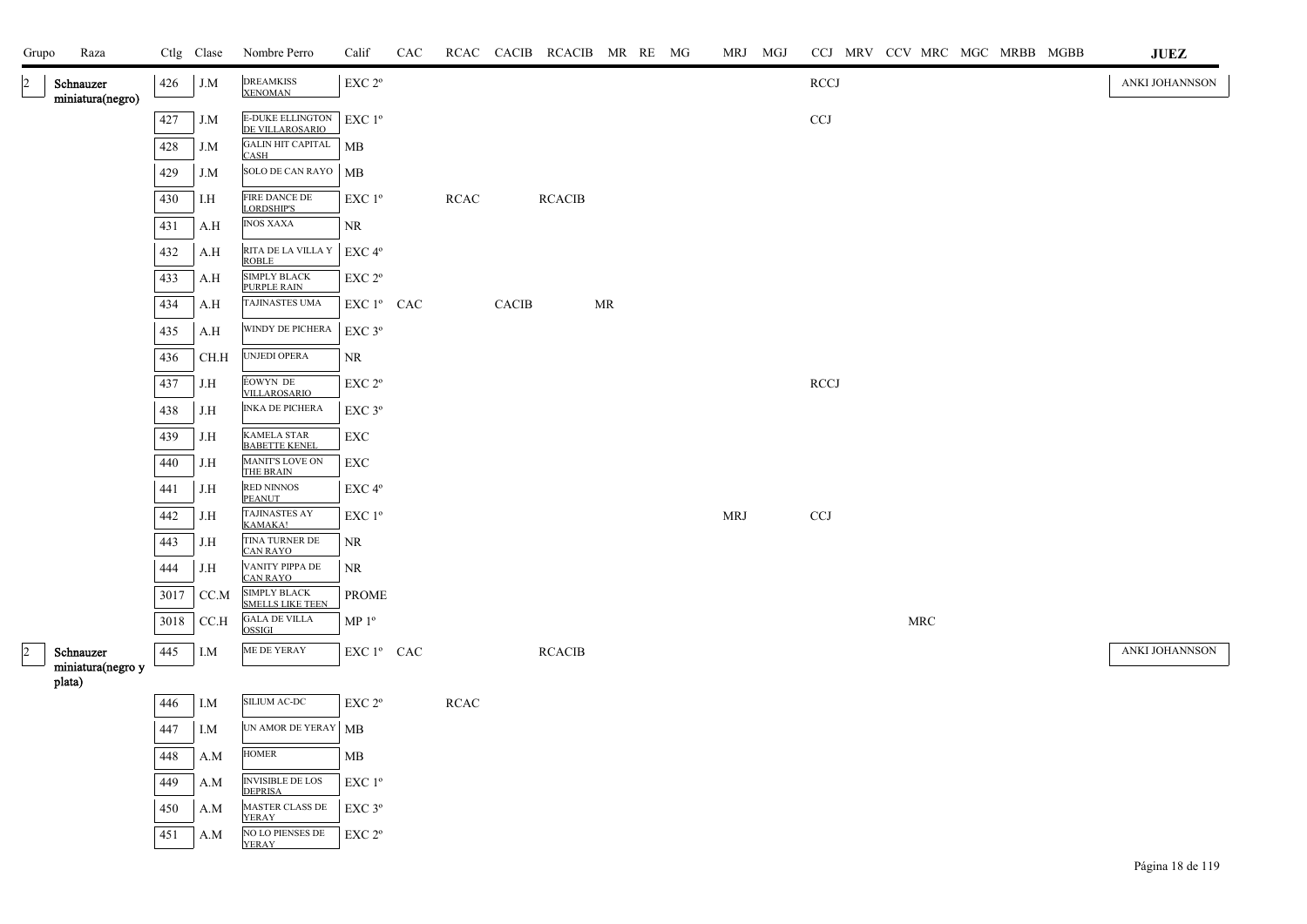| Grupo          | Raza                                        |      | Ctlg Clase | Nombre Perro                                                     | Calif                                 | CAC |             |              | RCAC CACIB RCACIB MR RE MG |            |  | MRJ MGJ    |             |  |                      |  | CCJ MRV CCV MRC MGC MRBB MGBB | JUEZ           |
|----------------|---------------------------------------------|------|------------|------------------------------------------------------------------|---------------------------------------|-----|-------------|--------------|----------------------------|------------|--|------------|-------------|--|----------------------|--|-------------------------------|----------------|
| $\overline{2}$ | Schnauzer<br>miniatura(negro y              | 452  | A.M        | PATRICK DE LOS<br><b>DEPRISA</b>                                 | EXC 4°                                |     |             |              |                            |            |  |            |             |  |                      |  |                               | ANKI JOHANNSON |
|                | plata)                                      | 453  | A.M        | <b>SCEDIR URS</b>                                                | <b>NR</b>                             |     |             |              |                            |            |  |            |             |  |                      |  |                               |                |
|                |                                             |      |            | <b>ERBACHER</b><br><b>SCEDIR YVES</b>                            |                                       |     |             |              |                            |            |  |            |             |  |                      |  |                               |                |
|                |                                             | 454  | A.M        | <b>MONTAND-NA</b>                                                | MB                                    |     |             |              |                            |            |  |            |             |  |                      |  |                               |                |
|                |                                             | 455  | CH.M       | <b>STATU QUO DE</b><br><b>AKRA-LEUKA</b>                         | EXC 1 <sup>°</sup>                    |     |             | <b>CACIB</b> |                            |            |  |            |             |  |                      |  |                               |                |
|                |                                             | 456  | J.M        | YOGUI DE<br><b>COANEGRA</b>                                      | NR                                    |     |             |              |                            |            |  |            |             |  |                      |  |                               |                |
|                |                                             | 457  | I.H        | ULTRACOOL $\rm DE$<br>YERAY                                      | EXC 1 <sup>°</sup>                    |     |             |              |                            |            |  |            |             |  |                      |  |                               |                |
|                |                                             | 458  | A.H        | <b>JULIETTA DE YERAY</b>                                         | EXC 2 <sup>o</sup>                    |     | <b>RCAC</b> |              | <b>RCACIB</b>              |            |  |            |             |  |                      |  |                               |                |
|                |                                             | 459  | A.H        | <b>LAST OPPORTUNITY</b><br>DE AKRA-LEUKA                         | EXC                                   |     |             |              |                            |            |  |            |             |  |                      |  |                               |                |
|                |                                             | 460  | A.H        | QUIRICA DE YERAY                                                 | MB                                    |     |             |              |                            |            |  |            |             |  |                      |  |                               |                |
|                |                                             | 461  | A.H        | SILIUM REBE REBEL                                                | EXC                                   |     |             |              |                            |            |  |            |             |  |                      |  |                               |                |
|                |                                             | 462  | A.H        | SWEETSCHNAUZERS EXC 3°<br>PRETTY WOMAN                           |                                       |     |             |              |                            |            |  |            |             |  |                      |  |                               |                |
|                |                                             | 463  | A.H        | XICA DE PICHERA                                                  | EXC 1º CAC                            |     |             | <b>CACIB</b> |                            | MR         |  |            |             |  |                      |  |                               |                |
|                |                                             | 464  | J.H        | PÍCARA DE AKRA-<br><b>LEUKA</b>                                  | $EXC1^{\circ}$                        |     |             |              |                            |            |  | <b>MRJ</b> | <b>CCJ</b>  |  |                      |  |                               |                |
|                |                                             | 465  | J.H        | <b>RUS PITMARK</b><br><b>VIVAT VICTORY</b>                       | MВ                                    |     |             |              |                            |            |  |            |             |  |                      |  |                               |                |
|                |                                             | 466  | J.H        | ZANKADILLA DE<br><b>YERAY</b>                                    | EXC 2 <sup>o</sup>                    |     |             |              |                            |            |  |            | <b>RCCJ</b> |  |                      |  |                               |                |
|                |                                             | 3019 | CC.M       | NO NI NA DE<br><b>YERAY</b>                                      | MP <sup>0</sup>                       |     |             |              |                            |            |  |            |             |  | $\operatorname{MRC}$ |  |                               |                |
| $\overline{2}$ | Schnauzer<br>miniatura(blanco)              | 467  | A.M        | <b>GENTLYBORN</b><br><b>ODISEEY</b>                              | EXC 1 <sup>°</sup> CAC                |     |             | CACIB        |                            | MR         |  |            |             |  |                      |  |                               | PETER LAUBER   |
|                |                                             | 468  | A.M        | MADE IN SPAIN<br><b>LOLLIPOP</b>                                 | MB                                    |     |             |              |                            |            |  |            |             |  |                      |  |                               |                |
|                |                                             | 469  | CH.M       | JR.CH/GB Y JR CH/PT                                              | $EXC1^{\circ}$                        |     |             |              | <b>RCACIB</b>              |            |  |            |             |  |                      |  |                               |                |
|                |                                             | 470  | J.M        | <b>HARLAND DEL</b><br>MINI MAKSI O'NEILL                         | EXC 1 <sup>o</sup>                    |     |             |              |                            |            |  | <b>MRJ</b> | <b>CCJ</b>  |  |                      |  |                               |                |
|                |                                             | 471  | A.H        | ZAIRA DE PICHERA                                                 | EXC 1 <sup>°</sup> CAC                |     |             |              | <b>RCACIB</b>              |            |  |            |             |  |                      |  |                               |                |
|                |                                             | 472  | CH.H       | CH. JCH. LITTLE<br>MISS SUNSHINE                                 | EXC 1 <sup>o</sup>                    |     |             | CACIB        |                            |            |  |            |             |  |                      |  |                               |                |
|                |                                             | 473  | CH.H       | <b>JR CHPT</b>                                                   | $EXC 2^{\circ}$                       |     |             |              |                            |            |  |            |             |  |                      |  |                               |                |
|                |                                             | 474  | J.H        | <b>CHARLOTTE DE</b><br>DOMINUS GALLETA                           | EXC 1 <sup>o</sup>                    |     |             |              |                            |            |  |            | <b>CCJ</b>  |  |                      |  |                               |                |
|                |                                             | 475  | J.H        | <b>NEVADA</b><br>MARTIÑA DEL                                     | MB 2 <sup>o</sup>                     |     |             |              |                            |            |  |            |             |  |                      |  |                               |                |
|                |                                             | 476  | J.H        | <b>BADULAKE</b><br><b>MURA'S DESIGN</b><br><b>JENNIFER LOPEZ</b> | NR                                    |     |             |              |                            |            |  |            |             |  |                      |  |                               |                |
| $\vert$ 2      | Terrier Negro<br>Ruso (Tchiorny<br>Terrier) | 477  | A.M        | <b>ALMAZKIN</b><br><b>GENERALISIMUS</b>                          | ${\rm EXC}$ $1^{\rm o}$ $\;$ CAC $\;$ |     |             | <b>CACIB</b> |                            | <b>MSO</b> |  |            |             |  |                      |  |                               | RAFAEL MALO    |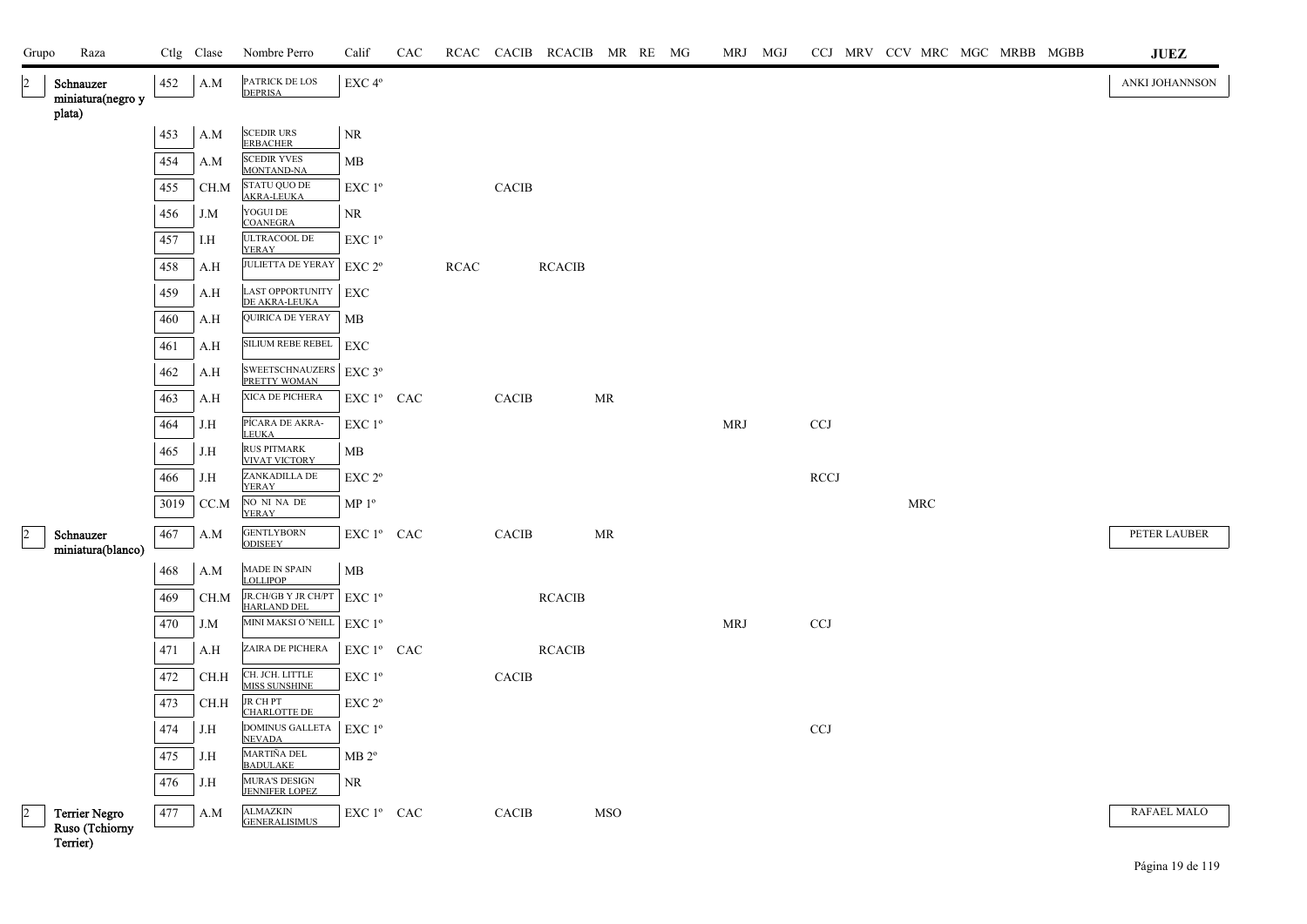| Grupo          | Raza                            |     | Ctlg Clase | Nombre Perro                             | Calif                                           | CAC |             |              | RCAC CACIB RCACIB MR RE MG |    |  | MRJ MGJ |                           |  | CCJ MRV CCV MRC MGC MRBB MGBB |  | $\mathbf{J}\mathbf{U}\mathbf{E}\mathbf{Z}$ |
|----------------|---------------------------------|-----|------------|------------------------------------------|-------------------------------------------------|-----|-------------|--------------|----------------------------|----|--|---------|---------------------------|--|-------------------------------|--|--------------------------------------------|
| $\overline{2}$ | Terrier Negro<br>Ruso (Tchiorny | 478 | I.H        | VISHNJA IZ<br><b>LEGIONA</b>             | $\ensuremath{\mathrm{EXC}}$<br>$1^{\mathrm{o}}$ |     | $\sf RCAC$  |              | <b>RCACIB</b>              |    |  |         |                           |  |                               |  | RAFAEL MALO                                |
|                | Terrier)                        | 479 | A.H        | NEZNHY ZVER<br>ZHEMCHUZHNAYA             | EXC 1º CAC                                      |     |             | <b>CACIB</b> |                            | MR |  |         |                           |  |                               |  |                                            |
| $\overline{2}$ | Dogo Argentino                  | 480 | I.M        | CHAMAE HNOS DEL EXC 4°<br><b>NILO</b>    |                                                 |     |             |              |                            |    |  |         |                           |  |                               |  | FABRIZIO LA ROCCA                          |
|                |                                 | 481 | I.M        | <b>CHATULUKA HNOS</b><br><b>DEL NILO</b> | EXC 2°                                          |     |             |              |                            |    |  |         |                           |  |                               |  |                                            |
|                |                                 | 482 | I.M        | FEDOR VALLE DE<br>LID                    | EXC 1º CAC                                      |     |             | <b>CACIB</b> |                            |    |  |         |                           |  |                               |  |                                            |
|                |                                 | 483 | I.M        | ICARO VALLE DE LID EXC 3º                |                                                 |     |             |              |                            |    |  |         |                           |  |                               |  |                                            |
|                |                                 | 484 | I.M        | JACCO DE VALLE DE NR<br>LID              |                                                 |     |             |              |                            |    |  |         |                           |  |                               |  |                                            |
|                |                                 | 485 | A.M        | ARES                                     | EXC 3°                                          |     |             |              |                            |    |  |         |                           |  |                               |  |                                            |
|                |                                 | 486 | A.M        | <b>AZOTE HNOS DEL</b><br><b>NILO</b>     | NR                                              |     |             |              |                            |    |  |         |                           |  |                               |  |                                            |
|                |                                 | 487 | A.M        | <b>BLADE</b>                             | EXC 2 <sup>o</sup>                              |     |             |              |                            |    |  |         |                           |  |                               |  |                                            |
|                |                                 | 488 | A.M        | CALIFA DEL PERYAN MB                     |                                                 |     |             |              |                            |    |  |         |                           |  |                               |  |                                            |
|                |                                 | 489 | A.M        | ELIOT DE CUEVA DE NO CAL<br>LA MUCHERES  |                                                 |     |             |              |                            |    |  |         |                           |  |                               |  |                                            |
|                |                                 | 490 | A.M        | ESPARTANO DEL<br><b>BAGUAL</b>           | NR                                              |     |             |              |                            |    |  |         |                           |  |                               |  |                                            |
|                |                                 | 491 | A.M        | <b>SANTINO</b><br><b>BROVOURE</b>        | EXC 1 <sup>o</sup>                              |     | <b>RCAC</b> |              |                            |    |  |         |                           |  |                               |  |                                            |
|                |                                 | 492 | CH.M       | AÑANGA HNOS DEL<br><b>NILO</b>           | $\rm EXC$ $1^{\rm o}$                           |     |             |              | <b>RCACIB</b>              |    |  |         |                           |  |                               |  |                                            |
|                |                                 | 493 | J.M        | AKELA DE SOMBRA<br><b>BLANCA</b>         | EXC 2 <sup>o</sup>                              |     |             |              |                            |    |  |         | <b>RCCJ</b>               |  |                               |  |                                            |
|                |                                 | 494 | J.M        | CAIMAN DEL TURUL NR                      |                                                 |     |             |              |                            |    |  |         |                           |  |                               |  |                                            |
|                |                                 | 495 | J.M        | CAMELO DE<br><b>AMAINHOA</b>             | EXC 1 <sup>o</sup>                              |     |             |              |                            |    |  |         | $\ensuremath{\text{CCJ}}$ |  |                               |  |                                            |
|                |                                 | 496 | J.M        | DEVADEVA HNOS<br><b>DEL NILO</b>         | <b>BUENO</b>                                    |     |             |              |                            |    |  |         |                           |  |                               |  |                                            |
|                |                                 | 497 | J.M        | <b>DINAMITA HNOS</b><br><b>DEL NILO</b>  | NR                                              |     |             |              |                            |    |  |         |                           |  |                               |  |                                            |
|                |                                 | 498 | J.M        | YETI                                     | <b>BUENO</b>                                    |     |             |              |                            |    |  |         |                           |  |                               |  |                                            |
|                |                                 | 499 | I.H        | <b>BENEDETTA HNOS</b><br><b>DEL NILO</b> | EXC 1º CAC                                      |     |             |              | <b>RCACIB</b>              |    |  |         |                           |  |                               |  |                                            |
|                |                                 | 500 | I.H        | BRONCA HNOS DEL<br><b>NILO</b>           | NR                                              |     |             |              |                            |    |  |         |                           |  |                               |  |                                            |
|                |                                 | 501 | I.H        | CATALINA DE LA<br><b>BAMBA NEGRA</b>     | EXC                                             |     |             |              |                            |    |  |         |                           |  |                               |  |                                            |
|                |                                 | 502 | I.H        | FARAONA DEL<br><b>VALLE DEL LID</b>      | EXC 2 <sup>o</sup>                              |     |             |              |                            |    |  |         |                           |  |                               |  |                                            |
|                |                                 | 503 | I.H        | <b>IBERICA VALLE DE</b><br>LID           | EXC 3°                                          |     |             |              |                            |    |  |         |                           |  |                               |  |                                            |
|                |                                 | 504 | I.H        | <b>KALA</b>                              | MB1°                                            |     |             |              |                            |    |  |         |                           |  |                               |  |                                            |
|                |                                 | 505 | A.H        | CAMORRA DE<br><b>AYELCHEN</b>            | NR                                              |     |             |              |                            |    |  |         |                           |  |                               |  |                                            |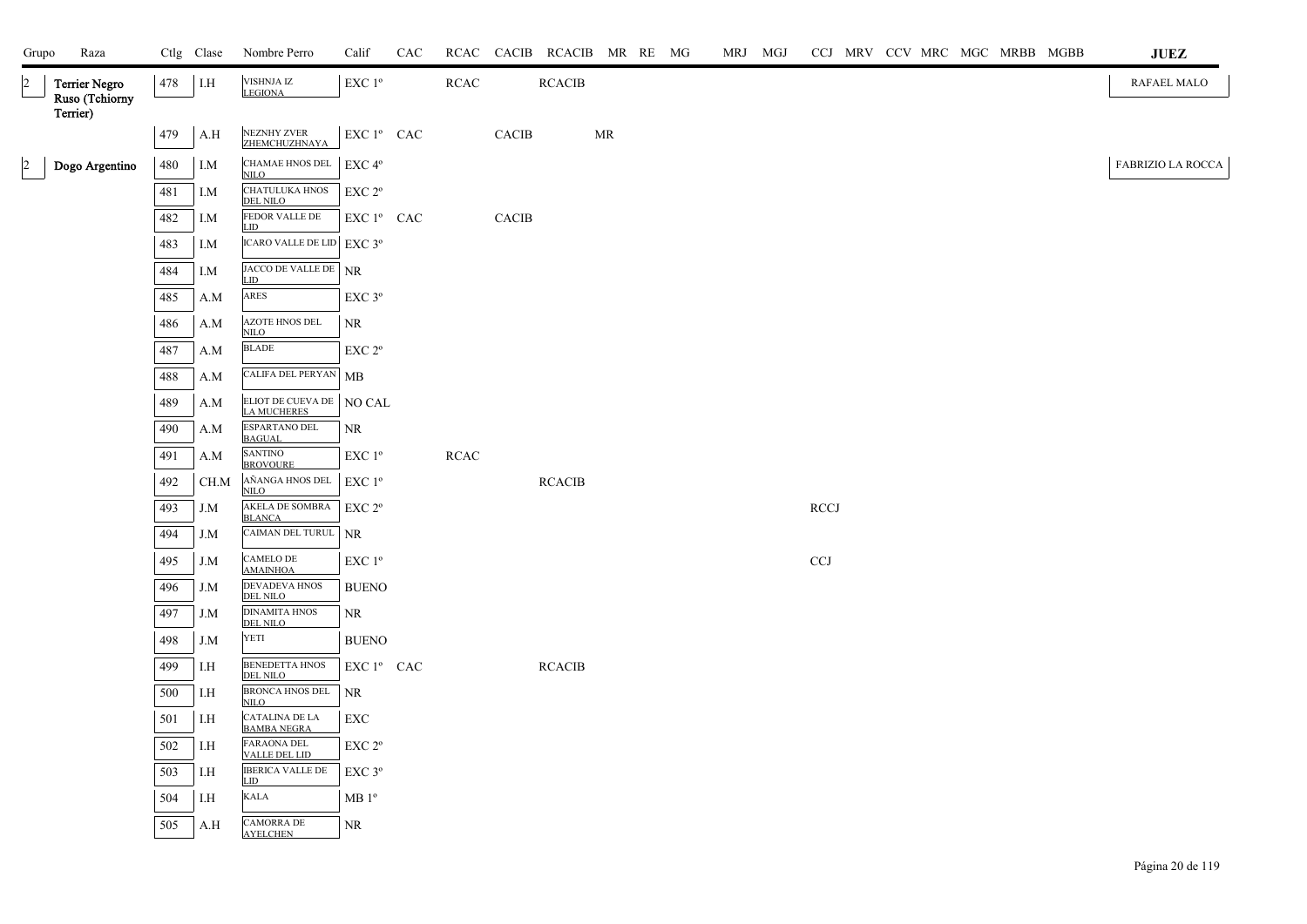| Grupo         | Raza           |      | Ctlg Clase | Nombre Perro                                  | Calif              | CAC |             |              | RCAC CACIB RCACIB MR RE MG |    |  | MRJ MGJ    |                           |  |            |  | CCJ MRV CCV MRC MGC MRBB MGBB | JUEZ              |
|---------------|----------------|------|------------|-----------------------------------------------|--------------------|-----|-------------|--------------|----------------------------|----|--|------------|---------------------------|--|------------|--|-------------------------------|-------------------|
|               | Dogo Argentino | 506  | A.H        | <b>INDIA DEL</b><br><b>TOLKEYEN</b>           | <b>NR</b>          |     |             |              |                            |    |  |            |                           |  |            |  |                               | FABRIZIO LA ROCCA |
|               |                | 507  | A.H        | LUMA II DE INDIOS<br><b>LATINOS</b>           | EXC 2 <sup>o</sup> |     |             |              |                            |    |  |            |                           |  |            |  |                               |                   |
|               |                | 508  | A.H        | PIRULA DE DOÑA<br><b>CECILIA</b>              | EXC 1 <sup>o</sup> |     | <b>RCAC</b> |              |                            |    |  |            |                           |  |            |  |                               |                   |
|               |                | 509  | CH.H       | BRIGITTE DE VALLE NR<br>DE LID                |                    |     |             |              |                            |    |  |            |                           |  |            |  |                               |                   |
|               |                | 510  | CH.H       | CH ARIA VALLE DE<br>LID                       | $EXC1^{\circ}$     |     |             | <b>CACIB</b> |                            | MR |  |            |                           |  |            |  |                               |                   |
|               |                | 511  | J.H        | AGATA DE SOMBRA<br><b>BLANCA</b>              | $EXC 2^{\circ}$    |     |             |              |                            |    |  |            | <b>RCCJ</b>               |  |            |  |                               |                   |
|               |                | 512  | J.H        | AMARU DEL PERYAN MB                           |                    |     |             |              |                            |    |  |            |                           |  |            |  |                               |                   |
|               |                | 513  | J.H        | AMELIE DE SOMBRA NR<br><b>BLANCA</b>          |                    |     |             |              |                            |    |  |            |                           |  |            |  |                               |                   |
|               |                | 514  | J.H        | DONNA HNOS DEL<br><b>NILO</b>                 | EXC 1 <sup>o</sup> |     |             |              |                            |    |  | <b>MRJ</b> | $\ensuremath{\text{CCJ}}$ |  |            |  |                               |                   |
|               |                | 515  | J.H        | KENYA VALLE DE<br><b>LID</b>                  | NR                 |     |             |              |                            |    |  |            |                           |  |            |  |                               |                   |
|               |                | 516  | J.H        | MYRNA DE CUEVA<br>DE LA MUCHERES              | NO CAL             |     |             |              |                            |    |  |            |                           |  |            |  |                               |                   |
|               |                | 3020 | CC.M       | COSTA DEL PERYAN                              | <b>NR</b>          |     |             |              |                            |    |  |            |                           |  |            |  |                               |                   |
|               |                | 3021 | CC.H       | DANERIS DE<br><b>AMAINHOA</b>                 | $MP 1^{\circ}$     |     |             |              |                            |    |  |            |                           |  | <b>MRC</b> |  |                               |                   |
| $\mathcal{D}$ | Shar Pei       | 517  | I.M        | <b>JCH JULITO</b><br><u>MARAÑA SKY OF</u>     | EXC 1 <sup>o</sup> |     | <b>RCAC</b> |              | <b>RCACIB</b>              |    |  |            |                           |  |            |  |                               | RAFAEL MALO       |
|               |                | 518  | I.M        | PISPITA FOR WHOM<br>THE BELLS TOLLS           | EXC 2 <sup>o</sup> |     |             |              |                            |    |  |            |                           |  |            |  |                               |                   |
|               |                | 519  | A.M        | <b>BRIGHTON ETHAN</b><br>DE KEKAPEI           | <b>EXC</b>         |     |             |              |                            |    |  |            |                           |  |            |  |                               |                   |
|               |                | 520  | A.M        | <b>DIONISUS FOR</b><br><b>KEKAPEI IZ DOMA</b> | EXC                |     |             |              |                            |    |  |            |                           |  |            |  |                               |                   |
|               |                | 521  | A.M        | DRAGON DE KOSHI<br><b>ZHU</b>                 | EXC 2°             |     |             |              |                            |    |  |            |                           |  |            |  |                               |                   |
|               |                | 523  | A.M        | JCH.PT/JLW17<br><b>GUARDIAN DE JADE</b>       | EXC                |     |             |              |                            |    |  |            |                           |  |            |  |                               |                   |
|               |                | 524  | A.M        | LUSAVIVA'S<br><b>ANGELS RAGE</b>              | EXC                |     |             |              |                            |    |  |            |                           |  |            |  |                               |                   |
|               |                | 525  | A.M        | MULTI<br>JCH./JMW17/MW17                      | EXC 1º CAC         |     |             | <b>CACIB</b> |                            | MR |  |            |                           |  |            |  |                               |                   |
|               |                | 526  | A.M        | PISPITA WILL BE<br><b>HELL TO PAY</b>         | EXC                |     |             |              |                            |    |  |            |                           |  |            |  |                               |                   |
|               |                | 527  | CH.M       | CH JADE EAST<br><b>SUNDAY MORNING</b>         | EXC 1 <sup>o</sup> |     |             |              |                            |    |  |            |                           |  |            |  |                               |                   |
|               |                | 528  | J.M        | LPW18 GUARDIAN<br>DE JADE I WANT IT           | EXC 1 <sup>o</sup> |     |             |              |                            |    |  | <b>MRJ</b> | <b>CCJ</b>                |  |            |  |                               |                   |
|               |                | 529  | J.M        | PISPITA I DID IT MY<br><b>WAY</b>             | EXC 2 <sup>o</sup> |     |             |              |                            |    |  |            | <b>RCCJ</b>               |  |            |  |                               |                   |
|               |                | 530  | J.M        | WILLO YU KOU<br><b>SMOOTH SAILING</b>         | EXC <sub>3°</sub>  |     |             |              |                            |    |  |            |                           |  |            |  |                               |                   |
|               |                | 531  | I.H        | <b>CANARIANPEIS</b><br>DEJA QUE TE BESE       | EXC 1 <sup>o</sup> |     | <b>RCAC</b> |              | <b>RCACIB</b>              |    |  |            |                           |  |            |  |                               |                   |
|               |                | 532  | I.H        | CANARIANPEIS LET<br><b>ME SHINE</b>           | NR                 |     |             |              |                            |    |  |            |                           |  |            |  |                               |                   |
|               |                | 533  | I.H        | LUSAVIVA'S HOLIER<br>THAN THOU                | EXC 2 <sup>o</sup> |     |             |              |                            |    |  |            |                           |  |            |  |                               |                   |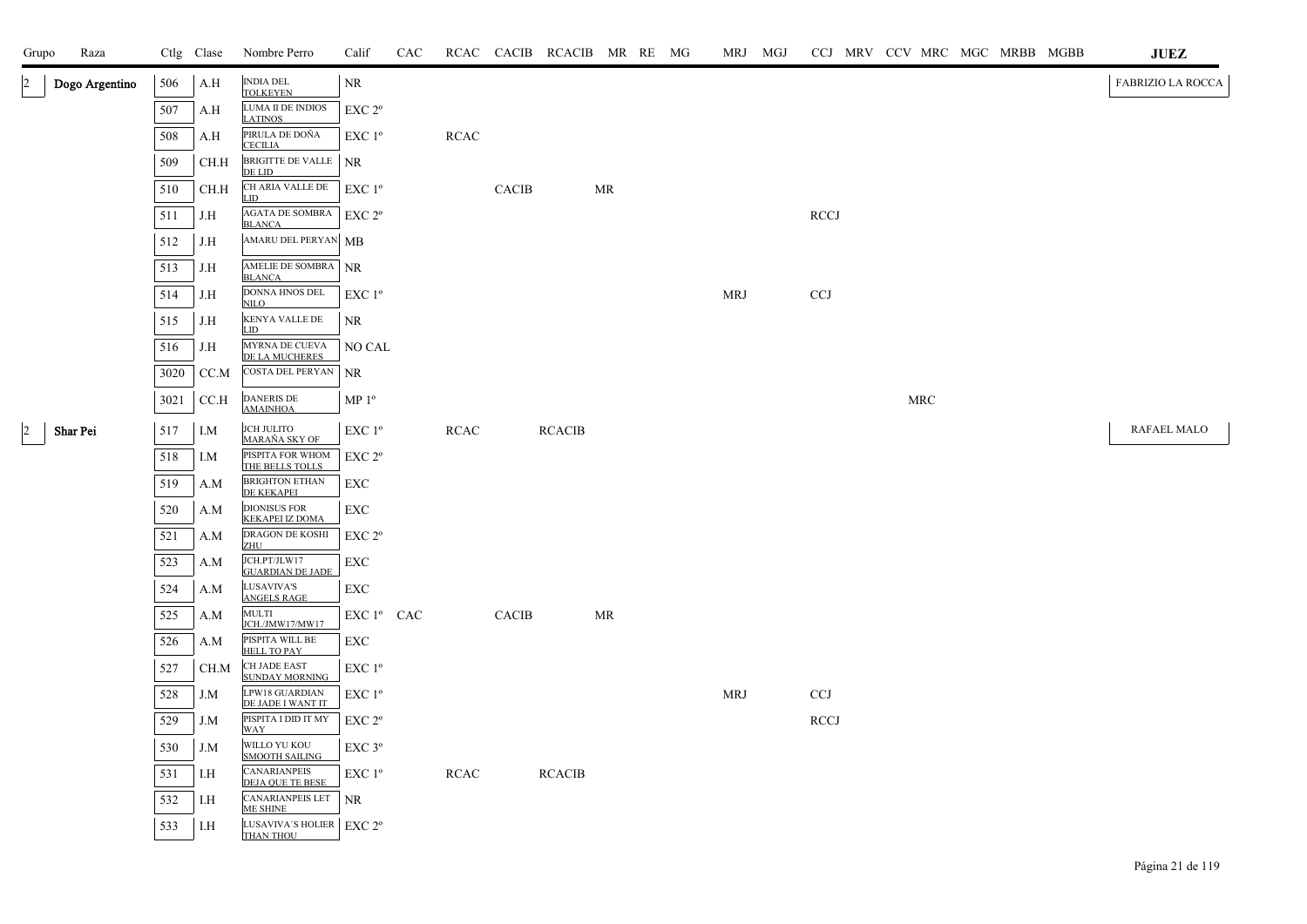| Grupo          | Raza         |     | Ctlg Clase | Nombre Perro                                | Calif                  | CAC |             |              | RCAC CACIB RCACIB MR RE MG |            |  | MRJ MGJ |             |  |  | CCJ MRV CCV MRC MGC MRBB MGBB | JUEZ                 |  |
|----------------|--------------|-----|------------|---------------------------------------------|------------------------|-----|-------------|--------------|----------------------------|------------|--|---------|-------------|--|--|-------------------------------|----------------------|--|
| $\overline{2}$ | Shar Pei     | 534 | A.H        | <b>CANARIANPEIS I</b><br><b>BELIEVE</b>     | EXC <sub>2°</sub>      |     |             |              |                            |            |  |         |             |  |  |                               | RAFAEL MALO          |  |
|                |              | 535 | A.H        | GENEVA DE KEKAPEI EXC 3°                    |                        |     |             |              |                            |            |  |         |             |  |  |                               |                      |  |
|                |              | 536 | A.H        | JADE EAST THE<br><b>SHOE THAT</b>           | EXC                    |     |             |              |                            |            |  |         |             |  |  |                               |                      |  |
|                |              | 537 | A.H        | JEWEL NORTH DE<br>TERRA DOS CELTAS          | EXC 1 <sup>°</sup> CAC |     |             | <b>CACIB</b> |                            | <b>MSO</b> |  |         |             |  |  |                               |                      |  |
|                |              | 538 | A.H        | LUSAVIVA'S<br>MEGALITHIC ANGEL              | NR                     |     |             |              |                            |            |  |         |             |  |  |                               |                      |  |
|                |              | 539 | A.H        | PISPITA IF YOU<br><b>DANCE YOU PAY</b>      | EXC                    |     |             |              |                            |            |  |         |             |  |  |                               |                      |  |
|                |              | 540 | A.H        | PISPITA TWIST OF<br><b>FATE</b>             | NR                     |     |             |              |                            |            |  |         |             |  |  |                               |                      |  |
|                |              | 541 | A.H        | PRECIOUS HUG<br><b>DIAMOND ARE FOR</b>      | NR                     |     |             |              |                            |            |  |         |             |  |  |                               |                      |  |
|                |              | 542 | A.H        | TERESA LOVE DE<br><b>COSTPEI FOR</b>        | EXC                    |     |             |              |                            |            |  |         |             |  |  |                               |                      |  |
|                |              | 543 | A.H        | WITHOUT YOU<br>PEYTON ITS SO                | EXC                    |     |             |              |                            |            |  |         |             |  |  |                               |                      |  |
|                |              | 544 | CH.H       | JCH.GIB/JCH<br>PT/MULTI CH.                 | NR                     |     |             |              |                            |            |  |         |             |  |  |                               |                      |  |
|                |              | 545 | J.H        | <b>DOT DE RIDES</b><br><b>LIVING TOY</b>    | MB                     |     |             |              |                            |            |  |         |             |  |  |                               |                      |  |
|                |              | 546 | J.H        | <b>NEW DAILY</b><br><b>CHRONICLE DES</b>    | $EXC1^{\circ}$         |     |             |              |                            |            |  |         | <b>CCJ</b>  |  |  |                               |                      |  |
|                |              | 547 | J.H        | PRECIOUS HUG YOU<br>CAN TOUCH THE           | $EXC 2^{\circ}$        |     |             |              |                            |            |  |         | <b>RCCJ</b> |  |  |                               |                      |  |
|                |              | 548 | J.H        | WILLO YU KOU AGE<br>OF DISCOVERY            | $EXC$ 3°               |     |             |              |                            |            |  |         |             |  |  |                               |                      |  |
| $\overline{a}$ | Boxer dorado | 549 | I.M        | ALMEDÍJAR DEL<br>CORAZÓN DE                 | EXC 1 <sup>o</sup>     |     | <b>RCAC</b> |              |                            |            |  |         |             |  |  |                               | <b>CARLOS KANTAR</b> |  |
|                |              | 550 | I.M        | COCOON'S THE WAY<br>IT IS                   | $EXC$ 3°               |     |             |              |                            |            |  |         |             |  |  |                               |                      |  |
|                |              | 551 | I.M        | <b>JANDILLA DE IUS</b><br><b>NATURA</b>     | EXC 4°                 |     |             |              |                            |            |  |         |             |  |  |                               |                      |  |
|                |              | 552 | I.M        | <b>NEIL DEL</b><br><b>GUARRACH</b>          | EXC 2 <sup>o</sup>     |     |             |              |                            |            |  |         |             |  |  |                               |                      |  |
|                |              | 553 | I.M        | ONUBA DEL<br><b>CORUMBEL</b>                | NR                     |     |             |              |                            |            |  |         |             |  |  |                               |                      |  |
|                |              | 554 | I.M        | ROMEO D'ALAN BOX                            | <b>NR</b>              |     |             |              |                            |            |  |         |             |  |  |                               |                      |  |
|                |              | 555 | A.M        | ECCO DE ARCO DE<br><b>LA MALENA</b>         | $EXC$ $3^{\circ}$      |     |             |              |                            |            |  |         |             |  |  |                               |                      |  |
|                |              | 556 | A.M        | EKO DEL COLLE<br><b>DELL'INFINITO</b>       | NR                     |     |             |              |                            |            |  |         |             |  |  |                               |                      |  |
|                |              | 557 | A.M        | HARO DE ASTA<br><b>REGIA</b>                | EXC <sub>2°</sub>      |     |             |              |                            |            |  |         |             |  |  |                               |                      |  |
|                |              | 558 | A.M        | PIPO DE GHUERMA                             | EXC 1º CAC             |     |             | <b>CACIB</b> |                            |            |  |         |             |  |  |                               |                      |  |
|                |              | 559 | T.M        | <b>AGOSTINELLI DEL</b><br><b>IUS NATURA</b> | EXC 2 <sup>o</sup>     |     | <b>RCAC</b> |              |                            |            |  |         |             |  |  |                               |                      |  |
|                |              | 560 | T.M        | <b>BEYL DEL CABEZO</b><br>DE LA JARA        | NR                     |     |             |              |                            |            |  |         |             |  |  |                               |                      |  |
|                |              | 561 | T.M        | <b>CIRANO DE</b><br><b>VERDEVERA</b>        | $EXC1^{\circ}$ CAC     |     |             |              | <b>RCACIB</b>              |            |  |         |             |  |  |                               |                      |  |
|                |              | 562 | T.M        | KASANOVA DE<br>PORTO VILLAGE                | $EXC$ $3^{\circ}$      |     |             |              |                            |            |  |         |             |  |  |                               |                      |  |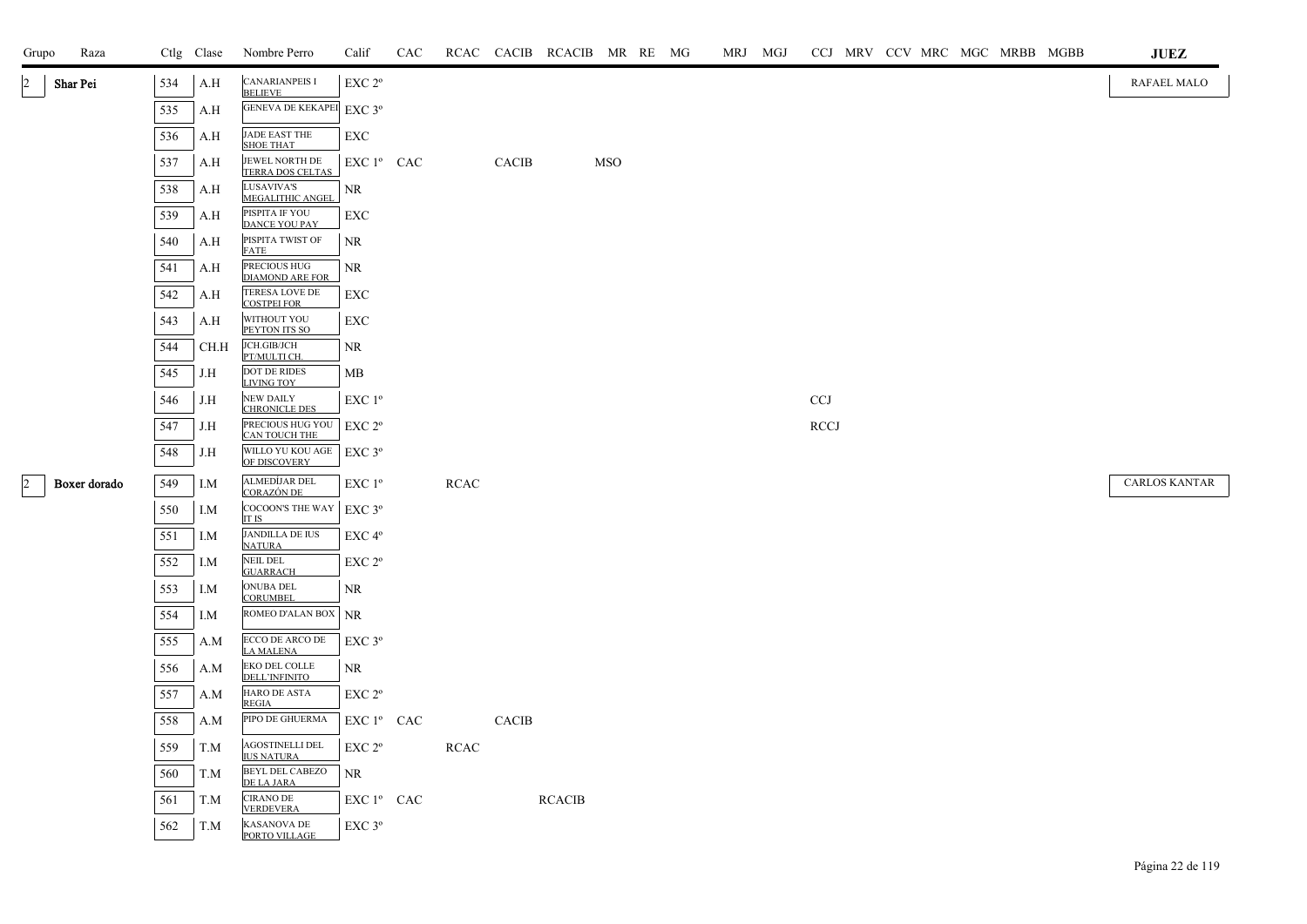| Grupo                | Raza           |      | Ctlg Clase | Nombre Perro                                   | Calif                  | CAC |             | RCAC CACIB RCACIB MR RE MG |           |  |            | MRJ MGJ |                           |  |  |             | CCJ MRV CCV MRC MGC MRBB MGBB | <b>JUEZ</b>      |
|----------------------|----------------|------|------------|------------------------------------------------|------------------------|-----|-------------|----------------------------|-----------|--|------------|---------|---------------------------|--|--|-------------|-------------------------------|------------------|
| $\overline{2}$       | Boxer dorado   | 563  | J.M        | DAYRON VILLALCOR EXC 3°                        |                        |     |             |                            |           |  |            |         |                           |  |  |             |                               | CARLOS KANTAR    |
|                      |                | 564  | J.M        | <b>IMAN AZAZELBOX</b>                          | EXC 2 <sup>o</sup>     |     |             |                            |           |  |            |         | <b>RCCJ</b>               |  |  |             |                               |                  |
|                      |                | 565  | J.M        | <b>JORDAN DE</b><br><b>COTOMAR</b>             | EXC 1 <sup>o</sup>     |     |             |                            | <b>MR</b> |  | <b>MRJ</b> |         | CCJ                       |  |  |             |                               |                  |
|                      |                | 566  | J.M        | RAMON DE CASA<br><b>BARTOLINI</b>              | EXC 4 <sup>o</sup>     |     |             |                            |           |  |            |         |                           |  |  |             |                               |                  |
|                      |                | 567  | J.M        | TERZO DEL CUORE<br><b>GRANDE</b>               | $EXC$ 5 $^{\circ}$     |     |             |                            |           |  |            |         |                           |  |  |             |                               |                  |
|                      |                | 568  | I.H        | <b>ARTANA DEL</b><br><b>CORAZÓN DE</b>         | $EXC$ $3^{\circ}$      |     |             |                            |           |  |            |         |                           |  |  |             |                               |                  |
|                      |                | 569  | I.H        | <b>BELLEINGOTHA</b><br><b>ARTEMISIA</b>        | NR                     |     |             |                            |           |  |            |         |                           |  |  |             |                               |                  |
|                      |                | 570  | I.H        | BIANCA DEL ROCHO                               | EXC 2 <sup>o</sup>     |     |             |                            |           |  |            |         |                           |  |  |             |                               |                  |
|                      |                | 571  | I.H        | <b>IPANEMA DE LA</b><br><b>MORADA</b>          | EXC 1 <sup>o</sup>     |     |             |                            |           |  |            |         |                           |  |  |             |                               |                  |
|                      |                | 572  | I.H        | ROMA D'ALAN BOX                                | NR                     |     |             |                            |           |  |            |         |                           |  |  |             |                               |                  |
|                      |                | 573  | A.H        | AISA DE BUENA<br><b>AVENTURA</b>               | $EXC$ 5 $^{\circ}$     |     |             |                            |           |  |            |         |                           |  |  |             |                               |                  |
|                      |                | 574  | A.H        | D'OLXA ORNELLA<br><b>MUTI</b>                  | EXC 2 <sup>o</sup>     |     | RCAC        |                            |           |  |            |         |                           |  |  |             |                               |                  |
|                      |                | 575  | A.H        | HAGARA DE ASTA<br><b>REGIA</b>                 | EXC 3°                 |     |             |                            |           |  |            |         |                           |  |  |             |                               |                  |
|                      |                | 576  | A.H        | <b>HELEN DE</b><br><b>VILLACORONA</b>          | EXC 1 <sup>°</sup> CAC |     |             |                            |           |  |            |         |                           |  |  |             |                               |                  |
|                      |                | 577  | A.H        | PIXIE DUX DE<br><b>KUKUARRI</b>                | EXC 4°                 |     |             |                            |           |  |            |         |                           |  |  |             |                               |                  |
|                      |                | 578  | T.H        | <b>BEATE DEL IUS</b><br><b>NATURA</b>          | EXC 1 <sup>°</sup> CAC |     |             |                            |           |  |            |         |                           |  |  |             |                               |                  |
|                      |                | 579  | T.H        | <b>CELESTE DE</b><br><b>ALGUCARRI</b>          | NR                     |     |             |                            |           |  |            |         |                           |  |  |             |                               |                  |
|                      |                | 580  | J.H        | <b>ILLEGALLY BLONDE</b><br><b>AT KOPPERNOX</b> | $EXC1^{\circ}$         |     |             |                            |           |  |            |         | $\ensuremath{\text{CCJ}}$ |  |  |             |                               |                  |
|                      |                | 581  | J.H        | INFINITY DEL RE<br><b>DEL SOL</b>              | EXC 2°                 |     |             |                            |           |  |            |         | <b>RCCJ</b>               |  |  |             |                               |                  |
|                      |                | 582  | J.H        | <b>JCHNUSA TRIFAIL</b><br><b>SPIRIT</b>        | $EXC$ $3^{\circ}$      |     |             |                            |           |  |            |         |                           |  |  |             |                               |                  |
|                      |                | 583  | J.H        | <b>XIMPA DE CLAUBOX</b> NR                     |                        |     |             |                            |           |  |            |         |                           |  |  |             |                               |                  |
|                      |                | 3022 | BB.M       | SANCURAY DE IUS<br><b>NATURA</b>               | MP <sup>0</sup>        |     |             |                            |           |  |            |         |                           |  |  | <b>MRBB</b> |                               |                  |
|                      |                | 3023 | BB.H       | MAGGIE DE LA<br><b>GRAN CORAZA</b>             | MP 2 <sup>o</sup>      |     |             |                            |           |  |            |         |                           |  |  |             |                               |                  |
|                      |                | 3024 | CC.H       | <b>ELSA DE MIRUSCANE</b> NR                    |                        |     |             |                            |           |  |            |         |                           |  |  |             |                               |                  |
|                      |                | 3025 | CC.H       | GIULIETTA DE ARCO   MP 1º<br>DE LA MALENA      |                        |     |             |                            |           |  |            |         |                           |  |  |             |                               |                  |
| $\vert$ <sup>2</sup> | Boxer atigrado | 584  | I.M        | <b>ALMADINAKS</b><br><b>PREZIDENT</b>          | $EXC$ $3^{\circ}$      |     |             |                            |           |  |            |         |                           |  |  |             |                               | PASCAL TRIFILIEF |
|                      |                | 585  | I.M        | COOPER VON CAPE<br><b>TOWN</b>                 | $EXC1^{\circ}$         |     | <b>RCAC</b> |                            |           |  |            |         |                           |  |  |             |                               |                  |
|                      |                | 586  | I.M        | MARIO DE<br><b>RINCOMAR</b>                    | EXC 2°                 |     |             |                            |           |  |            |         |                           |  |  |             |                               |                  |
|                      |                | 587  | A.M        | ALAN DE LA GRAN<br><b>CORAZA</b>               | EXC 3°                 |     |             |                            |           |  |            |         |                           |  |  |             |                               |                  |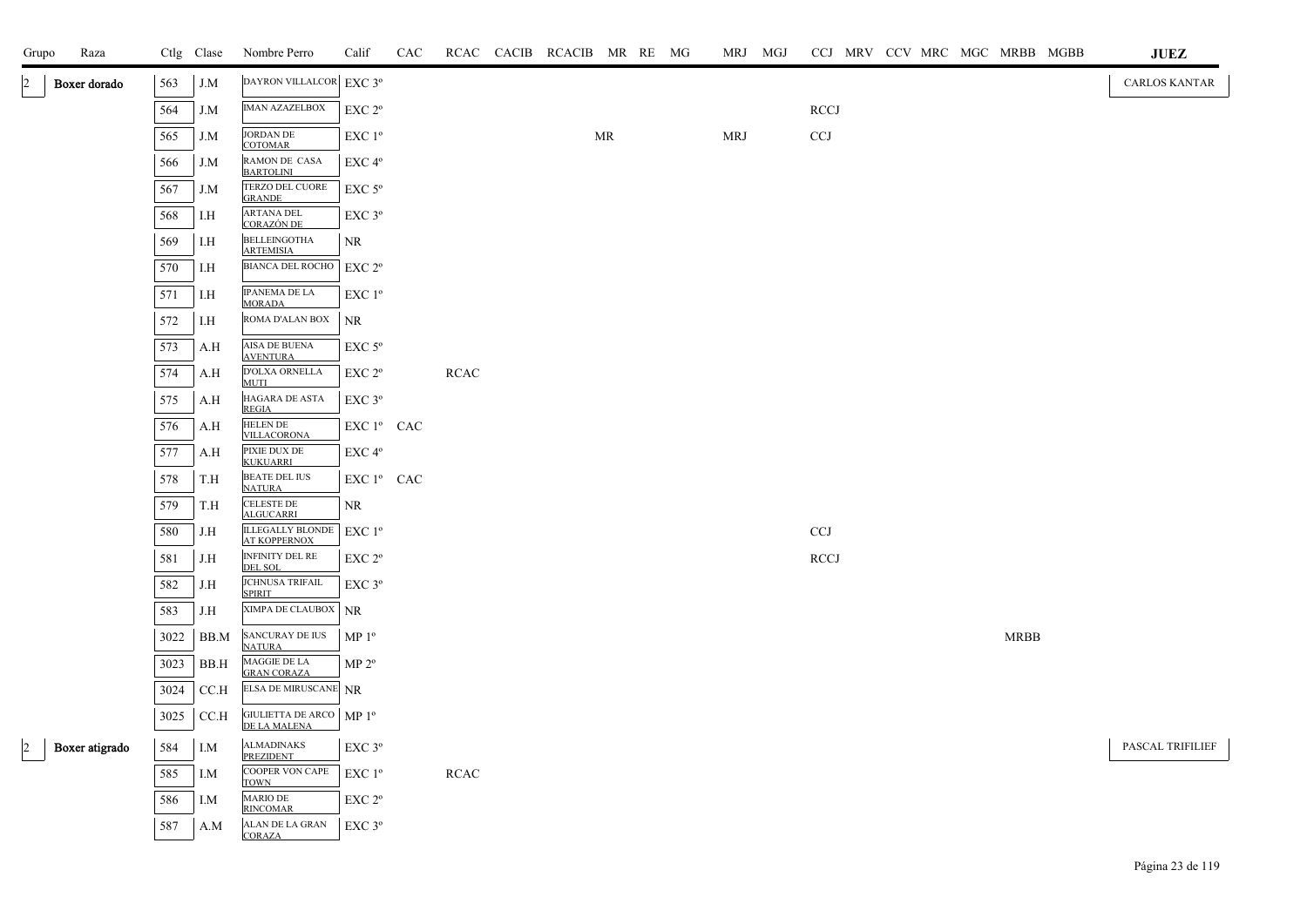| Raza<br>Grupo                    |      | Ctlg Clase | Nombre Perro                                | Calif              | CAC |             |              | RCAC CACIB RCACIB MR RE MG |  | MRJ MGJ |             |  |            | CCJ MRV CCV MRC MGC MRBB MGBB |  | <b>JUEZ</b>      |
|----------------------------------|------|------------|---------------------------------------------|--------------------|-----|-------------|--------------|----------------------------|--|---------|-------------|--|------------|-------------------------------|--|------------------|
| $\overline{2}$<br>Boxer atigrado | 588  | A.M        | <b>E-MORANTE DE</b><br><b>RINCOMAR</b>      | EXC 1º CAC         |     |             |              |                            |  |         |             |  |            |                               |  | PASCAL TRIFILIEF |
|                                  | 589  | A.M        | FEMPTON DE ASTA<br><b>REGIA</b>             | <b>NR</b>          |     |             |              |                            |  |         |             |  |            |                               |  |                  |
|                                  | 590  | A.M        | FLYT DE LA GRAN<br><b>CORAZA</b>            | EXC 2 <sup>o</sup> |     |             |              |                            |  |         |             |  |            |                               |  |                  |
|                                  | 591  | A.M        | HULK DE LA GRAN<br><b>CORAZA</b>            | <b>NR</b>          |     |             |              |                            |  |         |             |  |            |                               |  |                  |
|                                  | 592  | T.M        | DON VITO DE<br><b>BEARHUNTER</b>            | EXC 2 <sup>o</sup> |     | <b>RCAC</b> |              |                            |  |         |             |  |            |                               |  |                  |
|                                  | 593  | T.M        | <b>IBAN DEL ROLANUS</b>                     | $EXC1^{\circ}$ CAC |     |             |              |                            |  |         |             |  |            |                               |  |                  |
|                                  | 594  | T.M        | THOR DEL COLLE<br>D'OVIDIO                  | EXC 3°             |     |             |              |                            |  |         |             |  |            |                               |  |                  |
|                                  | 595  | J.M        | <b>BE THE BOSS BY</b><br><b>SIENNABOX</b>   | EXC 2 <sup>o</sup> |     |             |              |                            |  |         | <b>RCCJ</b> |  |            |                               |  |                  |
|                                  | 596  | J.M        | <b>CALU DE</b><br><b>CANABRIL'S</b>         | $EXC1^{\circ}$     |     |             |              |                            |  |         | <b>CCJ</b>  |  |            |                               |  |                  |
|                                  | 597  | J.M        | <b>GRINGO DE</b><br><b>MURAVALLE</b>        | $EXC$ $3^{\circ}$  |     |             |              |                            |  |         |             |  |            |                               |  |                  |
|                                  | 598  | I.H        | SANTA CLARA DE<br><b>LOS TOMEGUINES</b>     | $EXC1^{\circ}$     |     |             |              |                            |  |         |             |  |            |                               |  |                  |
|                                  | 599  | A.H        | <b>ALMADINAKS</b><br><b>USPANNAYA</b>       | EXC 4 <sup>o</sup> |     |             |              |                            |  |         |             |  |            |                               |  |                  |
|                                  | 600  | A.H        | <b>BAGUIRA DE LA</b><br><b>GRAN CORAZA</b>  | EXC                |     |             |              |                            |  |         |             |  |            |                               |  |                  |
|                                  | 601  | A.H        | HELEN DE LA<br><b>ESTUPA</b>                | EXC 2 <sup>o</sup> |     | <b>RCAC</b> |              | <b>RCACIB</b>              |  |         |             |  |            |                               |  |                  |
|                                  | 602  | A.H        | MEDEA DEL<br><b>GUARRACH</b>                | EXC                |     |             |              |                            |  |         |             |  |            |                               |  |                  |
|                                  | 603  | A.H        | MINNIE MOUSE DEL<br><b>CORUMBEL</b>         | $EXC1^{\circ}$ CAC |     |             | <b>CACIB</b> |                            |  |         |             |  |            |                               |  |                  |
|                                  | 604  | A.H        | QUIMERA DE<br><b>ANCUDO</b>                 | EXC <sub>3°</sub>  |     |             |              |                            |  |         |             |  |            |                               |  |                  |
|                                  | 605  | A.H        | USA DE LOS<br><b>MORRITOS</b>               | EXC                |     |             |              |                            |  |         |             |  |            |                               |  |                  |
|                                  | 606  | A.H        | <b>WERA TORQUES</b>                         | <b>NR</b>          |     |             |              |                            |  |         |             |  |            |                               |  |                  |
|                                  | 607  | CH.H       | <b>CH.SIENNA DEL</b><br><b>ALMINAR DE</b>   | EXC 1º             |     |             |              |                            |  |         |             |  |            |                               |  |                  |
|                                  | 608  | J.H        | <b>ALMADINAKS</b><br>DAYTE MNE              | EXC 1 <sup>o</sup> |     |             |              |                            |  |         | <b>CCJ</b>  |  |            |                               |  |                  |
|                                  | 609  | J.H        | <b>B'ONNIE BRAVE BY</b><br><b>SIENNABOX</b> | EXC 2 <sup>o</sup> |     |             |              |                            |  |         | <b>RCCJ</b> |  |            |                               |  |                  |
|                                  | 610  | J.H        | DAKOTA DEL<br><b>ROCHO</b>                  | $EXC$ $3^{\circ}$  |     |             |              |                            |  |         |             |  |            |                               |  |                  |
|                                  | 611  | J.H        | <b>GRECIA DE</b><br><b>MURAVALLE</b>        | EXC                |     |             |              |                            |  |         |             |  |            |                               |  |                  |
|                                  | 612  | J.H        | HEROICA DI COURE<br>DEI SUR                 | EXC                |     |             |              |                            |  |         |             |  |            |                               |  |                  |
|                                  | 613  | J.H        | OPRA DEL CABEZO<br>DE LA JARA               | EXC                |     |             |              |                            |  |         |             |  |            |                               |  |                  |
|                                  | 3026 | CC.M       | JIR_PIA DAXTER                              | MP 2 <sup>o</sup>  |     |             |              |                            |  |         |             |  |            |                               |  |                  |
|                                  | 3027 | CC.M       | X-BOYFREIEND DE<br>PORTO VILLAGE            | MP <sup>0</sup>    |     |             |              |                            |  |         |             |  | <b>MRC</b> |                               |  |                  |
|                                  | 3028 | CC.H       | ELISABETH D'MIRUS   MP 2º<br><b>CANE</b>    |                    |     |             |              |                            |  |         |             |  |            |                               |  |                  |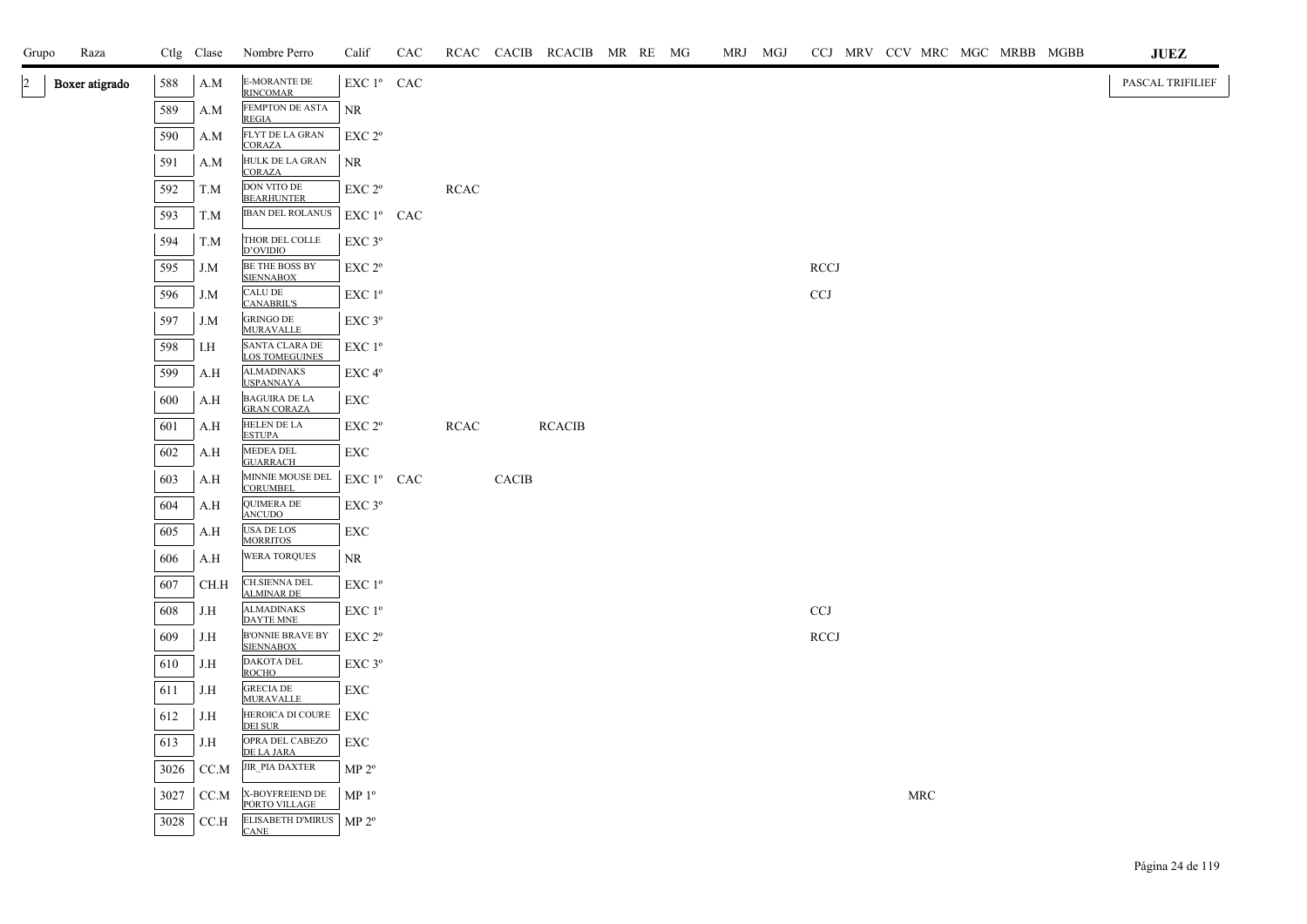| Grupo                         | Raza                    |      | Ctlg Clase | Nombre Perro                                    | Calif                | CAC | RCAC CACIB   | RCACIB MR RE MG |                                   |  | MRJ MGJ    |     |  |  | CCJ MRV CCV MRC MGC MRBB MGBB | <b>JUEZ</b>       |
|-------------------------------|-------------------------|------|------------|-------------------------------------------------|----------------------|-----|--------------|-----------------|-----------------------------------|--|------------|-----|--|--|-------------------------------|-------------------|
| $\vert$ 2                     | Boxer atigrado          | 3029 | CCA        | SAT' ELIT BOX<br><b>VODKA</b>                   | $MP 3^o$             |     |              |                 |                                   |  |            |     |  |  |                               | PASCAL TRIFILIEF  |
|                               |                         | 3030 | CC.H       | TEBAS DEL RE DEI<br><b>TITANI</b>               | MP <sup>0</sup>      |     |              |                 |                                   |  |            |     |  |  |                               |                   |
| $\overline{2}$<br>dorado      | Dogo Aleman             | 614  | I.M        | ARKAN DE ULMER                                  | EXC $1^{\circ}$      |     |              |                 |                                   |  |            |     |  |  |                               | <b>JOAO VASCO</b> |
|                               |                         | 615  | I.M        | <b>BISHOP DE CAN</b><br><b>ALMA</b>             | MB 2 <sup>o</sup>    |     |              |                 |                                   |  |            |     |  |  |                               |                   |
|                               |                         | 616  | I.M        | DARWIN'S THEORY<br>OF EVOLUTION DE              | <b>BUENO</b>         |     |              |                 |                                   |  |            |     |  |  |                               |                   |
|                               |                         | 617  | J.M        | <b>DALTON DEL</b><br><b>SARDEU</b>              | $EXC1^{\circ}$       |     |              |                 |                                   |  |            | CCJ |  |  |                               |                   |
|                               |                         | 618  | J.M        | DOURO DEL SARDEU   MB 2º                        |                      |     |              |                 |                                   |  |            |     |  |  |                               |                   |
|                               |                         | 619  | I.H        | AWILDA DE ULMER                                 | EXC 1º CAC           |     |              | <b>RCACIB</b>   |                                   |  |            |     |  |  |                               |                   |
|                               |                         | 620  | I.H        | BELIEVE IN LOVE<br>DE CAN ALMA                  | MB 2 <sup>o</sup>    |     |              |                 |                                   |  |            |     |  |  |                               |                   |
|                               |                         | 621  | A.H        | VERA DELLA RUPE<br><b>DEL BASSO</b>             | $MB1^{\circ}$        |     |              |                 |                                   |  |            |     |  |  |                               |                   |
|                               |                         | 622  | CH.H       | <b>CAROL DEL SARDEU</b>                         | EXC $1^{\circ}$      |     | <b>CACIB</b> |                 | $\ensuremath{\mathsf{MR}}\xspace$ |  |            |     |  |  |                               |                   |
|                               |                         | 623  | J.H        | DAFNE DEL SARDEU                                | MB 3 <sup>o</sup>    |     |              |                 |                                   |  |            |     |  |  |                               |                   |
|                               |                         | 624  | J.H        | DEVA DEL SARDEU                                 | $EXC1^{\circ}$       |     |              |                 |                                   |  | <b>MRJ</b> | CCJ |  |  |                               |                   |
|                               |                         | 625  | J.H        | DIVA DEL SARDEU                                 | $MB 2^{\circ}$       |     |              |                 |                                   |  |            |     |  |  |                               |                   |
|                               |                         | 626  | J.H        | ENYA DEL SARDEU                                 | <b>NR</b>            |     |              |                 |                                   |  |            |     |  |  |                               |                   |
| $\vert$ <sub>2</sub>          | Dogo Aleman<br>atigrado | 627  | I.M        | ALEPO DE ULMER                                  | EXC 1 <sup>o</sup>   |     |              |                 |                                   |  |            |     |  |  |                               | <b>JOAO VASCO</b> |
|                               |                         | 628  | I.H        | DÉJÀ VU DE LOS<br><b>TEATINOS</b>               | EXC 1 <sup>o</sup>   |     |              |                 |                                   |  |            |     |  |  |                               |                   |
|                               |                         | 630  | A.H        | <b>FABIOLA DE</b><br><b>CAIMABEL</b>            | <b>NR</b>            |     |              |                 |                                   |  |            |     |  |  |                               |                   |
|                               |                         | 631  | J.H        | <b>ESENCIA DE LOS</b><br><b>TEATINOS</b>        | $\rm MB$ $1^{\rm o}$ |     |              |                 |                                   |  |            |     |  |  |                               |                   |
| $\vert$ <sub>2</sub><br>negro | Dogo Aleman             | 632  | A.M        | CARVAJAL DE<br><b>BESHAID</b>                   | <b>NR</b>            |     |              |                 |                                   |  |            |     |  |  |                               | <b>JOAO VASCO</b> |
|                               |                         | 633  | A.M        | ION DE CERROS DEL<br><b>AGUILA</b>              | $MB 3^{\circ}$       |     |              |                 |                                   |  |            |     |  |  |                               |                   |
|                               |                         | 634  | A.M        | MERWAN DES<br><b>BRUMES DE LA</b>               | <b>NR</b>            |     |              |                 |                                   |  |            |     |  |  |                               |                   |
|                               |                         | 635  | A.M        | O'NEAL DE<br><b>CASALBERO</b>                   | EXC 1º CAC           |     |              |                 |                                   |  |            |     |  |  |                               |                   |
|                               |                         | 636  | A.M        | YAKO DE<br><b>DAMACANSPAIN</b>                  | $MB 2^{\circ}$       |     |              |                 |                                   |  |            |     |  |  |                               |                   |
|                               |                         | 637  | J.M        | <b>ASTON DE LOS</b><br><b>PERANTONES</b>        | $MB 2^{\circ}$       |     |              |                 |                                   |  |            |     |  |  |                               |                   |
|                               |                         | 638  | J.M        | <b>ENZO TIERRAS</b><br><b>ALTAS DE CASTILLA</b> | $MB1^{\circ}$        |     |              |                 |                                   |  |            |     |  |  |                               |                   |
|                               |                         | 639  | J.M        | LUCAS DE<br><b>JUDELGON</b>                     | $MB 3^{\circ}$       |     |              |                 |                                   |  |            |     |  |  |                               |                   |
|                               |                         | 640  | I.H        | DAGAR DONUM DEI                                 | MB 2 <sup>o</sup>    |     |              |                 |                                   |  |            |     |  |  |                               |                   |
|                               |                         |      |            |                                                 |                      |     |              |                 |                                   |  |            |     |  |  |                               |                   |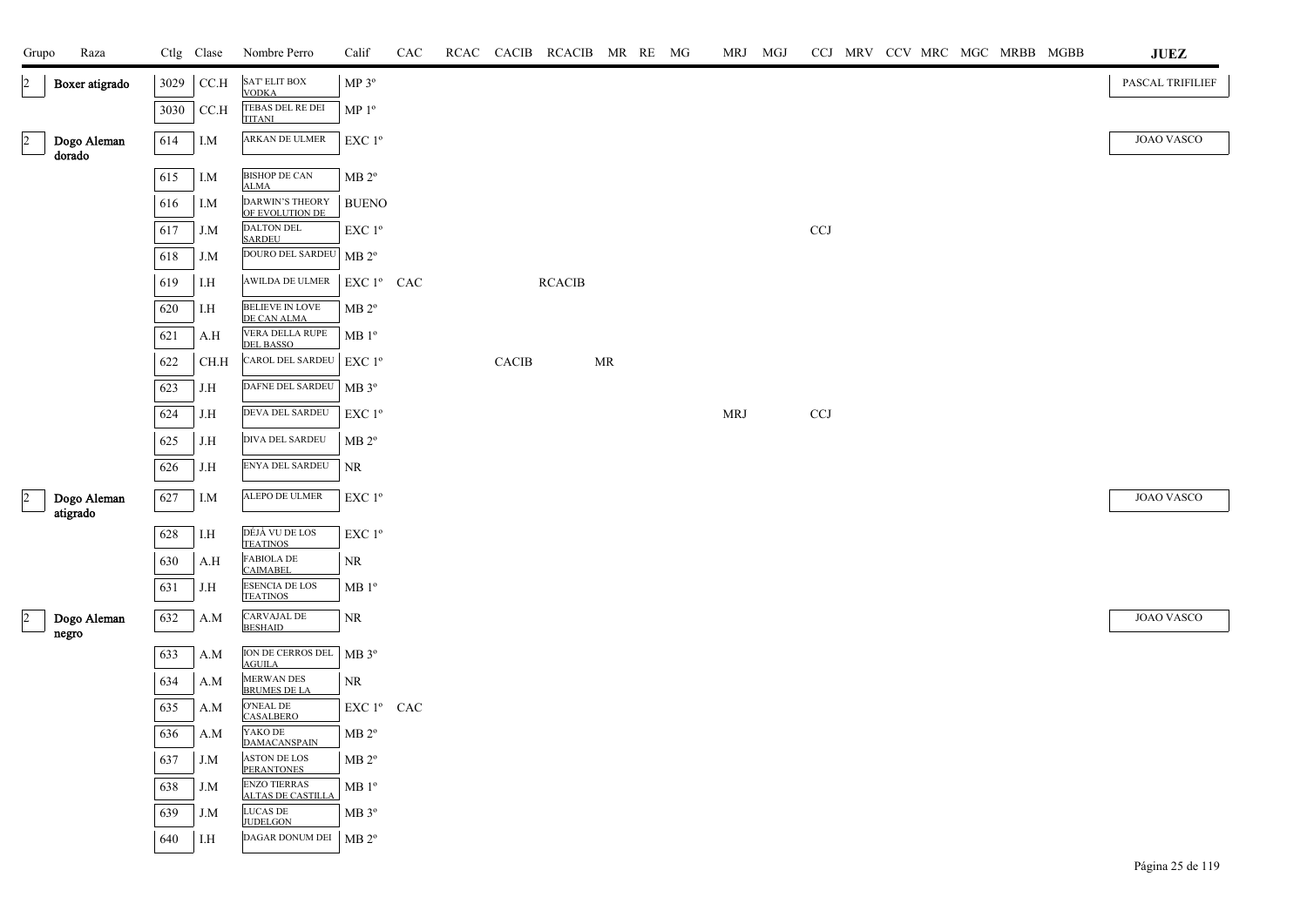| Grupo          | Raza                    |     | Ctlg Clase | Nombre Perro                                  | Calif                  | CAC |             |              | RCAC CACIB RCACIB MR RE MG |            |  |            | MRJ MGJ |       |  |  | CCJ MRV CCV MRC MGC MRBB MGBB | $\mathbf{J}\mathbf{U}\mathbf{E}\mathbf{Z}$ |
|----------------|-------------------------|-----|------------|-----------------------------------------------|------------------------|-----|-------------|--------------|----------------------------|------------|--|------------|---------|-------|--|--|-------------------------------|--------------------------------------------|
| $\vert$ 2      | Dogo Aleman<br>negro    | 641 | I.H        | <b>IPANEMA-N DELLA</b><br><b>BAIA AZZURRA</b> | EXC 1º CAC             |     |             |              | $\operatorname{RCACIB}$    |            |  |            |         |       |  |  |                               | <b>JOAO VASCO</b>                          |
|                |                         | 642 | I.H        | LATISHA DE DON DE NR<br><b>DOGO</b>           |                        |     |             |              |                            |            |  |            |         |       |  |  |                               |                                            |
|                |                         | 643 | I.H        | WENDY DEL CASCO<br><b>VIEJO</b>               | <b>BUENO</b>           |     |             |              |                            |            |  |            |         |       |  |  |                               |                                            |
|                |                         | 644 | J.H        | <b>IRINA VALLE DE</b><br><b>URZANTE</b>       | $MB1^{\circ}$          |     |             |              |                            |            |  |            |         |       |  |  |                               |                                            |
|                |                         | 645 | J.H        | XTRA II DE<br><b>CASALBERO</b>                | NR                     |     |             |              |                            |            |  |            |         |       |  |  |                               |                                            |
| $\overline{2}$ | Dogo Aleman<br>arlequin | 522 | A.M        | GUINNESS-A DELLA<br><b>BAIA AZZURRA</b>       | EXC 1º CAC             |     |             | CACIB        |                            | MR         |  |            |         |       |  |  |                               | <b>JOAO VASCO</b>                          |
|                |                         | 629 | I.H        | KATY DE JUDELGON   MB 2º                      |                        |     |             |              |                            |            |  |            |         |       |  |  |                               |                                            |
|                |                         | 646 | I.M        | <b>DRAKE DE</b><br><b>TOROSELLA DEL</b>       | EXC 1 <sup>o</sup>     |     |             |              |                            |            |  |            |         |       |  |  |                               |                                            |
|                |                         | 647 | I.M        | KROHN DEHLI DE<br><b>JUDELGON</b>             | $MB 2^{\circ}$         |     |             |              |                            |            |  |            |         |       |  |  |                               |                                            |
|                |                         | 648 | A.M        | <b>BACARDI I DE</b><br><b>DOGOS ALEMANES</b>  | EXC 2 <sup>o</sup>     |     | <b>RCAC</b> |              | <b>RCACIB</b>              |            |  |            |         |       |  |  |                               |                                            |
|                |                         | 649 | J.M        | <b>MAXIMUS DE</b><br><b>BRANDEIS</b>          | NR                     |     |             |              |                            |            |  |            |         |       |  |  |                               |                                            |
|                |                         | 650 | I.H        | <b>GINEBRA DE</b><br><b>BESHAID</b>           | EXC 1º CAC             |     |             | CACIB        |                            | <b>MSO</b> |  |            |         |       |  |  |                               |                                            |
|                |                         | 651 | A.H        | <b>MORGAN ADANS</b><br><b>DEL CASTIZAL</b>    | $MB1^{\circ}$          |     |             |              |                            |            |  |            |         |       |  |  |                               |                                            |
|                |                         | 652 | J.H        | <b>AKALA DEL</b><br><b>KATATUMBO</b>          | EXC 3°                 |     |             |              |                            |            |  |            |         |       |  |  |                               |                                            |
|                |                         | 653 | J.H        | ARIA DE EL GRAM-<br><b>KAM</b>                | EXC 1 <sup>o</sup>     |     |             |              |                            |            |  | <b>MRJ</b> |         | $CCJ$ |  |  |                               |                                            |
|                |                         | 654 | J.H        | SELENA DE CERROS<br><b>DEL AGUILA</b>         | $MB$ <sup>4°</sup>     |     |             |              |                            |            |  |            |         |       |  |  |                               |                                            |
|                |                         | 655 | J.H        | XMAS DEL CASCO<br><b>VIEJO</b>                | $EXC 2^{\circ}$        |     |             |              |                            |            |  |            |         |       |  |  |                               |                                            |
| $\overline{a}$ | Dogo Aleman<br>(azul)   | 656 | I.M        | IPPON DELLA BAIA<br><b>AZZURRA</b>            | EXC 1º CAC             |     |             | <b>CACIB</b> |                            | MR         |  |            |         |       |  |  |                               | <b>JOAO VASCO</b>                          |
|                |                         | 657 | A.M        | COCO DE TURCAM                                | EXC 1 <sup>o</sup>     |     | <b>RCAC</b> |              |                            |            |  |            |         |       |  |  |                               |                                            |
|                |                         | 658 | A.M        | <b>O'CONNOR DE</b><br><b>CASALBERO</b>        | NR                     |     |             |              |                            |            |  |            |         |       |  |  |                               |                                            |
|                |                         | 659 | A.M        | QARDAN DE CASA<br><b>ALANIA</b>               | MB 2 <sup>o</sup>      |     |             |              |                            |            |  |            |         |       |  |  |                               |                                            |
|                |                         | 660 | J.M        | <b>CONNOR DE CAN</b><br><b>ALMA</b>           | EXC 1 <sup>o</sup>     |     |             |              |                            |            |  | <b>MRJ</b> |         | CCJ   |  |  |                               |                                            |
|                |                         | 661 | I.H        | LENKA DE DOGOKO<br>S.A                        | EXC 1 <sup>°</sup> CAC |     |             | CACIB        |                            |            |  |            |         |       |  |  |                               |                                            |
|                |                         | 662 | I.H        | OPRAH DELLA<br><b>ZAIDA NERA</b>              | NR.                    |     |             |              |                            |            |  |            |         |       |  |  |                               |                                            |
|                |                         | 663 | A.H        | ARADIA DE ILLINOIS<br>DE LOS ARCOS            | <b>NR</b>              |     |             |              |                            |            |  |            |         |       |  |  |                               |                                            |
|                |                         | 664 | A.H        | <b>AVRORA VETER</b><br><b>BALTIKI</b>         | $MB 4^{\circ}$         |     |             |              |                            |            |  |            |         |       |  |  |                               |                                            |
|                |                         | 665 | A.H        | CHANEL DE TURCAM MB 3º                        |                        |     |             |              |                            |            |  |            |         |       |  |  |                               |                                            |
|                |                         | 666 | A.H        | <b>J'ADORE DE</b><br><b>CASALBERO</b>         | EXC 1 <sup>o</sup>     |     | <b>RCAC</b> |              | <b>RCACIB</b>              |            |  |            |         |       |  |  |                               |                                            |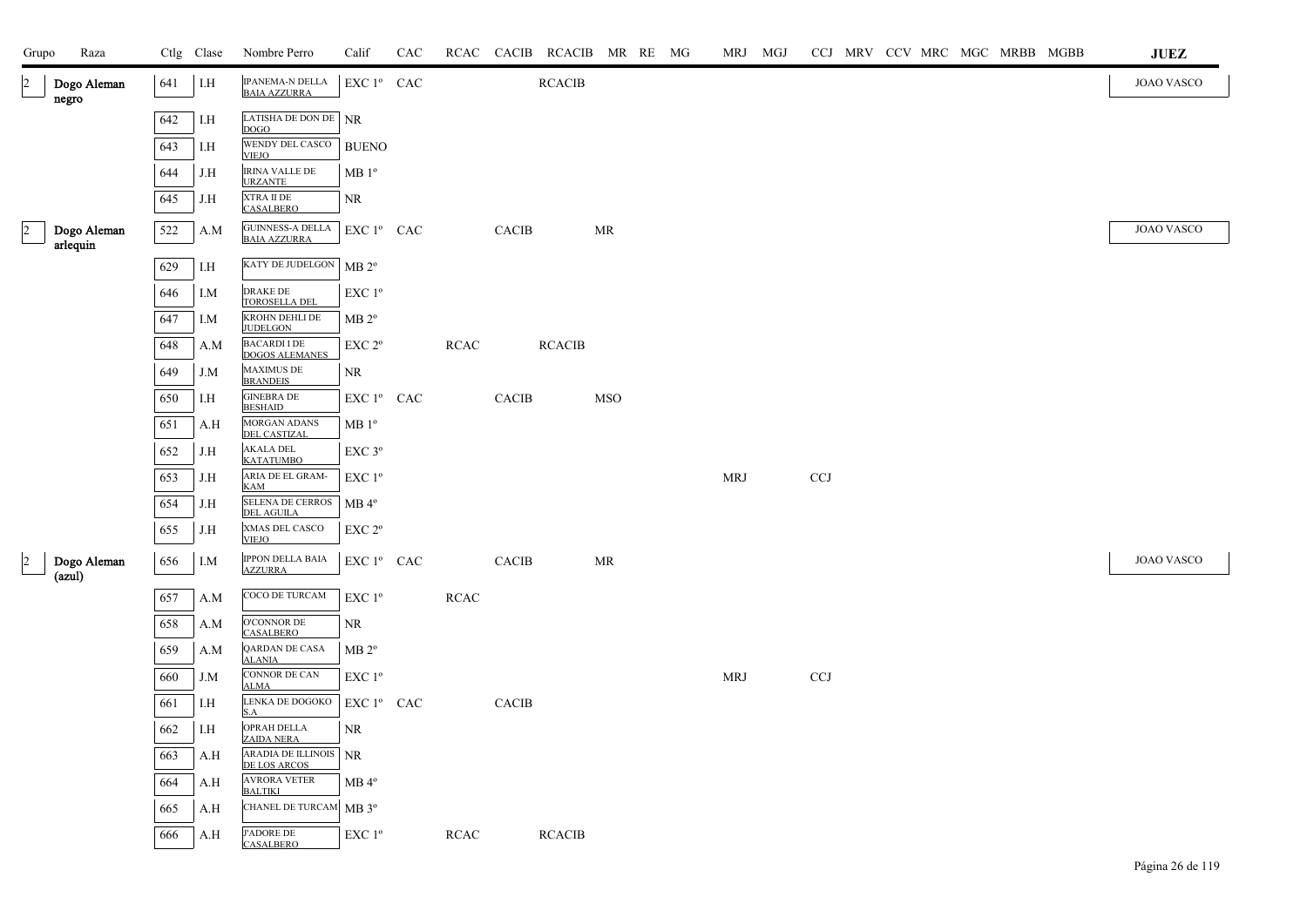| Raza<br>Grupo                           |      |                                                  | Ctlg Clase Nombre Perro                         | Calif                                                   | CAC |      |       | RCAC CACIB RCACIB MR RE MG |     |  | MRJ MGJ |                       |         |  |  | CCJ MRV CCV MRC MGC MRBB MGBB | <b>JUEZ</b>       |
|-----------------------------------------|------|--------------------------------------------------|-------------------------------------------------|---------------------------------------------------------|-----|------|-------|----------------------------|-----|--|---------|-----------------------|---------|--|--|-------------------------------|-------------------|
| $\overline{2}$<br>Dogo Aleman<br>(azul) | 667  | A.H                                              | WELLA DE<br><b>DOGOLIMPO</b>                    | $\ensuremath{\mathrm{EXC}}$ $2^{\mathrm{o}}$            |     |      |       |                            |     |  |         |                       |         |  |  |                               | <b>JOAO VASCO</b> |
|                                         | 668  | J.H                                              | CYNDI DE CAN                                    | EXC 1 <sup>o</sup>                                      |     |      |       |                            |     |  |         | <b>CCJ</b>            |         |  |  |                               |                   |
|                                         | 3031 | CC.H                                             | <b>ALMA</b><br>FINAL FANTASY DE<br>LOS TEATINOS | <b>NR</b>                                               |     |      |       |                            |     |  |         |                       |         |  |  |                               |                   |
| $\overline{2}$<br>Rottweiler            | 669  | I.M                                              | CH. THYSSON DE<br><b>CONAYA</b>                 | EXC 2°                                                  |     |      |       |                            |     |  |         |                       |         |  |  |                               | SUNZICA LAZIC     |
|                                         | 670  | I.M                                              | ENZO DE ROTTJARA                                | NR                                                      |     |      |       |                            |     |  |         |                       |         |  |  |                               |                   |
|                                         | 671  | I.M                                              | HA SUA HA KEIA KO<br><b>MASAI</b>               | EXC 3°                                                  |     |      |       |                            |     |  |         |                       |         |  |  |                               |                   |
|                                         | 672  | I.M                                              | RAMBO TORO                                      | <b>BUENO</b>                                            |     |      |       |                            |     |  |         |                       |         |  |  |                               |                   |
|                                         | 673  | I.M                                              | ROTMANBULL'S<br><b>STARK</b>                    | EXC 1º CAC                                              |     |      | CACIB |                            | MSO |  |         |                       |         |  |  |                               |                   |
|                                         | 674  | A.M                                              | CH.J.PLUTO DE<br><b>BREOGAN</b>                 | EXC 2°                                                  |     |      |       |                            |     |  |         |                       |         |  |  |                               |                   |
|                                         | 675  | A.M                                              | DANDY DE<br><b>WINDKEEPER</b>                   | NR                                                      |     |      |       |                            |     |  |         |                       |         |  |  |                               |                   |
|                                         | 676  | A.M                                              | <b>EKKO DE ALVEL</b><br><b>GUIMU</b>            | MB                                                      |     |      |       |                            |     |  |         |                       |         |  |  |                               |                   |
|                                         | 677  | A.M                                              | HEROS DE ROTACAN                                | $\ensuremath{\mathrm{EXC}}\xspace$ 4°                   |     |      |       |                            |     |  |         |                       |         |  |  |                               |                   |
|                                         | 678  | A.M                                              | QUITO I DE<br><b>BREOGAN</b>                    | EXC 1 <sup>o</sup>                                      |     | RCAC |       |                            |     |  |         |                       |         |  |  |                               |                   |
|                                         | 679  | A.M                                              | THOR DE BOMBOLIA                                | EXC 3°                                                  |     |      |       |                            |     |  |         |                       |         |  |  |                               |                   |
|                                         | 680  | A.M                                              | VARG DA VILLA<br><b>ZADONES</b>                 | NR                                                      |     |      |       |                            |     |  |         |                       |         |  |  |                               |                   |
|                                         | 681  | A.M                                              | WRUNO VOM<br><b>HAUSE UNCA</b>                  | <b>BUENO</b>                                            |     |      |       |                            |     |  |         |                       |         |  |  |                               |                   |
|                                         | 682  | T.M                                              | <b>HEKTOR VOM</b><br><b>WISSMANN PLATZ</b>      | EXC 1º CAC                                              |     |      |       | <b>RCACIB</b>              |     |  |         |                       |         |  |  |                               |                   |
|                                         | 683  | J.M                                              | <b>BKYON DE ROTACAN</b>                         | $ $ EXC                                                 |     |      |       |                            |     |  |         |                       |         |  |  |                               |                   |
|                                         | 684  | J.M                                              | <b>BROOKLYN DE</b><br><b>ARTWEILER</b>          | MB                                                      |     |      |       |                            |     |  |         |                       |         |  |  |                               |                   |
|                                         | 685  | J.M                                              | D-KRON                                          | ${\rm EXC}$                                             |     |      |       |                            |     |  |         |                       |         |  |  |                               |                   |
|                                         | 686  | J.M                                              | DRACO DE CONAYA                                 | $\mathbf{MB}$                                           |     |      |       |                            |     |  |         |                       |         |  |  |                               |                   |
|                                         | 687  | J.M                                              | EDI AL-ANDALUS<br>KENNEL ROTT                   | MB                                                      |     |      |       |                            |     |  |         |                       |         |  |  |                               |                   |
|                                         | 688  | J.M                                              | <b>IMPERATOR</b><br><b>D'MARTINEZ</b>           | $\ensuremath{\mathrm{EXC}}$ $1^{\ensuremath{\text{o}}}$ |     |      |       |                            |     |  |         | CCJ                   |         |  |  |                               |                   |
|                                         | 689  | J.M                                              | <b>MAGISTAR TIMIT</b><br><b>TOR</b>             | EXC 4°                                                  |     |      |       |                            |     |  |         |                       |         |  |  |                               |                   |
|                                         | 690  | J.M                                              | NORTON DE<br><b>ROTTMAVI</b>                    | EXC                                                     |     |      |       |                            |     |  |         |                       |         |  |  |                               |                   |
|                                         | 691  | J.M                                              | TAYSON                                          | $\rm NR$                                                |     |      |       |                            |     |  |         |                       |         |  |  |                               |                   |
|                                         | 692  | J.M                                              | WASHINGTON DE<br>ANJADEL                        | $\ensuremath{\mathrm{EXC}}\,3^{\mathrm{o}}$             |     |      |       |                            |     |  |         |                       |         |  |  |                               |                   |
|                                         | 693  | J.M                                              | YOCKEY DE<br><b>ANJADEL</b>                     | $\ensuremath{\mathrm{EXC}}$ $2^{\mathrm{o}}$            |     |      |       |                            |     |  |         | $\operatorname{RCCJ}$ |         |  |  |                               |                   |
|                                         | 694  | $\ensuremath{\text{V}}\xspace\text{-}\mathrm{M}$ | SHAMBA DEL NORTE EXC 1º                         |                                                         |     |      |       |                            |     |  |         |                       | MRV CCV |  |  |                               |                   |
|                                         |      |                                                  |                                                 |                                                         |     |      |       |                            |     |  |         |                       |         |  |  |                               | Página 27 de 119  |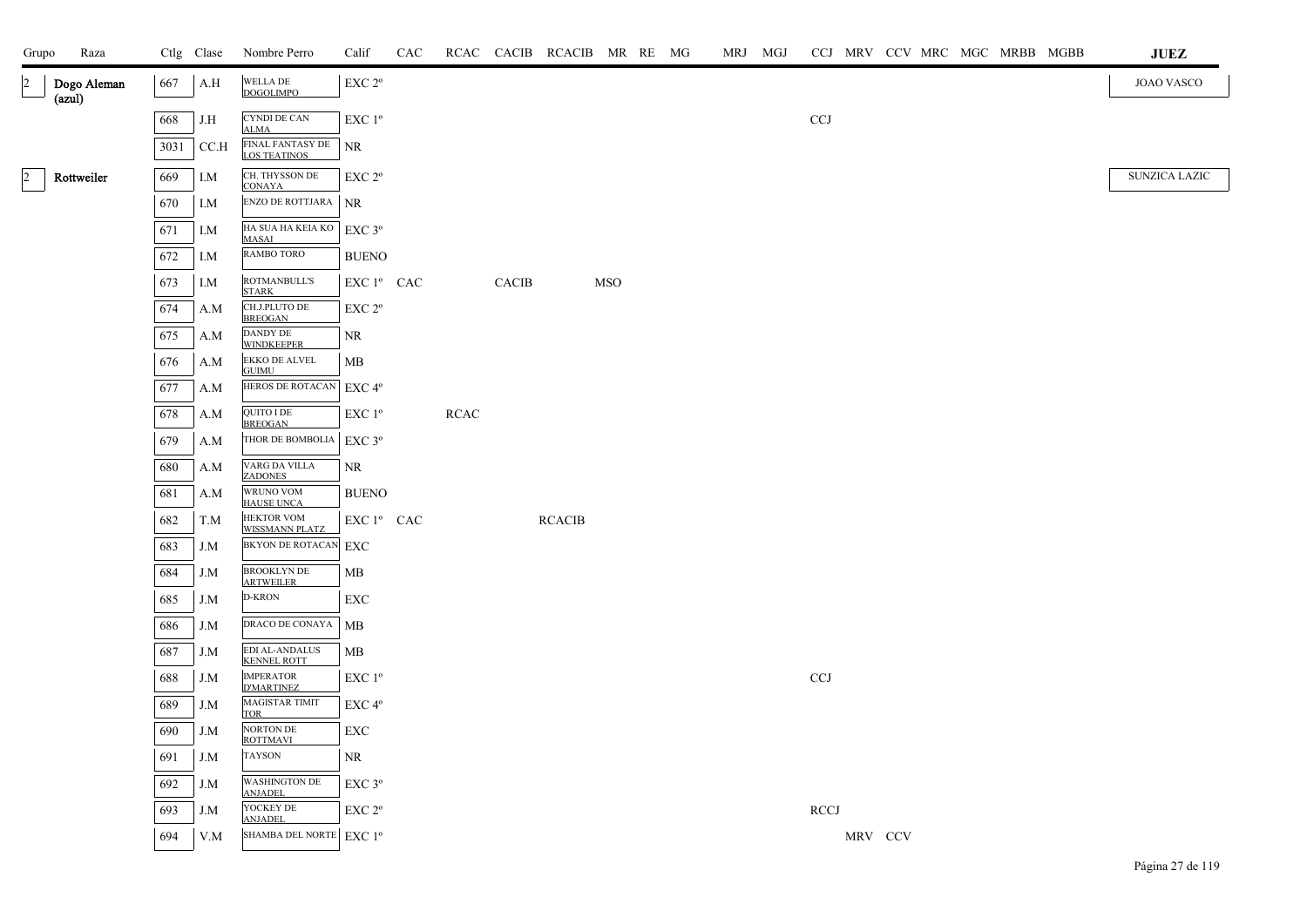| Grupo        | Raza       |     | Ctlg Clase | Nombre Perro                                | Calif              | CAC |             |              |               | RCAC CACIB RCACIB MR RE MG |  | MRJ MGJ |  |  | CCJ MRV CCV MRC MGC MRBB MGBB | <b>JUEZ</b>          |
|--------------|------------|-----|------------|---------------------------------------------|--------------------|-----|-------------|--------------|---------------|----------------------------|--|---------|--|--|-------------------------------|----------------------|
| $ 2 \rangle$ | Rottweiler | 695 | I.H        | <b>FARAHONA DE</b><br><b>ALVEL GUIMU</b>    | EXC <sub>3°</sub>  |     |             |              |               |                            |  |         |  |  |                               | <b>SUNZICA LAZIC</b> |
|              |            | 696 | I.H        | HA SUA HA KEIA KO NR<br><b>MEL</b>          |                    |     |             |              |               |                            |  |         |  |  |                               |                      |
|              |            | 697 | I.H        | <b>ISABELA DE</b><br><b>KNUEVE HISPANIA</b> | EXC 2 <sup>o</sup> |     |             |              |               |                            |  |         |  |  |                               |                      |
|              |            | 698 | I.H        | LAGUNA DE<br><b>ROTTMAVI</b>                | EXC 4°             |     |             |              |               |                            |  |         |  |  |                               |                      |
|              |            | 699 | I.H        | QUINCEVILLE NINA                            | EXC 1 <sup>o</sup> |     |             |              |               |                            |  |         |  |  |                               |                      |
|              |            | 700 | A.H        | ALTO LAS NIÑAS<br><b>CORA</b>               | EXC                |     |             |              |               |                            |  |         |  |  |                               |                      |
|              |            | 701 | A.H        | ANSIA                                       | EXC 3°             |     |             |              |               |                            |  |         |  |  |                               |                      |
|              |            | 702 | A.H        | ATHENEA DE ALVEL<br><b>GUIMU</b>            | EXC                |     |             |              |               |                            |  |         |  |  |                               |                      |
|              |            | 703 | A.H        | BEA DE BOMBOLIA                             | EXC                |     |             |              |               |                            |  |         |  |  |                               |                      |
|              |            | 704 | A.H        | BREA II DE<br><b>BREOGAN</b>                | <b>EXC</b>         |     |             |              |               |                            |  |         |  |  |                               |                      |
|              |            | 705 | A.H        | CH BLUMA DE<br><b>BREOGAN</b>               | NR                 |     |             |              |               |                            |  |         |  |  |                               |                      |
|              |            | 706 | A.H        | <b>EDER DE TXURROKE</b>   <b>EXC 4°</b>     |                    |     |             |              |               |                            |  |         |  |  |                               |                      |
|              |            | 707 | A.H        | FARA DE ROTTMAVI EXC                        |                    |     |             |              |               |                            |  |         |  |  |                               |                      |
|              |            | 708 | A.H        | HITTA DE BREOGAN                            | <b>NR</b>          |     |             |              |               |                            |  |         |  |  |                               |                      |
|              |            | 709 | A.H        | MORENA VOM<br><b>DAMIROTT</b>               | <b>EXC</b>         |     |             |              |               |                            |  |         |  |  |                               |                      |
|              |            | 710 | A.H        | QUIRA DE ROTACAN                            | ${\rm EXC}$        |     |             |              |               |                            |  |         |  |  |                               |                      |
|              |            | 711 | A.H        | RONDA DE<br><b>BOMBOLIA</b>                 | <b>EXC</b>         |     |             |              |               |                            |  |         |  |  |                               |                      |
|              |            | 712 | A.H        | <b>ROTMANBULLS</b><br>ORLA                  | EXC                |     |             |              |               |                            |  |         |  |  |                               |                      |
|              |            | 713 | A.H        | SUNASCE V. HAUS<br>DRAZIC                   | EXC 1º CAC         |     |             | <b>CACIB</b> |               | MR                         |  |         |  |  |                               |                      |
|              |            | 714 | A.H        | TARA II DE<br><b>ROTACAN</b>                | MB                 |     |             |              |               |                            |  |         |  |  |                               |                      |
|              |            | 715 | A.H        | TENA DE ROTACAN                             | NO CAL             |     |             |              |               |                            |  |         |  |  |                               |                      |
|              |            | 716 | A.H        | TFARAH DE<br><b>PRADOMONTE</b>              | <b>EXC</b>         |     |             |              |               |                            |  |         |  |  |                               |                      |
|              |            | 717 | A.H        | ZARA OF CALIBRA<br><b>DOGS</b>              | NR                 |     |             |              |               |                            |  |         |  |  |                               |                      |
|              |            | 718 | A.H        | ZUMA BRCKO STAR                             | EXC 2 <sup>o</sup> |     | <b>RCAC</b> |              |               |                            |  |         |  |  |                               |                      |
|              |            | 719 | T.H        | ANGEL HAUS OF<br><b>TANACKOVIC</b>          | NR                 |     |             |              |               |                            |  |         |  |  |                               |                      |
|              |            | 720 | T.H        | CH HAVA I DE<br><b>BREOGAN</b>              | EXC 2 <sup>o</sup> |     | <b>RCAC</b> |              |               |                            |  |         |  |  |                               |                      |
|              |            | 721 | T.H        | ONDA DE<br><b>PRADOMONTE</b>                | EXC 1º CAC         |     |             |              |               |                            |  |         |  |  |                               |                      |
|              |            | 722 | T.H        | SHERI BRCKO STAR                            | NR                 |     |             |              |               |                            |  |         |  |  |                               |                      |
|              |            | 723 | CH.H       | CH KENDY VON<br><b>HAUS DRAZIC</b>          | EXC 1°             |     |             |              | <b>RCACIB</b> |                            |  |         |  |  |                               |                      |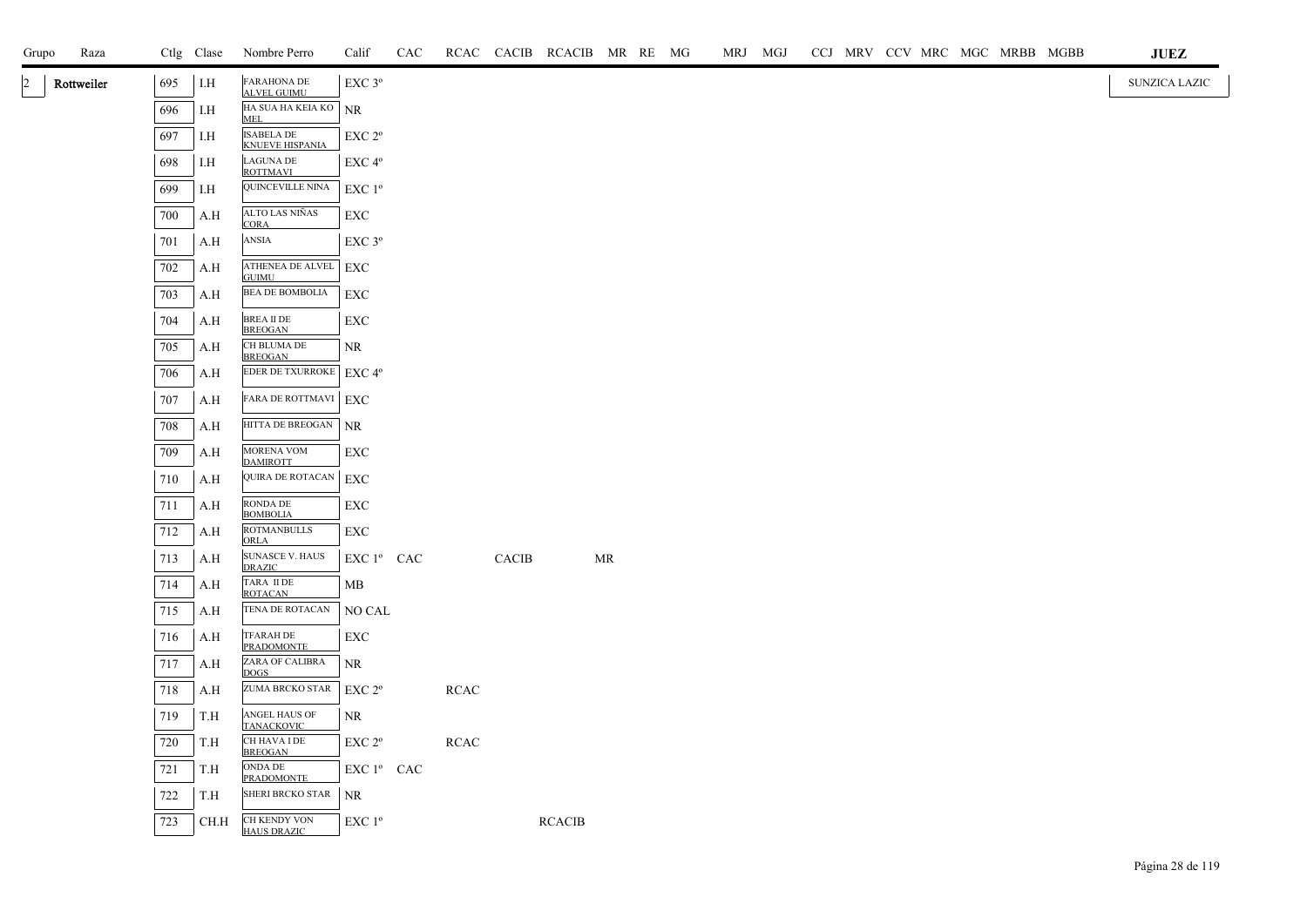| Grupo     | Raza                           |      | Ctlg Clase | Nombre Perro                          | Calif              | CAC |  | RCAC CACIB RCACIB MR RE MG |    |    | MRJ MGJ    |                           |  |                      |             | CCJ MRV CCV MRC MGC MRBB MGBB | $\mathbf{J}\mathbf{U}\mathbf{E}\mathbf{Z}$ |  |
|-----------|--------------------------------|------|------------|---------------------------------------|--------------------|-----|--|----------------------------|----|----|------------|---------------------------|--|----------------------|-------------|-------------------------------|--------------------------------------------|--|
|           | Rottweiler                     | 724  | J.H        | CHANNEL DE CAN<br><b>BLANCO</b>       | $\rm NR$           |     |  |                            |    |    |            |                           |  |                      |             |                               | SUNZICA LAZIC                              |  |
|           |                                | 725  | J.H        | FAYA DE CAN<br><b>FOSALBA</b>         | NR.                |     |  |                            |    |    |            |                           |  |                      |             |                               |                                            |  |
|           |                                | 726  | J.H        | FERGIE DE CAN<br><b>FOSALBA</b>       | <b>EXC</b>         |     |  |                            |    |    |            |                           |  |                      |             |                               |                                            |  |
|           |                                | 727  | J.H        | <b>GALA DE ROTTJARA</b>               | EXC                |     |  |                            |    |    |            |                           |  |                      |             |                               |                                            |  |
|           |                                | 728  | J.H        | <b>GORDO I DE</b><br><b>BOMBOLIA</b>  | EXC                |     |  |                            |    |    |            |                           |  |                      |             |                               |                                            |  |
|           |                                | 729  | J.H        | LOYALROTT STORM                       | EXC 3°             |     |  |                            |    |    |            |                           |  |                      |             |                               |                                            |  |
|           |                                | 730  | J.H        | NINJA VOM<br><b>FINDBERG</b>          | ${\rm EXC}$        |     |  |                            |    |    |            |                           |  |                      |             |                               |                                            |  |
|           |                                | 731  | J.H        | <b>OXANA DE</b><br><b>ROTTMAVI</b>    | EXC 2°             |     |  |                            |    |    |            |                           |  |                      |             |                               |                                            |  |
|           |                                | 732  | J.H        | ROTMANBULL'S<br><b>VALERIA</b>        | EXC                |     |  |                            |    |    |            |                           |  |                      |             |                               |                                            |  |
|           |                                | 733  | J.H        | <b>TATY IZ</b><br>TVERSKOGO DOMA      | EXC                |     |  |                            |    |    |            |                           |  |                      |             |                               |                                            |  |
|           |                                | 734  | J.H        | <b>WALLY VOM</b><br><b>ERXESPRING</b> | EXC                |     |  |                            |    |    |            |                           |  |                      |             |                               |                                            |  |
|           |                                | 735  | J.H        | WHITNEY HOUSTON<br>DE ANJADEL         | EXC 4°             |     |  |                            |    |    |            |                           |  |                      |             |                               |                                            |  |
|           |                                | 736  | J.H        | XANA DE BREOGAN                       | EXC 1 <sup>o</sup> |     |  |                            |    |    | <b>MRJ</b> | <b>CCJ</b>                |  |                      |             |                               |                                            |  |
|           |                                | 737  | J.H        | YVONNE DE<br><b>ANJADEL</b>           | EXC                |     |  |                            |    |    |            |                           |  |                      |             |                               |                                            |  |
|           |                                | 3032 | BB.M       | DRAGO DE CAN<br><b>BLANCO</b>         | NR                 |     |  |                            |    |    |            |                           |  |                      |             |                               |                                            |  |
|           |                                | 3033 | BB.M       | <b>QUAKE DE</b><br><b>TXURROKE</b>    | $MP 1^{\circ}$     |     |  |                            |    |    |            |                           |  |                      | <b>MRBB</b> |                               |                                            |  |
|           |                                | 3034 | BB.M       | QURZO DE<br><b>TXURROKE</b>           | MP 2 <sup>o</sup>  |     |  |                            |    |    |            |                           |  |                      |             |                               |                                            |  |
|           |                                | 3035 | BB.H       | COBA DE BREOGAN                       | $MP 2^{\circ}$     |     |  |                            |    |    |            |                           |  |                      |             |                               |                                            |  |
|           |                                | 3036 | BB.H       | DANNA DE CAN<br><b>BLANCO</b>         | NR                 |     |  |                            |    |    |            |                           |  |                      |             |                               |                                            |  |
|           |                                | 3037 | BB.H       | LOEWE DE CAN<br><b>FOSALBA</b>        | MP <sup>0</sup>    |     |  |                            |    |    |            |                           |  |                      |             |                               |                                            |  |
|           |                                | 3038 | CC.M       | AXL DE CHAVOLCAN MP 2°                |                    |     |  |                            |    |    |            |                           |  |                      |             |                               |                                            |  |
|           |                                | 3039 | CC.M       | DUBAI DE ANJADEL                      | MP <sup>0</sup>    |     |  |                            |    |    |            |                           |  |                      |             |                               |                                            |  |
|           |                                | 3040 | CC.H       | FANY DE ROTACAN                       | $MP 3^{\circ}$     |     |  |                            |    |    |            |                           |  |                      |             |                               |                                            |  |
|           |                                | 3041 | CCA        | <b>QUIMERA DE</b><br>ROTTMAVI         | NR.                |     |  |                            |    |    |            |                           |  |                      |             |                               |                                            |  |
|           |                                | 3042 | CC.H       | RULA DE BREOGAN                       | MP <sup>0</sup>    |     |  |                            |    |    |            |                           |  | $\operatorname{MRC}$ |             |                               |                                            |  |
|           |                                | 3043 | CCA        | XAIKA VON DOLMEN                      | MP 2 <sup>o</sup>  |     |  |                            |    |    |            |                           |  |                      |             |                               |                                            |  |
| $\vert$ 2 | Ca de Bou (Dogo<br>Mallorquin) | 738  | J.M        | AARON DEL REINO<br>DE SIDON           | EXC 1 <sup>o</sup> |     |  |                            | MR | RE | <b>MRJ</b> | $\ensuremath{\text{CCJ}}$ |  |                      |             |                               | JACINTO MARTIN                             |  |
|           |                                | 739  | J.M        | <b>COLLET DE</b><br><b>CAMBUCH</b>    | EXC 2°             |     |  |                            |    |    |            | <b>RCCJ</b>               |  |                      |             |                               |                                            |  |
|           |                                | 740  | A.H        | DOLÇA DEL REINO<br>DE SIDÓN           | MB <sup>0</sup>    |     |  |                            |    |    |            |                           |  |                      |             |                               |                                            |  |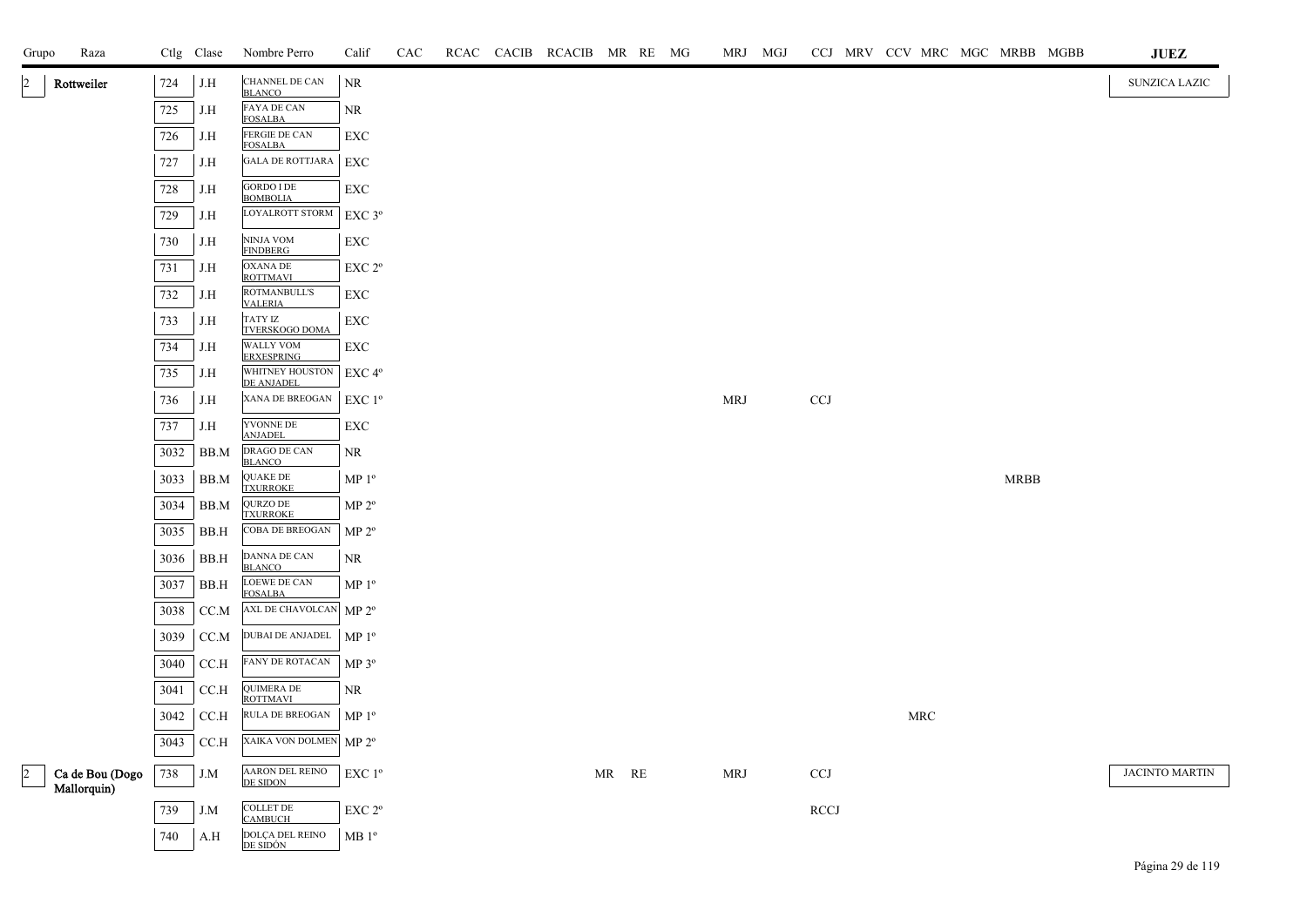| Grupo          | Raza                           |     | Ctlg Clase              | Nombre Perro                           | Calif                                                                   | CAC |            |                        | RCAC CACIB RCACIB MR RE MG |       |  | MRJ MGJ    |                           |  |  | CCJ MRV CCV MRC MGC MRBB MGBB | $\mathbf{JUEZ}$       |
|----------------|--------------------------------|-----|-------------------------|----------------------------------------|-------------------------------------------------------------------------|-----|------------|------------------------|----------------------------|-------|--|------------|---------------------------|--|--|-------------------------------|-----------------------|
| $\overline{2}$ | Ca de Bou (Dogo<br>Mallorquin) | 741 | $\mathbf{A}.\mathbf{H}$ | <b>UFANA DE</b><br><b>CAMBUCH</b>      | MB 2 <sup>o</sup>                                                       |     |            |                        |                            |       |  |            |                           |  |  |                               | <b>JACINTO MARTIN</b> |
| $\overline{2}$ | Dogo Canario-<br>Presa Canario | 742 | I.M                     | AXEL DE<br>CENTURION DE EL             | EXC 1º CAC                                                              |     |            | <b>CACIB</b>           |                            | MR RE |  |            |                           |  |  |                               | JACINTO MARTIN        |
|                |                                | 743 | I.M                     | FARCO DE<br><b>MARGACAN</b>            | $\rm NR$                                                                |     |            |                        |                            |       |  |            |                           |  |  |                               |                       |
|                |                                | 744 | I.M                     | <b>URCO</b>                            | <b>BUENO</b>                                                            |     |            |                        |                            |       |  |            |                           |  |  |                               |                       |
|                |                                | 745 | I.M                     | VALENTINO DE<br><b>GUADALCAN</b>       | EXC <sub>2°</sub>                                                       |     |            |                        |                            |       |  |            |                           |  |  |                               |                       |
|                |                                | 746 | A.M                     | <b>AFUR DE SAMCOR</b>                  | NR.                                                                     |     |            |                        |                            |       |  |            |                           |  |  |                               |                       |
|                |                                | 747 | A.M                     | CHJ GUAJIRO                            | EXC <sub>2°</sub>                                                       |     |            |                        |                            |       |  |            |                           |  |  |                               |                       |
|                |                                | 748 | A.M                     | DJANGO DE LA<br><b>CIGARRERA</b>       | MB                                                                      |     |            |                        |                            |       |  |            |                           |  |  |                               |                       |
|                |                                | 749 | A.M                     | DOGO DE AJODAR                         | ${\bf MB}$                                                              |     |            |                        |                            |       |  |            |                           |  |  |                               |                       |
|                |                                | 750 | A.M                     | <b>ENZO DE</b><br><b>WOLFMONT</b>      | EXC 1°                                                                  |     | RCAC       |                        |                            |       |  |            |                           |  |  |                               |                       |
|                |                                | 751 | A.M                     | SANSON DE<br><b>GUADALCAN</b>          | MB                                                                      |     |            |                        |                            |       |  |            |                           |  |  |                               |                       |
|                |                                | 752 | CH.M                    | <b>GRANDO PRESA DE</b><br>CASA GOXY    | EXC 1 <sup>o</sup>                                                      |     |            |                        | $\operatorname{RCACIB}$    |       |  |            |                           |  |  |                               |                       |
|                |                                | 753 | CH.M                    | <b>SULTÁN</b>                          | EXC 2°                                                                  |     |            |                        |                            |       |  |            |                           |  |  |                               |                       |
|                |                                | 754 | J.M                     | BENIJO DE ETERNA<br><b>PRIMAVERA</b>   | MB                                                                      |     |            |                        |                            |       |  |            |                           |  |  |                               |                       |
|                |                                | 755 | J.M                     | ZAPE DE<br><b>GUADALCAN</b>            | MB                                                                      |     |            |                        |                            |       |  |            |                           |  |  |                               |                       |
|                |                                | 756 | V.M                     | RIOCHA'S ICE                           | NR                                                                      |     |            |                        |                            |       |  |            |                           |  |  |                               |                       |
|                |                                | 757 | I.H                     | <b>AGATA DE LOS</b><br><b>CARDONES</b> | NR                                                                      |     |            |                        |                            |       |  |            |                           |  |  |                               |                       |
|                |                                | 758 | I.H                     | JADE DE RIOCAN                         | $\mathop{\rm EXC}\nolimits 1^{\mathfrak o}$ $\mathop{\rm CAC}\nolimits$ |     |            | $\operatorname{CACIB}$ |                            |       |  |            |                           |  |  |                               |                       |
|                |                                | 759 | $\rm I.H$               | LEIDY DE TENEGUIA   MB                 |                                                                         |     |            |                        |                            |       |  |            |                           |  |  |                               |                       |
|                |                                | 760 | A.H                     | ANAQUA DE<br>ETERNA PRIMAVERA          | $\rm NR$                                                                |     |            |                        |                            |       |  |            |                           |  |  |                               |                       |
|                |                                | 761 | A.H                     | AULAGA                                 | $\ensuremath{\mathrm{EXC}}$ $2^{\mathrm{o}}$                            |     |            |                        |                            |       |  |            |                           |  |  |                               |                       |
|                |                                | 762 | A.H                     | CHJ ANDRA DE<br><b>ATLÁNTIDA CAN</b>   | NR                                                                      |     |            |                        |                            |       |  |            |                           |  |  |                               |                       |
|                |                                | 763 | A.H                     | CONDESA DE<br><b>SAMCOR</b>            | $\ensuremath{\mathrm{EXC}}$ $1^{\mathrm{o}}$                            |     | $\sf RCAC$ |                        | $\sf RCACIB$               |       |  |            |                           |  |  |                               |                       |
|                |                                | 764 | A.H                     | TUFIA                                  | NR                                                                      |     |            |                        |                            |       |  |            |                           |  |  |                               |                       |
|                |                                | 765 | J.H                     | <b>FARA DE HORNOS</b><br>DE CAL        | EXC 1 <sup>o</sup>                                                      |     |            |                        |                            |       |  | <b>MRJ</b> | $\ensuremath{\text{CCJ}}$ |  |  |                               |                       |
|                |                                | 766 | $_{\rm J.H}$            | <b>GABANA</b>                          | $\ensuremath{\mathrm{EXC}}\,4^{\mathrm{o}}$                             |     |            |                        |                            |       |  |            |                           |  |  |                               |                       |
|                |                                | 767 | J.H                     | <b>GALILEA DE</b><br><b>SAMCOR</b>     | EXC 2°                                                                  |     |            |                        |                            |       |  |            | RCCI                      |  |  |                               |                       |
|                |                                | 768 | J.H                     | <b>MEIGA DE</b><br><b>GUARDIANS DO</b> | EXC 3°                                                                  |     |            |                        |                            |       |  |            |                           |  |  |                               |                       |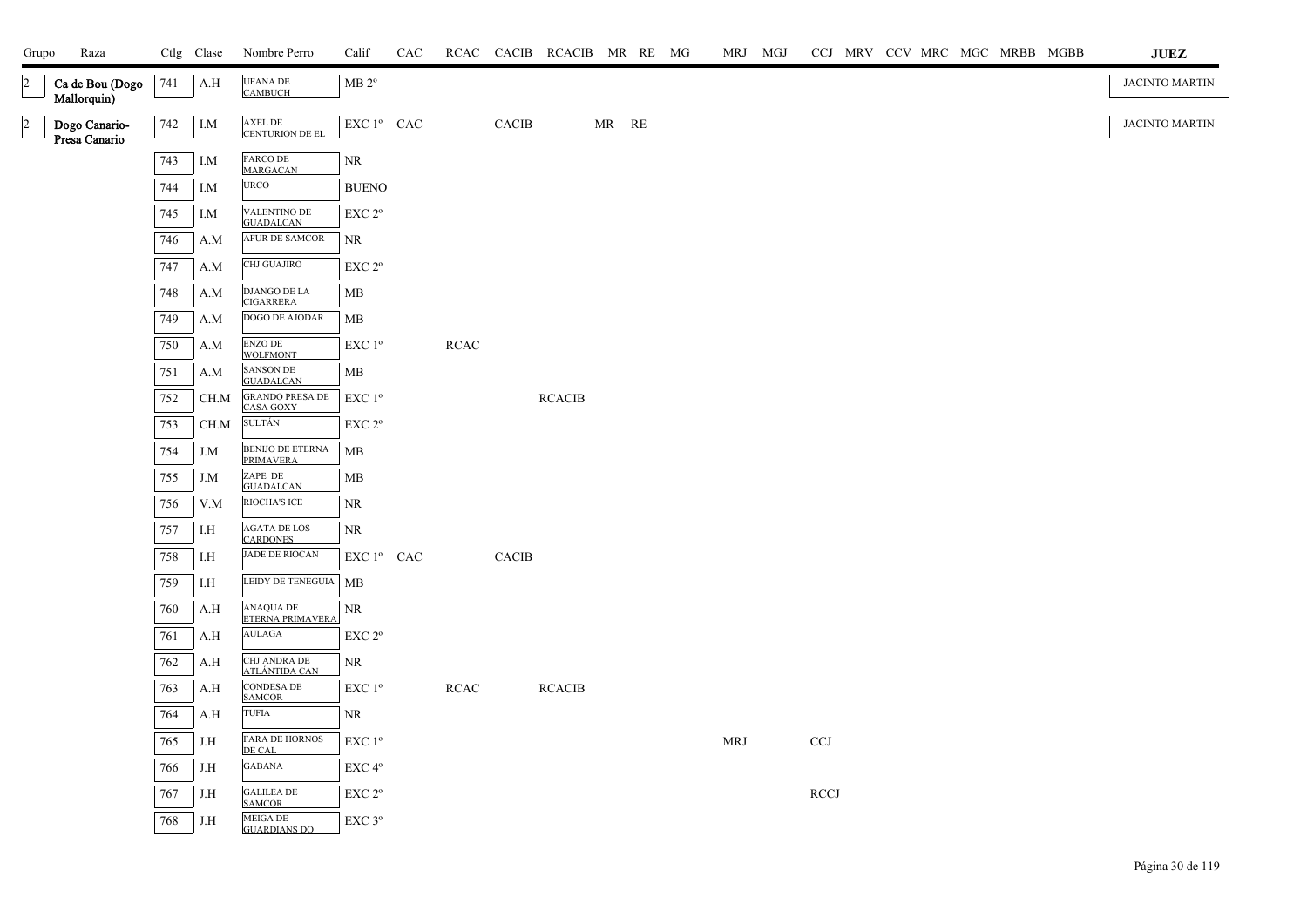| Grupo          | Raza                           |      | Ctlg Clase                                                      | Nombre Perro                                  | Calif                                        | CAC |      |       | RCAC CACIB RCACIB MR RE MG |       |  |            | MRJ MGJ |                           | CCJ MRV CCV MRC MGC MRBB MGBB |  |  | <b>JUEZ</b>    |
|----------------|--------------------------------|------|-----------------------------------------------------------------|-----------------------------------------------|----------------------------------------------|-----|------|-------|----------------------------|-------|--|------------|---------|---------------------------|-------------------------------|--|--|----------------|
| $\vert$ 2      | Dogo Canario-<br>Presa Canario | 3044 | $\ensuremath{\mathsf{CC}}\xspace\ensuremath{\mathsf{M}}\xspace$ | <b>BESAY</b>                                  | MP $1^{\rm o}$                               |     |      |       |                            |       |  |            |         |                           | $\operatorname{MRC}$          |  |  | JACINTO MARTIN |
|                |                                | 3045 | $\rm C C.H$                                                     | ALMA DE GOJICAN                               | $\rm NR$                                     |     |      |       |                            |       |  |            |         |                           |                               |  |  |                |
|                |                                | 3046 | CCA                                                             | <b>BIMBA DE</b><br><b>GUADALCAN</b>           | MP 1 <sup>o</sup>                            |     |      |       |                            |       |  |            |         |                           |                               |  |  |                |
|                |                                | 3047 | CCA                                                             | <b>DANA SAMCOR</b>                            | MP 2 <sup>o</sup>                            |     |      |       |                            |       |  |            |         |                           |                               |  |  |                |
| $\overline{2}$ | Alano (No<br>aceptado FCI)     | 769  | CH.M                                                            | BRUJO DE VILLAR<br><b>DEL MONTE</b>           | EXC 1 <sup>o</sup>                           |     |      |       |                            |       |  |            |         |                           |                               |  |  | JACINTO MARTIN |
|                |                                | 770  | I.H                                                             | BELLA DEL<br><b>OLIGUERO</b>                  | ${\rm EXC}$ $1^{\rm o}$ $\;$ CAC $\;$        |     |      |       |                            |       |  |            |         |                           |                               |  |  |                |
|                |                                | 771  | A.H                                                             | MEGARA DEL<br><b>COLLADO DEL</b>              | <b>NR</b>                                    |     |      |       |                            |       |  |            |         |                           |                               |  |  |                |
|                |                                | 772  | CH.H                                                            | CH. KHALESSI DE<br>MONTELEIKE                 | NR                                           |     |      |       |                            |       |  |            |         |                           |                               |  |  |                |
|                |                                | 773  | CH.H                                                            | ELBA I DE LAS<br><b>TINIEBLAS</b>             | EXC 1 <sup>o</sup>                           |     |      |       |                            |       |  |            |         |                           |                               |  |  |                |
|                |                                | 774  | J.H                                                             | <b>GEA DEL SOCARRAT</b>                       | EXC 2 <sup>o</sup>                           |     |      |       |                            |       |  |            |         | <b>RCCJ</b>               |                               |  |  |                |
|                |                                | 775  | J.H                                                             | NERVA DE<br><b>MONTELEIKE</b>                 | $\ensuremath{\mathrm{EXC}}$ $1^{\mathrm{o}}$ |     |      |       |                            | MR RE |  | <b>MRJ</b> |         | $\ensuremath{\text{CCJ}}$ |                               |  |  |                |
|                |                                | 776  | J.H                                                             | NIEBLA DE<br><b>MONTELEIKE</b>                | NR                                           |     |      |       |                            |       |  |            |         |                           |                               |  |  |                |
|                |                                | 777  | J.H                                                             | OMEGA<br>DELVALLEDERICOTE                     | $\ensuremath{\mathrm{EXC}}$ $3^{\mathrm{o}}$ |     |      |       |                            |       |  |            |         |                           |                               |  |  |                |
|                |                                | 3048 | CC.H                                                            | TRINIDAD DEL<br><b>COLLADO DEL</b>            | NR                                           |     |      |       |                            |       |  |            |         |                           |                               |  |  |                |
| $\overline{a}$ | Dogo de Burdeos                | 778  | $I.M$                                                           | THE DOGUEFATHER<br><b>MARIO PUZO</b>          | EXC 1 <sup>o</sup>                           |     | RCAC |       |                            |       |  |            |         |                           |                               |  |  | RAFAEL MALO    |
|                |                                | 779  | A.M                                                             | <b>APOLLO</b><br>MARIAD'PLACE OF              | NR                                           |     |      |       |                            |       |  |            |         |                           |                               |  |  |                |
|                |                                | 780  | A.M                                                             | <b>DRAGO</b>                                  | MB                                           |     |      |       |                            |       |  |            |         |                           |                               |  |  |                |
|                |                                | 781  | A.M                                                             | DUQUE DOMINIO DE<br><b>LOS PENATES</b>        | NR                                           |     |      |       |                            |       |  |            |         |                           |                               |  |  |                |
|                |                                | 782  | A.M                                                             | HACHIKO RED DEL<br><b>ZIGUIRIN</b>            | <b>NR</b>                                    |     |      |       |                            |       |  |            |         |                           |                               |  |  |                |
|                |                                | 783  | A.M                                                             | <b>KNIGTHRIDER</b><br><b>BORDEAUX RED</b>     | NR                                           |     |      |       |                            |       |  |            |         |                           |                               |  |  |                |
|                |                                | 784  | A.M                                                             | SHREK DA CASA<br><b>DAS BABAS</b>             | EXC <sub>2°</sub>                            |     |      |       |                            |       |  |            |         |                           |                               |  |  |                |
|                |                                | 785  | A.M                                                             | SINCRO DA CASA<br><b>DAS BABAS</b>            | EXC 1º CAC                                   |     |      |       | $\sf RCACIB$               |       |  |            |         |                           |                               |  |  |                |
|                |                                | 786  | CH.M                                                            | CERISIER JACOB AT<br>TARTUFFE                 | <b>EXC</b>                                   |     |      | CACIB |                            |       |  |            |         |                           |                               |  |  |                |
|                |                                | 787  | J.M                                                             | <b>IRONMASTIFF-</b><br><b>KENNEL PRUSSIAN</b> | $\rm NR$                                     |     |      |       |                            |       |  |            |         |                           |                               |  |  |                |
|                |                                | 788  | J.M                                                             | LOCKE DEL<br><b>GATILAR</b>                   | EXC                                          |     |      |       |                            |       |  |            |         |                           |                               |  |  |                |
|                |                                | 789  | J.M                                                             | ONE DIRECTION<br>VAN DE                       | EXC 4°                                       |     |      |       |                            |       |  |            |         |                           |                               |  |  |                |
|                |                                | 790  | J.M                                                             | SANDDOG<br><b>HANCOOK</b>                     | EXC 5°                                       |     |      |       |                            |       |  |            |         |                           |                               |  |  |                |
|                |                                | 791  | J.M                                                             | <b>SANDDOG HERO</b>                           | EXC 3°                                       |     |      |       |                            |       |  |            |         |                           |                               |  |  |                |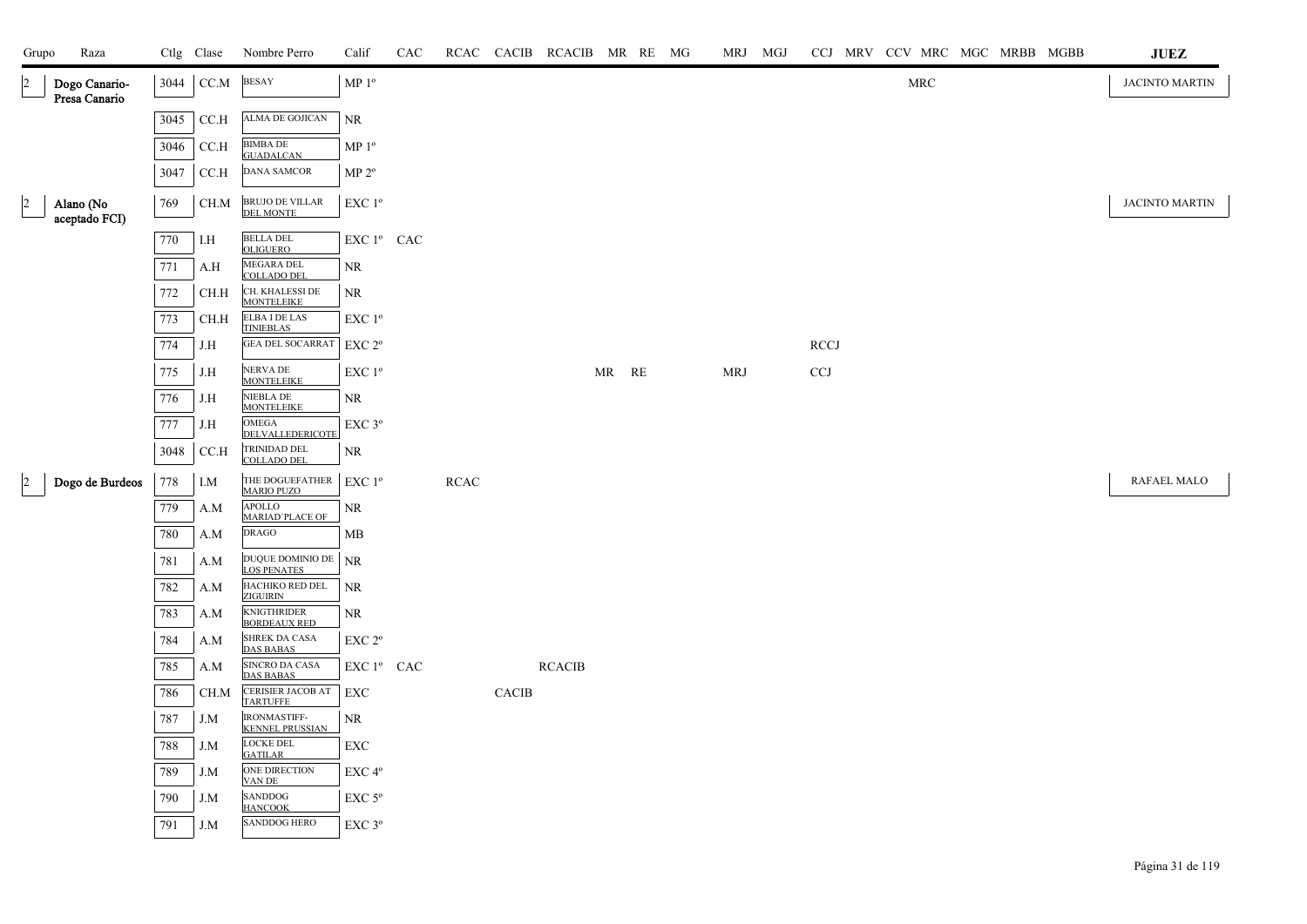| Grupo          | Raza                  |      | Ctlg Clase | Nombre Perro                                  | Calif              | CAC |             |              | RCAC CACIB RCACIB MR RE MG |           |  | MRJ MGJ |              |  |  |             | CCJ MRV CCV MRC MGC MRBB MGBB | <b>JUEZ</b>        |
|----------------|-----------------------|------|------------|-----------------------------------------------|--------------------|-----|-------------|--------------|----------------------------|-----------|--|---------|--------------|--|--|-------------|-------------------------------|--------------------|
| $\overline{2}$ | Dogo de Burdeos       | 792  | J.M        | TSARSKAYA IDILLIA<br><b>TARRO</b>             | $EXC1^{\circ}$     |     |             |              |                            | MSO       |  | MRJ     | CCJ          |  |  |             |                               | RAFAEL MALO        |
|                |                       | 793  | I.H        | MASTER OF<br><b>ADAMMER</b>                   | EXC 1 <sup>o</sup> |     | <b>RCAC</b> |              |                            |           |  |         |              |  |  |             |                               |                    |
|                |                       | 794  | I.H        | ROLL WITH IT                                  | EXC 2 <sup>o</sup> |     |             |              |                            |           |  |         |              |  |  |             |                               |                    |
|                |                       | 795  | A.H        | <b>BARILOCHE LA</b><br><b>TOYA JACKSON</b>    | EXC 2°             |     |             |              |                            |           |  |         |              |  |  |             |                               |                    |
|                |                       | 796  | A.H        | CACHAREL DE EL<br><b>SISCAR</b>               | EXC 3°             |     |             |              |                            |           |  |         |              |  |  |             |                               |                    |
|                |                       | 797  | A.H        | JADE DE MOLOSO<br>DE ANDALUCIA                | МB                 |     |             |              |                            |           |  |         |              |  |  |             |                               |                    |
|                |                       | 798  | A.H        | <b>LADY OSCAR DE</b><br><b>POGGENTE</b>       | NR                 |     |             |              |                            |           |  |         |              |  |  |             |                               |                    |
|                |                       | 799  | A.H        | PILAR DEL DOMINIO<br>DE LOS PENATES           | <b>NR</b>          |     |             |              |                            |           |  |         |              |  |  |             |                               |                    |
|                |                       | 800  | A.H        | RED VINTAGE<br><b>XORIMAS VELVET</b>          | NR                 |     |             |              |                            |           |  |         |              |  |  |             |                               |                    |
|                |                       | 801  | A.H        | SANDDOG BORA<br><b>BORA</b>                   | MB                 |     |             |              |                            |           |  |         |              |  |  |             |                               |                    |
|                |                       | 802  | A.H        | STUBBORN ROOTS<br><b>CHEYENNE</b>             | EXC 1º CAC         |     |             | <b>CACIB</b> |                            | <b>MR</b> |  |         |              |  |  |             |                               |                    |
|                |                       | 803  | CH.H       | STUBBORN ROOTS<br><b>CINNAMON</b>             | $EXC1^{\circ}$     |     |             |              | <b>RCACIB</b>              |           |  |         |              |  |  |             |                               |                    |
|                |                       | 804  | J.H        | EDEN I DE EL SISCAR   MB                      |                    |     |             |              |                            |           |  |         |              |  |  |             |                               |                    |
|                |                       | 805  | J.H        | NIRVANA DE LA<br>TRIBU DE LAZA                | <b>NR</b>          |     |             |              |                            |           |  |         |              |  |  |             |                               |                    |
|                |                       | 806  | J.H        | <b>SANDDOG HISTORY</b>                        | <b>NR</b>          |     |             |              |                            |           |  |         |              |  |  |             |                               |                    |
|                |                       | 807  | J.H        | <b>SANDDOG HONEY</b>                          | <b>NR</b>          |     |             |              |                            |           |  |         |              |  |  |             |                               |                    |
|                |                       | 808  | J.H        | VIDA GOLD<br><b>WARRIORS LOYALTY</b>          | EXC 1 <sup>o</sup> |     |             |              |                            |           |  |         | $_{\rm CCJ}$ |  |  |             |                               |                    |
|                |                       | 3049 | BB.M       | QUATRO DEI<br>MASTINI DEL GOYA                | $MP 1^{\circ}$     |     |             |              |                            |           |  |         |              |  |  | <b>MRBB</b> |                               |                    |
|                |                       | 3050 | CCA        | KIARA DE MOLOSO<br>DE ANDALUCIA               | <b>PROME</b>       |     |             |              |                            |           |  |         |              |  |  |             |                               |                    |
| $\vert$ 2      | <b>Bulldog Ingles</b> | 809  | I.M        | <b>BULLS CAMELOT</b><br><b>AVALON THE</b>     | EXC 2°             |     |             |              |                            |           |  |         |              |  |  |             |                               | <b>GLYNN PAYNE</b> |
|                |                       | 810  | I.M        | <b>BULLYOYO HEART</b><br><b>BREAKEN</b>       | $EXC1^{\circ}$     |     | <b>RCAC</b> |              | <b>RCACIB</b>              |           |  |         |              |  |  |             |                               |                    |
|                |                       | 811  | I.M        | <b>DESIRE BULL</b><br><b>GOLDEN BALL</b>      | EXC                |     |             |              |                            |           |  |         |              |  |  |             |                               |                    |
|                |                       | 812  | I.M        | <b>ONAHIA DEL</b><br><b>ATLANTE KILL BILL</b> | EXC                |     |             |              |                            |           |  |         |              |  |  |             |                               |                    |
|                |                       | 813  | I.M        | <b>REMBOMBORY</b><br><b>ATREO</b>             | EXC 3°             |     |             |              |                            |           |  |         |              |  |  |             |                               |                    |
|                |                       | 814  | I.M        | TUMBATOROS YETI                               | EXC 4°             |     |             |              |                            |           |  |         |              |  |  |             |                               |                    |
|                |                       | 815  | A.M        | AXEL ROSE DE LA<br>CRUZ DE ARGOS              | <b>EXC</b>         |     |             |              |                            |           |  |         |              |  |  |             |                               |                    |
|                |                       | 816  | A.M        | <b>BATMAN DAS</b><br><b>ESTRELAS DO</b>       | EXC <sub>2°</sub>  |     |             |              |                            |           |  |         |              |  |  |             |                               |                    |
|                |                       | 817  | A.M        | CH, JR.CH BULLS<br><b>CAMELOT ATHILA</b>      | EXC 1º CAC         |     |             | CACIB        |                            | MR        |  |         |              |  |  |             |                               |                    |
|                |                       | 818  | A.M        | <b>GARCEL BULL</b><br><b>ALEXANDER</b>        | EXC                |     |             |              |                            |           |  |         |              |  |  |             |                               |                    |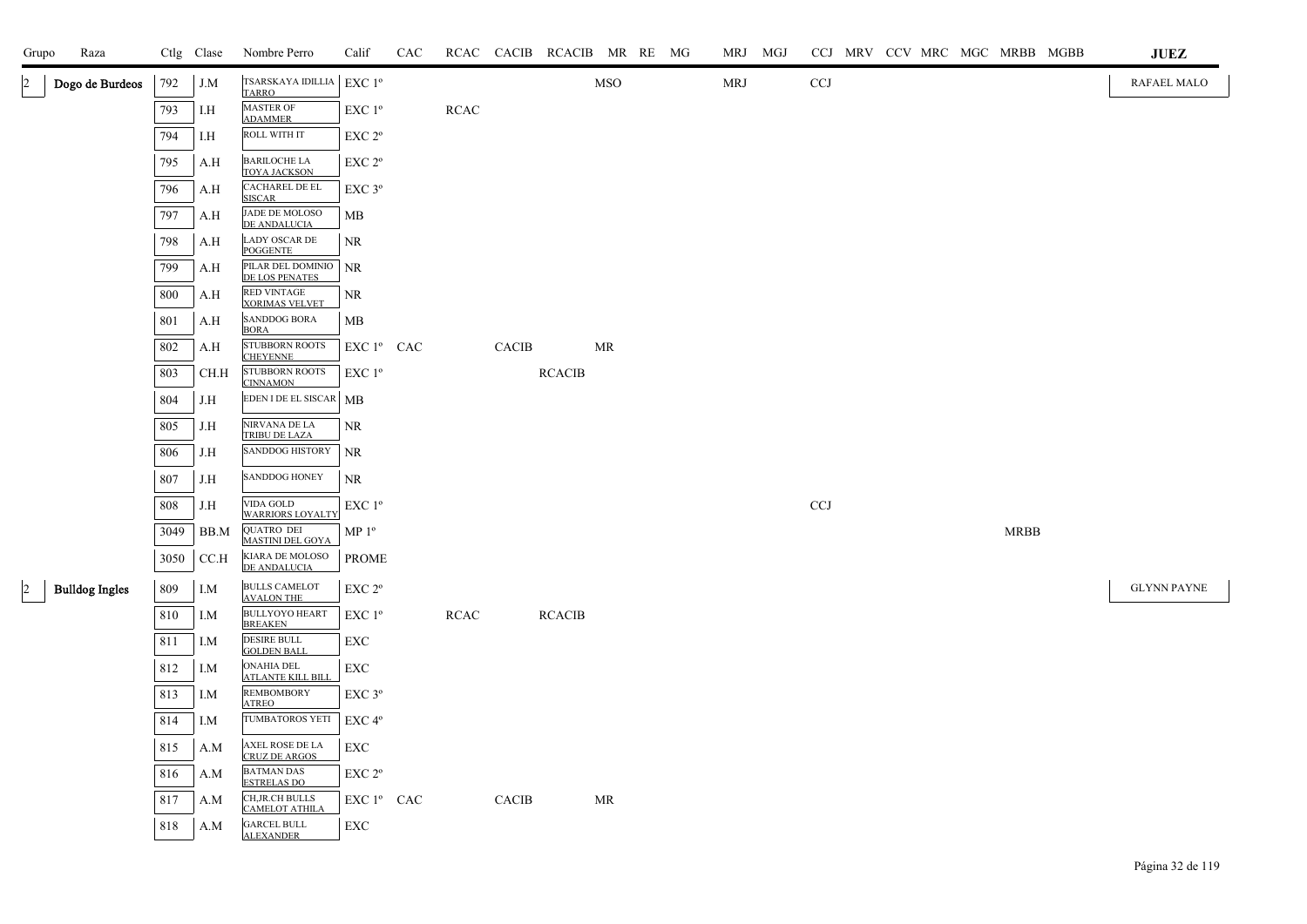| Grupo        | Raza                  |            | Ctlg Clase | Nombre Perro                                              | Calif                    | CAC |  | RCAC CACIB RCACIB MR RE MG |  | MRJ MGJ |                           |  |  | CCJ MRV CCV MRC MGC MRBB MGBB | $\mathbf{J}\mathbf{U}\mathbf{E}\mathbf{Z}$ |
|--------------|-----------------------|------------|------------|-----------------------------------------------------------|--------------------------|-----|--|----------------------------|--|---------|---------------------------|--|--|-------------------------------|--------------------------------------------|
| $\mathbf{2}$ | <b>Bulldog Ingles</b> | 819        | A.M        | JWW16 CH.<br><b>CASANOVA DE OS</b>                        | ${\rm EXC}$              |     |  |                            |  |         |                           |  |  |                               | <b>GLYNN PAYNE</b>                         |
|              |                       | 820        | A.M        | LA CHATA ARLEY                                            | EXC 3°                   |     |  |                            |  |         |                           |  |  |                               |                                            |
|              |                       | 821        | A.M        | NOBOZZ KING KONG NR                                       |                          |     |  |                            |  |         |                           |  |  |                               |                                            |
|              |                       | 822        | A.M        | O LAR DO BULLDOG<br><b>RAGNOTTI</b>                       | NR                       |     |  |                            |  |         |                           |  |  |                               |                                            |
|              |                       | 823        | A.M        | ONAHIA DEL<br><b>ATLANTE HE'S THE</b>                     | EXC                      |     |  |                            |  |         |                           |  |  |                               |                                            |
|              |                       | 824        | A.M        | ORZABULLS<br>COROCOTA                                     | <b>EXC</b>               |     |  |                            |  |         |                           |  |  |                               |                                            |
|              |                       | 825        | A.M        | <b>PONTIFES</b><br><b>SHAKESPEARE</b>                     | EXC                      |     |  |                            |  |         |                           |  |  |                               |                                            |
|              |                       | 826        | A.M        | REMBOMBORY BILL<br><b>CONDON</b>                          | EXC                      |     |  |                            |  |         |                           |  |  |                               |                                            |
|              |                       | 827        | A.M        | THAT'S THE WAY<br><b>BULLS MILORD</b>                     | EXC                      |     |  |                            |  |         |                           |  |  |                               |                                            |
|              |                       | 828        | A.M        | VICTOR HUGO DEL<br><b>BOQUERON</b>                        | EXC 4°                   |     |  |                            |  |         |                           |  |  |                               |                                            |
|              |                       | 829        | A.M        | WEMBHOLT WHITE<br><b>ROCK</b>                             | <b>NR</b>                |     |  |                            |  |         |                           |  |  |                               |                                            |
|              |                       | 830        | A.M        | XMEN DEL<br><b>BOQUERON</b>                               | МB                       |     |  |                            |  |         |                           |  |  |                               |                                            |
|              |                       | 831        | J.M        | ANANGELBULL'S<br><b>TEDDY</b>                             | NR                       |     |  |                            |  |         |                           |  |  |                               |                                            |
|              |                       | 832        | J.M        | <b>BEGINSBULLS THE</b><br><b>BOSS TO</b>                  | <b>EXC</b>               |     |  |                            |  |         |                           |  |  |                               |                                            |
|              |                       | 833        | J.M        | <b>BULLYOYO RED</b><br><b>DAWN</b>                        | EXC 3°                   |     |  |                            |  |         |                           |  |  |                               |                                            |
|              |                       | 834        | J.M        | FAT PUPPYS MADE<br>TO BE MINE                             | EXC 1 <sup>o</sup>       |     |  |                            |  |         | $\ensuremath{\text{CCJ}}$ |  |  |                               |                                            |
|              |                       | 835        | J.M        | FELIPE DE TIERRAS<br>DE BREOGAN                           | EXC 2°                   |     |  |                            |  |         | <b>RCCJ</b>               |  |  |                               |                                            |
|              |                       | 836        | J.M        | MYSTYLE RED<br><b>ROSSETE</b>                             | EXC 4°                   |     |  |                            |  |         |                           |  |  |                               |                                            |
|              |                       | 837        | J.M        | ORIGINAL<br><b>STRONGHOLD</b>                             | MВ                       |     |  |                            |  |         |                           |  |  |                               |                                            |
|              |                       | 838        | I.H        | <b>BULKY-BULL</b><br><b>WANDA</b>                         | EXC                      |     |  |                            |  |         |                           |  |  |                               |                                            |
|              |                       | 839        | I.H        | <b>BULL-ANGEL</b><br><b>CHOCITO BABYFACE</b>              | $EXC$ 3°                 |     |  |                            |  |         |                           |  |  |                               |                                            |
|              |                       | 840        | I.H        | DELTOYA DOGS CUP EXC<br><b>CAKE</b><br><b>DESIRE BULL</b> |                          |     |  |                            |  |         |                           |  |  |                               |                                            |
|              |                       | 841        | I.H        | <b>GINEBRA</b><br><b>DOGBULLS YOKO</b>                    | $EXC 4^{\circ}$          |     |  |                            |  |         |                           |  |  |                               |                                            |
|              |                       | 842<br>843 | I.H<br>I.H | ONO<br><b>DUQUESA</b>                                     | NR                       |     |  |                            |  |         |                           |  |  |                               |                                            |
|              |                       | 844        | I.H        | <b>FAT PUPPYS</b>                                         | MB<br>EXC 2 <sup>o</sup> |     |  |                            |  |         |                           |  |  |                               |                                            |
|              |                       | 845        | I.H        | <b>HAVANNA</b><br><b>JR.CH BULLS</b>                      | $EXC1^{\circ}$           |     |  |                            |  |         |                           |  |  |                               |                                            |
|              |                       | 846        | I.H        | <b>CAMELOT ALEXA</b><br><b>REMBOMBORY</b>                 | EXC                      |     |  |                            |  |         |                           |  |  |                               |                                            |
|              |                       | 847        | A.H        | <b>ASHLEY</b><br>ARETHA                                   | ${\rm EXC}$              |     |  |                            |  |         |                           |  |  |                               |                                            |
|              |                       |            |            | FRANKLING DE LA                                           |                          |     |  |                            |  |         |                           |  |  |                               |                                            |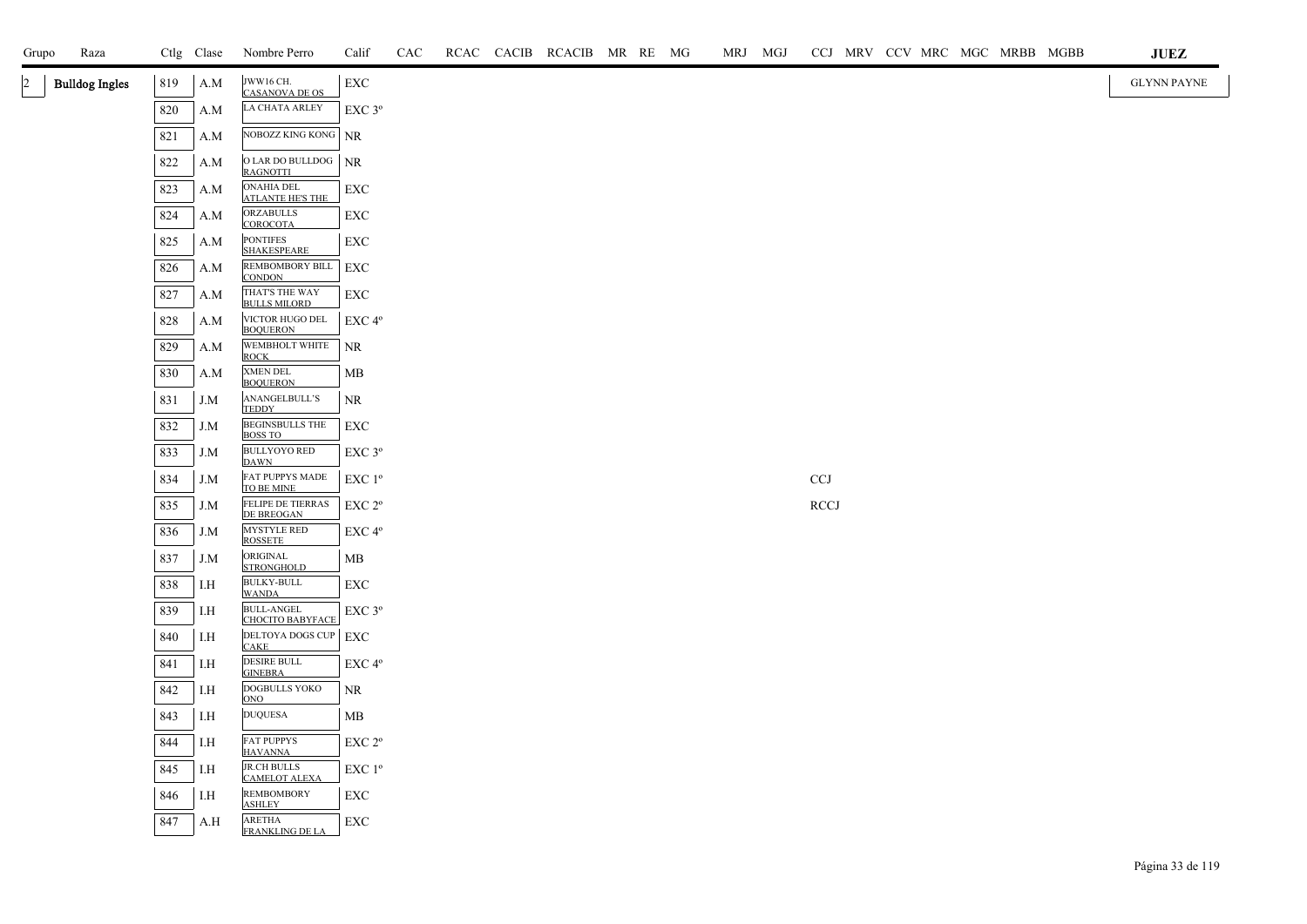| Grupo          | Raza                  |      | Ctlg Clase | Nombre Perro                                                      | Calif              | CAC |             |              | RCAC CACIB RCACIB MR RE MG |    |  | MRJ MGJ    |             |  |            |             | CCJ MRV CCV MRC MGC MRBB MGBB | <b>JUEZ</b>        |
|----------------|-----------------------|------|------------|-------------------------------------------------------------------|--------------------|-----|-------------|--------------|----------------------------|----|--|------------|-------------|--|------------|-------------|-------------------------------|--------------------|
| 2              | <b>Bulldog Ingles</b> | 848  | A.H        | <b>BULKYBULL BROWN</b> EXC                                        |                    |     |             |              |                            |    |  |            |             |  |            |             |                               | <b>GLYNN PAYNE</b> |
|                |                       | 849  | A.H        | <b>SUGAR AT</b><br><b>BULLYOYO HABIBI</b>                         | EXC 1º CAC         |     |             | CACIB        |                            |    |  |            |             |  |            |             |                               |                    |
|                |                       | 850  | A.H        | <b>DREAMING</b><br>PORTOFINO WFL                                  | <b>NR</b>          |     |             |              |                            |    |  |            |             |  |            |             |                               |                    |
|                |                       | 851  | A.H        | <b>GARCEL BULL</b><br><b>XAMBALA</b>                              | EXC <sup>4°</sup>  |     |             |              |                            |    |  |            |             |  |            |             |                               |                    |
|                |                       | 852  | A.H        | LA GRAN EVITA<br>PERON DE OS                                      | EXC <sub>2°</sub>  |     | <b>RCAC</b> |              |                            |    |  |            |             |  |            |             |                               |                    |
|                |                       | 853  | A.H        | RED LAND KENNEL<br><b>OVER THE RAINBOW</b>                        | EXC                |     |             |              |                            |    |  |            |             |  |            |             |                               |                    |
|                |                       | 854  | A.H        | <b>TUMBATOROS</b><br><b>ANNABELLE</b>                             | EXC 3°             |     |             |              |                            |    |  |            |             |  |            |             |                               |                    |
|                |                       | 855  | A.H        | YARESVILLE<br><b>JACKIE'O MYSTYLE</b>                             | <b>EXC</b>         |     |             |              |                            |    |  |            |             |  |            |             |                               |                    |
|                |                       | 856  | CH.H       | <b>GARCEBULL DE LA</b><br><b>CRUZ DE ARGOS</b>                    | $EXC1^{\circ}$     |     |             |              | <b>RCACIB</b>              |    |  |            |             |  |            |             |                               |                    |
|                |                       | 857  | J.H        | <b>BEGINSBULLS</b><br><b>CAVALLI</b>                              | EXC                |     |             |              |                            |    |  |            |             |  |            |             |                               |                    |
|                |                       | 858  | J.H        | <b>BULLYOYO</b><br>HAVANA OHH NA NA                               | EXC 1 <sup>o</sup> |     |             |              |                            |    |  | <b>MRJ</b> | <b>CCJ</b>  |  |            |             |                               |                    |
|                |                       | 859  | J.H        | <b>BULLYOYO LADY</b><br><b>BOMBON</b>                             | EXC                |     |             |              |                            |    |  |            |             |  |            |             |                               |                    |
|                |                       | 860  | J.H        | <b>CASTROBRAVE</b><br><b>AURORA</b>                               | <b>NR</b>          |     |             |              |                            |    |  |            |             |  |            |             |                               |                    |
|                |                       | 861  | J.H        | CHICLE DE<br><b>HASHTAGBULL</b>                                   | MB                 |     |             |              |                            |    |  |            |             |  |            |             |                               |                    |
|                |                       | 862  | J.H        | <b>DOGSXLES</b><br><b>ALLYSON FELIX</b>                           | EXC                |     |             |              |                            |    |  |            |             |  |            |             |                               |                    |
|                |                       | 863  | J.H        | HABANA DEL<br><b>BOQUERON</b>                                     | <b>NR</b>          |     |             |              |                            |    |  |            |             |  |            |             |                               |                    |
|                |                       | 864  | J.H        | <b>IBIZA BOQUERON</b>                                             | MB                 |     |             |              |                            |    |  |            |             |  |            |             |                               |                    |
|                |                       | 865  | J.H        | JULIETTE DEL<br><b>BOQUERON</b>                                   | EXC <sub>4°</sub>  |     |             |              |                            |    |  |            |             |  |            |             |                               |                    |
|                |                       | 866  | J.H        | KARDASHIAN DEL<br><b>BOQUERON</b>                                 | <b>NR</b>          |     |             |              |                            |    |  |            |             |  |            |             |                               |                    |
|                |                       | 867  | J.H        | MELJANE REAL<br><b>LEGEND</b>                                     | EXC <sub>3°</sub>  |     |             |              |                            |    |  |            |             |  |            |             |                               |                    |
|                |                       | 868  | J.H        | RED LAND KENNEL<br><b>MISTICA</b>                                 | EXC 2 <sup>o</sup> |     |             |              |                            |    |  |            | <b>RCCJ</b> |  |            |             |                               |                    |
|                |                       | 869  | J.H        | <b>ROBURY BULL</b><br><b>MELODY</b>                               | <b>EXC</b>         |     |             |              |                            |    |  |            |             |  |            |             |                               |                    |
|                |                       | 870  | J.H        | THATS THE<br><b>WAYBULLS NO</b><br>ONO LULU DES                   | <b>NR</b>          |     |             |              |                            |    |  |            |             |  |            |             |                               |                    |
|                |                       | 3051 | BB.H       | <b>BULLS DES HAUTES</b>                                           | MP <sup>0</sup>    |     |             |              |                            |    |  |            |             |  |            | <b>MRBB</b> |                               |                    |
|                |                       | 3052 | CC.M       | DELL ORIPPO STYLE<br><b>APPLEJACK</b><br>JUACU'L BRUXU DE   MP 1º | MP 2 <sup>o</sup>  |     |             |              |                            |    |  |            |             |  |            |             |                               |                    |
|                |                       | 3053 | CC.M       | LA XIXA<br><b>LEONARD</b>                                         |                    |     |             |              |                            |    |  |            |             |  | <b>MRC</b> |             |                               |                    |
|                |                       | 3054 | CC.M       | <b>HOFSTADTER DE OS</b>                                           | $MP 3^{\circ}$     |     |             |              |                            |    |  |            |             |  |            |             |                               |                    |
| $\overline{2}$ | <b>Bullmastiff</b>    | 871  | I.M        | CARAVAGGIO DEL<br><b>GORG NEGRE</b>                               | EXC 1º CAC         |     |             | <b>CACIB</b> |                            | MR |  |            |             |  |            |             |                               | <b>GLYNN PAYNE</b> |
|                |                       | 872  | I.M        | EVERYTHING MUST<br><b>GO IS DVARISKIU</b>                         | EXC 2 <sup>o</sup> |     |             |              |                            |    |  |            |             |  |            |             |                               |                    |

Página 34 de 119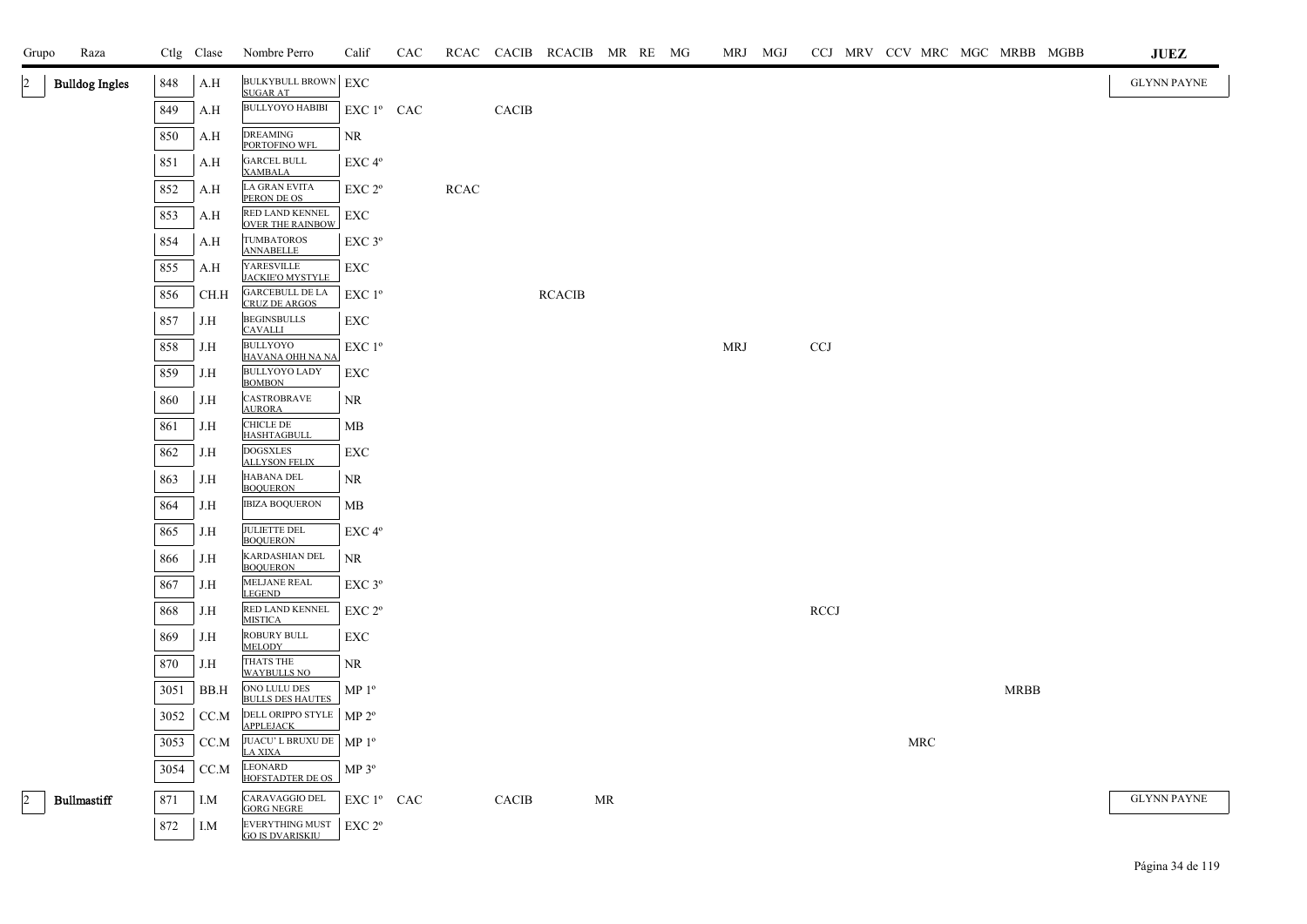| Grupo | Raza               |     | Ctlg Clase | Nombre Perro                                                        | Calif              | CAC |             |              | RCAC CACIB RCACIB MR RE MG |  | MRJ MGJ |             |  |  | CCJ MRV CCV MRC MGC MRBB MGBB | <b>JUEZ</b>        |  |
|-------|--------------------|-----|------------|---------------------------------------------------------------------|--------------------|-----|-------------|--------------|----------------------------|--|---------|-------------|--|--|-------------------------------|--------------------|--|
| 2     | <b>Bullmastiff</b> | 873 | A.M        | <b>ARMANI</b>                                                       | NR                 |     |             |              |                            |  |         |             |  |  |                               | <b>GLYNN PAYNE</b> |  |
|       |                    | 874 | A.M        | <b>AXARKAN-BULL'S</b><br>LONGINOS                                   | EXC 1 <sup>o</sup> |     | <b>RCAC</b> |              |                            |  |         |             |  |  |                               |                    |  |
|       |                    | 875 | A.M        | AXARKAN-BULL'S<br><b>TEMPLARIO</b>                                  | EXC 2°             |     |             |              |                            |  |         |             |  |  |                               |                    |  |
|       |                    | 876 | A.M        | CH (J.E. 15)<br><b>DRAGON DEL</b>                                   | MB                 |     |             |              |                            |  |         |             |  |  |                               |                    |  |
|       |                    | 877 | A.M        | CORLEONE DEL<br>GORG NEGRE                                          | NR.                |     |             |              |                            |  |         |             |  |  |                               |                    |  |
|       |                    | 878 | A.M        | RICONASTAS MOET                                                     | $EXC$ $3^{\circ}$  |     |             |              |                            |  |         |             |  |  |                               |                    |  |
|       |                    | 879 | CH.M       | LOS CESPEDES V<br><b>BRUCK</b>                                      | EXC 2°             |     |             |              |                            |  |         |             |  |  |                               |                    |  |
|       |                    | 880 | CH.M       | <b>RICONASTAS</b><br><b>BOLLINGER</b>                               | EXC 1 <sup>o</sup> |     |             |              | <b>RCACIB</b>              |  |         |             |  |  |                               |                    |  |
|       |                    | 881 | J.M        | <b>AXARKAN BULL'S</b><br><b>ROMANCERO</b>                           | MB                 |     |             |              |                            |  |         |             |  |  |                               |                    |  |
|       |                    | 882 | J.M        | <b>AXARKAN-BULL'S</b><br><b>SAMUEL L.JACKSON</b>                    | MB                 |     |             |              |                            |  |         |             |  |  |                               |                    |  |
|       |                    | 883 | J.M        | CANE GUARDIANO<br><b>STAND BY ME</b>                                | $EXC1^{\circ}$     |     |             |              |                            |  |         | <b>CCJ</b>  |  |  |                               |                    |  |
|       |                    | 884 | J.M        | CHATO DE JANA<br><b>DEL VIENTO</b>                                  | NR                 |     |             |              |                            |  |         |             |  |  |                               |                    |  |
|       |                    | 885 | J.M        | <b>CURRO DE JANA</b><br><b>DEL VIENTO</b>                           | МB                 |     |             |              |                            |  |         |             |  |  |                               |                    |  |
|       |                    | 886 | J.M        | HALSTEIN DE<br><b>FILLOBULL</b>                                     | $EXC$ 3°           |     |             |              |                            |  |         |             |  |  |                               |                    |  |
|       |                    | 887 | J.M        | PUNTA DA MOA<br><b>IVAN EL TERRIBLE</b>                             | EXC 2 <sup>o</sup> |     |             |              |                            |  |         | <b>RCCJ</b> |  |  |                               |                    |  |
|       |                    | 888 | J.M        | SANSIGOLD AYS OF<br><b>HEARTS</b>                                   | <b>NR</b>          |     |             |              |                            |  |         |             |  |  |                               |                    |  |
|       |                    | 889 | I.H        | AMOR DE BULL OFF<br><b>SOUTH</b>                                    | $EXC$ 3°           |     |             |              |                            |  |         |             |  |  |                               |                    |  |
|       |                    | 890 | I.H        | DOLCE VITA DEL<br><b>GORG NEGRE</b>                                 | NR                 |     |             |              |                            |  |         |             |  |  |                               |                    |  |
|       |                    | 891 | I.H        | JCH LOS CESPEDES<br><b>BRUJAI</b>                                   | $EXC1^{\circ}$ CAC |     |             |              | <b>RCACIB</b>              |  |         |             |  |  |                               |                    |  |
|       |                    | 892 | I.H        | LADY                                                                | EXC 2°             |     |             |              |                            |  |         |             |  |  |                               |                    |  |
|       |                    | 893 | I.H        | STELLA DEL GORG<br><b>NEGRE</b>                                     | <b>NR</b>          |     |             |              |                            |  |         |             |  |  |                               |                    |  |
|       |                    | 894 | A.H        | <b>AXARKAN-BULL'S</b><br><b>MAR DEL SUR</b>                         | EXC 4°             |     |             |              |                            |  |         |             |  |  |                               |                    |  |
|       |                    | 895 | A.H        | <b>AXARKAN-BULL'S</b><br>PAMELA I                                   | EXC 2°             |     |             |              |                            |  |         |             |  |  |                               |                    |  |
|       |                    | 896 | A.H        | HINDIA DA CADA<br>ALTO CRISTELO                                     | $EXC$ $3^{\circ}$  |     |             |              |                            |  |         |             |  |  |                               |                    |  |
|       |                    | 897 | A.H        | LOS CÉSPEDES BESO   EXC<br>DE JUDAS                                 |                    |     |             |              |                            |  |         |             |  |  |                               |                    |  |
|       |                    | 898 | A.H        | P.BELLA FOREVER<br>YOUNG DE TERRAS                                  | $EXC1^{\circ}$     |     | <b>RCAC</b> |              |                            |  |         |             |  |  |                               |                    |  |
|       |                    | 899 | CH.H       | <b>BUENA VENTURA</b><br>DE JANA DEL                                 | EXC 2 <sup>o</sup> |     |             |              |                            |  |         |             |  |  |                               |                    |  |
|       |                    | 900 | CH.H       | JCH, GCH, WCW LOS $ $ EXC 1 <sup>o</sup><br><b>CESPEDES SALVAME</b> |                    |     |             | <b>CACIB</b> |                            |  |         |             |  |  |                               |                    |  |
|       |                    | 901 | J.H        | A TRES METROS<br>SOBRE EL CIELO DE                                  | EXC 2 <sup>o</sup> |     |             |              |                            |  |         | <b>RCCJ</b> |  |  |                               |                    |  |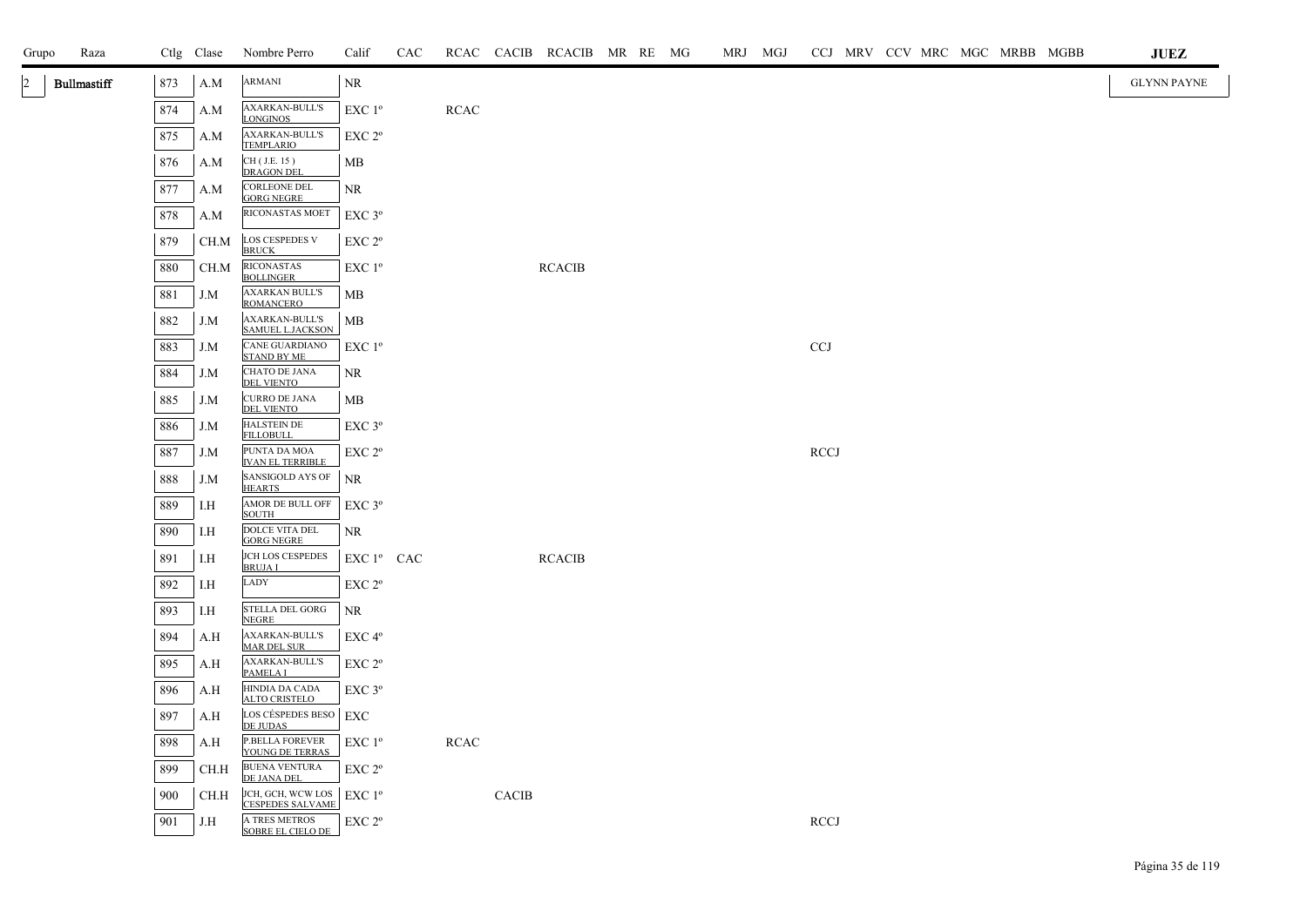| Grupo | Raza                    |      | Ctlg Clase | Nombre Perro                                 | Calif                                        | CAC |             |       | RCAC CACIB RCACIB MR RE MG |           |  | MRJ MGJ    | CCJ MRV CCV MRC MGC MRBB MGBB |                      |  |  | $\mathbf{J}\mathbf{U}\mathbf{E}\mathbf{Z}$ |
|-------|-------------------------|------|------------|----------------------------------------------|----------------------------------------------|-----|-------------|-------|----------------------------|-----------|--|------------|-------------------------------|----------------------|--|--|--------------------------------------------|
|       | <b>Bullmastiff</b>      | 902  | J.H        | <b>ASTURIAS PATRIA</b><br><b>QUERIDA DEL</b> | EXC 3°                                       |     |             |       |                            |           |  |            |                               |                      |  |  | <b>GLYNN PAYNE</b>                         |
|       |                         | 903  | J.H        | <b>CATRINA DEL</b><br><b>LLABANAL</b>        | EXC 4°                                       |     |             |       |                            |           |  |            |                               |                      |  |  |                                            |
|       |                         | 904  | J.H        | COLORA AXARKANA EXC<br>DE JANA DEL           |                                              |     |             |       |                            |           |  |            |                               |                      |  |  |                                            |
|       |                         | 905  | J.H        | <b>DASHA DEL</b><br><b>LLABANAL</b>          | EXC                                          |     |             |       |                            |           |  |            |                               |                      |  |  |                                            |
|       |                         | 906  | J.H        | KAMELIA DA CASA<br><b>ALTO CRISTELO</b>      | $EXC1^{\circ}$                               |     |             |       |                            |           |  | MRJ        | <b>CCJ</b>                    |                      |  |  |                                            |
|       | Mastin Napolitano   907 |      | I.M        | <b>BABILON DEL</b>                           | EXC 2°                                       |     |             |       |                            |           |  |            |                               |                      |  |  | <b>FABRIZIO LA ROCCA</b>                   |
|       |                         | 908  | I.M        | LEGADO DE HERA<br>CESARE                     | EXC 1 <sup>o</sup>                           |     |             |       |                            |           |  |            |                               |                      |  |  |                                            |
|       |                         | 909  | I.M        | KHAL DROGO DE<br><b>BIHOTZA MASTIN</b>       | NR                                           |     |             |       |                            |           |  |            |                               |                      |  |  |                                            |
|       |                         | 910  | A.M        | <b>BASKERVILLE DE</b><br><b>CETOBRIGA</b>    | $EXC$ 5 $^{\circ}$                           |     |             |       |                            |           |  |            |                               |                      |  |  |                                            |
|       |                         | 911  | A.M        | <b>GENTILE</b>                               | $EXC$ $3^{\circ}$                            |     |             |       |                            |           |  |            |                               |                      |  |  |                                            |
|       |                         | 912  | A.M        | ITALO DE UNDEBE                              | EXC 2°                                       |     | <b>RCAC</b> |       | <b>RCACIB</b>              |           |  |            |                               |                      |  |  |                                            |
|       |                         | 913  | A.M        | NARCOS                                       | EXC 1 <sup>°</sup> CAC                       |     |             | CACIB |                            | <b>MR</b> |  |            |                               |                      |  |  |                                            |
|       |                         | 914  | A.M        | REMO DA CASA DE<br><b>VALE ESTRELA</b>       | EXC 4°                                       |     |             |       |                            |           |  |            |                               |                      |  |  |                                            |
|       |                         | 915  | J.M        | KILLO DE ZAPOURO                             | EXC 2°                                       |     |             |       |                            |           |  |            | <b>RCCJ</b>                   |                      |  |  |                                            |
|       |                         | 916  | J.M        | LAZAN DE UNDEBE                              | MB                                           |     |             |       |                            |           |  |            |                               |                      |  |  |                                            |
|       |                         | 917  | J.M        | MAICON DE UNDEBE                             | $EXC1^{\circ}$                               |     |             |       |                            |           |  | <b>MRJ</b> | <b>CCJ</b>                    |                      |  |  |                                            |
|       |                         | 918  | I.H        | ANASTASIA                                    | $EXC1^{\circ}$                               |     |             |       |                            |           |  |            |                               |                      |  |  |                                            |
|       |                         | 919  | I.H        | AVARICIA DI PETTO<br><b>FORTE</b>            | NR.                                          |     |             |       |                            |           |  |            |                               |                      |  |  |                                            |
|       |                         | 920  | A.H        | ISLA CRISTINA DE<br><b>ZAPOURO</b>           | EXC 2 <sup>o</sup>                           |     | <b>RCAC</b> |       | <b>RCACIB</b>              |           |  |            |                               |                      |  |  |                                            |
|       |                         | 921  | A.H        | JEZABEL JIMENA DE<br>ZAPOURO                 | $\ensuremath{\mathrm{EXC}}$ $4^{\mathrm{o}}$ |     |             |       |                            |           |  |            |                               |                      |  |  |                                            |
|       |                         | 922  | A.H        | MINERVA DE<br><b>AZZURRA</b>                 | EXC 1º CAC                                   |     |             | CACIB |                            |           |  |            |                               |                      |  |  |                                            |
|       |                         | 923  | A.H        | <b>MORRIGAN</b><br><b>BIHOTZAMASTIN</b>      | EXC 3°                                       |     |             |       |                            |           |  |            |                               |                      |  |  |                                            |
|       |                         | 924  | A.H        | <b>PORZIA</b>                                | $EXC$ 5 $^{\circ}$                           |     |             |       |                            |           |  |            |                               |                      |  |  |                                            |
|       |                         | 925  | J.H        | <b>KATRINA DE</b><br><b>ZAPOURO</b>          | EXC 1 <sup>o</sup>                           |     |             |       |                            |           |  |            | $\ensuremath{\text{CCJ}}$     |                      |  |  |                                            |
|       |                         | 3055 | CC.M       | <b>ENZO DEL VALLE</b><br>DE SOMBRALUNA       | NR                                           |     |             |       |                            |           |  |            |                               |                      |  |  |                                            |
|       |                         | 3056 | CC.M       | LELE DE ZAPOURO                              | MP 1 <sup>o</sup>                            |     |             |       |                            |           |  |            |                               | $\operatorname{MRC}$ |  |  |                                            |
|       |                         | 3057 | CC.H       | LULA DE ZAPOURO                              | NO CAL                                       |     |             |       |                            |           |  |            |                               |                      |  |  |                                            |
|       | Terranova               | 926  | A.M        | CHITTY CHITTY<br><b>BANG BANG DEL</b>        | EXC 2 <sup>o</sup>                           |     | <b>RCAC</b> |       |                            |           |  |            |                               |                      |  |  | <b>JOHN WAUBEN</b>                         |
|       |                         | 927  | A.M        | <b>GIOVANNI DE</b><br><b>TORRESTINO</b>      | EXC 1º CAC                                   |     |             | CACIB |                            | MR        |  |            |                               |                      |  |  |                                            |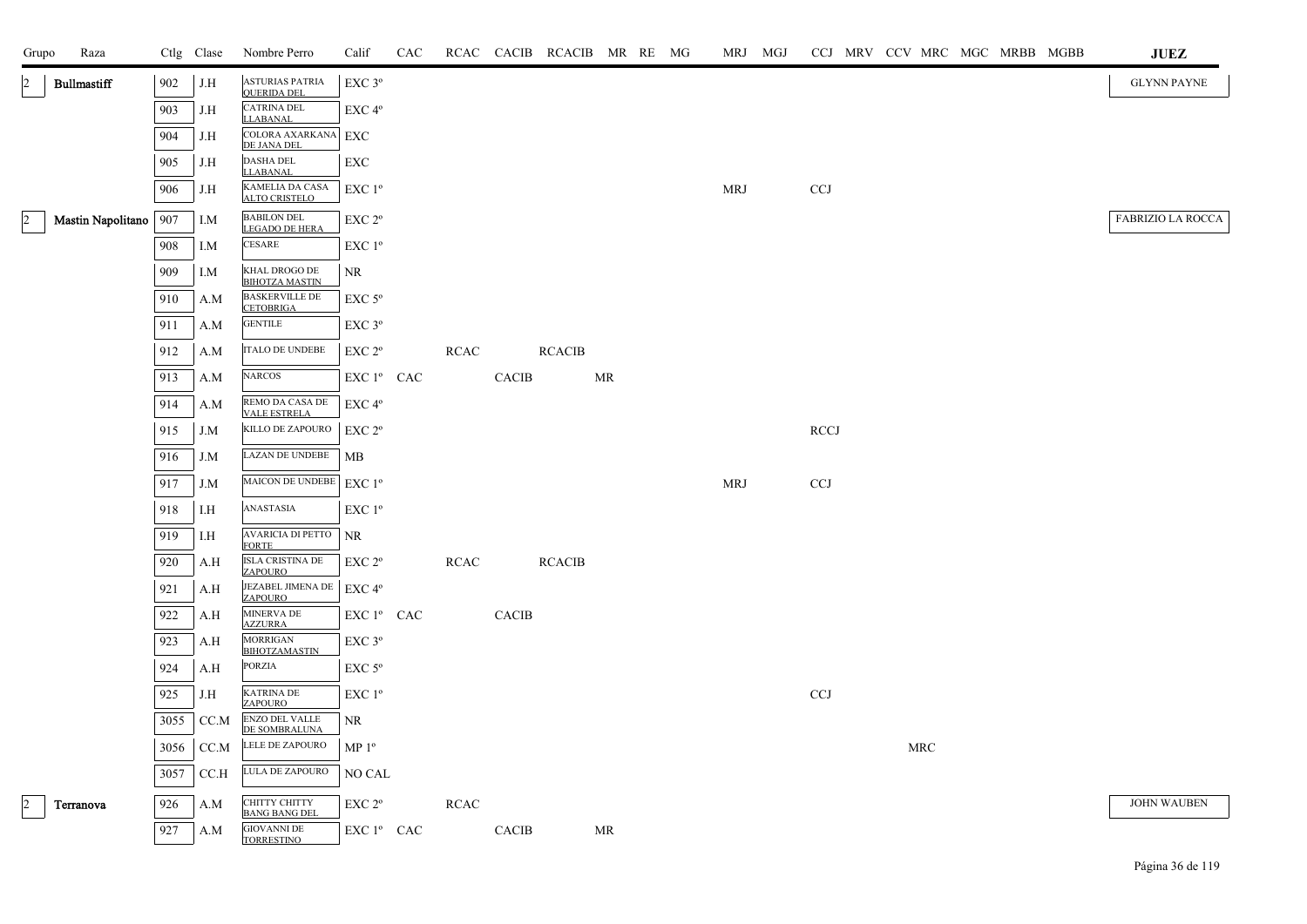| Grupo                | Raza           |      | Ctlg Clase | Nombre Perro                                   | Calif                                 | CAC |             |       | RCAC CACIB RCACIB MR RE MG |  |            | MRJ MGJ |              |  |  |             | CCJ MRV CCV MRC MGC MRBB MGBB | <b>JUEZ</b>        |
|----------------------|----------------|------|------------|------------------------------------------------|---------------------------------------|-----|-------------|-------|----------------------------|--|------------|---------|--------------|--|--|-------------|-------------------------------|--------------------|
| $\overline{2}$       | Terranova      | 928  | A.M        | <b>KURT DE</b><br><b>TERRANOVAS DE</b>         | NR                                    |     |             |       |                            |  |            |         |              |  |  |             |                               | <b>JOHN WAUBEN</b> |
|                      |                | 929  | A.M        | <b>OHOR'S RAMBLIN</b><br><b>GAMBLINMAN</b>     | $EXC$ $3^{\circ}$                     |     |             |       |                            |  |            |         |              |  |  |             |                               |                    |
|                      |                | 930  | A.M        | PLAY THE GAME<br><b>DEL BASABURUA</b>          | <b>NR</b>                             |     |             |       |                            |  |            |         |              |  |  |             |                               |                    |
|                      |                | 931  | CH.M       | <b>FLAMENCO DEL</b><br><b>TORRESTINO</b>       | $EXC1^{\circ}$                        |     |             |       | <b>RCACIB</b>              |  |            |         |              |  |  |             |                               |                    |
|                      |                | 932  | J.M        | <b>KING OF</b><br>HELLULAND NEXT               | EXC 1 <sup>o</sup>                    |     |             |       |                            |  |            |         | $_{\rm CCJ}$ |  |  |             |                               |                    |
|                      |                | 933  | J.M        | MIDNIGHT LADY'S<br>POETRY IN MOTION            | MB                                    |     |             |       |                            |  |            |         |              |  |  |             |                               |                    |
|                      |                | 934  | J.M        | PROVIDENCELAND<br><b>QUENTINTARANTIN</b>       | $\rm NR$                              |     |             |       |                            |  |            |         |              |  |  |             |                               |                    |
|                      |                | 935  | I.H        | BRUNELA LA BELLA<br>DE GEDELFE                 | $MB 2^{\circ}$                        |     |             |       |                            |  |            |         |              |  |  |             |                               |                    |
|                      |                | 936  | I.H        | CATRINA COOPER<br>DE JACSHIVA                  | EXC 1 <sup>o</sup>                    |     | <b>RCAC</b> |       |                            |  |            |         |              |  |  |             |                               |                    |
|                      |                | 937  | A.H        | AQUATORIYA<br><b>KELVIN HAPPY DEL</b>          | EXC 2 <sup>o</sup>                    |     |             |       |                            |  |            |         |              |  |  |             |                               |                    |
|                      |                | 938  | A.H        | <b>BABYLON PROMISE</b><br><b>DE JACSHIVA</b>   | <b>MB</b>                             |     |             |       |                            |  |            |         |              |  |  |             |                               |                    |
|                      |                | 939  | A.H        | BRAVE HEART DE<br><b>JACSHIVA</b>              | MB                                    |     |             |       |                            |  |            |         |              |  |  |             |                               |                    |
|                      |                | 940  | A.H        | <b>GOSSIP GIRL DEL</b><br><b>BASABURUA</b>     | MB                                    |     |             |       |                            |  |            |         |              |  |  |             |                               |                    |
|                      |                | 941  | A.H        | I AM A BARBIE GIRL<br><b>ASKADO "MARA"</b>     | <b>MB</b>                             |     |             |       |                            |  |            |         |              |  |  |             |                               |                    |
|                      |                | 942  | A.H        | <b>JUST DREAM DES</b><br><b>VALLONS DU LYS</b> | $EXC$ $3^{\circ}$                     |     |             |       |                            |  |            |         |              |  |  |             |                               |                    |
|                      |                | 943  | A.H        | <b>LITTLE BEARS FEBE</b>                       | EXC 4°                                |     |             |       |                            |  |            |         |              |  |  |             |                               |                    |
|                      |                | 944  | A.H        | MORE THAN A<br><b>DREAM DE</b>                 | ${\rm EXC}$ $1^{\rm o}$ $\;$ CAC $\;$ |     |             | CACIB |                            |  |            |         |              |  |  |             |                               |                    |
|                      |                | 945  | A.H        | THE LEGEND<br><b>CONTINUES</b>                 | NR                                    |     |             |       |                            |  |            |         |              |  |  |             |                               |                    |
|                      |                | 946  | CH.H       | DOLCE VITA DE<br><b>TORRESTINO</b>             | EXC 1 <sup>o</sup>                    |     |             |       | <b>RCACIB</b>              |  |            |         |              |  |  |             |                               |                    |
|                      |                | 947  | J.H        | LUNCH YUSAK<br><b>HAIRYMAN</b>                 | EXC                                   |     |             |       |                            |  | <b>MRJ</b> |         | <b>CCJ</b>   |  |  |             |                               |                    |
|                      |                | 948  | J.H        | <b>MATILDA DE</b><br><b>TORRESTINO</b>         | NR                                    |     |             |       |                            |  |            |         |              |  |  |             |                               |                    |
|                      |                | 949  | J.H        | <b>OOLUM'S</b><br><b>BOOMERANG WITH</b>        | MB                                    |     |             |       |                            |  |            |         |              |  |  |             |                               |                    |
|                      |                | 950  | J.H        | TAKE ON ME DEL<br><b>BASABURUA</b>             | MB                                    |     |             |       |                            |  |            |         |              |  |  |             |                               |                    |
|                      |                | 3058 | BB.M       | REY DEL FUEGO                                  | MP <sup>0</sup>                       |     |             |       |                            |  |            |         |              |  |  | <b>MRBB</b> |                               |                    |
| $\vert$ <sub>2</sub> | Mastín Español | 951  | I.M        | TORMES DE FUENTE<br><b>DEL GRAJERO</b>         | $EXC1^{\circ}$                        |     |             |       |                            |  |            |         |              |  |  |             |                               | FERNANDO USLE      |
|                      |                | 952  | A.M        | ABUELO DEL<br>ABUCACITO                        | NR                                    |     |             |       |                            |  |            |         |              |  |  |             |                               |                    |
|                      |                | 953  | A.M        | CANO DE FUENTE<br><b>DEL GRAJERO</b>           | EXC                                   |     |             |       |                            |  |            |         |              |  |  |             |                               |                    |
|                      |                | 954  | A.M        | <b>DUQUE</b>                                   | EXC <sub>3°</sub>                     |     |             |       |                            |  |            |         |              |  |  |             |                               |                    |
|                      |                | 955  | A.M        | <b>EDUARDO DE</b><br><b>LLANURAS DEL</b>       | NR                                    |     |             |       |                            |  |            |         |              |  |  |             |                               |                    |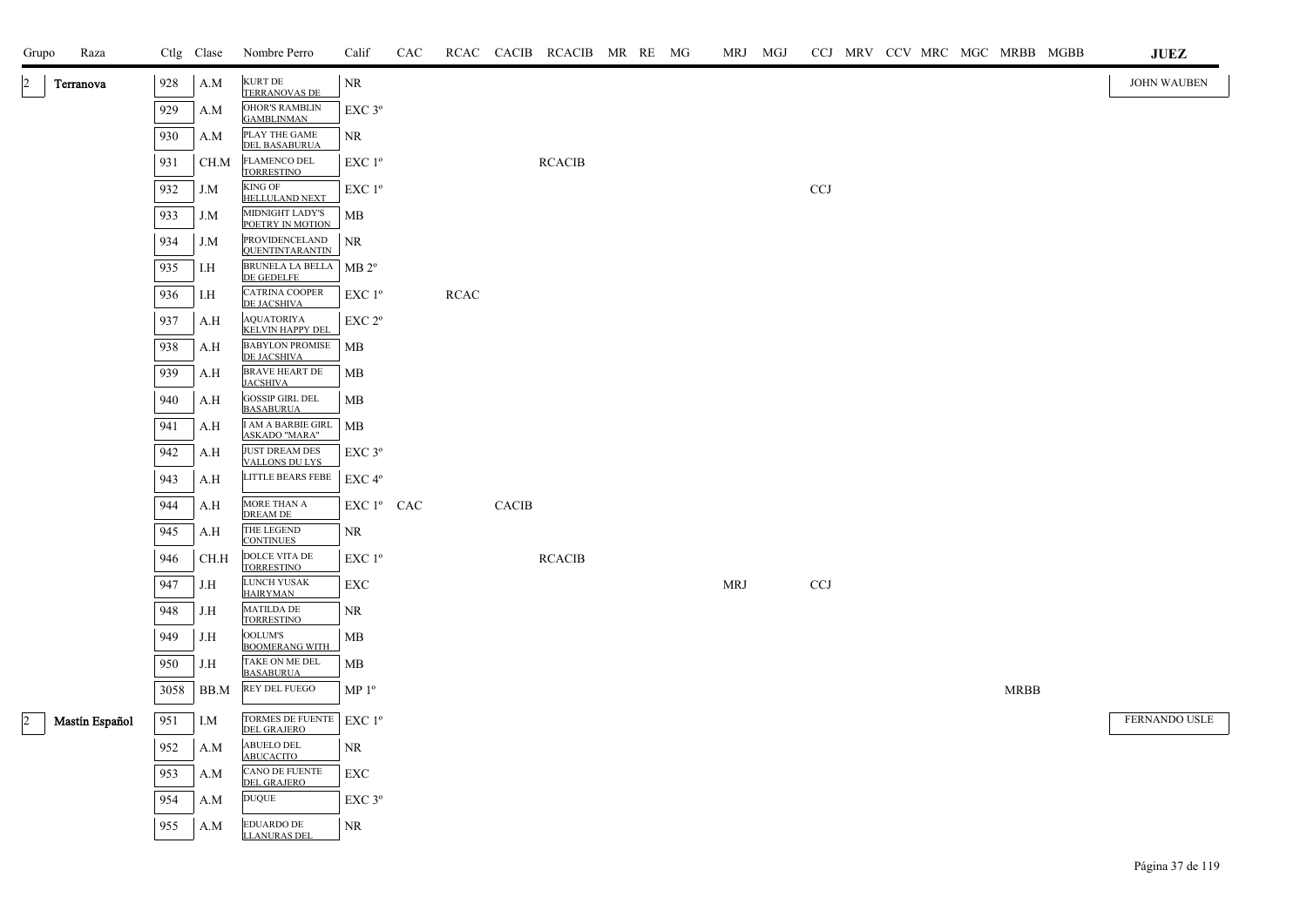| Raza<br>Grupo                    |     | Ctlg Clase | Nombre Perro                                  | Calif                  | CAC |             |              | RCAC CACIB RCACIB MR RE MG |          | MRJ MGJ    |                           |  |  | CCJ MRV CCV MRC MGC MRBB MGBB | $\mathbf{J}\mathbf{U}\mathbf{E}\mathbf{Z}$ |
|----------------------------------|-----|------------|-----------------------------------------------|------------------------|-----|-------------|--------------|----------------------------|----------|------------|---------------------------|--|--|-------------------------------|--------------------------------------------|
| Mastín Español<br>$\overline{2}$ | 956 | A.M        | HIGH T-BONE DE<br>TIERRA DE ÓRBIGO            | EXC 2 <sup>o</sup>     |     | <b>RCAC</b> |              | <b>RCACIB</b>              |          |            |                           |  |  |                               | FERNANDO USLE                              |
|                                  | 957 | A.M        | JUANÓN DE TIERRA<br>DE ÓRBIGO                 | EXC                    |     |             |              |                            |          |            |                           |  |  |                               |                                            |
|                                  | 958 | A.M        | LOLO DE<br>PARAMERAS Y                        | EXC                    |     |             |              |                            |          |            |                           |  |  |                               |                                            |
|                                  | 959 | A.M        | TALISMAN DE<br><b>MONTES DEL PARDO</b>        | EXC 1 <sup>°</sup> CAC |     |             | CACIB        |                            | MR RE MG |            |                           |  |  |                               |                                            |
|                                  | 960 | A.M        | <b>TRAMPAS DE</b><br><b>MONTES DEL PARDO</b>  | EXC 4°                 |     |             |              |                            |          |            |                           |  |  |                               |                                            |
|                                  | 961 | J.M        | <b>EMPERADOR DE</b><br><b>LLANURAS DEL</b>    | EXC 2 <sup>o</sup>     |     |             |              |                            |          |            | <b>RCCJ</b>               |  |  |                               |                                            |
|                                  | 962 | J.M        | <b>GRINGO DE</b><br><b>GUSTAMORES</b>         | $EXC$ $3^{\circ}$      |     |             |              |                            |          |            |                           |  |  |                               |                                            |
|                                  | 963 | J.M        | JORGITO DE SERYLU                             | <b>NR</b>              |     |             |              |                            |          |            |                           |  |  |                               |                                            |
|                                  | 964 | J.M        | <b>KINTERO DE LA</b><br><b>VEGA DEL PORMA</b> | EXC 1 <sup>o</sup>     |     |             |              |                            |          | <b>MRJ</b> | <b>CCJ</b>                |  |  |                               |                                            |
|                                  | 965 | J.M        | <b>MARQUES DE</b><br><b>VALDEJERA</b>         | NR                     |     |             |              |                            |          |            |                           |  |  |                               |                                            |
|                                  | 966 | J.M        | TYSON DE LA<br><b>CUADRA</b>                  | EXC 4 <sup>o</sup>     |     |             |              |                            |          |            |                           |  |  |                               |                                            |
|                                  | 967 | I.H        | <b>ALCAZABA FUENTE</b><br><b>DEL GRAJERO</b>  | EXC 1 <sup>o</sup>     |     |             |              |                            |          |            |                           |  |  |                               |                                            |
|                                  | 968 | I.H        | GARCIA SEGAR DE<br><u>LAS CAÑÁS </u>          | <b>NR</b>              |     |             |              |                            |          |            |                           |  |  |                               |                                            |
|                                  | 969 | A.H        | ATENEA DE LA<br><b>RABIZA</b>                 | <b>NR</b>              |     |             |              |                            |          |            |                           |  |  |                               |                                            |
|                                  | 970 | A.H        | <b>BOHEMIA DE LA</b><br><b>RABIZA</b>         | $EXC$ $3^{\circ}$      |     |             |              |                            |          |            |                           |  |  |                               |                                            |
|                                  | 971 | A.H        | CARMELA SEGAR DE NR<br><u>LAS CAÑÀS</u>       |                        |     |             |              |                            |          |            |                           |  |  |                               |                                            |
|                                  | 972 | A.H        | DAMA DE<br><b>LLANURAS DEL</b>                | NR                     |     |             |              |                            |          |            |                           |  |  |                               |                                            |
|                                  | 973 | A.H        | <b>FABIOLA DE SERYLU NR</b>                   |                        |     |             |              |                            |          |            |                           |  |  |                               |                                            |
|                                  | 974 | A.H        | <b>GINA DE LOS</b><br><b>NAYALOS</b>          | <b>EXC</b>             |     |             |              |                            |          |            |                           |  |  |                               |                                            |
|                                  | 975 | A.H        | HUMPA DE<br><b>MARJUMAR</b>                   | <b>NR</b>              |     |             |              |                            |          |            |                           |  |  |                               |                                            |
|                                  | 976 | A.H        | JARCHA DE TIERRA<br><u>DE ÓRBIGO</u>          | <b>NR</b>              |     |             |              |                            |          |            |                           |  |  |                               |                                            |
|                                  | 977 | A.H        | JOYA DE TIERRA DE<br>ÓRBIGO                   | EXC 4 <sup>o</sup>     |     |             |              |                            |          |            |                           |  |  |                               |                                            |
|                                  | 978 | A.H        | LOLA DE<br>PARAMERAS Y                        | EXC                    |     |             |              |                            |          |            |                           |  |  |                               |                                            |
|                                  | 979 | A.H        | LUCIA DE FUENTE<br><b>DEL GRAJERO</b>         | EXC 1º CAC             |     |             | <b>CACIB</b> |                            |          |            |                           |  |  |                               |                                            |
|                                  | 980 | A.H        | LUPE DE FILANDON                              | EXC 2 <sup>o</sup>     |     | <b>RCAC</b> |              |                            |          |            |                           |  |  |                               |                                            |
|                                  | 981 | A.H        | LUSINDA DE LA<br>RABIZA                       | <b>EXC</b>             |     |             |              |                            |          |            |                           |  |  |                               |                                            |
|                                  | 982 | A.H        | NUKA DE FUENTE<br>DEL GRAJERO                 | <b>NR</b>              |     |             |              |                            |          |            |                           |  |  |                               |                                            |
|                                  | 983 | CH.H       | CH BOLOGNA DE<br><b>MONTES DEL PARDO</b>      | EXC 1 <sup>o</sup>     |     |             |              | <b>RCACIB</b>              |          |            |                           |  |  |                               |                                            |
|                                  | 984 | J.H        | LUNA DE LA RABIZA EXC $1^{\circ}$             |                        |     |             |              |                            |          |            | $\ensuremath{\text{CCJ}}$ |  |  |                               |                                            |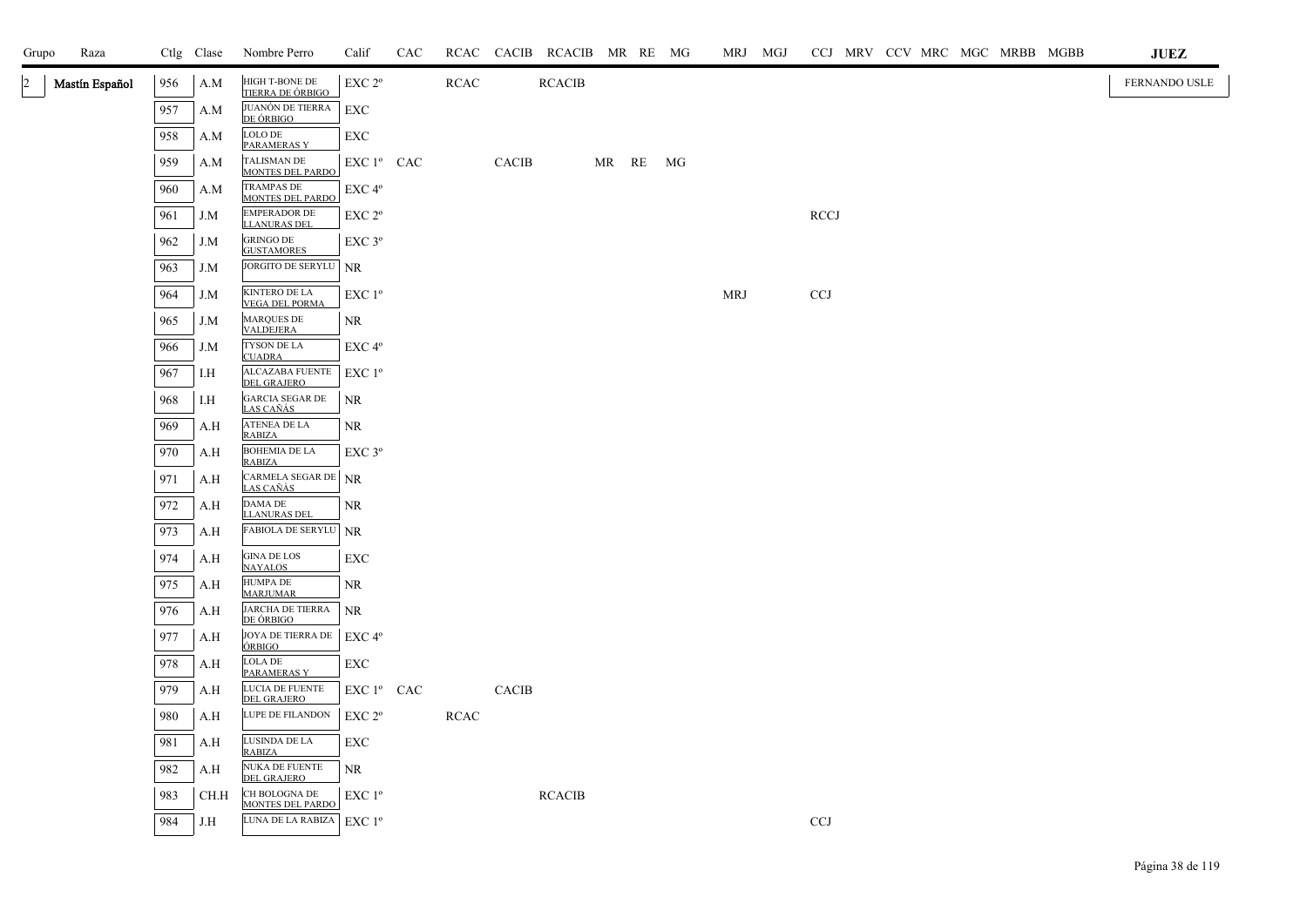| Grupo          | Raza               |      | Ctlg Clase                   | Nombre Perro                                    | Calif                                               | CAC |             |              | RCAC CACIB RCACIB MR RE MG |    |                        |            | MRJ MGJ |             |         | CCJ MRV CCV MRC MGC MRBB MGBB |  |  | JUEZ                  |
|----------------|--------------------|------|------------------------------|-------------------------------------------------|-----------------------------------------------------|-----|-------------|--------------|----------------------------|----|------------------------|------------|---------|-------------|---------|-------------------------------|--|--|-----------------------|
| $\overline{2}$ | Mastín Español     | 985  | J.H                          | PACA MASTINES<br>MONTE PADRASTRO                | NR                                                  |     |             |              |                            |    |                        |            |         |             |         |                               |  |  | FERNANDO USLE         |
|                |                    | 986  | J.H                          | XENA DE<br><b>GUADALENTIN</b>                   | EXC 2 <sup>o</sup>                                  |     |             |              |                            |    |                        |            |         | <b>RCCJ</b> |         |                               |  |  |                       |
|                |                    | 3059 | CC.M                         | CONAN DE FUENTE<br><b>DEL GRAJERO</b>           | MP <sup>0</sup>                                     |     |             |              |                            |    |                        |            |         |             |         | MRC                           |  |  |                       |
|                |                    | 3060 | CC.M                         | <b>FELIPE</b>                                   | NR                                                  |     |             |              |                            |    |                        |            |         |             |         |                               |  |  |                       |
|                |                    | 3061 | CC.M                         | <b>TONO</b>                                     | NR                                                  |     |             |              |                            |    |                        |            |         |             |         |                               |  |  |                       |
|                |                    | 3062 | CCA                          | ANKARA DE LA                                    | MP <sup>0</sup>                                     |     |             |              |                            |    |                        |            |         |             |         |                               |  |  |                       |
|                |                    | 3063 | CCA                          | <b>RABIZA</b><br><b>KIRA</b>                    | NR                                                  |     |             |              |                            |    |                        |            |         |             |         |                               |  |  |                       |
|                |                    | 3064 | CCA                          | <b>MANOLAS</b>                                  | <b>NR</b>                                           |     |             |              |                            |    |                        |            |         |             |         |                               |  |  |                       |
|                |                    | 3065 | CCA                          | TERRA PARAJE LOS<br><b>VAQUEROS</b>             | <b>NR</b>                                           |     |             |              |                            |    |                        |            |         |             |         |                               |  |  |                       |
| $\overline{c}$ | Mastín del Pirineo | 987  | A.M                          | DOCTOR DALMIRO<br>DE LAS PALMERAS               | EXC 2 <sup>o</sup>                                  |     | <b>RCAC</b> |              | <b>RCACIB</b>              |    |                        |            |         |             |         |                               |  |  | <b>JACINTO MARTIN</b> |
|                |                    | 988  | A.M                          | IVANHOE'S IV DE LA                              | $EXC$ 3°                                            |     |             |              |                            |    |                        |            |         |             |         |                               |  |  |                       |
|                |                    | 989  | A.M                          | CABAÑA DE<br>TOMASIN DE FONT                    | EXC 1º CAC                                          |     |             | <b>CACIB</b> |                            |    | MR $RE = 3^{\circ} MG$ |            |         |             |         |                               |  |  |                       |
|                |                    | 990  | J.M                          | ROJA<br>HARDWOOD'S ONLY                         | NR                                                  |     |             |              |                            |    |                        |            |         |             |         |                               |  |  |                       |
|                |                    | 991  | A.H                          | YOU NAVARRO<br><b>ALTOARAGON</b>                | EXC                                                 |     |             |              |                            |    |                        |            |         |             |         |                               |  |  |                       |
|                |                    | 992  | A.H                          | COCO' CHANEL<br><b>ALTOARAGON</b>               | EXC                                                 |     |             |              |                            |    |                        |            |         |             |         |                               |  |  |                       |
|                |                    | 993  | A.H                          | <b>HOARA</b><br>ALTOARAGON TINA                 | EXC                                                 |     |             |              |                            |    |                        |            |         |             |         |                               |  |  |                       |
|                |                    | 994  | A.H                          | <b>TURNER</b><br>ELVA DE LA BAYA                | <b>EXC</b>                                          |     |             |              |                            |    |                        |            |         |             |         |                               |  |  |                       |
|                |                    | 995  | A.H                          | <b>ALTA</b><br>LAZULITA DE LA                   | EXC <sub>2°</sub>                                   |     | RCAC        |              |                            |    |                        |            |         |             |         |                               |  |  |                       |
|                |                    | 996  | A.H                          | MONTAGNE AUX<br>WANDA DE VITO DE                | EXC 1° CAC                                          |     |             | <b>CACIB</b> |                            |    |                        |            |         |             |         |                               |  |  |                       |
|                |                    | 997  | CH.H                         | <b>MORALET</b><br>CHJ. BUGUI-BUGUI              | EXC 2 <sup>o</sup>                                  |     |             |              |                            |    |                        |            |         |             |         |                               |  |  |                       |
|                |                    | 998  | CH.H                         | DE LAS PALMERAS<br><b>FARRUCA</b>               | EXC 1 <sup>o</sup>                                  |     |             |              | <b>RCACIB</b>              |    |                        |            |         |             |         |                               |  |  |                       |
|                |                    | 999  | CH.H                         | <b>FLAMENCA</b><br>JOYA DE LA                   | NR                                                  |     |             |              |                            |    |                        |            |         |             |         |                               |  |  |                       |
|                |                    | 1000 | J.H                          | <b>MONTAGNE AUX</b><br><b>EBONY &amp; IVORY</b> | $EXC1^{\circ}$                                      |     |             |              |                            |    |                        | <b>MRJ</b> |         | <b>CCJ</b>  |         |                               |  |  |                       |
|                |                    | 1001 | V.H                          | PALMERAS DE LA<br>YAMILA YOCASTA                | EXC 1 <sup>o</sup>                                  |     |             |              |                            |    |                        |            |         |             | MRV CCV |                               |  |  |                       |
|                | Perro de Montaña   |      | $1002$ A.M                   | DE LA CABAÑA DE<br>CHJ LEOPOLDO DE              | $\mathop{\hbox{\rm EXC}}$ $1^{\circ}$ $\;$ CAC $\;$ |     |             | <b>CACIB</b> |                            | MR |                        |            |         |             |         |                               |  |  | <b>JOHN WAUBEN</b>    |
| $\overline{2}$ | de los Pirineos    |      |                              | <b>VIEJA LOBA</b>                               |                                                     |     |             |              |                            |    |                        |            |         |             |         |                               |  |  |                       |
|                |                    | 1003 | CH.M                         | YASO DE ALBA DE<br><b>LOS DANZANTES</b>         | EXC 1 <sup>o</sup>                                  |     |             |              | <b>RCACIB</b>              |    |                        |            |         |             |         |                               |  |  |                       |
|                |                    | 1004 | $\overline{\phantom{1}}$ I.H | MILLESIME DES<br><b>GORGES DE</b>               | EXC 1º CAC                                          |     |             | <b>CACIB</b> |                            |    |                        |            |         |             |         |                               |  |  |                       |
|                |                    | 1005 | A.H                          | <b>CAUBERA DE LA</b><br><b>BORDA D'URTX</b>     | МB                                                  |     |             |              |                            |    |                        |            |         |             |         |                               |  |  |                       |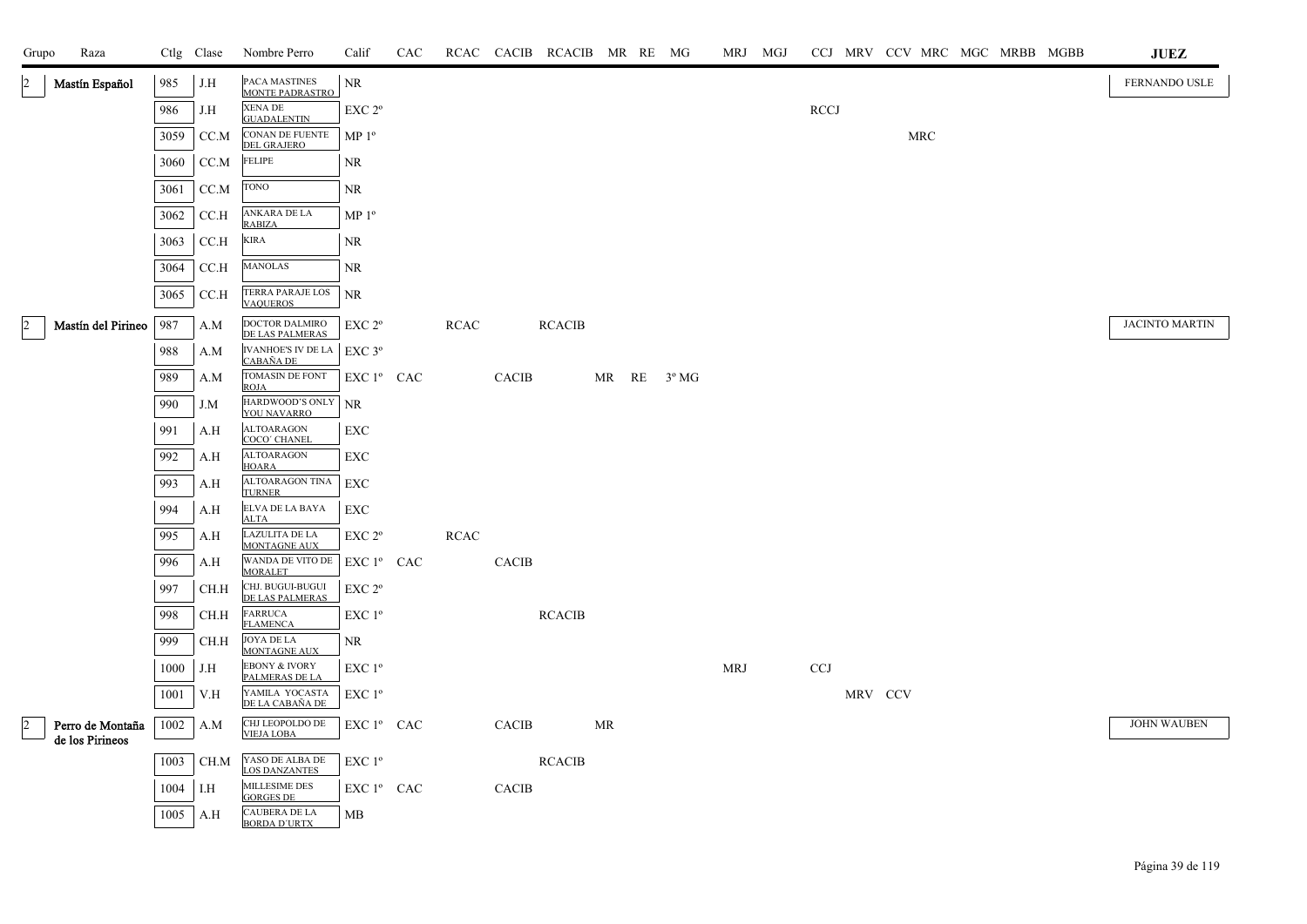| Grupo | Raza                       |      | Ctlg Clase | Nombre Perro                                     | Calif                  | CAC |             |              | RCAC CACIB RCACIB MR RE MG |           |  | MRJ MGJ    |             |         |            | CCJ MRV CCV MRC MGC MRBB MGBB | <b>JUEZ</b>              |
|-------|----------------------------|------|------------|--------------------------------------------------|------------------------|-----|-------------|--------------|----------------------------|-----------|--|------------|-------------|---------|------------|-------------------------------|--------------------------|
|       | Cane Corso<br>Italiano     | 1006 | I.M        | <b>ECLYPSE DE</b><br>MOLOSOS DE ODIN             | MB                     |     |             |              |                            |           |  |            |             |         |            |                               | <b>FABRIZIO LA ROCCA</b> |
|       |                            | 1007 | I.M        | <b>ELIXYR DE</b><br>MOLOSOS DE ODIN              | EXC 3°                 |     |             |              |                            |           |  |            |             |         |            |                               |                          |
|       |                            | 1008 | I.M        | ROTHORM JY<br><b>DREAM</b>                       | NR                     |     |             |              |                            |           |  |            |             |         |            |                               |                          |
|       |                            | 1009 | I.M        | <b>ROTHORM JY</b><br><b>DREAM PUSH MY</b>        | $EXC 2^{\circ}$        |     |             |              |                            |           |  |            |             |         |            |                               |                          |
|       |                            | 1010 | I.M        | SPIRITGUARDIAN OF<br><b>DREAMS DARK</b>          | EXC 1º CAC             |     |             | CACIB        |                            | <b>MR</b> |  |            |             |         |            |                               |                          |
|       |                            | 1011 | A.M        | <b>ITALICA'S I GOT A</b><br><b>CRUSH ON YOU</b>  | $EXC$ $3^{\circ}$      |     |             |              |                            |           |  |            |             |         |            |                               |                          |
|       |                            | 1012 | A.M        | QUILDO DE LA<br>MIRAGE DE                        | EXC 2 <sup>o</sup>     |     |             |              |                            |           |  |            |             |         |            |                               |                          |
|       |                            | 1013 | A.M        | ROTHORM JY<br>DREAM I CAN MAKE                   | $EXC1^{\circ}$         |     | <b>RCAC</b> |              | <b>RCACIB</b>              |           |  |            |             |         |            |                               |                          |
|       |                            | 1014 | J.M        | <b>APRIORI BEST</b><br><b>ROMEO</b>              | <b>BUENO</b>           |     |             |              |                            |           |  |            |             |         |            |                               |                          |
|       |                            | 1015 | J.M        | ROTHORM JY<br><b>DREAM VICIOUS</b>               | MB 2 <sup>o</sup>      |     |             |              |                            |           |  |            |             |         |            |                               |                          |
|       |                            | 1016 | J.M        | UBBE DEI GRAUSI                                  | MB1°                   |     |             |              |                            |           |  |            |             |         |            |                               |                          |
|       |                            | 1017 | I.H        | LEIA STAR ALJOBA                                 | $EXC1^{\circ}$         |     | <b>RCAC</b> |              | <b>RCACIB</b>              |           |  |            |             |         |            |                               |                          |
|       |                            | 1018 | A.H        | <b>ELEKTRA DE</b><br><b>DECLINO DI</b>           | EXC 2 <sup>o</sup>     |     |             |              |                            |           |  |            |             |         |            |                               |                          |
|       |                            | 1019 | A.H        | <b>ITALICA'S APPETITE</b><br>FOR DESTRUCTION     | $EXC$ $3^{\circ}$      |     |             |              |                            |           |  |            |             |         |            |                               |                          |
|       |                            | 1020 | A.H        | <b>JCH NARNIA</b><br><b>INVICTUS SPIRIT</b>      | EXC                    |     |             |              |                            |           |  |            |             |         |            |                               |                          |
|       |                            | 1021 | A.H        | ROTHORM JY<br>DREAM NO DOUBT                     | NR                     |     |             |              |                            |           |  |            |             |         |            |                               |                          |
|       |                            | 1022 | A.H        | ROTHORM JY<br>DREAM NO DOUBT                     | EXC 1 <sup>°</sup> CAC |     |             | <b>CACIB</b> |                            |           |  |            |             |         |            |                               |                          |
|       |                            | 1023 | J.H        | <b>BRISA DE</b><br><b>GUERREROS DE</b>           | <b>BUENO</b>           |     |             |              |                            |           |  |            |             |         |            |                               |                          |
|       |                            | 1024 | J.H        | <b>ELLORA DE</b><br><b>MOLOSOS DE ODIN</b>       | $EXC1^{\circ}$         |     |             |              |                            |           |  | <b>MRJ</b> | <b>CCJ</b>  |         |            |                               |                          |
|       |                            | 1025 | J.H        | ROTHORM JY<br><b>DREAM PRIVATE</b>               | $EXC 2^{\circ}$        |     |             |              |                            |           |  |            | <b>RCCJ</b> |         |            |                               |                          |
|       |                            | 1026 | J.H        | <b>STAR KARUNA</b><br><b>LEBLANC CAROLINE</b>    | MВ                     |     |             |              |                            |           |  |            |             |         |            |                               |                          |
|       |                            | 1027 | V.H        | ROTHORM JY<br><b>DREAM LENGUA</b>                | $EXC1^{\circ}$         |     |             |              |                            |           |  |            |             | MRV CCV |            |                               |                          |
|       |                            | 3066 | BB.M       | <b>INVICTUS SPIRIT</b><br><b>ADRENALINE RUSH</b> | MP <sup>0</sup>        |     |             |              |                            |           |  |            |             |         |            |                               |                          |
|       |                            | 3067 | BB.H       | <b>INVICTUS SPIRIT</b><br><b>ARE YOU READY</b>   | MP 1 <sup>o</sup>      |     |             |              |                            |           |  |            |             |         |            | <b>MRBB</b>                   |                          |
|       |                            | 3068 | CC.H       | <b>BAGEERA DE LA</b><br><b>CRUZ DE ARGOS</b>     | MP <sup>0</sup>        |     |             |              |                            |           |  |            |             |         | <b>MRC</b> |                               |                          |
|       |                            | 3069 | CCA        | BRUMA DE LA CRUZ<br>DE ARGOS                     | <b>PROME</b>           |     |             |              |                            |           |  |            |             |         |            |                               |                          |
|       |                            | 3070 | CC.H       | ROTHORM JY<br>DREAM AUSTRALIA                    | $MP 2^{\circ}$         |     |             |              |                            |           |  |            |             |         |            |                               |                          |
|       | San Bernardo<br>pelo corto | 1028 | J.M        | OTHELLO DE<br>PERABERNARDO                       | <b>DESC</b>            |     |             |              |                            |           |  |            |             |         |            |                               | <b>JOHN WAUBEN</b>       |

Página 40 de 119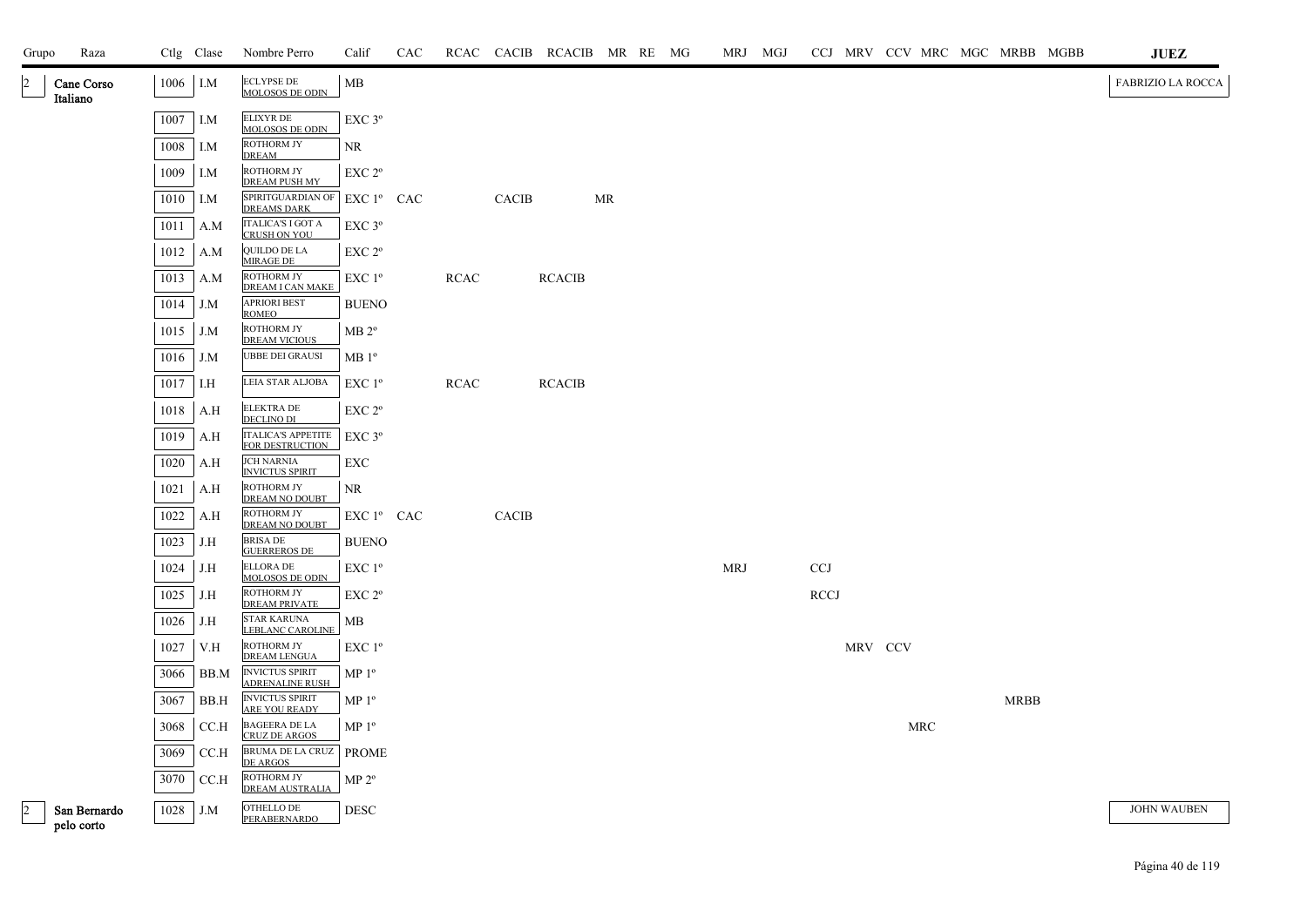| Grupo                | Raza                            |      | Ctlg Clase | Nombre Perro                                   | Calif                  | CAC |             |              | RCAC CACIB RCACIB MR RE MG |                                   |  | MRJ MGJ    |            |  |     |  | CCJ MRV CCV MRC MGC MRBB MGBB | <b>JUEZ</b>        |
|----------------------|---------------------------------|------|------------|------------------------------------------------|------------------------|-----|-------------|--------------|----------------------------|-----------------------------------|--|------------|------------|--|-----|--|-------------------------------|--------------------|
| 2                    | San Bernardo<br>pelo corto      | 1029 | A.H        | CHANA DA QUINTA<br>DA INGUIA VELHA             | EXC 1º CAC             |     |             | CACIB        |                            | $\ensuremath{\mathsf{MR}}\xspace$ |  |            |            |  |     |  |                               | <b>JOHN WAUBEN</b> |
|                      |                                 | 1030 | A.H        | LEIRE DE BOREZNA                               | <b>BUENO</b>           |     |             |              |                            |                                   |  |            |            |  |     |  |                               |                    |
|                      |                                 | 1031 | J.H        | <b>GINEBRA DE</b><br>PERABERNARDO              | MB                     |     |             |              |                            |                                   |  |            |            |  |     |  |                               |                    |
|                      |                                 | 1032 | J.H        | <b>NIKITA DE</b><br>PERABERNARDO               | $EXC1^{\circ}$         |     |             |              |                            |                                   |  | <b>MRJ</b> | <b>CCJ</b> |  |     |  |                               |                    |
| $\frac{2}{\sqrt{2}}$ | San Bernardo                    | 1033 | A.M        | COCO                                           | EXC 1º CAC             |     |             |              | <b>RCACIB</b>              |                                   |  |            |            |  |     |  |                               | <b>JOHN WAUBEN</b> |
|                      | pelo largo                      | 1034 | CH.M       | <b>KAISER</b>                                  | EXC 1 <sup>o</sup>     |     |             | <b>CACIB</b> |                            | MR                                |  |            |            |  |     |  |                               |                    |
|                      |                                 | 1035 | I.H        | <b>ENYA</b>                                    | MB                     |     |             |              |                            |                                   |  |            |            |  |     |  |                               |                    |
|                      |                                 | 1036 | I.H        | <b>NOA DE PENAS</b>                            | MB                     |     |             |              |                            |                                   |  |            |            |  |     |  |                               |                    |
|                      |                                 | 1037 | A.H        | <b>ARRIBA</b><br>COVADONGA                     | $\rm MB$ $2^{\rm o}$   |     |             |              |                            |                                   |  |            |            |  |     |  |                               |                    |
|                      |                                 | 1038 | A.H        | <b>TORMENTA DE LA</b><br><b>VIA DEL TORMES</b> | $MB1^{\circ}$          |     |             |              |                            |                                   |  |            |            |  |     |  |                               |                    |
|                      |                                 | 1039 | J.H        | ASIA DE CAN<br><b>ARBEDA</b>                   | EXC 1 <sup>o</sup>     |     |             |              |                            |                                   |  | <b>MRJ</b> | CCJ        |  |     |  |                               |                    |
|                      |                                 | 3071 | BB.M       | <b>G. BRANDON DE</b><br>MONTAÑA Y              | MP <sup>0</sup>        |     |             |              |                            |                                   |  |            |            |  |     |  | <b>MRBB</b>                   |                    |
|                      |                                 | 3072 | CC.H       | TROYA DEL INDIO<br><b>ALTO</b>                 | MP <sup>0</sup>        |     |             |              |                            |                                   |  |            |            |  | MRC |  |                               |                    |
| $\overline{a}$       | Perro de Pastor<br>del Caucaso  | 1040 | J.M        | FENIX THE<br><b>MOUNTAINSGODS</b>              | EXC 1 <sup>o</sup>     |     |             |              |                            | <b>MSO</b>                        |  |            | CCJ        |  |     |  |                               | <b>RAFAEL MALO</b> |
|                      |                                 | 1041 | A.H        | DRAGONU CAUCAZ                                 | EXC 1º CAC             |     |             | <b>CACIB</b> |                            |                                   |  |            |            |  |     |  |                               |                    |
|                      |                                 | 1042 | J.H        | <b>C-KORSSA</b><br><b>MASHUK</b>               | $EXC1^{\circ}$         |     |             |              |                            | MR                                |  | <b>MRJ</b> | <b>CCJ</b> |  |     |  |                               |                    |
| $\overline{2}$       | Dogo del Tibet                  | 1043 | I.H        | <b>BAILALUNAS GILDA</b>                        | EXC 1º CAC             |     |             | CACIB        |                            | MR                                |  |            |            |  |     |  |                               | <b>RAFAEL MALO</b> |
| $\overline{2}$       | Cao de gado                     | 1044 | CH.M       | CARETO                                         | EXC 1 <sup>o</sup>     |     |             |              |                            | MR                                |  |            |            |  |     |  |                               | <b>RAFAEL MALO</b> |
|                      | Transmontano (no<br>acept. FCI) |      |            |                                                |                        |     |             |              |                            |                                   |  |            |            |  |     |  |                               |                    |
|                      |                                 | 1045 | A.H        | AMIEIRA TEJO DE<br><b>SOLAR DE REBOLIM</b>     | EXC 1º CAC             |     |             |              |                            | <b>MSO</b>                        |  |            |            |  |     |  |                               |                    |
| $\overline{2}$       | Bouvier de Berna                | 1046 | I.M        | ARAGÓN DE EL<br>ARCO ÍRIS DE DI                | МB                     |     |             |              |                            |                                   |  |            |            |  |     |  |                               | <b>RAFAEL MALO</b> |
|                      |                                 | 1047 | I.M        | DEVAEL BE WATER<br><b>MY FRIEND</b>            | EXC 1 <sup>°</sup> CAC |     |             | <b>CACIB</b> |                            | <b>MSO</b>                        |  |            |            |  |     |  |                               |                    |
|                      |                                 | 1048 | A.M        | <b>BARDO</b><br><b>BANDEIRANTE DO</b>          | EXC 1 <sup>o</sup>     |     | <b>RCAC</b> |              |                            |                                   |  |            |            |  |     |  |                               |                    |
|                      |                                 | 1049 | A.M        | CEDRIC O<br><b>CAMINHANTE DO</b>               | $EXC 2^{\circ}$        |     |             |              |                            |                                   |  |            |            |  |     |  |                               |                    |
|                      |                                 | 1050 | CH.M       | CH. ESP. GIB.<br><b>LIMITED EDITION</b>        | EXC 1 <sup>o</sup>     |     |             |              | <b>RCACIB</b>              |                                   |  |            |            |  |     |  |                               |                    |
|                      |                                 | 1051 | CH.M       | DEVAEL CHEEKY<br><b>QUESTION</b>               | EXC 2 <sup>o</sup>     |     |             |              |                            |                                   |  |            |            |  |     |  |                               |                    |
|                      |                                 | 1052 | J.M        | <b>DEVAEL BOBBY THE</b><br><b>GANGSTER</b>     | EXC 1 <sup>o</sup>     |     |             |              |                            |                                   |  |            | CCJ        |  |     |  |                               |                    |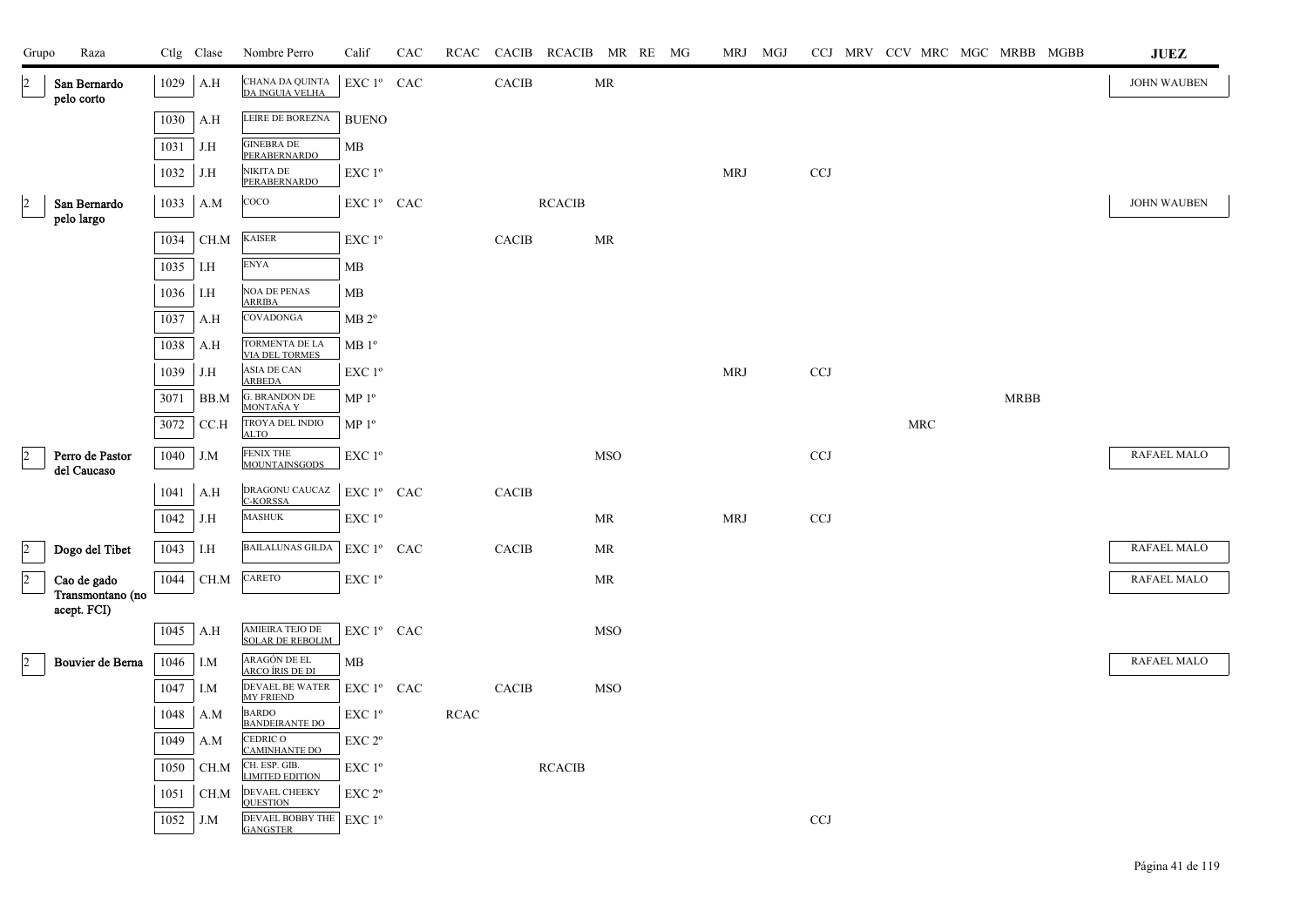| Grupo           | Raza                      |      | Ctlg Clase | Nombre Perro                                 | Calif                        | CAC | RCAC        | CACIB        | RCACIB MR RE MG |    |                |            | MRJ MGJ |            |  |  |             | CCJ MRV CCV MRC MGC MRBB MGBB | $\mathbf{J}\mathbf{U}\mathbf{E}\mathbf{Z}$ |
|-----------------|---------------------------|------|------------|----------------------------------------------|------------------------------|-----|-------------|--------------|-----------------|----|----------------|------------|---------|------------|--|--|-------------|-------------------------------|--------------------------------------------|
| 2               | Bouvier de Berna          | 1053 | I.H        | ALL OF ME DA CASA<br>DOS HERDEIROS DO        | EXC 2°                       |     |             |              |                 |    |                |            |         |            |  |  |             |                               | RAFAEL MALO                                |
|                 |                           | 1054 | I.H        | DEVAEL SPICE ME<br>UP                        | EXC 1 <sup>o</sup>           |     | <b>RCAC</b> |              |                 |    |                |            |         |            |  |  |             |                               |                                            |
|                 |                           | 1055 | A.H        | CERNA DA<br>CARBALLEIRA DE                   | <b>NR</b>                    |     |             |              |                 |    |                |            |         |            |  |  |             |                               |                                            |
|                 |                           | 1056 | A.H        | DEVAEL JUST<br><b>FOOLIN AROUND</b>          | EXC 1º CAC                   |     |             |              | <b>RCACIB</b>   |    |                |            |         |            |  |  |             |                               |                                            |
|                 |                           | 1057 | A.H        | <b>ELENBERNER</b><br><b>FAMOUS ROMA</b>      | $EXC$ $3^{\circ}$            |     |             |              |                 |    |                |            |         |            |  |  |             |                               |                                            |
|                 |                           | 1058 | A.H        | <b>IRIS DE LLOBU</b><br><b>ASTUR</b>         | MB                           |     |             |              |                 |    |                |            |         |            |  |  |             |                               |                                            |
|                 |                           | 1059 | A.H        | NESSUNOMIPUOGIU<br><b>DICARE DEL</b>         | MB                           |     |             |              |                 |    |                |            |         |            |  |  |             |                               |                                            |
|                 |                           | 1060 | A.H        | QUEEN OF THE<br><b>DREAMS DE NEBOA</b>       | EXC 2°                       |     |             |              |                 |    |                |            |         |            |  |  |             |                               |                                            |
|                 |                           | 1061 | A.H        | SPIRIT DREAM<br><b>ABIGAIL</b>               | MВ                           |     |             |              |                 |    |                |            |         |            |  |  |             |                               |                                            |
|                 |                           | 1062 | CH.H       | BRETEMA NO BERCE<br>DE PORMOURO              | $EXC1^{\circ}$               |     |             | <b>CACIB</b> |                 | MR | $2^{\circ}$ MG |            |         |            |  |  |             |                               |                                            |
|                 |                           | 1063 | J.H        | <b>BRITANNY AUDREY</b><br><b>DE BOYEROS</b>  | МB                           |     |             |              |                 |    |                |            |         |            |  |  |             |                               |                                            |
|                 |                           | 1064 | J.H        | НАРРҮ ТО<br><b>ARENNA'S CUMBRES</b>          | EXC 1°                       |     |             |              |                 |    |                | <b>MRJ</b> |         | <b>CCJ</b> |  |  |             |                               |                                            |
|                 |                           | 3073 | BB.H       | SZARHEGYALJAI<br><b>FLEUR</b>                | $\mathbf{MP}\; \mathbf{1^o}$ |     |             |              |                 |    |                |            |         |            |  |  | <b>MRBB</b> |                               |                                            |
| $\vert$ 3       | Terrier Alemán de         | 1065 | A.M        | <b>LORD DE LAS</b><br><b>CAVENES</b>         | EXC                          |     |             |              |                 |    |                |            |         |            |  |  |             |                               | <b>ADRIAN ARGENTE</b>                      |
|                 | Caza<br>(D.Jagdterrier)   |      |            |                                              |                              |     |             |              |                 |    |                |            |         |            |  |  |             |                               |                                            |
|                 |                           | 1066 | T.M        | <b>ASTOR VOM REXON</b><br><b>FORST</b>       | <b>EXC</b>                   |     |             |              |                 |    |                |            |         |            |  |  |             |                               |                                            |
|                 |                           | 1067 | CH.M       | FOX DE LOS<br><b>CANCHOS DE</b>              | EXC 1 <sup>o</sup>           |     |             | <b>CACIB</b> |                 | MR |                |            |         |            |  |  |             |                               |                                            |
|                 |                           | 1068 | J.M        | INTER VOM REXON<br><b>FORST</b>              | EXC 1 <sup>o</sup>           |     |             |              |                 |    |                | <b>MRJ</b> |         | <b>CCJ</b> |  |  |             |                               |                                            |
|                 |                           | 1069 | J.M        | <b>IRON</b>                                  | <b>NR</b>                    |     |             |              |                 |    |                |            |         |            |  |  |             |                               |                                            |
|                 |                           | 1070 | T.H        | LUNA DE POLILLA<br><b>SAN MARTIN</b>         | EXC 1º CAC                   |     |             | CACIB        |                 |    |                |            |         |            |  |  |             |                               |                                            |
| 3               | <b>Terrier Brasileiro</b> | 1071 | I.M        | PRINCE RÍO DO<br><b>JARDIM IMBUI</b>         | EXC 1º CAC                   |     |             | <b>CACIB</b> |                 | MR |                |            |         |            |  |  |             |                               | <b>FABRIZIO LA ROCCA</b>                   |
|                 |                           | 1072 | I.H        | LET'S GO LADY<br>FROM JARDIM IMBU            | EXC 1º CAC                   |     |             | <b>CACIB</b> |                 |    |                |            |         |            |  |  |             |                               |                                            |
| $\vert 3 \vert$ | Airedale Terrier          | 1073 | I.M        | <b>BIG LADY'S</b><br><b>CELENTANO</b>        | EXC 1 <sup>o</sup>           |     | <b>RCAC</b> |              | <b>RCACIB</b>   |    |                |            |         |            |  |  |             |                               | FABRIZIO LA ROCCA                          |
|                 |                           | 1074 | A.M        | KEVIN COSTNER DE<br><b>AIRENEIMEYER</b>      | EXC <sub>2°</sub>            |     |             |              |                 |    |                |            |         |            |  |  |             |                               |                                            |
|                 |                           | 1075 | A.M        | SKY LINE DE AIRE-<br>NIEMEYER                | EXC 1º CAC                   |     |             | CACIB        |                 |    |                |            |         |            |  |  |             |                               |                                            |
|                 |                           | 1076 | I.H        | ORDINARY LOVE DE<br><b>ANZUR</b>             | $MB1^{\circ}$                |     |             |              |                 |    |                |            |         |            |  |  |             |                               |                                            |
|                 |                           | 1077 | I.H        | TATINEJOS GLACIAR                            | EXC 1 <sup>o</sup>           |     | <b>RCAC</b> |              | <b>RCACIB</b>   |    |                |            |         |            |  |  |             |                               |                                            |
|                 |                           | 1078 | I.H        | <b>TATINEJOS</b><br><b>KEFLAVIK</b>          | NR                           |     |             |              |                 |    |                |            |         |            |  |  |             |                               |                                            |
|                 |                           | 1079 | A.H        | <b>EST ETIAM YOUR</b><br><b>LOVE FOREVER</b> | EXC 1º CAC                   |     |             | <b>CACIB</b> |                 | MR |                |            |         |            |  |  |             |                               |                                            |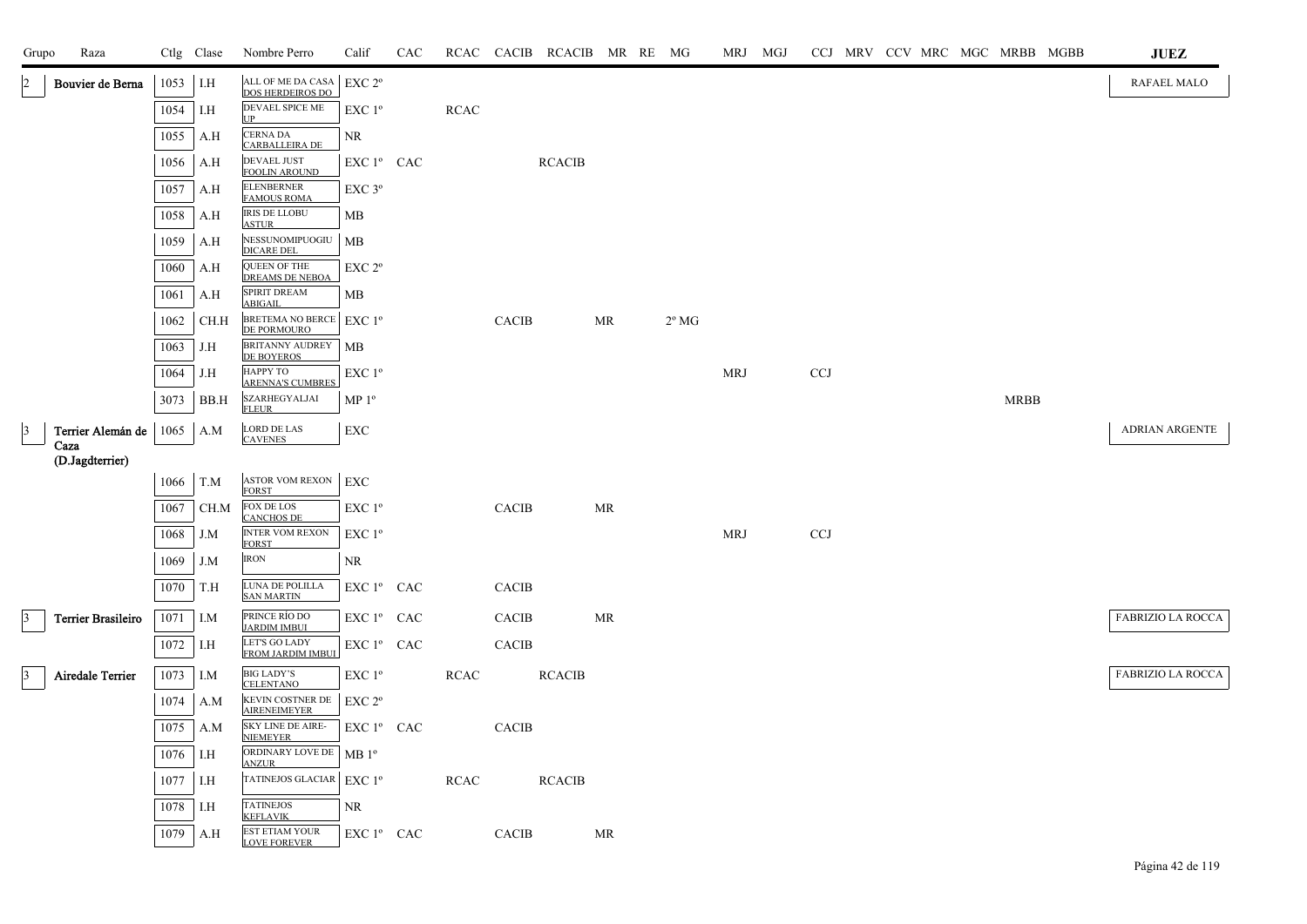| Grupo           | Raza                        |            | Ctlg Clase | Nombre Perro                                 | Calif              | CAC |             |              | RCAC CACIB RCACIB MR RE MG |           |  | MRJ MGJ |         |     | CCJ MRV CCV MRC MGC MRBB MGBB |  | <b>JUEZ</b>         |
|-----------------|-----------------------------|------------|------------|----------------------------------------------|--------------------|-----|-------------|--------------|----------------------------|-----------|--|---------|---------|-----|-------------------------------|--|---------------------|
| $\vert 3 \vert$ | Airedale Terrier            | 1080       | A.H        | TIERRAS DEL AIRE<br><b>VANILLA MUFFIN</b>    | MB                 |     |             |              |                            |           |  |         |         |     |                               |  | FABRIZIO LA ROCCA   |
|                 |                             | 1081       | V.H        | SHER ULYBKA<br><b>FORTUNY</b>                | EXC 1 <sup>o</sup> |     |             |              |                            |           |  |         | MRV CCV |     |                               |  |                     |
|                 |                             | 3074       | CC.M       | URAN DE<br><b>FERBARTERRIER</b>              | MP 1 <sup>o</sup>  |     |             |              |                            |           |  |         |         | MRC |                               |  |                     |
| 3               | <b>Bedlington Terrier</b>   | $1082$ I.M |            | CADILLAC CAR DE<br><b>OCHOPENIQUES</b>       | EXC 1º CAC         |     |             | <b>CACIB</b> |                            | <b>MR</b> |  |         |         |     |                               |  | MARIANO GOÑI        |
|                 |                             | 1083       | A.M        | FROM NOW ON DE<br><b>MALTESANNA</b>          | EXC 1 <sup>o</sup> |     | <b>RCAC</b> |              | <b>RCACIB</b>              |           |  |         |         |     |                               |  |                     |
| $\vert 3 \vert$ | <b>Border Terrier</b>       | 1084       | J.M        | VALHONDOS<br><b>ALBOROTO</b>                 | NR                 |     |             |              |                            |           |  |         |         |     |                               |  | FABRIZIO LA ROCCA   |
|                 |                             | 1085       | A.H        | <b>BORDERSTABLE</b><br><b>HEAVENLY ANGEL</b> | <b>NR</b>          |     |             |              |                            |           |  |         |         |     |                               |  |                     |
| $\vert 3 \vert$ | Fox Terrier de<br>pelo liso |            | $1086$ A.M | <b>ABADENE</b><br><b>SUMMERTIME</b>          | EXC 1º CAC         |     |             | CACIB        |                            | MR        |  |         |         |     |                               |  | <b>JESUS PASTOR</b> |
|                 |                             | 1087       | - A.M      | <b>JCH CREEK</b><br><b>BANDOLERO</b>         | EXC 2°             |     | <b>RCAC</b> |              | <b>RCACIB</b>              |           |  |         |         |     |                               |  |                     |
|                 |                             | 1088       | J.M        | <b>CREEK</b><br><b>CONSTANTINE</b>           | EXC                |     |             |              |                            |           |  |         |         |     |                               |  |                     |
|                 |                             | 1089       | A.H        | NIKON FOKS FIALKA                            | EXC 1º CAC         |     |             | CACIB        |                            |           |  |         |         |     |                               |  |                     |
|                 |                             | 1090       | A.H        | <b>VIELFRASS EBONY</b><br><b>AND IVORY</b>   | EXC <sub>2°</sub>  |     |             |              |                            |           |  |         |         |     |                               |  |                     |
|                 |                             | 1091       | CH.H       | VORONDO HERENYA EXC 1º                       |                    |     |             | <b>CACIB</b> |                            |           |  |         |         |     |                               |  |                     |
|                 |                             | 3075       | CC.M       | <b>CHELINES CAPTAIN</b><br><b>POLDARK</b>    | NR                 |     |             |              |                            |           |  |         |         |     |                               |  |                     |
| $\vert 3 \vert$ | Fox Terrier de<br>pelo duro | 1092       | A.M        | <b>CACOPOULOS</b><br><b>ASGARD</b>           | EXC 1º CAC         |     |             |              | <b>RCACIB</b>              |           |  |         |         |     |                               |  | <b>JESUS PASTOR</b> |
|                 |                             | 1093       | A.M        | CACOPOULOS<br><b>CAPITAN TAPON</b>           | EXC 4°             |     |             |              |                            |           |  |         |         |     |                               |  |                     |
|                 |                             | 1094       | A.M        | CACOPOULOS<br><u>DOMINÓ</u>                  | EXC <sub>5°</sub>  |     |             |              |                            |           |  |         |         |     |                               |  |                     |
|                 |                             | 1095       | A.M        | DE GALIFFA THE<br><b>BIRD CRAZY</b>          | $EXC$ $3^{\circ}$  |     |             |              |                            |           |  |         |         |     |                               |  |                     |
|                 |                             | 1096       | A.M        | OTHELLO VAN<br><b>FOLINY HOME</b>            | EXC 2°             |     |             |              |                            |           |  |         |         |     |                               |  |                     |
|                 |                             | 1097       | T.M        | ELLIOT THE ONE OF<br><b>WIRE GROUND</b>      | EXC 2°             |     |             |              |                            |           |  |         |         |     |                               |  |                     |
|                 |                             | 1098       | T.M        | ROBIN HOOD DE<br><b>CUDANCA</b>              | EXC 1º CAC         |     |             |              |                            |           |  |         |         |     |                               |  |                     |
|                 |                             | 1099       | CH.M       | CH.CACOPOULOS<br>MR. JOHNNY                  | EXC 1 <sup>o</sup> |     |             | <b>CACIB</b> |                            | <b>MR</b> |  |         |         |     |                               |  |                     |
|                 |                             | 1100       | J.M        | CACOPOULOS COW<br><b>BOY</b>                 | NR.                |     |             |              |                            |           |  |         |         |     |                               |  |                     |
|                 |                             | 1101       | J.M        | CACOPOULOS<br><b>MORTADELO</b>               | EXC 1 <sup>o</sup> |     |             |              |                            |           |  |         |         |     |                               |  |                     |
|                 |                             | 1102       | J.M        | <b>UBI EST DE</b><br><b>CUDANCA</b>          | EXC 2 <sup>o</sup> |     |             |              |                            |           |  |         |         |     |                               |  |                     |
|                 |                             | 1103       | I.H        | CACOPOULOS<br><b>PANIGALE</b>                | EXC 1°             |     | <b>RCAC</b> |              | <b>RCACIB</b>              |           |  |         |         |     |                               |  |                     |
|                 |                             | 1104       | A.H        | CACOPOULOS<br><u>ANASEANBEBÉ</u>             | NR.                |     |             |              |                            |           |  |         |         |     |                               |  |                     |
|                 |                             | 1105       | A.H        | <b>CHELINES RACHEL</b><br><b>SMITH</b>       | EXC 2 <sup>o</sup> |     |             |              |                            |           |  |         |         |     |                               |  |                     |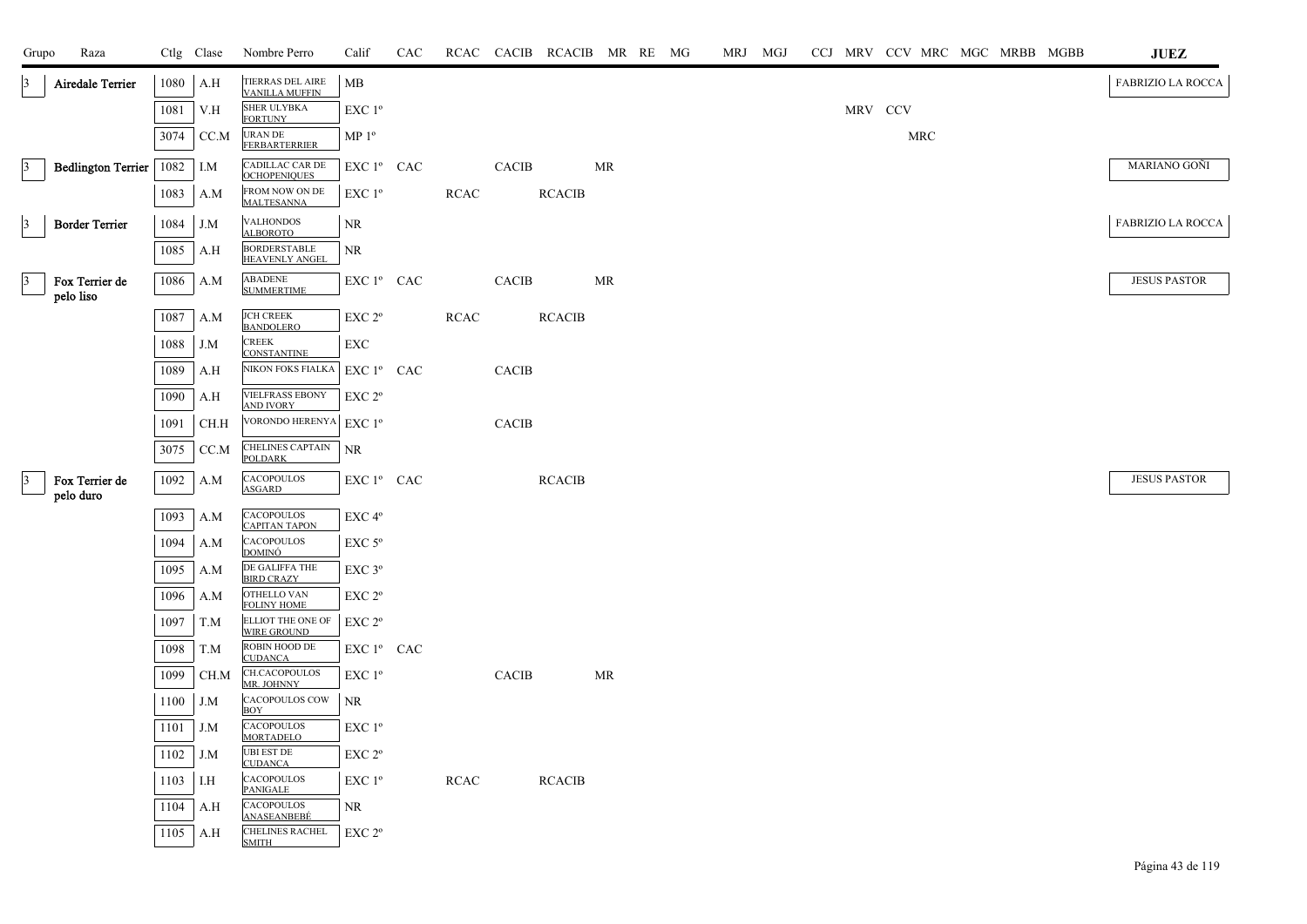| Grupo           | Raza                        |            | Ctlg Clase  | Nombre Perro                                       | Calif              | CAC |             |              | RCAC CACIB RCACIB MR RE MG |    |                |            | MRJ MGJ |             |  |            |  |             | CCJ MRV CCV MRC MGC MRBB MGBB | $\mathbf{J}\mathbf{U}\mathbf{E}\mathbf{Z}$ |
|-----------------|-----------------------------|------------|-------------|----------------------------------------------------|--------------------|-----|-------------|--------------|----------------------------|----|----------------|------------|---------|-------------|--|------------|--|-------------|-------------------------------|--------------------------------------------|
| $\mathbf{E}$    | Fox Terrier de<br>pelo duro |            | $1106$ A.H  | DE GALIFFA LOTTA<br><b>ROSSIE</b>                  | EXC 3°             |     |             |              |                            |    |                |            |         |             |  |            |  |             |                               | <b>JESUS PASTOR</b>                        |
|                 |                             | 1107       | A.H         | MUSA DE CUDANCA                                    | EXC <sub>4°</sub>  |     |             |              |                            |    |                |            |         |             |  |            |  |             |                               |                                            |
|                 |                             | 1108       | A.H         | <b>SKERLI CIRCE</b>                                | EXC 1° CAC         |     |             | <b>CACIB</b> |                            |    |                |            |         |             |  |            |  |             |                               |                                            |
|                 |                             | 1109       | T.H         | <b>ENGLISH ROSE OF</b><br>WIRE GROUND              | EXC 1º CAC         |     |             |              |                            |    |                |            |         |             |  |            |  |             |                               |                                            |
|                 |                             | 3076       | CC.M        | <b>CHELINES I HAVE A</b><br><b>DREAM</b>           | MP <sup>0</sup>    |     |             |              |                            |    |                |            |         |             |  | <b>MRC</b> |  |             |                               |                                            |
| $\mathbf{3}$    | <b>Lakeland Terrier</b>     | 1110 I.M   |             | OBI-WAN DE                                         | NR                 |     |             |              |                            |    |                |            |         |             |  |            |  |             |                               | <b>FABRIZIO LA ROCCA</b>                   |
|                 |                             | $1111$ I.M |             | <b>CIUDAD ESTRELLA</b><br>SOMBRA DE CIUDAD BUENO   |                    |     |             |              |                            |    |                |            |         |             |  |            |  |             |                               |                                            |
|                 |                             | 1112       | A.M         | <b>ESTRELLA</b><br>CH. JR. CAPONE DE               | МB                 |     |             |              |                            |    |                |            |         |             |  |            |  |             |                               |                                            |
|                 |                             | 1113       | I.H         | <b>CIUDAD ESTRELLA</b><br>CASTAÑUELA DE            | $EXC1^{\circ}$     |     | <b>RCAC</b> |              |                            |    |                |            |         |             |  |            |  |             |                               |                                            |
|                 |                             | 1114       | A.H         | <b>CIUDAD ESTRELLA</b><br>CHELINES GOLDEN          | EXC 1º CAC         |     |             |              |                            |    |                |            |         |             |  |            |  |             |                               |                                            |
|                 |                             | 1115       | CH.H        | <b>BUBBLES</b><br>ZAVETNAYA                        | EXC 1 <sup>o</sup> |     |             | <b>CACIB</b> |                            | MR |                |            |         |             |  |            |  |             |                               |                                            |
|                 |                             | 3077       | BB.M        | <b>MECHTA LA BOMBA</b><br>ÚNICO DE CIUDAD          | $MP 1^{\circ}$     |     |             |              |                            |    |                |            |         |             |  |            |  | <b>MRBB</b> |                               |                                            |
|                 |                             | 3078       | BB.H        | <b>ESTRELLA</b><br><b>CHELINES GOLDEN</b><br>PEARL | MP 1 <sup>o</sup>  |     |             |              |                            |    |                |            |         |             |  |            |  |             |                               |                                            |
| $\vert$ 3       | <b>Welsh Terrier</b>        | 1116       | A.M         | <b>MONALINE</b><br><b>SEABISCUIT</b>               | EXC 1º CAC         |     |             | <b>CACIB</b> |                            | MR |                |            |         |             |  |            |  |             |                               | <b>BRUCE SCHWARTZ</b>                      |
| $\vert 3 \vert$ | Parson Russel               | $1117$ J.H |             | <b>AKIRA DE CAN</b><br><b>PARRETA</b>              | NR                 |     |             |              |                            |    |                |            |         |             |  |            |  |             |                               | FABRIZIO LA ROCCA                          |
|                 | Terrier                     |            |             |                                                    |                    |     |             |              |                            |    |                |            |         |             |  |            |  |             |                               |                                            |
| $\vert 3 \vert$ | Kerry Blue Terrier          | $1118$ I.M |             | DEL BESAYA<br><b>PALENTINO</b>                     | NR                 |     |             |              |                            |    |                |            |         |             |  |            |  |             |                               | <b>FABRIZIO LA ROCCA</b>                   |
|                 |                             | 1119       | A.M         | <b>ARTERRIERS QUE</b><br><b>BUENO QUE</b>          | EXC 1º CAC         |     |             | <b>CACIB</b> |                            |    |                |            |         |             |  |            |  |             |                               |                                            |
|                 |                             | 1120       | A.M         | <b>ARTERRIERS</b><br><b>UNIQUE ONE</b>             | EXC <sub>3°</sub>  |     |             |              |                            |    |                |            |         |             |  |            |  |             |                               |                                            |
|                 |                             | 1121       | A.M         | CULLINAN AZUL DE<br><b>CHAPEAU</b>                 | <b>NR</b>          |     |             |              |                            |    |                |            |         |             |  |            |  |             |                               |                                            |
|                 |                             | 1122       | A.M         | LA CADIERA EN<br><b>ESTADO PURO</b>                | EXC 2°             |     | <b>RCAC</b> |              | <b>RCACIB</b>              |    |                |            |         |             |  |            |  |             |                               |                                            |
|                 |                             | 1123       | J.M         | <b>ALMAZKIN BLUE</b><br><b>THUNDER</b>             | EXC 2 <sup>o</sup> |     |             |              |                            |    |                |            |         | <b>RCCJ</b> |  |            |  |             |                               |                                            |
|                 |                             | 1124       | J.M         | <b>ALMAZKIN</b><br><b>WINSTON</b>                  | MВ                 |     |             |              |                            |    |                |            |         |             |  |            |  |             |                               |                                            |
|                 |                             | 1125       | J.M         | <b>IRISBLU BIG</b><br><b>EXPECTATIONS FOR</b>      | EXC 1°             |     |             |              |                            |    |                | <b>MRJ</b> |         | <b>CCJ</b>  |  |            |  |             |                               |                                            |
|                 |                             | 1126       | A.H         | DEL BESAYA<br><b>ESTRELLA</b>                      | EXC 1º CAC         |     |             |              | <b>RCACIB</b>              |    |                |            |         |             |  |            |  |             |                               |                                            |
|                 |                             | 1127       | A.H         | MI HERMANA<br>PEOUEÑA DE                           | EXC <sub>2°</sub>  |     | <b>RCAC</b> |              |                            |    |                |            |         |             |  |            |  |             |                               |                                            |
|                 |                             | 1128       | A.H         | MILIAAH DE<br><b>CHAPEAU</b>                       | EXC 3°             |     |             |              |                            |    |                |            |         |             |  |            |  |             |                               |                                            |
|                 |                             | 1129       | A.H         | <b>VIOLETA</b>                                     | NR                 |     |             |              |                            |    |                |            |         |             |  |            |  |             |                               |                                            |
|                 |                             |            | 1130   CH.H | <b>ARTERRIERS</b><br>CAMILLE EXTREME               | EXC 1°             |     |             | <b>CACIB</b> |                            | MR | $2^{\circ}$ MG |            |         |             |  |            |  |             |                               |                                            |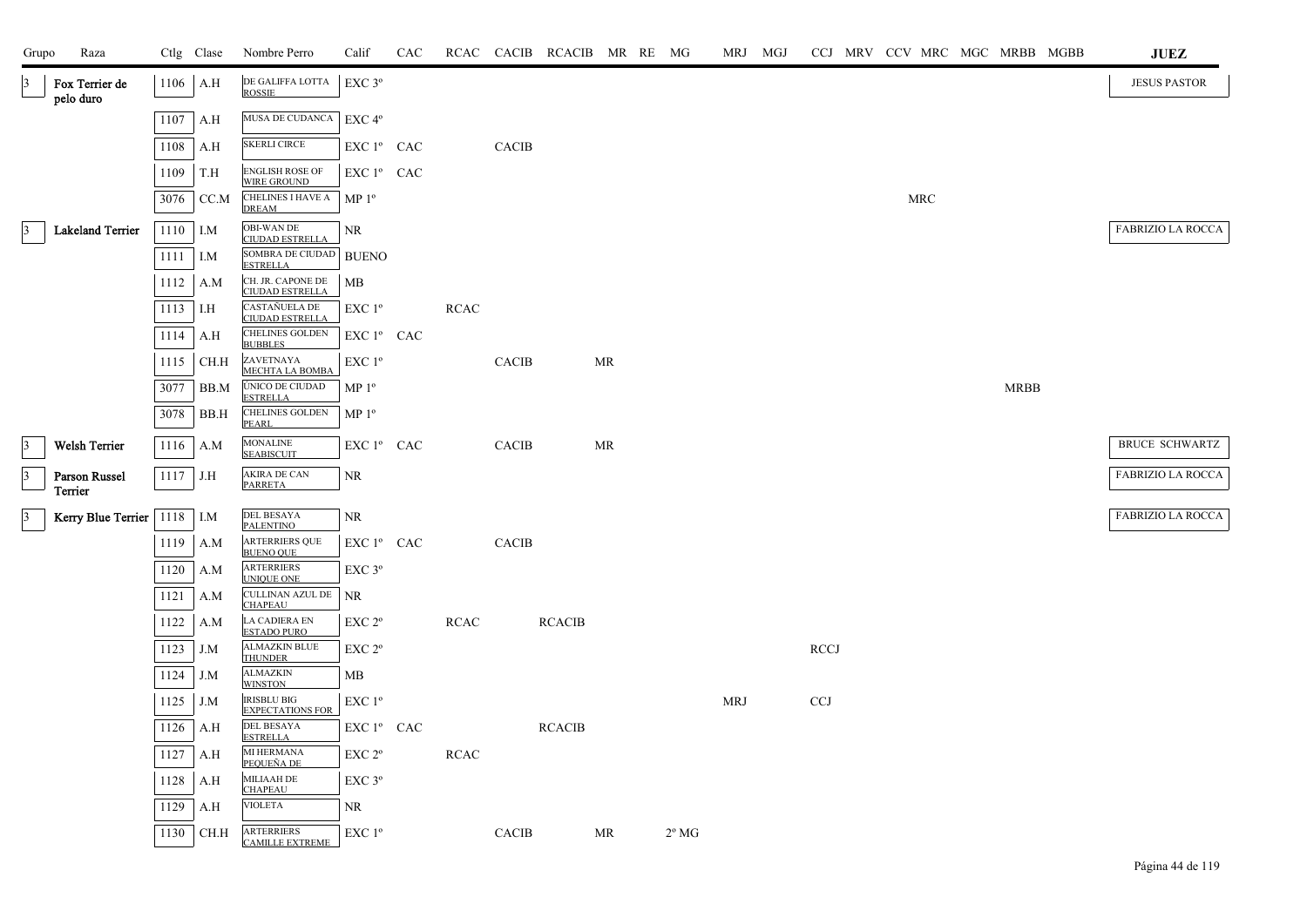| Grupo           | Raza                                      |            | Ctlg Clase | Nombre Perro                                 | Calif                                               | CAC |             | RCAC CACIB RCACIB MR RE MG |       |  | MRJ MGJ              |             |         | CCJ MRV CCV MRC MGC MRBB MGBB | ${\bf JUEZ}$      |
|-----------------|-------------------------------------------|------------|------------|----------------------------------------------|-----------------------------------------------------|-----|-------------|----------------------------|-------|--|----------------------|-------------|---------|-------------------------------|-------------------|
| $\vert 3 \vert$ | Kerry Blue Terrier   1131                 |            | J.H        | <b>ALMAZKIN</b><br><b>CHIPSAWAY</b>          | EXC 1 <sup>o</sup>                                  |     |             |                            |       |  |                      | <b>CCJ</b>  |         |                               | FABRIZIO LA ROCCA |
|                 |                                           | 1132       | J.H        | LA CADIERA KAREN                             | <b>BUENO</b>                                        |     |             |                            |       |  |                      |             |         |                               |                   |
|                 |                                           | 3079       | CC.H       | PEQUEÑOS<br><b>GUERREROS IRISH</b>           | $\mathbf{MP}\; \mathbf{1^o}$                        |     |             |                            |       |  |                      |             |         | $\operatorname{MRC}$          |                   |
| $\vert 3 \vert$ | Ratonero-                                 |            | 1133 A.M   | <b>BRANDY</b>                                | $\mathop{\hbox{\rm EXC}}$ $1^{\circ}$ $\;$ CAC $\;$ |     |             |                            | MR RE |  |                      |             |         |                               | ADRIAN ARGENTE    |
|                 | Bodeguero<br>Andaluz (no<br>aceptado FCI) |            |            |                                              |                                                     |     |             |                            |       |  |                      |             |         |                               |                   |
|                 |                                           |            | $1134$ A.M | <b>CARAMELO DE</b><br><b>GONGORA</b>         | $\ensuremath{\mathrm{EXC}}$ $2^{\mathrm{o}}$        |     | $\sf RCAC$  |                            |       |  |                      |             |         |                               |                   |
|                 |                                           | 1137       | V.M        | LEGENDARIO DE<br><b>FRAGUEL'S</b>            | EXC 1 <sup>o</sup>                                  |     |             |                            |       |  |                      |             | MRV CCV |                               |                   |
|                 |                                           | 1138       | I.H        | <b>BELLORITA DE</b><br><b>ENTRE AZAHARES</b> | ${\rm EXC}$                                         |     |             |                            |       |  |                      |             |         |                               |                   |
|                 |                                           | 1139       | A.H        | ALBARIZA DE LOS<br><b>CLAVELES</b>           | ${\rm MB}$                                          |     |             |                            |       |  |                      |             |         |                               |                   |
|                 |                                           | $1140$ A.H |            | <b>AZUE DE</b><br>VIENTONEGRO                | NR                                                  |     |             |                            |       |  |                      |             |         |                               |                   |
|                 |                                           | 1141       | A.H        | СНІСОТА                                      | $\ensuremath{\mathrm{EXC}}$ $2^{\mathrm{o}}$        |     | $\sf RCAC$  |                            |       |  |                      |             |         |                               |                   |
|                 |                                           | 1142       | A.H        | MAYA MAJACEITE                               | EXC 1º CAC                                          |     |             |                            |       |  |                      |             |         |                               |                   |
|                 |                                           | 1143       | A.H        | <b>ROLDANA</b>                               | MB                                                  |     |             |                            |       |  |                      |             |         |                               |                   |
|                 |                                           | 1144 J.H   |            | ESPLENDIDA DE<br><b>GONGORA</b>              | NO CAL                                              |     |             |                            |       |  |                      |             |         |                               |                   |
|                 |                                           | 1145       | J.H        | <b>RAYMA IMAN</b>                            | NR                                                  |     |             |                            |       |  |                      |             |         |                               |                   |
|                 |                                           | 1146       | V.H        | LOLA DE FRAGUEL'S                            | $\ensuremath{\mathrm{EXC}}$<br>$1^{\mathrm{o}}$     |     |             |                            |       |  |                      |             |         | CCV                           |                   |
| $\vert$ 3       | Gos Rater                                 |            | 1135 A.M   | <b>RAYMA DADO</b>                            | EXC 2°                                              |     | <b>RCAC</b> |                            |       |  |                      |             |         |                               | MARIANO GOÑI      |
|                 | Valencia (No<br>aceptado FCI)             |            |            |                                              |                                                     |     |             |                            |       |  |                      |             |         |                               |                   |
|                 |                                           | 1136 J.M   |            | RAYMA IDOL                                   | EXC 1 <sup>o</sup>                                  |     |             |                            |       |  | $\operatorname{MRJ}$ | <b>CCJ</b>  |         |                               |                   |
|                 |                                           |            | $1147$ A.M | <b>IBERO DE LA</b><br>RODANA MORENA          | $\ensuremath{\mathrm{EXC}}\,4^{\mathrm{o}}$         |     |             |                            |       |  |                      |             |         |                               |                   |
|                 |                                           | 1148       | A.M        | RAYMA ATOMIC                                 | EXC 1º CAC                                          |     |             |                            |       |  |                      |             |         |                               |                   |
|                 |                                           | 1149       | A.M        | <b>RAYMA DILAN</b>                           | EXC 3°                                              |     |             |                            |       |  |                      |             |         |                               |                   |
|                 |                                           | 1150       | CH.M       | RANDEROS FABRE<br>BALLANTINE'S               | $\ensuremath{\mathrm{EXC}}$ $1^{\mathrm{o}}$        |     |             |                            | MR RE |  |                      |             |         |                               |                   |
|                 |                                           | 1151       | J.M        | <b>JUNIOR DE</b><br><b>MACHACO</b>           | EXC 4°                                              |     |             |                            |       |  |                      |             |         |                               |                   |
|                 |                                           | 1152 J.M   |            | RANDEROS INDIANA<br><b>JONES</b>             | $\ensuremath{\mathrm{EXC}}$ $2^{\mathrm{o}}$        |     |             |                            |       |  |                      | <b>RCCJ</b> |         |                               |                   |
|                 |                                           | 1153       | J.M        | <b>RANDEROS JUPITER</b>                      | $\ensuremath{\mathrm{EXC}}\,3^{\mathrm{o}}$         |     |             |                            |       |  |                      |             |         |                               |                   |
|                 |                                           | 1154       | J.M        | RAYMA HORT                                   | $EXC$ 5 $^{\circ}$                                  |     |             |                            |       |  |                      |             |         |                               |                   |
|                 |                                           |            | 1155 A.H   | <b>RAYMA DUNA</b>                            | ${\rm EXC}$ $1^{\rm o}$ $\;$ CAC $\;$               |     |             |                            |       |  |                      |             |         |                               |                   |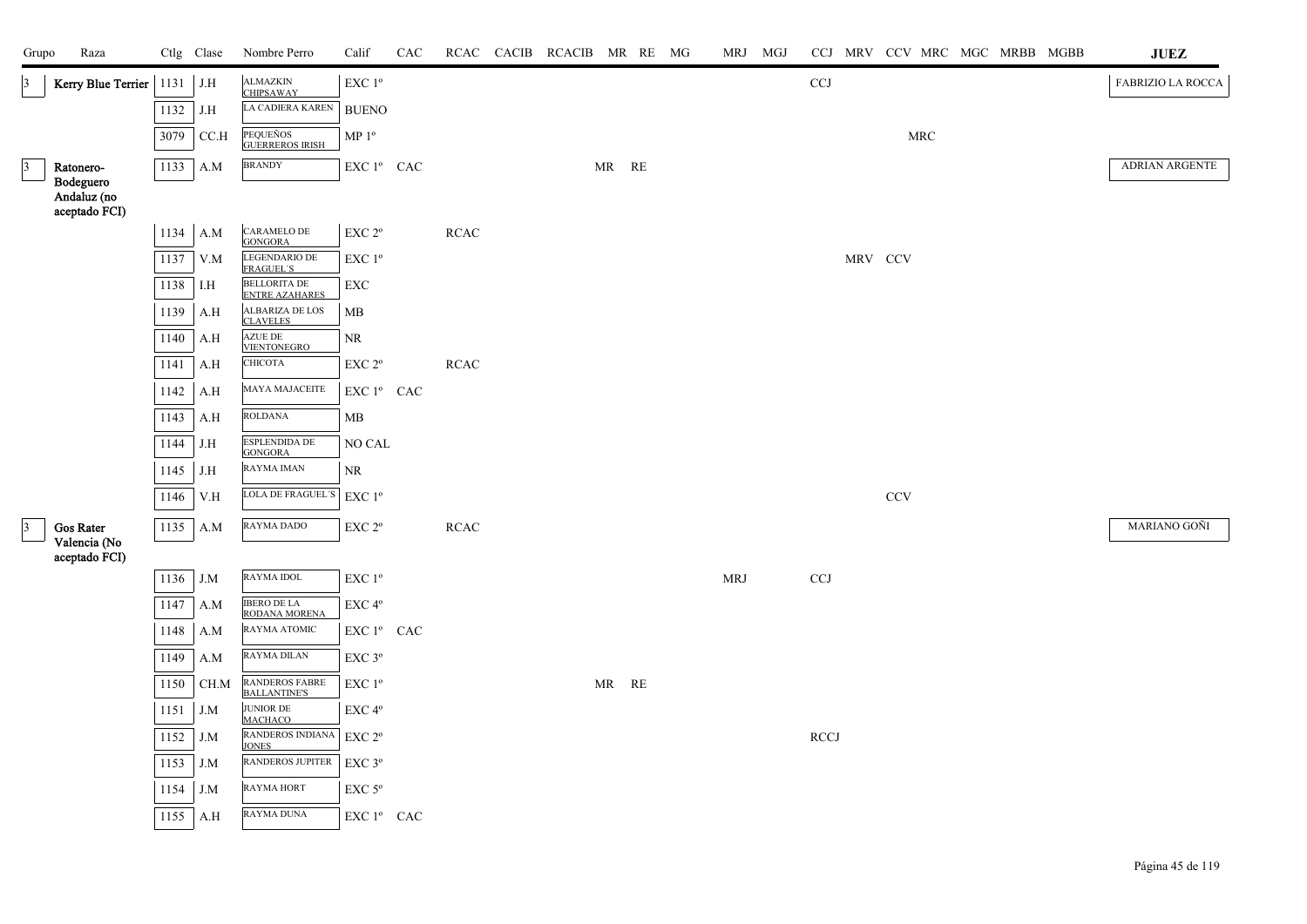| LINDA DE LA<br>1156 J.H<br>EXC <sub>3°</sub><br>Gos Rater<br>$\vert 3 \vert$<br>RODANA MORENA<br>Valencia (No<br>aceptado FCI)<br>MAREA DE CA<br>$1157$ J.H<br>EXC 2 <sup>o</sup><br><b>RCCJ</b><br><b>BATISTE</b><br>RAIMA ITACA<br>1158<br>EXC 1 <sup>o</sup><br><b>CCJ</b><br>J.H<br>RANDEROS OH LA LA MP 1º<br><b>MRBB</b><br>3080<br>BB.H<br>DITACHA STEWIE<br>1159<br>$\beta$<br>Cairn Terrier<br>MB<br>A.M<br>YE PAPEETE<br>WILLIAM KIDD<br>1160<br>MB<br>A.M<br>DITACHA MIND<br>EXC 1 <sup>o</sup><br>1161<br>CH.M<br>CACIB<br>MR<br><b>THAT BIRD</b><br>SE JV-17 CRUMB'S<br>1162<br>NR<br>A.H<br><b>WHAT A SURPRISE</b><br>YE PAPEETE MOLLY<br>1163<br>MB<br>A.H<br><b>MALONE</b><br><b>DANCHESTER'S</b><br>$\ensuremath{\mathrm{EXC}}$<br>$1^{\mathrm{o}}$<br>CCJ<br>$\beta$<br> | Grupo | Raza | Ctlg Clase | Nombre Perro | Calif | CAC | RCAC CACIB RCACIB MR RE MG |  |  | MRJ MGJ |  |  | CCJ MRV CCV MRC MGC MRBB MGBB | $\mathbf{J}\mathbf{U}\mathbf{E}\mathbf{Z}$ |
|--------------------------------------------------------------------------------------------------------------------------------------------------------------------------------------------------------------------------------------------------------------------------------------------------------------------------------------------------------------------------------------------------------------------------------------------------------------------------------------------------------------------------------------------------------------------------------------------------------------------------------------------------------------------------------------------------------------------------------------------------------------------------------------------|-------|------|------------|--------------|-------|-----|----------------------------|--|--|---------|--|--|-------------------------------|--------------------------------------------|
|                                                                                                                                                                                                                                                                                                                                                                                                                                                                                                                                                                                                                                                                                                                                                                                            |       |      |            |              |       |     |                            |  |  |         |  |  |                               | MARIANO GOÑI                               |
|                                                                                                                                                                                                                                                                                                                                                                                                                                                                                                                                                                                                                                                                                                                                                                                            |       |      |            |              |       |     |                            |  |  |         |  |  |                               |                                            |
|                                                                                                                                                                                                                                                                                                                                                                                                                                                                                                                                                                                                                                                                                                                                                                                            |       |      |            |              |       |     |                            |  |  |         |  |  |                               |                                            |
|                                                                                                                                                                                                                                                                                                                                                                                                                                                                                                                                                                                                                                                                                                                                                                                            |       |      |            |              |       |     |                            |  |  |         |  |  |                               |                                            |
|                                                                                                                                                                                                                                                                                                                                                                                                                                                                                                                                                                                                                                                                                                                                                                                            |       |      |            |              |       |     |                            |  |  |         |  |  |                               | FABRIZIO LA ROCCA                          |
|                                                                                                                                                                                                                                                                                                                                                                                                                                                                                                                                                                                                                                                                                                                                                                                            |       |      |            |              |       |     |                            |  |  |         |  |  |                               |                                            |
|                                                                                                                                                                                                                                                                                                                                                                                                                                                                                                                                                                                                                                                                                                                                                                                            |       |      |            |              |       |     |                            |  |  |         |  |  |                               |                                            |
|                                                                                                                                                                                                                                                                                                                                                                                                                                                                                                                                                                                                                                                                                                                                                                                            |       |      |            |              |       |     |                            |  |  |         |  |  |                               |                                            |
|                                                                                                                                                                                                                                                                                                                                                                                                                                                                                                                                                                                                                                                                                                                                                                                            |       |      |            |              |       |     |                            |  |  |         |  |  |                               |                                            |
|                                                                                                                                                                                                                                                                                                                                                                                                                                                                                                                                                                                                                                                                                                                                                                                            |       |      |            |              |       |     |                            |  |  |         |  |  |                               | FABRIZIO LA ROCCA                          |
|                                                                                                                                                                                                                                                                                                                                                                                                                                                                                                                                                                                                                                                                                                                                                                                            |       |      |            |              |       |     |                            |  |  |         |  |  |                               |                                            |
|                                                                                                                                                                                                                                                                                                                                                                                                                                                                                                                                                                                                                                                                                                                                                                                            |       |      |            |              |       |     |                            |  |  |         |  |  |                               | FABRIZIO LA ROCCA                          |
|                                                                                                                                                                                                                                                                                                                                                                                                                                                                                                                                                                                                                                                                                                                                                                                            |       |      |            |              |       |     |                            |  |  |         |  |  |                               |                                            |
|                                                                                                                                                                                                                                                                                                                                                                                                                                                                                                                                                                                                                                                                                                                                                                                            |       |      |            |              |       |     |                            |  |  |         |  |  |                               |                                            |
|                                                                                                                                                                                                                                                                                                                                                                                                                                                                                                                                                                                                                                                                                                                                                                                            |       |      |            |              |       |     |                            |  |  |         |  |  |                               |                                            |
|                                                                                                                                                                                                                                                                                                                                                                                                                                                                                                                                                                                                                                                                                                                                                                                            |       |      |            |              |       |     |                            |  |  |         |  |  |                               |                                            |
|                                                                                                                                                                                                                                                                                                                                                                                                                                                                                                                                                                                                                                                                                                                                                                                            |       |      |            |              |       |     |                            |  |  |         |  |  |                               |                                            |
|                                                                                                                                                                                                                                                                                                                                                                                                                                                                                                                                                                                                                                                                                                                                                                                            |       |      |            |              |       |     |                            |  |  |         |  |  |                               |                                            |
|                                                                                                                                                                                                                                                                                                                                                                                                                                                                                                                                                                                                                                                                                                                                                                                            |       |      |            |              |       |     |                            |  |  |         |  |  |                               |                                            |
|                                                                                                                                                                                                                                                                                                                                                                                                                                                                                                                                                                                                                                                                                                                                                                                            |       |      |            |              |       |     |                            |  |  |         |  |  |                               |                                            |
|                                                                                                                                                                                                                                                                                                                                                                                                                                                                                                                                                                                                                                                                                                                                                                                            |       |      |            |              |       |     |                            |  |  |         |  |  |                               |                                            |
|                                                                                                                                                                                                                                                                                                                                                                                                                                                                                                                                                                                                                                                                                                                                                                                            |       |      |            |              |       |     |                            |  |  |         |  |  |                               |                                            |
|                                                                                                                                                                                                                                                                                                                                                                                                                                                                                                                                                                                                                                                                                                                                                                                            |       |      |            |              |       |     |                            |  |  |         |  |  |                               |                                            |
|                                                                                                                                                                                                                                                                                                                                                                                                                                                                                                                                                                                                                                                                                                                                                                                            |       |      |            |              |       |     |                            |  |  |         |  |  |                               |                                            |
|                                                                                                                                                                                                                                                                                                                                                                                                                                                                                                                                                                                                                                                                                                                                                                                            |       |      |            |              |       |     |                            |  |  |         |  |  |                               |                                            |
|                                                                                                                                                                                                                                                                                                                                                                                                                                                                                                                                                                                                                                                                                                                                                                                            |       |      |            |              |       |     |                            |  |  |         |  |  |                               |                                            |
|                                                                                                                                                                                                                                                                                                                                                                                                                                                                                                                                                                                                                                                                                                                                                                                            |       |      |            |              |       |     |                            |  |  |         |  |  |                               |                                            |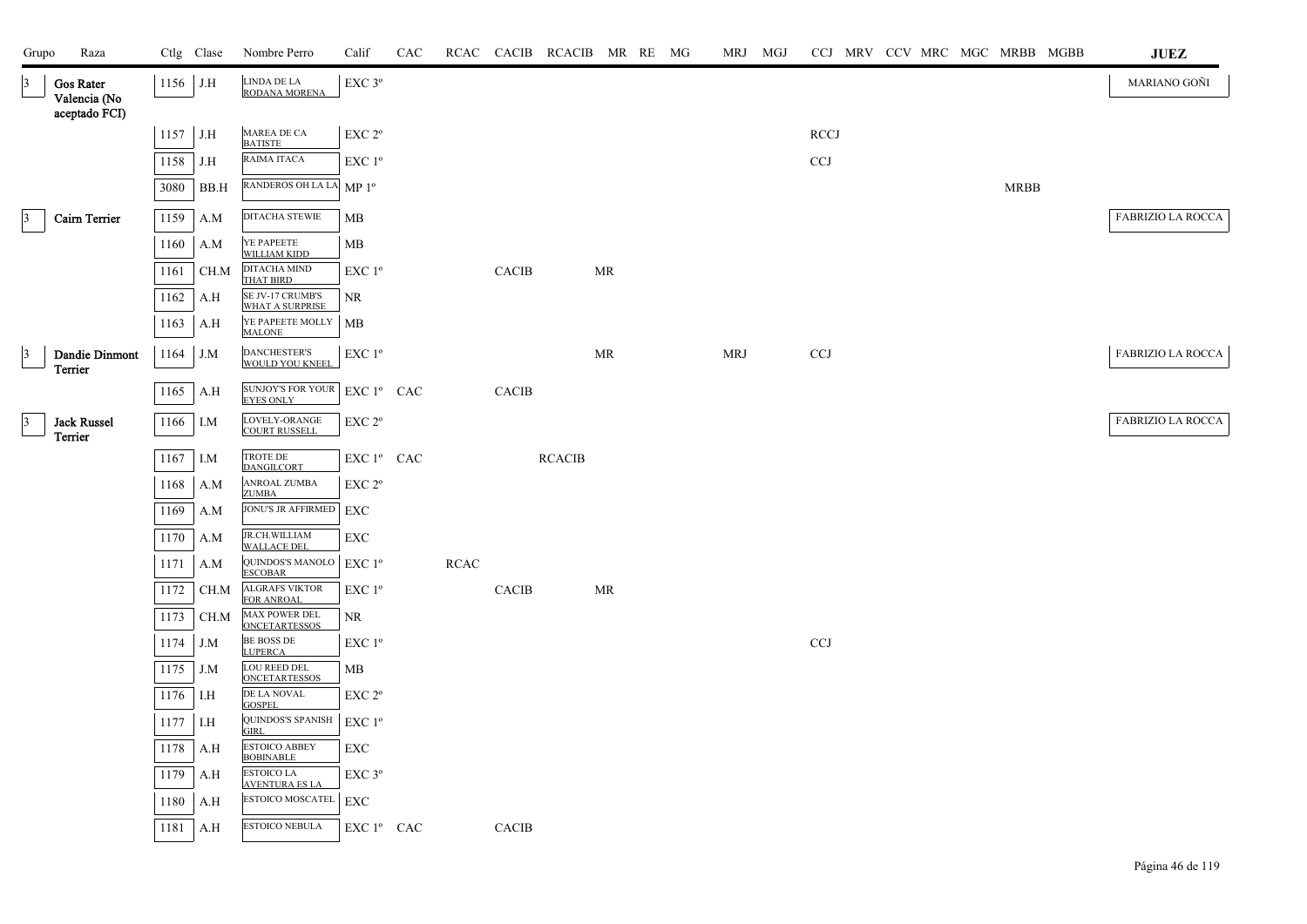| Grupo           | Raza                          |      | Ctlg Clase | Nombre Perro                                                | Calif                                        | CAC |             |              | RCAC CACIB RCACIB MR RE MG |           |  | MRJ MGJ    |             |            | CCJ MRV CCV MRC MGC MRBB MGBB | JUEZ                     |
|-----------------|-------------------------------|------|------------|-------------------------------------------------------------|----------------------------------------------|-----|-------------|--------------|----------------------------|-----------|--|------------|-------------|------------|-------------------------------|--------------------------|
| 13              | <b>Jack Russel</b><br>Terrier |      | 1182 A.H   | JR.CH.GB, ESP<br><b>TRIANA DEL</b>                          | <b>EXC</b>                                   |     |             |              |                            |           |  |            |             |            |                               | <b>FABRIZIO LA ROCCA</b> |
|                 |                               | 1183 | A.M        | MOYA BRITANIYA<br>ORIGINAL MASTER                           | EXC 3°                                       |     |             |              |                            |           |  |            |             |            |                               |                          |
|                 |                               | 1184 | A.H        | QUINDOS'S VALLES<br><b>PASIEGOS</b>                         | EXC 2 <sup>o</sup>                           |     | <b>RCAC</b> |              | <b>RCACIB</b>              |           |  |            |             |            |                               |                          |
|                 |                               | 1185 | J.H        | AL SUR DEL SUR<br><b>SWEET CAROLINE</b>                     | EXC 1 <sup>o</sup>                           |     |             |              |                            |           |  | <b>MRJ</b> | <b>CCJ</b>  |            |                               |                          |
|                 |                               | 1186 | J.H        | <b>ALL JACKS MOMIX</b><br>X ONCETARTESSOS                   | $\ensuremath{\mathrm{EXC}}$ $2^{\mathrm{o}}$ |     |             |              |                            |           |  |            | <b>RCCJ</b> |            |                               |                          |
|                 |                               | 1187 | J.H        | <b>IMILCE DE ASTA</b><br><b>REGIA</b>                       | NR                                           |     |             |              |                            |           |  |            |             |            |                               |                          |
|                 |                               | 3081 | BB.M       | APOLLO CREED DE<br><b>SELVA BLANCA</b>                      | MP 1 <sup>o</sup>                            |     |             |              |                            |           |  |            |             |            |                               |                          |
|                 |                               | 3082 | BB.M       | ARCHIE DEL<br><b>ONCETARTESSOS</b>                          | MP 2 <sup>o</sup>                            |     |             |              |                            |           |  |            |             |            |                               |                          |
|                 |                               | 3083 | BB.H       | <b>JANDULA DE</b><br>TIERRA DE TOROS                        | MP <sup>0</sup>                              |     |             |              |                            |           |  |            |             |            | <b>MRBB</b>                   |                          |
|                 |                               | 3084 | BB.H       | <b>MAGIA DEL</b><br><b>ONCETARTESSOS</b>                    | NR                                           |     |             |              |                            |           |  |            |             |            |                               |                          |
|                 |                               | 3085 | CC.M       | ANROAL DOM<br><b>PERIGNON</b>                               | NR                                           |     |             |              |                            |           |  |            |             |            |                               |                          |
|                 |                               | 3086 | CC.M       | ARGANTONIO DEL<br><b>ONCETARTESSOS</b>                      | NR                                           |     |             |              |                            |           |  |            |             |            |                               |                          |
|                 |                               | 3087 | CC.M       | DE LA NOVAL<br><b>IRRESISTIBLE</b>                          | MP <sup>0</sup>                              |     |             |              |                            |           |  |            |             | <b>MRC</b> |                               |                          |
|                 |                               | 3088 | CC.M       | QUINDOS'S<br><b>IMPERIOSO</b>                               | NR                                           |     |             |              |                            |           |  |            |             |            |                               |                          |
|                 |                               | 3089 | CCA        | <b>NALA</b>                                                 | MP <sup>0</sup>                              |     |             |              |                            |           |  |            |             |            |                               |                          |
| $\vert$ 3       | Norfolk Terrier               | 1188 | I.H        | <b>KINSRIDGE KNOWS</b><br>HOW                               | EXC 1º CAC                                   |     |             | <b>CACIB</b> |                            | <b>MR</b> |  |            |             |            |                               | MARIANO GOÑI             |
|                 |                               | 1189 | J.H        | RED KING'S LYNN<br><b>KEKS</b>                              | $EXC1^{\circ}$                               |     |             |              |                            |           |  | <b>MRJ</b> | <b>CCJ</b>  |            |                               |                          |
|                 |                               | 3090 | CC.M       | RED KING'S LYNN<br><b>CRUMBLE</b>                           | MP <sup>0</sup>                              |     |             |              |                            |           |  |            |             | <b>MRC</b> |                               |                          |
| $\vert 3 \vert$ | <b>Scottish Terrier</b>       | 1190 | A.M        | <b>BIRTHDAY CAKE</b>                                        | <b>EXC</b>                                   |     |             |              |                            |           |  |            |             |            |                               | <b>GORAN GLADIC</b>      |
|                 |                               | 1191 | A.M        | <b>GLAMOUR</b><br>DANSKOTS LITTLE                           | EXC 1º CAC                                   |     |             | <b>CACIB</b> |                            | MR        |  |            |             |            |                               |                          |
|                 |                               | 1192 | A.M        | <b>RED ROOSTER</b><br>JE 2016, JCH GIB, JCH   EXC 2°        |                                              |     | <b>RCAC</b> |              | <b>RCACIB</b>              |           |  |            |             |            |                               |                          |
|                 |                               | 1193 | A.M        | PORT YES JIMMY<br>PERHAPS STRANGER EXC 3°                   |                                              |     |             |              |                            |           |  |            |             |            |                               |                          |
|                 |                               | 1194 | A.M        | IN THE NIGHT<br><b>VOLSHEBNIY</b><br><b>SHARM GEORGE AT</b> | EXC                                          |     |             |              |                            |           |  |            |             |            |                               |                          |
|                 |                               | 1195 | A.M        | WITTY WIN<br><b>ULTRARED</b>                                | <b>EXC</b>                                   |     |             |              |                            |           |  |            |             |            |                               |                          |
|                 |                               | 1196 | I.H        | <b>BAHIA DE TXINGUDI</b><br><b>MISS GRANADA</b>             | $EXC1^{\circ}$                               |     |             |              |                            |           |  |            |             |            |                               |                          |
|                 |                               | 1197 | I.H        | <b>JOANNA MACLEA</b><br>DE TREYSAS                          | $EXC 2^{\circ}$                              |     |             |              |                            |           |  |            |             |            |                               |                          |
|                 |                               | 1198 | A.H        | <b>CAMPODON WITH</b><br><b>LOVE TO BEA</b>                  | NO CAL                                       |     |             |              |                            |           |  |            |             |            |                               |                          |
|                 |                               | 1199 | A.H        | CH JR. JAZMÍN DE<br><b>VALLSERENA</b>                       | <b>EXC</b>                                   |     |             |              |                            |           |  |            |             |            |                               |                          |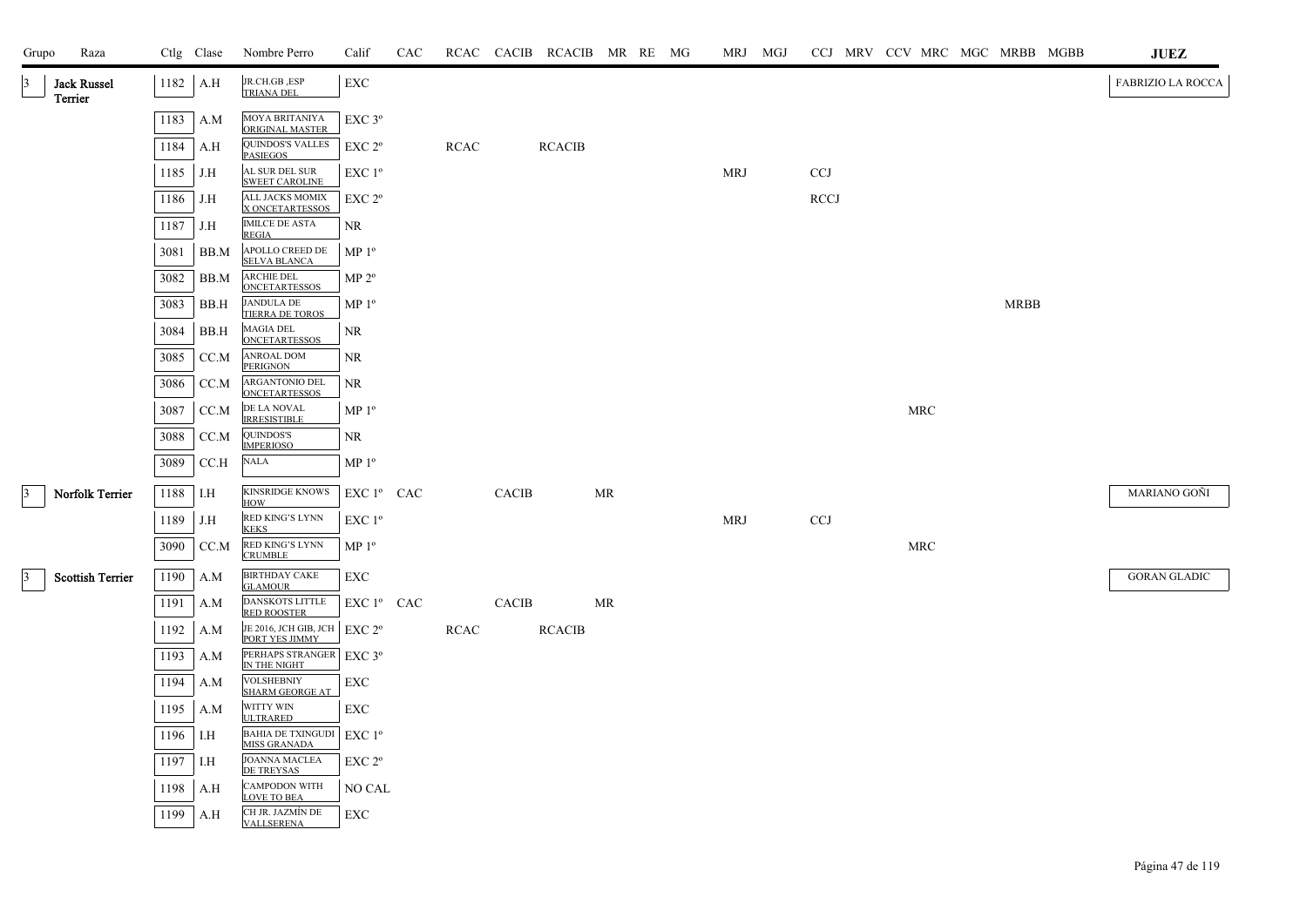| Grupo           | Raza                           |      | Ctlg Clase  | Nombre Perro                                     | Calif                  | CAC |             |              | RCAC CACIB RCACIB MR RE MG |    |  |            | MRJ MGJ |            |  |     |             | CCJ MRV CCV MRC MGC MRBB MGBB | <b>JUEZ</b>         |
|-----------------|--------------------------------|------|-------------|--------------------------------------------------|------------------------|-----|-------------|--------------|----------------------------|----|--|------------|---------|------------|--|-----|-------------|-------------------------------|---------------------|
|                 | <b>Scottish Terrier</b>        | 1200 | A.H         | DE MAGIC ILLUSION<br><b>BLUE MOON</b>            | EXC 1º CAC             |     |             | <b>CACIB</b> |                            |    |  |            |         |            |  |     |             |                               | <b>GORAN GLADIC</b> |
|                 |                                | 1201 | A.H         | FUNNY BIRTHMARK   MB<br>FENTAZY FLAJT            |                        |     |             |              |                            |    |  |            |         |            |  |     |             |                               |                     |
|                 |                                | 1202 | A.H         | JR CH. ESP WINTER<br>WAN DE TREYSAS              | EXC 4 <sup>o</sup>     |     |             |              |                            |    |  |            |         |            |  |     |             |                               |                     |
|                 |                                | 1203 | A.H         | MINNIE DE TREYSAS                                | EXC 2 <sup>o</sup>     |     | <b>RCAC</b> |              |                            |    |  |            |         |            |  |     |             |                               |                     |
|                 |                                | 1204 | A.H         | TATUIN TATIANA                                   | $EXC$ 3 $^{\circ}$     |     |             |              |                            |    |  |            |         |            |  |     |             |                               |                     |
|                 |                                | 1205 | A.H         | VALENTINA DE<br><b>TREYSAS</b>                   | МB                     |     |             |              |                            |    |  |            |         |            |  |     |             |                               |                     |
|                 |                                | 1206 | CH.H        | CH. VICTORIA DE<br>TREYSAS                       | EXC 2 <sup>o</sup>     |     |             |              |                            |    |  |            |         |            |  |     |             |                               |                     |
|                 |                                | 1207 | CH.H        | <b>TATUIN TERESITA</b><br>LA JANDERITA           | $EXC1^{\circ}$         |     |             |              | <b>RCACIB</b>              |    |  |            |         |            |  |     |             |                               |                     |
|                 |                                | 1208 | J.H         | <b>LOLA</b>                                      | MB                     |     |             |              |                            |    |  |            |         |            |  |     |             |                               |                     |
|                 |                                | 1209 | J.H         | POMELO DE<br>TREYSAS                             | MB                     |     |             |              |                            |    |  |            |         |            |  |     |             |                               |                     |
|                 |                                | 3091 | BB.M        | <b>NELSON AT</b><br><b>TREYSASOF</b>             | MP <sup>0</sup>        |     |             |              |                            |    |  |            |         |            |  |     | <b>MRBB</b> |                               |                     |
|                 |                                | 3092 | BB.M        | <b>TATUIN</b><br>THUNDERBALI                     | MP 2 <sup>o</sup>      |     |             |              |                            |    |  |            |         |            |  |     |             |                               |                     |
|                 |                                | 3093 | BB.H        | NINETTE AT'<br><b>TREYSAS OT</b>                 | MP <sup>0</sup>        |     |             |              |                            |    |  |            |         |            |  |     |             |                               |                     |
|                 |                                | 3094 | BB.H        | <b>TATUIN TRAPPET</b><br><b>LOVE</b>             | MP 2 <sup>o</sup>      |     |             |              |                            |    |  |            |         |            |  |     |             |                               |                     |
|                 |                                | 3095 | CC.M        | ADVENTURES OF<br><b>TOM SAWYER</b>               | <b>PROME</b>           |     |             |              |                            |    |  |            |         |            |  |     |             |                               |                     |
|                 |                                | 3096 | CC.H        | <b>ALICE IN</b><br><b>WONDERLAND</b>             | <b>PROME</b>           |     |             |              |                            |    |  |            |         |            |  |     |             |                               |                     |
|                 |                                | 3097 | CC.H        | <b>CAMPODON PA</b><br><b>MALA YO</b>             | MP <sup>0</sup>        |     |             |              |                            |    |  |            |         |            |  | MRC |             |                               |                     |
| 3 <sup>1</sup>  | <b>Skye Terrier</b>            | 1210 | CH.M        | CH, BUCKWHEATERS EXC 1°<br><b>MADE OF STARS</b>  |                        |     |             | <b>CACIB</b> |                            | MR |  |            |         |            |  |     |             |                               | FABRIZIO LA ROCCA   |
|                 |                                | 1211 | J.H         | SK GRAND LA<br><b>DALILA</b>                     | EXC 1 <sup>o</sup>     |     |             |              |                            |    |  | <b>MRJ</b> |         | <b>CCJ</b> |  |     |             |                               |                     |
| $\vert 3 \vert$ | West Highland<br>White Terrier | 1212 | A.M         | BAHIA DE TXINGUDI EXC 2º<br><b>CHELINOSO</b>     |                        |     |             |              |                            |    |  |            |         |            |  |     |             |                               | <b>JESUS PASTOR</b> |
|                 |                                |      | 1213 A.M    | YOGURIN DE<br>VILLACRESCAN                       | EXC 1º CAC             |     |             |              | <b>RCACIB</b>              |    |  |            |         |            |  |     |             |                               |                     |
|                 |                                | 1214 | CH.M        | BAHIA DE TXINGUDI EXC $1^{\rm o}$<br>LOVE ME     |                        |     |             | CACIB        |                            | MR |  |            |         |            |  |     |             |                               |                     |
|                 |                                | 1215 | CH.M        | <b>BAHIA DE TXINGUDI</b><br><b>SUPREME</b>       | $EXC$ 3°               |     |             |              |                            |    |  |            |         |            |  |     |             |                               |                     |
|                 |                                | 1216 | CH.M        | <b>CJ.DE LA</b><br><b>FIGALFRESA</b>             | EXC 2 <sup>o</sup>     |     |             |              |                            |    |  |            |         |            |  |     |             |                               |                     |
|                 |                                | 1217 | CH.M        | <b>KRYSTOF SUNSHINE</b> NR<br><b>CELEBRATION</b> |                        |     |             |              |                            |    |  |            |         |            |  |     |             |                               |                     |
|                 |                                | 1218 | CH.M        | TOMIO BILA<br><b>AMFORA</b>                      | NR                     |     |             |              |                            |    |  |            |         |            |  |     |             |                               |                     |
|                 |                                | 1219 | J.M         | <b>STRIKE BACK DE</b><br><b>NEW GRYFFINDOR</b>   | NO CAL                 |     |             |              |                            |    |  |            |         |            |  |     |             |                               |                     |
|                 |                                | 1220 | $\vert$ I.H | <b>D LA FIGALFRESA</b><br><b>MOLLY</b>           | EXC 1 <sup>°</sup> CAC |     |             |              | <b>RCACIB</b>              |    |  |            |         |            |  |     |             |                               |                     |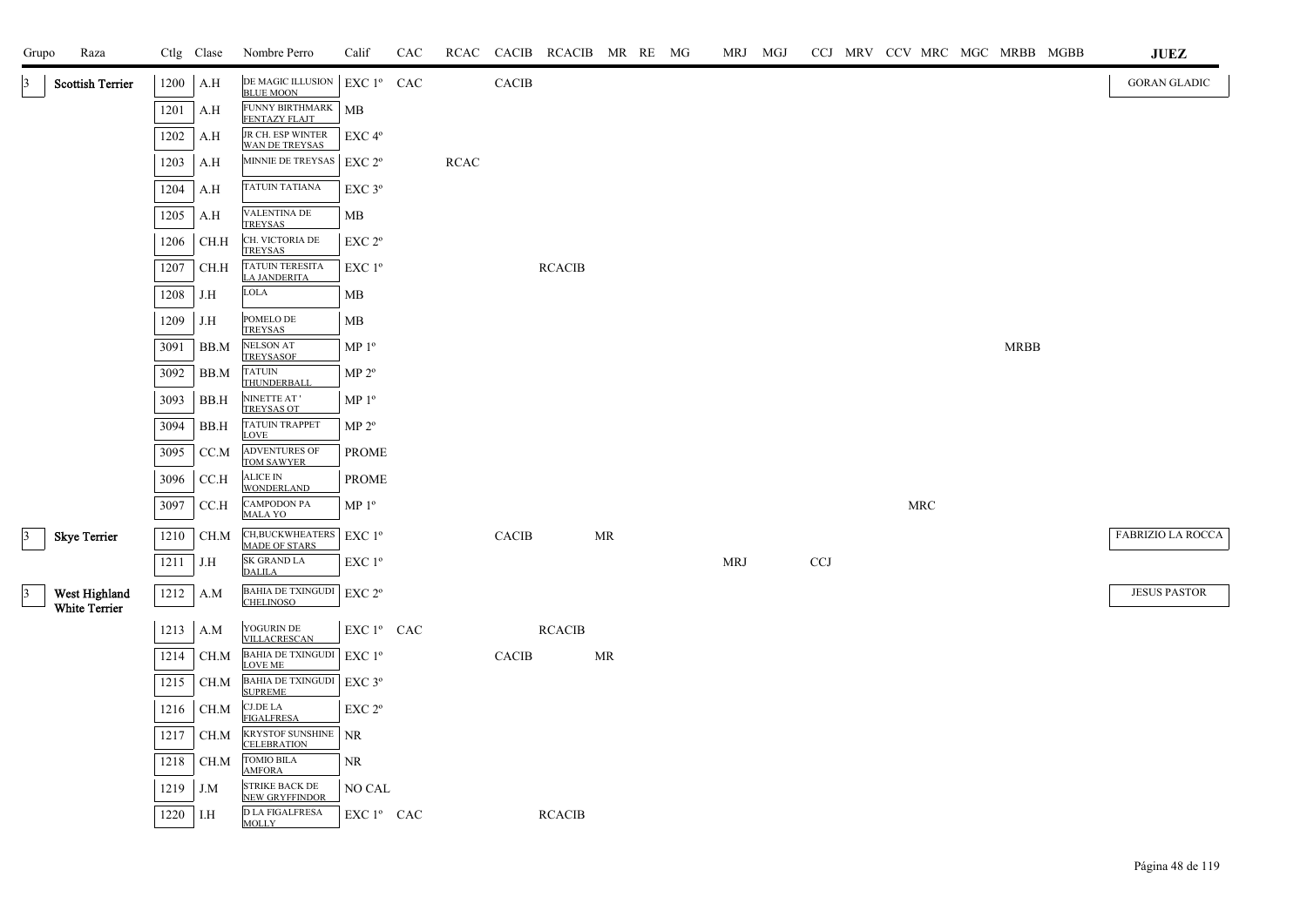| Grupo           | Raza                                  |      | Ctlg Clase | Nombre Perro                                          | Calif                 | CAC |      |              | RCAC CACIB RCACIB MR RE MG |           |  |            | MRJ MGJ |                           |  |  | CCJ MRV CCV MRC MGC MRBB MGBB | <b>JUEZ</b>              |
|-----------------|---------------------------------------|------|------------|-------------------------------------------------------|-----------------------|-----|------|--------------|----------------------------|-----------|--|------------|---------|---------------------------|--|--|-------------------------------|--------------------------|
| 13              | West Highland<br><b>White Terrier</b> |      | $1221$ I.H | HALETH DE COMPAS EXC $2^{\rm o}$<br><b>DE BULERIA</b> |                       |     |      |              |                            |           |  |            |         |                           |  |  |                               | <b>JESUS PASTOR</b>      |
|                 |                                       | 1222 | A.H        | <b>ALBORADA</b><br><b>ESPERANZA</b>                   | NR                    |     |      |              |                            |           |  |            |         |                           |  |  |                               |                          |
|                 |                                       | 1223 | A.H        | ATACAMA DE<br>VILLACRESCAN                            | EXC 2 <sup>o</sup>    |     |      |              |                            |           |  |            |         |                           |  |  |                               |                          |
|                 |                                       | 1224 | A.H        | <b>BAHIA DE TXINGUDI</b><br><b>FREZITA</b>            | EXC 1 <sup>o</sup>    |     | RCAC |              |                            |           |  |            |         |                           |  |  |                               |                          |
|                 |                                       | 1225 | A.H        | DE LA FIGALFRESA<br><b>DULCE</b>                      | $\rm EXC$ $3^{\rm o}$ |     |      |              |                            |           |  |            |         |                           |  |  |                               |                          |
|                 |                                       | 1226 | A.H        | MARIQUITINA DE<br>COMPAS DE                           | <b>NR</b>             |     |      |              |                            |           |  |            |         |                           |  |  |                               |                          |
|                 |                                       | 1227 | CH.H       | BAHIA DE TXINGUDI EXC $1^{\rm o}$<br>IN LOVE          |                       |     |      | CACIB        |                            |           |  |            |         |                           |  |  |                               |                          |
|                 |                                       | 1228 | CH.H       | LIVANA OF BAZIL 'S<br><b>BAND</b>                     | <b>NR</b>             |     |      |              |                            |           |  |            |         |                           |  |  |                               |                          |
|                 |                                       | 1229 | J.H        | DE LA FIGALFRESA<br>PRETTY KISS                       | EXC 1 <sup>o</sup>    |     |      |              |                            |           |  | <b>MRJ</b> |         | $\ensuremath{\text{CCJ}}$ |  |  |                               |                          |
|                 |                                       | 1230 | J.H        | THE DASHING<br>DEVIL'S SNOWFALL                       | EXC 2°                |     |      |              |                            |           |  |            |         |                           |  |  |                               |                          |
| $\vert$ 3       | <b>Cesky Terrier</b>                  | 1231 | A.M        | DRACO STELLA<br><b>SARENSIS</b>                       | EXC 1º CAC            |     |      | <b>CACIB</b> |                            | MR        |  |            |         |                           |  |  |                               | <b>FABRIZIO LA ROCCA</b> |
| $\vert 3 \vert$ | <b>Bull Terrier</b><br>Standard       |      | $1232$ I.M | <b>BULLEMA MIND</b><br><b>ERASER</b>                  | EXC 2°                |     |      |              |                            |           |  |            |         |                           |  |  |                               | PETER LAUBER             |
|                 |                                       | 1233 | I.M        | NAYANK NEW<br><b>GAME STAR</b>                        | EXC 1 <sup>o</sup>    |     | RCAC |              | <b>RCACIB</b>              |           |  |            |         |                           |  |  |                               |                          |
|                 |                                       | 1234 | A.M        | AMAISSBULL<br><b>CARONTE EL</b>                       | MВ                    |     |      |              |                            |           |  |            |         |                           |  |  |                               |                          |
|                 |                                       | 1235 | A.M        | <b>BRIDEN BACK TO</b><br>THE FUTURE                   | EXC 2 <sup>o</sup>    |     |      |              |                            |           |  |            |         |                           |  |  |                               |                          |
|                 |                                       | 1236 | A.M        | <b>CH.MEILOW</b><br><b>SILHOUETTE FROM</b>            | EXC 1º CAC            |     |      | <b>CACIB</b> |                            | <b>MR</b> |  |            |         |                           |  |  |                               |                          |
|                 |                                       | 1237 | A.M        | DE ALCA-ZOO<br><b>CRONW</b>                           | EXC                   |     |      |              |                            |           |  |            |         |                           |  |  |                               |                          |
|                 |                                       | 1238 | A.M        | <b>HABELAS HAILAS</b><br><b>CASADOR</b>               | $EXC$ $3^{\circ}$     |     |      |              |                            |           |  |            |         |                           |  |  |                               |                          |
|                 |                                       | 1239 | A.M        | JACK DA CASA DE<br><b>RAGNAROK</b>                    | NR                    |     |      |              |                            |           |  |            |         |                           |  |  |                               |                          |
|                 |                                       | 1240 | A.M        | JULIEN DI CASA<br><b>SINERI</b>                       | NR                    |     |      |              |                            |           |  |            |         |                           |  |  |                               |                          |
|                 |                                       | 1241 | A.M        | MONRUSIAN<br>BERSERKER                                | EXC <sub>4°</sub>     |     |      |              |                            |           |  |            |         |                           |  |  |                               |                          |
|                 |                                       | 1242 | J.M        | <b>BULLCAL</b><br><b>ALTAMIRA RESPECT</b>             | ${\rm NR}$            |     |      |              |                            |           |  |            |         |                           |  |  |                               |                          |
|                 |                                       | 1243 | J.M        | COSTANBULL<br><b>THORIN</b>                           | EXC 1 <sup>o</sup>    |     |      |              |                            |           |  |            |         | <b>CCJ</b>                |  |  |                               |                          |
|                 |                                       | 1244 | J.M        | MONRUSIAN<br>MAXIMUS                                  | MВ                    |     |      |              |                            |           |  |            |         |                           |  |  |                               |                          |
|                 |                                       | 1245 | J.M        | TRICK OR TREAT<br><b>NOAR TO</b>                      | EXC <sub>2°</sub>     |     |      |              |                            |           |  |            |         | <b>RCCJ</b>               |  |  |                               |                          |
|                 |                                       | 1246 | I.H        | AFRICA DE WHERE<br>IS THE MAGIC                       | EXC 2 <sup>o</sup>    |     |      |              |                            |           |  |            |         |                           |  |  |                               |                          |
|                 |                                       | 1247 | I.H        | <b>ANTILLA'S BULL</b><br><b>LORETTA FOR</b>           | EXC <sub>4°</sub>     |     |      |              |                            |           |  |            |         |                           |  |  |                               |                          |
|                 |                                       | 1248 | I.H        | <b>ARCH TRAJAN</b><br>WHITE PANTHER                   | МB                    |     |      |              |                            |           |  |            |         |                           |  |  |                               |                          |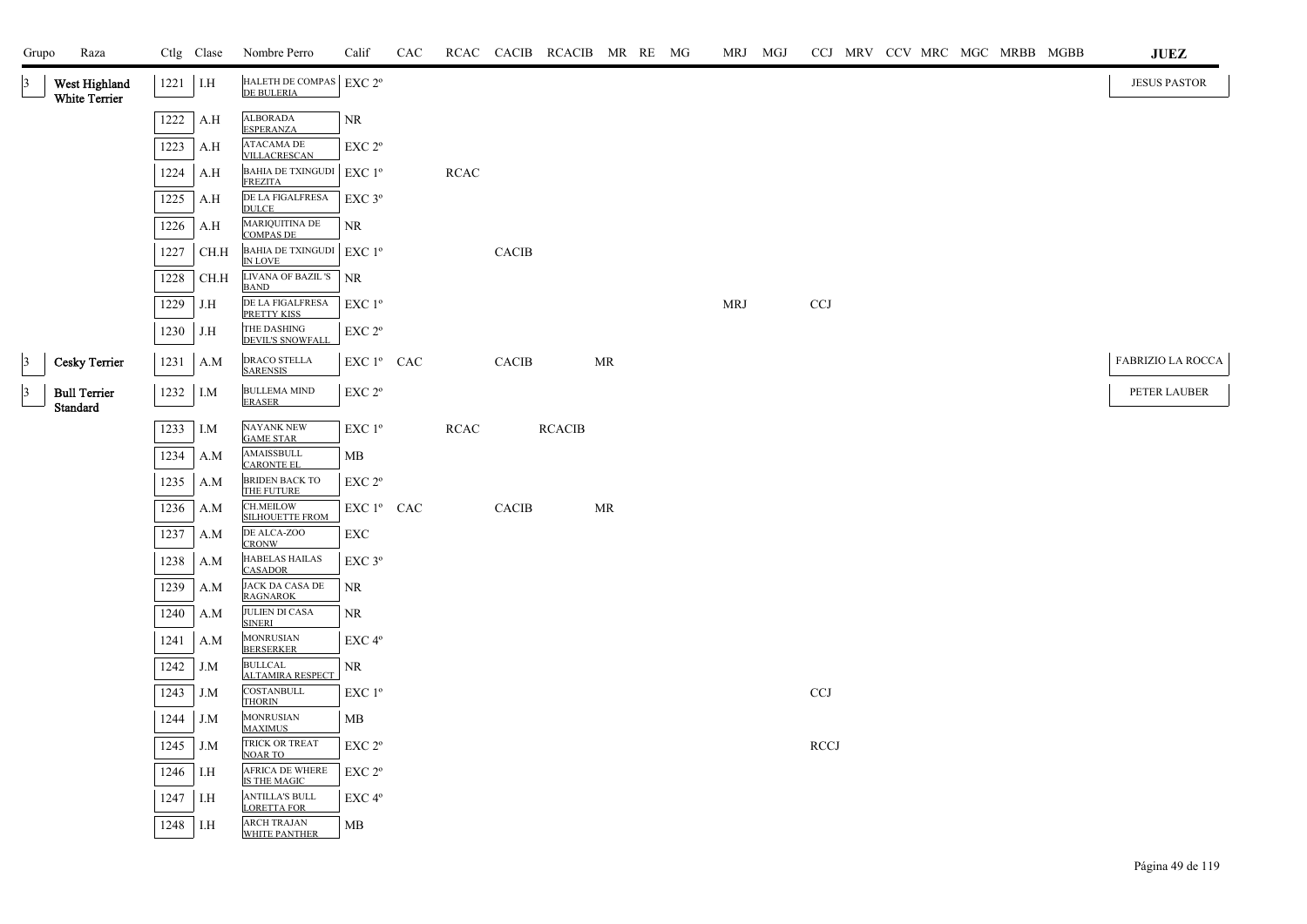| Grupo | Raza                            |          | Ctlg Clase | Nombre Perro                                | Calif                        | CAC |             |       | RCAC CACIB RCACIB MR RE MG |            |  | MRJ MGJ    |             |  |     | CCJ MRV CCV MRC MGC MRBB MGBB | <b>JUEZ</b>  |
|-------|---------------------------------|----------|------------|---------------------------------------------|------------------------------|-----|-------------|-------|----------------------------|------------|--|------------|-------------|--|-----|-------------------------------|--------------|
| 3     | <b>Bull Terrier</b><br>Standard | 1249 I.H |            | <b>BULLEMA BAY</b><br><b>BREEZE</b>         | EXC 3°                       |     |             |       |                            |            |  |            |             |  |     |                               | PETER LAUBER |
|       |                                 | 1250 I.H |            | CRAZY BULLCLAN<br>WHITE PRETORIA            | EXC 1 <sup>o</sup>           |     | <b>RCAC</b> |       | <b>RCACIB</b>              |            |  |            |             |  |     |                               |              |
|       |                                 | 1251     | I.H        | CRUZ DE LUNAS<br><b>LONDON GIRL</b>         | MB                           |     |             |       |                            |            |  |            |             |  |     |                               |              |
|       |                                 | 1252     | I.H        | REBEL HEART DE<br><b>TARRAN BULL</b>        | MB                           |     |             |       |                            |            |  |            |             |  |     |                               |              |
|       |                                 | 1253     | I.H        | <b>VILLENSIA ROJO</b><br><b>FUSION OF</b>   | EXC                          |     |             |       |                            |            |  |            |             |  |     |                               |              |
|       |                                 | 1254     | A.H        | <b>ANTILLAS BULL</b><br><b>SWEET DEVIL</b>  | NR                           |     |             |       |                            |            |  |            |             |  |     |                               |              |
|       |                                 | 1255     | A.H        | BULL DEL SOL ALICE EXC                      |                              |     |             |       |                            |            |  |            |             |  |     |                               |              |
|       |                                 | 1256     | A.H        | DAYAMI DE<br><b>TARRAN BULL</b>             | МB                           |     |             |       |                            |            |  |            |             |  |     |                               |              |
|       |                                 | 1257     | A.H        | FUNROY HIGH TIDE                            | $EXC1^{\circ}$ CAC           |     |             | CACIB |                            | <b>MSO</b> |  |            |             |  |     |                               |              |
|       |                                 | 1258     | A.H        | GOTHAM DE HAND<br>OF KING                   | NR                           |     |             |       |                            |            |  |            |             |  |     |                               |              |
|       |                                 | 1259     | A.H        | JRCH PT/ JRCH GIB /<br>PPW16 AMAISSBULL     | EXC 2°                       |     |             |       |                            |            |  |            |             |  |     |                               |              |
|       |                                 | 1260     | A.H        | <b>LEONA DE</b><br><b>BULLEXEO</b>          | EXC                          |     |             |       |                            |            |  |            |             |  |     |                               |              |
|       |                                 | 1261     | A.H        | MULTI JR CH IRIA<br><b>BULL DE CABANAS</b>  | MB                           |     |             |       |                            |            |  |            |             |  |     |                               |              |
|       |                                 | 1262     | A.H        | SHYRIA DE WHERE<br>IS THE MAGIC             | EXC 4°                       |     |             |       |                            |            |  |            |             |  |     |                               |              |
|       |                                 | 1263     | A.H        | TRICK OR TREAT<br>MY HIGHLAND               | $EXC$ $3^{\circ}$            |     |             |       |                            |            |  |            |             |  |     |                               |              |
|       |                                 | 1264     | J.H        | COSTANBULL FIONA                            | <b>NR</b>                    |     |             |       |                            |            |  |            |             |  |     |                               |              |
|       |                                 | 1265     | J.H        | FUNROY BLACK<br><b>WIDOW</b>                | NR                           |     |             |       |                            |            |  |            |             |  |     |                               |              |
|       |                                 | 1266     | J.H        | <b>FUNROY HALLEY</b>                        | $EXC$ $3^{\circ}$            |     |             |       |                            |            |  |            |             |  |     |                               |              |
|       |                                 | 1267     | J.H        | <b>FUNROY</b><br><b>VALENTINA</b>           | EXC 2 <sup>o</sup>           |     |             |       |                            |            |  |            | <b>RCCJ</b> |  |     |                               |              |
|       |                                 | 1268     | J.H        | MONRUSIAN BRAVE<br><b>TIGRESS</b>           | EXC 4°                       |     |             |       |                            |            |  |            |             |  |     |                               |              |
|       |                                 | 1269     | J.H        | <b>MONRUSIAN</b><br><b>SKYLER DE LEGACY</b> | NR                           |     |             |       |                            |            |  |            |             |  |     |                               |              |
|       |                                 | 1270     | J.H        | MORGANA DE<br>WHERE IS THE                  | EXC 1 <sup>o</sup>           |     |             |       |                            |            |  | <b>MRJ</b> | CCJ         |  |     |                               |              |
|       |                                 | 3098     | BB.H       | CANDY CANDY DE<br><b>MARQUES DE</b>         | $\mathbf{MP}\; \mathbf{1^o}$ |     |             |       |                            |            |  |            |             |  |     | <b>MRBB</b>                   |              |
|       |                                 | 3099     | BB.H       | <b>EMRED DEVILS</b><br><b>MADONA</b>        | NR                           |     |             |       |                            |            |  |            |             |  |     |                               |              |
|       |                                 | 3100     | BB.H       | $\rm GINA$                                  | MP 2 <sup>o</sup>            |     |             |       |                            |            |  |            |             |  |     |                               |              |
|       |                                 | 3101     | BB.H       | QUENDRA                                     | NR                           |     |             |       |                            |            |  |            |             |  |     |                               |              |
|       |                                 | 3102     | CC.M       | <b>GWENBULLY LIL</b><br><b>RYDER</b>        | MP <sup>0</sup>              |     |             |       |                            |            |  |            |             |  | MRC |                               |              |
|       |                                 | 3103     | CCA        | BRUTAL BULL<br><b>ALYSSA</b>                | <b>PROME</b>                 |     |             |       |                            |            |  |            |             |  |     |                               |              |
|       |                                 | 3104     | CC.H       | <b>GWENBULLY</b><br><b>MONISIMA</b>         | NR                           |     |             |       |                            |            |  |            |             |  |     |                               |              |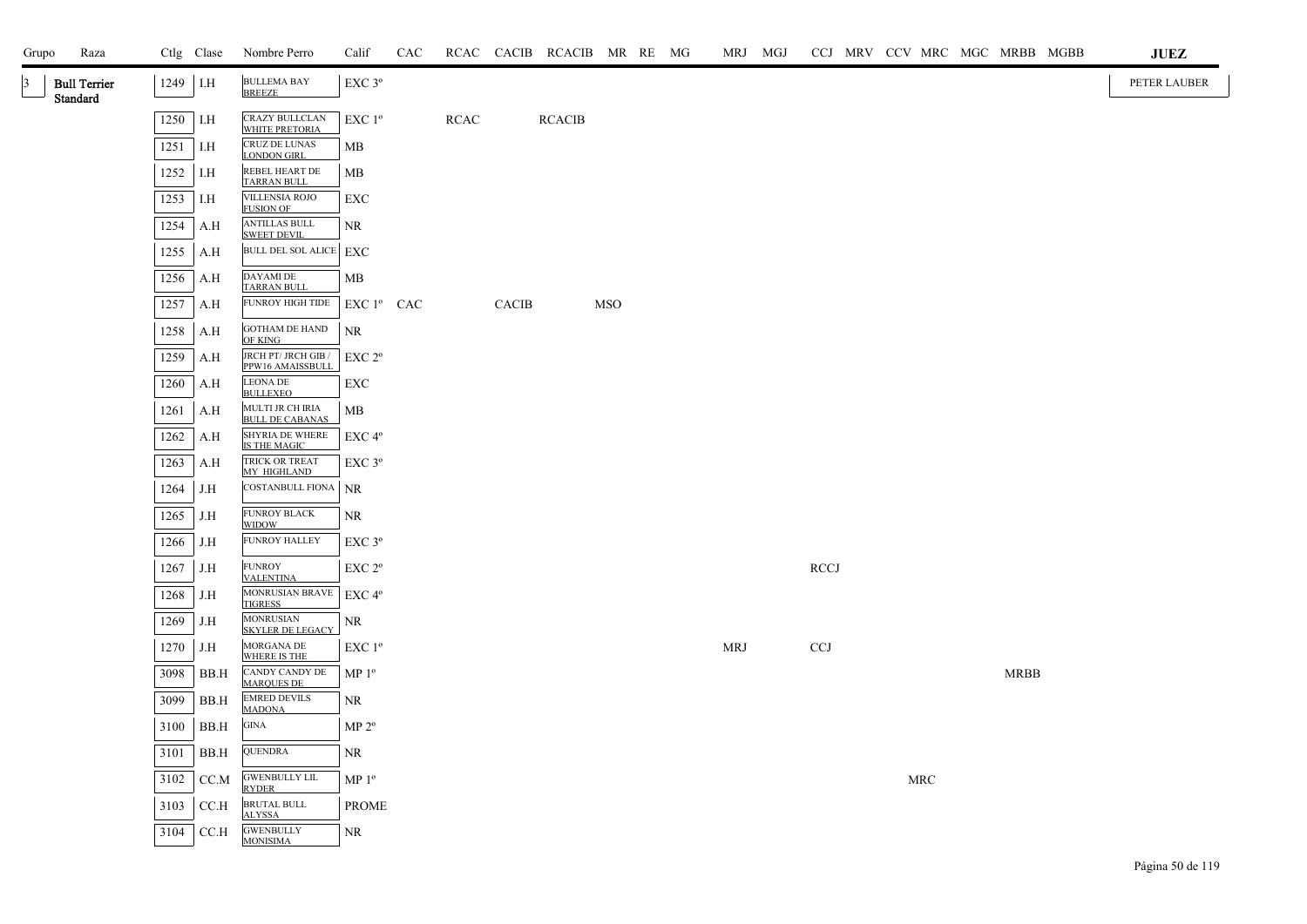| Grupo           | Raza                             |              | Ctlg Clase | Nombre Perro                                 | Calif                                                                   | CAC |             |              | RCAC CACIB RCACIB MR RE MG |    |  |            | MRJ MGJ |             |  |  | CCJ MRV CCV MRC MGC MRBB MGBB | <b>JUEZ</b>  |
|-----------------|----------------------------------|--------------|------------|----------------------------------------------|-------------------------------------------------------------------------|-----|-------------|--------------|----------------------------|----|--|------------|---------|-------------|--|--|-------------------------------|--------------|
| $\vert 3 \vert$ | <b>Bull Terrier</b><br>Standard  |              | 3105 CC.H  | <b>GWENBULLY</b><br><b>RUTHLESS GIRL</b>     | MP 1 <sup>o</sup>                                                       |     |             |              |                            |    |  |            |         |             |  |  |                               | PETER LAUBER |
|                 |                                  | 3106         | CC.H       | PURE SOUL THE<br><b>NORTHERN</b>             | $\rm NR$                                                                |     |             |              |                            |    |  |            |         |             |  |  |                               |              |
| $\vert 3 \vert$ | <b>Bull Terrier</b><br>Miniatura |              | 1271 I.M   | <b>CIRKUS</b>                                | EXC 1 <sup>o</sup>                                                      |     | <b>RCAC</b> |              | <b>RCACIB</b>              |    |  |            |         |             |  |  |                               | PETER LAUBER |
|                 |                                  |              | 1272 I.M   | NEWTON DE<br>ETERNITY MINIBULL               | EXC <sub>4°</sub>                                                       |     |             |              |                            |    |  |            |         |             |  |  |                               |              |
|                 |                                  |              | $1273$ I.M | UNDERWORLD DE ALMATBULL                      | EXC 3°                                                                  |     |             |              |                            |    |  |            |         |             |  |  |                               |              |
|                 |                                  | 1274         | I.M        | VOYAGE OF TIME<br>DE ALMATBULL               | EXC <sub>2°</sub>                                                       |     |             |              |                            |    |  |            |         |             |  |  |                               |              |
|                 |                                  | 1275         | A.M        | <b>BRINDLE PURE DE</b><br><b>ALMATBULL</b>   | EXC 2 <sup>o</sup>                                                      |     |             |              |                            |    |  |            |         |             |  |  |                               |              |
|                 |                                  | 1276         | A.M        | <b>BULLCAL</b><br><b>ALTAMIRA POPPE</b>      | MB                                                                      |     |             |              |                            |    |  |            |         |             |  |  |                               |              |
|                 |                                  | 1277         | A.M        | KIWI GRANADA<br><b>BULL</b>                  | MB                                                                      |     |             |              |                            |    |  |            |         |             |  |  |                               |              |
|                 |                                  | 1278         | A.M        | MACHAQUITO DE<br><b>LCOSSTA</b>              | $\mathop{\rm EXC}\nolimits 1^{\mathfrak o}$ $\mathop{\rm CAC}\nolimits$ |     |             | <b>CACIB</b> |                            |    |  |            |         |             |  |  |                               |              |
|                 |                                  | 1279         | J.M        | CRISTO FERNANDO<br>DE LCOSSTA                | EXC 1 <sup>o</sup>                                                      |     |             |              |                            |    |  | <b>MRJ</b> |         | <b>CCJ</b>  |  |  |                               |              |
|                 |                                  | 1280         | J.M        | $\mbox{KILLO}$<br><b>VIRIATUSBULL</b>        | MВ                                                                      |     |             |              |                            |    |  |            |         |             |  |  |                               |              |
|                 |                                  | 1281<br>1282 | J.M<br>V.M | <b>LUSITANIAE</b><br>DEBULLY ENTER           | EXC 2°<br>MB                                                            |     |             |              |                            |    |  |            |         | <b>RCCJ</b> |  |  |                               |              |
|                 |                                  |              |            | <b>SANDMAN</b><br><b>BULLACK</b>             |                                                                         |     |             |              |                            |    |  |            |         |             |  |  |                               |              |
|                 |                                  | 1283<br>1284 | I.H<br>I.H | <b>LAGERTHA</b><br>HOME PILAR OSA            | <b>NR</b><br>MB                                                         |     |             |              |                            |    |  |            |         |             |  |  |                               |              |
|                 |                                  | 1285         | I.H        | <b>POLAR</b><br>VILLA BORDERBULL             | $EXC1^{\circ}$                                                          |     | <b>RCAC</b> |              |                            |    |  |            |         |             |  |  |                               |              |
|                 |                                  | 1286         | A.H        | ZARA<br><b>CANDELA DE</b>                    | EXC 1º CAC                                                              |     |             |              | <b>RCACIB</b>              |    |  |            |         |             |  |  |                               |              |
|                 |                                  | 1287         | A.H        | <b>LCOSSTA</b><br>CH J. TRICKYNETICS         | $EXC 2^{\circ}$                                                         |     |             |              |                            |    |  |            |         |             |  |  |                               |              |
|                 |                                  | 1288         | A.H        | <b>DELICIOUS</b><br>HOME PILAR LITLE         | EXC 3°                                                                  |     |             |              |                            |    |  |            |         |             |  |  |                               |              |
|                 |                                  | 1289         | A.H        | <b>PRINCESS</b><br><b>KARLA GRANADA</b>      | MB                                                                      |     |             |              |                            |    |  |            |         |             |  |  |                               |              |
|                 |                                  | 1290         | A.H        | <b>BULL</b><br>LANCER LAND<br><b>CARAMEL</b> | МB                                                                      |     |             |              |                            |    |  |            |         |             |  |  |                               |              |
|                 |                                  | 1291         | A.H        | <b>LAS ESCARIHUELAS</b><br><b>DELIRIUM</b>   | <b>NR</b>                                                               |     |             |              |                            |    |  |            |         |             |  |  |                               |              |
|                 |                                  | 1292         | A.H        | <b>RADICAL</b><br><b>ALMATBULL</b>           | EXC                                                                     |     |             |              |                            |    |  |            |         |             |  |  |                               |              |
|                 |                                  | 1293         | CH.H       | OKI-DOKI DE<br><b>LCOSSTA</b>                | EXC 1 <sup>o</sup>                                                      |     |             | <b>CACIB</b> |                            | MR |  |            |         |             |  |  |                               |              |
|                 |                                  | 1294         | J.H        | ASIA DE<br><b>GRANADABULL</b>                | <b>EXC</b>                                                              |     |             |              |                            |    |  |            |         |             |  |  |                               |              |
|                 |                                  | 1295         | J.H        | BULLACK FULL OF<br><b>BEANS</b>              | <b>EXC</b>                                                              |     |             |              |                            |    |  |            |         |             |  |  |                               |              |
|                 |                                  | 1296         | J.H        | IRONICAL GIRL VON<br><b>DEUTSCHE STIL</b>    | EXC 2 <sup>o</sup>                                                      |     |             |              |                            |    |  |            |         | <b>RCCJ</b> |  |  |                               |              |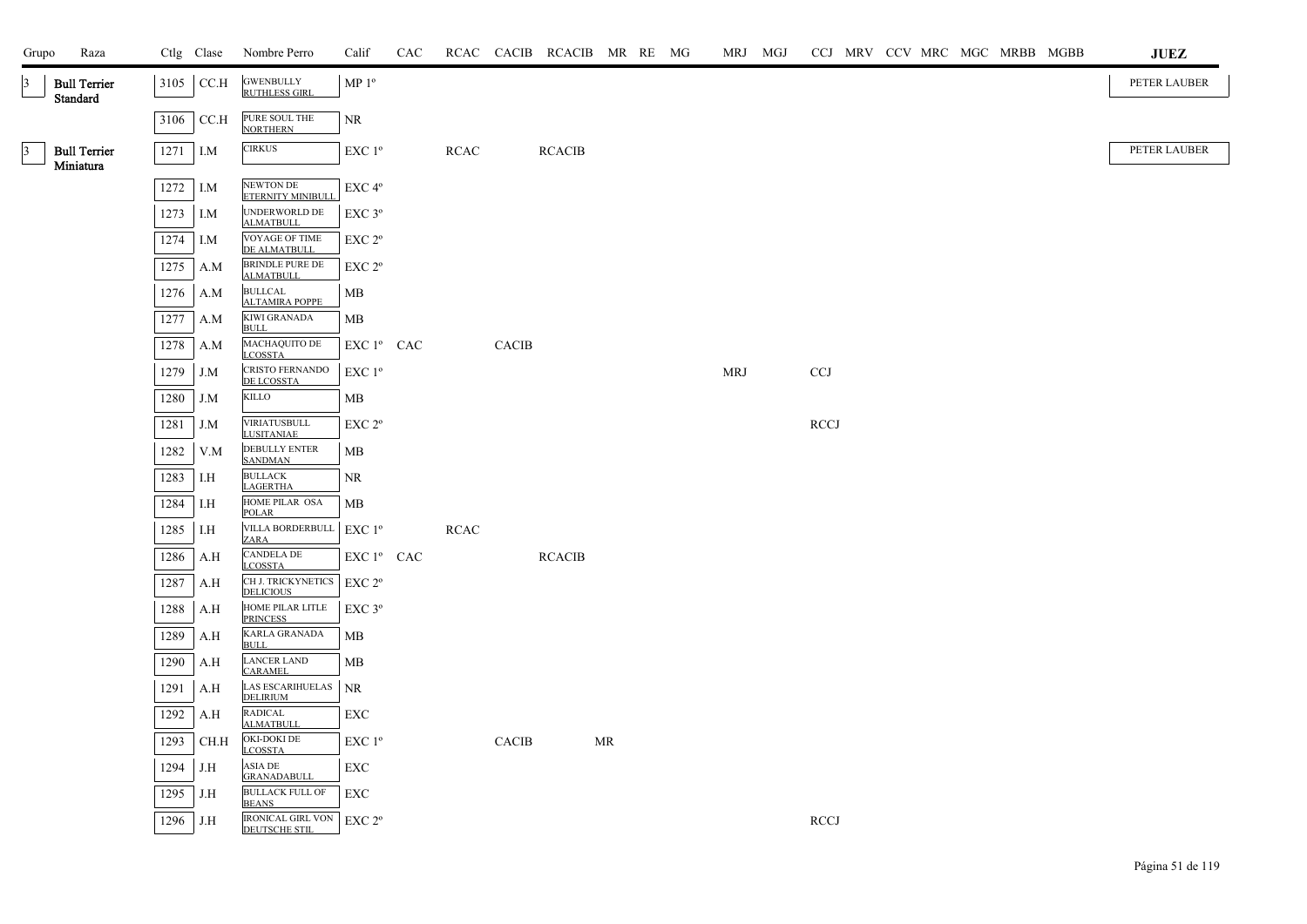| Grupo           | Raza                             |      | Ctlg Clase | Nombre Perro                               | Calif              | CAC |             | RCAC CACIB RCACIB MR RE MG |  | MRJ MGJ |            |         | CCJ MRV CCV MRC MGC MRBB MGBB |  |  | JUEZ                  |
|-----------------|----------------------------------|------|------------|--------------------------------------------|--------------------|-----|-------------|----------------------------|--|---------|------------|---------|-------------------------------|--|--|-----------------------|
| $\vert 3 \vert$ | <b>Bull Terrier</b><br>Miniatura | 1297 | J.H        | <b>LAGERTHA DE</b><br><b>SANBULL</b>       | ${\rm EXC}$        |     |             |                            |  |         |            |         |                               |  |  | PETER LAUBER          |
|                 |                                  | 1298 | J.H        | <b>LOST IN PARADISE</b>                    | EXC 3°             |     |             |                            |  |         |            |         |                               |  |  |                       |
|                 |                                  | 1299 | J.H        | MILKYWAYMINIATU<br>RE IONA'S SOUL          | <b>MB</b>          |     |             |                            |  |         |            |         |                               |  |  |                       |
|                 |                                  | 1300 | J.H        | VIRIATUSBULL<br><b>LUSITANIAE</b>          | EXC 1 <sup>o</sup> |     |             |                            |  |         | <b>CCJ</b> |         |                               |  |  |                       |
|                 |                                  | 1301 | J.H        | YOLA VOM<br><b>KAISERSTUHL</b>             | EXC 4 <sup>o</sup> |     |             |                            |  |         |            |         |                               |  |  |                       |
|                 |                                  | 1302 | V.H        | ALYSA AT<br><b>ALMATBULI</b>               | EXC 1 <sup>o</sup> |     |             |                            |  |         |            | MRV CCV |                               |  |  |                       |
| $\vert 3 \vert$ | Staffordshire Bull<br>Terrier    | 1303 | I.M        | A STYLESTAFF JON<br><b>DALTON</b>          | EXC 2 <sup>o</sup> |     |             |                            |  |         |            |         |                               |  |  | <b>BRUCE SCHWARTZ</b> |
|                 |                                  | 1304 | I.M        | <b>DIAMONDS OF</b><br><b>BLANCH KNOCK-</b> | EXC 1 <sup>o</sup> |     | <b>RCAC</b> |                            |  |         |            |         |                               |  |  |                       |
|                 |                                  | 1305 | I.M        | D'SPAIN ANDERSON<br><b>SILVA</b>           | <b>NR</b>          |     |             |                            |  |         |            |         |                               |  |  |                       |
|                 |                                  | 1306 | I.M        | REBELSTAFF CRACY<br><b>HORSE</b>           | <b>NR</b>          |     |             |                            |  |         |            |         |                               |  |  |                       |
|                 |                                  | 1307 | A.M        | <b>ALIVAN'S BULL</b><br><b>CONGO</b>       | EXC                |     |             |                            |  |         |            |         |                               |  |  |                       |
|                 |                                  | 1308 | A.M        | BLOOD STEEL DARK<br><b>FURY</b>            | EXC 4°             |     |             |                            |  |         |            |         |                               |  |  |                       |
|                 |                                  | 1309 | A.M        | <b>BLOODSTEEL</b><br><b>BLACKSNAKE</b>     | EXC                |     |             |                            |  |         |            |         |                               |  |  |                       |
|                 |                                  | 1310 | A.M        | <b>BULL BROTHERS DR</b><br><b>WHO</b>      | EXC 3°             |     |             |                            |  |         |            |         |                               |  |  |                       |
|                 |                                  | 1311 | A.M        | CH CONAN WHITE<br>DE SHEISMA               | EXC                |     |             |                            |  |         |            |         |                               |  |  |                       |
|                 |                                  | 1312 | A.M        | CRON DE CIMERIA                            | EXC                |     |             |                            |  |         |            |         |                               |  |  |                       |
|                 |                                  | 1313 | A.M        | EARTHQUAKE<br><b>STAFFS ORACLE</b>         | EXC                |     |             |                            |  |         |            |         |                               |  |  |                       |
|                 |                                  | 1314 | A.M        | EL DORADOSTAFF<br><b>SALOMON KANE</b>      | <b>NR</b>          |     |             |                            |  |         |            |         |                               |  |  |                       |
|                 |                                  | 1315 | A.M        | <b>ERIK DE</b><br><b>GALAICOBULLS</b>      | EXC 2°             |     |             |                            |  |         |            |         |                               |  |  |                       |
|                 |                                  | 1316 | A.M        | FLOR DE CEREZO<br><u>PANORÁMIX</u>         | $EXC1^{\circ}$ CAC |     |             | <b>RCACIB</b>              |  |         |            |         |                               |  |  |                       |
|                 |                                  | 1317 | A.M        | MULTI JCH.CH PAUL<br><b>BREM DE TESTA</b>  | EXC                |     |             |                            |  |         |            |         |                               |  |  |                       |
|                 |                                  | 1318 | A.M        | NORTHPOINTS ZERO<br><b>TOLERANCE</b>       | EXC                |     |             |                            |  |         |            |         |                               |  |  |                       |
|                 |                                  | 1319 | A.M        | PARKER SAM DE<br><b>TESTA FERRO</b>        | EXC                |     |             |                            |  |         |            |         |                               |  |  |                       |
|                 |                                  | 1320 | A.M        | RAW DIAMOND OF<br><b>PARADISE</b>          | <b>NR</b>          |     |             |                            |  |         |            |         |                               |  |  |                       |
|                 |                                  | 1321 | A.M        | RAYMAN DE<br><b>TESTAFERRO</b>             | <b>EXC</b>         |     |             |                            |  |         |            |         |                               |  |  |                       |
|                 |                                  | 1322 | A.M        | <b>STAFFGOLD</b><br><b>INFERNAL BEAST</b>  | EXC                |     |             |                            |  |         |            |         |                               |  |  |                       |
|                 |                                  | 1323 | A.M        | SUREÑO KENNEL<br><b>STAFF MAXIMUS</b>      | EXC                |     |             |                            |  |         |            |         |                               |  |  |                       |
|                 |                                  | 1324 | A.M        | THE KNOT UNITES<br><b>MAKE YOURSELF</b>    | EXC                |     |             |                            |  |         |            |         |                               |  |  |                       |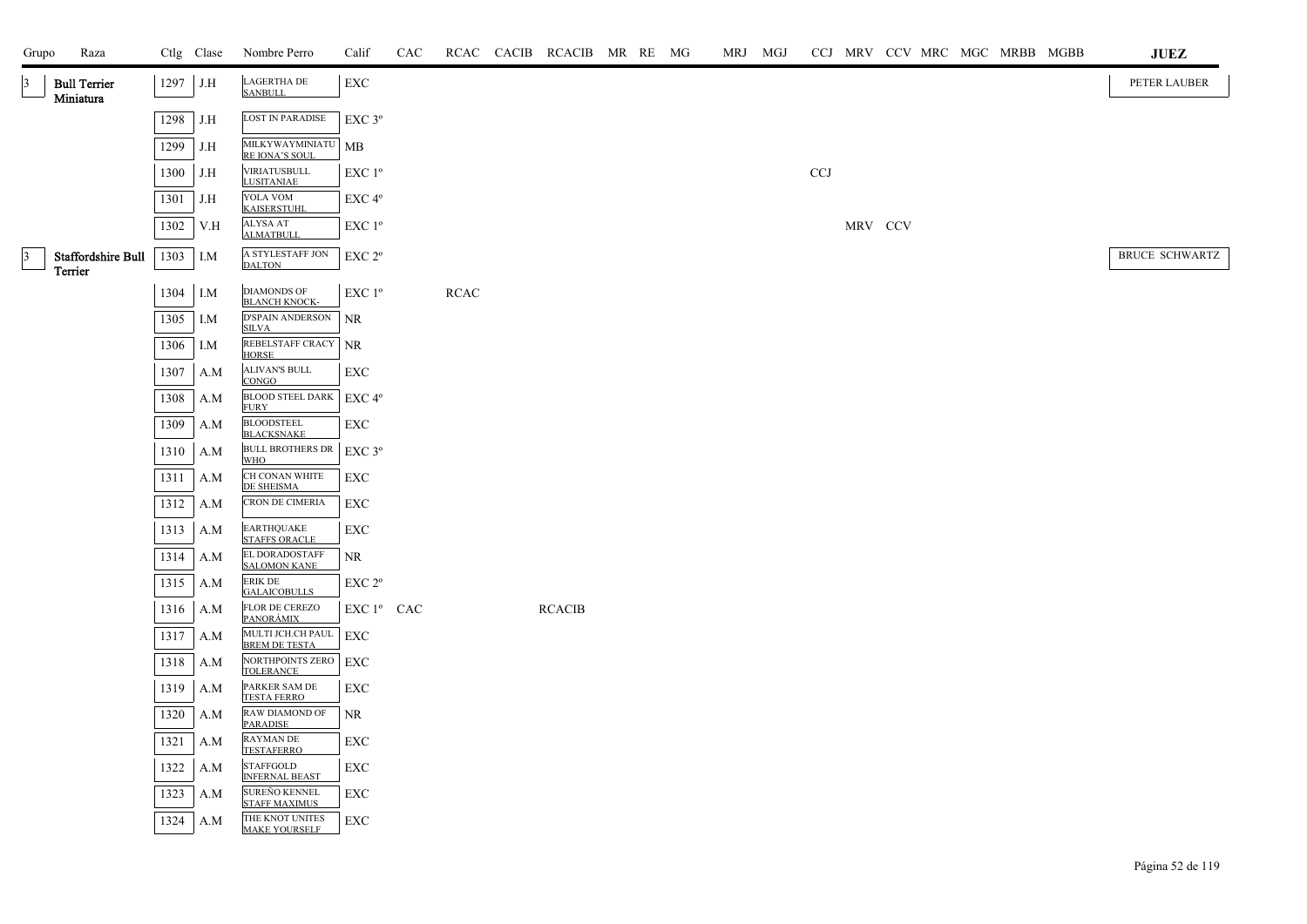| Grupo     | Raza                          |      | Ctlg Clase | Nombre Perro                                  | Calif              | CAC |              | RCAC CACIB RCACIB MR RE MG |    |  | MRJ MGJ |                           |  |  | CCJ MRV CCV MRC MGC MRBB MGBB | JUEZ                  |
|-----------|-------------------------------|------|------------|-----------------------------------------------|--------------------|-----|--------------|----------------------------|----|--|---------|---------------------------|--|--|-------------------------------|-----------------------|
| $\vert$ 3 | Staffordshire Bull<br>Terrier | 1325 | CH.M       | <b>CH</b><br><b>HIPNOTIZEMAKER</b>            | EXC 2°             |     |              |                            |    |  |         |                           |  |  |                               | <b>BRUCE SCHWARTZ</b> |
|           |                               | 1326 | CH.M       | I'M BLACK KING DU<br>CLAN'MOLOTOV             | EXC 1 <sup>o</sup> |     | CACIB        |                            | MR |  |         |                           |  |  |                               |                       |
|           |                               | 1327 | J.M        | <b>BASAJAUN</b><br><b>WOTANBULL</b>           | EXC                |     |              |                            |    |  |         |                           |  |  |                               |                       |
|           |                               | 1328 | J.M        | <b>CROWNSTAFF THIS</b><br>IS THE DAY          | <b>NR</b>          |     |              |                            |    |  |         |                           |  |  |                               |                       |
|           |                               | 1329 | J.M        | <b>DIAMONDS OF</b><br><b>BLANCH PRINCE</b>    | EXC 1 <sup>o</sup> |     |              |                            |    |  |         | $\ensuremath{\text{CCJ}}$ |  |  |                               |                       |
|           |                               | 1330 | J.M        | EL DORADOSTAFF<br><b>SAM FISHER</b>           | <b>NR</b>          |     |              |                            |    |  |         |                           |  |  |                               |                       |
|           |                               | 1331 | J.M        | EL DORADOSTAFF<br><b>ZACK FIRE</b>            | <b>NR</b>          |     |              |                            |    |  |         |                           |  |  |                               |                       |
|           |                               | 1332 | J.M        | <b>EXPLOSIVESTAFF</b><br><b>RED BLACK</b>     | EXC 2 <sup>o</sup> |     |              |                            |    |  |         | RCCJ                      |  |  |                               |                       |
|           |                               | 1333 | J.M        | <b>GOLDEN TRESSURE</b><br><b>WOTANBULL</b>    | EXC                |     |              |                            |    |  |         |                           |  |  |                               |                       |
|           |                               | 1334 | J.M        | NEVER DIES ICE<br>WHITE DU CLAN'              | EXC 3°             |     |              |                            |    |  |         |                           |  |  |                               |                       |
|           |                               | 1335 | J.M        | ORLANDO                                       | EXC                |     |              |                            |    |  |         |                           |  |  |                               |                       |
|           |                               | 1336 | J.M        | <b>SKYBELL'S</b><br>THUNDER NIGTH             | EXC 4°             |     |              |                            |    |  |         |                           |  |  |                               |                       |
|           |                               | 1337 | J.M        | <b>TOREATHOR DE</b><br><b>TESTAFERRO OF</b>   | EXC                |     |              |                            |    |  |         |                           |  |  |                               |                       |
|           |                               | 1338 | I.H        | CROWNSTAFF SOUL<br><b>MANAGER</b>             | NR                 |     |              |                            |    |  |         |                           |  |  |                               |                       |
|           |                               | 1339 | I.H        | <b>EARTHQUAKE</b><br><b>STAFFS</b>            | EXC 1 <sup>o</sup> |     |              |                            |    |  |         |                           |  |  |                               |                       |
|           |                               | 1340 | I.H        | J CH STYLESTAFF<br><b>RED HAIR GODDES</b>     | NR                 |     |              |                            |    |  |         |                           |  |  |                               |                       |
|           |                               | 1341 | I.H        | SITUATION'S DUTCH EXC 2°<br><b>CONNECTION</b> |                    |     |              |                            |    |  |         |                           |  |  |                               |                       |
|           |                               | 1342 | I.H        | TEMPTATIONSTAFF<br><b>GINA GINGER</b>         | <b>NR</b>          |     |              |                            |    |  |         |                           |  |  |                               |                       |
|           |                               | 1343 | I.H        | VANGERBULL<br>ETERNAL LADY                    | NR                 |     |              |                            |    |  |         |                           |  |  |                               |                       |
|           |                               | 1344 | A.H        | DAYS OF STAFFORD<br><b>ALL EYEZ ON ME</b>     | EXC 1º CAC         |     | <b>CACIB</b> |                            |    |  |         |                           |  |  |                               |                       |
|           |                               | 1345 | A.H        | <b>DIAMONDS</b><br><b>PRINCESS OF</b>         | NR                 |     |              |                            |    |  |         |                           |  |  |                               |                       |
|           |                               | 1346 | A.H        | <b>EARTHQUAKE</b><br><b>STAFFS HIGH HOPES</b> | EXC                |     |              |                            |    |  |         |                           |  |  |                               |                       |
|           |                               | 1347 | A.H        | EL DORADOSTAFF<br><b>SHIRKING VIOLET</b>      | NR                 |     |              |                            |    |  |         |                           |  |  |                               |                       |
|           |                               | 1348 | A.H        | <b>I NEED YOUR</b><br><b>MONEY DU</b>         | EXC <sub>3°</sub>  |     |              |                            |    |  |         |                           |  |  |                               |                       |
|           |                               | 1349 | A.H        | J CH & CH<br><b>ITCHEBOREN HEAD</b>           | NR                 |     |              |                            |    |  |         |                           |  |  |                               |                       |
|           |                               | 1350 | A.H        | MAGGIE DE<br><b>GALAICOBULLS</b>              | NR                 |     |              |                            |    |  |         |                           |  |  |                               |                       |
|           |                               | 1351 | A.H        | <b>SENNYARDS EL</b><br>MISMO SOL              | NR                 |     |              |                            |    |  |         |                           |  |  |                               |                       |
|           |                               | 1352 | A.H        | <b>STAFFY PARADISE</b><br><b>NOTHING ELSE</b> | NR.                |     |              |                            |    |  |         |                           |  |  |                               |                       |
|           |                               | 1353 | A.H        | <b>STAFFY PARADISE</b><br><b>REMEMBER ME</b>  | EXC 4°             |     |              |                            |    |  |         |                           |  |  |                               |                       |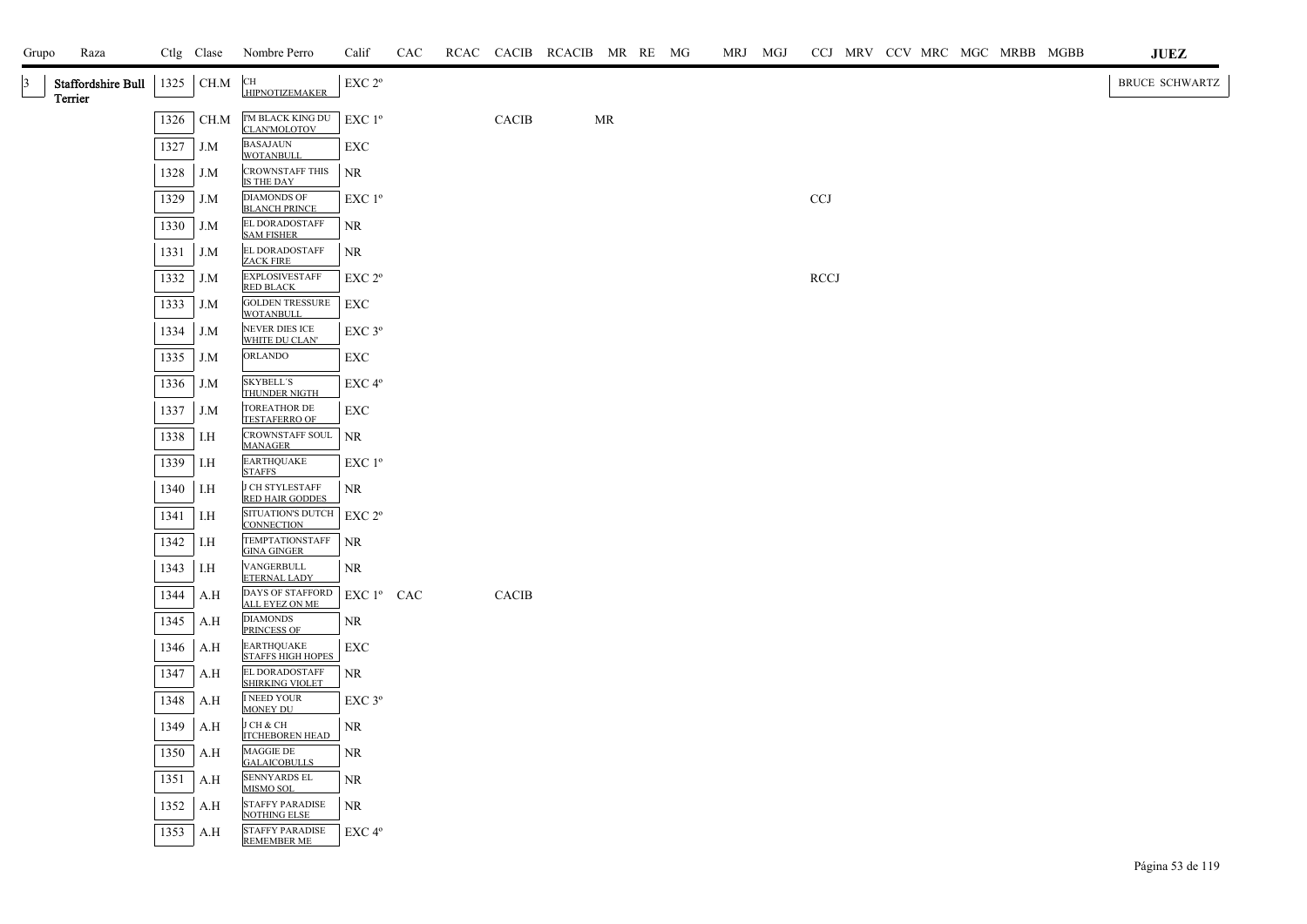| Grupo           | Raza                          |      | Ctlg Clase | Nombre Perro                                   | Calif              | CAC |             | RCAC CACIB RCACIB MR RE MG |  | MRJ MGJ    |             |         |     | CCJ MRV CCV MRC MGC MRBB MGBB | <b>JUEZ</b>           |
|-----------------|-------------------------------|------|------------|------------------------------------------------|--------------------|-----|-------------|----------------------------|--|------------|-------------|---------|-----|-------------------------------|-----------------------|
| $\vert 3 \vert$ | Staffordshire Bull<br>Terrier | 1354 | A.H        | SUREÑO KENNEL<br><b>STAFF AFRICA</b>           | EXC                |     |             |                            |  |            |             |         |     |                               | <b>BRUCE SCHWARTZ</b> |
|                 |                               | 1355 | A.H        | SUREÑO KENNEL<br><b>STAFF BROWN</b>            | EXC                |     |             |                            |  |            |             |         |     |                               |                       |
|                 |                               | 1356 | A.H        | VANGERBULL<br><b>VALENTINA</b>                 | EXC                |     |             |                            |  |            |             |         |     |                               |                       |
|                 |                               | 1357 | A.H        | VON FISHERTON<br><b>STAFF BLACK</b>            | EXC 2 <sup>o</sup> |     | <b>RCAC</b> | <b>RCACIB</b>              |  |            |             |         |     |                               |                       |
|                 |                               | 1358 | A.H        | <b>VON FISHERTON</b><br><b>STAFF MISS STAR</b> | NR.                |     |             |                            |  |            |             |         |     |                               |                       |
|                 |                               | 1359 | A.H        | ZAFIRA<br><b>SAMARASTAFF IN</b>                | NO CAL             |     |             |                            |  |            |             |         |     |                               |                       |
|                 |                               | 1360 | CH.H       | CH. SWEET REVENGE NR                           |                    |     |             |                            |  |            |             |         |     |                               |                       |
|                 |                               | 1361 | CH.H       | EL DORADOSTAFF<br><b>SHINOBI</b>               | <b>NR</b>          |     |             |                            |  |            |             |         |     |                               |                       |
|                 |                               | 1362 | J.H        | A STYLESTAFF<br>PAULINA BREM                   | EXC 1 <sup>o</sup> |     |             |                            |  | <b>MRJ</b> | <b>CCJ</b>  |         |     |                               |                       |
|                 |                               | 1363 | J.H        | <b>DIAMONDS OF</b><br><b>BLANCH FASHION</b>    | EXC 4°             |     |             |                            |  |            |             |         |     |                               |                       |
|                 |                               | 1364 | J.H        | <b>DREAMS</b><br><b>STAFFORDS MAYOA</b>        | EXC 3°             |     |             |                            |  |            |             |         |     |                               |                       |
|                 |                               | 1365 | J.H        | ELECTRIC STORM<br><b>RONDA ROUSEY</b>          | EXC                |     |             |                            |  |            |             |         |     |                               |                       |
|                 |                               | 1366 | J.H        | FLOR DE CEREZO<br><b>BILES</b>                 | EXC                |     |             |                            |  |            |             |         |     |                               |                       |
|                 |                               | 1367 | J.H        | <b>KRENARIA PRIDE</b><br><b>AFROMANTICA</b>    | NR                 |     |             |                            |  |            |             |         |     |                               |                       |
|                 |                               | 1368 | J.H        | LUYLLY STAFF MYA<br><b>WALLACE</b>             | EXC                |     |             |                            |  |            |             |         |     |                               |                       |
|                 |                               | 1369 | J.H        | MORE IS MORE<br><b>LOLES WOTANBULL</b>         | EXC                |     |             |                            |  |            |             |         |     |                               |                       |
|                 |                               | 1370 | J.H        | RUBEASTAFF BLACK NR<br><b>DALIA</b>            |                    |     |             |                            |  |            |             |         |     |                               |                       |
|                 |                               | 1371 | J.H        | <b>SKYBELL'S</b><br><b>DRACARYS</b>            | EXC                |     |             |                            |  |            |             |         |     |                               |                       |
|                 |                               | 1372 | J.H        | STAFFJOY'S<br><b>COUNTESS OF</b>               | EXC                |     |             |                            |  |            |             |         |     |                               |                       |
|                 |                               | 1373 | J.H        | TEMPTATIONSTAFF<br><b>JUNE MOONE</b>           | $\rm NR$           |     |             |                            |  |            |             |         |     |                               |                       |
|                 |                               | 1374 | J.H        | THE KNOT UNITES<br><b>BARROW'S CANDY</b>       | EXC 2 <sup>o</sup> |     |             |                            |  |            | <b>RCCJ</b> |         |     |                               |                       |
|                 |                               | 1375 | V.H        | CH V CALLWELL<br><b>BUCHA MYAH AT</b>          | EXC 1 <sup>o</sup> |     |             |                            |  |            |             | MRV CCV |     |                               |                       |
|                 |                               | 3107 | BB.M       | DAYS OF STAFFORD<br>I SHOT THE SHERIFF         | <b>PROME</b>       |     |             |                            |  |            |             |         |     |                               |                       |
|                 |                               | 3108 | BB.M       | <b>DREAMS</b><br><b>STAFFORDS THE</b>          | PROME              |     |             |                            |  |            |             |         |     |                               |                       |
|                 |                               | 3109 | BB.M       | FLOR DE CEREZO W.   MP 1º<br><b>CHURCHILL</b>  |                    |     |             |                            |  |            |             |         |     | <b>MRBB</b>                   |                       |
|                 |                               | 3110 | BB.H       | DREANS STAFFORDS MP 1º<br>MY SPECIAL WOMAN     |                    |     |             |                            |  |            |             |         |     |                               |                       |
|                 |                               | 3111 | CC.M       | <b>IRAIDSTAFF</b><br><b>CAPTAIN</b>            | MP                 |     |             |                            |  |            |             |         |     |                               |                       |
|                 |                               | 3112 | CC.M       | <b>STYLESTAFF RED</b><br><b>BULL</b>           | NR                 |     |             |                            |  |            |             |         |     |                               |                       |
|                 |                               | 3113 | CC.H       | A STYLESTAFF<br><b>LADY MIURA</b>              | MP <sup>0</sup>    |     |             |                            |  |            |             |         | MRC |                               |                       |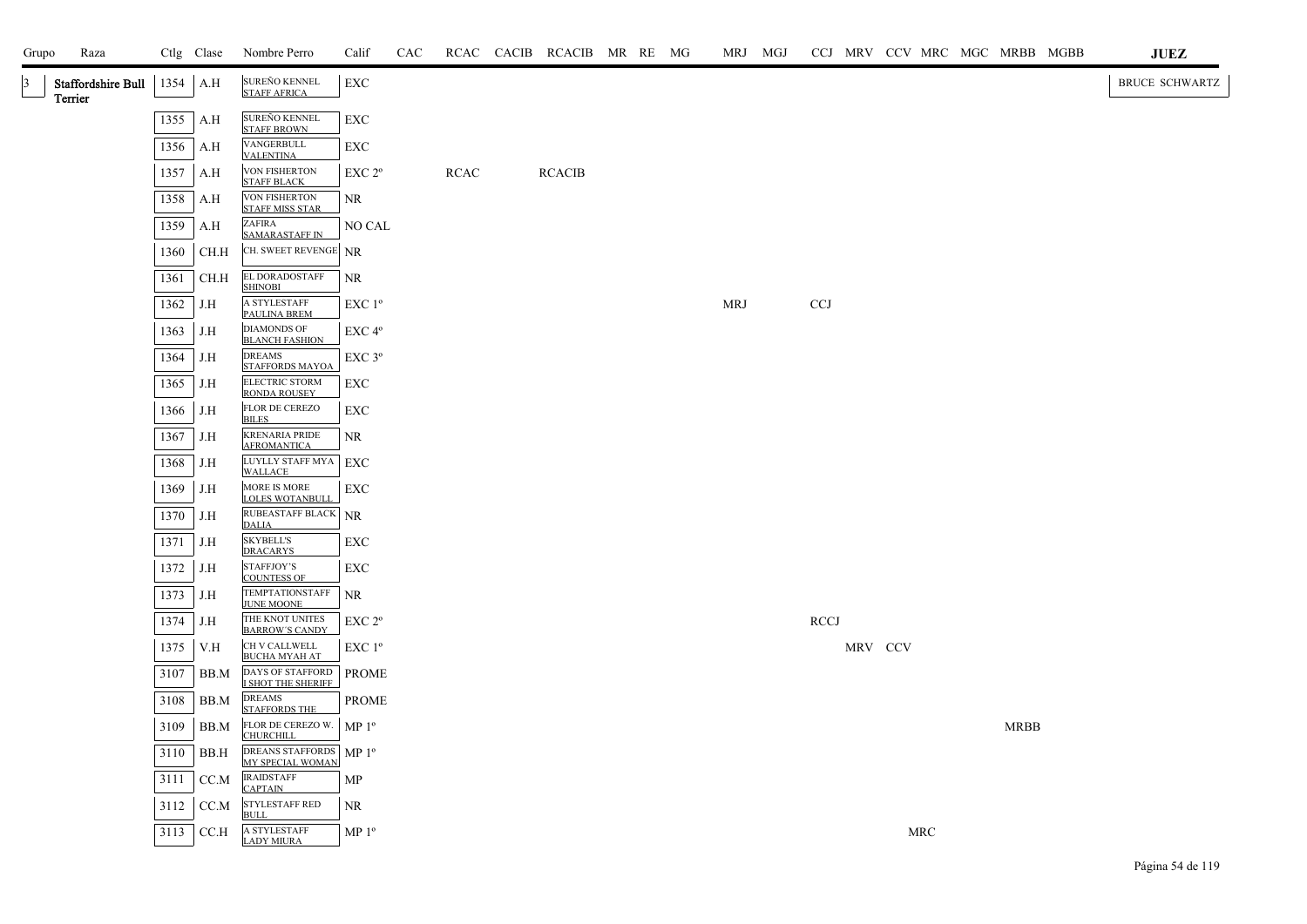| Grupo           |                           | Raza |          | Ctlg Clase | Nombre Perro                                                      | Calif                  | CAC |             |              | RCAC CACIB RCACIB MR RE MG |           |    | MRJ MGJ |            |  |  | CCJ MRV CCV MRC MGC MRBB MGBB | <b>JUEZ</b>         |
|-----------------|---------------------------|------|----------|------------|-------------------------------------------------------------------|------------------------|-----|-------------|--------------|----------------------------|-----------|----|---------|------------|--|--|-------------------------------|---------------------|
| $\vert 3 \vert$ | American<br>Staffordshire |      | 1376 I.M |            | ARTUR DE CAN<br><b>GUASCH</b>                                     | EXC 2°                 |     |             |              |                            |           |    |         |            |  |  |                               | <b>GORAN GLADIC</b> |
|                 | Terrier                   |      |          |            |                                                                   |                        |     |             |              |                            |           |    |         |            |  |  |                               |                     |
|                 |                           |      | 1377 I.M |            | <b>JC RING ANGELS</b><br><b>TITO</b>                              | EXC 3°                 |     |             |              |                            |           |    |         |            |  |  |                               |                     |
|                 |                           |      | 1378 I.M |            | <b>SENIARS</b><br><b>TORONTONTERO</b>                             | EXC 1 <sup>o</sup>     |     |             |              |                            |           |    |         |            |  |  |                               |                     |
|                 |                           |      | 1379     | A.M        | BENTLEY DE CANS<br><b>JUANSA</b>                                  | EXC                    |     |             |              |                            |           |    |         |            |  |  |                               |                     |
|                 |                           |      | 1380     | A.M        | CADOO DE<br><b>ALCATRAZ</b>                                       | $EXC$ 5 $\rm ^{o}$     |     |             |              |                            |           |    |         |            |  |  |                               |                     |
|                 |                           |      | 1381     | A.M        | <b>CELIA'S BLUE EYES</b><br><b>JIM JERICHO COURTS</b>             | EXC                    |     |             |              |                            |           |    |         |            |  |  |                               |                     |
|                 |                           |      | 1382     | A.M        | CH REBEL AND<br>PROUD GOLD                                        | EXC                    |     |             |              |                            |           |    |         |            |  |  |                               |                     |
|                 |                           |      | 1383     | A.M        | KARBALLIDO<br><b>STAFFS DIABLO</b>                                | EXC                    |     |             |              |                            |           |    |         |            |  |  |                               |                     |
|                 |                           |      | 1384     | A.M        | KARBALLIDO<br><b>STAFFS HALL OF</b>                               | EXC 1 <sup>°</sup> CAC |     |             |              | <b>RCACIB</b>              |           |    |         |            |  |  |                               |                     |
|                 |                           |      | 1385     | A.M        | <b>LEGEND OF GODS</b><br>NEVER LOOK BACK                          | EXC                    |     |             |              |                            |           |    |         |            |  |  |                               |                     |
|                 |                           |      | 1386     | A.M        | LONDON                                                            | MB                     |     |             |              |                            |           |    |         |            |  |  |                               |                     |
|                 |                           |      | 1387     | A.M        | MURRAY DE                                                         | MB                     |     |             |              |                            |           |    |         |            |  |  |                               |                     |
|                 |                           |      | 1388     | A.M        | <b>DIAMANTES DEL</b><br>PERNALES BRUJO                            | EXC 2 <sup>o</sup>     |     | <b>RCAC</b> |              |                            |           |    |         |            |  |  |                               |                     |
|                 |                           |      | 1389     | A.M        | PERNALES DEF CON<br><b>DOS</b>                                    | EXC                    |     |             |              |                            |           |    |         |            |  |  |                               |                     |
|                 |                           |      | 1390     | A.M        | REYESTAFF'S BILLY<br><b>NELSON</b>                                | MB                     |     |             |              |                            |           |    |         |            |  |  |                               |                     |
|                 |                           |      | 1391     | A.M        | RIVER SIDE STAFF<br><b>BLOOD OF KINGS</b>                         | <b>NR</b>              |     |             |              |                            |           |    |         |            |  |  |                               |                     |
|                 |                           |      | 1392     | A.M        | RIVER-SIDE STAFF<br><b>LA ROCA</b>                                | NR                     |     |             |              |                            |           |    |         |            |  |  |                               |                     |
|                 |                           |      | 1393     | A.M        | RIVER-SIDE STAFF<br><b>ODIN</b>                                   | EXC 4°                 |     |             |              |                            |           |    |         |            |  |  |                               |                     |
|                 |                           |      | 1394     | A.M        | RIVER-SIDE STAFFS<br><b>ASLAN</b>                                 | EXC                    |     |             |              |                            |           |    |         |            |  |  |                               |                     |
|                 |                           |      | 1395     | A.M        | TRUELOVESTAFF EL<br><b>DUQUE</b>                                  | $EXC$ 3 $^{\circ}$     |     |             |              |                            |           |    |         |            |  |  |                               |                     |
|                 |                           |      | 1396     | CH.M       | CH TOM DE<br><b>CANSJUANSA</b>                                    | EXC 2 <sup>o</sup>     |     |             |              |                            |           |    |         |            |  |  |                               |                     |
|                 |                           |      | 1397     | CH.M       | DE PACO XZ ON A<br><b>MISSION FROM GOD</b>                        | EXC 3°                 |     |             |              |                            |           |    |         |            |  |  |                               |                     |
|                 |                           |      | 1398     | CH.M       | <b>KARBALLIDO</b>                                                 | $EXC1^{\circ}$         |     |             | <b>CACIB</b> |                            | <b>MR</b> | MG |         |            |  |  |                               |                     |
|                 |                           |      | 1399     | J.M        | <b>STAFFS MAMBO</b><br><b>BLUELIMIT MATRIX</b>                    | EXC                    |     |             |              |                            |           |    |         |            |  |  |                               |                     |
|                 |                           |      | 1400     | J.M        | <b>REVOLUTIONS</b><br>JCELCRUIZ SON OF                            | EXC 1 <sup>o</sup>     |     |             |              |                            |           |    | MRJ     | <b>CCJ</b> |  |  |                               |                     |
|                 |                           |      | 1401     | J.M        | <b>RUIN</b><br>JCELCRUIZ TANGO                                    | NR                     |     |             |              |                            |           |    |         |            |  |  |                               |                     |
|                 |                           |      | 1402     | J.M        | <b>BLAST</b><br><b>KARBALLIDO</b>                                 | EXC                    |     |             |              |                            |           |    |         |            |  |  |                               |                     |
|                 |                           |      | 1403 J.M |            | <b>STAFFS FAIR</b><br><b>KARBALLIDO</b><br><b>STAFFS TAYSON I</b> | NR                     |     |             |              |                            |           |    |         |            |  |  |                               |                     |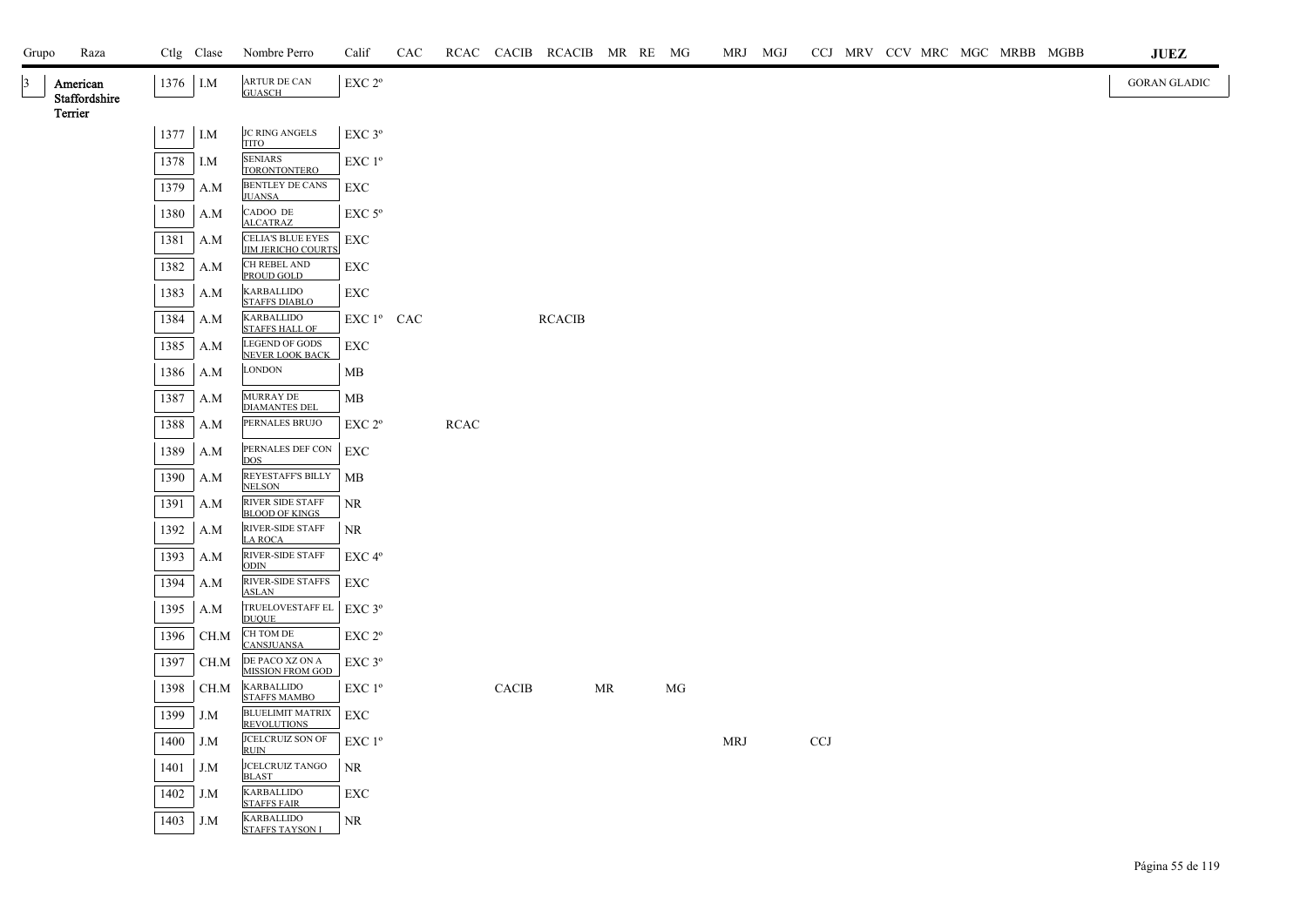| Grupo           | Raza                      |      | Ctlg Clase | Nombre Perro                                    | Calif                  | CAC |      |              | RCAC CACIB RCACIB MR RE MG |  |  | MRJ MGJ |             |         |             |  |  | CCJ MRV CCV MRC MGC MRBB MGBB | JUEZ                |
|-----------------|---------------------------|------|------------|-------------------------------------------------|------------------------|-----|------|--------------|----------------------------|--|--|---------|-------------|---------|-------------|--|--|-------------------------------|---------------------|
| $\vert 3 \vert$ | American<br>Staffordshire |      | 1404 J.M   | RIVER-SIDE STAFF<br><b>MANHATTAN</b>            | EXC                    |     |      |              |                            |  |  |         |             |         |             |  |  |                               | <b>GORAN GLADIC</b> |
|                 | Terrier                   |      |            |                                                 |                        |     |      |              |                            |  |  |         |             |         |             |  |  |                               |                     |
|                 |                           |      | $1405$ J.M | SENIARS WHO OF<br>YOU IS JUDAS                  | <b>EXC</b>             |     |      |              |                            |  |  |         |             |         |             |  |  |                               |                     |
|                 |                           | 1406 | J.M        | SIDERAL STAFFS<br><b>TRUNCATE</b>               | EXC                    |     |      |              |                            |  |  |         |             |         |             |  |  |                               |                     |
|                 |                           | 1407 | J.M        | TRITON-FIRE DE<br><b>CANSJUANSA</b>             | EXC 2°                 |     |      |              |                            |  |  |         | <b>RCCJ</b> |         |             |  |  |                               |                     |
|                 |                           | 1408 | J.M        | <b>VIRIATHUS DE</b><br><b>CANSJUANSA</b>        | EXC 3°                 |     |      |              |                            |  |  |         |             |         |             |  |  |                               |                     |
|                 |                           | 1409 | V.M        | <b>GCH SBIGSTAFF</b><br><b>ENUF IS ENUF FOR</b> | EXC 1°                 |     |      |              |                            |  |  |         |             | MRV CCV |             |  |  |                               |                     |
|                 |                           | 1410 | V.M        | NARKO                                           | EXC 2°                 |     |      |              |                            |  |  |         |             |         | <b>RCCV</b> |  |  |                               |                     |
|                 |                           | 1411 | I.H        | ALEA JACTA EST<br><b>LAGERTHA</b>               | $EXC1^{\circ}$         |     |      |              |                            |  |  |         |             |         |             |  |  |                               |                     |
|                 |                           | 1412 | I.H        | <b>ELECTRA DE</b><br><b>CANSJUANSA</b>          | EXC 3°                 |     |      |              |                            |  |  |         |             |         |             |  |  |                               |                     |
|                 |                           | 1413 | LH         | <b>GIANCANA'S</b><br><b>CLARISSE</b>            | EXC                    |     |      |              |                            |  |  |         |             |         |             |  |  |                               |                     |
|                 |                           | 1414 | I.H        | LBK'S REBEL AND<br>PROUD SEVEN                  | EXC <sub>2°</sub>      |     |      |              |                            |  |  |         |             |         |             |  |  |                               |                     |
|                 |                           | 1415 | I.H        | <b>LEGEND OF GODS</b><br>LOVE ME MORE           | EXC                    |     |      |              |                            |  |  |         |             |         |             |  |  |                               |                     |
|                 |                           | 1416 | I.H        | REBEL AND PROUD<br><b>HEART FULL OF</b>         | EXC                    |     |      |              |                            |  |  |         |             |         |             |  |  |                               |                     |
|                 |                           | 1417 | I.H        | SENIARS TRENDING<br><b>TOPIC</b>                | <b>EXC</b>             |     |      |              |                            |  |  |         |             |         |             |  |  |                               |                     |
|                 |                           | 1418 | I.H        | <b>SKY GARDEN</b><br><b>KENNEL CARISMA</b>      | EXC                    |     |      |              |                            |  |  |         |             |         |             |  |  |                               |                     |
|                 |                           | 1419 | I.H        | THORESTEEL NEW<br><b>GENERATION TO</b>          | EXC                    |     |      |              |                            |  |  |         |             |         |             |  |  |                               |                     |
|                 |                           | 1420 | A.H        | ALEA JACTA EST<br>UNA DI NOI                    | $EXC 4^{\circ}$        |     |      |              |                            |  |  |         |             |         |             |  |  |                               |                     |
|                 |                           | 1421 | A.H        | <b>ALFAGACYNO</b><br>MAGICAL MAJESTY            | EXC                    |     |      |              |                            |  |  |         |             |         |             |  |  |                               |                     |
|                 |                           | 1422 | A.H        | <b>BLUELIMIT KATE</b><br>MOSS                   | EXC                    |     |      |              |                            |  |  |         |             |         |             |  |  |                               |                     |
|                 |                           | 1423 | A.H        | BRAVE FAST IZARAS   EXC 2°<br><b>LA ROMANA</b>  |                        |     | RCAC |              |                            |  |  |         |             |         |             |  |  |                               |                     |
|                 |                           | 1424 | A.H        | ENERGIA POSITIVA<br><b>HEROES DE</b>            | EXC                    |     |      |              |                            |  |  |         |             |         |             |  |  |                               |                     |
|                 |                           | 1425 | A.H        | <b>JCH.RIVER-SIDE</b><br><b>STAFF CHLOE</b>     | NR                     |     |      |              |                            |  |  |         |             |         |             |  |  |                               |                     |
|                 |                           | 1426 | A.H        | <b>KARBALLIDO</b><br><b>STAFFS KATHALINA</b>    | EXC 1 <sup>°</sup> CAC |     |      | <b>CACIB</b> |                            |  |  |         |             |         |             |  |  |                               |                     |
|                 |                           | 1427 | A.H        | <b>KARBALLIDO</b><br><b>STAFFS MADE IN</b>      | EXC 5°                 |     |      |              |                            |  |  |         |             |         |             |  |  |                               |                     |
|                 |                           | 1428 | A.H        | $\rm MAGDA$ DE CAN<br><b>GUASCH</b>             | EXC                    |     |      |              |                            |  |  |         |             |         |             |  |  |                               |                     |
|                 |                           | 1429 | A.H        | MULTI CH STRONG<br>& LOYAL WHITE                | EXC                    |     |      |              |                            |  |  |         |             |         |             |  |  |                               |                     |
|                 |                           | 1430 | A.H        | PERNALES INDIAN<br><b>PAINTED</b>               | EXC                    |     |      |              |                            |  |  |         |             |         |             |  |  |                               |                     |
|                 |                           | 1431 | A.H        | REDSNOUT'S<br><b>DIAMOND IN</b>                 | NR.                    |     |      |              |                            |  |  |         |             |         |             |  |  |                               |                     |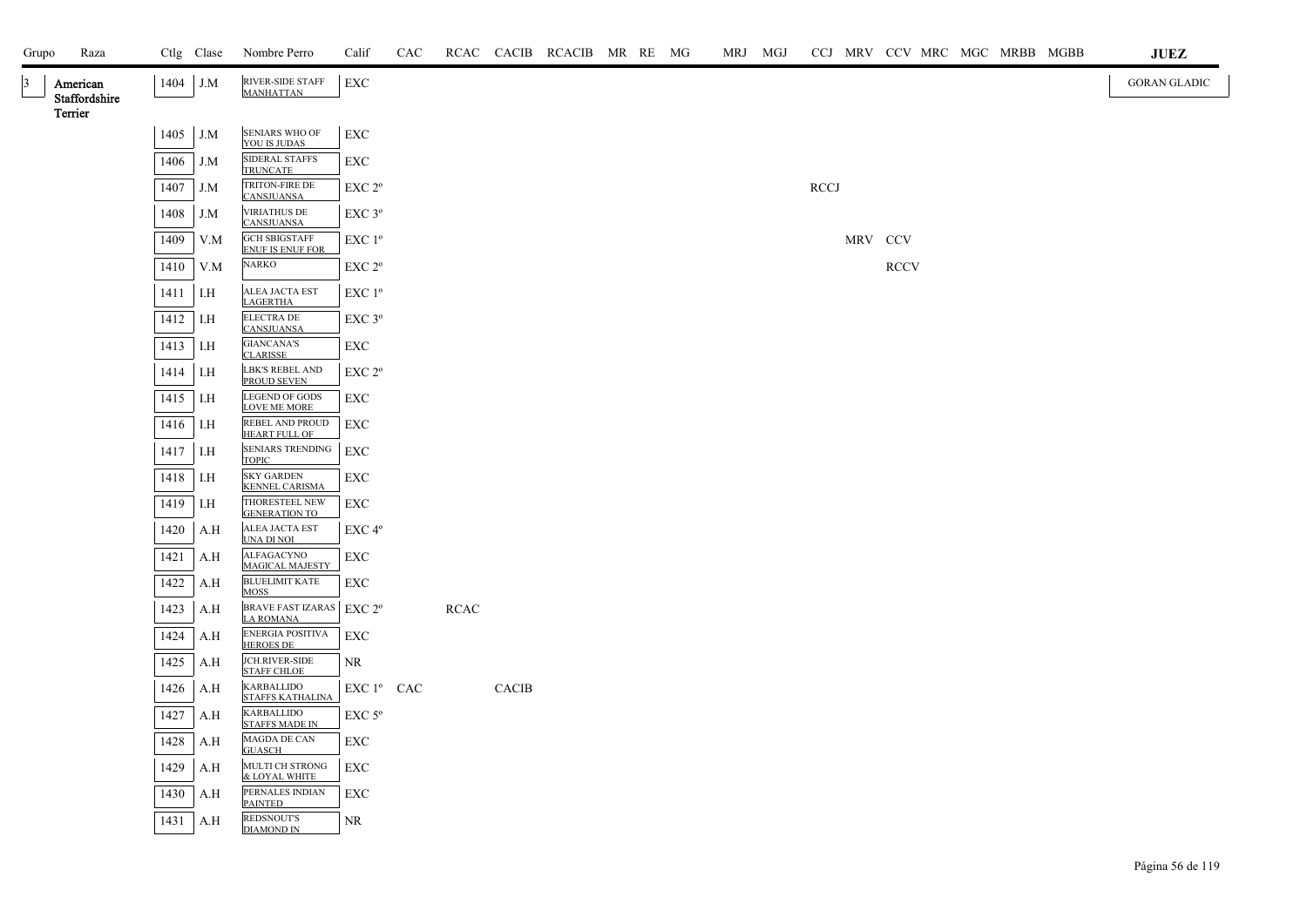| Grupo           | Raza                      |      | Ctlg Clase | Nombre Perro                                     | Calif                                        | CAC |  | RCAC CACIB RCACIB MR RE MG |  | MRJ MGJ |             |             |  | CCJ MRV CCV MRC MGC MRBB MGBB | $\mathbf{J}\mathbf{U}\mathbf{E}\mathbf{Z}$ |
|-----------------|---------------------------|------|------------|--------------------------------------------------|----------------------------------------------|-----|--|----------------------------|--|---------|-------------|-------------|--|-------------------------------|--------------------------------------------|
| $\vert 3 \vert$ | American<br>Staffordshire |      | $1432$ A.H | REYESTAFF'S ALL<br><b>EYES ON ME</b>             | EXC 3°                                       |     |  |                            |  |         |             |             |  |                               | <b>GORAN GLADIC</b>                        |
|                 | Terrier                   | 1433 | A.H        | RIVER-SIDE STAFF<br><b>AKARI</b>                 | EXC 6 <sup>o</sup>                           |     |  |                            |  |         |             |             |  |                               |                                            |
|                 |                           | 1434 | A.H        | SOUTH STAFFS OLE<br><b>OLE OLE</b>               | EXC                                          |     |  |                            |  |         |             |             |  |                               |                                            |
|                 |                           | 1435 | A.H        | <b>STRONG AND</b><br><b>LOYAL FAR TOO</b>        | NR                                           |     |  |                            |  |         |             |             |  |                               |                                            |
|                 |                           | 1436 | CH.H       | <b>ALEA JACTA EST</b><br><b>FLAG OF WAR</b>      | $EXC$ $3^{\circ}$                            |     |  |                            |  |         |             |             |  |                               |                                            |
|                 |                           | 1437 | CH.H       | CH. RIVER-SIDE<br><b>STAFF FREIJA</b>            | NR                                           |     |  |                            |  |         |             |             |  |                               |                                            |
|                 |                           | 1438 | CH.H       | <b>CH.BRIGIT DE</b><br><b>CANSJUANSA</b>         | EXC 2 <sup>o</sup>                           |     |  |                            |  |         |             |             |  |                               |                                            |
|                 |                           | 1439 | CH.H       | <b>GOODIES GREEDY</b><br>TO SUCCES               | EXC 4°                                       |     |  |                            |  |         |             |             |  |                               |                                            |
|                 |                           | 1440 | CH.H       | <b>KARBALLIDO STAFF</b><br><b>OZZY</b>           | $EXC1^{\circ}$                               |     |  | <b>RCACIB</b>              |  |         |             |             |  |                               |                                            |
|                 |                           | 1441 | J.H        | <b>AURIBUS AMSTAFF</b><br><b>FALLING IN LOVE</b> | EXC                                          |     |  |                            |  |         |             |             |  |                               |                                            |
|                 |                           | 1442 | J.H        | BLACKANIMASTAFFS EXC<br><b>ACID LOVE</b>         |                                              |     |  |                            |  |         |             |             |  |                               |                                            |
|                 |                           | 1443 | J.H        | <b>DICKIES</b><br>CALABRISELLA MIA               | EXC 1 <sup>o</sup>                           |     |  |                            |  |         | CCJ         |             |  |                               |                                            |
|                 |                           | 1444 | J.H        | JCELCRUIZ SUGAR<br><b>BABY</b>                   | <b>EXC</b>                                   |     |  |                            |  |         |             |             |  |                               |                                            |
|                 |                           | 1445 | J.H        | <b>KARBALLIDO</b><br><b>STAFFS BEHIND</b>        | EXC 3°                                       |     |  |                            |  |         |             |             |  |                               |                                            |
|                 |                           | 1446 | J.H        | <b>KARBALLIDO</b><br><b>STAFFS FRAGMENTS</b>     | EXC 4°                                       |     |  |                            |  |         |             |             |  |                               |                                            |
|                 |                           | 1447 | J.H        | <b>KARBALLIDO</b><br><b>STAFFS MISHON</b>        | EXC                                          |     |  |                            |  |         |             |             |  |                               |                                            |
|                 |                           | 1448 | J.H        | <b>MISSNAR'S</b><br><b>AWESOMENESS</b>           | EXC                                          |     |  |                            |  |         |             |             |  |                               |                                            |
|                 |                           | 1449 | J.H        | RIVER-SIDE STAFF<br><b>USHUAÏA</b>               | $\ensuremath{\mathrm{EXC}}$ $2^{\mathrm{o}}$ |     |  |                            |  |         | <b>RCCJ</b> |             |  |                               |                                            |
|                 |                           | 1450 | J.H        | <b>SIDERAL STAFFS</b><br>WISH YOU WERE           | EXC                                          |     |  |                            |  |         |             |             |  |                               |                                            |
|                 |                           | 1451 | J.H        | <b>STRONG &amp; LOYAL</b><br><b>MAGIC CLOUD</b>  | MB                                           |     |  |                            |  |         |             |             |  |                               |                                            |
|                 |                           | 1452 | V.H        | CH ANTONIETTE                                    | EXC 2 <sup>o</sup>                           |     |  |                            |  |         |             | <b>RCCV</b> |  |                               |                                            |
|                 |                           | 1453 | V.H        | CH MELODY OF<br><b>FLIGHT STAFF</b>              | $EXC1^{\circ}$                               |     |  |                            |  |         |             | <b>CCV</b>  |  |                               |                                            |
|                 |                           | 1454 | V.H        | CH. REBEL AND<br>PROUD SHEENA IS A               | NR                                           |     |  |                            |  |         |             |             |  |                               |                                            |
|                 |                           | 3114 | BB.M       | CANS JUANSA PLUTO NR                             |                                              |     |  |                            |  |         |             |             |  |                               |                                            |
|                 |                           | 3115 | BB.M       | MOCÁN STAFFS<br>MISIL (TYSON)                    | MP 3°                                        |     |  |                            |  |         |             |             |  |                               |                                            |
|                 |                           | 3116 | BB.M       | MOCÁN STAFFS<br><b>TRUENO</b>                    | MP 2 <sup>o</sup>                            |     |  |                            |  |         |             |             |  |                               |                                            |
|                 |                           | 3117 | BB.M       | OLD DREAM NEW<br><b>HOPE OF ISS ARENA</b>        | MP <sup>0</sup>                              |     |  |                            |  |         |             |             |  |                               |                                            |
|                 |                           | 3118 | BB.H       | <b>GOLDEN GIRL DE</b><br>PACO OF HAPPY           | MP 3 <sup>o</sup>                            |     |  |                            |  |         |             |             |  |                               |                                            |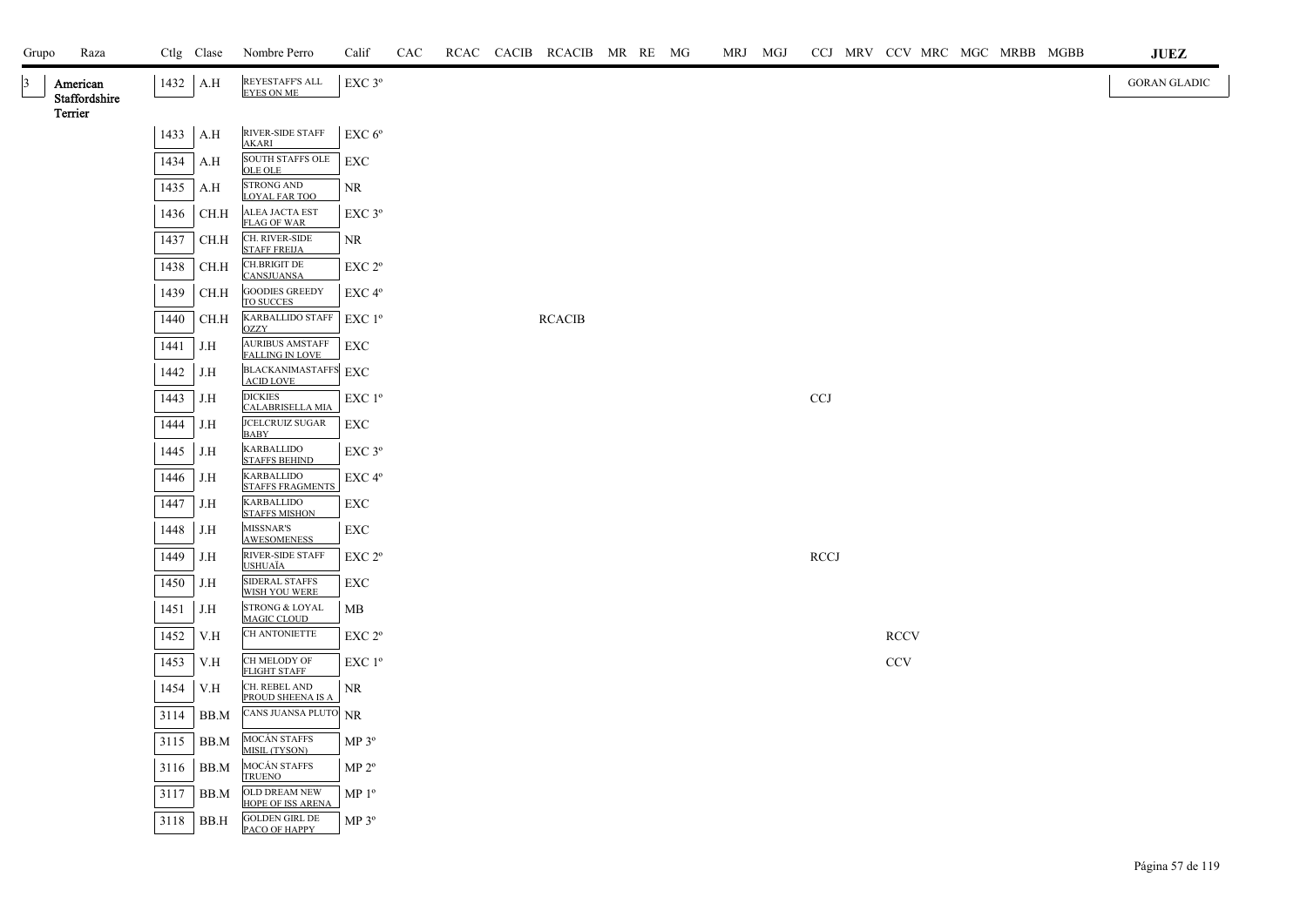| Grupo           | Raza                                 |      | Ctlg Clase  | Nombre Perro                                     | Calif                                        | CAC |             |              | RCAC CACIB RCACIB MR RE MG |    |                | MRJ MGJ |             |         |            |            | CCJ MRV CCV MRC MGC MRBB MGBB |             | JUEZ                     |
|-----------------|--------------------------------------|------|-------------|--------------------------------------------------|----------------------------------------------|-----|-------------|--------------|----------------------------|----|----------------|---------|-------------|---------|------------|------------|-------------------------------|-------------|--------------------------|
| $\vert 3 \vert$ | American<br>Staffordshire<br>Terrier |      | $3119$ BB.H | MOCÁN STAFFS HOT   MP 2º<br><b>GIRL</b>          |                                              |     |             |              |                            |    |                |         |             |         |            |            |                               |             | <b>GORAN GLADIC</b>      |
|                 |                                      |      | 3120 BB.H   | MOCÁN STAFFS<br><b>SUPER NENA</b>                | MP 4 <sup>°</sup>                            |     |             |              |                            |    |                |         |             |         |            |            |                               |             |                          |
|                 |                                      | 3121 | BB.H        | OOHDY WOOD GIRL<br>OF ISS ARENA                  | MP 1 <sup>o</sup>                            |     |             |              |                            |    |                |         |             |         |            |            |                               | <b>MRBB</b> |                          |
|                 |                                      | 3122 | BB.H        | REBEL AND PROUD<br><b>LBK'S SECRETS AND</b>      | <b>NR</b>                                    |     |             |              |                            |    |                |         |             |         |            |            |                               |             |                          |
|                 |                                      | 3123 | CC.M        | <b>EDWARD DE CAN</b><br><b>GUASCH</b>            | MP <sup>0</sup>                              |     |             |              |                            |    |                |         |             |         |            |            |                               |             |                          |
|                 |                                      | 3124 | CC.H        | ALEA JACTA EST AL<br><b>ARMA</b>                 | MP <sup>0</sup>                              |     |             |              |                            |    |                |         |             |         |            | <b>MRC</b> |                               |             |                          |
|                 |                                      | 3125 | CCA         | ALEA JACTA EST<br><b>NUMANCIA</b>                | $MP 3^{\circ}$                               |     |             |              |                            |    |                |         |             |         |            |            |                               |             |                          |
|                 |                                      | 3126 | CC.H        | <b>DECANI DE</b><br><b>TORRESTAFF</b>            | <b>NR</b>                                    |     |             |              |                            |    |                |         |             |         |            |            |                               |             |                          |
|                 |                                      | 3127 | CC.H        | <b>GALA DE CAN</b><br><b>GUASCH</b>              | $MP 2^{\circ}$                               |     |             |              |                            |    |                |         |             |         |            |            |                               |             |                          |
|                 |                                      | 3128 | CC.H        | KARBALLIDO<br><b>STAFFS STAY IN</b>              | NR.                                          |     |             |              |                            |    |                |         |             |         |            |            |                               |             |                          |
|                 |                                      | 3129 | CC.H        | SOUTH STAFFS NON MP 4°<br>CREO NAS MEIGAS        |                                              |     |             |              |                            |    |                |         |             |         |            |            |                               |             |                          |
| $\vert$ 3       | Australian Silky<br>Terrier          | 1455 | V.M         | ARDIENTE ARMADO<br>DE IBERIMA                    | EXC 1 <sup>o</sup>                           |     |             |              |                            |    |                |         |             |         | <b>CCV</b> |            |                               |             | <b>FABRIZIO LA ROCCA</b> |
|                 |                                      | 1456 | A.H         | <b>CURIOSITY</b><br><b>STARDUST ALL</b>          | EXC 1º CAC                                   |     |             | <b>CACIB</b> |                            | MR |                |         |             |         |            |            |                               |             |                          |
|                 |                                      | 1457 | V.H         | <b>BOMBIX MOREN</b><br><b>PAR NOSTER</b>         | EXC 1 <sup>o</sup>                           |     |             |              |                            |    |                |         |             | MRV CCV |            |            |                               |             |                          |
| $\vert 3 \vert$ | Yorkshire Terrier                    | 1458 | I.M         | LLYLL'S KEEP AN<br><b>EYE ON AURIEMMA</b>        | $\ensuremath{\mathrm{EXC}}$ $1^{\mathrm{o}}$ |     | <b>RCAC</b> |              |                            |    |                |         |             |         |            |            |                               |             | PAOLO TARTARO            |
|                 |                                      | 1459 | A.M         | CH PORT - INT<br>HORFEO'S IT'S                   | EXC <sub>3°</sub>                            |     |             |              |                            |    |                |         |             |         |            |            |                               |             |                          |
|                 |                                      | 1460 | A.M         | CLICK CLICK DE<br><b>DIANIUM</b>                 | NR                                           |     |             |              |                            |    |                |         |             |         |            |            |                               |             |                          |
|                 |                                      | 1461 | A.M         | I'L MAGIC DE<br><b>GARMAR</b>                    | EXC <sub>4°</sub>                            |     |             |              |                            |    |                |         |             |         |            |            |                               |             |                          |
|                 |                                      | 1462 | A.M         | JARDIN SECRET DES   EXC 1º CAC<br><b>MILROLS</b> |                                              |     |             |              | <b>RCACIB</b>              |    |                |         |             |         |            |            |                               |             |                          |
|                 |                                      | 1463 | A.M         | MINATERRA PELAYO NR                              |                                              |     |             |              |                            |    |                |         |             |         |            |            |                               |             |                          |
|                 |                                      | 1464 | A.M         | <b>OSCARAY</b><br><b>ANGELEUS</b>                | MB                                           |     |             |              |                            |    |                |         |             |         |            |            |                               |             |                          |
|                 |                                      | 1465 | A.M         | ROYAL BOUTIQUE<br>TIME TO WIN                    | NO CAL                                       |     |             |              |                            |    |                |         |             |         |            |            |                               |             |                          |
|                 |                                      | 1466 | A.M         | <b>SILVER POISE</b><br><b>MOLOCK</b>             | $EXC 2^{\circ}$                              |     |             |              |                            |    |                |         |             |         |            |            |                               |             |                          |
|                 |                                      | 1467 | CH.M        | MBISMBISS MULTI<br>CH. AURIEMMA                  | EXC 1 <sup>o</sup>                           |     |             | <b>CACIB</b> |                            | MR | $3^{\circ}$ MG |         |             |         |            |            |                               |             |                          |
|                 |                                      | 1468 | J.M         | <b>IKER DE AMPI DE</b><br><b>HEREDEROS DE LA</b> | EXC 2 <sup>o</sup>                           |     |             |              |                            |    |                |         | <b>RCCJ</b> |         |            |            |                               |             |                          |
|                 |                                      | 1469 | J.M         | OSCARAY CALL ME<br><b>BABY</b>                   | $EXC1^{\circ}$                               |     |             |              |                            |    |                |         | CCJ         |         |            |            |                               |             |                          |
|                 |                                      | 1470 | I.H         | OSCARAY CAFÉ DE<br><b>LEVANTE</b>                | EXC 1 <sup>o</sup>                           |     |             |              |                            |    |                |         |             |         |            |            |                               |             |                          |
|                 |                                      | 1471 | A.H         | <b>AURIEMMA</b><br><b>CHERRY LOVE</b>            | EXC <sub>4°</sub>                            |     |             |              |                            |    |                |         |             |         |            |            |                               |             |                          |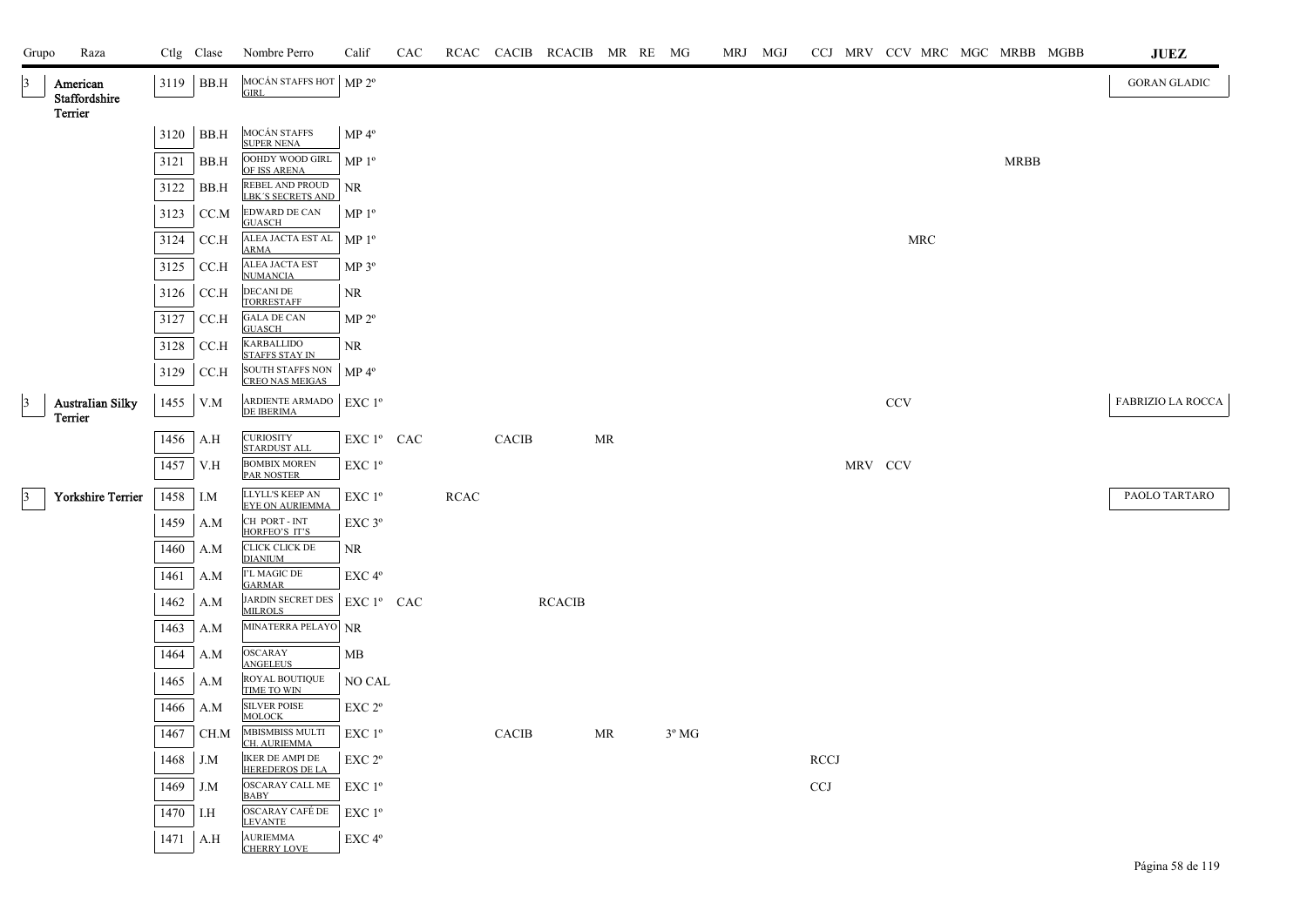| Grupo           | Raza                         |          | Ctlg Clase | Nombre Perro                                  | Calif                                            | CAC |             |              | RCAC CACIB RCACIB MR RE MG |  |            | MRJ MGJ |             | CCJ MRV CCV MRC MGC MRBB MGBB |  | <b>JUEZ</b>    |
|-----------------|------------------------------|----------|------------|-----------------------------------------------|--------------------------------------------------|-----|-------------|--------------|----------------------------|--|------------|---------|-------------|-------------------------------|--|----------------|
|                 | <b>Yorkshire Terrier</b>     | 1472     | A.H        | CH. GR. HORFEO'S<br><b>NANAE DREAM</b>        | EXC 1º CAC                                       |     |             | CACIB        |                            |  |            |         |             |                               |  | PAOLO TARTARO  |
|                 |                              | 1473     | A.H        | LIFE IS BEAUTIFUL<br><b>DES MILROLS</b>       | EXC 2 <sup>o</sup>                               |     | <b>RCAC</b> |              | <b>RCACIB</b>              |  |            |         |             |                               |  |                |
|                 |                              | 1474     | A.H        | MAELIE OF GOLDEN<br><b>ROSE MANOR</b>         | $EXC$ 5 $\rm ^{o}$                               |     |             |              |                            |  |            |         |             |                               |  |                |
|                 |                              | 1475     | A.H        | MINATERRA SOFIA                               | $EXC$ $3^{\circ}$                                |     |             |              |                            |  |            |         |             |                               |  |                |
|                 |                              | 1476     | J.H        | <b>BOHEMIAN</b><br><b>RHAPSODY DE</b>         | MB                                               |     |             |              |                            |  |            |         |             |                               |  |                |
|                 |                              | 1477     | J.H        | DJAKARTAS LOLITA<br><b>LEMPICKA</b>           | $EXC$ 5 $\rm ^{o}$                               |     |             |              |                            |  |            |         |             |                               |  |                |
|                 |                              | 1478     | J.H        | <b>ESTUGO AMIEN</b><br><b>DANCING QUEEN</b>   | EXC 1 <sup>o</sup>                               |     |             |              |                            |  | <b>MRJ</b> |         | <b>CCJ</b>  |                               |  |                |
|                 |                              | 1479     | J.H        | <b>HORFEO'S RING</b><br>RING LYS              | $MB 6^{\circ}$                                   |     |             |              |                            |  |            |         |             |                               |  |                |
|                 |                              | 1480     | J.H        | LENA DE<br><b>SEVENSHIRE</b>                  | EXC 3°                                           |     |             |              |                            |  |            |         |             |                               |  |                |
|                 |                              | 1481     | J.H        | MINATERRA BLUE<br>ROMY                        | EXC 4°                                           |     |             |              |                            |  |            |         |             |                               |  |                |
|                 |                              | 1482     | J.H        | SILVER POINT<br>SMOKE ON WATER                | EXC <sub>2°</sub>                                |     |             |              |                            |  |            |         | <b>RCCJ</b> |                               |  |                |
| $\vert 3 \vert$ | <b>Teckel Estandar</b>       | 1495     | T.M        | VILLANO DE LOS<br><b>MADRONOS</b>             | NR.                                              |     |             |              |                            |  |            |         |             |                               |  | ANKI JOHANNSON |
|                 | pelo duro                    |          |            |                                               |                                                  |     |             |              |                            |  |            |         |             |                               |  |                |
| $\overline{4}$  | Teckel Estandar<br>pelo duro | 1483 I.M |            | ALBERO DE LOS<br><b>ANGELES DE</b>            | EXC 1°                                           |     |             |              |                            |  |            |         |             |                               |  | ANKI JOHANNSON |
|                 |                              | 1484     | I.M        | <b>DACHSKRIEGER</b><br><b>JAVELIN</b>         | NR.                                              |     |             |              |                            |  |            |         |             |                               |  |                |
|                 |                              | 1485     | I.M        | <b>IKARUS VON DER</b><br><b>RAUHHAARMEUTE</b> | EXC 2 <sup>o</sup>                               |     |             |              |                            |  |            |         |             |                               |  |                |
|                 |                              | 1486     | A.M        | <b>BERNARDINO DE</b><br><b>ENZZOCAN</b>       | EXC 1 <sup>°</sup> CAC                           |     |             | <b>CACIB</b> |                            |  |            |         |             |                               |  |                |
|                 |                              | 1487     | A.M        | <b>BOSTON DE</b><br><b>ENZZOCAN</b>           | EXC                                              |     |             |              |                            |  |            |         |             |                               |  |                |
|                 |                              | 1488     | A.M        | CALSTELPETROIO<br><b>NESPOLO</b>              | $EXC$ 3 $^{\circ}$                               |     |             |              |                            |  |            |         |             |                               |  |                |
|                 |                              | 1489     | A.M        | <b>CAMAEL THE ANGEL</b>                       | EXC 4 <sup>o</sup>                               |     |             |              |                            |  |            |         |             |                               |  |                |
|                 |                              | 1490     | A.M        | DA VINCI DE LOS<br><u>MADROÑOS</u>            | NR.                                              |     |             |              |                            |  |            |         |             |                               |  |                |
|                 |                              | 1491     | A.M        | <b>JAZZ DE VIANZAR</b>                        | EXC 2 <sup>o</sup>                               |     | <b>RCAC</b> |              | <b>RCACIB</b>              |  |            |         |             |                               |  |                |
|                 |                              | 1492     | A.M        | <b>KIM DE PRIGARCAN</b>                       | <b>NR</b>                                        |     |             |              |                            |  |            |         |             |                               |  |                |
|                 |                              | 1493     | T.M        | CORCHO VAR DEL<br><b>CARPETO</b>              | $\mathop{\rm EXC}\nolimits$ $1^{\circ}$ $\;$ CAC |     |             |              |                            |  |            |         |             |                               |  |                |
|                 |                              | 1494     | T.M        | PETER VOM<br><b>STERNENTOR</b>                | EXC 2 <sup>o</sup>                               |     |             |              |                            |  |            |         |             |                               |  |                |
|                 |                              | 1496     | CH.M       | <b>BORIS DE LOS</b><br><b>BERCEROS</b>        | EXC 1 <sup>°</sup>                               |     |             |              |                            |  |            |         |             |                               |  |                |
|                 |                              | 1497     | J.M        | <b>HERMES DE LOS</b><br><b>JARONALES</b>      | EXC 2 <sup>o</sup>                               |     |             |              |                            |  |            |         | <b>RCCJ</b> |                               |  |                |
|                 |                              | 1498     | J.M        | OTELO DE VIANZAR                              | EXC 1 <sup>o</sup>                               |     |             |              |                            |  |            |         | CCJ         |                               |  |                |
|                 |                              | 1499     | A.H        | <b>CONNY DE LOS</b><br><b>MADROÑOS</b>        | NR                                               |     |             |              |                            |  |            |         |             |                               |  |                |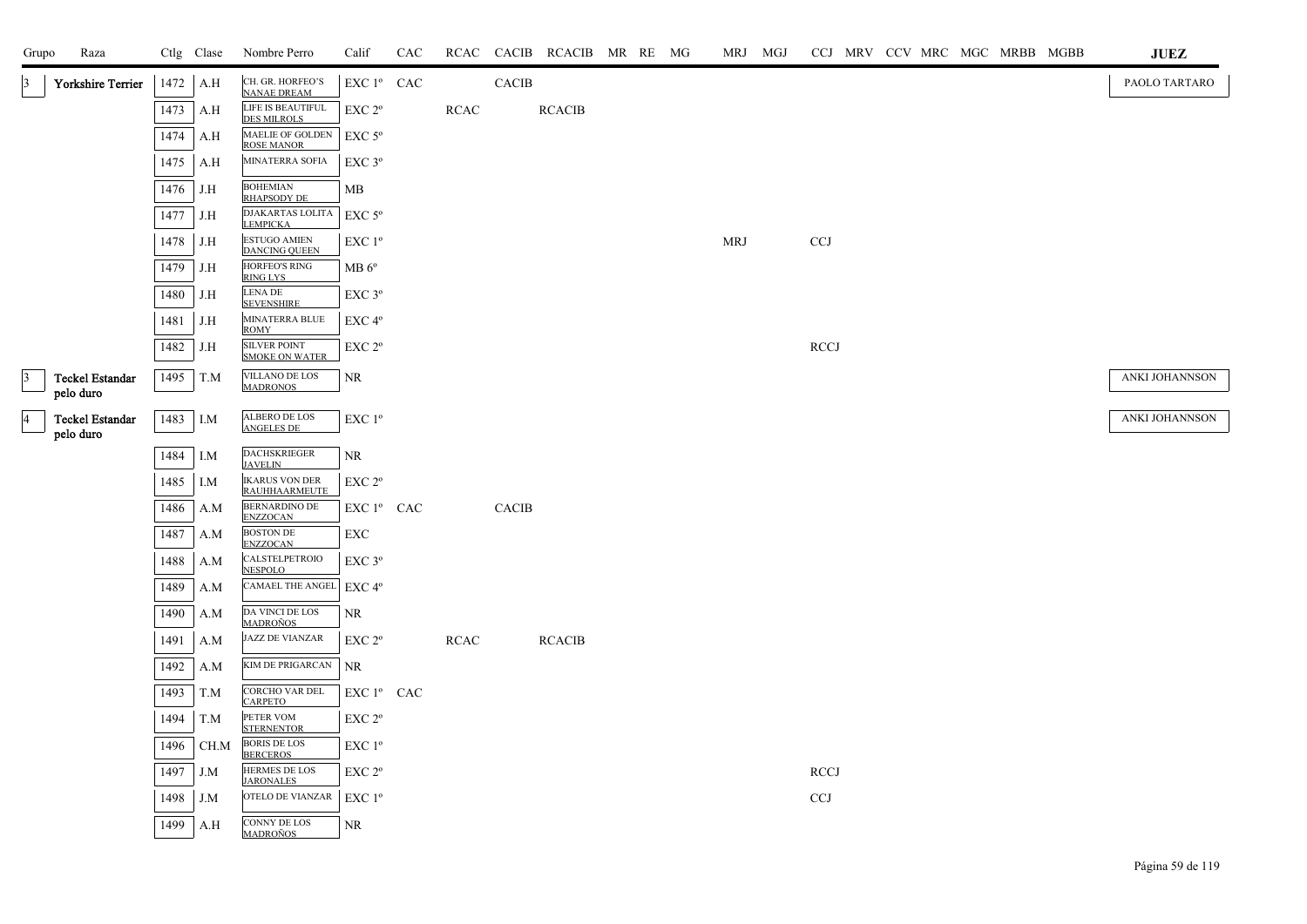| Grupo | Raza                                 |          | Ctlg Clase | Nombre Perro                                  | Calif              | CAC |             |                        | RCAC CACIB RCACIB MR RE MG |    |  |            | MRJ MGJ |             |  |  |             | CCJ MRV CCV MRC MGC MRBB MGBB | JUEZ           |
|-------|--------------------------------------|----------|------------|-----------------------------------------------|--------------------|-----|-------------|------------------------|----------------------------|----|--|------------|---------|-------------|--|--|-------------|-------------------------------|----------------|
| 4     | Teckel Estandar<br>pelo duro         | 1500     | A.H        | EVEREST DE LOS<br>MADROÑOS                    | EXC 2°             |     | <b>RCAC</b> |                        |                            |    |  |            |         |             |  |  |             |                               | ANKI JOHANNSON |
|       |                                      | 1501     | A.H        | <b>ILLA DE VIANZAR</b>                        | EXC 1º CAC         |     |             |                        |                            |    |  |            |         |             |  |  |             |                               |                |
|       |                                      | 1502     | A.H        | <b>IRINA VOM</b><br><b>LINTELER-FORST FCI</b> | NR                 |     |             |                        |                            |    |  |            |         |             |  |  |             |                               |                |
|       |                                      | 1503     | A.H        | <b>KIM KARDASHIAM</b><br>DELVALLEDERICOTE     | $EXC$ 3 $^{\circ}$ |     |             |                        |                            |    |  |            |         |             |  |  |             |                               |                |
|       |                                      | 1504     | A.H        | <b>NOTHING</b><br>COMPARES TO YOU             | NR                 |     |             |                        |                            |    |  |            |         |             |  |  |             |                               |                |
|       |                                      | 1505     | T.H        | <b>BESAME MUCHO DE</b><br><b>LOS MADRONOS</b> | EXC 1º CAC         |     |             | CACIB                  |                            |    |  |            |         |             |  |  |             |                               |                |
|       |                                      | 1506     | CH.H       | CH LILIT DEL<br><b>COLLADO DEL</b>            | EXC 1 <sup>o</sup> |     |             |                        | <b>RCACIB</b>              |    |  |            |         |             |  |  |             |                               |                |
|       |                                      | 1507     | J.H        | <b>BIBARHUND</b><br><b>IMPOSSIBLE IS</b>      | NR                 |     |             |                        |                            |    |  |            |         |             |  |  |             |                               |                |
|       |                                      | 1508     | J.H        | <b>HIDRA DE LOS</b><br><b>JARONALES</b>       | $MB 4^{\circ}$     |     |             |                        |                            |    |  |            |         |             |  |  |             |                               |                |
|       |                                      | 1509     | J.H        | <b>INDIA DE LOS</b><br><b>JARONALES</b>       | $EXC$ $3^{\circ}$  |     |             |                        |                            |    |  |            |         |             |  |  |             |                               |                |
|       |                                      | 1510     | J.H        | JOKERDACHS JUST<br><b>JOKING</b>              | $EXC1^{\circ}$     |     |             |                        |                            | MR |  | <b>MRJ</b> |         | <b>CCJ</b>  |  |  |             |                               |                |
|       |                                      | 1511     | J.H        | PLUPA DE VIANZAR                              | EXC 2 <sup>o</sup> |     |             |                        |                            |    |  |            |         | <b>RCCJ</b> |  |  |             |                               |                |
| 4     | Teckel Estandar<br>pelo largo        | 1512 I.M |            | DAKSLAND U ONLY<br>YOU                        | <b>NR</b>          |     |             |                        |                            |    |  |            |         |             |  |  |             |                               | ANKI JOHANNSON |
|       |                                      | 1513     | J.M        | <b>COOPER DE</b><br><b>EURAVALL</b>           | NR                 |     |             |                        |                            |    |  |            |         |             |  |  |             |                               |                |
|       |                                      | 1514     | CH.H       | <b>OMEGA RUDE</b>                             | NR                 |     |             |                        |                            |    |  |            |         |             |  |  |             |                               |                |
|       |                                      | 1515     | CH.H       | <b>SENSATSIA PITERA</b><br><b>EUPHORIA</b>    | $EXC1^{\circ}$     |     |             | CACIB                  |                            | MR |  |            |         |             |  |  |             |                               |                |
|       |                                      | 3130     | BB.M       | NUMA POMPILIUS                                | <b>PROM</b>        |     |             |                        |                            |    |  |            |         |             |  |  |             |                               |                |
|       |                                      | 3131     | BB.H       | NOA PRINCESA DE<br><b>VILANOVA</b>            | MP <sup>0</sup>    |     |             |                        |                            |    |  |            |         |             |  |  | <b>MRBB</b> |                               |                |
| 4     | <b>Teckel Estandar</b><br>pelo corto | 1516     | A.M        | <b>AQUILES DE</b><br><b>FERMINCAN</b>         | $EXC$ $3^{\circ}$  |     |             |                        |                            |    |  |            |         |             |  |  |             |                               | ANKI JOHANNSON |
|       |                                      | 1517     | A.M        | <b>BACO DE LA</b><br><b>CUESTA ROMERO</b>     | EXC 1º CAC         |     |             |                        | <b>RCACIB</b>              |    |  |            |         |             |  |  |             |                               |                |
|       |                                      | 1518     | A.M        | ÍTALO DE GRAYALA                              | EXC 2 <sup>o</sup> |     | <b>RCAC</b> |                        |                            |    |  |            |         |             |  |  |             |                               |                |
|       |                                      | 1519     | A.M        | <b>LOUIS DE</b><br><u>VIÑASWALD</u>           | EXC 4°             |     |             |                        |                            |    |  |            |         |             |  |  |             |                               |                |
|       |                                      | 1520     | A.M        | LOVE OF MY LIFE<br>DE QUINTA                  | <b>EXC</b>         |     |             |                        |                            |    |  |            |         |             |  |  |             |                               |                |
|       |                                      | 1521     | T.M        | <b>AACHEN DEL</b><br><b>MACHENE</b>           | $EXC1^{\circ}$ CAC |     |             |                        |                            |    |  |            |         |             |  |  |             |                               |                |
|       |                                      | 1522     | CH.M       | HERMO TULIO DE<br><b>GRAYALA</b>              | $EXC1^{\circ}$     |     |             | $\operatorname{CACIB}$ |                            |    |  |            |         |             |  |  |             |                               |                |
|       |                                      | 1523     | J.M        | DON CARLO DES<br><b>SWEET-CRÉOLES</b>         | $EXC1^{\circ}$     |     |             |                        |                            |    |  |            |         | <b>CCJ</b>  |  |  |             |                               |                |
|       |                                      | 1524     | J.M        | PAGLIACCI DES<br><b>SWEET CRÉOLES</b>         | NR.                |     |             |                        |                            |    |  |            |         |             |  |  |             |                               |                |
|       |                                      | 1525     | I.H        | MAGNIFICA DE<br>VIÑASWALD                     | EXC 1 <sup>o</sup> |     | <b>RCAC</b> |                        | <b>RCACIB</b>              |    |  |            |         |             |  |  |             |                               |                |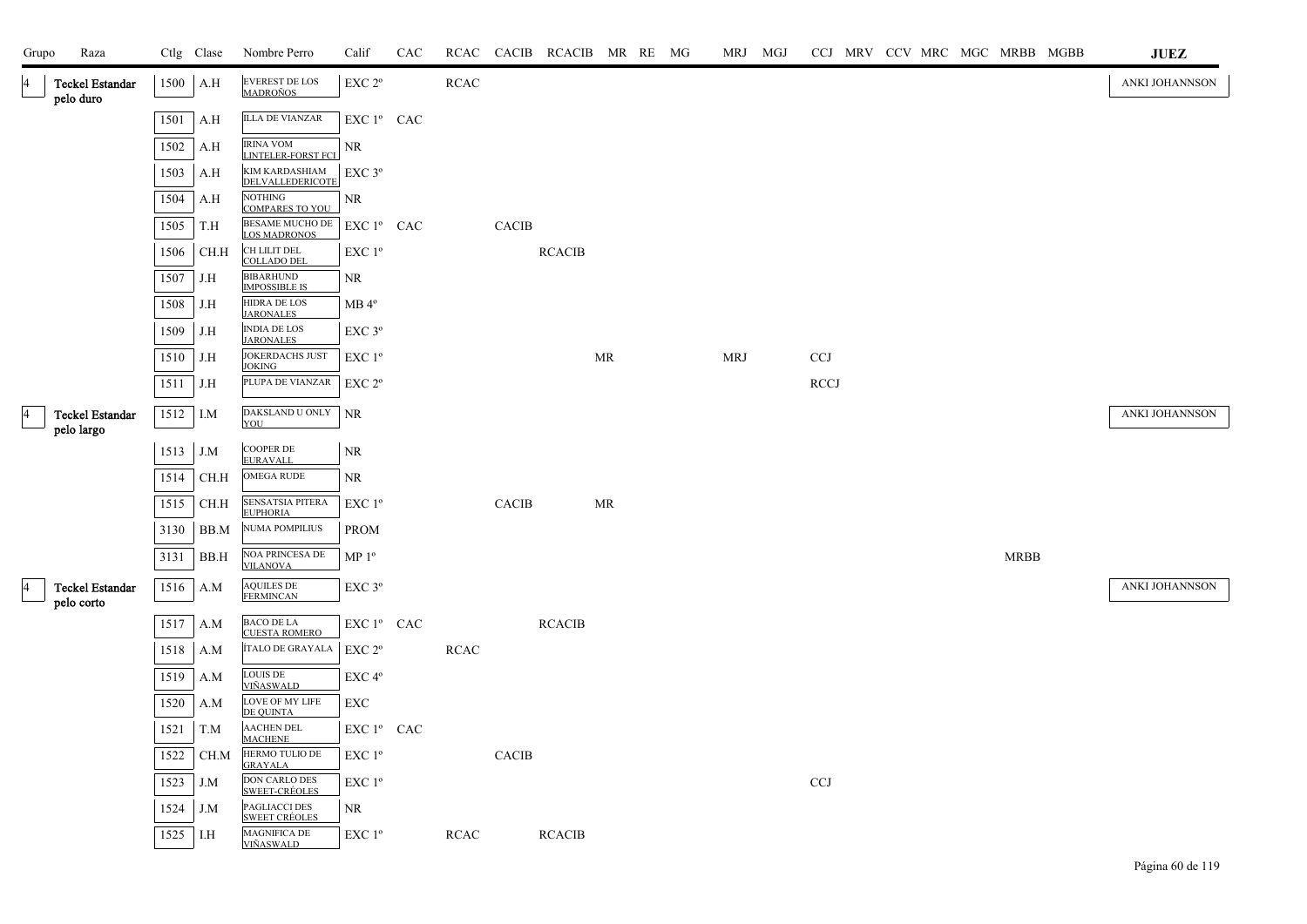| Grupo | Raza                                  |      | Ctlg Clase | Nombre Perro                              | Calif                                        | CAC |             |              | RCAC CACIB RCACIB MR RE MG |    |    | MRJ MGJ |             |  |     |             | CCJ MRV CCV MRC MGC MRBB MGBB | JUEZ           |
|-------|---------------------------------------|------|------------|-------------------------------------------|----------------------------------------------|-----|-------------|--------------|----------------------------|----|----|---------|-------------|--|-----|-------------|-------------------------------|----------------|
| 14    | <b>Teckel Estandar</b><br>pelo corto  | 1526 | A.H        | BIANCA DE LA<br>CUESTA ROMERO             | EXC <sub>2°</sub>                            |     |             |              |                            |    |    |         |             |  |     |             |                               | ANKI JOHANNSON |
|       |                                       | 1527 | A.H        | CHJ NANA DE                               | EXC <sub>3°</sub>                            |     |             |              |                            |    |    |         |             |  |     |             |                               |                |
|       |                                       | 1528 | A.H        | <b>VIÑASWALD</b><br>ÍTACA DE GRAYALA      | MB                                           |     |             |              |                            |    |    |         |             |  |     |             |                               |                |
|       |                                       | 1529 | A.H        | <b>KATRINA DE</b><br><b>FERMINCAN</b>     | EXC                                          |     |             |              |                            |    |    |         |             |  |     |             |                               |                |
|       |                                       | 1530 | A.H        | LARA DE<br><u>VIÑASWALD</u>               | MВ                                           |     |             |              |                            |    |    |         |             |  |     |             |                               |                |
|       |                                       | 1531 | A.H        | PORT SALUTE V.D.<br><b>MIBAF'S HOEVE</b>  | EXC                                          |     |             |              |                            |    |    |         |             |  |     |             |                               |                |
|       |                                       | 1532 | A.H        | PROUD HUNTER<br><b>ELIXIR</b>             | EXC 1 <sup>°</sup> CAC                       |     |             | <b>CACIB</b> |                            | MR | MG |         |             |  |     |             |                               |                |
|       |                                       | 1533 | A.H        | THE HINKS DREAM<br>FLY ME TO MOON         | NR                                           |     |             |              |                            |    |    |         |             |  |     |             |                               |                |
|       |                                       | 1534 | A.H        | THE HINKS DREAM<br><b>SOLO UNA</b>        | EXC 4°                                       |     |             |              |                            |    |    |         |             |  |     |             |                               |                |
|       |                                       | 1535 | A.H        | WINI DE<br><b>FERMINCAN</b>               | MB                                           |     |             |              |                            |    |    |         |             |  |     |             |                               |                |
|       |                                       | 1536 | J.H        | <b>DACHS CLASS</b><br><b>FEMME FATALE</b> | EXC <sub>3°</sub>                            |     |             |              |                            |    |    |         |             |  |     |             |                               |                |
|       |                                       | 1537 | J.H        | LUBOV' IZ DOMA<br><b>MAKOVEI</b>          | EXC 2°                                       |     |             |              |                            |    |    |         | <b>RCCJ</b> |  |     |             |                               |                |
|       |                                       | 1538 | J.H        | <b>MALENA DE</b><br><u>VIÑASWALD</u>      | $EXC1^{\circ}$                               |     |             |              |                            |    |    | MRJ     | <b>CCJ</b>  |  |     |             |                               |                |
|       |                                       | 3132 | BB.M       | CONAN DE LA<br><b>CUESTA ROMERO</b>       | MP 1 <sup>o</sup>                            |     |             |              |                            |    |    |         |             |  |     |             |                               |                |
|       |                                       | 3133 | BB.M       | FADE TO BLACK DE<br><b>ARTE Y VIDA</b>    | <b>NR</b>                                    |     |             |              |                            |    |    |         |             |  |     |             |                               |                |
|       |                                       | 3134 | BB.H       | CARLOTA DE LA<br><b>CUESTA ROMERO</b>     | $MP 2^{\circ}$                               |     |             |              |                            |    |    |         |             |  |     |             |                               |                |
|       |                                       | 3135 | BB.H       | UNA NOCHE EN<br><b>MARRAKECH DE</b>       | MP <sup>0</sup>                              |     |             |              |                            |    |    |         |             |  |     | <b>MRBB</b> |                               |                |
|       |                                       | 3136 | CCA        | NIDIA CASERINA DE<br><b>GRAYALA</b>       | MP <sup>0</sup>                              |     |             |              |                            |    |    |         |             |  | MRC |             |                               |                |
| 4     | Teckel Miniatura<br>pelo duro (Zwerg) | 1539 | I.M        | <b>ALMARXILS</b><br><b>TROMPETA</b>       | MB                                           |     |             |              |                            |    |    |         |             |  |     |             |                               | ANTONIO CHOYA  |
|       |                                       | 1540 | I.M        | DRACMON NORTON                            | EXC 1 <sup>o</sup>                           |     | <b>RCAC</b> |              |                            |    |    |         |             |  |     |             |                               |                |
|       |                                       | 1541 | A.M        | <b>ALMARXILS ELLIOT</b>                   | EXC                                          |     |             |              |                            |    |    |         |             |  |     |             |                               |                |
|       |                                       | 1542 | A.M        | <b>ALPHERATZ</b><br><b>HIGHLANDER</b>     | <b>DESC</b>                                  |     |             |              |                            |    |    |         |             |  |     |             |                               |                |
|       |                                       | 1543 | A.M        | <b>ALPHERATZ</b><br><b>O'PROMONTORIO</b>  | MB                                           |     |             |              |                            |    |    |         |             |  |     |             |                               |                |
|       |                                       | 1544 | A.M        | DONDERSTEEN TOP<br><b>BOY</b>             | $EXC1^{\circ}$ CAC                           |     |             |              | <b>RCACIB</b>              |    |    |         |             |  |     |             |                               |                |
|       |                                       | 1545 | A.M        | <b>DRACMON ATHOS</b>                      | EXC 3°                                       |     |             |              |                            |    |    |         |             |  |     |             |                               |                |
|       |                                       | 1546 | A.M        | DRACMON TEDDY<br><b>BEAR</b>              | $\ensuremath{\mathrm{EXC}}$ $2^{\mathrm{o}}$ |     |             |              |                            |    |    |         |             |  |     |             |                               |                |
|       |                                       | 1547 | A.M        | REY DEL CARONÍ                            | EXC <sub>4°</sub>                            |     |             |              |                            |    |    |         |             |  |     |             |                               |                |
|       |                                       | 1548 | T.M        | HULISES I DE LA<br><b>YOSA</b>            | EXC 1º CAC                                   |     |             |              |                            |    |    |         |             |  |     |             |                               |                |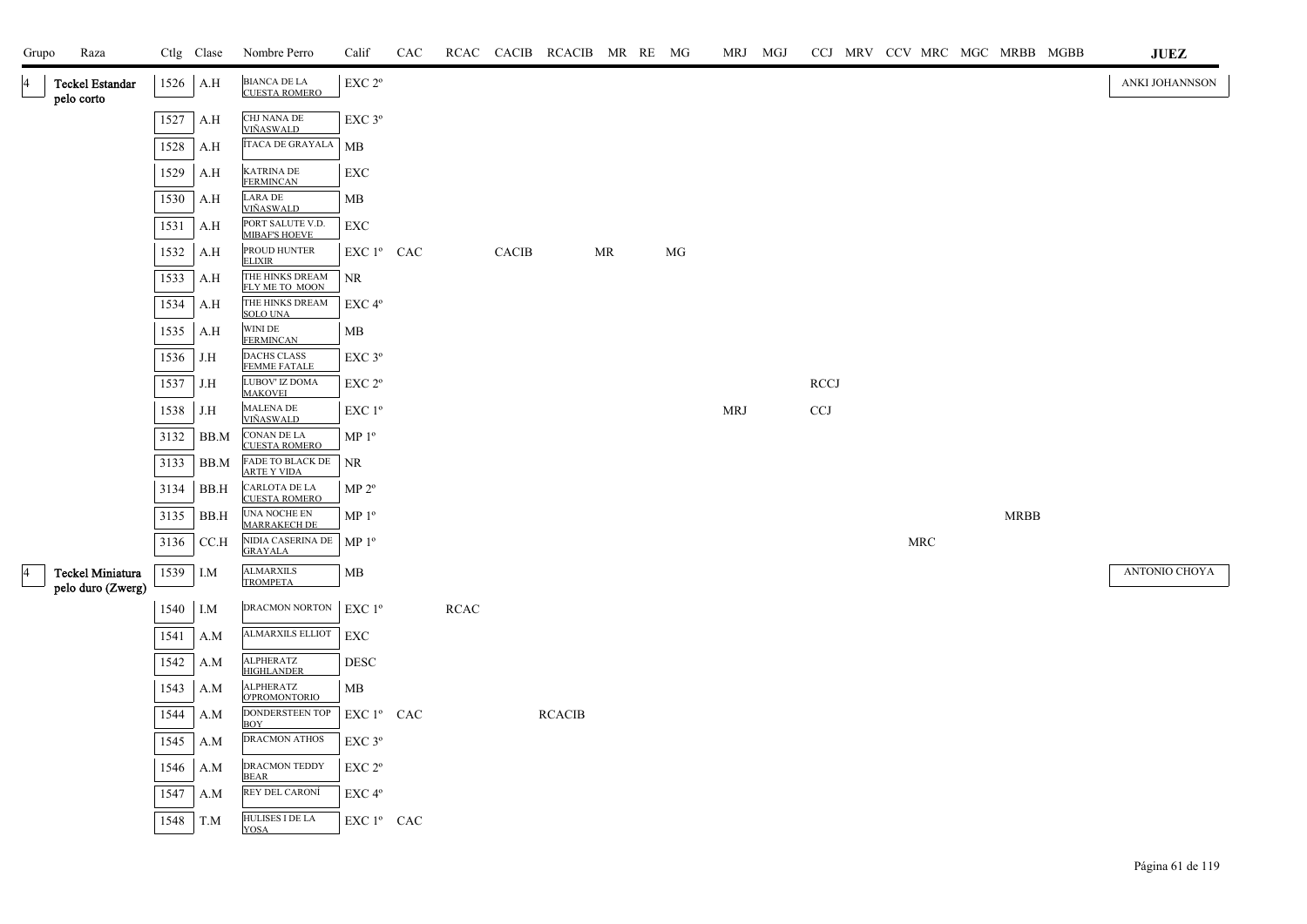| Grupo | Raza                                  |      | Ctlg Clase | Nombre Perro                                         | Calif                                           | CAC | RCAC        | CACIB RCACIB MR RE MG |               |                                   |                | MRJ MGJ    |                       |  |                      | CCJ MRV CCV MRC MGC MRBB MGBB | $\mathbf{J}\mathbf{U}\mathbf{E}\mathbf{Z}$ |
|-------|---------------------------------------|------|------------|------------------------------------------------------|-------------------------------------------------|-----|-------------|-----------------------|---------------|-----------------------------------|----------------|------------|-----------------------|--|----------------------|-------------------------------|--------------------------------------------|
|       | Teckel Miniatura<br>pelo duro (Zwerg) | 1549 | $\rm CH.M$ | CH. ALMARXILS<br><b>QUINTIN</b>                      | $\ensuremath{\mathrm{EXC}}$<br>$1^{\mathrm{o}}$ |     |             | CACIB                 |               | $\ensuremath{\mathsf{MR}}\xspace$ | $3^{\circ}$ MG |            |                       |  |                      |                               | ANTONIO CHOYA                              |
|       |                                       | 1550 | J.M        | ALMARXILS SANTA<br><b>CLAUS</b>                      | $\ensuremath{\mathrm{EXC}}$ $1^{\mathrm{o}}$    |     |             |                       |               |                                   |                |            | $_{\rm CCJ}$          |  |                      |                               |                                            |
|       |                                       | 1551 | J.M        | DRACMON IMÁN                                         | EXC 2°                                          |     |             |                       |               |                                   |                |            | $\operatorname{RCCJ}$ |  |                      |                               |                                            |
|       |                                       | 1552 | J.M        | <b>QUILI DE VIANZAR</b>                              | EXC 3°                                          |     |             |                       |               |                                   |                |            |                       |  |                      |                               |                                            |
|       |                                       | 1553 | $\rm I.H$  | <b>ALMARXILS VEGA</b>                                | MB                                              |     |             |                       |               |                                   |                |            |                       |  |                      |                               |                                            |
|       |                                       | 1554 | I.H        | DOÑAPEPITA DE<br><b>CUDANCA</b>                      | EXC 1 <sup>o</sup>                              |     | <b>RCAC</b> |                       |               |                                   |                |            |                       |  |                      |                               |                                            |
|       |                                       | 1555 | A.H        | <b>ALPHERATZ TINA</b><br><b>TURNER</b>               | EXC 4°                                          |     |             |                       |               |                                   |                |            |                       |  |                      |                               |                                            |
|       |                                       | 1556 | A.H        | CHJ ESP<br>CAMAELKENNEL                              | MB                                              |     |             |                       |               |                                   |                |            |                       |  |                      |                               |                                            |
|       |                                       | 1557 | A.H        | DONDERSTEEN<br>LOVE ME FOREVER                       | $\mathop{\hbox{\rm EXC}}$ $1^{\circ}$ $\;$ CAC  |     |             | CACIB                 |               |                                   |                |            |                       |  |                      |                               |                                            |
|       |                                       | 1558 | A.H        | DONDERSTEEN RED<br><b>FLAME</b>                      | EXC 3°                                          |     |             |                       |               |                                   |                |            |                       |  |                      |                               |                                            |
|       |                                       | 1559 | A.H        | <b>DRACMON HIPS</b><br><b>DON'T LIE</b>              | EXC 2°                                          |     |             |                       |               |                                   |                |            |                       |  |                      |                               |                                            |
|       |                                       | 1560 | A.H        | <b>POCAHONTAS</b>                                    | <b>MB</b>                                       |     |             |                       |               |                                   |                |            |                       |  |                      |                               |                                            |
|       |                                       | 1561 | J.H        | ALMARXILS PILUCA                                     | MB                                              |     |             |                       |               |                                   |                |            |                       |  |                      |                               |                                            |
|       |                                       | 1562 | J.H        | DONDERSTEEN JOY                                      | EXC 2 <sup>o</sup>                              |     |             |                       |               |                                   |                |            |                       |  |                      |                               |                                            |
|       |                                       | 1563 | J.H        | DRACMON INDIA                                        | MB                                              |     |             |                       |               |                                   |                |            |                       |  |                      |                               |                                            |
|       |                                       | 1564 | J.H        | DRACMON RANIA                                        | $EXC1^{\circ}$                                  |     |             |                       |               |                                   |                | <b>MRJ</b> | CCJ                   |  |                      |                               |                                            |
|       |                                       | 1565 | J.H        | GUIÑOL'S MAJESTIC                                    | $EXC$ $3^{\circ}$                               |     |             |                       |               |                                   |                |            |                       |  |                      |                               |                                            |
|       |                                       | 1566 | J.H        | OLIVIA II DA<br><b>QUINTA D'ABROEIRA</b>             | $\ensuremath{\mathrm{EXC}}$ $5^{\mathrm{o}}$    |     |             |                       |               |                                   |                |            |                       |  |                      |                               |                                            |
|       |                                       | 1567 | J.H        | OTIMA DA QUINTA<br>D"ABROEIRA                        | EXC 4 <sup>o</sup>                              |     |             |                       |               |                                   |                |            |                       |  |                      |                               |                                            |
|       |                                       | 3137 | CC.M       | PEPE PIRIQUI<br>DELVALLEDERICOTE                     | MP $1^{\rm o}$                                  |     |             |                       |               |                                   |                |            |                       |  | $\operatorname{MRC}$ |                               |                                            |
|       |                                       | 3138 | CC.M       | RUSSEL KARLY                                         | <b>DESC</b>                                     |     |             |                       |               |                                   |                |            |                       |  |                      |                               |                                            |
|       |                                       | 3139 | CCA        | DRACMON GEORGIA                                      | MP 2 <sup>o</sup>                               |     |             |                       |               |                                   |                |            |                       |  |                      |                               |                                            |
|       |                                       | 3140 | $\rm CCA$  | PENELOPE<br>DELVALLEDERICOTE                         | $\mathbf{MP}\; \mathbf{1^o}$                    |     |             |                       |               |                                   |                |            |                       |  |                      |                               |                                            |
|       | Teckel Miniatura                      |      | 1568 A.M   | CASIMIRO DE<br><b>GOLAGE</b>                         | EXC 1º CAC                                      |     |             | CACIB                 |               |                                   |                |            |                       |  |                      |                               | ANKI JOHANNSON                             |
|       | pelo largo (Zwerg)                    | 1569 | T.M        | HORKAER'S ZACAPA                                     | EXC 1º CAC                                      |     |             |                       | <b>RCACIB</b> |                                   |                |            |                       |  |                      |                               |                                            |
|       |                                       | 1570 | CH.M       | <b>DELLA</b><br><b>GUARDIAN DE<br/>PORTO VILLAGE</b> | EXC 1 <sup>o</sup>                              |     |             |                       |               |                                   |                |            |                       |  |                      |                               |                                            |
|       |                                       | 1571 | $\rm CH.M$ | JCH, GBCH, DARK                                      | EXC 2°                                          |     |             |                       |               |                                   |                |            |                       |  |                      |                               |                                            |
|       |                                       | 1572 | I.H        | FACE OF THE MOON<br><b>KEEP THIS LOVE</b>            | <b>NR</b>                                       |     |             |                       |               |                                   |                |            |                       |  |                      |                               |                                            |
|       |                                       |      |            | <b>DEL RINCONCILLO</b>                               |                                                 |     |             |                       |               |                                   |                |            |                       |  |                      |                               |                                            |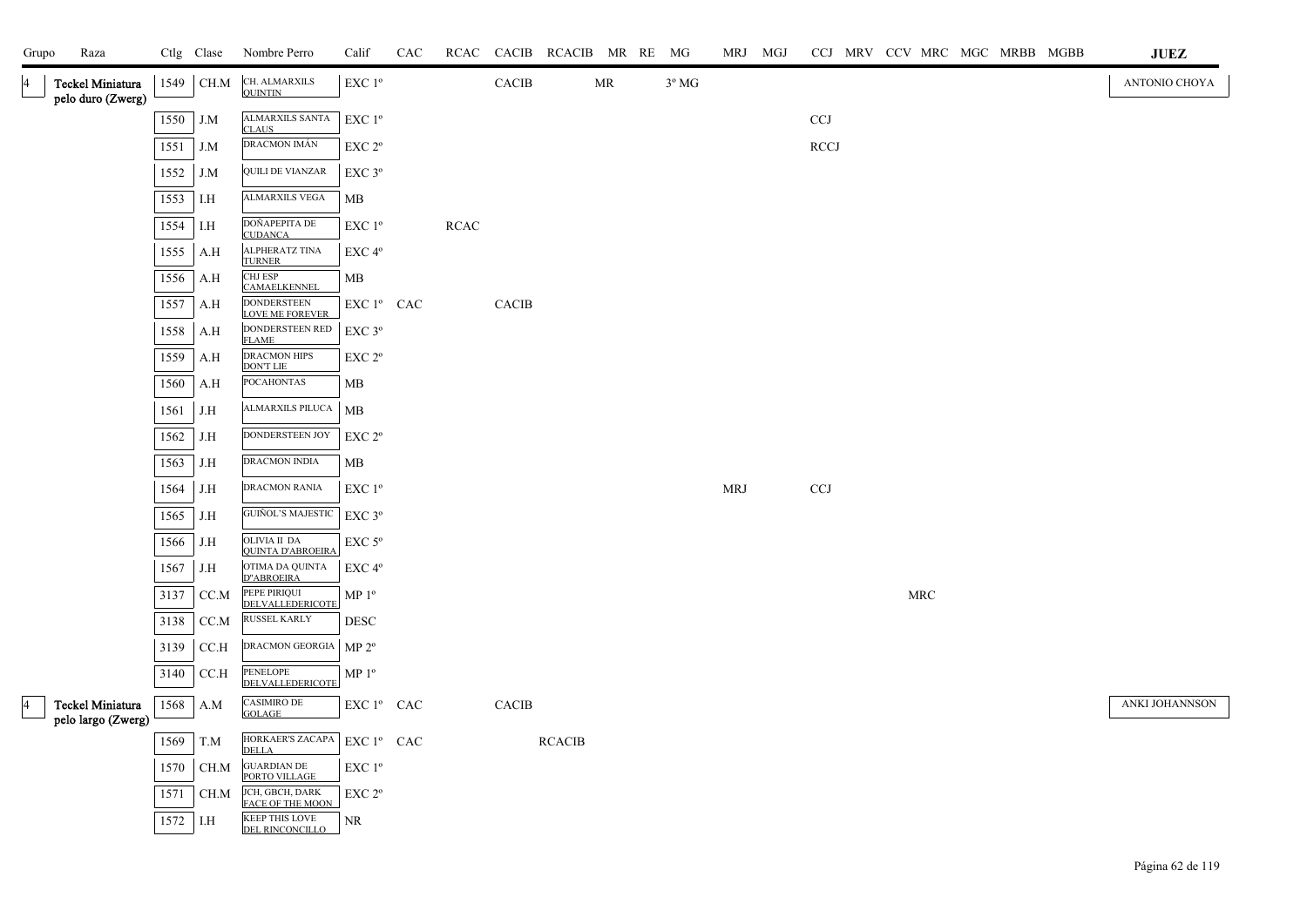| Grupo           | Raza                                   |            | Ctlg Clase | Nombre Perro                                                      | Calif              | CAC |             |              | RCAC CACIB RCACIB MR RE MG |    |                |            | MRJ MGJ |                           |  | CCJ MRV CCV MRC MGC MRBB MGBB |  | JUEZ           |
|-----------------|----------------------------------------|------------|------------|-------------------------------------------------------------------|--------------------|-----|-------------|--------------|----------------------------|----|----------------|------------|---------|---------------------------|--|-------------------------------|--|----------------|
| $\vert 4$       | Teckel Miniatura<br>pelo largo (Zwerg) | $1573$ A.H |            | RUMBA DE LLUMO                                                    | EXC 1º CAC         |     |             | <b>CACIB</b> |                            | MR |                |            |         |                           |  |                               |  | ANKI JOHANNSON |
|                 |                                        |            | 1574 CH.H  | CHJ E CH E GIB FOR<br>P. DI MAR DE PORTO                          | EXC 1 <sup>o</sup> |     |             |              | <b>RCACIB</b>              |    |                |            |         |                           |  |                               |  |                |
|                 |                                        | 1575       | J.H        | <b>AUCHANS TEDDI</b><br><b>BAIR</b>                               | EXC 1 <sup>o</sup> |     |             |              |                            |    |                | <b>MRJ</b> |         | CCJ                       |  |                               |  |                |
| $\vert 4 \vert$ | Teckel Miniatura<br>pelo corto (Zwerg) | 1576 I.M   |            | <b>LEONARDO IZ</b><br>MISHKINOGO DOMA                             | EXC 3°             |     |             |              |                            |    |                |            |         |                           |  |                               |  | ANKI JOHANNSON |
|                 |                                        | 1577 I.M   |            | WILLOU DE VIÑAS<br>DE JEREZ                                       | EXC 2 <sup>o</sup> |     |             |              |                            |    |                |            |         |                           |  |                               |  |                |
|                 |                                        | $1578$ I.M |            | YGEIA VOLTAIRE                                                    | EXC 1º CAC         |     |             | <b>CACIB</b> |                            | MR | $2^{\circ}$ MG |            |         |                           |  |                               |  |                |
|                 |                                        | 1579       | A.M        | ALPHERATZ<br><b>GOTHINGAM</b>                                     | EXC                |     |             |              |                            |    |                |            |         |                           |  |                               |  |                |
|                 |                                        | 1580       | A.M        | ALPHERATZ MR.<br><b>FLINT</b>                                     | $EXC$ $3^{\circ}$  |     |             |              |                            |    |                |            |         |                           |  |                               |  |                |
|                 |                                        | 1581       | A.M        | <b>ARMIDACHS EFFECT</b><br><b>COURAGE</b>                         | EXC 2°             |     |             |              |                            |    |                |            |         |                           |  |                               |  |                |
|                 |                                        | 1582       | A.M        | <b>CAPONE DEL</b><br><b>CARONI</b>                                | EXC                |     |             |              |                            |    |                |            |         |                           |  |                               |  |                |
|                 |                                        | 1583       | A.M        | <b>DAXIE NOSTRA</b><br><b>ELISEY</b>                              | EXC 1 <sup>o</sup> |     | <b>RCAC</b> |              | <b>RCACIB</b>              |    |                |            |         |                           |  |                               |  |                |
|                 |                                        | 1584       | A.M        | <b>DUALIS NILO</b>                                                | EXC <sub>4°</sub>  |     |             |              |                            |    |                |            |         |                           |  |                               |  |                |
|                 |                                        | 1585       | A.M        | FORMULA USPEHA<br><b>JOKER</b>                                    | EXC                |     |             |              |                            |    |                |            |         |                           |  |                               |  |                |
|                 |                                        | 1586       | A.M        | HERO DEL CARONI                                                   | EXC                |     |             |              |                            |    |                |            |         |                           |  |                               |  |                |
|                 |                                        | 1587       | A.M        | JONY DE VIÑAS DE<br><b>JEREZ</b>                                  | MB                 |     |             |              |                            |    |                |            |         |                           |  |                               |  |                |
|                 |                                        | 1588       | A.M        | <b>KAPITALIST IZ</b><br><b>OMSKOI KREPOST</b>                     | NR                 |     |             |              |                            |    |                |            |         |                           |  |                               |  |                |
|                 |                                        | 1589       | A.M        | LUNARES DE VIÑAS<br>DE JEREZ                                      | EXC                |     |             |              |                            |    |                |            |         |                           |  |                               |  |                |
|                 |                                        | 1590       | CH.M       | <b>ELROND O</b><br><b>RIVENDEL DEL</b>                            | EXC 2 <sup>o</sup> |     |             |              |                            |    |                |            |         |                           |  |                               |  |                |
|                 |                                        | 1591       | CH.M       | $\overline{\text{VIKING-}\parallel}$ IZ OMSKOI<br><b>KREPOSTI</b> | $EXC1^{\circ}$     |     |             |              |                            |    |                |            |         |                           |  |                               |  |                |
|                 |                                        | 1592       | J.M        | ALWAYS DE PINELLA EXC 3°                                          |                    |     |             |              |                            |    |                |            |         |                           |  |                               |  |                |
|                 |                                        | 1593       | J.M        | AMUR DE VIÑAS DE<br><b>JEREZ</b>                                  | <b>NR</b>          |     |             |              |                            |    |                |            |         |                           |  |                               |  |                |
|                 |                                        | 1594       | J.M        | DROGON DE LOS<br><b>OLIVOS DE QUINTO</b>                          | МB                 |     |             |              |                            |    |                |            |         |                           |  |                               |  |                |
|                 |                                        | 1595       | J.M        | <b>FABIO I DE PINELLA</b>                                         | $EXC1^{\circ}$     |     |             |              |                            |    |                |            |         | $\ensuremath{\text{CCJ}}$ |  |                               |  |                |
|                 |                                        | 1596       | J.M        | THE HINKS DREAM<br><b>ATTILA LEGACY</b>                           | EXC 2 <sup>o</sup> |     |             |              |                            |    |                |            |         | <b>RCCJ</b>               |  |                               |  |                |
|                 |                                        | 1597       | J.M        | THE HINKS DREAM<br>EL PRÍNCIPE DE LAS                             | MB                 |     |             |              |                            |    |                |            |         |                           |  |                               |  |                |
|                 |                                        | 1598 J.M   |            | VIKING III LEE DE<br><b>BRISAS DEL</b>                            | EXC 4 <sup>o</sup> |     |             |              |                            |    |                |            |         |                           |  |                               |  |                |
|                 |                                        | 1599       | I.H        | <b>BELLA I DE GOLAGE</b>                                          | $EXC 2^{\circ}$    |     | <b>RCAC</b> |              | <b>RCACIB</b>              |    |                |            |         |                           |  |                               |  |                |
|                 |                                        | $1600$ I.H |            | CHJ GIB QUIMERA I<br>DE CAMPOS DEL SUR                            | EXC 1º CAC         |     |             | CACIB        |                            |    |                |            |         |                           |  |                               |  |                |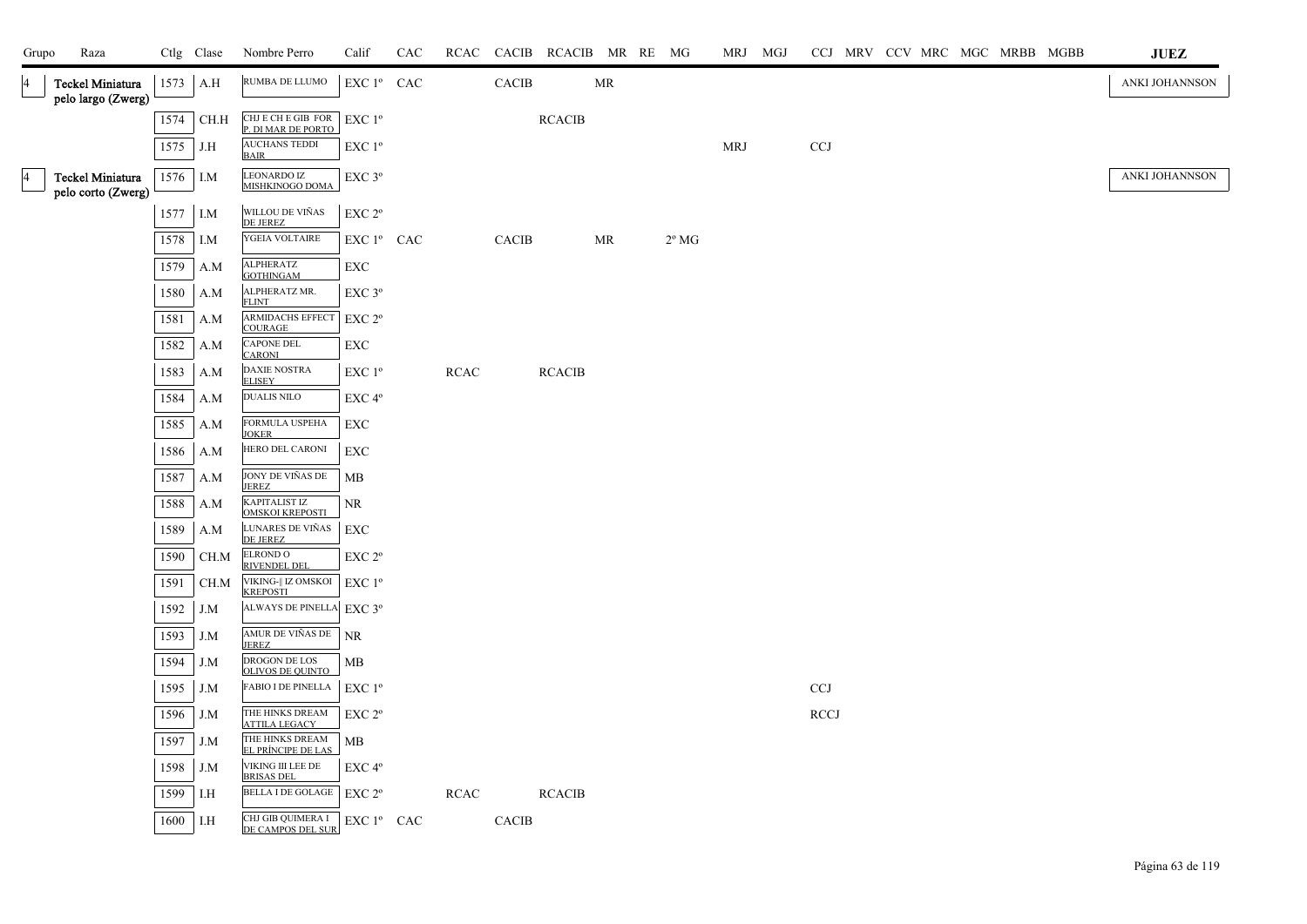| Grupo          | Raza                                   |      | Ctlg Clase                   | Nombre Perro                                | Calif              | CAC |             |       | RCAC CACIB RCACIB MR RE MG |    |  | MRJ MGJ    |             |         |                      |             | CCJ MRV CCV MRC MGC MRBB MGBB | <b>JUEZ</b>          |
|----------------|----------------------------------------|------|------------------------------|---------------------------------------------|--------------------|-----|-------------|-------|----------------------------|----|--|------------|-------------|---------|----------------------|-------------|-------------------------------|----------------------|
| $\overline{4}$ | Teckel Miniatura<br>pelo corto (Zwerg) | 1601 | $\overline{\phantom{a}}$ I.H | <b>CREEK MERRY</b>                          | EXC 4°             |     |             |       |                            |    |  |            |             |         |                      |             |                               | ANKI JOHANNSON       |
|                |                                        | 1602 | I.H                          | ELECTRA DE BRISAS   EXC 3º                  |                    |     |             |       |                            |    |  |            |             |         |                      |             |                               |                      |
|                |                                        | 1603 | I.H                          | <b>DEL ARRAYAN</b><br>VALLZARA RIMA         | МB                 |     |             |       |                            |    |  |            |             |         |                      |             |                               |                      |
|                |                                        | 1604 | A.H                          | DRACMA DE LLUMO                             | <b>NR</b>          |     |             |       |                            |    |  |            |             |         |                      |             |                               |                      |
|                |                                        | 1605 | A.H                          | HUTE DI                                     | EXC 1 <sup>o</sup> |     |             |       |                            |    |  |            |             |         |                      |             |                               |                      |
|                |                                        | 1606 | A.H                          | <b>SILVALLEGRA</b><br>SEBASSO'S ZOLA        | MB 2 <sup>o</sup>  |     |             |       |                            |    |  |            |             |         |                      |             |                               |                      |
|                |                                        | 1607 | CH.H                         | <b>PREDOSA</b><br><b>GINEBRA DE LLUMO</b>   | EXC1°              |     |             |       |                            |    |  |            |             |         |                      |             |                               |                      |
|                |                                        | 1608 | J.H                          | ELOIS DE MEJORES-<br><b>CAN</b>             | MB                 |     |             |       |                            |    |  |            |             |         |                      |             |                               |                      |
|                |                                        | 1609 | J.H                          | MIRIAM DE RUIFER<br>Y BELINDA               | EXC 2 <sup>o</sup> |     |             |       |                            |    |  |            | <b>RCCJ</b> |         |                      |             |                               |                      |
|                |                                        | 1610 | J.H                          | MISS MONEYPENNY<br>DE CAMPOS DEL SUR        | $EXC$ 3°           |     |             |       |                            |    |  |            |             |         |                      |             |                               |                      |
|                |                                        | 1611 | J.H                          | NATSHA DE BRISAS<br><b>DEL ARRAYAN</b>      | МB                 |     |             |       |                            |    |  |            |             |         |                      |             |                               |                      |
|                |                                        | 1612 | J.H                          | <b>SAVANNAH DE</b><br><b>CAMPOS DEL SUR</b> | EXC 1°             |     |             |       |                            |    |  | <b>MRJ</b> | <b>CCJ</b>  |         |                      |             |                               |                      |
|                |                                        | 1613 | J.H                          | THE HINKS DREAM<br><b>SEVILLA LINDA</b>     | EXC 4°             |     |             |       |                            |    |  |            |             |         |                      |             |                               |                      |
|                |                                        | 1614 | V.H                          | CH. KARSWELL<br><b>AFRICAN</b>              | EXC 1 <sup>o</sup> |     |             |       |                            |    |  |            |             | MRV CCV |                      |             |                               |                      |
|                |                                        | 3141 | BB.H                         | GITANA DE VIÑAS<br><b>DE JEREZ</b>          | MP <sup>0</sup>    |     |             |       |                            |    |  |            |             |         |                      | <b>MRBB</b> |                               |                      |
|                |                                        | 3142 | CC.M                         | <b>CHEARA SAMI</b>                          | MP <sup>0</sup>    |     |             |       |                            |    |  |            |             |         | $\operatorname{MRC}$ |             |                               |                      |
|                |                                        | 3143 | CC.M                         | <b>LARGO REAL VUDI</b><br><b>ALEN</b>       | MP 2 <sup>o</sup>  |     |             |       |                            |    |  |            |             |         |                      |             |                               |                      |
| 14             | <b>Teckel Kaninchen</b><br>pelo duro   | 1615 | I.M                          | <b>JULIK IZ IMPERII</b><br><b>INES</b>      | MВ                 |     |             |       |                            |    |  |            |             |         |                      |             |                               | <b>ANTONIO CHOYA</b> |
|                |                                        | 1616 | A.M                          | ACHICLES DE GUPI                            | EXC 2 <sup>o</sup> |     | <b>RCAC</b> |       |                            |    |  |            |             |         |                      |             |                               |                      |
|                |                                        | 1617 | A.M                          | AUCHANS COME<br>AND GET ME                  | MB                 |     |             |       |                            |    |  |            |             |         |                      |             |                               |                      |
|                |                                        | 1618 | A.M                          | <b>BALTIYSKIY</b><br><b>TALISMAN</b>        | EXC 1º CAC         |     |             | CACIB |                            | MR |  |            |             |         |                      |             |                               |                      |
|                |                                        | 1619 | J.M                          | <b>DRACMON</b><br><b>KALAHARI</b>           | МB                 |     |             |       |                            |    |  |            |             |         |                      |             |                               |                      |
|                |                                        | 1620 | J.M                          | NOTHING COMPARE<br><b>DA OUINTA</b>         | MB                 |     |             |       |                            |    |  |            |             |         |                      |             |                               |                      |
|                |                                        | 1621 | A.H                          | FREE SPIRIT DE<br><b>GOLAGE</b>             | МB                 |     |             |       |                            |    |  |            |             |         |                      |             |                               |                      |
|                |                                        | 1622 | J.H                          | ALGABAB DAKOTA                              | EXC 1 <sup>o</sup> |     |             |       |                            |    |  | <b>MRJ</b> | CCJ         |         |                      |             |                               |                      |
|                |                                        | 1623 | J.H                          | DRACMON KENIA                               | MB                 |     |             |       |                            |    |  |            |             |         |                      |             |                               |                      |
|                |                                        | 3144 | CC.H                         | AEGEA DE GUPI                               | MP <sup>0</sup>    |     |             |       |                            |    |  |            |             |         | MRC                  |             |                               |                      |
| $\overline{4}$ | Teckel Kaninchen<br>pelo largo         | 1624 | J.M                          | <b>AUCHANS BIFFO</b><br>THE BAIR            | EXC 1 <sup>°</sup> |     |             |       |                            | MR |  | <b>MRJ</b> | <b>CCJ</b>  |         |                      |             |                               | ANKI JOHANNSON       |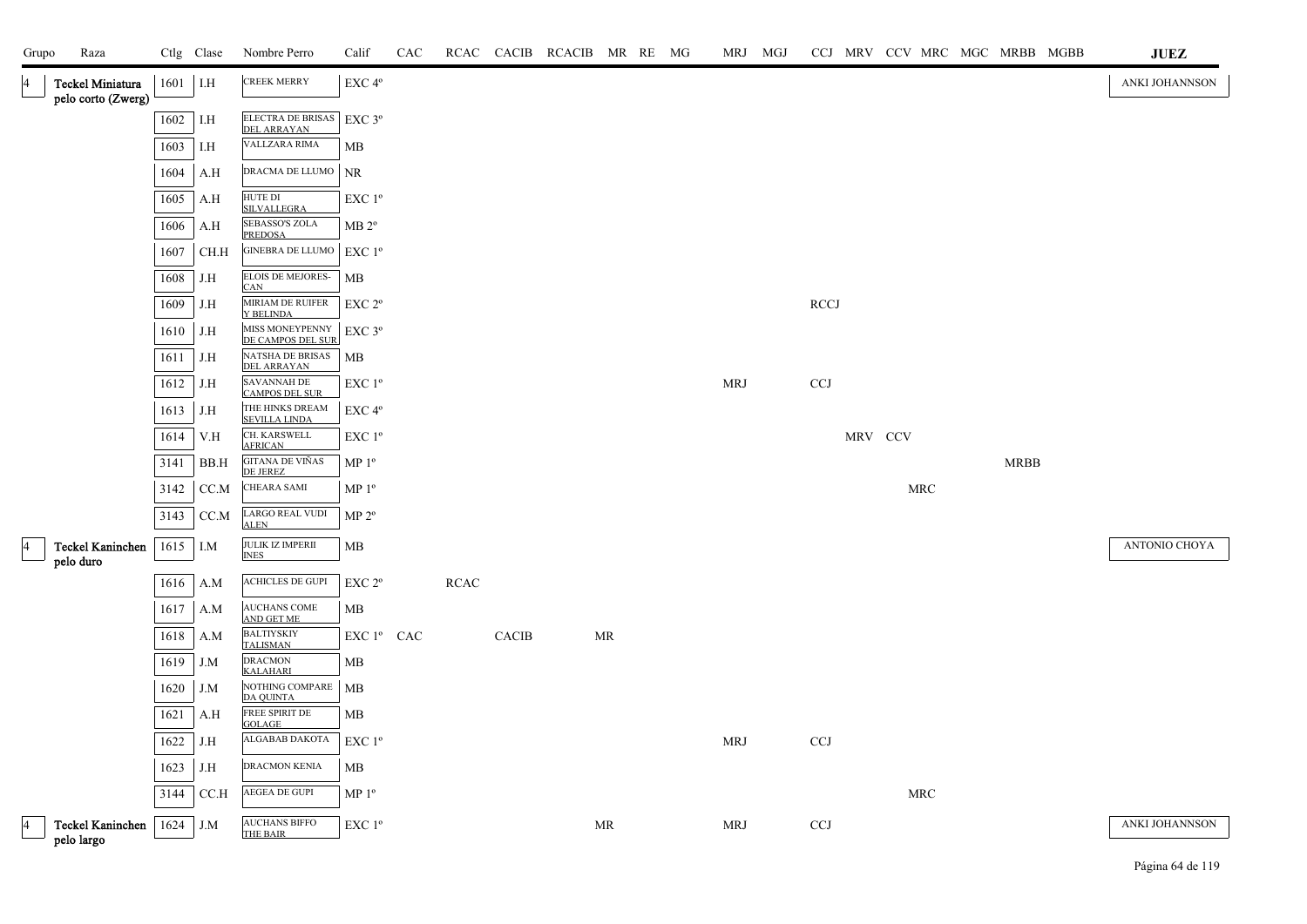| Grupo          | Raza                                  |              | Ctlg Clase | Nombre Perro                                            | Calif                           | CAC |             |              | RCAC CACIB RCACIB MR RE MG |    |  |            | MRJ MGJ |            |  |  | CCJ MRV CCV MRC MGC MRBB MGBB | JUEZ           |
|----------------|---------------------------------------|--------------|------------|---------------------------------------------------------|---------------------------------|-----|-------------|--------------|----------------------------|----|--|------------|---------|------------|--|--|-------------------------------|----------------|
| 4              | <b>Teckel Kaninchen</b><br>pelo largo | 1625         | A.H        | <b>FUSTA DE LLUMO</b>                                   | EXC 1º CAC                      |     |             | <b>CACIB</b> |                            |    |  |            |         |            |  |  |                               | ANKI JOHANNSON |
|                |                                       | 1626         | T.H        | <b>MOAI DES</b><br><b>GARRIGUES DE</b>                  | EXC 1º CAC                      |     |             |              | <b>RCACIB</b>              |    |  |            |         |            |  |  |                               |                |
| $\overline{4}$ | <b>Teckel Kaninchen</b><br>pelo corto | 1627         | I.M        | CREEK CHEARA<br><b>PACO</b>                             | EXC 1 <sup>o</sup>              |     |             |              |                            |    |  |            |         |            |  |  |                               | ANKI JOHANNSON |
|                |                                       | 1628         | I.M        | RAMSES DE QAIT<br><b>BEY</b>                            | EXC 2°                          |     |             |              |                            |    |  |            |         |            |  |  |                               |                |
|                |                                       | 1629         | I.M        | TOPITO DE VIÑAS<br><b>DE JEREZ</b>                      | $EXC$ $3^{\circ}$               |     |             |              |                            |    |  |            |         |            |  |  |                               |                |
|                |                                       | 1630         | I.M        | ZARZA DE RUIFER Y<br>BELINDA<br><b>BUDY DE VIÑAS DE</b> | $MB 4^{\circ}$                  |     |             |              |                            |    |  |            |         |            |  |  |                               |                |
|                |                                       | 1631         | A.M        | <b>JEREZ</b><br><b>CONSULATE THE</b>                    | EXC 2 <sup>o</sup>              |     | <b>RCAC</b> |              | <b>RCACIB</b>              |    |  |            |         |            |  |  |                               |                |
|                |                                       | 1632<br>1633 | A.M<br>A.M | <b>GREAT GATSBY</b><br>VALLZARA NICOLÁS                 | MB 3 <sup>o</sup><br>EXC 1º CAC |     |             | <b>CACIB</b> |                            |    |  |            |         |            |  |  |                               |                |
|                |                                       | 1634         | CH.M       | <b>RABBASENS IVAN</b>                                   | EXC 1 <sup>o</sup>              |     |             |              |                            |    |  |            |         |            |  |  |                               |                |
|                |                                       | 1635         | J.M        | NORDEN LIHT ODER                                        | $EXC1^{\circ}$                  |     |             |              |                            |    |  | <b>MRJ</b> |         | CCJ        |  |  |                               |                |
|                |                                       | 1636         | I.H        | ALGABAB BIMBA                                           | NR                              |     |             |              |                            |    |  |            |         |            |  |  |                               |                |
|                |                                       | 1637         | I.H        | <b>DUALIS ROSINE</b>                                    | EXC 1º CAC                      |     |             | CACIB        |                            | MR |  |            |         |            |  |  |                               |                |
|                |                                       | 1638         | I.H        | FORMULA USPEHA<br><b>PRINCESS</b>                       | $EXC$ $3^{\circ}$               |     |             |              |                            |    |  |            |         |            |  |  |                               |                |
|                |                                       | 1639         | I.H        | ZOE DE RUIFER Y<br><b>BELINDA</b>                       | EXC 2 <sup>o</sup>              |     |             |              |                            |    |  |            |         |            |  |  |                               |                |
|                |                                       | 1640         | A.H        | <b>ALGABAB DOLORES</b>                                  | EXC 1 <sup>o</sup>              |     | RCAC        |              |                            |    |  |            |         |            |  |  |                               |                |
|                |                                       | 1641         | A.H        | CH GILB.<br><b>ALPHERATZ VENI</b>                       | EXC                             |     |             |              |                            |    |  |            |         |            |  |  |                               |                |
|                |                                       | 1642         | A.H        | FORMULA USPHEA<br><b>WHIRLWIND</b>                      | EXC 3°                          |     |             |              |                            |    |  |            |         |            |  |  |                               |                |
|                |                                       | 1643         | A.H        | LAUREL CORTE<br><b>ALEGRE</b>                           | EXC 4°                          |     |             |              |                            |    |  |            |         |            |  |  |                               |                |
|                |                                       | 1644         | A.H        | MAITE DE RUIFER Y<br><b>BELINDA</b>                     | EXC 2 <sup>o</sup>              |     |             |              |                            |    |  |            |         |            |  |  |                               |                |
|                |                                       | 1645         | A.H        | PACA DE RUIFER Y<br><b>BELINDA</b>                      | MB                              |     |             |              |                            |    |  |            |         |            |  |  |                               |                |
|                |                                       | 1646         | CH.H       | RABBASENS IRINA                                         | $EXC1^{\circ}$                  |     |             |              | <b>RCACIB</b>              |    |  |            |         |            |  |  |                               |                |
|                |                                       | 1647         | J.H        | A GOLDY GIRL DE<br><b>PINELLA</b>                       | EXC 2 <sup>o</sup>              |     |             |              |                            |    |  |            |         | RCCJ       |  |  |                               |                |
|                |                                       | 1648         | J.H        | <b>BAMBURY JARA</b>                                     | NR                              |     |             |              |                            |    |  |            |         |            |  |  |                               |                |
|                |                                       | 1649         | J.H        | <b>ISABELLA DE</b><br><b>BRISAS DEL</b>                 | EXC 3°                          |     |             |              |                            |    |  |            |         |            |  |  |                               |                |
|                |                                       | 1650         | J.H        | MARTIRIO DE VIÑAS   MB<br>DE JEREZ                      |                                 |     |             |              |                            |    |  |            |         |            |  |  |                               |                |
|                |                                       | 1651         | J.H        | RABBASENS LILJA                                         | EXC 1 <sup>o</sup>              |     |             |              |                            |    |  |            |         | <b>CCJ</b> |  |  |                               |                |
|                |                                       | 3145         | CC.M       | ARCO IRIS DEL RIO<br><b>MANZANARES</b>                  | <b>NR</b>                       |     |             |              |                            |    |  |            |         |            |  |  |                               |                |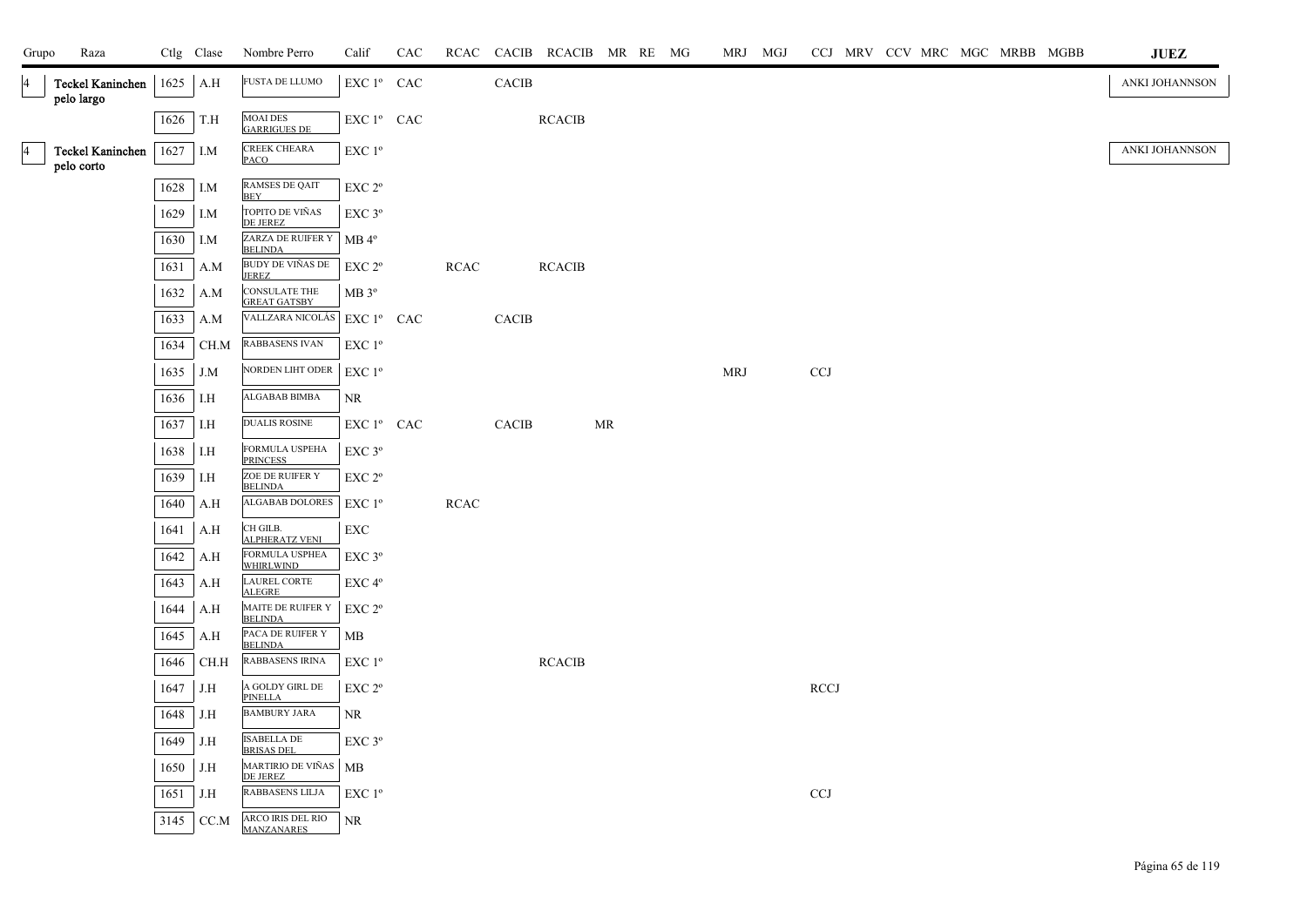| Grupo          | Raza                                  |      | Ctlg Clase                   | Nombre Perro                                      | Calif              | CAC |             |       | RCAC CACIB RCACIB MR RE MG |                                   |    | MRJ MGJ    |            |         |  |             | CCJ MRV CCV MRC MGC MRBB MGBB | <b>JUEZ</b>               |
|----------------|---------------------------------------|------|------------------------------|---------------------------------------------------|--------------------|-----|-------------|-------|----------------------------|-----------------------------------|----|------------|------------|---------|--|-------------|-------------------------------|---------------------------|
| <b>14</b>      | <b>Teckel Kaninchen</b><br>pelo corto |      | 3146 CC.H                    | <b>BUMBLEBEE DEGLI</b><br><b>ARISTOBASSI</b>      | NR                 |     |             |       |                            |                                   |    |            |            |         |  |             |                               | ANKI JOHANNSON            |
| $\mathfrak{g}$ | Samoyedo                              |      | 1652 A.M                     | BRUNO DE<br><b>AUTENTIC POLAR</b>                 | EXC 1º CAC         |     |             |       | <b>RCACIB</b>              |                                   |    |            |            |         |  |             |                               | DONNA BECKMAN             |
|                |                                       | 1653 | A.M                          | DE VILLAODON<br><b>ZIPPER</b>                     | EXC 3°             |     |             |       |                            |                                   |    |            |            |         |  |             |                               |                           |
|                |                                       | 1654 | A.M                          | FATAL EMOTION DE<br>SANNA GOURSKA                 | EXC 2 <sup>o</sup> |     | <b>RCAC</b> |       |                            |                                   |    |            |            |         |  |             |                               |                           |
|                |                                       | 1655 | A.M                          | <b>LAST RUSSIAN</b><br><b>EMPEROR DE</b>          | $EXC 4^{\circ}$    |     |             |       |                            |                                   |    |            |            |         |  |             |                               |                           |
|                |                                       | 1656 | CH.M                         | SALVIAMAR EAST<br><b>BY NORTH</b>                 | EXC 1 <sup>o</sup> |     |             | CACIB |                            |                                   |    |            |            |         |  |             |                               |                           |
|                |                                       | 1657 | J.M                          | DE VILLAODON<br>FELIZ AÑO NUEVO                   | EXC 2°             |     |             |       |                            |                                   |    |            | RCCI       |         |  |             |                               |                           |
|                |                                       | 1658 | J.M                          | <b>GOLD CHARM OREO</b><br><b>SWEET SUGAR FOR</b>  | EXC 3 <sup>o</sup> |     |             |       |                            |                                   |    |            |            |         |  |             |                               |                           |
|                |                                       | 1659 | J.M                          | <b>SAMSPRING LEON</b><br><b>KILLER</b>            | EXC 1 <sup>o</sup> |     |             |       |                            | MR                                | MG | <b>MRJ</b> | <b>CCJ</b> |         |  |             |                               |                           |
|                |                                       | 1660 | I.H                          | HAYSKEM FANTASY                                   | EXC 1 <sup>o</sup> |     |             |       |                            |                                   |    |            |            |         |  |             |                               |                           |
|                |                                       | 1661 | A.H                          | <b>ARCHAEUS ICE</b><br><b>CHASER</b>              | EXC 3°             |     |             |       |                            |                                   |    |            |            |         |  |             |                               |                           |
|                |                                       | 1662 | A.H                          | CH SAMSPRING<br><b>TOFFEE CRISPY</b>              | EXC 1º CAC         |     |             | CACIB |                            |                                   |    |            |            |         |  |             |                               |                           |
|                |                                       | 1663 | A.H                          | DE VILLAODON<br>PALOMA PICASSO                    | EXC 4°             |     |             |       |                            |                                   |    |            |            |         |  |             |                               |                           |
|                |                                       | 1664 | A.H                          | <b>SAMSPRING CARRY</b><br>ON MY SECRET            | EXC 2 <sup>o</sup> |     | <b>RCAC</b> |       | <b>RCACIB</b>              |                                   |    |            |            |         |  |             |                               |                           |
|                |                                       | 1665 | J.H                          | ENMA DE AUTENTIC<br><b>POLAR</b>                  | EXC 1 <sup>o</sup> |     |             |       |                            |                                   |    |            | <b>CCJ</b> |         |  |             |                               |                           |
|                |                                       | 1666 | V.H                          | WHITE MAGIC'S<br><b>STAR TO</b>                   | EXC 1 <sup>o</sup> |     |             |       |                            |                                   |    |            |            | MRV CCV |  |             |                               |                           |
|                |                                       | 3147 | BB.M                         | SAMSPRING<br>PHANTOM OF OPERA                     | MP 1 <sup>o</sup>  |     |             |       |                            |                                   |    |            |            |         |  | <b>MRBB</b> |                               |                           |
| $\vert$ 5      | Alaskan Malamute 1667                 |      | $\overline{\phantom{a}}$ I.M | MYTUK'S JUST DO IT EXC 1º                         |                    |     |             |       |                            |                                   |    |            |            |         |  |             |                               | ANGELIKA<br>KAMMERSCHEID- |
|                |                                       |      |                              |                                                   |                    |     |             |       |                            |                                   |    |            |            |         |  |             |                               | <b>LAMMERS</b>            |
|                |                                       | 1668 | A.M                          | <b>GOLD OF MAJA</b><br><b>NATIONAL HERO</b>       | <b>NR</b>          |     |             |       |                            |                                   |    |            |            |         |  |             |                               |                           |
|                |                                       | 1669 | A.M                          | <b>JCH WOLF-CANYON</b><br><b>STILL LOVING YOU</b> | EXC 1º CAC         |     |             |       | <b>RCACIB</b>              |                                   |    |            |            |         |  |             |                               |                           |
|                |                                       | 1670 | A.M                          | KABLUNA DEJAME<br>SOÑAR CONTIGO                   | $EXC$ 3 $^{\circ}$ |     |             |       |                            |                                   |    |            |            |         |  |             |                               |                           |
|                |                                       | 1671 | A.M                          | KABLUNA TE<br><u>TOMARÉ POR LA</u>                | EXC 4°             |     |             |       |                            |                                   |    |            |            |         |  |             |                               |                           |
|                |                                       | 1672 | A.M                          | <b>SKAGHAWK</b><br><b>KLUKSHU</b>                 | MВ                 |     |             |       |                            |                                   |    |            |            |         |  |             |                               |                           |
|                |                                       | 1673 | A.M                          | <b>STORM KLOUD BIG</b><br><b>RIVER AT STORM</b>   | EXC 2 <sup>o</sup> |     | <b>RCAC</b> |       |                            |                                   |    |            |            |         |  |             |                               |                           |
|                |                                       | 1674 | A.M                          | ZULEM MASTER OF<br><b>MAGIC</b>                   | EXC                |     |             |       |                            |                                   |    |            |            |         |  |             |                               |                           |
|                |                                       | 1675 | CH.M                         | CH. KABLUNA<br>POLEKA KASUE                       | EXC 3°             |     |             |       |                            |                                   |    |            |            |         |  |             |                               |                           |
|                |                                       | 1676 | CH.M                         | <b>CIJARA NATAN</b>                               | EXC 1 <sup>o</sup> |     |             | CACIB |                            | $\ensuremath{\mathsf{MR}}\xspace$ |    |            |            |         |  |             |                               |                           |
|                |                                       | 1677 | CH.M                         | EL LOBO ARTICO<br><b>SWEET TOFFEE</b>             | NR                 |     |             |       |                            |                                   |    |            |            |         |  |             |                               |                           |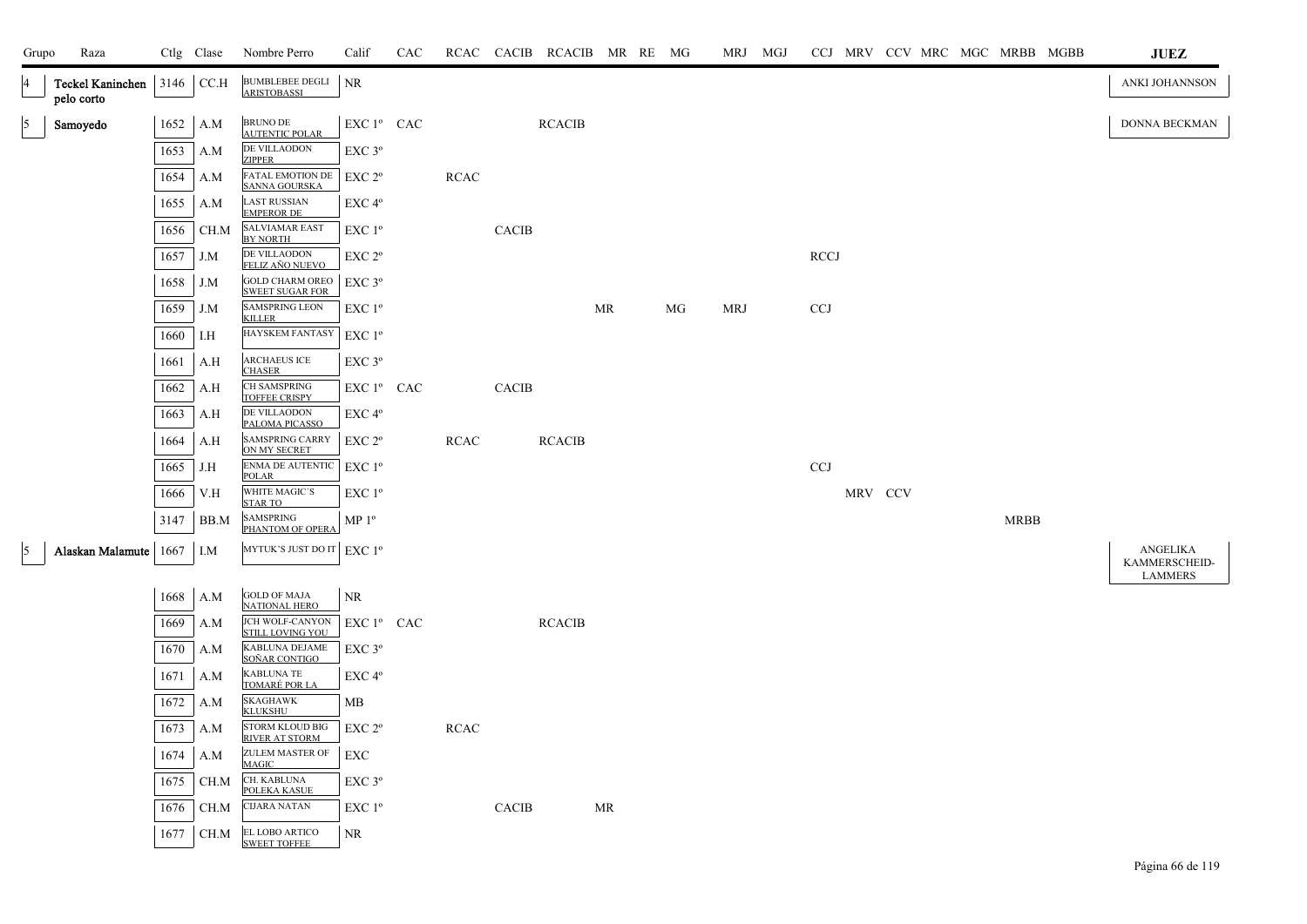| Grupo      | Raza                       |          |     | Ctlg Clase Nombre Perro                                      | Calif              | CAC |             |       | RCAC CACIB RCACIB MR RE MG |            |  | MRJ MGJ    |                           |  |  | CCJ MRV CCV MRC MGC MRBB MGBB | <b>JUEZ</b>                                 |
|------------|----------------------------|----------|-----|--------------------------------------------------------------|--------------------|-----|-------------|-------|----------------------------|------------|--|------------|---------------------------|--|--|-------------------------------|---------------------------------------------|
| $\vert$ 5  | Alaskan Malamute 1678 CH.M |          |     | RUTA NORTE FIRST<br><b>FLUSH</b>                             | EXC 2°             |     |             |       |                            |            |  |            |                           |  |  |                               | ANGELIKA<br>KAMMERSCHEID-<br><b>LAMMERS</b> |
|            |                            | 1679     | J.M | DE JOSEMA'LAMUT<br><b>DEADPOOL</b>                           | EXC 1 <sup>o</sup> |     |             |       |                            |            |  | <b>MRJ</b> | CCJ                       |  |  |                               |                                             |
|            |                            | 1680     | J.M | FOX DE SOTO DE<br><b>RIOFRIO</b>                             | EXC 2 <sup>o</sup> |     |             |       |                            |            |  |            | <b>RCCJ</b>               |  |  |                               |                                             |
|            |                            | 1681     | J.M | RUTA NORTE<br><b>SILVER PENNY</b>                            | МB                 |     |             |       |                            |            |  |            |                           |  |  |                               |                                             |
|            |                            | 1682     | I.H | CIJARA ARUMA                                                 | NR                 |     |             |       |                            |            |  |            |                           |  |  |                               |                                             |
|            |                            | 1683     | A.H | AISHA WOLF-GRAY                                              | $EXC$ $3^{\circ}$  |     |             |       |                            |            |  |            |                           |  |  |                               |                                             |
|            |                            | 1684     | A.H | ALBA DE KABLUNA                                              | MВ                 |     |             |       |                            |            |  |            |                           |  |  |                               |                                             |
|            |                            | 1685     | A.H | ASPENMYST<br><b>KABLUNA SWEET</b>                            | EXC 1º CAC         |     |             | CACIB |                            | <b>MSO</b> |  |            |                           |  |  |                               |                                             |
|            |                            | 1686     | A.H | <b>IRON ICE</b><br><b>CASABLANCA AT</b>                      | EXC 4°             |     |             |       |                            |            |  |            |                           |  |  |                               |                                             |
|            |                            | 1687     | A.H | <b>KABLUNA NO</b><br><b>PUEDO ESTAR SIN TI</b>               | EXC 2°             |     | <b>RCAC</b> |       | <b>RCACIB</b>              |            |  |            |                           |  |  |                               |                                             |
|            |                            | 1688     | A.H | LAIMA OD BATSA-<br><b>ZAGRODA</b>                            | <b>NR</b>          |     |             |       |                            |            |  |            |                           |  |  |                               |                                             |
|            |                            | 1689     | A.H | RUTA NORTE<br><b>LIBUSE</b>                                  | MB                 |     |             |       |                            |            |  |            |                           |  |  |                               |                                             |
|            |                            | 1690     | A.H | SKAGHAWK KLUANE MB                                           |                    |     |             |       |                            |            |  |            |                           |  |  |                               |                                             |
|            |                            | 1691     | J.H | <b>CIJARA NOMA</b>                                           | EXC 1 <sup>o</sup> |     |             |       |                            |            |  |            | $\ensuremath{\text{CCJ}}$ |  |  |                               |                                             |
| $\sqrt{5}$ | Siberian Husky             | 1692 I.M |     | HEART'S FIRE DE<br>LUNA SIBERIANA                            | <b>NR</b>          |     |             |       |                            |            |  |            |                           |  |  |                               | ANGELIKA<br>KAMMERSCHEID-                   |
|            |                            | 1693     | I.M | <b>KING ARTHUR</b>                                           | EXC 1 <sup>o</sup> |     |             |       |                            |            |  |            |                           |  |  |                               | <b>LAMMERS</b>                              |
|            |                            | 1694     | I.M | <b>MYLADY FOX</b><br>ONCE AGAIN DE                           | EXC 2 <sup>o</sup> |     |             |       |                            |            |  |            |                           |  |  |                               |                                             |
|            |                            | 1695     | A.M | <b>ZAKOUMA</b><br><b>BENJAMIN BUTTON</b>                     | EXC 1º CAC         |     |             |       | <b>RCACIB</b>              |            |  |            |                           |  |  |                               |                                             |
|            |                            | 1696     | A.M | OS ABRUÑEIROS<br><b>BENJI WINTER OF</b>                      | MВ                 |     |             |       |                            |            |  |            |                           |  |  |                               |                                             |
|            |                            | 1697     | A.M | <b>BAIKOL</b><br><b>BPIS JALERRAN'S</b><br><b>ARMAGEDDON</b> | EXC                |     |             |       |                            |            |  |            |                           |  |  |                               |                                             |
|            |                            | 1698     | A.M | CH. GRIFFINDOR<br><b>DEL KARRACES</b>                        | EXC 2°             |     | RCAC        |       |                            |            |  |            |                           |  |  |                               |                                             |
|            |                            | 1699     | A.M | <b>CHASE DOS</b><br><b>ABRUÑEIROS</b>                        | MB                 |     |             |       |                            |            |  |            |                           |  |  |                               |                                             |
|            |                            | 1700     | A.M | DORATI SIBERIANS<br><b>DANIEL CORMIER</b>                    | EXC                |     |             |       |                            |            |  |            |                           |  |  |                               |                                             |
|            |                            | 1701     | A.M | HAYDEN DEL<br><b>KARRACES</b>                                | EXC 4 <sup>o</sup> |     |             |       |                            |            |  |            |                           |  |  |                               |                                             |
|            |                            | 1702     | A.M | HERO OF MY<br>DREAMS DE LUNA                                 | ${\rm EXC}$        |     |             |       |                            |            |  |            |                           |  |  |                               |                                             |
|            |                            | 1703     | A.M | <b>INNER VISION'S</b><br><b>VANITY FAIR</b>                  | EXC                |     |             |       |                            |            |  |            |                           |  |  |                               |                                             |
|            |                            | 1704     | A.M | JOHN SMITH OS<br><b>ABRUNEIROS</b>                           | EXC                |     |             |       |                            |            |  |            |                           |  |  |                               |                                             |
|            |                            | 1705     | A.M | <b>LACOTA DE ARTIC</b><br><b>GRANA</b>                       | EXC                |     |             |       |                            |            |  |            |                           |  |  |                               |                                             |
|            |                            |          |     |                                                              |                    |     |             |       |                            |            |  |            |                           |  |  |                               | $D_2 \sim \sqrt{7}$ de 110                  |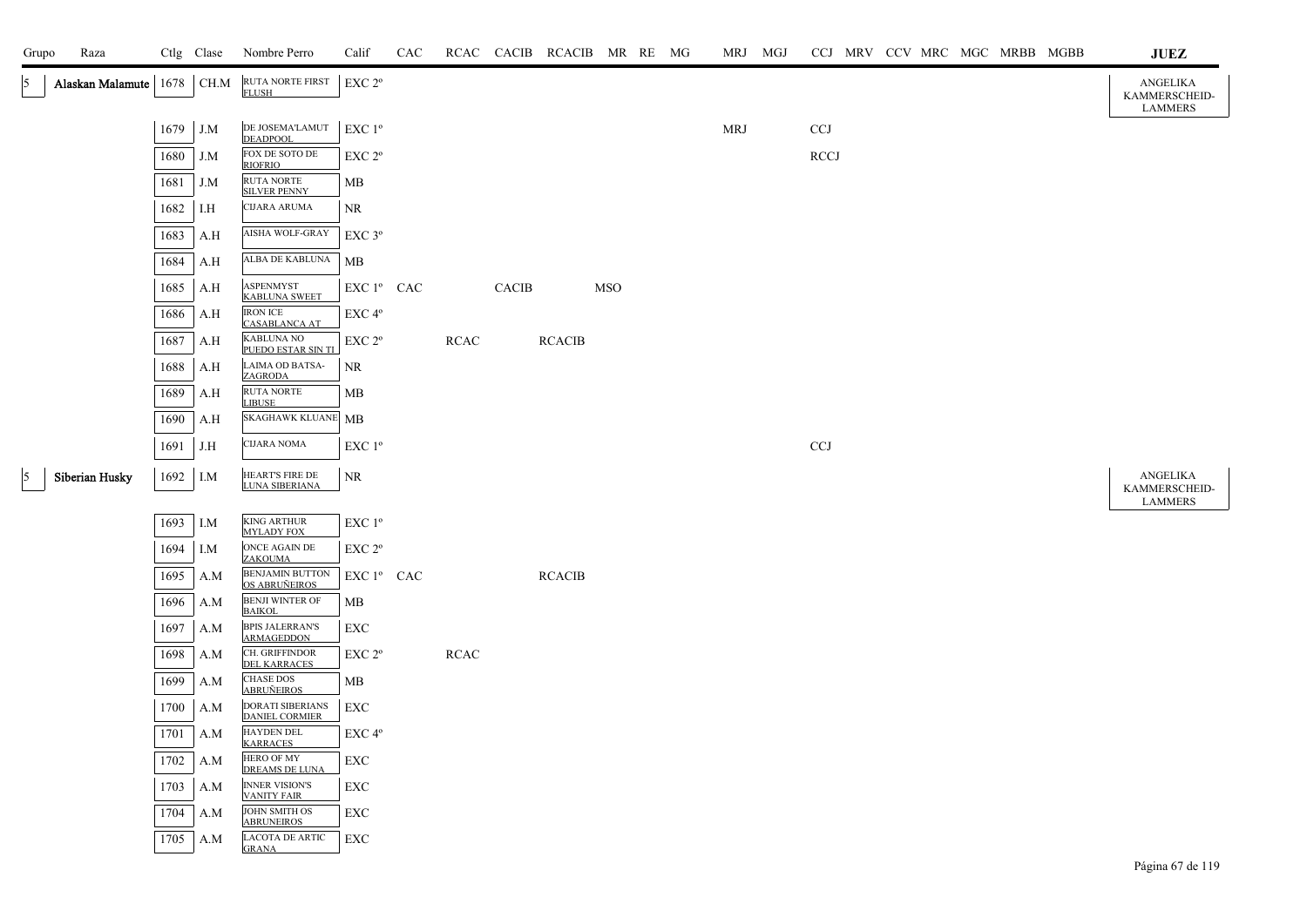| Grupo | Raza           |      | Ctlg Clase | Nombre Perro                                     | Calif                 | CAC |              | RCAC CACIB RCACIB MR RE MG |    |                | MRJ MGJ |             |            |  | CCJ MRV CCV MRC MGC MRBB MGBB | JUEZ                                               |
|-------|----------------|------|------------|--------------------------------------------------|-----------------------|-----|--------------|----------------------------|----|----------------|---------|-------------|------------|--|-------------------------------|----------------------------------------------------|
| 5     | Siberian Husky |      | $1706$ A.M | <b>LYUBOMIR</b>                                  | EXC                   |     |              |                            |    |                |         |             |            |  |                               | <b>ANGELIKA</b><br>KAMMERSCHEID-<br><b>LAMMERS</b> |
|       |                | 1707 | A.M        | <b>MAVERICK DOS</b><br><b>ABRUÑEIROS</b>         | $\rm EXC$ $3^{\rm o}$ |     |              |                            |    |                |         |             |            |  |                               |                                                    |
|       |                | 1708 | A.M        | <b>SIATKEN</b><br><b>ALEJANDRO</b>               | EXC                   |     |              |                            |    |                |         |             |            |  |                               |                                                    |
|       |                | 1709 | A.M        | <b>SNOW IMAGE DRIVE</b><br>IS MY LIFE            | EXC                   |     |              |                            |    |                |         |             |            |  |                               |                                                    |
|       |                | 1710 | A.M        | SONY DE MAINAKE                                  | МB                    |     |              |                            |    |                |         |             |            |  |                               |                                                    |
|       |                | 1711 | A.M        | <b>WARLOW DE</b><br><b>BICHILOBA</b>             | EXC                   |     |              |                            |    |                |         |             |            |  |                               |                                                    |
|       |                | 1712 | CH.M       | ATKA DE CIUKCI                                   | NR                    |     |              |                            |    |                |         |             |            |  |                               |                                                    |
|       |                | 1713 | CH.M       | <b>CH AQUILES</b><br><b>SANTSERRA</b>            | $EXC$ $3^{\circ}$     |     |              |                            |    |                |         |             |            |  |                               |                                                    |
|       |                | 1714 | CH.M       | CH LEVIATHAN DE<br><b>NARIZ DE NIEVE</b>         | EXC <sub>2°</sub>     |     |              |                            |    |                |         |             |            |  |                               |                                                    |
|       |                | 1715 | CH.M       | <b>CH.FENIX DEL</b><br><b>KARRACES</b>           | EXC 1 <sup>o</sup>    |     | <b>CACIB</b> |                            | MR | $2^{\circ}$ MG |         |             |            |  |                               |                                                    |
|       |                | 1716 | J.M        | BILLIE THE FAST DE<br>LUNA SIBERIANA             | $EXC 2^{\circ}$       |     |              |                            |    |                |         | <b>RCCJ</b> |            |  |                               |                                                    |
|       |                | 1717 | J.M        | <b>B'ILLUSION DE</b><br><b>LUNA SIBERIANA</b>    | EXC 1 <sup>°</sup>    |     |              |                            |    |                |         | <b>CCJ</b>  |            |  |                               |                                                    |
|       |                | 1718 | J.M        | EL VIEJO LOBO GRIS   MB<br><b>AFRODISIAC</b>     |                       |     |              |                            |    |                |         |             |            |  |                               |                                                    |
|       |                | 1719 | J.M        | EL VIEJO LOBO GRIS<br><b>ERLICK KHAN</b>         | NR                    |     |              |                            |    |                |         |             |            |  |                               |                                                    |
|       |                | 1720 | J.M        | JACK DEL KARRACES EXC 4°                         |                       |     |              |                            |    |                |         |             |            |  |                               |                                                    |
|       |                | 1721 | J.M        | <b>KARASOMA</b><br><b>SPARTACUS</b>              | EXC 3°                |     |              |                            |    |                |         |             |            |  |                               |                                                    |
|       |                | 1722 | J.M        | LONG LIVE THE<br>KING                            | EXC                   |     |              |                            |    |                |         |             |            |  |                               |                                                    |
|       |                | 1723 | J.M        | NOBODY'S PERFECT<br><b>BUT ME OF ARTIC</b>       | <b>EXC</b>            |     |              |                            |    |                |         |             |            |  |                               |                                                    |
|       |                | 1724 | J.M        | NORDIC SOUL<br><b>AMAZING SWIFT</b>              | NR                    |     |              |                            |    |                |         |             |            |  |                               |                                                    |
|       |                | 1725 | J.M        | <b>RED MAVERICK'S</b><br><b>KENNEL</b>           | МB                    |     |              |                            |    |                |         |             |            |  |                               |                                                    |
|       |                | 1726 | J.M        | ROCK ME AMADEUS                                  | <b>MB</b>             |     |              |                            |    |                |         |             |            |  |                               |                                                    |
|       |                | 1727 | J.M        | <b>SAND MAVEIRCK'S</b><br><b>KENNEL</b>          | NR.                   |     |              |                            |    |                |         |             |            |  |                               |                                                    |
|       |                | 1728 | V.M        | <b>BISS CH EURO ESP</b><br><b>BENSON CIUCKCI</b> | EXC 1 <sup>°</sup>    |     |              |                            |    |                |         |             | <b>CCV</b> |  |                               |                                                    |
|       |                | 1729 | I.H        | CH. BEAUTY QUEEN<br>ETNA DE LUNA                 | EXC 1º CAC            |     | CACIB        |                            |    |                |         |             |            |  |                               |                                                    |
|       |                | 1730 | I.H        | DANGEROUS AFFAIR EXC 4°<br><b>SPEIGAS</b>        |                       |     |              |                            |    |                |         |             |            |  |                               |                                                    |
|       |                | 1731 | I.H        | EL VIEJO LOBO GRIS<br><b>RAVEN</b>               | $EXC$ 3°              |     |              |                            |    |                |         |             |            |  |                               |                                                    |
|       |                | 1732 | I.H        | TANGOTARA KANT<br><b>STOP THIS FEELING</b>       | МB                    |     |              |                            |    |                |         |             |            |  |                               |                                                    |
|       |                | 1733 | I.H        | ZAHARA DE NARIZ<br><b>DE NIEVE</b>               | NR.                   |     |              |                            |    |                |         |             |            |  |                               |                                                    |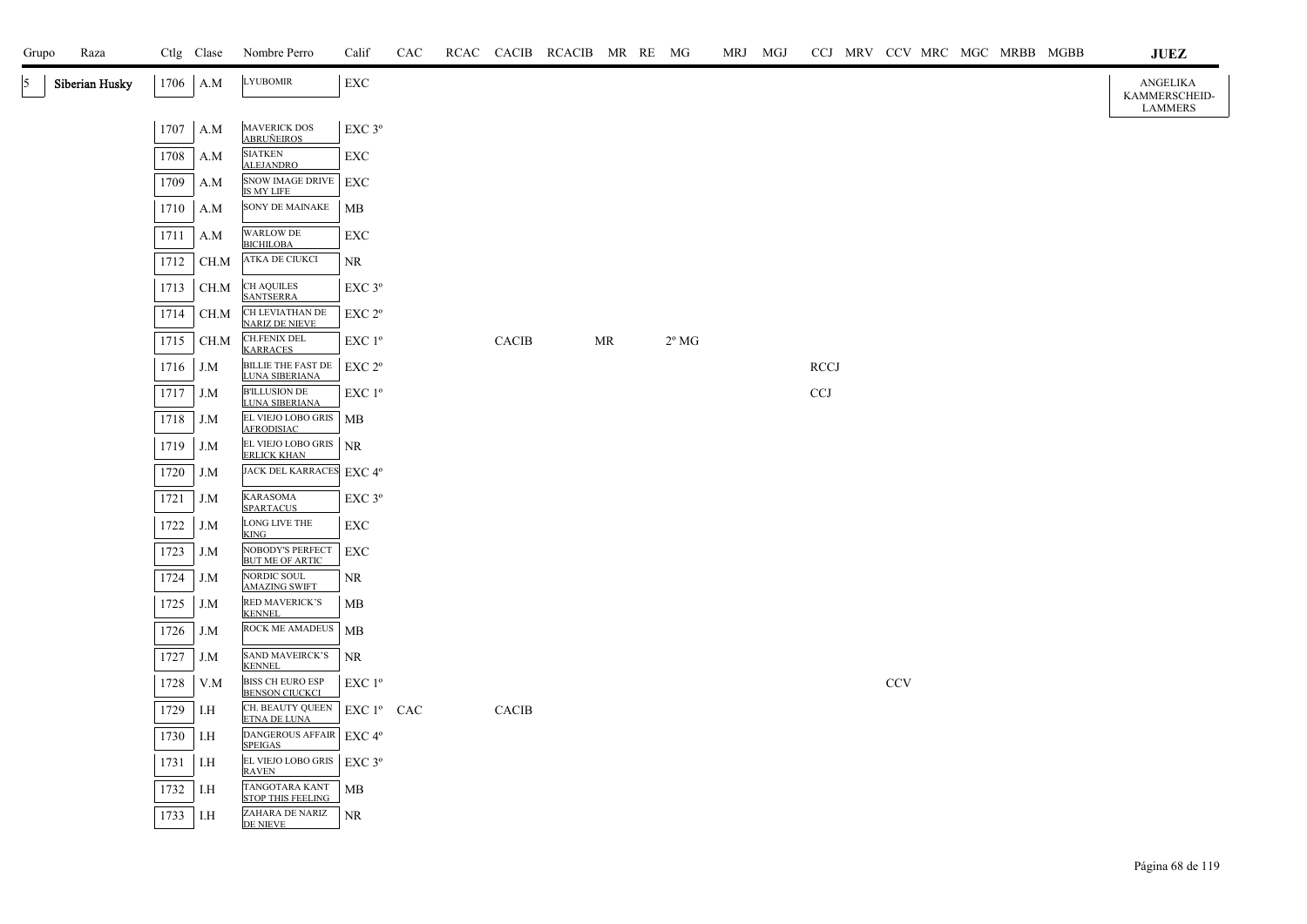| Grupo | Raza           |            | Ctlg Clase | Nombre Perro                                 | Calif              | CAC |             | RCAC CACIB RCACIB MR RE MG |            |  | MRJ MGJ    |             |  |  | CCJ MRV CCV MRC MGC MRBB MGBB | JUEZ                                 |
|-------|----------------|------------|------------|----------------------------------------------|--------------------|-----|-------------|----------------------------|------------|--|------------|-------------|--|--|-------------------------------|--------------------------------------|
| 5     | Siberian Husky | $1734$ I.H |            | ZALTANA HAVE A<br>NICE DAY                   | EXC 2 <sup>o</sup> |     | <b>RCAC</b> | <b>RCACIB</b>              |            |  |            |             |  |  |                               | ANGELIKA<br>KAMMERSCHEID-<br>LAMMERS |
|       |                | 1735       | A.H        | CH. LAURA INGALLS   EXC 3º<br>OF ARTIC OCEAN |                    |     |             |                            |            |  |            |             |  |  |                               |                                      |
|       |                | 1736       | A.H        | <b>ECLIPSE DEL</b><br><b>KARRACES</b>        | EXC                |     |             |                            |            |  |            |             |  |  |                               |                                      |
|       |                | 1737       | A.H        | <b>GALATEA DEL</b><br><b>KARRACES</b>        | EXC 1 <sup>o</sup> |     |             |                            |            |  |            |             |  |  |                               |                                      |
|       |                | 1738       | A.H        | <b>HAKUNA DE</b><br><b>ARTICGRANA</b>        | EXC                |     |             |                            |            |  |            |             |  |  |                               |                                      |
|       |                | 1739       | A.H        | <b>JALERRAN'S</b><br><b>BEAUTIFUL</b>        | NR.                |     |             |                            |            |  |            |             |  |  |                               |                                      |
|       |                | 1740       | A.H        | JCH TWITTER DE<br><b>NARIZ DE NIEVE</b>      | NR                 |     |             |                            |            |  |            |             |  |  |                               |                                      |
|       |                | 1741       | A.H        | KATRINA DE NARIZ<br>DE NIEVE                 | NR                 |     |             |                            |            |  |            |             |  |  |                               |                                      |
|       |                | 1742       | A.H        | LOBEZNO BORN TO<br><b>BE WILD</b>            | <b>EXC</b>         |     |             |                            |            |  |            |             |  |  |                               |                                      |
|       |                | 1743       | A.H        | LOBEZNO WIND OF<br><b>CHANGE</b>             | МB                 |     |             |                            |            |  |            |             |  |  |                               |                                      |
|       |                | 1744       | A.H        | <b>MULTI BPIS</b><br>MOONLIGHT DE            | EXC 4 <sup>o</sup> |     |             |                            |            |  |            |             |  |  |                               |                                      |
|       |                | 1745       | A.H        | <b>NELLIEL DE</b><br><b>BICHILOBA</b>        | EXC                |     |             |                            |            |  |            |             |  |  |                               |                                      |
|       |                | 1746       | A.H        | SIRI DE MAINAKE                              | EXC                |     |             |                            |            |  |            |             |  |  |                               |                                      |
|       |                | 1747       | A.H        | SNOWMIST A<br><b>GAMLE WITH</b>              | EXC                |     |             |                            |            |  |            |             |  |  |                               |                                      |
|       |                | 1748       | A.H        | <b>SUMMER DE</b><br><b>MAINAKE</b>           | EXC 2 <sup>o</sup> |     |             |                            |            |  |            |             |  |  |                               |                                      |
|       |                | 1749       | A.H        | WILD NATURE DE<br><b>OMNI'S</b>              | MB                 |     |             |                            |            |  |            |             |  |  |                               |                                      |
|       |                | 1750       | T.H        | WINTER MELODY<br>DEEP TROUBLE IN             | EXC 1º CAC         |     |             |                            |            |  |            |             |  |  |                               |                                      |
|       |                | 1751       | A.H        | WINTER MELODY<br>LIL A BIT OF                | <b>MB</b>          |     |             |                            |            |  |            |             |  |  |                               |                                      |
|       |                | 1752       | CH.H       | CH DENISSE THE<br><b>WINTER OF BAIKOL</b>    | NR                 |     |             |                            |            |  |            |             |  |  |                               |                                      |
|       |                | 1753       | CH.H       | KARASOMA DOLCE<br><b>VITA</b>                | $EXC1^{\circ}$     |     |             |                            |            |  |            |             |  |  |                               |                                      |
|       |                | 1754       | J.H        | AMIRA DEL MAS<br><b>MARET</b>                | NR                 |     |             |                            |            |  |            |             |  |  |                               |                                      |
|       |                | 1755       | J.H        | ASYA DREAMING IN EXC<br>THE MOON             |                    |     |             |                            |            |  |            |             |  |  |                               |                                      |
|       |                | 1756       | J.H        | CHEKIRA DEL<br><b>SIROKAMI</b>               | <b>EXC</b>         |     |             |                            |            |  |            |             |  |  |                               |                                      |
|       |                | 1757       | J.H        | EL VIEJO LOBO GRIS NR<br><b>AMNESIA</b>      |                    |     |             |                            |            |  |            |             |  |  |                               |                                      |
|       |                | 1758       | J.H        | EL VIEJO LOBO GRIS MB<br>MORE THAN WORDS     |                    |     |             |                            |            |  |            |             |  |  |                               |                                      |
|       |                | 1759       | J.H        | EL VIEJO LOBO GRIS   MB<br>OPEN YOUR MIND    |                    |     |             |                            |            |  |            |             |  |  |                               |                                      |
|       |                | 1760       | J.H        | <b>JAZMIN DEL</b><br><b>KARRACES</b>         | $EXC1^{\circ}$     |     |             |                            | <b>MSO</b> |  | <b>MRJ</b> | <b>CCJ</b>  |  |  |                               |                                      |
|       |                | 1761       | J.H        | <b>KAILUA BABY</b><br><b>OUIMEY</b>          | EXC 2 <sup>o</sup> |     |             |                            |            |  |            | <b>RCCJ</b> |  |  |                               |                                      |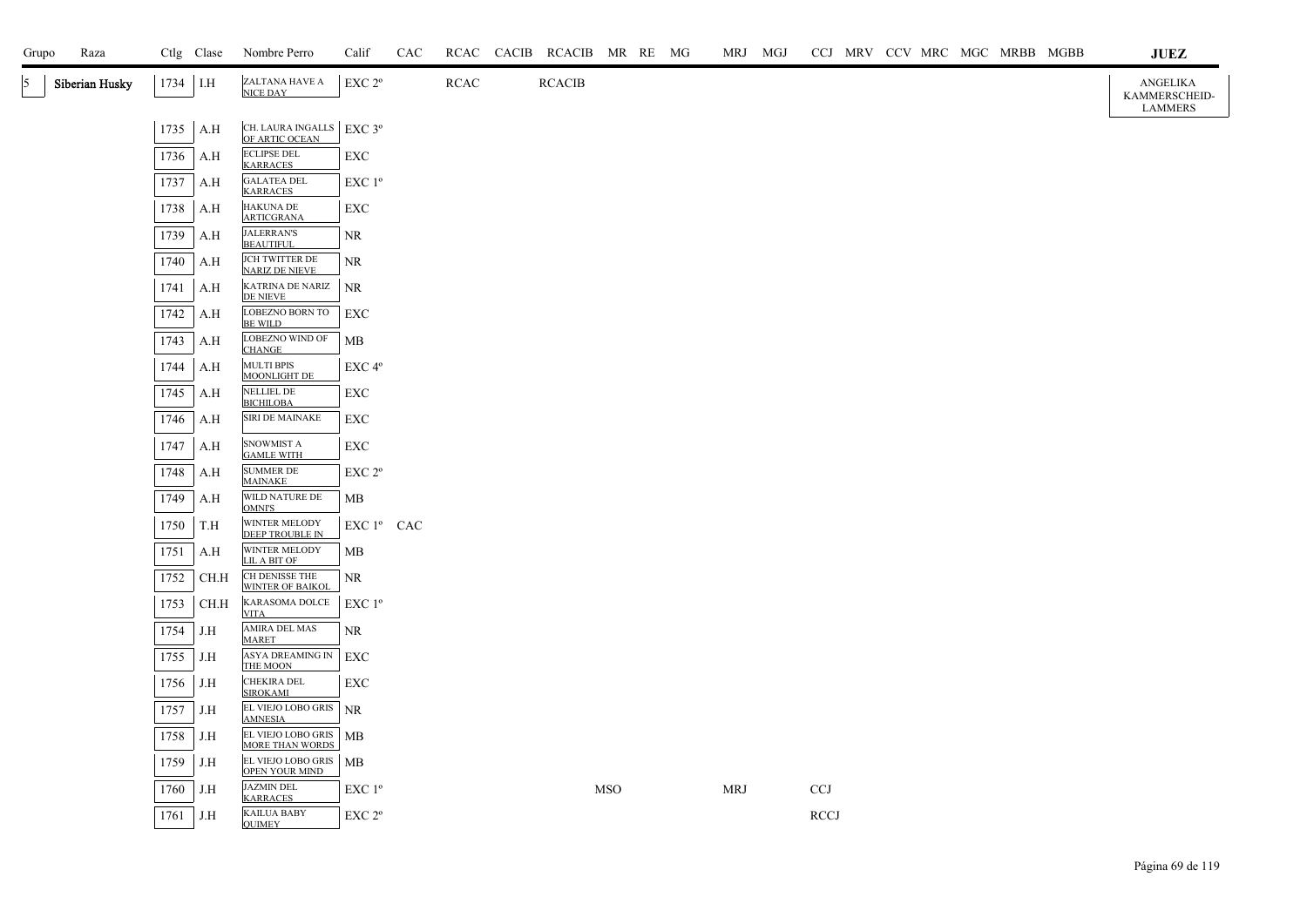| Grupo          | Raza                      |              | Ctlg Clase  | Nombre Perro                                   | Calif              | CAC |              | RCAC CACIB RCACIB MR RE MG |            |  | MRJ        | MGJ |            |         |            | CCJ MRV CCV MRC MGC MRBB MGBB | JUEZ                                        |
|----------------|---------------------------|--------------|-------------|------------------------------------------------|--------------------|-----|--------------|----------------------------|------------|--|------------|-----|------------|---------|------------|-------------------------------|---------------------------------------------|
| 15.            | Siberian Husky            | 1762 J.H     |             | <b>KEISHA</b><br><b>MAVERICK'S</b>             | MB                 |     |              |                            |            |  |            |     |            |         |            |                               | ANGELIKA<br>KAMMERSCHEID-<br><b>LAMMERS</b> |
|                |                           | 1763 J.H     |             | MAYA                                           | ${\rm EXC}$        |     |              |                            |            |  |            |     |            |         |            |                               |                                             |
|                |                           | 1764         | J.H         | MUSA DE ARTIC<br><b>GRANA</b>                  | МB                 |     |              |                            |            |  |            |     |            |         |            |                               |                                             |
|                |                           | 1765         | J.H         | NORDIC SOUL<br><b>AMORE MIO</b>                | EXC                |     |              |                            |            |  |            |     |            |         |            |                               |                                             |
|                |                           | 1766         | J.H         | SNOWMIST'S LADY<br><b>BALISTARYUS</b>          | $EXC$ $3^{\circ}$  |     |              |                            |            |  |            |     |            |         |            |                               |                                             |
|                |                           | 1767         | J.H         | Z' ARTIC STAR<br>LIGHT DE LUNA                 | $EXC 4^{\circ}$    |     |              |                            |            |  |            |     |            |         |            |                               |                                             |
|                |                           | 1768         | V.H         | <b>CH.ERINA DOS</b><br><b>CAMPOS DA RAINHA</b> | EXC 1 <sup>o</sup> |     |              |                            |            |  |            |     |            | MRV CCV |            |                               |                                             |
|                |                           | 1769         | V.H         | SHANELL DE CIUKCI NR                           |                    |     |              |                            |            |  |            |     |            |         |            |                               |                                             |
|                |                           | 3148         | BB.M        | <b>BALISTARYUS BLUE</b><br><b>RISING STAR</b>  | MP 1 <sup>o</sup>  |     |              |                            |            |  |            |     |            |         |            | <b>MRBB</b>                   |                                             |
|                |                           | 3149         | BB.M        | <b>HAKUTEIKEN</b><br><b>SEIREITEI</b>          | $MP 2^{\circ}$     |     |              |                            |            |  |            |     |            |         |            |                               |                                             |
|                |                           | 3150         | BB.H        | <b>KARIMA DOS</b><br><b>ABRUÑEIROS</b>         | MP <sup>0</sup>    |     |              |                            |            |  |            |     |            |         |            |                               |                                             |
|                |                           | 3151         | BB.H        | LARA DOS<br><b>ABRUÑEIROS</b>                  | MP 3 <sup>o</sup>  |     |              |                            |            |  |            |     |            |         |            |                               |                                             |
|                |                           | 3152         | BB.H        | <b>SAILOR MOON</b><br><b>ASHOONA DE LUNA</b>   | $MP 2^{\circ}$     |     |              |                            |            |  |            |     |            |         |            |                               |                                             |
|                |                           | 3153         | CC.M        | NORDIC SOUL<br><b>BATMAN PURE</b>              | MP <sup>0</sup>    |     |              |                            |            |  |            |     |            |         | <b>MRC</b> |                               |                                             |
|                |                           | 3154         | CC.H        | EL VIEJO LOBO GRIS<br><b>EMPERATRIZ</b>        | <b>NR</b>          |     |              |                            |            |  |            |     |            |         |            |                               |                                             |
|                |                           | 3155         | CC.H        | NORDIC SOUL<br><b>BILLIE JEAN</b>              | $MP 1^{\circ}$     |     |              |                            |            |  |            |     |            |         |            |                               |                                             |
| $\sqrt{5}$     | Spitz de Norbotten   1770 |              | V.H         | CH. SIBERIAN<br><b>QUEEN MAYA</b>              | EXC 1 <sup>o</sup> |     |              |                            | <b>MR</b>  |  |            |     |            | MRV CCV |            |                               | RAFAEL DE SANTIAGO                          |
| $\overline{5}$ | Perro de osos de          | $1771$ I.M   |             | YURI DE<br><b>GALZXAGORRI</b>                  | NR.                |     |              |                            |            |  |            |     |            |         |            |                               | <b>RAFAEL DE SANTIAGO</b>                   |
|                | Carelia                   |              |             | <b>ESKOL DE</b>                                |                    |     |              |                            |            |  |            |     |            |         |            |                               |                                             |
|                |                           | 1772         | A.M         | <b>GALTXAGORRI</b><br>ORO NERO DELL'           | NR<br>EXC 1º CAC   |     |              | <b>RCACIB</b>              |            |  |            |     |            |         |            |                               |                                             |
|                |                           | 1773<br>1774 | A.M<br>CH.M | <b>AMORETTO</b><br><b>AHTO DE</b>              | NR                 |     |              |                            |            |  |            |     |            |         |            |                               |                                             |
|                |                           | 1775         | CH.M        | <b>GALZXAGORRI</b><br>QARONTE DE LA            | EXC 1 <sup>o</sup> |     | <b>CACIB</b> |                            | <b>MSO</b> |  |            |     |            |         |            |                               |                                             |
|                |                           |              | I.H         | <b>FORTEA</b><br>LUMIA DE                      |                    |     |              |                            |            |  |            |     |            |         |            |                               |                                             |
|                |                           | 1776         |             | <b>GALZXAGORRI</b><br>JCH(PT IBER ES),         | NR                 |     |              |                            |            |  |            |     |            |         |            |                               |                                             |
|                |                           | 1777         | A.H         | CH(PT), GRCH(PT)                               | EXC 1º CAC         |     | <b>CACIB</b> |                            | MR         |  |            |     |            |         |            |                               |                                             |
|                |                           | 1778         | A.H         | VALKIRIA DE<br><b>GALTXAGORRI</b>              | NR                 |     |              |                            |            |  |            |     |            |         |            |                               |                                             |
|                |                           | 1779         | CH.H        | QRAIGH NA DUN DE<br><b>LA FORTEA</b>           | $EXC1^{\circ}$     |     |              | <b>RCACIB</b>              |            |  |            |     |            |         |            |                               |                                             |
|                |                           | 1780         | J.H         | <b>REGINA PARA</b><br><b>BELUM DE LA</b>       | EXC 1 <sup>o</sup> |     |              |                            |            |  | <b>MRJ</b> |     | <b>CCJ</b> |         |            |                               |                                             |
|                |                           | 1781         | J.H         | SIRKKA DE<br><b>GALTXAGORRI</b>                | NR                 |     |              |                            |            |  |            |     |            |         |            |                               |                                             |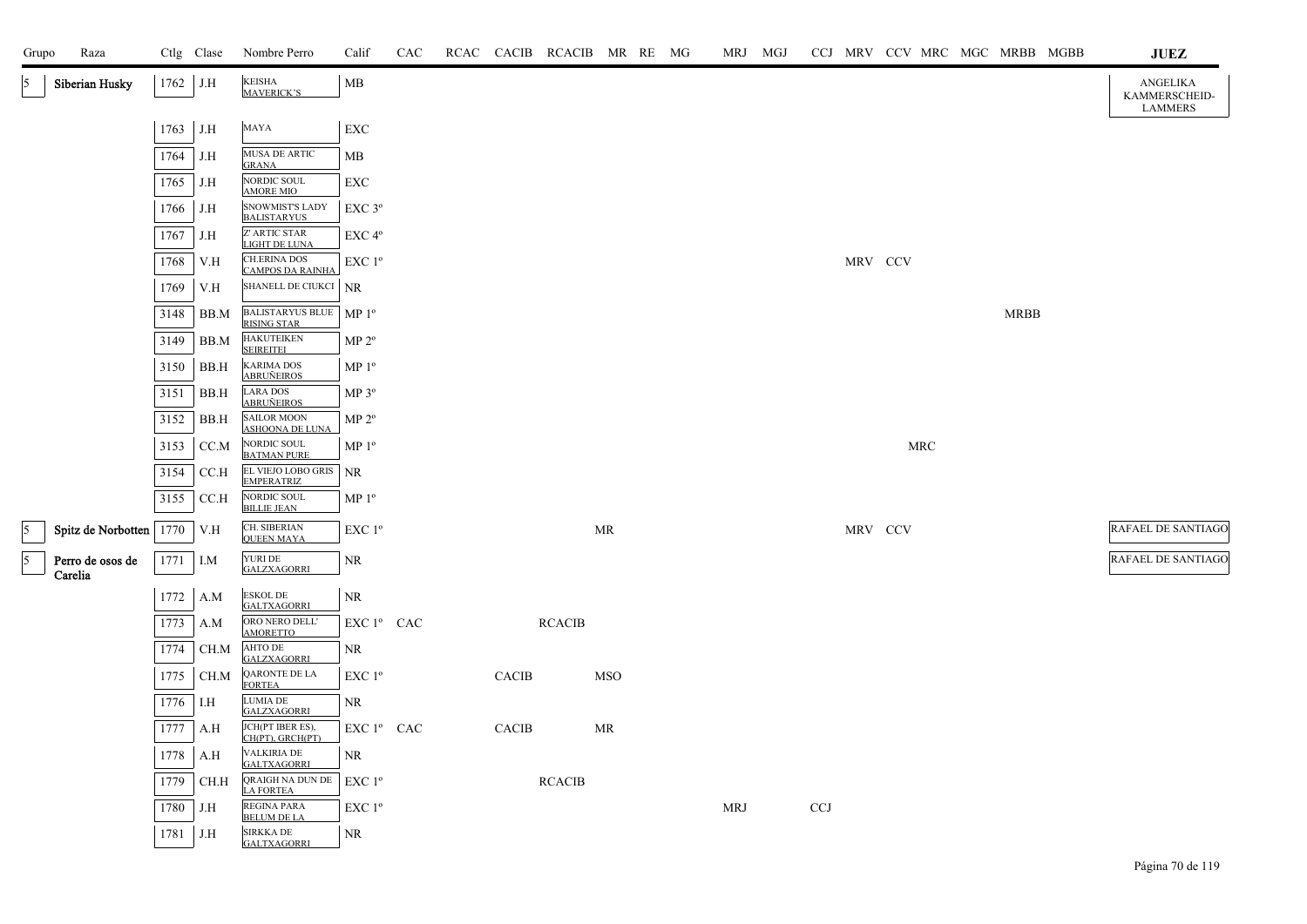| Grupo                    | Raza                                           |      | Ctlg Clase | Nombre Perro                                     | Calif                                        | CAC | RCAC        |              | CACIB RCACIB MR RE MG |            |                | MRJ MGJ |  |         |  |  | CCJ MRV CCV MRC MGC MRBB MGBB | <b>JUEZ</b>        |
|--------------------------|------------------------------------------------|------|------------|--------------------------------------------------|----------------------------------------------|-----|-------------|--------------|-----------------------|------------|----------------|---------|--|---------|--|--|-------------------------------|--------------------|
| $\sqrt{5}$               | Perro sueco de<br>Laponia                      |      | 1782 A.M   | <b>CAHPPES WARRO</b>                             | EXC 1º CAC                                   |     |             | CACIB        |                       | MR         |                |         |  |         |  |  |                               | RAFAEL DE SANTIAGO |
| $\vert$ 5                | Spitz Lobo<br>(Wolfspitz)                      | 1783 | CH.M       | ILARGI BETEA'KO<br>HULK HOGAN                    | EXC 1 <sup>o</sup>                           |     |             | <b>CACIB</b> |                       |            |                |         |  |         |  |  |                               | RAFAEL DE SANTIAGO |
|                          |                                                | 1784 | V.M        | DAIKO D'ARLANDE                                  | EXC 1 <sup>o</sup>                           |     |             |              |                       | MR         |                |         |  | MRV CCV |  |  |                               |                    |
|                          |                                                | 1785 | A.H        | <b>ILARGI BETEA'KO</b><br><b>I'M A SUPERSTAR</b> | EXC 1º CAC                                   |     |             | CACIB        |                       | <b>MSO</b> |                |         |  |         |  |  |                               |                    |
|                          |                                                | 1786 | A.H        | ODYSSEYA VOM<br><b>ZARENHOF</b>                  | EXC 2 <sup>o</sup>                           |     | RCAC        |              | <b>RCACIB</b>         |            |                |         |  |         |  |  |                               |                    |
| 5                        | Spitz pequeño                                  | 1787 | A.M        | PEPO                                             | EXC 1º CAC                                   |     |             | <b>CACIB</b> |                       | MR         |                |         |  |         |  |  |                               | RAFAEL DE SANTIAGO |
|                          | marrón o<br>negro(Kleinspitz)                  |      |            |                                                  |                                              |     |             |              |                       |            |                |         |  |         |  |  |                               |                    |
| $\overline{\phantom{a}}$ | Spitz pequeño                                  |      | 1788 I.M   | <b>AIZENS SHINING</b><br><b>GOLD</b>             | EXC <sub>2°</sub>                            |     | <b>RCAC</b> |              | <b>RCACIB</b>         |            |                |         |  |         |  |  |                               | RAFAEL DE SANTIAGO |
|                          | naranja, gris y<br>otros<br>colors(Kleinspitz) |      |            |                                                  |                                              |     |             |              |                       |            |                |         |  |         |  |  |                               |                    |
|                          |                                                | 1789 | A.M        | CH JR. RUS CH RUS<br>& RKF ART PARTY             | <b>BUENO</b>                                 |     |             |              |                       |            |                |         |  |         |  |  |                               |                    |
|                          |                                                | 1790 | A.M        | <b>ELVIS</b>                                     | MB 3 <sup>o</sup>                            |     |             |              |                       |            |                |         |  |         |  |  |                               |                    |
|                          |                                                | 1791 | A.M        | <b>KOIVULAN</b><br><b>KARTANON VEETI</b>         | NR                                           |     |             |              |                       |            |                |         |  |         |  |  |                               |                    |
|                          |                                                | 1792 | A.M        | POM DE LA CREME<br><b>DAVID BOWIE</b>            | $MB1^{\circ}$                                |     |             |              |                       |            |                |         |  |         |  |  |                               |                    |
|                          |                                                | 1793 | A.M        | <b>ROMEO</b>                                     | MB 2 <sup>o</sup>                            |     |             |              |                       |            |                |         |  |         |  |  |                               |                    |
|                          |                                                | 1794 | A.H        | DE CHACARAS<br>ZARINA 1                          | EXC 1º CAC                                   |     |             | <b>CACIB</b> |                       |            |                |         |  |         |  |  |                               |                    |
|                          |                                                | 1795 | J.H        | ABBY VON DEM<br><b>WEIBEN HERZOGEN</b>           | NR                                           |     |             |              |                       |            |                |         |  |         |  |  |                               |                    |
|                          |                                                | 1796 | J.H        | ALBAICÍ GALÁN<br><b>GOLOSINA PARTY</b>           | $MB1^{\circ}$                                |     |             |              |                       |            |                |         |  |         |  |  |                               |                    |
|                          |                                                | 1797 | V.H        | <b>ATHENEA</b>                                   | EXC 1 <sup>o</sup>                           |     |             |              |                       |            |                |         |  | MRV CCV |  |  |                               |                    |
|                          |                                                | 1799 | I.M        | QUEEN OF STAR ON<br>THE ROAD                     | EXC 1º CAC                                   |     |             | <b>CACIB</b> |                       | MR         |                |         |  |         |  |  |                               |                    |
| 15                       | Spitz enano<br>(Pomerania)                     | 1798 | I.M        | ANGELO SOLA<br><b>DUGALOP DU GLOBE</b>           | $\ensuremath{\mathrm{EXC}}$ $1^{\mathrm{o}}$ |     |             |              |                       |            |                |         |  |         |  |  |                               | RAFAEL DE SANTIAGO |
|                          |                                                | 1800 | A.M        | <b>AIZENS HERE</b><br><b>COMES THE SUN</b>       | ${\rm EXC}$                                  |     |             |              |                       |            |                |         |  |         |  |  |                               |                    |
|                          |                                                | 1801 | A.M        | <b>AIZENS</b><br><b>UNEXPECTED</b>               | <b>EXC</b>                                   |     |             |              |                       |            |                |         |  |         |  |  |                               |                    |
|                          |                                                | 1802 | A.M        | ALL I WANT IS YOU<br><b>FROM GLAMOUROS</b>       | ${\rm EXC}$                                  |     |             |              |                       |            |                |         |  |         |  |  |                               |                    |
|                          |                                                | 1803 | A.M        | <b>AZANAT TEDDYBOY</b><br><b>PERCHIK</b>         | $EXC$ 3 $^{\circ}$                           |     |             |              |                       |            |                |         |  |         |  |  |                               |                    |
|                          |                                                | 1804 | A.M        | CH. J RUSIA, CH<br><b>RUSIA SOUTHERN</b>         | MВ                                           |     |             |              |                       |            |                |         |  |         |  |  |                               |                    |
|                          |                                                | 1805 | A.M        | LUCKY SMILE<br>ZORRO DE LEGEND                   | EXC 1º CAC                                   |     |             | <b>CACIB</b> |                       | MR         | $3^{\circ}$ MG |         |  |         |  |  |                               |                    |
|                          |                                                | 1806 | A.M        | POM DE LA CREME<br><b>MARIO BROS</b>             | MB                                           |     |             |              |                       |            |                |         |  |         |  |  |                               |                    |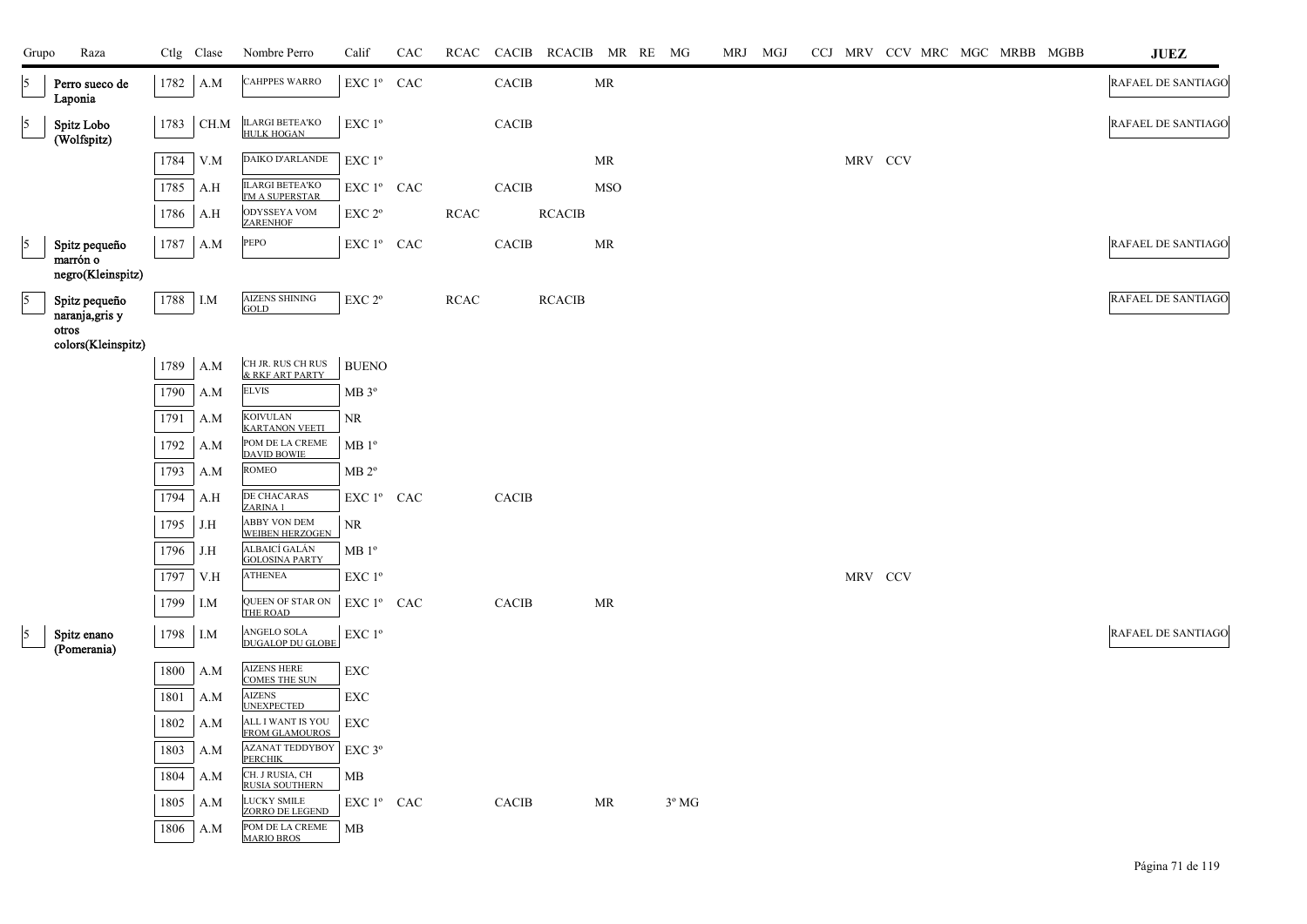| Grupo | Raza                       |      | Ctlg Clase | Nombre Perro                                | Calif              | CAC |             |              | RCAC CACIB RCACIB MR RE MG |  |            | MRJ MGJ |             |         |            |      | CCJ MRV CCV MRC MGC MRBB MGBB | JUEZ               |
|-------|----------------------------|------|------------|---------------------------------------------|--------------------|-----|-------------|--------------|----------------------------|--|------------|---------|-------------|---------|------------|------|-------------------------------|--------------------|
| 5     | Spitz enano<br>(Pomerania) | 1807 | A.M        | QUEEN OF STAR<br>PRINCE MOREY               | <b>NR</b>          |     |             |              |                            |  |            |         |             |         |            |      |                               | RAFAEL DE SANTIAGO |
|       |                            | 1808 | A.M        | THAI SILK JE SIUS<br><b>BEAU</b>            | EXC 2 <sup>o</sup> |     | <b>RCAC</b> |              | <b>RCACIB</b>              |  |            |         |             |         |            |      |                               |                    |
|       |                            | 1809 | A.M        | YARBURG DRIVE<br><b>DLYA MELINA</b>         | EXC <sub>4°</sub>  |     |             |              |                            |  |            |         |             |         |            |      |                               |                    |
|       |                            | 1810 | J.M        | <b>AIZENS TREASURE</b><br>OF MY HEART       | NR                 |     |             |              |                            |  |            |         |             |         |            |      |                               |                    |
|       |                            | 1811 | J.M        | <b>ALLEKSTAR RAM</b><br><b>VIJAY</b>        | EXC                |     |             |              |                            |  |            |         |             |         |            |      |                               |                    |
|       |                            | 1812 | J.M        | DALLINAIRE JIMMY<br>CHOO                    | EXC 4 <sup>o</sup> |     |             |              |                            |  |            |         |             |         |            |      |                               |                    |
|       |                            | 1813 | J.M        | DE TITO POMS<br><b>KAISER SECRET</b>        | MB                 |     |             |              |                            |  |            |         |             |         |            |      |                               |                    |
|       |                            | 1814 | J.M        | IN TIME POMS<br>PRINCE OF THE               | MB                 |     |             |              |                            |  |            |         |             |         |            |      |                               |                    |
|       |                            | 1815 | J.M        | <b>INTIME POMS</b><br>PRINCE OF             | EXC 1 <sup>o</sup> |     |             |              |                            |  |            |         | <b>CCJ</b>  |         |            |      |                               |                    |
|       |                            | 1816 | J.M        | LUCKY SMILE<br><b>JUVENTUS ROYAL</b>        | EXC 2 <sup>o</sup> |     |             |              |                            |  |            |         | <b>RCCJ</b> |         |            |      |                               |                    |
|       |                            | 1817 | J.M        | POMPOM DE CAN<br><b>ABDERA</b>              | NR.                |     |             |              |                            |  |            |         |             |         |            |      |                               |                    |
|       |                            | 1818 | J.M        | <b>QUEEN OF STAR</b><br><b>POROMPOMPERO</b> | NR                 |     |             |              |                            |  |            |         |             |         |            |      |                               |                    |
|       |                            | 1819 | J.M        | QUEEN OF STAR<br><b>TEMPO DI FESTA</b>      | NR                 |     |             |              |                            |  |            |         |             |         |            |      |                               |                    |
|       |                            | 1820 | J.M        | THAI SILK ALL FOR<br><b>ONE</b>             | $EXC$ $3^{\circ}$  |     |             |              |                            |  |            |         |             |         |            |      |                               |                    |
|       |                            | 1821 | V.M        | CH.POM DE LA<br><b>CREME JAMES BOND</b>     | EXC 1 <sup>o</sup> |     |             |              |                            |  |            |         |             | MRV CCV |            |      |                               |                    |
|       |                            | 1822 | I.H        | DAN-STAR-KOM<br>SELEBRITI GOLD              | EXC 3°             |     |             |              |                            |  |            |         |             |         |            |      |                               |                    |
|       |                            | 1823 | I.H        | QUEEN OF STAR<br><b>INFINITE LOVE</b>       | EXC 1º CAC         |     |             |              | <b>RCACIB</b>              |  |            |         |             |         |            |      |                               |                    |
|       |                            | 1824 | I.H        | SUCCES TRIOMPHAL EXC 2°<br><b>LUXURY</b>    |                    |     |             |              |                            |  |            |         |             |         |            |      |                               |                    |
|       |                            | 1825 | A.H        | CAN CROQUIS GOLD<br><b>STAR</b>             | EXC 3°             |     |             |              |                            |  |            |         |             |         |            |      |                               |                    |
|       |                            | 1826 | A.H        | CANCROQUIS<br><b>LLUNAI</b>                 | NR.                |     |             |              |                            |  |            |         |             |         |            |      |                               |                    |
|       |                            | 1827 | A.H        | <b>ELIS DEL TORRO</b>                       | NR                 |     |             |              |                            |  |            |         |             |         |            |      |                               |                    |
|       |                            | 1828 | A.H        | KALIMBA DE LUNA<br><b>ENIGMA INSOLITA</b>   | <b>NR</b>          |     |             |              |                            |  |            |         |             |         |            |      |                               |                    |
|       |                            | 1829 | A.H        | <b>MONTE EREBUS</b><br><b>LUNA LUNERA</b>   | EXC 2 <sup>o</sup> |     |             |              |                            |  |            |         |             |         |            |      |                               |                    |
|       |                            | 1830 | A.H        | SUCCES TRIOMPHAL   EXC 1º<br>PRIMA DONNA    |                    |     | <b>RCAC</b> |              |                            |  |            |         |             |         |            |      |                               |                    |
|       |                            | 1831 | CH.H       | QUEEN OF STAR IL<br>MIO CAPRICCIO           | $EXC1^{\circ}$     |     |             | <b>CACIB</b> |                            |  |            |         |             |         |            |      |                               |                    |
|       |                            | 1832 | J.H        | DIAMOND PUPPY S<br><b>RIHANNA</b>           | $EXC1^{\circ}$     |     |             |              |                            |  | <b>MRJ</b> |         | <b>CCJ</b>  |         |            |      |                               |                    |
|       |                            | 3156 | BB.M       | LICIFER DE TANAIRI                          | MP <sup>0</sup>    |     |             |              |                            |  |            |         |             |         |            | MRBB |                               |                    |
|       |                            | 3157 | BB.M       | YARBURG JULIUS                              | $MP 2^{\circ}$     |     |             |              |                            |  |            |         |             |         |            |      |                               |                    |
|       |                            | 3158 | CC.M       | <b>AIZENS KEEP MY</b><br><b>SECRET</b>      | MP <sup>0</sup>    |     |             |              |                            |  |            |         |             |         | <b>MRC</b> |      |                               |                    |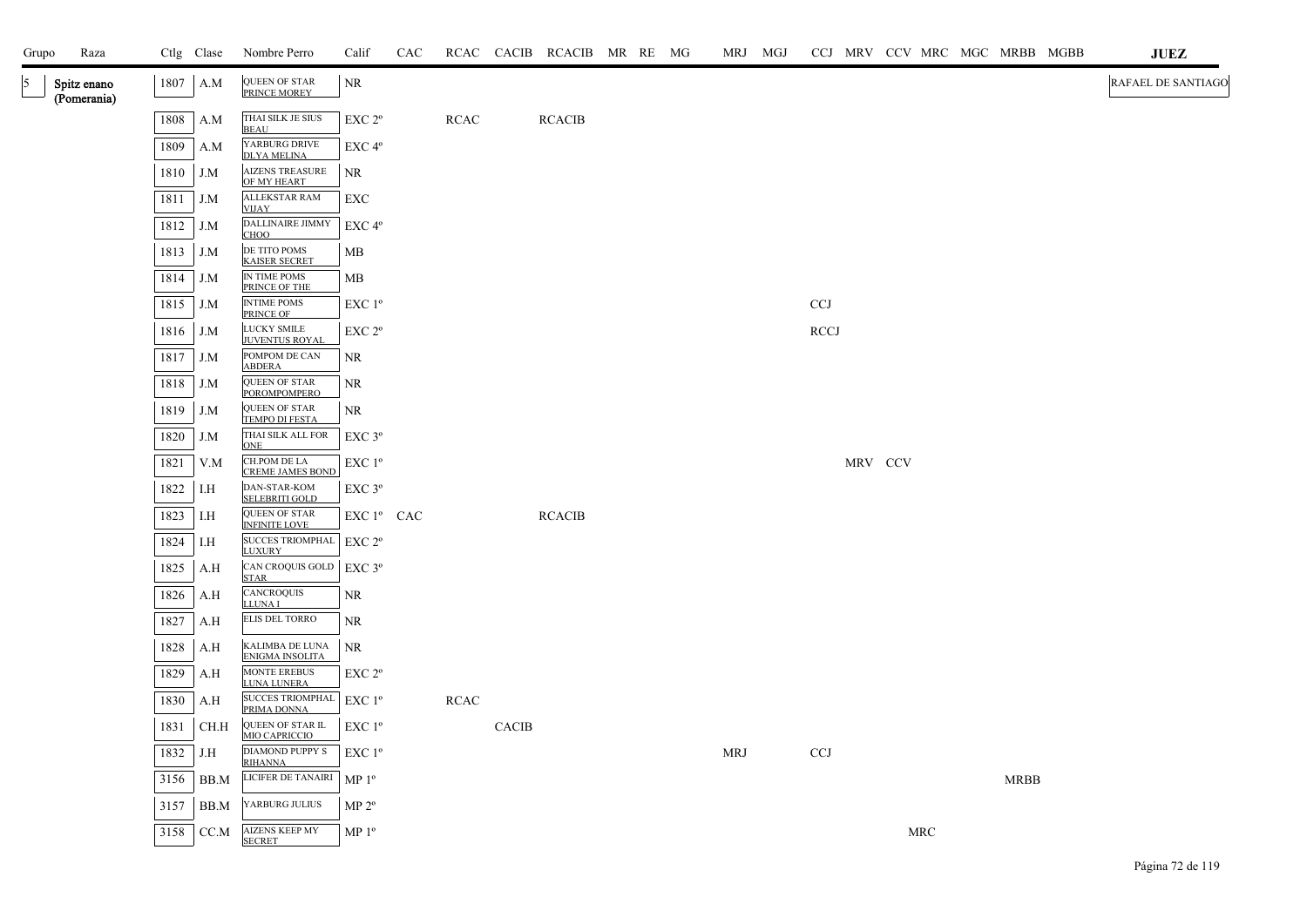| Grupo | Raza                       |              | Ctlg Clase  | Nombre Perro                                                   | Calif                                 | CAC |             |              | RCAC CACIB RCACIB MR RE MG |     |  |            | MRJ MGJ | CCJ MRV CCV MRC MGC MRBB MGBB |  |  |             |  | JUEZ                      |
|-------|----------------------------|--------------|-------------|----------------------------------------------------------------|---------------------------------------|-----|-------------|--------------|----------------------------|-----|--|------------|---------|-------------------------------|--|--|-------------|--|---------------------------|
| 5     | Spitz enano<br>(Pomerania) | 3159         | CC.M        | <b>AIZENS TOUCHING</b><br><b>HEARTS</b>                        | MP                                    |     |             |              |                            |     |  |            |         |                               |  |  |             |  | <b>RAFAEL DE SANTIAGO</b> |
|       |                            | 3160         | CC.M        | <b>ARMAGEDDON DE</b><br><b>DOGFILM</b>                         | MP                                    |     |             |              |                            |     |  |            |         |                               |  |  |             |  |                           |
|       |                            | 3161         | CC.M        | <b>KHAILAS</b><br><b>SOMEBODY TO LOVE</b>                      | MP                                    |     |             |              |                            |     |  |            |         |                               |  |  |             |  |                           |
|       |                            | 3162         | CC.M        | POM OF LEGENDS<br>CANDY CHILD                                  | MP                                    |     |             |              |                            |     |  |            |         |                               |  |  |             |  |                           |
|       |                            | 3163         | CC.M        | SUCCES TRIOMPHAL NR                                            |                                       |     |             |              |                            |     |  |            |         |                               |  |  |             |  |                           |
| 5     | Volpino italiano           | 1833         | A.M         | QUARTZ DEL COLLE   EXC 1º CAC<br><b>DEGLI ULIVI</b>            |                                       |     |             |              |                            |     |  |            |         |                               |  |  |             |  | RAFAEL DE SANTIAGO        |
|       |                            | 1834         | CH.M        | PLUTO DEL COLLE<br><b>DEGLI ULIVI</b>                          | $EXC1^{\circ}$                        |     |             | <b>CACIB</b> |                            | MR  |  |            |         |                               |  |  |             |  |                           |
|       |                            | 1835         | A.H         | RACHELE DEL<br>COLLE DEGLI ULIVI                               | EXC 1º CAC                            |     |             | CACIB        |                            | MSO |  |            |         |                               |  |  |             |  |                           |
| 5     | Chow chow                  | 1836         | I.M         | <b>PLATINUMCHOWS</b><br><b>SPIRIT WARRIOR</b>                  | EXC 1 <sup>o</sup>                    |     | RCAC        |              |                            |     |  |            |         |                               |  |  |             |  | ANTONIO CHOYA             |
|       |                            | 1837         | A.M         | CH J THE LOST<br>KINGDOM HIGHWAY                               | EXC 3 <sup>o</sup>                    |     |             |              |                            |     |  |            |         |                               |  |  |             |  |                           |
|       |                            | 1838         | A.M         | <b>CLARK DE LOS</b><br>PERROS DE BIGO                          | NR                                    |     |             |              |                            |     |  |            |         |                               |  |  |             |  |                           |
|       |                            | 1839         | A.M         | EL MIO GUARDS OF<br><b>KING AT OF THE</b>                      | EXC 2 <sup>o</sup>                    |     |             |              |                            |     |  |            |         |                               |  |  |             |  |                           |
|       |                            | 1840         | A.M         | SHIPPEITARO'S<br><b>KING LIMA DABU</b>                         | $EXC1^{\circ}$ CAC                    |     |             | CACIB        |                            | MR  |  |            |         |                               |  |  |             |  |                           |
|       |                            | 1841         | CH.M        | WINTER SOLSTICE<br>DE LOS PERROS DE                            | $EXC1^{\circ}$                        |     |             |              | <b>RCACIB</b>              |     |  |            |         |                               |  |  |             |  |                           |
|       |                            | 1842         | J.M         | <b>BAMBU DE LOS</b><br><b>GRANADILLOS</b>                      | $EXC 2^{\circ}$                       |     |             |              |                            |     |  |            |         | <b>RCCJ</b>                   |  |  |             |  |                           |
|       |                            | 1843         | J.M         | OLIVER TWIST SHEN<br>TE CHOWS AT OF                            | $EXC$ 3 $^{\circ}$                    |     |             |              |                            |     |  |            |         |                               |  |  |             |  |                           |
|       |                            | 1844         | J.M         | PLATINUM CHOWS<br><b>RAINBOW WARRIOR</b>                       | $EXC1^{\circ}$                        |     |             |              |                            |     |  | <b>MRJ</b> |         | <b>CCJ</b>                    |  |  |             |  |                           |
|       |                            | 1845         | J.M         | RARE SIMPLY RED<br>DI BOZO ANIM                                | <b>NR</b>                             |     |             |              |                            |     |  |            |         |                               |  |  |             |  |                           |
|       |                            | 1846         | A.H         | A&L OF THE ISLAND<br><b>AL'NAIR</b>                            | $EXC1^{\circ}$ CAC                    |     |             | <b>CACIB</b> |                            |     |  |            |         |                               |  |  |             |  |                           |
|       |                            | 1847         | A.H         | <b>PLATINUMCHOWS</b><br><b>SWEET DREAM</b><br>THE LOST KINGDOM | MB                                    |     |             |              |                            |     |  |            |         |                               |  |  |             |  |                           |
|       |                            | 1848<br>3164 | A.H<br>BB.H | <b>ROXANNE</b><br>AKAME ABIGAIL DE                             | EXC 2 <sup>o</sup><br>MP <sup>0</sup> |     | <b>RCAC</b> |              | <b>RCACIB</b>              |     |  |            |         |                               |  |  | <b>MRBB</b> |  |                           |
|       |                            | 3165         | BB.H        | <b>LOS PERROS DE</b><br><b>CAMILLA DOS</b>                     | MP                                    |     |             |              |                            |     |  |            |         |                               |  |  |             |  |                           |
| 5     |                            | 1849         |             | <b>GUARDIOES DO</b><br>CH JR. HELLO DE                         | EXC 2 <sup>o</sup>                    |     | <b>RCAC</b> |              |                            |     |  |            |         |                               |  |  |             |  | <b>RAFAEL DE SANTIAGO</b> |
|       | Eurasier                   | 1850         | A.M         | <b>KYODAI</b><br><b>HALLEY DE KYODAI</b>                       | EXC 1º CAC                            |     |             |              | <b>RCACIB</b>              |     |  |            |         |                               |  |  |             |  |                           |
|       |                            | 1851         | A.M<br>CH.M | <b>FLETCHER DE</b>                                             | $EXC1^{\circ}$                        |     |             | <b>CACIB</b> |                            | MR  |  |            |         |                               |  |  |             |  |                           |
|       |                            | 1852         | J.M         | <b>KYODAI</b><br><b>ELIOT DE</b>                               | $EXC1^{\circ}$                        |     |             |              |                            |     |  | MRJ        |         | <b>CCJ</b>                    |  |  |             |  |                           |
|       |                            | 1853         | A.H         | <b>EURASIPOMER</b><br>COCO CHANEL DE                           | EXC 2 <sup>o</sup>                    |     | RCAC        |              | <b>RCACIB</b>              |     |  |            |         |                               |  |  |             |  |                           |
|       |                            |              |             | <b>EURASIPOMER</b>                                             |                                       |     |             |              |                            |     |  |            |         |                               |  |  |             |  |                           |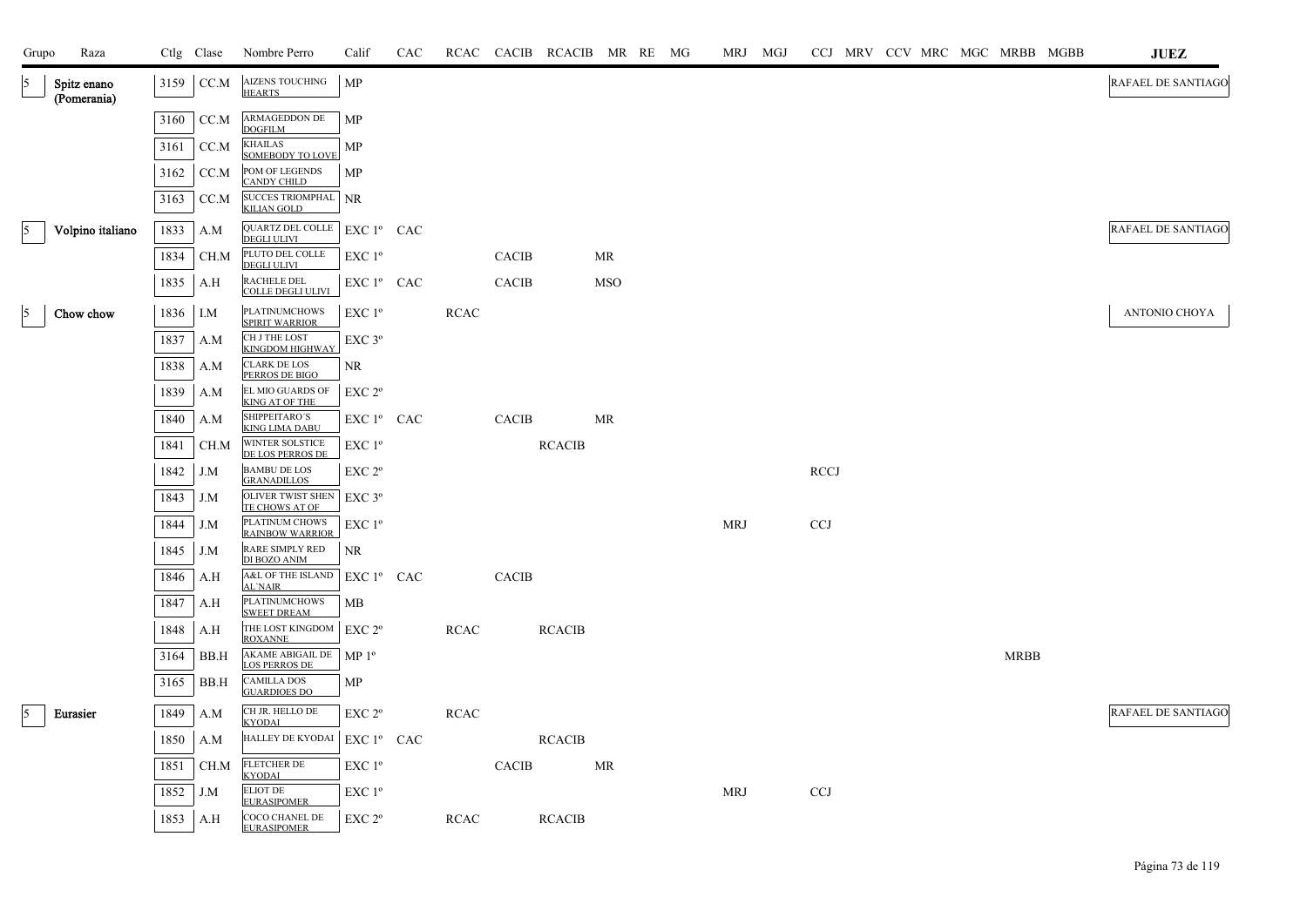| Raza<br>Grupo           |      | Ctlg Clase | Nombre Perro                                      | Calif                  | CAC |             |              | RCAC CACIB RCACIB MR RE MG |    |  | MRJ MGJ    |             | CCJ MRV CCV MRC MGC MRBB MGBB |     |  | JUEZ               |
|-------------------------|------|------------|---------------------------------------------------|------------------------|-----|-------------|--------------|----------------------------|----|--|------------|-------------|-------------------------------|-----|--|--------------------|
| 5<br>Eurasier           | 1854 | A.H        | COTTY DE<br><b>EURASIPOMER</b>                    | EXC 1º CAC             |     |             | <b>CACIB</b> |                            |    |  |            |             |                               |     |  | RAFAEL DE SANTIAGO |
|                         | 1855 | J.H        | <b>ESTRELLA DE</b><br><b>EURASIPOMER</b>          | EXC 2 <sup>o</sup>     |     |             |              |                            |    |  |            | RCCJ        |                               |     |  |                    |
|                         | 1856 | J.H        | <b>FAITH DE</b><br><b>IZARRAITZPE</b>             | EXC 1 <sup>o</sup>     |     |             |              |                            |    |  |            | CCJ         |                               |     |  |                    |
|                         | 1857 | J.H        | ODA DES LEGENDES   EXC 3°<br>DE RENTZ             |                        |     |             |              |                            |    |  |            |             |                               |     |  |                    |
| 5 <sup>5</sup><br>Akita | 1858 | I.M        | KOU TARO GO<br>SHUN'YOU KENSHA                    | NR                     |     |             |              |                            |    |  |            |             |                               |     |  | ANTONIO CHOYA      |
|                         | 1859 | I.M        | <b>NOLAN GO HAIKU</b>                             | <b>MB</b>              |     |             |              |                            |    |  |            |             |                               |     |  |                    |
|                         | 1860 | A.M        | <b>KEN</b><br>KAI HOMARE GO                       | $EXC1^{\circ}$ CAC     |     |             |              | <b>RCACIB</b>              |    |  |            |             |                               |     |  |                    |
|                         | 1861 | CH.M       | SHUN'YOU KENSHA<br>KENJI YUKI NO<br><b>NAKAMA</b> | $EXC1^{\circ}$         |     |             | <b>CACIB</b> |                            |    |  |            |             |                               |     |  |                    |
|                         | 1862 | J.M        | <b>E'TENSHIN</b><br><b>SAKURABAN</b>              | NR.                    |     |             |              |                            |    |  |            |             |                               |     |  |                    |
|                         | 1863 | J.M        | HARU GO ASAHI NO<br>TAMASHI                       | <b>NR</b>              |     |             |              |                            |    |  |            |             |                               |     |  |                    |
|                         | 1864 | I.H        | NEKUTAI GO<br><b>TORUKARU HOKORI</b>              | NR                     |     |             |              |                            |    |  |            |             |                               |     |  |                    |
|                         | 1865 | A.H        | AYARI HIME GO UMI NR<br>NO KO                     |                        |     |             |              |                            |    |  |            |             |                               |     |  |                    |
|                         | 1866 | A.H        | <b>B'YOSHIKO GO-JASU</b><br><b>SHIN</b>           | <b>NR</b>              |     |             |              |                            |    |  |            |             |                               |     |  |                    |
|                         | 1867 | A.H        | <b>HASAKI TEAM</b><br><b>NAGASAKI</b>             | <b>NR</b>              |     |             |              |                            |    |  |            |             |                               |     |  |                    |
|                         | 1868 | A.H        | MEGAPOLIS STYLE<br><b>TOMOMI</b>                  | <b>NR</b>              |     |             |              |                            |    |  |            |             |                               |     |  |                    |
|                         | 1869 | A.H        | SAMANSA GO YOU<br><b>DJENIMA</b>                  | EXC 2 <sup>o</sup>     |     | <b>RCAC</b> |              |                            |    |  |            |             |                               |     |  |                    |
|                         | 1870 | A.H        | <b>SATSUKI HIME GO</b><br>SHUN'YOU KENSHA         | EXC 1 <sup>°</sup> CAC |     |             |              | <b>RCACIB</b>              |    |  |            |             |                               |     |  |                    |
|                         | 1871 | A.H        | TAMIKO NO YUHI<br><b>GO SHUN'YOU</b>              | NR                     |     |             |              |                            |    |  |            |             |                               |     |  |                    |
|                         | 1872 | CH.H       | KIMIKO NO HARU<br><b>GO SHUN'YOU</b>              | $EXC1^{\circ}$         |     |             | CACIB        |                            | MR |  |            |             |                               |     |  |                    |
|                         | 1873 | J.H        | <b>A'HAJIME</b><br><b>SAKURABAN</b>               | NR                     |     |             |              |                            |    |  |            |             |                               |     |  |                    |
|                         | 1874 | J.H        | HARUKA GO ASAHI<br><b>NO TAMASHI</b>              | EXC 1 <sup>o</sup>     |     |             |              |                            |    |  | <b>MRJ</b> | CCJ         |                               |     |  |                    |
|                         | 1875 | J.H        | TORA MI GO DI<br><b>CASA SAPORITO</b>             | EXC 2 <sup>o</sup>     |     |             |              |                            |    |  |            | <b>RCCJ</b> |                               |     |  |                    |
|                         | 3166 | CC.M       | DAI KI GO<br>SHUN'YOU KENSHA                      | MP <sup>0</sup>        |     |             |              |                            |    |  |            |             |                               | MRC |  |                    |
|                         | 3167 | CC.H       | KIKO GO YOU<br><b>DJENIMA</b>                     | MP <sup>0</sup>        |     |             |              |                            |    |  |            |             |                               |     |  |                    |
| 5<br>Akita Americano    | 1876 | I.M        | MAJESTIC DREAM<br><b>WOLFMONT</b>                 | <b>NR</b>              |     |             |              |                            |    |  |            |             |                               |     |  | DONNA BECKMAN      |
|                         | 1877 | A.M        | <b>ESTAVA RAIN</b><br><b>LIONHEARTED</b>          | $EXC$ $3^{\circ}$      |     |             |              |                            |    |  |            |             |                               |     |  |                    |
|                         | 1878 | A.M        | KYODAI EL DIABLO                                  | EXC 2 <sup>o</sup>     |     | RCAC        |              | <b>RCACIB</b>              |    |  |            |             |                               |     |  |                    |
|                         | 1879 | A.M        | <b>KYODAI ERAGON</b><br><b>MY LIFE</b>            | EXC 1 <sup>°</sup> CAC |     |             | <b>CACIB</b> |                            | MR |  |            |             |                               |     |  |                    |
|                         | 1880 | A.M        | RUTHDALES JUST<br><b>PERFECT</b>                  | EXC 4°                 |     |             |              |                            |    |  |            |             |                               |     |  |                    |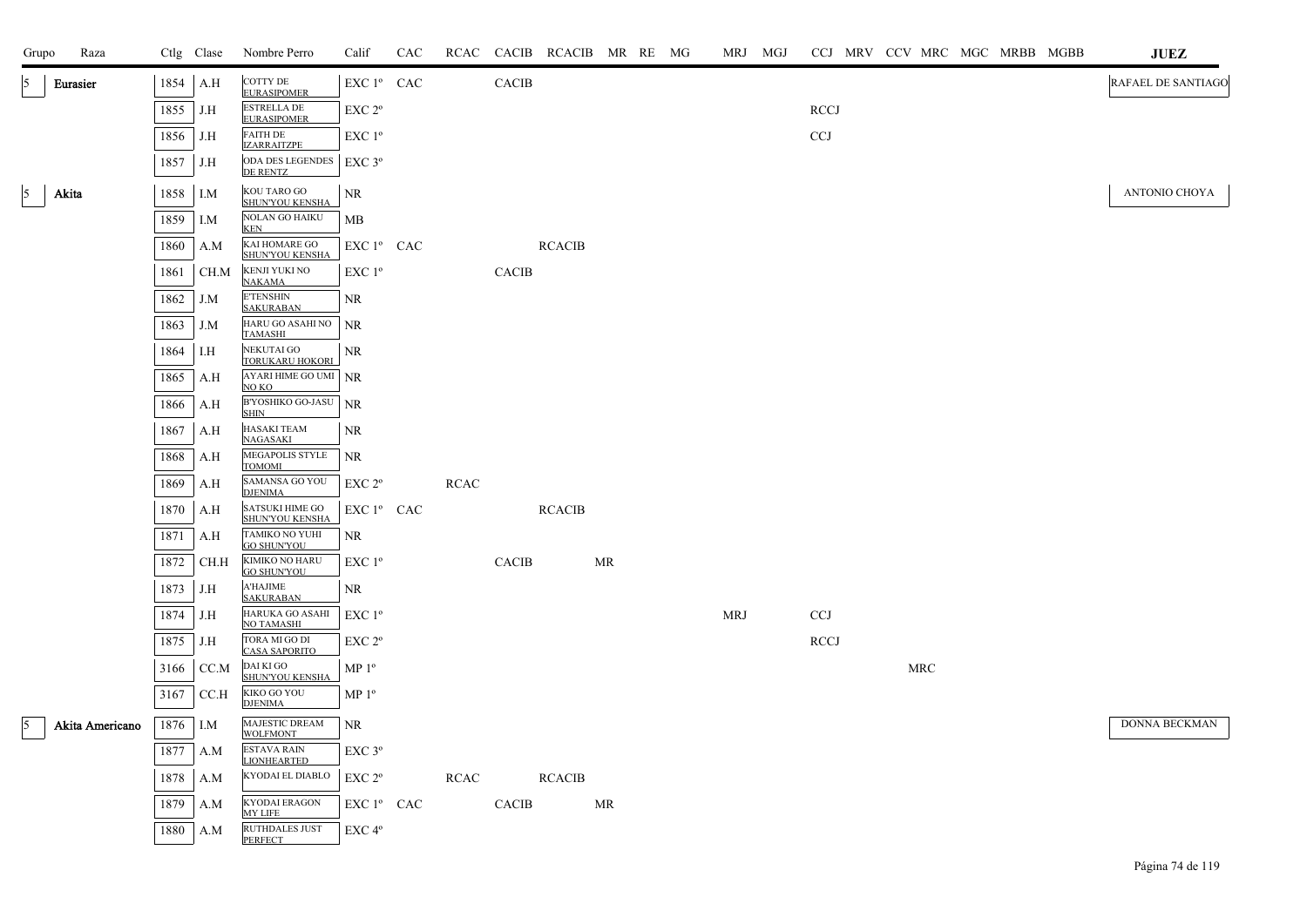| Grupo      | Raza            |      | Ctlg Clase | Nombre Perro                                            | Calif                                                                   | <b>CAC</b> |             |              | RCAC CACIB RCACIB MR RE MG |            |  | MRJ MGJ    | CCJ MRV CCV MRC MGC MRBB MGBB |     |  | JUEZ               |
|------------|-----------------|------|------------|---------------------------------------------------------|-------------------------------------------------------------------------|------------|-------------|--------------|----------------------------|------------|--|------------|-------------------------------|-----|--|--------------------|
| 5          | Akita Americano | 1881 | J.M        | ANGELO AMORE                                            | EXC 1 <sup>°</sup>                                                      |            |             |              |                            |            |  | <b>MRJ</b> | <b>CCJ</b>                    |     |  | DONNA BECKMAN      |
|            |                 | 1882 | J.M        | <b>ARON</b><br><b>BULL BROTHER'S X</b><br><b>FACTOR</b> | EXC 2 <sup>o</sup>                                                      |            |             |              |                            |            |  |            | RCCJ                          |     |  |                    |
|            |                 | 1883 | J.M        | <b>CARLOS SANTANA</b><br>OF DANGER ZONE                 | $EXC 4^{\circ}$                                                         |            |             |              |                            |            |  |            |                               |     |  |                    |
|            |                 | 1884 | J.M        | ZASEN LITTLE BEAR<br><b>VILANYDA</b>                    | $EXC$ $3^{\circ}$                                                       |            |             |              |                            |            |  |            |                               |     |  |                    |
|            |                 | 1885 | I.H        | KYODAI IN YOUR<br><b>EYES</b>                           | ${\rm EXC}$ $1^{\rm o}$ $\;$ CAC $\;$                                   |            |             | CACIB        |                            | <b>MSO</b> |  |            |                               |     |  |                    |
|            |                 | 1886 | I.H        | <b>ZASEN STAR'S</b><br><b>RETURN</b>                    | EXC 2°                                                                  |            |             |              |                            |            |  |            |                               |     |  |                    |
|            |                 | 1887 | A.H        | <b>KYODAI EVOLUTION</b>                                 | EXC 1 <sup>o</sup>                                                      |            | <b>RCAC</b> |              | <b>RCACIB</b>              |            |  |            |                               |     |  |                    |
|            |                 | 1888 | A.H        | <b>SHIRO</b>                                            | EXC 2°                                                                  |            |             |              |                            |            |  |            |                               |     |  |                    |
|            |                 | 1889 | J.H        | AKIORO PRETTY AS<br>YOU                                 | <b>NR</b>                                                               |            |             |              |                            |            |  |            |                               |     |  |                    |
|            |                 | 1890 | J.H        | <b>ANTONELLA</b>                                        | EXC 2°                                                                  |            |             |              |                            |            |  |            | <b>RCCJ</b>                   |     |  |                    |
|            |                 | 1891 | J.H        | <b>CASSANDRA'S</b><br><b>DREAM DE</b>                   | EXC 1 <sup>o</sup>                                                      |            |             |              |                            |            |  |            | CCJ                           |     |  |                    |
|            |                 | 3168 | CC.H       | <b>MARIE BOYD</b>                                       | NR                                                                      |            |             |              |                            |            |  |            |                               |     |  |                    |
|            |                 | 3169 | CC.H       | <b>SAMURAI</b><br><b>AMBROSIA</b>                       | MP 1 <sup>o</sup>                                                       |            |             |              |                            |            |  |            |                               | MRC |  |                    |
| $\sqrt{5}$ | Nihon supittsu  | 1892 | A.H        | <b>TANADALENS EXI</b>                                   | EXC 1º CAC                                                              |            |             | <b>CACIB</b> |                            | <b>MR</b>  |  |            |                               |     |  | RAFAEL DE SANTIAGO |
| $\sqrt{5}$ | Shiba           | 1893 | A.M        | FUKUTENJU GO<br><b>SHUUEISOU</b>                        | EXC 2 <sup>o</sup>                                                      |            | RCAC        |              |                            |            |  |            |                               |     |  | ANTONIO CHOYA      |
|            |                 | 1894 | A.M        | KOUHEI GO<br>SHUN'YOU KENSHA                            | $\rm EXC$ $4^{\rm o}$                                                   |            |             |              |                            |            |  |            |                               |     |  |                    |
|            |                 | 1895 | A.M        | MAKOTO MADE IN<br><b>ITALY</b>                          | EXC 1º CAC                                                              |            |             | CACIB        |                            | MR         |  |            |                               |     |  |                    |
|            |                 | 1896 | A.M        | SEIKO GO SHUN'YOU<br><b>KENSHA</b>                      | EXC 3°                                                                  |            |             |              |                            |            |  |            |                               |     |  |                    |
|            |                 | 1897 | A.M        | ZULEM WILLIAM<br><b>WALLACE</b>                         | <b>DESC</b>                                                             |            |             |              |                            |            |  |            |                               |     |  |                    |
|            |                 | 1898 | CH.M       | DE CANQUERCUS<br><b>ANKOKU</b>                          | NR                                                                      |            |             |              |                            |            |  |            |                               |     |  |                    |
|            |                 | 1899 | CH.M       | FORMIGOLD AKENO                                         | $EXC1^{\circ}$                                                          |            |             |              | <b>RCACIB</b>              |            |  |            |                               |     |  |                    |
|            |                 | 1900 | CH.M       | MULTI CH.RYUU NO<br>HANAWAZURAI GO                      | EXC 2 <sup>o</sup>                                                      |            |             |              |                            |            |  |            |                               |     |  |                    |
|            |                 | 1901 | J.M        | KYYOSHI SAMURAI<br><b>MERKULOV</b>                      | $EXC1^{\circ}$                                                          |            |             |              |                            |            |  | <b>MRJ</b> | <b>CCJ</b>                    |     |  |                    |
|            |                 | 1902 | J.M        | SHIOMARU MATTI<br><b>NILES</b>                          | EXC 2°                                                                  |            |             |              |                            |            |  |            | <b>RCCJ</b>                   |     |  |                    |
|            |                 | 1903 | J.M        | TORUKARU HOKORI<br>FAST FURIOUS                         | EXC 3°                                                                  |            |             |              |                            |            |  |            |                               |     |  |                    |
|            |                 | 1904 | A.H        | CANQUERCUS JEAN<br><b>NORMA</b>                         | $\mathop{\rm EXC}\nolimits 1^{\mathfrak o}$ $\mathop{\rm CAC}\nolimits$ |            |             | <b>CACIB</b> |                            |            |  |            |                               |     |  |                    |
|            |                 | 1905 | A.H        | <b>FUJIYAMA DE</b><br><b>CANQUERCUS</b>                 | NR                                                                      |            |             |              |                            |            |  |            |                               |     |  |                    |
|            |                 | 1906 | A.H        | <b>HANDZIMEMESITE</b><br><b>CHI</b>                     | EXC 3°                                                                  |            |             |              |                            |            |  |            |                               |     |  |                    |
|            |                 | 1907 | A.H        | SEN NO SACHIKA GO EXC 2º<br>SHUN'YOU KENSHA             |                                                                         |            |             |              |                            |            |  |            |                               |     |  |                    |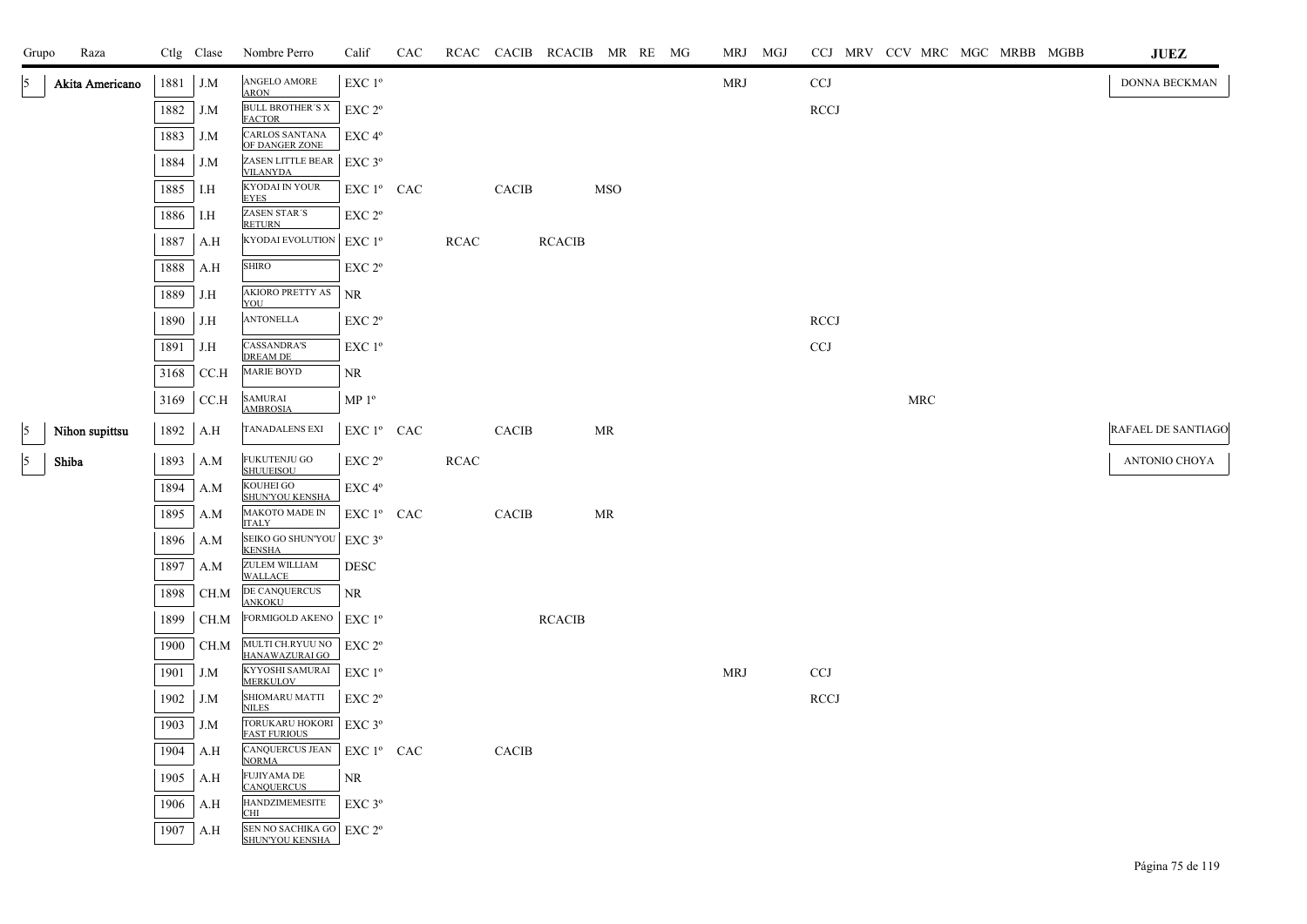| Grupo      | Raza                               |          | Ctlg Clase | Nombre Perro                                               | Calif                                           | CAC |              | RCAC CACIB RCACIB MR RE MG |            |    | MRJ        | MGJ |            |         | CCJ MRV CCV MRC MGC MRBB MGBB |  |  | <b>JUEZ</b>               |
|------------|------------------------------------|----------|------------|------------------------------------------------------------|-------------------------------------------------|-----|--------------|----------------------------|------------|----|------------|-----|------------|---------|-------------------------------|--|--|---------------------------|
| 15         | Shiba                              | 1908     | CH.H       | <b>MYUHIME GO</b><br><b>SHUN'YOU KENSHA</b>                | NR                                              |     |              |                            |            |    |            |     |            |         |                               |  |  | ANTONIO CHOYA             |
|            |                                    | 1909     | J.H        | <b>TAKASHI KIMIKO</b><br><b>NANA</b>                       | MB                                              |     |              |                            |            |    |            |     |            |         |                               |  |  |                           |
|            |                                    | 1910     | J.H        | <b>VINNI MEADOW</b><br>WATAMI                              | EXC 1 <sup>o</sup>                              |     |              |                            |            |    |            |     | <b>CCJ</b> |         |                               |  |  |                           |
|            |                                    | 3170     | CC.H       | <b>GYOKUME GO</b><br>AMENOUKIHASHI                         | MP 1 <sup>o</sup>                               |     |              |                            |            |    |            |     |            |         | MRC                           |  |  |                           |
| 5          | Perro de los<br>Faraones           | 1911     | CH.M       | <b>REEDLY ROAD</b><br><b>PAMPARIX</b>                      | EXC 1 <sup>o</sup>                              |     | <b>CACIB</b> |                            | MR         |    |            |     |            |         |                               |  |  | RAFAEL DE SANTIAGO        |
| 5          | Basenji                            | 1912     | A.M        | <b>DOBERGUARDS'S</b><br><b>BLACK STRONG</b>                | EXC 1º CAC                                      |     | <b>CACIB</b> |                            | MR         |    |            |     |            |         |                               |  |  | RAFAEL DE SANTIAGO        |
|            |                                    | 1913     | I.H        | <b>SKARDU'S TOP</b>                                        | EXC 1º CAC                                      |     |              | <b>RCACIB</b>              |            |    |            |     |            |         |                               |  |  |                           |
|            |                                    | 1914     | CH.H       | <b>MODEL</b><br><b>SKARDU'S SUMA</b><br><b>FIRST LINES</b> | EXC 1 <sup>o</sup>                              |     | CACIB        |                            | <b>MSO</b> |    |            |     |            |         |                               |  |  |                           |
|            |                                    | 3171     | CC.H       | <b>BOSSA NOVA</b><br><b>SOUND OF THE WILD</b>              | NR.                                             |     |              |                            |            |    |            |     |            |         |                               |  |  |                           |
| 5          | Perro sin pelo<br>mejicano         | 1915     | A.H        | <b>GLABROUS</b><br><b>PUGNACIOUS</b>                       | EXC 1º CAC                                      |     | <b>CACIB</b> |                            |            |    |            |     |            |         |                               |  |  | RAFAEL DE SANTIAGO        |
|            | miniatura                          |          |            |                                                            |                                                 |     |              |                            |            |    |            |     |            |         |                               |  |  |                           |
|            |                                    | 1916 J.H |            | <b>GLABROUS</b><br><b>PUGNACIOUS</b>                       | $\ensuremath{\mathrm{EXC}}$<br>$1^{\mathrm{o}}$ |     |              |                            | MR         |    | <b>MRJ</b> |     | <b>CCJ</b> |         |                               |  |  |                           |
| 5          | Perro sin pelo del<br>Perú grande  |          | 1917 A.H   | <b>SONDERWOL</b><br>LEGEND EFFECT                          | EXC 1º CAC                                      |     | <b>CACIB</b> |                            | MR         |    |            |     |            |         |                               |  |  | RAFAEL DE SANTIAGO        |
| 5          | Podenco canario                    | 1918     | A.H        | <b>TINAJAS</b>                                             | EXC 1 <sup>°</sup> CAC                          |     | CACIB        |                            | MR RE      |    |            |     |            |         |                               |  |  | <b>CARLOS SALAS</b>       |
| $\vert$ 5  | Podenco Ibicenco<br>pelo duro      | 1919 I.M |            | POGBA DE LA<br>SIERRA DE ÁVILA                             | EXC 1º CAC                                      |     | CACIB        |                            | MR RE      |    |            |     |            |         |                               |  |  | <b>CARLOS SALAS</b>       |
| $\sqrt{5}$ | Podenco Ibicenco<br>pelo corto     | 1920     | I.M        | <b>ICE DE LA</b><br><b>MONTANERA</b>                       | EXC 1º CAC                                      |     | <b>CACIB</b> |                            | MR         | RE |            |     |            |         |                               |  |  | <b>CARLOS SALAS</b>       |
|            |                                    | 1921     | V.M        | <b>CURRO ROMERO</b>                                        | EXC 1°                                          |     |              |                            |            |    |            |     |            | MRV CCV |                               |  |  |                           |
|            |                                    | 1922     | I.H        | LLUNA ARTICA DE<br>LA MONTANERA                            | EXC 1º CAC                                      |     | CACIB        |                            |            |    |            |     |            |         |                               |  |  |                           |
|            | Podenco andaluz<br>med. pelo corto | 1923     | A.M        | ABEL DE ROCANGO                                            | NR                                              |     |              |                            |            |    |            |     |            |         |                               |  |  | <b>CARLOS SALAS</b>       |
|            |                                    | 1924     | CH.M       | <b>LUCHO</b>                                               | EXC 1 <sup>o</sup>                              |     |              |                            | MR RE      |    |            |     |            |         |                               |  |  |                           |
|            |                                    | 1925     | A.H        | AMBER DE<br>ROCANGO                                        | NR.                                             |     |              |                            |            |    |            |     |            |         |                               |  |  |                           |
| l5         | Maneto (no<br>aceptado FCI)        | 1926     | A.M        | TARUGO DE LOS<br><b>PALMONES</b>                           | EXC 1º CAC                                      |     |              |                            | MR RE      |    |            |     |            |         |                               |  |  | <b>CARLOS SALAS</b>       |
| 15         | Cirneco del L'etna                 | 1927     | I.H        | COLOMBIAN<br><b>FRIENDS</b>                                | EXC 1 <sup>°</sup> CAC                          |     | <b>CACIB</b> |                            | MR         |    |            |     |            |         |                               |  |  | <b>RAFAEL DE SANTIAGO</b> |
| $\sqrt{5}$ | Thai Ridgeback                     | 1928     | J.M        | ATHITH KHON SUAY                                           | EXC 1 <sup>o</sup>                              |     |              |                            | MR         |    | <b>MRJ</b> |     | <b>CCJ</b> |         |                               |  |  | <b>RAFAEL DE SANTIAGO</b> |
|            | Dog                                | 1929     | J.H        | <b>AYANG KHON SUAY</b>                                     | EXC 1°                                          |     |              |                            | MSO        |    |            |     | <b>CCJ</b> |         |                               |  |  |                           |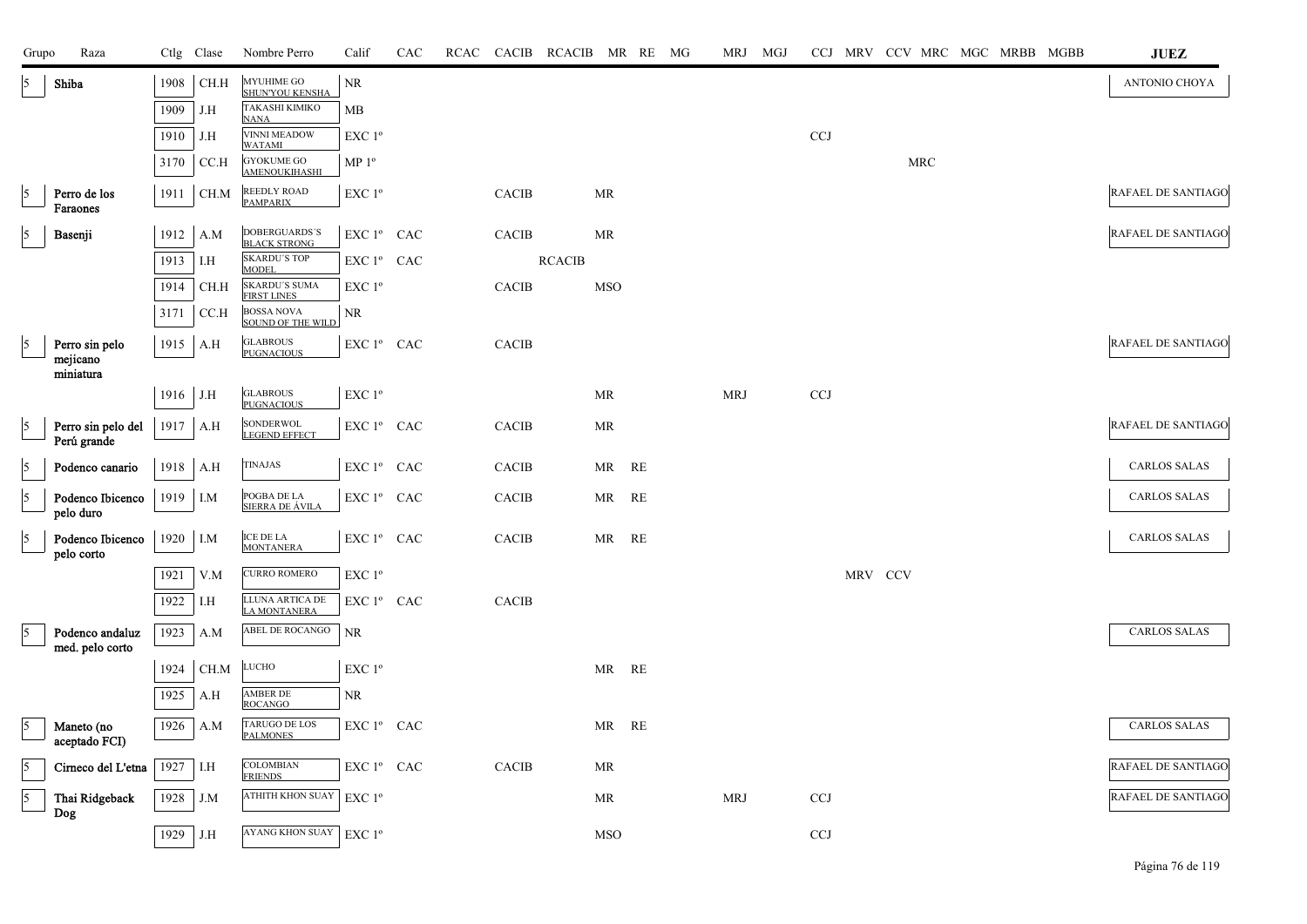| Grupo           | Raza                                               |      | Ctlg Clase | Nombre Perro                                      | Calif              | CAC |             |              | RCAC CACIB RCACIB MR RE MG |                                   |    |            | MRJ MGJ |            |  |     | CCJ MRV CCV MRC MGC MRBB MGBB | <b>JUEZ</b>                   |
|-----------------|----------------------------------------------------|------|------------|---------------------------------------------------|--------------------|-----|-------------|--------------|----------------------------|-----------------------------------|----|------------|---------|------------|--|-----|-------------------------------|-------------------------------|
| $\overline{6}$  | Perro Negro y<br>fuego para la caza<br>del Mapache | 1930 | J.H        | MISS AMAZED BY<br><b>NATURE COONER</b>            | EXC 1º             |     |             |              |                            | $\ensuremath{\mathsf{MR}}\xspace$ |    | <b>MRJ</b> |         | CCJ        |  |     |                               | JOSE HOMEN DE<br>MELLO        |
| $\vert 6 \vert$ | <b>Basset Hound</b>                                | 1931 | I.M        | CELESTIAL FALL OF<br>A STAR DA COLINA             | NO CAL             |     |             |              |                            |                                   |    |            |         |            |  |     |                               | JOSE HOMEN DE<br><b>MELLO</b> |
|                 |                                                    | 1932 | A.M        | <b>BUFFOBASS SECRET</b><br>WISH                   | $EXC$ 3°           |     |             |              |                            |                                   |    |            |         |            |  |     |                               |                               |
|                 |                                                    | 1933 | A.M        | CH. PORT BRANDO<br>DE TRES MANZANAS               | $EXC1^{\circ}$ CAC |     |             |              | <b>RCACIB</b>              |                                   |    |            |         |            |  |     |                               |                               |
|                 |                                                    | 1934 | A.M        | <b>DAARIO NAHARIS</b><br>DEL CASTILLO DE          | EXC <sub>2°</sub>  |     | <b>RCAC</b> |              |                            |                                   |    |            |         |            |  |     |                               |                               |
|                 |                                                    | 1935 | A.M        | <b>MORNING DEW</b><br><b>SWEEPERS</b>             | NR                 |     |             |              |                            |                                   |    |            |         |            |  |     |                               |                               |
|                 |                                                    | 1936 | A.M        | <b>QUANTAS NAPOCA</b><br><b>S'CASTILIO SAITAI</b> | NR                 |     |             |              |                            |                                   |    |            |         |            |  |     |                               |                               |
|                 |                                                    | 1937 | CH.M       | <b>CARLISLE DE WILA</b><br><b>DAMAR</b>           | $EXC1^{\circ}$     |     |             | <b>CACIB</b> |                            | MR                                | MG |            |         |            |  |     |                               |                               |
|                 |                                                    | 1938 | CH.M       | MULTI.CH.<br>XANTHOS DE TRES                      | EXC <sub>2°</sub>  |     |             |              |                            |                                   |    |            |         |            |  |     |                               |                               |
|                 |                                                    | 1939 | I.H        | <b>HILDA DE</b><br>VALLISLONGA                    | EXC 1 <sup>o</sup> |     |             |              |                            |                                   |    |            |         |            |  |     |                               |                               |
|                 |                                                    | 1940 | I.H        | LUZ DA VILLA DE<br><b>SANTIAGO</b>                | EXC <sub>3°</sub>  |     |             |              |                            |                                   |    |            |         |            |  |     |                               |                               |
|                 |                                                    | 1941 | I.H        | PRIDEBASS BIANCA<br>TRES MANZANAS                 | EXC 2 <sup>o</sup> |     |             |              |                            |                                   |    |            |         |            |  |     |                               |                               |
|                 |                                                    | 1942 | A.H        | <b>DOUBLE TALKIN</b><br><b>JIVE AV ESTA CADO</b>  | ${\rm EXC}$        |     |             |              |                            |                                   |    |            |         |            |  |     |                               |                               |
|                 |                                                    | 1943 | A.H        | LOLA                                              | MB                 |     |             |              |                            |                                   |    |            |         |            |  |     |                               |                               |
|                 |                                                    | 1944 | A.H        | MARQUESA DEL<br><b>CASTILLO DE SAITAI</b>         | <b>EXC</b>         |     |             |              |                            |                                   |    |            |         |            |  |     |                               |                               |
|                 |                                                    | 1945 | A.H        | <b>MORNING DEW</b><br><b>SWEPERS</b>              | NR                 |     |             |              |                            |                                   |    |            |         |            |  |     |                               |                               |
|                 |                                                    | 1946 | A.H        | <b>NHABIRA</b><br><b>NICKNAMED</b>                | EXC 3°             |     |             |              |                            |                                   |    |            |         |            |  |     |                               |                               |
|                 |                                                    | 1947 | A.H        | PRIDEBASS EMILIA<br><b>MY DREAM</b>               | EXC 1º CAC         |     |             |              | <b>RCACIB</b>              |                                   |    |            |         |            |  |     |                               |                               |
|                 |                                                    | 1948 | A.H        | TURRONCITO OLEA-<br><b>BULL'S</b>                 | EXC <sub>4°</sub>  |     |             |              |                            |                                   |    |            |         |            |  |     |                               |                               |
|                 |                                                    | 1949 | A.H        | <b>W-KALESSY OLEA</b><br><b>BULL'S</b>            | EXC 2 <sup>o</sup> |     | <b>RCAC</b> |              |                            |                                   |    |            |         |            |  |     |                               |                               |
|                 |                                                    | 1950 | CH.H       | MULTI CH. ZARPA<br>DE TRES MANZANAS               | EXC 1 <sup>o</sup> |     |             | <b>CACIB</b> |                            | <b>MSO</b>                        |    |            |         |            |  |     |                               |                               |
|                 |                                                    | 1951 | J.H        | <b>BLACK-CARD OLEA</b><br><b>BULL'S</b>           | MB 2 <sup>o</sup>  |     |             |              |                            |                                   |    |            |         |            |  |     |                               |                               |
|                 |                                                    | 1952 | J.H        | MARY-II                                           | EXC 1 <sup>o</sup> |     |             |              |                            |                                   |    | <b>MRJ</b> |         | <b>CCJ</b> |  |     |                               |                               |
|                 |                                                    | 1953 | V.H        | MULTI CH DAZZLER<br>ORIGINAL BIG BONE             | NR                 |     |             |              |                            |                                   |    |            |         |            |  |     |                               |                               |
|                 |                                                    | 3172 | CCA        | <b>BASSJOBASSET</b><br><b>SRAWBERRY</b>           | $MP 1^{\circ}$     |     |             |              |                            |                                   |    |            |         |            |  | MRC |                               |                               |
| $\vert 6 \vert$ | <b>Beagle</b>                                      | 1954 | A.M        | ALTAJARA LORD<br><b>BYRON</b>                     | NR.                |     |             |              |                            |                                   |    |            |         |            |  |     |                               | JOSE HOMEN DE<br><b>MELLO</b> |
|                 |                                                    | 1955 | A.M        | ALTAJARA NELSON<br><b>MANDELA</b>                 | <b>MB</b>          |     |             |              |                            |                                   |    |            |         |            |  |     |                               |                               |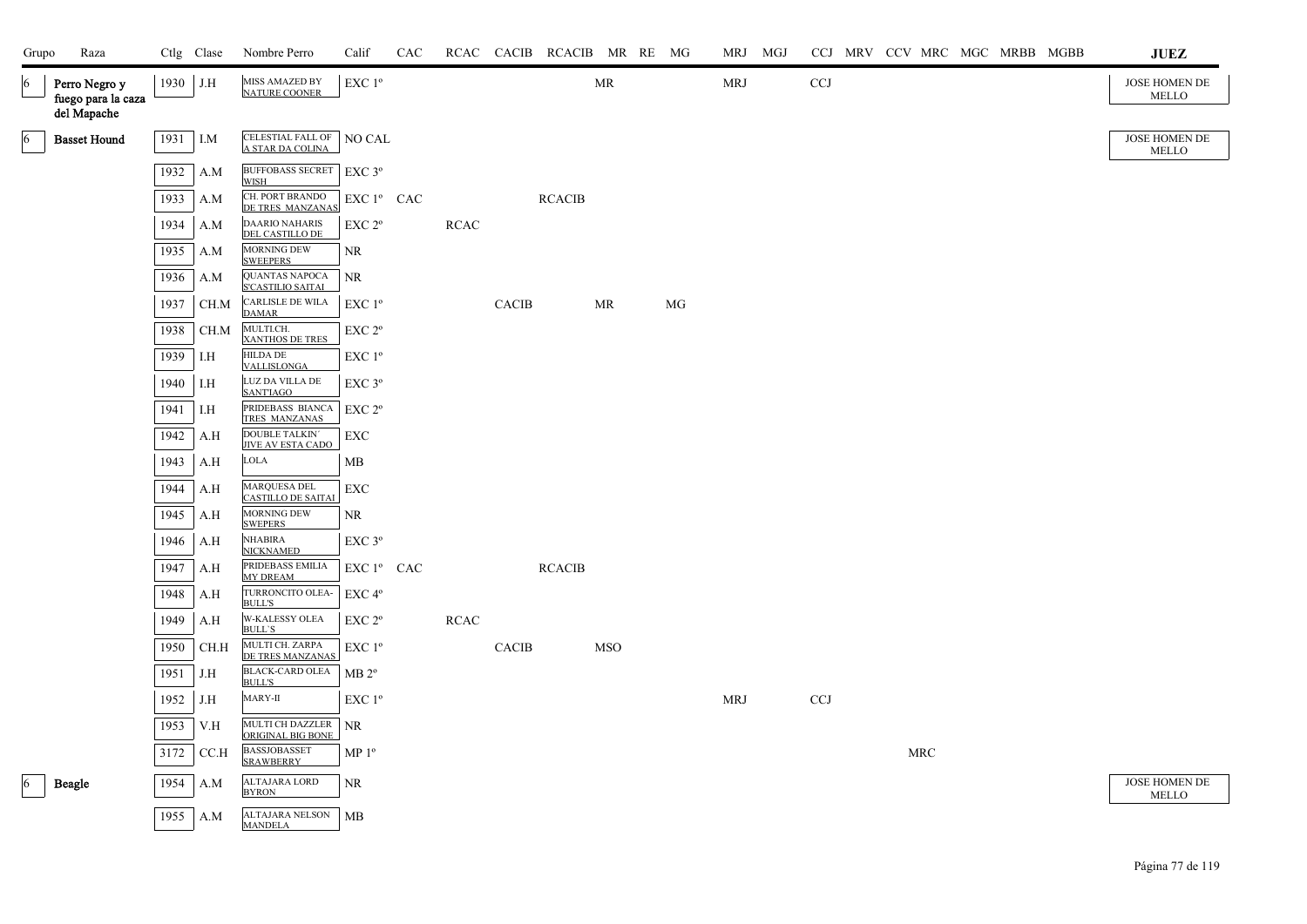| Grupo | Raza                   |      | Ctlg Clase | Nombre Perro                                          | Calif                                  | CAC |             |              | RCAC CACIB RCACIB MR RE MG |            |                |            | MRJ MGJ |             |                           |            |  | CCJ MRV CCV MRC MGC MRBB MGBB | <b>JUEZ</b>            |
|-------|------------------------|------|------------|-------------------------------------------------------|----------------------------------------|-----|-------------|--------------|----------------------------|------------|----------------|------------|---------|-------------|---------------------------|------------|--|-------------------------------|------------------------|
|       | <b>Beagle</b>          | 1956 | A.M        | BOGART DO LINHAR EXC $2^{\circ}$<br><b>DO RIBEIRO</b> |                                        |     | <b>RCAC</b> |              |                            |            |                |            |         |             |                           |            |  |                               | JOSE HOMEN DE<br>MELLO |
|       |                        | 1957 | A.M        | DE PINECAN VITO                                       | MB                                     |     |             |              |                            |            |                |            |         |             |                           |            |  |                               |                        |
|       |                        | 1958 | A.M        | HULK DE MONSBAY<br><b>PACK</b>                        | $EXC$ 3 $^{\circ}$                     |     |             |              |                            |            |                |            |         |             |                           |            |  |                               |                        |
|       |                        | 1959 | A.M        | JCH. ESP.<br>GIB.POR.IBER. DE                         | EXC 1 <sup>°</sup> CAC                 |     |             |              | <b>RCACIB</b>              |            |                |            |         |             |                           |            |  |                               |                        |
|       |                        | 1960 | A.M        | MONSBAY PACK<br>THE TRICKSTER                         | EXC                                    |     |             |              |                            |            |                |            |         |             |                           |            |  |                               |                        |
|       |                        | 1961 | A.M        | MULT. CH. JET DE EL EXC 4°<br><b>IMPERIO CANINO</b>   |                                        |     |             |              |                            |            |                |            |         |             |                           |            |  |                               |                        |
|       |                        | 1962 | CH.M       | ALTAJARA<br>MAHATMA GANDHI                            | $EXC1^{\circ}$                         |     |             | <b>CACIB</b> |                            | MR         | $3^{\circ}$ MG |            |         |             |                           |            |  |                               |                        |
|       |                        | 1963 | J.M        | MONSBAY PACK<br><b>KION</b>                           | $MB 3^{\circ}$                         |     |             |              |                            |            |                |            |         |             |                           |            |  |                               |                        |
|       |                        | 1964 | J.M        | MONSBAY PACK<br><b>NINJAGO</b>                        | $EXC1^{\circ}$                         |     |             |              |                            |            |                |            |         | <b>CCJ</b>  |                           |            |  |                               |                        |
|       |                        | 1965 | J.M        | URKO DE EL<br><b>IMPERIO CANINO</b>                   | EXC 2 <sup>o</sup>                     |     |             |              |                            |            |                |            |         | <b>RCCJ</b> |                           |            |  |                               |                        |
|       |                        | 1966 | I.H        | <b>MAKANKOA'S APRIL</b>                               | EXC 1 <sup>o</sup>                     |     |             |              |                            |            |                |            |         |             |                           |            |  |                               |                        |
|       |                        | 1967 | A.H        | ALOTORIUS OLD<br><b>GLORY URSO</b>                    | EXC 2 <sup>o</sup>                     |     | <b>RCAC</b> |              |                            |            |                |            |         |             |                           |            |  |                               |                        |
|       |                        | 1968 | A.H        | <b>INCREIBLE DE EL</b><br><b>IMPERIO CANINO</b>       | $EXC$ $3^{\circ}$                      |     |             |              |                            |            |                |            |         |             |                           |            |  |                               |                        |
|       |                        | 1969 | A.H        | MONSBAY PACK<br>THE ENCHANTRESS                       | NR.                                    |     |             |              |                            |            |                |            |         |             |                           |            |  |                               |                        |
|       |                        | 1970 | A.H        | TARHACANA FIRST<br><b>TIME</b>                        | $EXC1^{\circ}$ CAC                     |     |             |              | <b>RCACIB</b>              |            |                |            |         |             |                           |            |  |                               |                        |
|       |                        | 1971 | CH.H       | CH JR ESP. PORT. IB.<br><b>INVENCIBLE DE EL</b>       | $EXC1^{\circ}$                         |     |             | <b>CACIB</b> |                            | <b>MSO</b> |                |            |         |             |                           |            |  |                               |                        |
|       |                        |      | 1972 J.H   | BRISA DEL MAR PIN                                     | $MB$ <sup><math>4^{\circ}</math></sup> |     |             |              |                            |            |                |            |         |             |                           |            |  |                               |                        |
|       |                        |      | 1973 J.H   | <b>BRISA DEL MAR</b><br>PINK SOCKS                    | $MB 3^{\circ}$                         |     |             |              |                            |            |                |            |         |             |                           |            |  |                               |                        |
|       |                        | 1974 | J.H        | MONSBAY PACK<br><b>KIARA</b>                          | EXC 2 <sup>o</sup>                     |     |             |              |                            |            |                |            |         | <b>RCCJ</b> |                           |            |  |                               |                        |
|       |                        |      | 1975 J.H   | <b>URRACA DE EL</b><br><b>IMPERIO CANINO</b>          | EXC 1 <sup>o</sup>                     |     |             |              |                            |            |                | <b>MRJ</b> |         | <b>CCJ</b>  |                           |            |  |                               |                        |
|       |                        | 3173 | CC.M       | TARHACANA DIOR                                        | MP <sup>0</sup>                        |     |             |              |                            |            |                |            |         |             |                           | <b>MRC</b> |  |                               |                        |
| 16    | Rhodesian<br>ridgeback |      | 1976 A.M   | <b>AFRUDE IMBA</b><br><b>FABULOUS DIEGO</b>           | $MB1^{\circ}$                          |     |             |              |                            |            |                |            |         |             |                           |            |  |                               | <b>JOHN WAUBEN</b>     |
|       |                        | 1977 | A.M        | ARESVUMA<br><b>TSARTIER BOKARI</b>                    | $MB 2^{\circ}$                         |     |             |              |                            |            |                |            |         |             |                           |            |  |                               |                        |
|       |                        | 1978 | CH.M       | ASONG DE ZUNDURI NR<br><b>KIRA</b>                    |                                        |     |             |              |                            |            |                |            |         |             |                           |            |  |                               |                        |
|       |                        | 1979 | V.M        | CH SHANGANI ESHE<br><b>YACHTER</b>                    | EXC 1 <sup>o</sup>                     |     |             |              |                            |            |                |            |         |             | $\ensuremath{\text{CCV}}$ |            |  |                               |                        |
|       |                        | 1980 | I.H        | RED PRAYD INFINITI EXC 1º<br><b>RED</b>               |                                        |     |             |              |                            |            |                |            |         |             |                           |            |  |                               |                        |
|       |                        | 1981 | A.H        | <b>AKANI'S CLAN</b><br><b>BADIA ZURI</b>              | $EXC1^{\circ}$ CAC                     |     |             |              | <b>RCACIB</b>              |            |                |            |         |             |                           |            |  |                               |                        |
|       |                        | 1982 | A.H        | ALHAMBRA DE LA<br>MUELA DE CORTES                     | MB 3 <sup>°</sup>                      |     |             |              |                            |            |                |            |         |             |                           |            |  |                               |                        |
|       |                        |      |            |                                                       |                                        |     |             |              |                            |            |                |            |         |             |                           |            |  |                               |                        |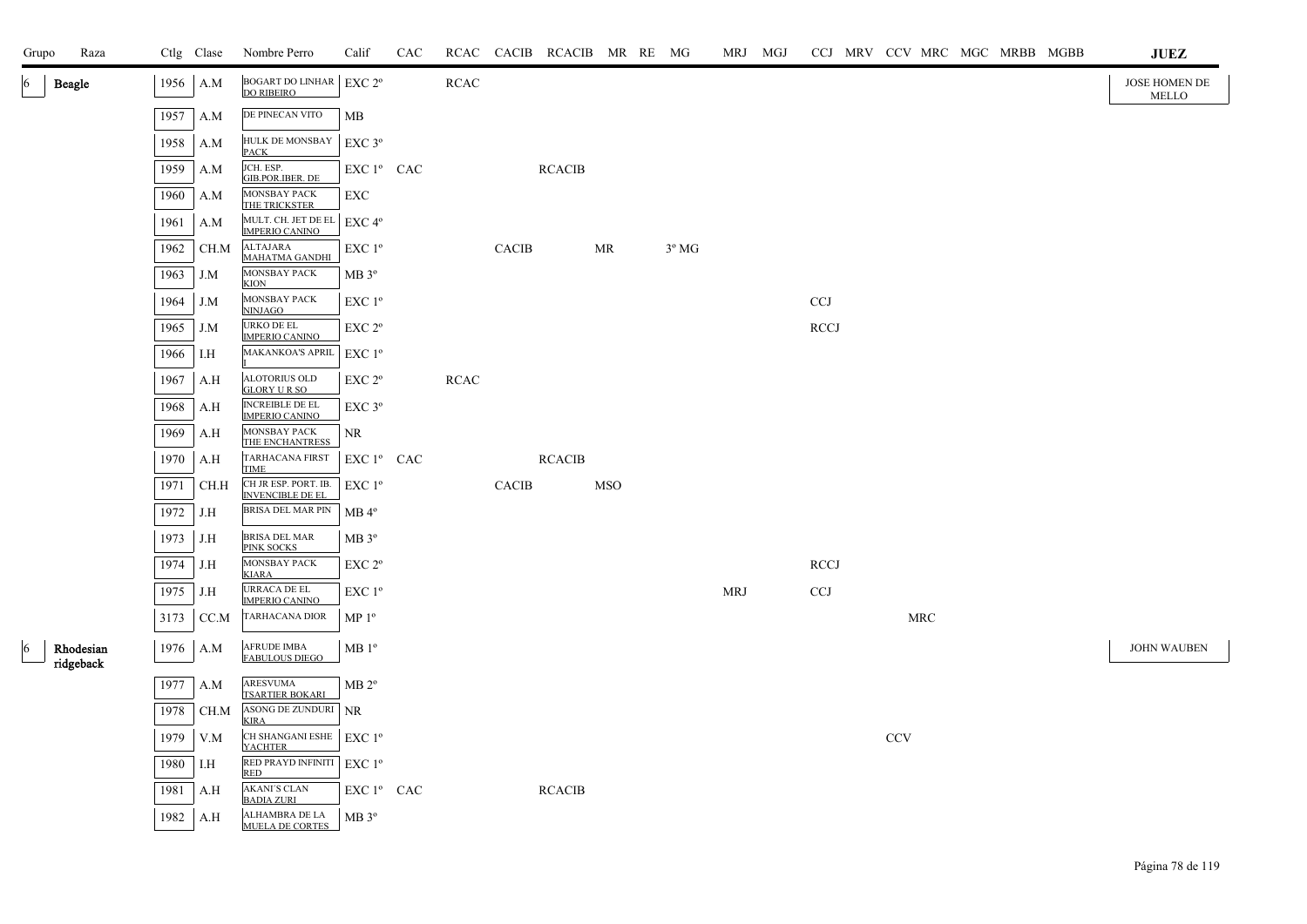| Raza<br>Grupo                |      | Ctlg Clase | Nombre Perro                                    | Calif              | CAC |             |              | RCAC CACIB RCACIB MR RE MG |    |                |            | MRJ MGJ |             |         |     | CCJ MRV CCV MRC MGC MRBB MGBB |             |  | $\mathbf{J}\mathbf{U}\mathbf{E}\mathbf{Z}$ |
|------------------------------|------|------------|-------------------------------------------------|--------------------|-----|-------------|--------------|----------------------------|----|----------------|------------|---------|-------------|---------|-----|-------------------------------|-------------|--|--------------------------------------------|
| Rhodesian<br>6<br>ridgeback  | 1983 | A.H        | <b>CH SHANGANI</b><br><b>LAMBARENE</b>          | EXC 2 <sup>o</sup> |     | <b>RCAC</b> |              |                            |    |                |            |         |             |         |     |                               |             |  | <b>JOHN WAUBEN</b>                         |
|                              | 1984 | A.H        | MOLEMA MUA RÔO<br><b>MALA MALA</b>              | $MB 5^{\circ}$     |     |             |              |                            |    |                |            |         |             |         |     |                               |             |  |                                            |
|                              | 1985 | A.H        | MOLEMA MUA RÔO<br><b>SATARA</b>                 | $MB 4^{\circ}$     |     |             |              |                            |    |                |            |         |             |         |     |                               |             |  |                                            |
|                              | 1986 | A.H        | SHANGANI JARA<br><b>MASAI MARA</b>              | NR                 |     |             |              |                            |    |                |            |         |             |         |     |                               |             |  |                                            |
|                              | 1987 | CH.H       | <b>GLORIA DE KENYA</b><br>DE LA MUELA DE        | $EXC1^{\circ}$     |     |             | <b>CACIB</b> |                            | MR |                |            |         |             |         |     |                               |             |  |                                            |
|                              | 1988 | CH.H       | MERIGAL'S ZETA<br>MOLEMA MUA ROO                | NR                 |     |             |              |                            |    |                |            |         |             |         |     |                               |             |  |                                            |
|                              | 1989 | J.H        | <b>ILANGA DE LA</b><br><b>MUELA DE CORTES</b>   | $MB 2^{\circ}$     |     |             |              |                            |    |                |            |         |             |         |     |                               |             |  |                                            |
|                              | 1990 | J.H        | <b>MANDELA</b><br><b>RIDGEBACK</b>              | NR                 |     |             |              |                            |    |                |            |         |             |         |     |                               |             |  |                                            |
|                              | 1991 | J.H        | <b>MANDELA</b><br><b>RIDGEBACK</b>              | EXC 1 <sup>o</sup> |     |             |              |                            |    |                | <b>MRJ</b> |         | <b>CCJ</b>  |         |     |                               |             |  |                                            |
|                              | 1992 | J.H        | RED PRAYD LEONA<br><b>NISE</b>                  | MB 3 <sup>o</sup>  |     |             |              |                            |    |                |            |         |             |         |     |                               |             |  |                                            |
|                              | 1993 | J.H        | <b>SHUJAA RAFIKI</b><br><b>GLOWING</b>          | $MB 4^{\circ}$     |     |             |              |                            |    |                |            |         |             |         |     |                               |             |  |                                            |
|                              | 1994 | V.H        | CH SHANGANI<br><b>DANDANE</b>                   | 9*                 |     |             |              |                            |    |                |            |         |             | MRV CCV |     |                               |             |  |                                            |
|                              | 3174 | BB.M       | APOLLO THE KING<br>TAZABANA                     | MP <sup>0</sup>    |     |             |              |                            |    |                |            |         |             |         |     |                               | <b>MRBB</b> |  |                                            |
|                              | 3175 | CC.H       | <b>SIMONS PRAIDE</b><br><b>SURPRISING STORY</b> | $MP 1^{\circ}$     |     |             |              |                            |    |                |            |         |             |         | MRC |                               |             |  |                                            |
| Dálmata<br>6<br>(Dalmatinac) | 1995 | I.M        | DE LA BLANCA<br><b>AZALEA ENEMY IN</b>          | EXC 2 <sup>o</sup> |     |             |              |                            |    |                |            |         |             |         |     |                               |             |  | JOSE HOMEN DE<br><b>MELLO</b>              |
|                              | 1996 | I.M        | PPW18 DE<br>PORTOLAGOA                          | EXC 1 <sup>o</sup> |     | <b>RCAC</b> |              | <b>RCACIB</b>              |    |                |            |         |             |         |     |                               |             |  |                                            |
|                              | 1997 | A.M        | BPW.14 CH.INT PT<br><b>GIB GAL JCH.PT GIB</b>   | EXC <sub>4°</sub>  |     |             |              |                            |    |                |            |         |             |         |     |                               |             |  |                                            |
|                              | 1998 | A.M        | CH. JR. MYSTIC<br><b>FALLS DU MOULIN</b>        | EXC 3°             |     |             |              |                            |    |                |            |         |             |         |     |                               |             |  |                                            |
|                              | 1999 | A.M        | DE LA BLANCA<br><b>AZALEA BRAVE</b>             | EXC 1º CAC         |     |             | <b>CACIB</b> |                            |    |                |            |         |             |         |     |                               |             |  |                                            |
|                              | 2000 | A.M        | <b>TIBERIUS DE</b><br><b>CLIVEAL</b>            | EXC 2°             |     |             |              |                            |    |                |            |         |             |         |     |                               |             |  |                                            |
|                              | 2001 | J.M        | <b>CINCINNATI IZ</b><br><b>TERLETSKOY</b>       | EXC 2 <sup>o</sup> |     |             |              |                            |    |                |            |         | <b>RCCJ</b> |         |     |                               |             |  |                                            |
|                              | 2002 | J.M        | DALMINO ZORRO Z                                 | EXC 1 <sup>o</sup> |     |             |              |                            | MR | $2^{\circ}$ MG | <b>MRJ</b> |         | <b>CCJ</b>  |         |     |                               |             |  |                                            |
|                              | 2003 | J.M        | <b>UBY NASCITUR</b><br><b>AURUM DE CLIVEAL</b>  | MB 3 <sup>o</sup>  |     |             |              |                            |    |                |            |         |             |         |     |                               |             |  |                                            |
|                              | 2004 | I.H        | DE LA BLANCA<br><b>AZALEA ENJOY</b>             | EXC 2 <sup>o</sup> |     |             |              |                            |    |                |            |         |             |         |     |                               |             |  |                                            |
|                              | 2005 | I.H        | DE PORTOLAGOA<br>THIS IS AFOUTEZA               | EXC 1°             |     | <b>RCAC</b> |              | <b>RCACIB</b>              |    |                |            |         |             |         |     |                               |             |  |                                            |
|                              | 2006 | I.H        | <b>GWYNMOR KAHLUA</b><br>TO PAWPPALOOSA         | $EXC$ 3°           |     |             |              |                            |    |                |            |         |             |         |     |                               |             |  |                                            |
|                              | 2007 | A.H        | <b>CATCH ME IF YOU</b><br><b>CAN THE BLANCA</b> | EXC <sub>5°</sub>  |     |             |              |                            |    |                |            |         |             |         |     |                               |             |  |                                            |
|                              | 2008 | A.H        | CH.JESP GIB DE<br>PORTOLAGOA HOLY               | EXC 3°             |     |             |              |                            |    |                |            |         |             |         |     |                               |             |  |                                            |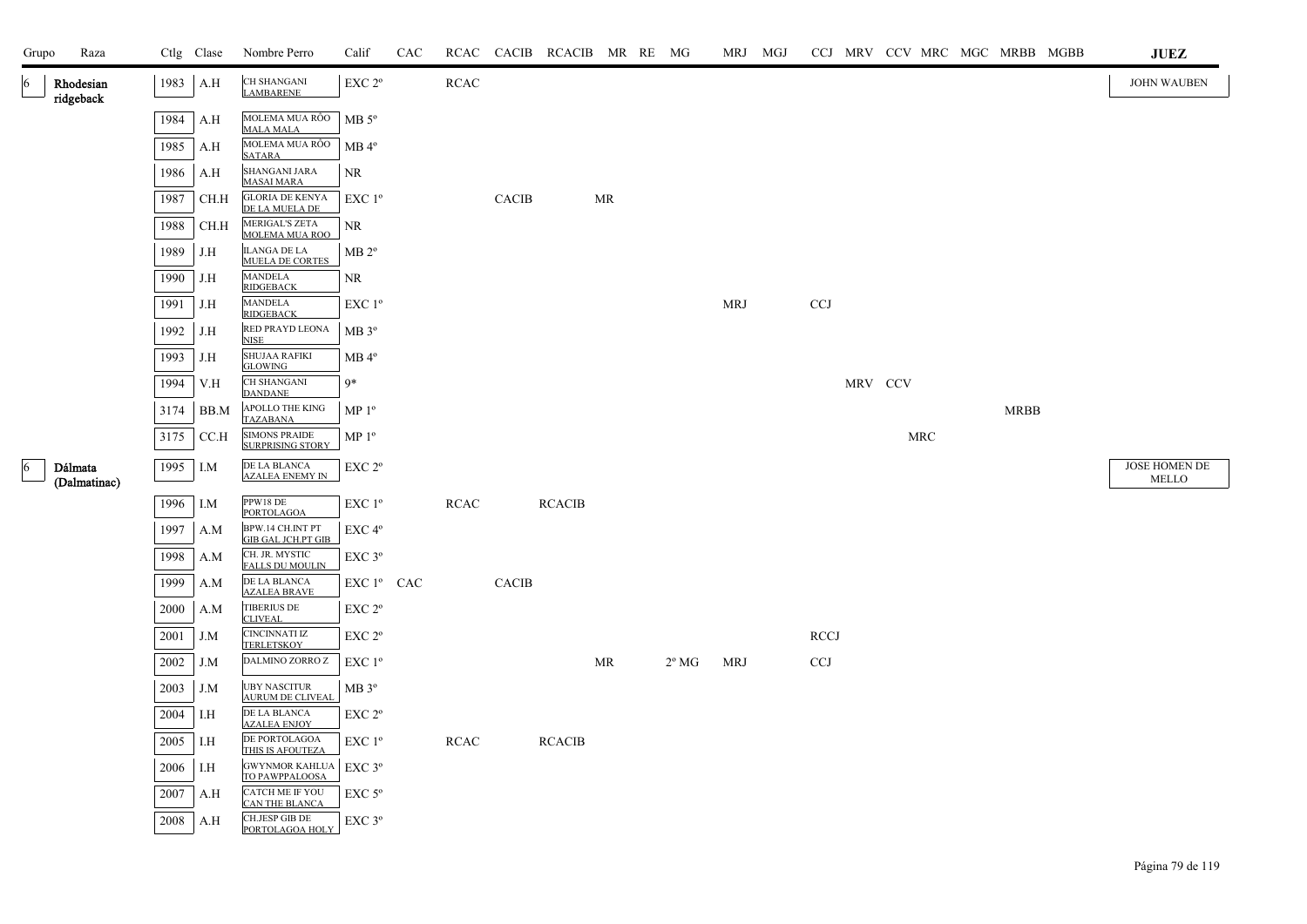| Grupo     | Raza                          |      | Ctlg Clase | Nombre Perro                                | Calif                  | CAC |             |              | RCAC CACIB RCACIB MR RE MG |            |  |            | MRJ MGJ |             |  |            |  | CCJ MRV CCV MRC MGC MRBB MGBB | <b>JUEZ</b>            |
|-----------|-------------------------------|------|------------|---------------------------------------------|------------------------|-----|-------------|--------------|----------------------------|------------|--|------------|---------|-------------|--|------------|--|-------------------------------|------------------------|
| 6         | Dálmata<br>(Dalmatinac)       | 2009 | A.H        | DE LA BLANCA<br><b>AZALEA BLACK</b>         | EXC 4°                 |     |             |              |                            |            |  |            |         |             |  |            |  |                               | JOSE HOMEN DE<br>MELLO |
|           |                               | 2010 | A.H        | FRUERE HORA DE<br><b>CLIVEAL</b>            | EXC 2 <sup>o</sup>     |     |             |              |                            |            |  |            |         |             |  |            |  |                               |                        |
|           |                               | 2011 | A.H        | <b>JWW JCH PT BELOE</b><br>ZOLOTO CHILI     | EXC 1 <sup>°</sup> CAC |     |             | <b>CACIB</b> |                            |            |  |            |         |             |  |            |  |                               |                        |
|           |                               | 2012 | CH.H       | <b>SIECITAS DE</b><br><b>CLIVEAL</b>        | EXC 1 <sup>o</sup>     |     |             |              |                            |            |  |            |         |             |  |            |  |                               |                        |
|           |                               | 2013 | J.H        | ALBAICÍ GALÁN<br>FÁBULA DE LA               | $MB 4^{\circ}$         |     |             |              |                            |            |  |            |         |             |  |            |  |                               |                        |
|           |                               | 2014 | J.H        | DE LA BLANCA<br><b>AZALEA GOLDEN</b>        | $EXC$ $3^{\circ}$      |     |             |              |                            |            |  |            |         |             |  |            |  |                               |                        |
|           |                               | 2015 | J.H        | <b>EMILY S NEVSKIH</b><br><b>OSTROVOV</b>   | EXC <sub>2°</sub>      |     |             |              |                            |            |  |            |         | <b>RCCJ</b> |  |            |  |                               |                        |
|           |                               | 2016 | J.H        | <b>SAFIRA DE</b><br><b>DALMASIEL</b>        | EXC 1 <sup>°</sup>     |     |             |              |                            | <b>MSO</b> |  |            |         | <b>CCJ</b>  |  |            |  |                               |                        |
| $\vert$ 7 | Braco alemán de<br>pelo corto | 2017 | A.M        | COSMO VON DEN<br><b>DONAU WIRBELN</b>       | EXC 1º CAC             |     |             | <b>CACIB</b> |                            | MR         |  |            |         |             |  |            |  |                               | <b>ADRIAN ARGENTE</b>  |
|           |                               | 2018 | A.M        | <b>DURO VON</b><br><b>KERHESSEN</b>         | EXC 3°                 |     |             |              |                            |            |  |            |         |             |  |            |  |                               |                        |
|           |                               | 2019 | A.M        | REMO DEL<br>PLANTONAL                       | $EXC 2^{\circ}$        |     | <b>RCAC</b> |              |                            |            |  |            |         |             |  |            |  |                               |                        |
|           |                               | 2020 | T.M        | <b>INKA DE SABOYA</b>                       | MВ                     |     |             |              |                            |            |  |            |         |             |  |            |  |                               |                        |
|           |                               | 2021 | T.M        | VICTOR VOM<br>HOLTVOGT                      | EXC 1º CAC             |     |             |              | <b>RCACIB</b>              |            |  |            |         |             |  |            |  |                               |                        |
|           |                               | 2022 | J.M        | <b>CAMELOT DEL</b><br><b>CASTILLO DE</b>    | EXC 1 <sup>o</sup>     |     |             |              |                            |            |  | <b>MRJ</b> |         | <b>CCJ</b>  |  |            |  |                               |                        |
|           |                               | 2023 | J.M        | <b>CAPONE DEL</b><br><b>CASTILLO DE</b>     | NR                     |     |             |              |                            |            |  |            |         |             |  |            |  |                               |                        |
|           |                               | 2024 | I.H        | <b>ALMA DEL</b><br><b>CASTILLO DE</b>       | MB                     |     |             |              |                            |            |  |            |         |             |  |            |  |                               |                        |
|           |                               | 2025 | I.H        | ZARA DE FUENTELIS   EXC 1º                  |                        |     | <b>RCAC</b> |              | <b>RCACIB</b>              |            |  |            |         |             |  |            |  |                               |                        |
|           |                               | 2026 | A.H        | AIKA DE HARTEMISA MB 2°                     |                        |     |             |              |                            |            |  |            |         |             |  |            |  |                               |                        |
|           |                               | 2027 | A.H        | CASA DE JUNO TOO<br>HOT TO HANDLE           | $EXC$ $3^{\circ}$      |     |             |              |                            |            |  |            |         |             |  |            |  |                               |                        |
|           |                               | 2028 | A.H        | HADA DE<br>VALDEGUAREÑA                     | MB1°                   |     |             |              |                            |            |  |            |         |             |  |            |  |                               |                        |
|           |                               | 2029 | A.H        | <b>SOFI DEL</b><br>PLANTONAL                | EXC 1 <sup>°</sup> CAC |     |             | <b>CACIB</b> |                            |            |  |            |         |             |  |            |  |                               |                        |
|           |                               | 2030 | CH.H       | <b>AURA DEL</b><br><b>TORREALC</b>          | EXC 1 <sup>o</sup>     |     |             |              |                            |            |  |            |         |             |  |            |  |                               |                        |
|           |                               | 2031 | J.H        | <b>ALPHA DE</b><br><b>COSTEREÑA</b>         | EXC 2°                 |     |             |              |                            |            |  |            |         | <b>RCCJ</b> |  |            |  |                               |                        |
|           |                               | 2032 | J.H        | HELEN (DEL CAÑON<br>COLORADO)               | EXC 1 <sup>o</sup>     |     |             |              |                            |            |  |            |         | <b>CCJ</b>  |  |            |  |                               |                        |
|           |                               | 2033 | J.H        | YERBA DE<br><b>ZAMORCAN</b>                 | MВ                     |     |             |              |                            |            |  |            |         |             |  |            |  |                               |                        |
|           |                               | 3176 | CC.M       | A QUIEN MADRUGA   MP 1º<br>DIOS LE AYUDA DE |                        |     |             |              |                            |            |  |            |         |             |  | <b>MRC</b> |  |                               |                        |
|           |                               | 3177 | CC.H       | MOCCA SANANI DE<br><b>QUINTA TAMANACO</b>   | MP <sup>0</sup>        |     |             |              |                            |            |  |            |         |             |  |            |  |                               |                        |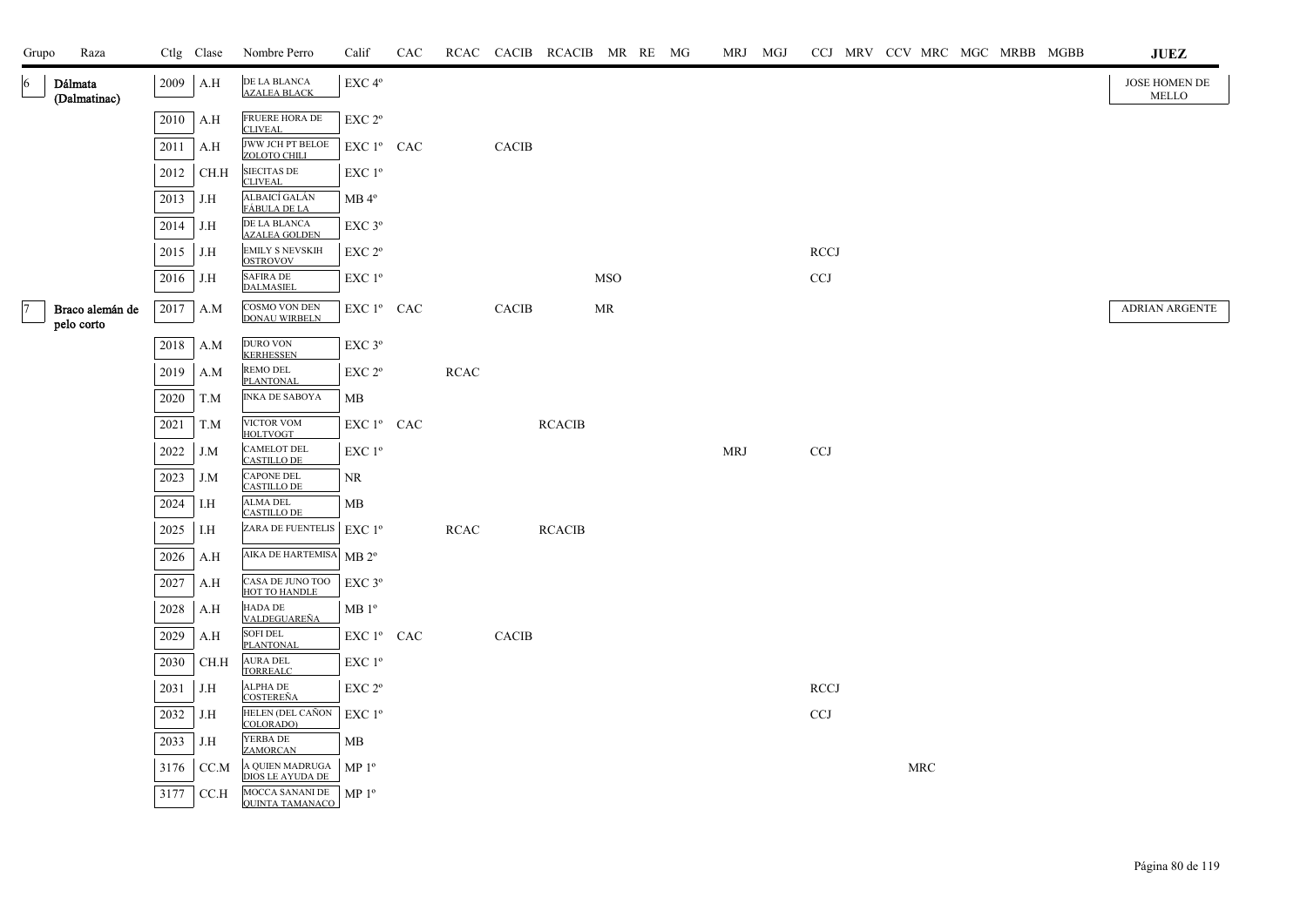| Grupo          | Raza                                                   |          | Ctlg Clase | Nombre Perro                                     | Calif              | CAC | RCAC        | CACIB        | RCACIB MR RE MG |           |                | MRJ MGJ    |             |  |     |  | CCJ MRV CCV MRC MGC MRBB MGBB | <b>JUEZ</b>           |
|----------------|--------------------------------------------------------|----------|------------|--------------------------------------------------|--------------------|-----|-------------|--------------|-----------------|-----------|----------------|------------|-------------|--|-----|--|-------------------------------|-----------------------|
|                | Perro de muestra<br>aleman de pelo<br>duro (Drahthaar) | 2034     | A.M        | <b>SCOT IV DE LOS</b><br><b>TEMPLARIOS</b>       | EXC 1º CAC         |     |             | <b>CACIB</b> |                 |           |                |            |             |  |     |  |                               | ADRIAN ARGENTE        |
|                |                                                        | 2035     | J.M        | <b>FENIX</b>                                     | EXC 1 <sup>°</sup> |     |             |              |                 | <b>MR</b> | $2^{\circ}$ MG | <b>MRJ</b> | <b>CCJ</b>  |  |     |  |                               |                       |
|                | Braco de Weimar<br>pelo corto                          | 2036     | A.M        | ALBEITAR DE TA-<br><b>ALTAJI</b>                 | EXC 1º CAC         |     |             | <b>CACIB</b> |                 |           |                |            |             |  |     |  |                               | ADRIAN ARGENTE        |
|                |                                                        | 2037     | A.M        | CASA DE JUNO<br><b>QUICKY CAN BE</b>             | $\rm NR$           |     |             |              |                 |           |                |            |             |  |     |  |                               |                       |
|                |                                                        | 2038     | A.M        | <b>FARUK TIERRA DEL</b><br><b>VIENTO</b>         | $EXC$ $3^{\circ}$  |     |             |              |                 |           |                |            |             |  |     |  |                               |                       |
|                |                                                        | 2039     | A.M        | <b>GOKU GUERRER DE</b><br>L' ESPAI TIERRA        | EXC 2 <sup>o</sup> |     | <b>RCAC</b> |              |                 |           |                |            |             |  |     |  |                               |                       |
|                |                                                        | 2040     | CH.M       | FALCO TIERRA DEL<br><b>VIENTO</b>                | $EXC1^{\circ}$     |     |             |              | <b>RCACIB</b>   |           |                |            |             |  |     |  |                               |                       |
|                |                                                        | 2041     | CH.M       | VAIU WIND GOD<br><b>FROM</b>                     | EXC <sub>2°</sub>  |     |             |              |                 |           |                |            |             |  |     |  |                               |                       |
|                |                                                        | 2042     | I.H        | <b>AURA DE CANTERA</b><br><b>NEGRA</b>           | $EXC$ 5°           |     |             |              |                 |           |                |            |             |  |     |  |                               |                       |
|                |                                                        | 2043     | I.H        | CASA DE JUNO<br>YOU'RE SEXY N YOU                | EXC 1º CAC         |     |             | CACIB        |                 | MR        |                |            |             |  |     |  |                               |                       |
|                |                                                        | 2044     | I.H        | <b>HIKARU WEIM</b><br>TIERRA DEL VIENTO          | EXC 2°             |     | <b>RCAC</b> |              | <b>RCACIB</b>   |           |                |            |             |  |     |  |                               |                       |
|                |                                                        | 2045     | I.H        | XIBECA DE ELS<br><b>GEGANTS D' ARGENT</b>        | EXC 3°             |     |             |              |                 |           |                |            |             |  |     |  |                               |                       |
|                |                                                        | 2046     | I.H        | YAR HELEN HOUSE<br>UNIQUE VICTORY                | EXC 4 <sup>o</sup> |     |             |              |                 |           |                |            |             |  |     |  |                               |                       |
|                |                                                        | 2047     | A.H        | ALHAMBRA DE TA-<br><b>ALTAJI</b>                 | EXC 2 <sup>o</sup> |     |             |              |                 |           |                |            |             |  |     |  |                               |                       |
|                |                                                        | 2048     | A.H        | CASA DE JUNO SUN<br><b>SPOT</b>                  | NR                 |     |             |              |                 |           |                |            |             |  |     |  |                               |                       |
|                |                                                        | 2049     | A.H        | <b>CLEOPATRA DEL</b><br><b>VIENTO HUMAN</b>      | MB                 |     |             |              |                 |           |                |            |             |  |     |  |                               |                       |
|                |                                                        | 2050     | A.H        | <b>GILDA</b>                                     | МB                 |     |             |              |                 |           |                |            |             |  |     |  |                               |                       |
|                |                                                        | 2051     | A.H        | HARUKAZE TIERRA<br>DEL VIENTO                    | $EXC1^{\circ}$     |     |             |              |                 |           |                |            |             |  |     |  |                               |                       |
|                |                                                        | 2052     | A.H        | MULTI CHJ.<br><b>CLEVERD MIND</b>                | МB                 |     |             |              |                 |           |                |            |             |  |     |  |                               |                       |
|                |                                                        | 2053     | CH.H       | <b>FINAL FANTASY</b><br><b>TIERRA DEL VIENTO</b> | NR                 |     |             |              |                 |           |                |            |             |  |     |  |                               |                       |
|                |                                                        | 2054     | CH.H       | GCH. CH. YINA<br><b>D'RINALBA</b>                | EXC <sub>2°</sub>  |     |             |              |                 |           |                |            |             |  |     |  |                               |                       |
|                |                                                        | 2055     | CH.H       | YAR HELEN HOUSE<br>MELLANY MY ONLY               | $EXC1^{\circ}$     |     |             |              |                 |           |                |            |             |  |     |  |                               |                       |
|                |                                                        | 2056     | J.H        | CH. J. CAMELOT'S A<br><b>ROSE BY ANY</b>         | EXC 1 <sup>o</sup> |     |             |              |                 |           |                | <b>MRJ</b> | <b>CCJ</b>  |  |     |  |                               |                       |
|                |                                                        | 2057     | J.H        | <b>HOMEMADE</b><br><b>DYNAMITE GRIS</b>          | <b>BUENO</b>       |     |             |              |                 |           |                |            |             |  |     |  |                               |                       |
|                |                                                        | 2058     | J.H        | I'M ITAKA TIERRA<br><b>DEL VIENTO</b>            | EXC 2 <sup>o</sup> |     |             |              |                 |           |                |            | <b>RCCJ</b> |  |     |  |                               |                       |
|                |                                                        | 3178     | CC.H       | CASA DE JUNO<br><b>ALMA MATER</b>                | MP 1 <sup>o</sup>  |     |             |              |                 |           |                |            |             |  | MRC |  |                               |                       |
| $\overline{7}$ | Braco de Weimar<br>largo lardo                         | 2059 I.H |            | NASCA DU TANGO<br><b>DES NEIGES</b>              | $EXC1^{\circ}$ CAC |     |             | CACIB        |                 | MR        |                |            |             |  |     |  |                               | <b>ADRIAN ARGENTE</b> |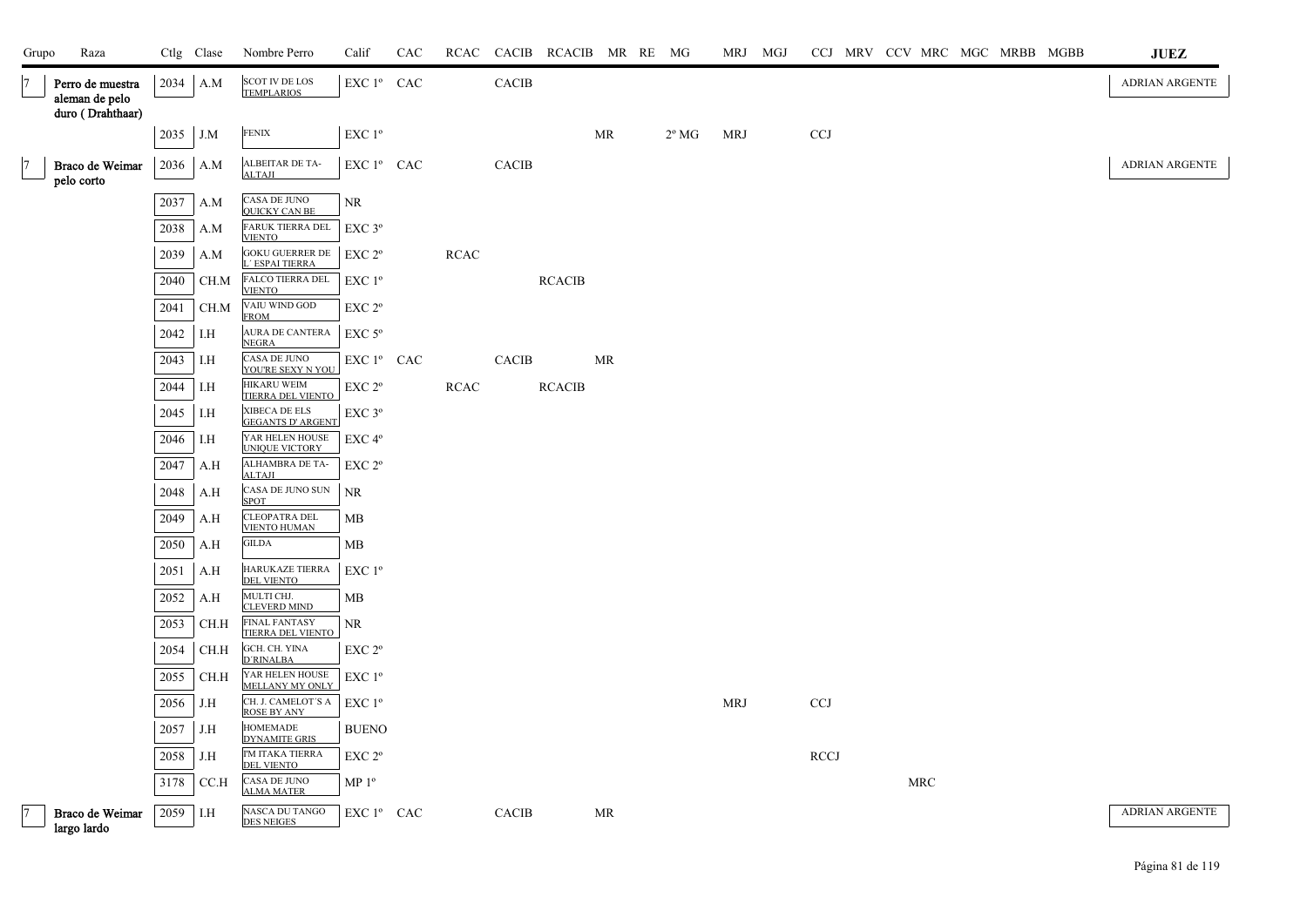| Grupo          | Raza                        |      | Ctlg Clase | Nombre Perro                                            | Calif              | CAC |             |              | RCAC CACIB RCACIB MR RE MG |    |                | MRJ MGJ    |             |  |  | CCJ MRV CCV MRC MGC MRBB MGBB | <b>JUEZ</b>           |
|----------------|-----------------------------|------|------------|---------------------------------------------------------|--------------------|-----|-------------|--------------|----------------------------|----|----------------|------------|-------------|--|--|-------------------------------|-----------------------|
| $\overline{7}$ | Braco húngaro<br>pelo corto |      | 2060 CH.M  | RHETT BUTLER DE<br>LA MUELA DE                          | EXC 1 <sup>o</sup> |     |             | <b>CACIB</b> |                            | MR |                |            |             |  |  |                               | ADRIAN ARGENTE        |
| $\overline{7}$ | Pequeño<br>Münsterländer    | 2061 | J.M        | OSCAR DES ETOILES $ $ EXC 1 <sup>o</sup><br>DE WOODCOCK |                    |     |             |              |                            | MR |                | MRJ        | <b>CCJ</b>  |  |  |                               | ADRIAN ARGENTE        |
| $\overline{7}$ | Epagneul breton             | 2062 | I.M        | <b>LIDER DE LOS</b><br><b>MANCHONES</b>                 | MB                 |     |             |              |                            |    |                |            |             |  |  |                               | <b>ADRIAN ARGENTE</b> |
|                |                             | 2063 | I.M        | <b>NOLAN DE</b><br><b>MONCRUZ</b>                       | EXC 1 <sup>o</sup> |     |             |              |                            |    |                |            |             |  |  |                               |                       |
|                |                             | 2064 | A.M        | <b>ATILA DE NEFTIS</b>                                  | MB                 |     |             |              |                            |    |                |            |             |  |  |                               |                       |
|                |                             | 2065 | A.M        | CYRANO DE RIBERA<br><b>DEL ANZUR</b>                    | <b>MB</b>          |     |             |              |                            |    |                |            |             |  |  |                               |                       |
|                |                             | 2066 | A.M        | <b>ENMANUEL DE</b><br>OPALO DE FUEGO                    | MB 2 <sup>o</sup>  |     |             |              |                            |    |                |            |             |  |  |                               |                       |
|                |                             | 2067 | A.M        | <b>LEON DES</b><br><b>COMPAGNOS DE LA</b>               | EXC 1º CAC         |     |             | CACIB        |                            | MR | $3^{\circ}$ MG |            |             |  |  |                               |                       |
|                |                             | 2068 | A.M        | OTTO DE<br><b>TRASSIERRA</b>                            | MB1°               |     |             |              |                            |    |                |            |             |  |  |                               |                       |
|                |                             | 2069 | A.M        | <b>VULCAN DEL</b><br><b>NEVALO</b>                      | EXC 2°             |     | <b>RCAC</b> |              | <b>RCACIB</b>              |    |                |            |             |  |  |                               |                       |
|                |                             | 2070 | T.M        | <b>N.LANDIK DEL</b><br><b>HUELIN</b>                    | EXC 1º CAC         |     |             |              |                            |    |                |            |             |  |  |                               |                       |
|                |                             | 2071 | J.M        | <b>BARBADUN MIKI</b>                                    | MB                 |     |             |              |                            |    |                |            |             |  |  |                               |                       |
|                |                             | 2072 | J.M        | DALTON DE LOS<br><b>MANCHONES</b>                       | EXC <sub>3°</sub>  |     |             |              |                            |    |                |            |             |  |  |                               |                       |
|                |                             | 2073 | J.M        | FIOCCHI DE PINAR<br><b>ALTO</b>                         | EXC 2°             |     |             |              |                            |    |                |            | <b>RCCJ</b> |  |  |                               |                       |
|                |                             | 2074 | J.M        | <b>JAS DE SIERRA SAN</b><br>PABLO                       | МB                 |     |             |              |                            |    |                |            |             |  |  |                               |                       |
|                |                             | 2075 | J.M        | RAKITIC DE PINAR<br><b>ALTO</b>                         | EXC 1 <sup>o</sup> |     |             |              |                            |    |                |            | CCJ         |  |  |                               |                       |
|                |                             | 2076 | I.H        | <b>BARBADUN HINCA</b>                                   | EXC 1º CAC         |     |             | <b>CACIB</b> |                            |    |                |            |             |  |  |                               |                       |
|                |                             | 2077 | I.H        | NASKA DE LOS<br><b>MANCHONES</b>                        | $EXC$ 3 $^{\circ}$ |     |             |              |                            |    |                |            |             |  |  |                               |                       |
|                |                             | 2078 | I.H        | NORA DE MONCRUZ                                         | EXC 2 <sup>o</sup> |     |             |              |                            |    |                |            |             |  |  |                               |                       |
|                |                             | 2079 | A.H        | BARBADUN OLIVA                                          | MB 3 <sup>o</sup>  |     |             |              |                            |    |                |            |             |  |  |                               |                       |
|                |                             | 2080 | A.H        | DÉJÀ DE SALROCAR                                        | $MB 4^{\circ}$     |     |             |              |                            |    |                |            |             |  |  |                               |                       |
|                |                             | 2081 | A.H        | FRANCESCA DE<br>OPALO DE FUEGO                          | MB1°               |     |             |              |                            |    |                |            |             |  |  |                               |                       |
|                |                             | 2082 | A.H        | FRIKKA DE RIBERA<br><b>DEL ANZUR</b>                    | EXC 1 <sup>o</sup> |     |             |              |                            |    |                |            |             |  |  |                               |                       |
|                |                             | 2083 | A.H        | <b>TURKA DE</b><br><b>TRASSIERRA</b>                    | MB 2 <sup>o</sup>  |     |             |              |                            |    |                |            |             |  |  |                               |                       |
|                |                             | 2084 | T.H        | SACHA DE LOS<br><b>MANCHONES</b>                        | EXC 1º CAC         |     |             |              | <b>RCACIB</b>              |    |                |            |             |  |  |                               |                       |
|                |                             | 2085 | J.H        | PERLA DE MONCRUZ                                        | $EXC1^{\circ}$     |     |             |              |                            |    |                | <b>MRJ</b> | <b>CCJ</b>  |  |  |                               |                       |
| $\overline{7}$ | Pointer                     | 2086 | I.M        | TORO DEL HIERRO<br><u>BALÚ OF THE</u>                   | $EXC1^{\circ}$ CAC |     |             | <b>CACIB</b> |                            |    |                |            |             |  |  |                               | <b>FRANK KANE</b>     |
|                |                             | 2087 | A.M        | <b>MASAILAND LEON</b>                                   | $EXC1^{\circ}$     |     | RCAC        |              | <b>RCACIB</b>              |    |                |            |             |  |  |                               |                       |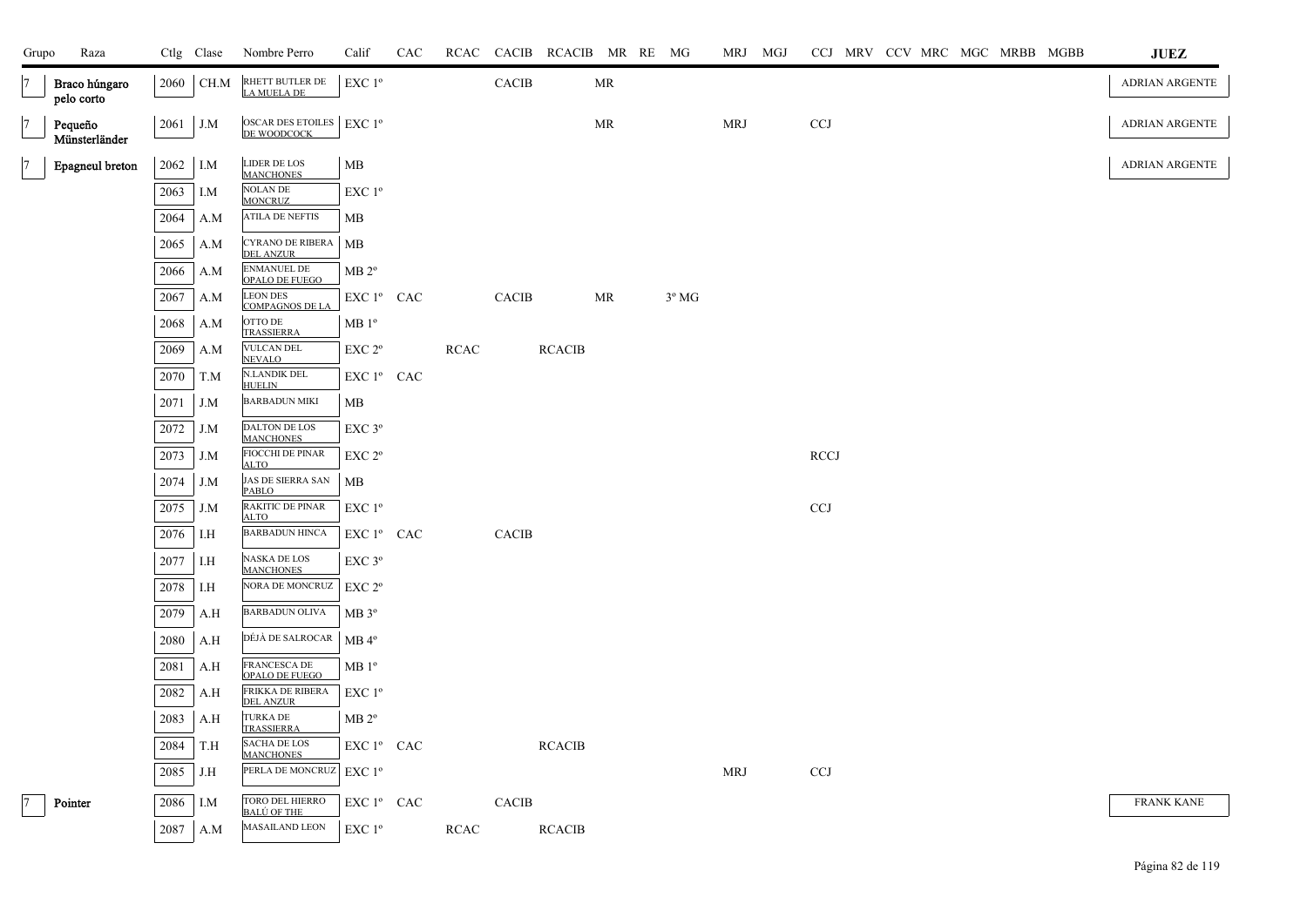| Grupo          | Raza                    |      | Ctlg Clase | Nombre Perro                               | Calif              | CAC |             |              | RCAC CACIB RCACIB MR RE MG |           |    |            | MRJ MGJ |             |  |     | CCJ MRV CCV MRC MGC MRBB MGBB |  | ${\bf JUEZ}$      |
|----------------|-------------------------|------|------------|--------------------------------------------|--------------------|-----|-------------|--------------|----------------------------|-----------|----|------------|---------|-------------|--|-----|-------------------------------|--|-------------------|
|                | Pointer                 | 2088 | A.M        | ZIGANO DE<br><b>GALEAZZO</b>               | MB                 |     |             |              |                            |           |    |            |         |             |  |     |                               |  | <b>FRANK KANE</b> |
|                |                         | 2089 | A.M        | ZUMOSOL DE LA<br><b>VILLA Y CORTE</b>      | NR.                |     |             |              |                            |           |    |            |         |             |  |     |                               |  |                   |
|                |                         | 2090 | V.M        | DUERO DEL BALDIO                           | MB <sup>0</sup>    |     |             |              |                            |           |    |            |         |             |  |     |                               |  |                   |
|                |                         | 2091 | I.H        | MISWAKI'S DIVINE<br><b>PROPORTIONS</b>     | EXC 1 <sup>o</sup> |     | <b>RCAC</b> |              |                            |           |    |            |         |             |  |     |                               |  |                   |
|                |                         | 2092 | I.H        | TORO DEL HIERRO<br><b>BAM BAM</b>          | EXC <sub>2°</sub>  |     |             |              |                            |           |    |            |         |             |  |     |                               |  |                   |
|                |                         | 2093 | A.H        | <b>FABIOLA DEL</b><br>ALMOJON              | NR                 |     |             |              |                            |           |    |            |         |             |  |     |                               |  |                   |
|                |                         | 2094 | A.H        | MASAILAND LUNA                             | EXC 2 <sup>o</sup> |     |             |              |                            |           |    |            |         |             |  |     |                               |  |                   |
|                |                         | 2095 | A.H        | MISWAKI'S NEVER<br><b>TOO LATE</b>         | EXC 1º CAC         |     |             | <b>CACIB</b> |                            | <b>MR</b> |    |            |         |             |  |     |                               |  |                   |
|                |                         | 2096 | CH.H       | UNLIMITED LOVE<br><b>DO VALE</b>           | EXC 1 <sup>o</sup> |     |             |              |                            |           |    |            |         |             |  |     |                               |  |                   |
|                |                         | 3179 | BB.H       | SENIAR BERETTA<br>DE LA BAHIA DE           | $MP 1^{\circ}$     |     |             |              |                            |           |    |            |         |             |  |     | <b>MRBB</b>                   |  |                   |
|                |                         | 3180 | CC.M       | EL NEGRO DE LA<br><b>BAHIA DE ALTEA</b>    | NR.                |     |             |              |                            |           |    |            |         |             |  |     |                               |  |                   |
| 7              | Setter Inglés           | 2097 | A.M        | <b>CAMELOT DE LAS</b><br><b>CUMBRES DE</b> | EXC <sub>3°</sub>  |     |             |              |                            |           |    |            |         |             |  |     |                               |  | <b>FRANK KANE</b> |
|                |                         | 2098 | A.M        | MOONRACKER DE<br><b>LOS VITORONES</b>      | EXC 2°             |     | <b>RCAC</b> |              | <b>RCACIB</b>              |           |    |            |         |             |  |     |                               |  |                   |
|                |                         | 2099 | A.M        | PELAYO I DE LOS<br><b>VITORONES</b>        | EXC 1º CAC         |     |             | CACIB        |                            | <b>MR</b> |    |            |         |             |  |     |                               |  |                   |
|                |                         | 2100 | CH.M       | CALÉ DE LAS<br><b>CUMBRES DE</b>           | EXC 1 <sup>o</sup> |     |             |              |                            |           |    |            |         |             |  |     |                               |  |                   |
|                |                         | 2101 | CH.M       | MAVERICK DE LOS<br><b>VITORONES</b>        | EXC 2 <sup>o</sup> |     |             |              |                            |           |    |            |         |             |  |     |                               |  |                   |
|                |                         | 2102 | A.H        | COVADONGA DE<br><b>LOS VITORONES</b>       | EXC 1º CAC         |     |             | <b>CACIB</b> |                            |           |    |            |         |             |  |     |                               |  |                   |
|                |                         | 2103 | A.H        | <b>LUCKSHERAY</b><br><b>ROCKSOLANA</b>     | $EXC 2^{\circ}$    |     | <b>RCAC</b> |              | <b>RCACIB</b>              |           |    |            |         |             |  |     |                               |  |                   |
|                |                         | 3181 | CC.M       | <b>LUCKSHERAY</b><br><b>SUERTE DE AMOR</b> | $MP 1^{\circ}$     |     |             |              |                            |           |    |            |         |             |  | MRC |                               |  |                   |
| $\overline{7}$ | Setter Gordon)          | 2104 | CH.M       | JR CH ES CH<br><b>GOANGO BLACK I</b>       | EXC 1 <sup>o</sup> |     |             | <b>CACIB</b> |                            | MR        | MG |            |         |             |  |     |                               |  | <b>FRANK KANE</b> |
| 7              | Setter Irlandés<br>Rojo | 2105 | A.M        | CAEMGEN'S<br>HURRICANE CHASER              | EXC 1º CAC         |     |             | <b>CACIB</b> |                            | <b>MR</b> |    |            |         |             |  |     |                               |  | <b>FRANK KANE</b> |
|                |                         | 2106 | A.M        | IRISH SHERRY DO<br>TO ME                   | EXC <sub>2°</sub>  |     | <b>RCAC</b> |              | <b>RCACIB</b>              |           |    |            |         |             |  |     |                               |  |                   |
|                |                         | 2107 | A.M        | <b>SGT PEPPER</b><br><b>LONELY HEARTS</b>  | MВ                 |     |             |              |                            |           |    |            |         |             |  |     |                               |  |                   |
|                |                         | 2108 | CH.M       | <b>DYLAN DE</b><br><b>VILLAJAMBRINA</b>    | EXC 1 <sup>o</sup> |     |             |              |                            |           |    |            |         |             |  |     |                               |  |                   |
|                |                         | 2109 | J.M        | OAKDENE<br><b>QUESTION OF LOVE</b>         | EXC 1 <sup>o</sup> |     |             |              |                            |           |    | <b>MRJ</b> |         | <b>CCJ</b>  |  |     |                               |  |                   |
|                |                         | 2110 | J.M        | YUPPI LOFTY<br>"MONET"                     | EXC <sub>2°</sub>  |     |             |              |                            |           |    |            |         | <b>RCCJ</b> |  |     |                               |  |                   |
|                |                         | 2111 | A.H        | <b>ABSOLUTE</b><br><b>BEGINNERS DO</b>     | MB1°               |     |             |              |                            |           |    |            |         |             |  |     |                               |  |                   |
|                |                         |      | $2112$ A.H | <b>RIVERBRUE</b><br><b>ALBERTINE</b>       | NR                 |     |             |              |                            |           |    |            |         |             |  |     |                               |  |                   |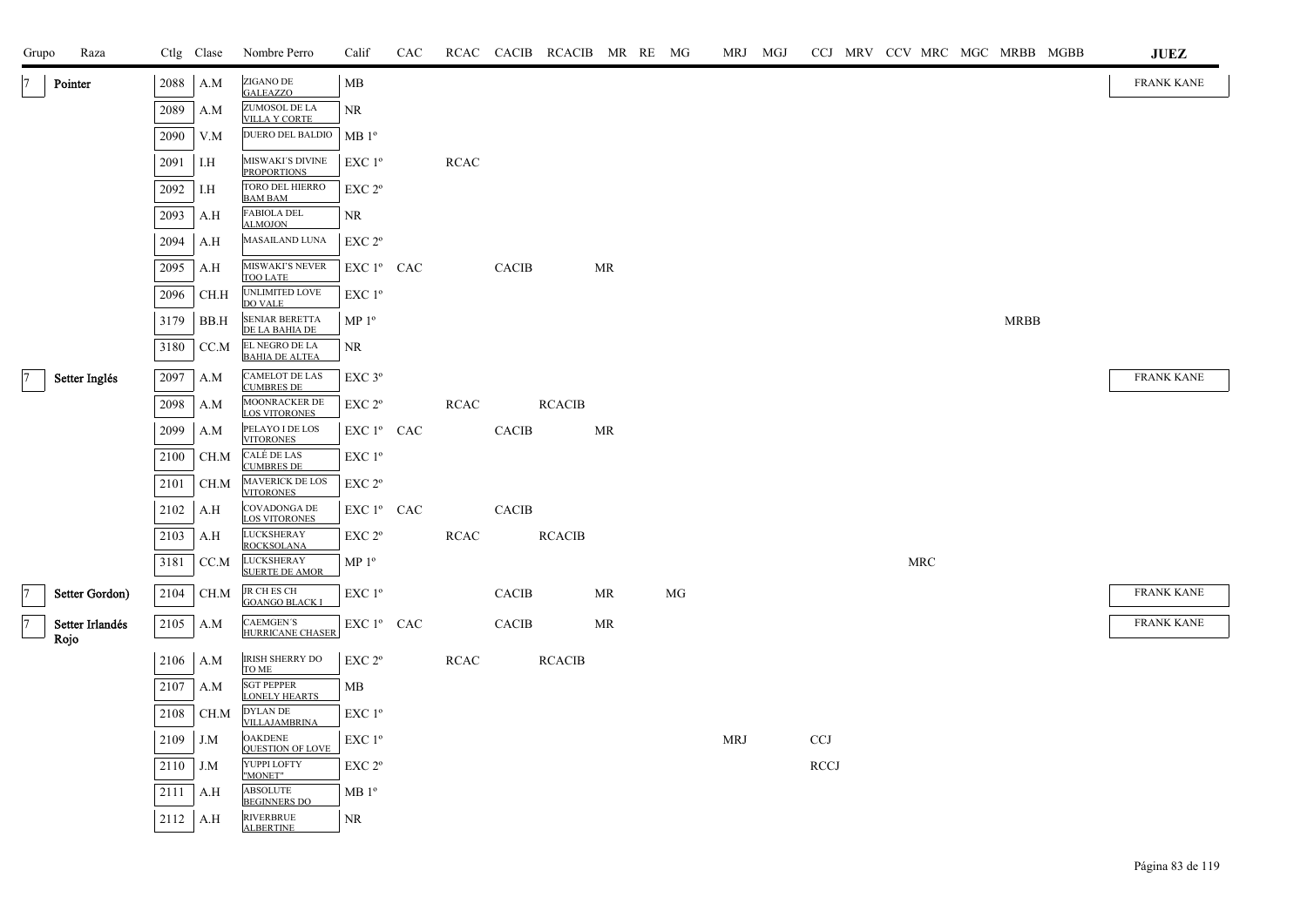| Grupo           | Raza                            |      | Ctlg Clase | Nombre Perro                                | Calif                  | CAC |             |              | RCAC CACIB RCACIB MR RE MG |            |                | MRJ MGJ |  |         |            | CCJ MRV CCV MRC MGC MRBB MGBB | <b>JUEZ</b>       |
|-----------------|---------------------------------|------|------------|---------------------------------------------|------------------------|-----|-------------|--------------|----------------------------|------------|----------------|---------|--|---------|------------|-------------------------------|-------------------|
|                 | Setter Irlandés<br>Rojo         | 2113 | CH.H       | <b>GRACE DE</b><br>VILLAJAMBRINA            | EXC 1 <sup>o</sup>     |     |             | CACIB        |                            | <b>MSO</b> |                |         |  |         |            |                               | <b>FRANK KANE</b> |
|                 |                                 | 2114 | V.H        | <b>GRETA DE</b><br>VILLAJAMBRINA            | EXC 1 <sup>o</sup>     |     |             |              |                            |            |                |         |  | MRV CCV |            |                               |                   |
|                 |                                 | 3182 | CC.M       | <b>GIOVANNI DE</b><br><b>SARANDRES</b>      | NR.                    |     |             |              |                            |            |                |         |  |         |            |                               |                   |
|                 |                                 | 3183 | CC.H       | <b>GENOVEVA DE</b><br><b>SARANDRES</b>      | MP <sup>0</sup>        |     |             |              |                            |            |                |         |  |         | MRC        |                               |                   |
|                 | Curly-Coated<br>Retriever       | 2115 | CH.H       | CHESSCURL ANIMA                             | EXC 1 <sup>o</sup>     |     |             | CACIB        |                            | MR         |                |         |  |         |            |                               | LINDA VOLARIKOVA  |
|                 |                                 | 3184 | CC.M       | <b>CURLY OF</b><br><b>BLUEWAY BRUCE</b>     | MP <sup>0</sup>        |     |             |              |                            |            |                |         |  |         | <b>MRC</b> |                               |                   |
| $\sqrt{8}$      | <b>Flat-Coated</b><br>Retriever | 2116 | CH.M       | <b>GILLIAMS GOLD</b><br>TUMBLEDOWN DICK     | EXC 2 <sup>o</sup>     |     |             |              | <b>RCACIB</b>              |            |                |         |  |         |            |                               | LINDA VOLARIKOVA  |
|                 |                                 | 2117 | CH.M       | <b>STARWORKERS</b><br><b>SOME KIND OF</b>   | $EXC1^{\circ}$         |     |             | <b>CACIB</b> |                            | MR         |                |         |  |         |            |                               |                   |
|                 |                                 | 2118 | A.H        | ESP JCH, FR JCH,<br>TAN,                    | EXC 1 <sup>°</sup> CAC |     |             | CACIB        |                            |            |                |         |  |         |            |                               |                   |
|                 |                                 | 3185 | BB.M       | <b>RAINESGIFT</b><br><b>SUMMER SOLSTICE</b> | MP <sup>0</sup>        |     |             |              |                            |            |                |         |  |         |            | <b>MRBB</b>                   |                   |
| $\vert 8 \vert$ | Labrador Retriever 2119         |      | I.M        | A. BANDERAS DE<br><b>REVICAHA</b>           | ${\rm EXC}$            |     |             |              |                            |            |                |         |  |         |            |                               | RAFAEL MALO       |
|                 |                                 | 2120 | I.M        | <b>BRISA DEL MAR</b><br><b>VAINILLA ICE</b> | $EXC$ $3^{\circ}$      |     |             |              |                            |            |                |         |  |         |            |                               |                   |
|                 |                                 | 2121 | I.M        | <b>EL ZANCUDO</b><br><b>TAISSON</b>         | EXC                    |     |             |              |                            |            |                |         |  |         |            |                               |                   |
|                 |                                 | 2122 | I.M        | <b>ENDAGORA</b><br><b>BROOKLYN</b>          | EXC 1º CAC             |     |             | CACIB        |                            | MR         | $3^{\circ}$ MG |         |  |         |            |                               |                   |
|                 |                                 | 2123 | I.M        | KOWALSKI<br><b>ALEJANDRO</b>                | EXC 2 <sup>o</sup>     |     | <b>RCAC</b> |              |                            |            |                |         |  |         |            |                               |                   |
|                 |                                 | 2124 | I.M        | KOWALSKI<br><b>LEOPOLDO</b>                 | EXC                    |     |             |              |                            |            |                |         |  |         |            |                               |                   |
|                 |                                 | 2125 | I.M        | KOWALSKI MARILEE                            | <b>NR</b>              |     |             |              |                            |            |                |         |  |         |            |                               |                   |
|                 |                                 | 2126 | I.M        | <b>KOWALSKI</b><br><b>PEPERONI</b>          | EXC                    |     |             |              |                            |            |                |         |  |         |            |                               |                   |
|                 |                                 | 2127 | I.M        | RIGOLETTO DEL<br>PRADO DE LA TORRE          | EXC                    |     |             |              |                            |            |                |         |  |         |            |                               |                   |
|                 |                                 | 2128 | A.M        | <b>BONCASTA</b><br><b>IRONMAN AT MAGIC</b>  | EXC 2 <sup>o</sup>     |     |             |              |                            |            |                |         |  |         |            |                               |                   |
|                 |                                 | 2129 | A.M        | CH JR. ANGEL<br><b>HEAVENTSENT</b>          | EXC                    |     |             |              |                            |            |                |         |  |         |            |                               |                   |
|                 |                                 | 2130 | A.M        | DE PINECAN<br><b>FANDANGO</b>               | EXC                    |     |             |              |                            |            |                |         |  |         |            |                               |                   |
|                 |                                 | 2131 | A.M        | D'FRANCO LORETTA<br>I AM DA THE BOSS        | $\rm NR$               |     |             |              |                            |            |                |         |  |         |            |                               |                   |
|                 |                                 | 2132 | A.M        | <b>JERRY DOWN THE</b><br><b>HILL</b>        | EXC                    |     |             |              |                            |            |                |         |  |         |            |                               |                   |
|                 |                                 | 2133 | A.M        | <b>KOWALSKI</b><br><b>ANACLETO</b>          | EXC                    |     |             |              |                            |            |                |         |  |         |            |                               |                   |
|                 |                                 | 2134 | A.M        | KOWALSKI WILLIOT                            | EXC 3°                 |     |             |              |                            |            |                |         |  |         |            |                               |                   |
|                 |                                 | 2135 | A.M        | ROCKY DE<br><b>ALMARGEN DE</b>              | EXC 1 <sup>o</sup>     |     |             |              |                            |            |                |         |  |         |            |                               |                   |
|                 |                                 | 2136 | A.M        | TEPUY DE RIO<br><b>NEVADO</b>               | EXC                    |     |             |              |                            |            |                |         |  |         |            |                               |                   |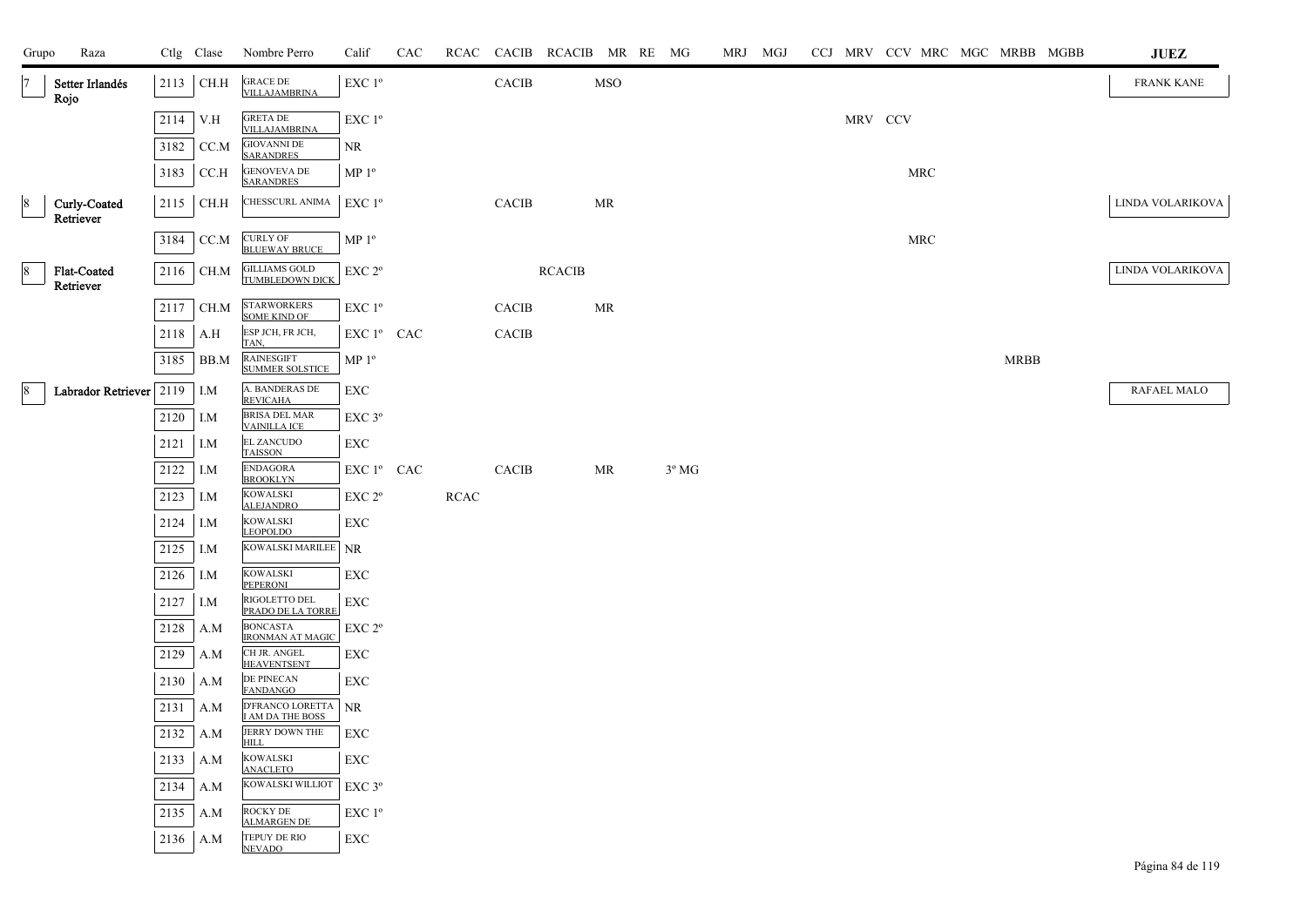| Grupo | Raza                      |      | Ctlg Clase | Nombre Perro                                | Calif                                        | CAC |             | RCAC CACIB RCACIB MR RE MG |  | MRJ MGJ |             |            |  | CCJ MRV CCV MRC MGC MRBB MGBB | $\mathbf{J}\mathbf{U}\mathbf{E}\mathbf{Z}$ |
|-------|---------------------------|------|------------|---------------------------------------------|----------------------------------------------|-----|-------------|----------------------------|--|---------|-------------|------------|--|-------------------------------|--------------------------------------------|
| 8     | Labrador Retriever   2137 |      | A.M        | TIME OUT DE<br><b>HARPOCAN</b>              | NR                                           |     |             |                            |  |         |             |            |  |                               | RAFAEL MALO                                |
|       |                           | 2138 | T.M        | <b>ICON STYLE</b><br><b>KAWASAKI</b>        | EXC 2 <sup>o</sup>                           |     | <b>RCAC</b> |                            |  |         |             |            |  |                               |                                            |
|       |                           | 2139 | T.M        | KOWALSKI SAN JOSE                           | $EXC1^{\circ}$ CAC                           |     |             |                            |  |         |             |            |  |                               |                                            |
|       |                           | 2140 | CH.M       | KOWALSKI DORADO                             | EXC 1 <sup>o</sup>                           |     |             |                            |  |         |             |            |  |                               |                                            |
|       |                           | 2141 | $\rm CH.M$ | <b>LORETTA LABS</b><br><b>HIDDEN ACE AT</b> | <b>NR</b>                                    |     |             |                            |  |         |             |            |  |                               |                                            |
|       |                           | 2142 | J.M        | <b>AMERICAN</b><br><b>PLAYBOY DEL</b>       | <b>MB</b>                                    |     |             |                            |  |         |             |            |  |                               |                                            |
|       |                           | 2143 | J.M        | <b>AMYSON RIESLING</b><br><b>GRAPE</b>      | EXC 3°                                       |     |             |                            |  |         |             |            |  |                               |                                            |
|       |                           | 2144 | J.M        | <b>BOLSKAN</b><br><b>BENJAMIN BUTTON</b>    | EXC 2 <sup>o</sup>                           |     |             |                            |  |         | <b>RCCJ</b> |            |  |                               |                                            |
|       |                           | 2145 | J.M        | <b>FOXRUSH ON</b><br><b>LOOKER</b>          | EXC                                          |     |             |                            |  |         |             |            |  |                               |                                            |
|       |                           | 2146 | J.M        | LA MARMATIDA<br>MAC NULTY                   | MB                                           |     |             |                            |  |         |             |            |  |                               |                                            |
|       |                           | 2147 | J.M        | ${\rm LAB}$ WAY GOFRE                       | EXC                                          |     |             |                            |  |         |             |            |  |                               |                                            |
|       |                           | 2148 | J.M        | <b>LEGEND OF</b><br><b>SHADOWS THE</b>      | EXC 1 <sup>o</sup>                           |     |             |                            |  |         | <b>CCJ</b>  |            |  |                               |                                            |
|       |                           | 2149 | J.M        | MAGIC BLOND<br><b>GVEN PARTY</b>            | EXC 4 <sup>o</sup>                           |     |             |                            |  |         |             |            |  |                               |                                            |
|       |                           | 2150 | J.M        | VIKINGOS DO ULLA<br><b>HERACLES GOLD</b>    | MB                                           |     |             |                            |  |         |             |            |  |                               |                                            |
|       |                           | 2151 | V.M        | $\,$ OTO DE LOS<br>HORNILLOS DE LOS         | $EXC1^{\circ}$                               |     |             |                            |  |         |             | <b>CCV</b> |  |                               |                                            |
|       |                           | 2152 | I.H        | DE PINECAN<br><b>INSTITUTRIZ</b>            | EXC                                          |     |             |                            |  |         |             |            |  |                               |                                            |
|       |                           | 2153 | I.H        | ENDAGORA QUEEN<br>IN THE NORTH              | EXC 2 <sup>o</sup>                           |     |             |                            |  |         |             |            |  |                               |                                            |
|       |                           | 2154 | I.H        | KOWALSKI GREEN<br><b>PARTY</b>              | MB                                           |     |             |                            |  |         |             |            |  |                               |                                            |
|       |                           | 2155 | I.H        | LAIKA DE LA<br><b>MURADA</b>                | EXC 1 <sup>o</sup>                           |     |             |                            |  |         |             |            |  |                               |                                            |
|       |                           | 2156 | I.H        | OSA DE LA LUNA<br><b>DEL CAPITAN</b>        | EXC                                          |     |             |                            |  |         |             |            |  |                               |                                            |
|       |                           | 2157 | A.H        | AMELIA DA TERRA<br><b>D'CHAO</b>            | <b>NR</b>                                    |     |             |                            |  |         |             |            |  |                               |                                            |
|       |                           | 2158 | A.H        | <b>BOLSKAN AY</b><br><b>DOLORES</b>         | $EXC$ $3^{\circ}$                            |     |             |                            |  |         |             |            |  |                               |                                            |
|       |                           | 2159 | A.H        | <b>BRISA DEL MAR</b><br><b>AARINA</b>       | EXC                                          |     |             |                            |  |         |             |            |  |                               |                                            |
|       |                           | 2160 | A.H        | <b>CANIS AMICUS</b><br><b>CAROLA</b>        | EXC                                          |     |             |                            |  |         |             |            |  |                               |                                            |
|       |                           | 2161 | A.H        | DAMKINA DE LA<br><b>SALMANTINA</b>          | NR                                           |     |             |                            |  |         |             |            |  |                               |                                            |
|       |                           | 2162 | A.H        | DE PINECAN RUMBA                            | EXC 2 <sup>o</sup>                           |     | <b>RCAC</b> | <b>RCACIB</b>              |  |         |             |            |  |                               |                                            |
|       |                           | 2163 | A.H        | <b>ENDAGORA</b><br><b>MIDNIGHT MIST</b>     | EXC 4°                                       |     |             |                            |  |         |             |            |  |                               |                                            |
|       |                           | 2164 | A.H        | <b>ENDAGORA PEACH</b><br>& CREAM            | $\ensuremath{\mathrm{EXC}}$ $5^{\mathrm{o}}$ |     |             |                            |  |         |             |            |  |                               |                                            |
|       |                           | 2165 | A.H        | HONEYDARK NEW<br>HOPE HARPOCAN              | NR                                           |     |             |                            |  |         |             |            |  |                               |                                            |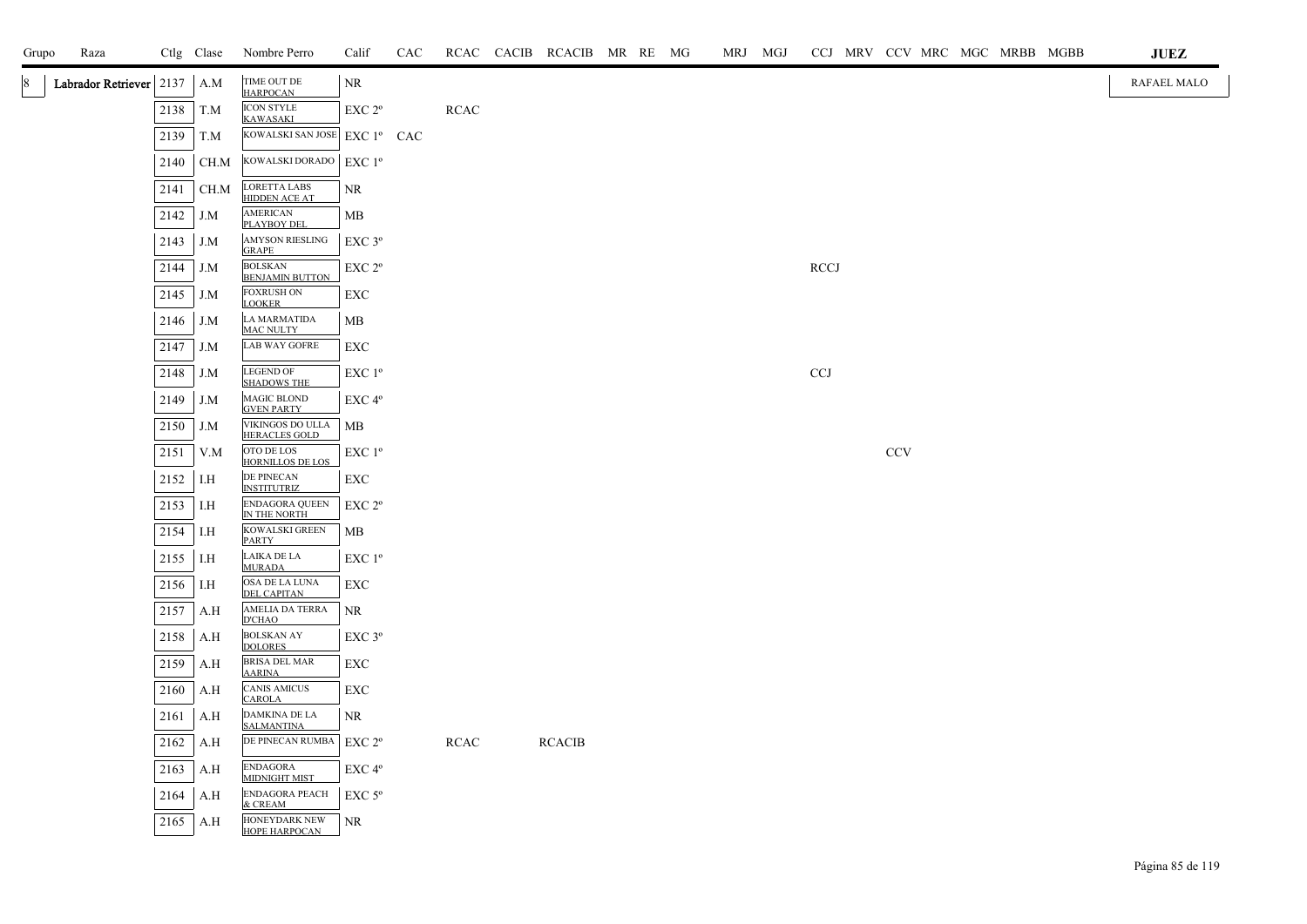| Raza<br>Grupo                 |      | Ctlg Clase | Nombre Perro                                | Calif              | CAC |       | RCAC CACIB RCACIB MR RE MG |  |     | MRJ MGJ |             |  |     | CCJ MRV CCV MRC MGC MRBB MGBB | <b>JUEZ</b> |
|-------------------------------|------|------------|---------------------------------------------|--------------------|-----|-------|----------------------------|--|-----|---------|-------------|--|-----|-------------------------------|-------------|
| Labrador Retriever 2166<br>18 |      | A.H        | <b>KOWALSKI</b><br><b>CARDINALE</b>         | EXC 1º CAC         |     | CACIB |                            |  |     |         |             |  |     |                               | RAFAEL MALO |
|                               | 2167 | A.H        | <b>MULTI CH</b><br><b>ENDAGORA MY FAIR</b>  | EXC                |     |       |                            |  |     |         |             |  |     |                               |             |
|                               | 2168 | A.H        | VESPER LYND S.<br><b>DAS TERRAS</b>         | MB                 |     |       |                            |  |     |         |             |  |     |                               |             |
|                               | 2169 | CH.H       | <b>CH ENDAGORA</b><br><b>CHARMING GRACE</b> | EXC 1 <sup>o</sup> |     |       |                            |  |     |         |             |  |     |                               |             |
|                               | 2170 | J.H        | ALGABAB PIMIENTA NR                         |                    |     |       |                            |  |     |         |             |  |     |                               |             |
|                               | 2171 | J.H        | ALICE DEL LEGADO<br>DE DUNA                 | EXC                |     |       |                            |  |     |         |             |  |     |                               |             |
|                               | 2172 | J.H        | AMYSON AIREN<br><b>GRAPE</b>                | EXC                |     |       |                            |  |     |         |             |  |     |                               |             |
|                               | 2173 | J.H        | <b>ARUNCI TAIWANIA</b>                      | EXC                |     |       |                            |  |     |         |             |  |     |                               |             |
|                               | 2174 | J.H        | ARUNCI TIPUANA                              | EXC                |     |       |                            |  |     |         |             |  |     |                               |             |
|                               | 2175 | J.H        | <b>BOLSKAN BETTY</b><br><b>BOOP</b>         | <b>EXC</b>         |     |       |                            |  |     |         |             |  |     |                               |             |
|                               | 2176 | J.H        | <b>BOLSKAN BILLIE</b><br><b>JEAN</b>        | EXC                |     |       |                            |  |     |         |             |  |     |                               |             |
|                               | 2177 | J.H        | <b>BOLSKAN</b><br><b>BREACKFAST AT</b>      | EXC                |     |       |                            |  |     |         |             |  |     |                               |             |
|                               | 2178 | J.H        | DE PINECAN PARIS                            | EXC <sub>4°</sub>  |     |       |                            |  |     |         |             |  |     |                               |             |
|                               | 2179 | J.H        | <b>D'ES TRUI GETS</b><br><b>MAGGIE HERR</b> | NR                 |     |       |                            |  |     |         |             |  |     |                               |             |
|                               | 2180 | J.H        | <b>ENDAGORA</b><br><b>HOLLYWOOD</b>         | EXC 1 <sup>o</sup> |     |       |                            |  | MRJ |         | <b>CCJ</b>  |  |     |                               |             |
|                               | 2181 | J.H        | <b>LABRAMARINE</b><br>POPPY FLOWER          | EXC <sub>3°</sub>  |     |       |                            |  |     |         |             |  |     |                               |             |
|                               | 2182 | J.H        | <b>LEGEND OF</b><br><b>SHADOWS THE</b>      | NR                 |     |       |                            |  |     |         |             |  |     |                               |             |
|                               | 2183 | J.H        | <b>MALIRIONE</b><br>PRINCESS ZOE            | EXC 2°             |     |       |                            |  |     |         | <b>RCCJ</b> |  |     |                               |             |
|                               | 2184 | J.H        | MALLORCA<br><b>SARRACENIA</b>               | NR                 |     |       |                            |  |     |         |             |  |     |                               |             |
|                               | 2185 | J.H        | <b>SAMMY OKEANAS</b><br><b>ELITE</b>        | EXC                |     |       |                            |  |     |         |             |  |     |                               |             |
|                               | 2186 | J.H        | <b>XANTHIA DE</b><br><b>HARPOCAN</b>        | NR.                |     |       |                            |  |     |         |             |  |     |                               |             |
|                               | 2187 | J.H        | <b>XOCHIEL DE</b><br><b>HARPOCAN</b>        | NR.                |     |       |                            |  |     |         |             |  |     |                               |             |
|                               | 3186 | BB.H       | ADELLE DE<br><b>MAENOBA</b>                 | $MP 1^{\circ}$     |     |       |                            |  |     |         |             |  |     | <b>MRBB</b>                   |             |
|                               | 3187 | BB.H       | LUNA LA LUNA DEL<br><b>CAPITÁN</b>          | <b>PROME</b>       |     |       |                            |  |     |         |             |  |     |                               |             |
|                               | 3188 | BB.H       | MINI ROUGE NELLE<br><b>STELLE TE</b>        | <b>NR</b>          |     |       |                            |  |     |         |             |  |     |                               |             |
|                               | 3189 | BB.H       | <b>RIVERLAB'S</b><br><b>DESTINY'S CHILD</b> | $MP 2^{\circ}$     |     |       |                            |  |     |         |             |  |     |                               |             |
|                               | 3190 | CC.M       | YOEM MOON RIVER                             | $MP 1^{\circ}$     |     |       |                            |  |     |         |             |  |     |                               |             |
|                               | 3191 | CCA        | <b>CANEI APPLE</b>                          | NR.                |     |       |                            |  |     |         |             |  |     |                               |             |
|                               | 3192 | CCA        | FULLCOOL NORTH<br>DAKOTA AT                 | $MP 1^{\circ}$     |     |       |                            |  |     |         |             |  | MRC |                               |             |
|                               |      |            |                                             |                    |     |       |                            |  |     |         |             |  |     |                               |             |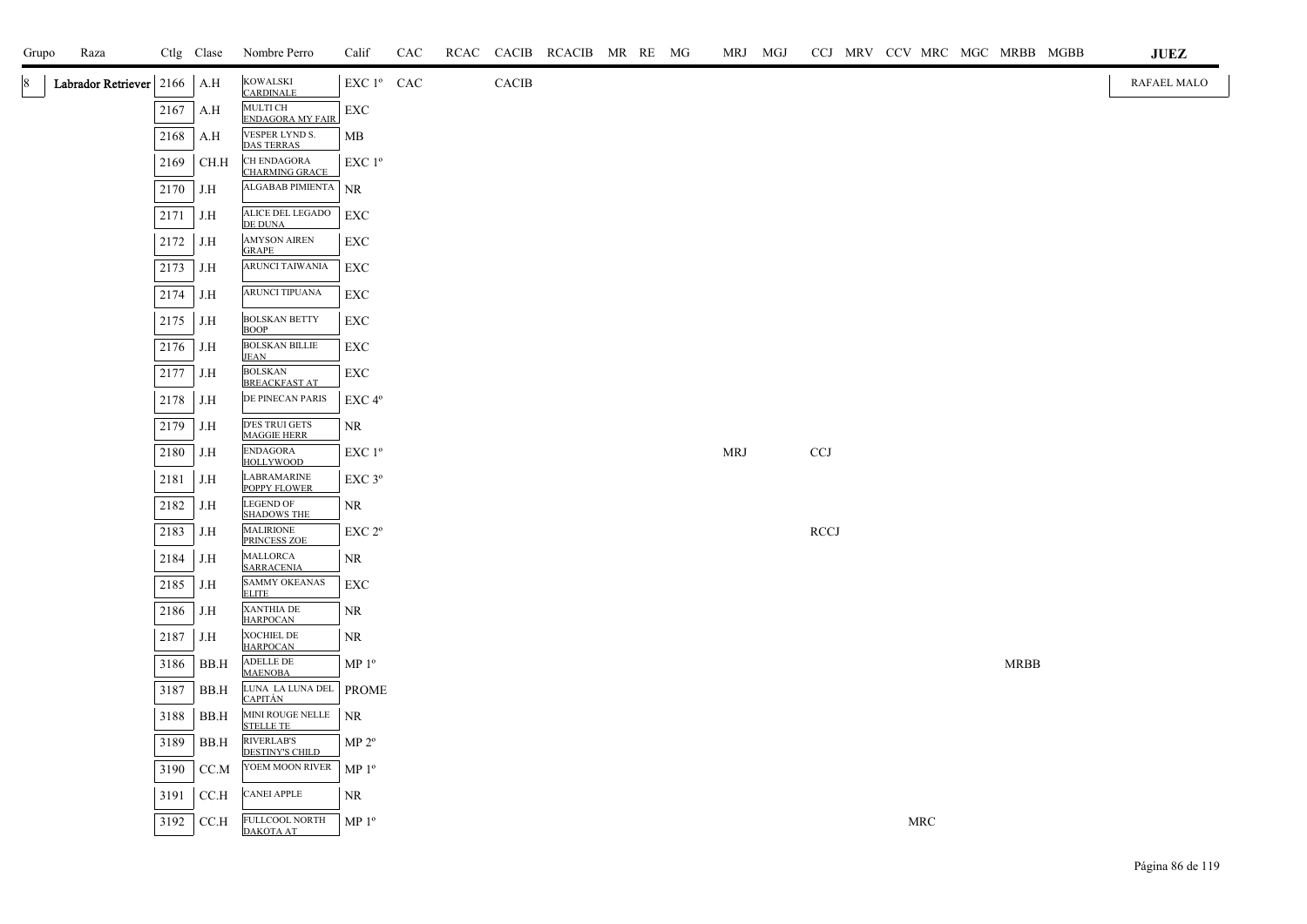| Grupo | Raza                    |              | Ctlg Clase | Nombre Perro                                                    | Calif                  | CAC |             |              | RCAC CACIB RCACIB MR RE MG |  |  | MRJ MGJ |             |  | CCJ MRV CCV MRC MGC MRBB MGBB |  | <b>JUEZ</b>       |
|-------|-------------------------|--------------|------------|-----------------------------------------------------------------|------------------------|-----|-------------|--------------|----------------------------|--|--|---------|-------------|--|-------------------------------|--|-------------------|
| 18    | Labrador Retriever 3193 |              | CC.H       | <b>GIULIETTA DA</b><br>TERRA D'CHAO                             | NR                     |     |             |              |                            |  |  |         |             |  |                               |  | RAFAEL MALO       |
|       |                         | 3194         | CC.H       | <b>LEGEND OF</b><br><b>SHADOWS</b>                              | <b>NR</b>              |     |             |              |                            |  |  |         |             |  |                               |  |                   |
|       |                         | 3195         | CCA        | <b>LEGEND OF</b><br><b>SHADOWS WORLD IS</b>                     | $MP 2^{\circ}$         |     |             |              |                            |  |  |         |             |  |                               |  |                   |
| 8     | Golden Retriever        | 2188         | I.M        | <b>BACK TO THE</b><br><b>FUTURE DE LAR DE</b>                   | EXC 2°                 |     |             |              |                            |  |  |         |             |  |                               |  | <b>FRANK KANE</b> |
|       |                         | 2189         | I.M        | <b>GILTEDGE</b><br><b>BRAVEHEART</b>                            | <b>NR</b>              |     |             |              |                            |  |  |         |             |  |                               |  |                   |
|       |                         | 2190         | I.M        | <b>LED ZEPPELIN</b><br><b>V.D.CORNER BROOK</b>                  | EXC 3°                 |     |             |              |                            |  |  |         |             |  |                               |  |                   |
|       |                         | 2191         | I.M        | TERRA DI SIENA<br><b>INVICTUS DU BOIS</b>                       | EXC 1 <sup>o</sup>     |     |             |              |                            |  |  |         |             |  |                               |  |                   |
|       |                         | 2192         | A.M        | CH J. HEART OF<br><b>GOLD DU BOIS DE</b>                        | EXC <sub>2°</sub>      |     | <b>RCAC</b> |              |                            |  |  |         |             |  |                               |  |                   |
|       |                         | 2193         | A.M        | DEWMIST HOPE OF<br><b>HARLEQUIN</b>                             | EXC 1º CAC             |     |             |              | <b>RCACIB</b>              |  |  |         |             |  |                               |  |                   |
|       |                         | 2194         | A.M        | DIX HUIT CARATS<br><b>MOULIN ROUGE</b>                          | <b>NR</b>              |     |             |              |                            |  |  |         |             |  |                               |  |                   |
|       |                         | 2195         | A.M        | <b>GOD OF WAR</b><br><b>CANINE GENETICS</b>                     | EXC                    |     |             |              |                            |  |  |         |             |  |                               |  |                   |
|       |                         | 2196         | A.M        | <b>HUAORANI</b><br><b>EXHOTICO</b>                              | ${\rm EXC}$            |     |             |              |                            |  |  |         |             |  |                               |  |                   |
|       |                         | 2197         | A.M        | <b>IVANHOE DE LAR</b><br><b>DE CASANOVA</b>                     | NR                     |     |             |              |                            |  |  |         |             |  |                               |  |                   |
|       |                         | 2198         | A.M        | <b>LANDKING READY</b><br>OR NOT<br>LUKE SKYWALKER               | <b>NR</b>              |     |             |              |                            |  |  |         |             |  |                               |  |                   |
|       |                         | 2199         | A.M        | DE RIA VELA<br><b>MAYBE FOREVER</b>                             | EXC                    |     |             |              |                            |  |  |         |             |  |                               |  |                   |
|       |                         | 2200         | A.M<br>A.M | THE ONE AND ONLY<br>OBI WAN KENOBI DE   EXC                     | EXC 4 <sup>o</sup>     |     |             |              |                            |  |  |         |             |  |                               |  |                   |
|       |                         | 2201<br>2202 | A.M        | <b>RIA VELA</b><br><b>OXFORD</b>                                | EXC                    |     |             |              |                            |  |  |         |             |  |                               |  |                   |
|       |                         | 2203         | A.M        | SERENDIPITY JUNE                                                | EXC 3°                 |     |             |              |                            |  |  |         |             |  |                               |  |                   |
|       |                         | 2204         | A.M        | <b>KEEP ON SMILING</b><br><b>STANROPH</b>                       | EXC                    |     |             |              |                            |  |  |         |             |  |                               |  |                   |
|       |                         | 2205         | A.M        | <b>SUPERSOL</b><br>WINTERFELL DE                                | <b>EXC</b>             |     |             |              |                            |  |  |         |             |  |                               |  |                   |
|       |                         | 2206         | A.M        | <b>ATRAPASUENOS</b><br>WOLF DEL PIC                             | EXC                    |     |             |              |                            |  |  |         |             |  |                               |  |                   |
|       |                         | 2207         | T.M        | <b>NEGRE</b><br>PIECE OF GOLD                                   | NR                     |     |             |              |                            |  |  |         |             |  |                               |  |                   |
|       |                         | 2208         | T.M        | <b>SMOKIE'S BACK TO</b><br>RON BARCELO DE                       | EXC 1 <sup>°</sup> CAC |     |             |              |                            |  |  |         |             |  |                               |  |                   |
|       |                         | 2209         | CH.M       | <b>VALDELESABEYES</b><br>CH. ZAMPANZAR                          | <b>NR</b>              |     |             |              |                            |  |  |         |             |  |                               |  |                   |
|       |                         | 2210         | CH.M       | PRINCE POLO<br><b>LITTLE VIOLET'S</b><br><b>UNRIVALLED WITH</b> | EXC 1 <sup>o</sup>     |     |             | <b>CACIB</b> |                            |  |  |         |             |  |                               |  |                   |
|       |                         | 2211         | CH.M       | ZAMPANZAR URBAN<br><b>MAXIMO</b>                                | EXC 2 <sup>o</sup>     |     |             |              |                            |  |  |         |             |  |                               |  |                   |
|       |                         | 2212         | J.M        | <b>BERRYMEADE</b><br><b>GRAND CENTRAL JW</b>                    | EXC 1°                 |     |             |              |                            |  |  |         | <b>CCJ</b>  |  |                               |  |                   |
|       |                         | 2213         | J.M        | <b>JON SNOW DE RIA</b><br><b>VELA</b>                           | EXC 2 <sup>o</sup>     |     |             |              |                            |  |  |         | <b>RCCJ</b> |  |                               |  |                   |
|       |                         |              |            |                                                                 |                        |     |             |              |                            |  |  |         |             |  |                               |  |                   |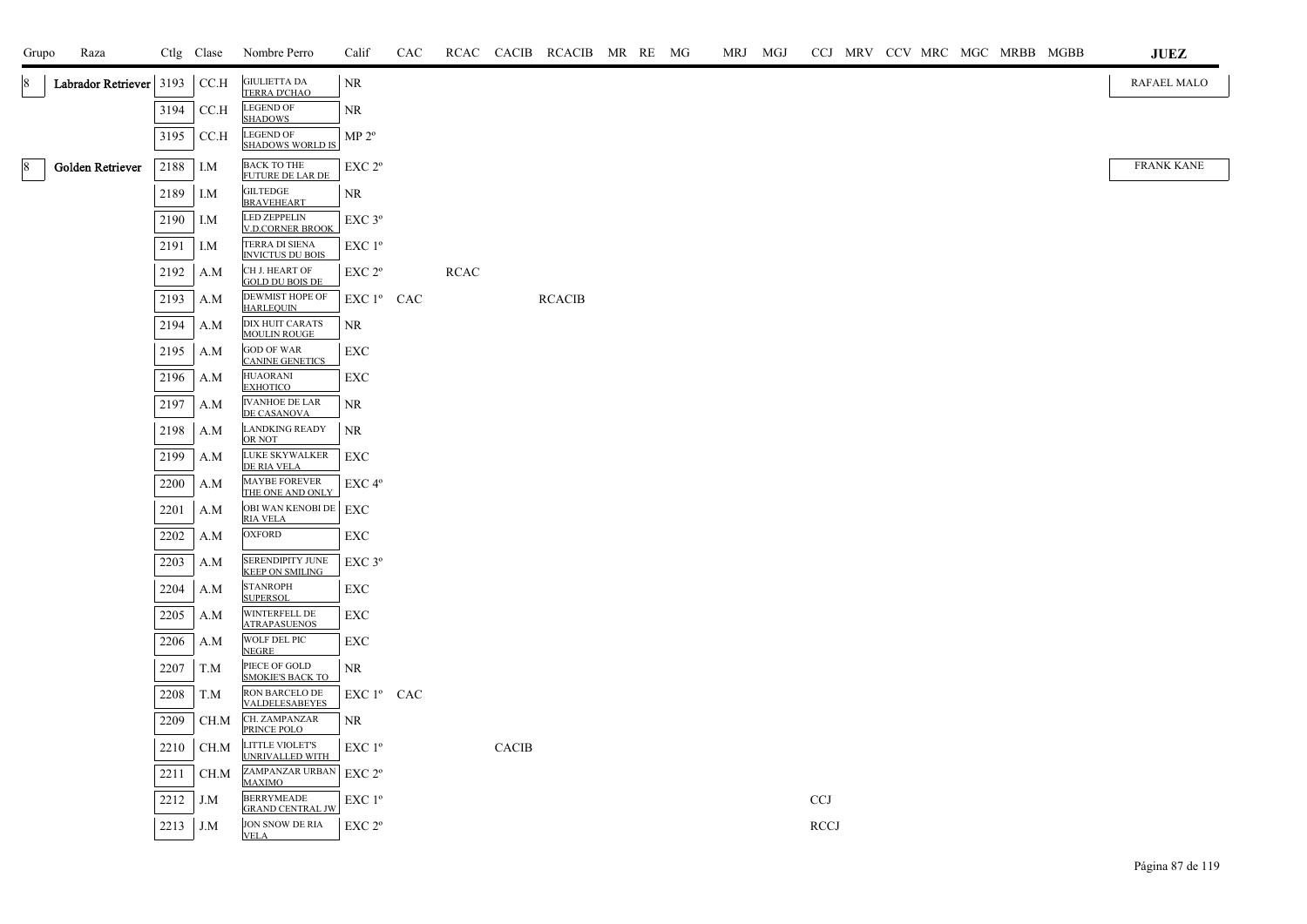| Grupo | Raza             |              | Ctlg Clase | Nombre Perro                                           | Calif              | CAC |      |              | RCAC CACIB RCACIB MR RE MG |    |  | MRJ MGJ |  |         |  |  | CCJ MRV CCV MRC MGC MRBB MGBB | <b>JUEZ</b>       |
|-------|------------------|--------------|------------|--------------------------------------------------------|--------------------|-----|------|--------------|----------------------------|----|--|---------|--|---------|--|--|-------------------------------|-------------------|
|       | Golden Retriever | 2214         | J.M        | OMG GONFER DU<br><b>BOIS DE LA RAYERE</b>              | EXC 4°             |     |      |              |                            |    |  |         |  |         |  |  |                               | <b>FRANK KANE</b> |
|       |                  | 2215         | J.M        | TERRA DI SIENA<br>TOTAL ECLIPSE OF                     | EXC 3°             |     |      |              |                            |    |  |         |  |         |  |  |                               |                   |
|       |                  | 2216         | J.M        | TYRION DE RÍA<br><b>VELA</b>                           | EXC                |     |      |              |                            |    |  |         |  |         |  |  |                               |                   |
|       |                  | 2217         | V.M        | CH.PT.MACHU<br>PICHU DE                                | EXC 1 <sup>o</sup> |     |      |              |                            | MR |  |         |  | MRV CCV |  |  |                               |                   |
|       |                  | 2218         | V.M        | MAYBE FOREVER<br><b>LEONIDAS</b>                       | $EXC 2^{\circ}$    |     |      |              |                            |    |  |         |  |         |  |  |                               |                   |
|       |                  | 2219         | I.H        | <b>BECHAMEL DE</b><br><b>ATRAPASUENOS</b>              | $EXC 2^{\circ}$    |     |      |              |                            |    |  |         |  |         |  |  |                               |                   |
|       |                  | 2220         | I.H        | <b>KOWALSKI</b><br><b>COLUMBIA</b>                     | $EXC$ $3^{\circ}$  |     |      |              |                            |    |  |         |  |         |  |  |                               |                   |
|       |                  | 2221         | I.H        | STARDUST DE LAR<br>DE CASANOVA                         | <b>NR</b>          |     |      |              |                            |    |  |         |  |         |  |  |                               |                   |
|       |                  | 2222         | I.H        | VANITY FAIR DE<br><b>VALDELESABEYES</b>                | EXC 1 <sup>o</sup> |     | RCAC |              |                            |    |  |         |  |         |  |  |                               |                   |
|       |                  | 2223         | A.H        | ARYA DE<br><b>ATRAPASUENOS</b>                         | NR                 |     |      |              |                            |    |  |         |  |         |  |  |                               |                   |
|       |                  | 2224         | A.H        | BRISEIDA DE TORRE   EXC 4°<br><b>LOS HERBEROS</b>      |                    |     |      |              |                            |    |  |         |  |         |  |  |                               |                   |
|       |                  | 2225         | A.H        | CARNAVAL<br><b>DORADO LA VIE EST</b>                   | <b>EXC</b>         |     |      |              |                            |    |  |         |  |         |  |  |                               |                   |
|       |                  | 2226         | A.H        | CH PUT YOUR<br>TRUST IN LADY                           | EXC                |     |      |              |                            |    |  |         |  |         |  |  |                               |                   |
|       |                  | 2227         | A.H        | LADY FALCON DE<br><b>LAR DE CASANOVA</b>               | MB                 |     |      |              |                            |    |  |         |  |         |  |  |                               |                   |
|       |                  | 2228         | A.H        | LADY GUINEVERE<br>DE CAN MANYS                         | <b>NR</b>          |     |      |              |                            |    |  |         |  |         |  |  |                               |                   |
|       |                  | 2229         | A.H        | LANDKING<br><b>FOREVER YOUNG</b>                       | <b>NR</b>          |     |      |              |                            |    |  |         |  |         |  |  |                               |                   |
|       |                  | 2230         | A.H        | LOVE IS LIFE                                           | NR.                |     |      |              |                            |    |  |         |  |         |  |  |                               |                   |
|       |                  | 2231         | A.H        | <b>MAYBE FOREVER</b><br><b>ONLY TIME</b>               | EXC                |     |      |              |                            |    |  |         |  |         |  |  |                               |                   |
|       |                  | 2232         | A.H        | PALAS ATENEA<br><b>CANINE GENETICS</b><br>PARIS HILTON | <b>EXC</b>         |     |      |              |                            |    |  |         |  |         |  |  |                               |                   |
|       |                  | 2233<br>2234 | A.H        | <b>RATHCLOON</b>                                       | EXC<br>EXC 3°      |     |      |              |                            |    |  |         |  |         |  |  |                               |                   |
|       |                  |              | A.H<br>A.H | <b>HUTNER IN PINK</b><br>RUGIADA DEL                   | NR.                |     |      |              |                            |    |  |         |  |         |  |  |                               |                   |
|       |                  | 2235<br>2236 | A.H        | <b>MATTINO DE TERRA</b><br>TERRA DI SIENA              | <b>EXC</b>         |     |      |              |                            |    |  |         |  |         |  |  |                               |                   |
|       |                  | 2237         | A.H        | RIGEL DINAMITA<br>TERRA DI SIENA                       | MB                 |     |      |              |                            |    |  |         |  |         |  |  |                               |                   |
|       |                  | 2238         | A.H        | <b>SUNRISE SUNRISE</b><br>THE DANCE OF                 | <b>EXC</b>         |     |      |              |                            |    |  |         |  |         |  |  |                               |                   |
|       |                  | 2239         | A.H        | <b>DRAGONS DE</b><br>THORNYWAIT                        | $EXC 2^{\circ}$    |     |      |              |                            |    |  |         |  |         |  |  |                               |                   |
|       |                  | 2240         | A.H        | <b>MOONGLOW</b><br>VALDELESABEYES                      | EXC 1º CAC         |     |      |              |                            |    |  |         |  |         |  |  |                               |                   |
|       |                  | 2241         | CH.H       | DE VALLSERRAT<br>KALEA DE RIA VELA                     | EXC1 <sup>o</sup>  |     |      | <b>CACIB</b> |                            |    |  |         |  |         |  |  |                               |                   |
|       |                  | 2242         | CH.H       | PT.JCH. CARNAVAL<br><b>DORADO SEXY</b>                 | EXC 2 <sup>o</sup> |     |      |              | <b>RCACIB</b>              |    |  |         |  |         |  |  |                               |                   |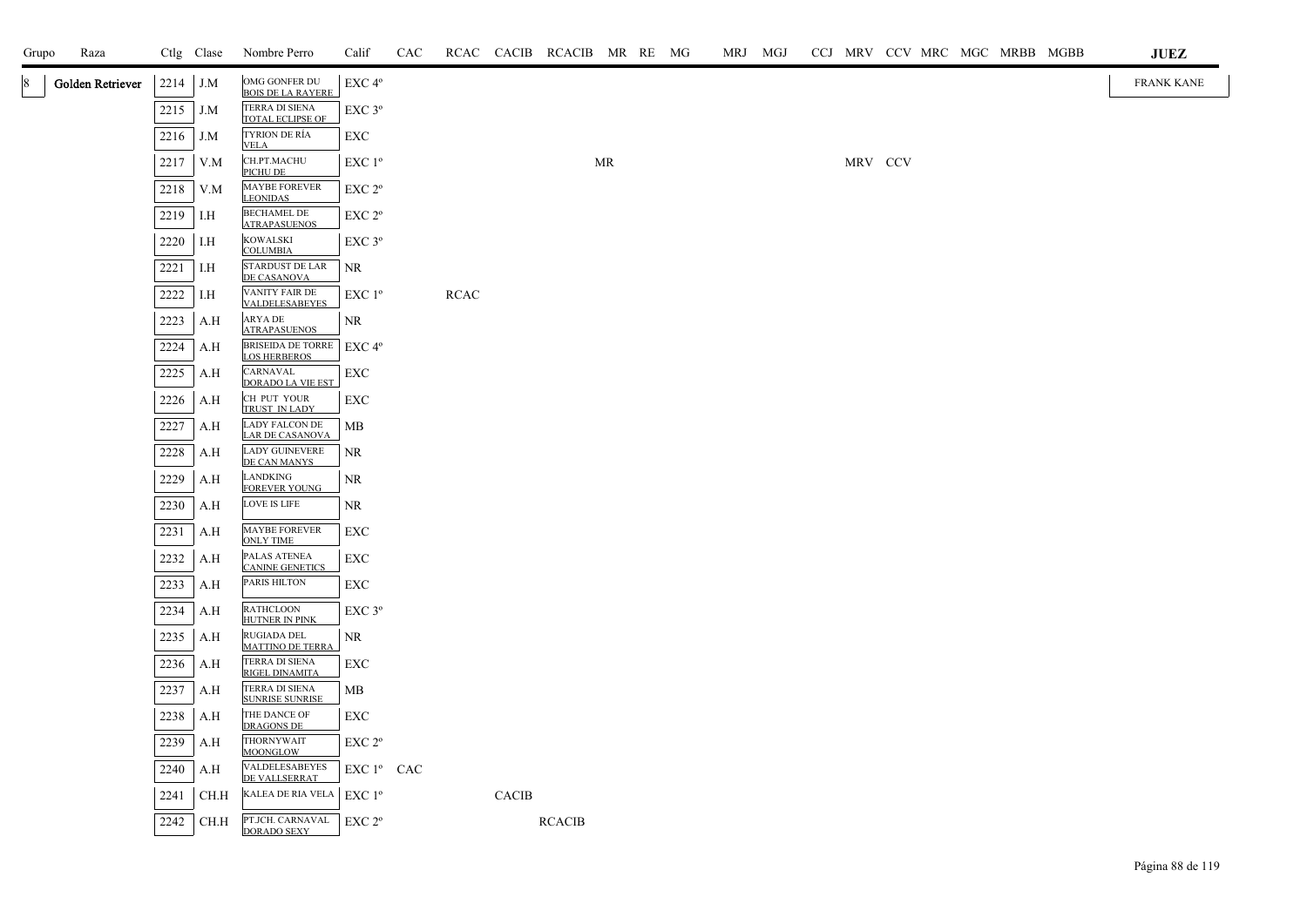| Grupo       | Raza                   |      | Ctlg Clase | Nombre Perro                                  | Calif              | CAC |              | RCAC CACIB RCACIB MR RE MG |    |  | MRJ MGJ    |             |             |            |  |             | CCJ MRV CCV MRC MGC MRBB MGBB | <b>JUEZ</b>       |
|-------------|------------------------|------|------------|-----------------------------------------------|--------------------|-----|--------------|----------------------------|----|--|------------|-------------|-------------|------------|--|-------------|-------------------------------|-------------------|
| 18          | Golden Retriever       | 2243 | J.H        | <b>BELLA DE SELEAN</b>                        | MB                 |     |              |                            |    |  |            |             |             |            |  |             |                               | <b>FRANK KANE</b> |
|             |                        | 2244 | J.H        | DEA DAMA DE<br><b>ATRAPASUENOS</b>            | EXC 4°             |     |              |                            |    |  |            |             |             |            |  |             |                               |                   |
|             |                        | 2245 | J.H        | ETERNAL FLAME DE<br><b>RIA VELA</b>           | EXC                |     |              |                            |    |  |            |             |             |            |  |             |                               |                   |
|             |                        | 2246 | J.H        | EVEREST DE CAN<br><b>MANYS</b>                | <b>EXC</b>         |     |              |                            |    |  |            |             |             |            |  |             |                               |                   |
|             |                        | 2247 | J.H        | <b>INDIA DE GRAN</b><br><b>AYUDA</b>          | EXC 1 <sup>o</sup> |     |              |                            |    |  | <b>MRJ</b> | <b>CCJ</b>  |             |            |  |             |                               |                   |
|             |                        | 2248 | J.H        | <b>LAGERTHA DE</b><br><b>ATRAPASUEÑOS</b>     | EXC 2 <sup>o</sup> |     |              |                            |    |  |            | <b>RCCJ</b> |             |            |  |             |                               |                   |
|             |                        | 2249 | J.H        | TERRA DI SIENA<br>ARE YOU WITH ME             | EXC 3°             |     |              |                            |    |  |            |             |             |            |  |             |                               |                   |
|             |                        | 2250 | V.H        | <b>AKIRA DEL PIC</b><br><b>NEGRER</b>         | EXC 3°             |     |              |                            |    |  |            |             |             |            |  |             |                               |                   |
|             |                        | 2251 | V.H        | CH. ESP GBZ.<br><b>STANROPH</b>               | EXC 4°             |     |              |                            |    |  |            |             |             |            |  |             |                               |                   |
|             |                        | 2252 | V.H        | HUAORANI KIARA                                | EXC 1 <sup>o</sup> |     |              |                            |    |  |            |             | <b>CCV</b>  |            |  |             |                               |                   |
|             |                        | 2253 | V.H        | RITZILYN TOOTSIE<br><b>TONIGHT</b>            | $EXC 2^{\circ}$    |     |              |                            |    |  |            |             | <b>RCCV</b> |            |  |             |                               |                   |
|             |                        | 3196 | BB.M       | <b>COSTA ARTABRA</b><br><b>GALAN DE NOCHE</b> | $MP 1^{\circ}$     |     |              |                            |    |  |            |             |             |            |  |             |                               |                   |
|             |                        | 3197 | BB.H       | COSTA ARTABRA<br><b>LUNARIA</b>               | MP <sup>0</sup>    |     |              |                            |    |  |            |             |             |            |  | <b>MRBB</b> |                               |                   |
|             |                        | 3198 | BB.H       | LANDKING SUMMER<br><b>GIRL</b>                | <b>NR</b>          |     |              |                            |    |  |            |             |             |            |  |             |                               |                   |
|             |                        | 3199 | BB.H       | MANHATTAN DE<br><b>CAN MANYS</b>              | $MP 2^{\circ}$     |     |              |                            |    |  |            |             |             |            |  |             |                               |                   |
|             |                        | 3200 | CC.M       | CARNAVAL<br><b>DORADO TWIST</b>               | MP 3°              |     |              |                            |    |  |            |             |             |            |  |             |                               |                   |
|             |                        | 3201 | CC.M       | <b>IRONMAN DE</b><br><b>ATRAPASUENOS</b>      | MP <sup>0</sup>    |     |              |                            |    |  |            |             |             | <b>MRC</b> |  |             |                               |                   |
|             |                        | 3202 | CC.M       | LEONIDAS MAXIMO<br>DE ORO DEL OLIMPO          | MP 2 <sup>o</sup>  |     |              |                            |    |  |            |             |             |            |  |             |                               |                   |
|             |                        | 3203 | CC.M       | THOR DE<br><b>ATRAPASUEÑOS</b>                | $MP 4^{\circ}$     |     |              |                            |    |  |            |             |             |            |  |             |                               |                   |
|             |                        | 3204 | CC.H       | CARNAVAL<br><b>DORADO HIERBA</b>              | MP 2 <sup>o</sup>  |     |              |                            |    |  |            |             |             |            |  |             |                               |                   |
|             |                        | 3205 | CC.H       | CARNAVAL<br><b>DORADO FASHION</b>             | <b>PROME</b>       |     |              |                            |    |  |            |             |             |            |  |             |                               |                   |
|             |                        | 3206 | CC.H       | CARNAVAL<br><b>DORADO WHITE</b>               | MP                 |     |              |                            |    |  |            |             |             |            |  |             |                               |                   |
|             |                        | 3207 | CC.H       | FISESE DE RIA VELA                            | MP <sup>0</sup>    |     |              |                            |    |  |            |             |             |            |  |             |                               |                   |
|             |                        | 3208 | CC.H       | KURTUBA BELLA<br><b>SULTANA</b>               | $MP 3^{\circ}$     |     |              |                            |    |  |            |             |             |            |  |             |                               |                   |
|             |                        | 3209 | CC.H       | TALKING TO THE<br><b>MOON DE RIA VELA</b>     | <b>PROME</b>       |     |              |                            |    |  |            |             |             |            |  |             |                               |                   |
|             |                        | 3210 | CC.H       | THE POWER OF<br><b>LOVE CANINE</b>            | MP                 |     |              |                            |    |  |            |             |             |            |  |             |                               |                   |
|             |                        | 3211 | CC.H       | THORNYWAIT TOP<br><b>NOTCH FOR</b>            | MP 4 <sup>°</sup>  |     |              |                            |    |  |            |             |             |            |  |             |                               |                   |
| $ 8\rangle$ | <b>Clumber Spaniel</b> | 2254 | A.H        | <b>CLUMBUS</b><br><b>HUMMINGBIRD</b>          | EXC 1º CAC         |     | <b>CACIB</b> |                            | MR |  |            |             |             |            |  |             |                               | LINDA VOLARIKOVA  |

## Página 89 de 119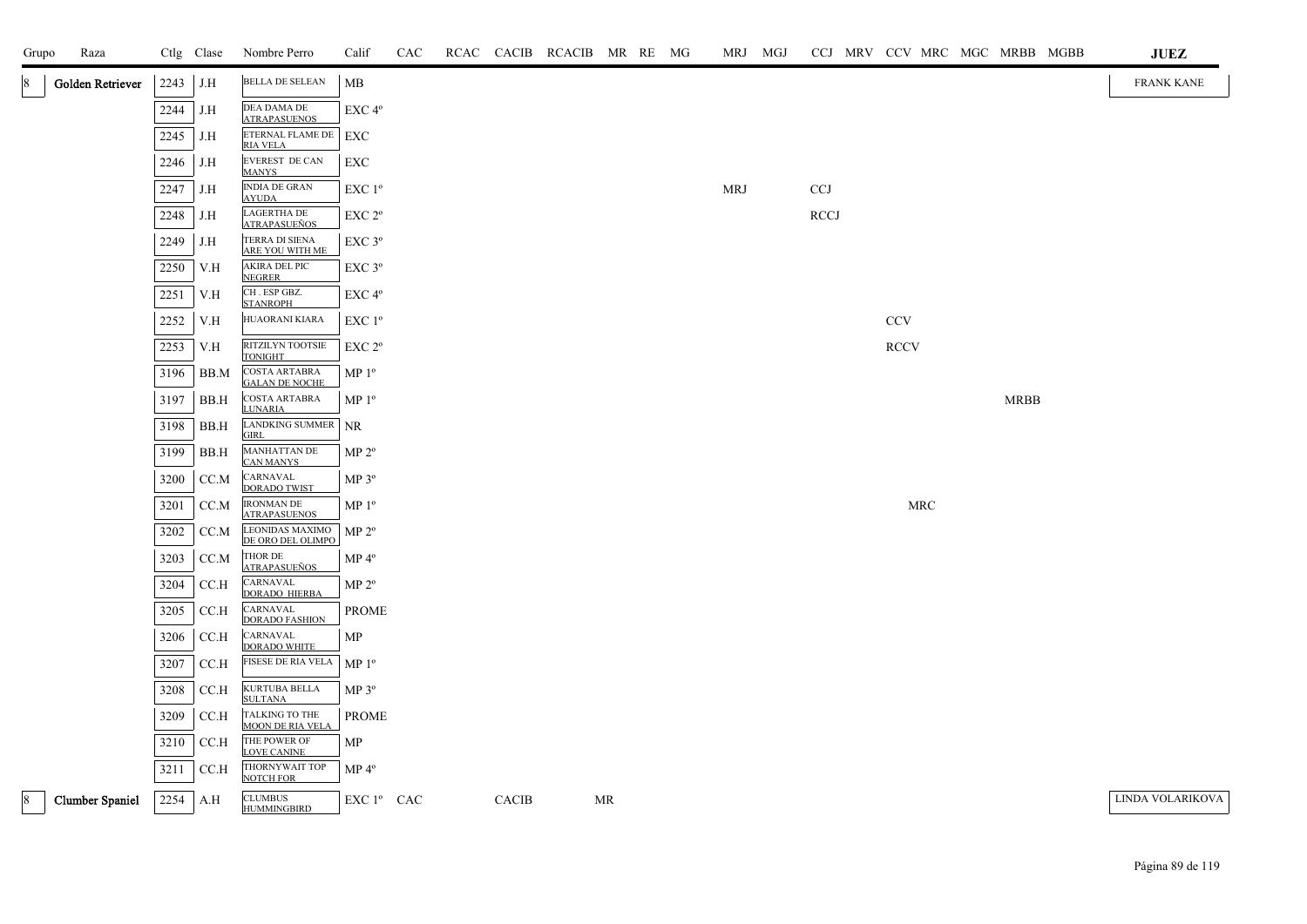| Grupo        | Raza                  |      | Ctlg Clase | Nombre Perro                                  | Calif              | CAC |             |              | RCAC CACIB RCACIB MR RE MG |           |    | MRJ MGJ |             |  |  | CCJ MRV CCV MRC MGC MRBB MGBB | $\mathbf{JUEZ}$   |
|--------------|-----------------------|------|------------|-----------------------------------------------|--------------------|-----|-------------|--------------|----------------------------|-----------|----|---------|-------------|--|--|-------------------------------|-------------------|
| 18<br>Ingles | <b>Cocker Spaniel</b> | 2255 | A.M        | BLACK SAILS<br>OMBUES CON YRE                 | EXC                |     |             |              |                            |           |    |         |             |  |  |                               | <b>FRANK KANE</b> |
|              |                       | 2256 | A.M        | <b>CANFALI BONFIRE</b>                        | EXC                |     |             |              |                            |           |    |         |             |  |  |                               |                   |
|              |                       | 2257 | A.M        | CH. GESSA D'ARAN<br><b>SKYFALL</b>            | EXC 2 <sup>o</sup> |     | <b>RCAC</b> |              |                            |           |    |         |             |  |  |                               |                   |
|              |                       | 2258 | A.M        | <b>ENTRESIERRAS</b><br><b>FACE TO FACE</b>    | EXC                |     |             |              |                            |           |    |         |             |  |  |                               |                   |
|              |                       | 2259 | A.M        | <b>HARADWATER</b><br><b>TROUBLEMAKER</b>      | EXC 1º CAC         |     |             | <b>CACIB</b> |                            | <b>MR</b> | MG |         |             |  |  |                               |                   |
|              |                       | 2260 | A.M        | JEANS BLUE DE<br><b>ROCANGO</b>               | EXC                |     |             |              |                            |           |    |         |             |  |  |                               |                   |
|              |                       | 2261 | A.M        | JEWELL BLUE DE<br><b>ROCANGO</b>              | EXC 4 <sup>o</sup> |     |             |              |                            |           |    |         |             |  |  |                               |                   |
|              |                       | 2262 | A.M        | RADETZKY DE<br><b>ANDABA XEY</b>              | $EXC$ 3 $^{\circ}$ |     |             |              |                            |           |    |         |             |  |  |                               |                   |
|              |                       | 2263 | CH.M       | CH. CELEDONIO DE<br>LOS FOIZ                  | EXC 1 <sup>o</sup> |     |             |              | <b>RCACIB</b>              |           |    |         |             |  |  |                               |                   |
|              |                       | 2264 | CH.M       | <b>HARADWATER</b><br>NIGHT IN HEAVEN          | EXC 2°             |     |             |              |                            |           |    |         |             |  |  |                               |                   |
|              |                       | 2265 | J.M        | CORRALET DANDY<br>OF THE NIGHT                | EXC 1 <sup>o</sup> |     |             |              |                            |           |    |         | <b>CCJ</b>  |  |  |                               |                   |
|              |                       | 2266 | J.M        | D'AS MEIGAS DOGS<br>EL LANTARON               | EXC                |     |             |              |                            |           |    |         |             |  |  |                               |                   |
|              |                       | 2267 | J.M        | DONALDO DE LOS<br><b>FOIZ</b>                 | EXC                |     |             |              |                            |           |    |         |             |  |  |                               |                   |
|              |                       | 2268 | J.M        | DONORCIO DE LOS<br><b>FOIZ</b>                | EXC                |     |             |              |                            |           |    |         |             |  |  |                               |                   |
|              |                       | 2269 | J.M        | LOS OMBUES FLYNN                              | EXC                |     |             |              |                            |           |    |         |             |  |  |                               |                   |
|              |                       | 2270 | J.M        | RESPUMOSO DE<br><b>ANDABA XEY</b>             | EXC 4 <sup>o</sup> |     |             |              |                            |           |    |         |             |  |  |                               |                   |
|              |                       | 2271 | J.M        | STICKY DE ANDABA<br><b>XEY</b>                | <b>NR</b>          |     |             |              |                            |           |    |         |             |  |  |                               |                   |
|              |                       | 2272 | J.M        | WESTRIDGE TAKE A<br><b>BOW</b>                | EXC 2 <sup>o</sup> |     |             |              |                            |           |    |         | <b>RCCJ</b> |  |  |                               |                   |
|              |                       | 2273 | J.M        | ZACK ADDY DE<br><b>ANDABA XEY</b>             | $EXC$ $3^{\circ}$  |     |             |              |                            |           |    |         |             |  |  |                               |                   |
|              |                       | 2274 | I.H        | <b>BETFEEL PEAKY</b><br><b>BLINDER</b>        | $EXC1^{\circ}$     |     | <b>RCAC</b> |              |                            |           |    |         |             |  |  |                               |                   |
|              |                       | 2275 | I.H        | <b>CANFALI FIONTINI</b>                       | EXC 2 <sup>o</sup> |     |             |              |                            |           |    |         |             |  |  |                               |                   |
|              |                       | 2276 | I.H        | CORRALET GRETA                                | $EXC$ $3^{\circ}$  |     |             |              |                            |           |    |         |             |  |  |                               |                   |
|              |                       | 2277 | A.H        | BERENGUELA DE<br>LOS FOIZ                     | EXC                |     |             |              |                            |           |    |         |             |  |  |                               |                   |
|              |                       | 2278 | A.H        | <b>CANFALI MATINE</b>                         | $EXC$ $3^{\circ}$  |     |             |              |                            |           |    |         |             |  |  |                               |                   |
|              |                       | 2279 | A.H        | CH. PT. LIZA<br><b>MINNELLI DES</b>           | EXC                |     |             |              |                            |           |    |         |             |  |  |                               |                   |
|              |                       | 2280 | A.H        | CHOCOBLUE RUBIÓ<br><b>EL MEU MILLOR</b>       | EXC                |     |             |              |                            |           |    |         |             |  |  |                               |                   |
|              |                       | 2281 | A.H        | CORRALET<br><b>BRITTANY</b>                   | EXC                |     |             |              |                            |           |    |         |             |  |  |                               |                   |
|              |                       | 2282 | A.H        | <b>GESSA D'ARAN</b><br><b>NEVER SAY NEVER</b> | EXC 1º CAC         |     |             | CACIB        |                            |           |    |         |             |  |  |                               |                   |
|              |                       | 2283 | A.H        | <b>JENJIBRE DE</b><br><b>ROCANGO</b>          | EXC 2 <sup>o</sup> |     |             |              |                            |           |    |         |             |  |  |                               |                   |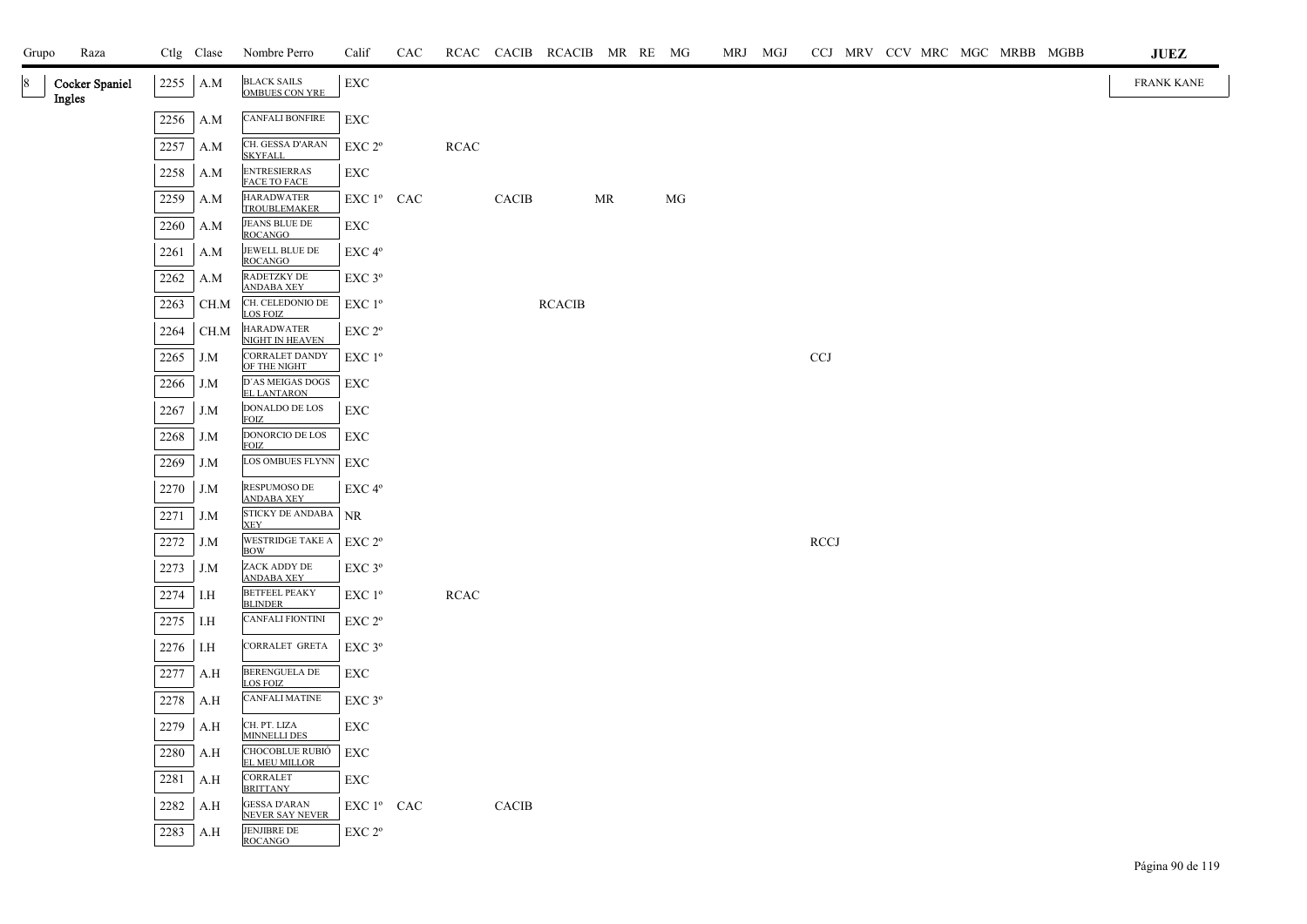| Grupo          | Raza                               |          | Ctlg Clase            | Nombre Perro                                                    | Calif                                           | CAC |              | RCAC CACIB RCACIB MR RE MG |    |  | MRJ MGJ    |                           |  |            | CCJ MRV CCV MRC MGC MRBB MGBB | ${\bf JUEZ}$     |
|----------------|------------------------------------|----------|-----------------------|-----------------------------------------------------------------|-------------------------------------------------|-----|--------------|----------------------------|----|--|------------|---------------------------|--|------------|-------------------------------|------------------|
| 8              | <b>Cocker Spaniel</b><br>Ingles    | 2284 A.H |                       | <b>LOOKING FOR</b><br><b>PARADISE DE</b>                        | EXC 4°                                          |     |              |                            |    |  |            |                           |  |            |                               | FRANK KANE       |
|                |                                    | 2285     | A.H                   | LOS MAMPAO<br><b>CRYSTEL</b>                                    | <b>EXC</b>                                      |     |              |                            |    |  |            |                           |  |            |                               |                  |
|                |                                    | 2286     | A.H                   | LOS OMBUES APPEL                                                | EXC                                             |     |              |                            |    |  |            |                           |  |            |                               |                  |
|                |                                    | 2287     | A.H                   | MAGIC OF<br><b>MAREPOPITO</b>                                   | EXC                                             |     |              |                            |    |  |            |                           |  |            |                               |                  |
|                |                                    | 2288     | A.H                   | RASMIA DE ANDABA<br><b>XEY</b>                                  | NR                                              |     |              |                            |    |  |            |                           |  |            |                               |                  |
|                |                                    | 2289     | CH.H                  | CH GIB. CANFALI<br><b>BELLA ROSE</b>                            | EXC 1 <sup>o</sup>                              |     |              | <b>RCACIB</b>              |    |  |            |                           |  |            |                               |                  |
|                |                                    | 2290     | $\operatorname{CH.H}$ | CHJ. E.CHJ.PT.<br>JMW'15                                        | EXC 2 <sup>o</sup>                              |     |              |                            |    |  |            |                           |  |            |                               |                  |
|                |                                    | 2291     | J.H                   | ANTHONELLA DE<br>CORNUALLES                                     | EXC                                             |     |              |                            |    |  |            |                           |  |            |                               |                  |
|                |                                    | 2292     | J.H                   | CHOCOBLUE VENI<br><b>VIDI VICI</b>                              | NR                                              |     |              |                            |    |  |            |                           |  |            |                               |                  |
|                |                                    | 2293     | J.H                   | CHOCOBLUE WAIT A<br><b>MINUTE PLEASE</b>                        | $\ensuremath{\mathrm{EXC}}$<br>$1^{\mathrm{o}}$ |     |              |                            |    |  | <b>MRJ</b> | $\ensuremath{\text{CCJ}}$ |  |            |                               |                  |
|                |                                    | 2294     | J.H                   | <b>CORRALET NEW</b><br><b>EDITION</b>                           | EXC                                             |     |              |                            |    |  |            |                           |  |            |                               |                  |
|                |                                    | 2295     | J.H                   | <b>DELFINA DE LOS</b><br><b>FOIZ</b>                            | <b>EXC</b>                                      |     |              |                            |    |  |            |                           |  |            |                               |                  |
|                |                                    | 2296     | J.H                   | HARADWATER KISS<br><b>ME KATE</b>                               | EXC 3°                                          |     |              |                            |    |  |            |                           |  |            |                               |                  |
|                |                                    | 2297     | J.H                   | LOS MAMPAO<br>HAVANNA CLASSIC                                   | EXC                                             |     |              |                            |    |  |            |                           |  |            |                               |                  |
|                |                                    | 2298     | J.H                   | LOS OMBUES DASHA                                                | EXC                                             |     |              |                            |    |  |            |                           |  |            |                               |                  |
|                |                                    | 2299     | J.H                   | LYANNA DE SONG<br>OF THE SIBYL                                  | <b>EXC</b>                                      |     |              |                            |    |  |            |                           |  |            |                               |                  |
|                |                                    | 2300     | J.H                   | <b>MANJUNO'S</b><br><b>GLAMOUR'N'GLOW</b>                       | ${\rm EXC}$                                     |     |              |                            |    |  |            |                           |  |            |                               |                  |
|                |                                    | 2301     | J.H                   | PANTICOSA DE<br><b>ANDABA XEY</b>                               | EXC                                             |     |              |                            |    |  |            |                           |  |            |                               |                  |
|                |                                    | 2302     | J.H                   | PIPALUK'S NORAH<br><b>JONES</b>                                 | EXC 2 <sup>o</sup>                              |     |              |                            |    |  |            | RCCJ                      |  |            |                               |                  |
|                |                                    | 3212     | CC.H                  | LOS MAMPAO JANNA                                                | MP <sup>0</sup>                                 |     |              |                            |    |  |            |                           |  | <b>MRC</b> |                               |                  |
| $\frac{8}{2}$  | <b>English Springer</b><br>Spaniel | 2303     | A.M                   | <b>LORDSETT WHITE</b><br>LIE                                    | EXC 1° CAC                                      |     | <b>CACIB</b> |                            | MR |  |            |                           |  |            |                               | LINDA VOLARIKOVA |
|                |                                    | 2304     | CH.M                  | <b>BARECHO INDIAN</b><br><b>SUMMER</b>                          | EXC 1 <sup>o</sup>                              |     |              | <b>RCACIB</b>              |    |  |            |                           |  |            |                               |                  |
|                |                                    | 2305     | J.M                   | PIM PAM PUM LOIS                                                | EXC 1 <sup>o</sup>                              |     |              |                            |    |  | <b>MRJ</b> | CCJ                       |  |            |                               |                  |
|                |                                    | 2306     | J.H                   | PIM PAM PIM GRINS                                               | MB1°                                            |     |              |                            |    |  |            |                           |  |            |                               |                  |
| $8\phantom{.}$ | <b>Welsh Springer</b><br>Spaniel   | 2307     | V.M                   | GAYFEATHERS<br>WISHFUL THINKING                                 | $\rm NR$                                        |     |              |                            |    |  |            |                           |  |            |                               | LINDA VOLARIKOVA |
|                |                                    | 2308     | CH.H                  | <b>CORMALLEN</b><br><b>PLEASURE</b>                             | NR.                                             |     |              |                            |    |  |            |                           |  |            |                               |                  |
|                |                                    | 2309     | CH.H                  | FABLE OF THE ROSE $ $ EXC 1 <sup>o</sup><br><b>FROM KIND OF</b> |                                                 |     | <b>CACIB</b> |                            | MR |  |            |                           |  |            |                               |                  |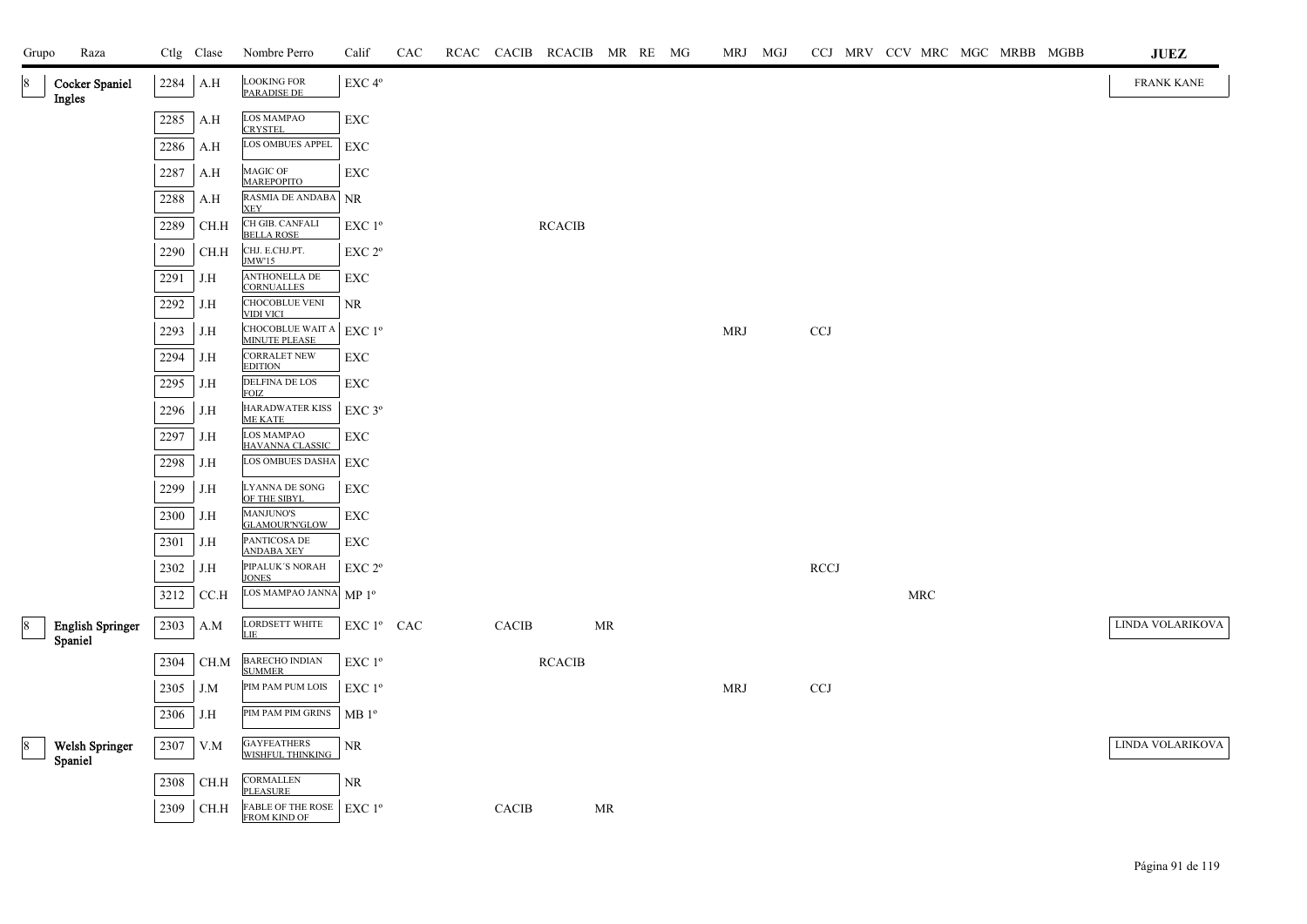| Grupo           | Raza                                      |      | Ctlg Clase | Nombre Perro                                 | Calif                                        | CAC | RCAC |              | CACIB RCACIB MR RE MG |            |  |            | MRJ MGJ |              |         |  | CCJ MRV CCV MRC MGC MRBB MGBB | JUEZ                   |
|-----------------|-------------------------------------------|------|------------|----------------------------------------------|----------------------------------------------|-----|------|--------------|-----------------------|------------|--|------------|---------|--------------|---------|--|-------------------------------|------------------------|
| 8               | Peq Perro<br>Holandes de caza<br>acuatica | 2310 | CH.H       | <b>SHOOTING STAR</b><br><b>SWAANTJE VOM</b>  | $EXC1^{\circ}$                               |     |      | CACIB        |                       | MR         |  |            |         |              |         |  |                               | LINDA VOLARIKOVA       |
|                 |                                           | 2311 | V.H        | <b>DIZZY DIGGER'S</b><br><b>DREAMCATCHER</b> | EXC 1°                                       |     |      |              |                       |            |  |            |         |              | MRV CCV |  |                               |                        |
|                 |                                           | 3213 | BB.M       | VALUABLE VERITY<br>VIGO VOM                  | MP <sup>0</sup>                              |     |      |              |                       |            |  |            |         |              |         |  | <b>MRBB</b>                   |                        |
| 8               | <b>Cocker Spaniel</b><br>Americano        | 2312 | A.M        | <b>FREIXENET'S</b><br><b>TOSCANINI</b>       | <b>NR</b>                                    |     |      |              |                       |            |  |            |         |              |         |  |                               | LINDA VOLARIKOVA       |
|                 |                                           | 2313 | A.M        | JCH CH VERY VIGI<br><b>MAC GYVER</b>         | EXC 1º CAC                                   |     |      | CACIB        |                       | MR         |  |            |         |              |         |  |                               |                        |
|                 |                                           | 2314 | A.H        | <b>GICH AND ESJCH</b><br>FREIXENET'S         | <b>NR</b>                                    |     |      |              |                       |            |  |            |         |              |         |  |                               |                        |
|                 |                                           | 2315 | A.H        | <b>IMAN'S IMAGE OF</b><br><b>DEVIL'S GAP</b> | EXC 1º CAC                                   |     |      | CACIB        |                       |            |  |            |         |              |         |  |                               |                        |
|                 |                                           | 2316 | J.H        | D'ZALAO SPAIN YOU<br>ARE MY HAPPY            | $EXC1^{\circ}$                               |     |      |              |                       |            |  | <b>MRJ</b> |         | $_{\rm CCJ}$ |         |  |                               |                        |
|                 |                                           | 2317 | J.H        | FREIXENET'S GAME<br>OF FAME                  | <b>NR</b>                                    |     |      |              |                       |            |  |            |         |              |         |  |                               |                        |
|                 |                                           | 3214 | BB.H       | <b>FIDDLE-LEAVE</b>                          | NO CAL                                       |     |      |              |                       |            |  |            |         |              |         |  |                               |                        |
|                 |                                           | 3215 | BB.H       | <b>FIRE-FIDDLE</b>                           | NR                                           |     |      |              |                       |            |  |            |         |              |         |  |                               |                        |
|                 |                                           | 3216 | CC.M       | D'ZALAO ALEPH                                | <b>PROME</b>                                 |     |      |              |                       |            |  |            |         |              |         |  |                               |                        |
| $\vert 8 \vert$ | Lagotto<br>Romagnolo                      | 2318 | A.M        | IL GRANAIO DEI<br>MALATESTA                  | EXC 1º CAC                                   |     |      | CACIB        |                       | MR         |  |            |         |              |         |  |                               | LINDA VOLARIKOVA       |
| $\vert 8 \vert$ | Perro de Agua<br>Portugues                | 2319 | A.M        | ZORRAZO HECARON<br><b>JACKPOT</b>            | EXC 1º CAC                                   |     |      | <b>CACIB</b> |                       |            |  |            |         |              |         |  |                               | JOSE HOMEN DE<br>MELLO |
|                 |                                           | 2320 | J.M        | <b>BOA FELICIDADE</b><br><b>GIRO</b>         | EXC 1 <sup>o</sup>                           |     |      |              |                       | MR         |  | <b>MRJ</b> |         | $_{\rm CCJ}$ |         |  |                               |                        |
|                 |                                           | 2321 | A.H        | <b>CLEOPATRA</b><br><b>AMBEREYES' MAGIC</b>  | EXC 1º CAC                                   |     |      | CACIB        |                       | <b>MSO</b> |  |            |         |              |         |  |                               |                        |
| 8               | Perro de Agua<br>Español                  | 2322 | I.M        | ANTÓN                                        | EXC 5°                                       |     |      |              |                       |            |  |            |         |              |         |  |                               | JOSE MIGUEL DOVAL      |
|                 |                                           | 2323 | I.M        | <b>BRINDIS DEL</b><br><b>ENDRINAL</b>        | EXC 3°                                       |     |      |              |                       |            |  |            |         |              |         |  |                               |                        |
|                 |                                           | 2324 | I.M        | <b>CALIFA DEL</b><br><b>MORRUO</b>           | EXC 4°                                       |     |      |              |                       |            |  |            |         |              |         |  |                               |                        |
|                 |                                           | 2325 | I.M        | <b>EMBAJADOR DE</b><br><b>AZOCARREM</b>      | $\ensuremath{\mathrm{EXC}}$ $2^{\mathrm{o}}$ |     |      |              |                       |            |  |            |         |              |         |  |                               |                        |
|                 |                                           | 2326 | I.M        | NAROL SENDA DEL<br><b>EO VOM HAUSE</b>       | EXC 1 <sup>o</sup>                           |     |      |              |                       |            |  |            |         |              |         |  |                               |                        |
|                 |                                           | 2327 | A.M        | <b>BEHOMER DE</b><br><b>JMACELIA</b>         | <b>EXC</b>                                   |     |      |              |                       |            |  |            |         |              |         |  |                               |                        |
|                 |                                           | 2328 | A.M        | <b>BENETTON DE</b><br><b>JMACELIA</b>        | <b>NR</b>                                    |     |      |              |                       |            |  |            |         |              |         |  |                               |                        |
|                 |                                           | 2329 | A.M        | <b>BULL</b>                                  | <b>NR</b>                                    |     |      |              |                       |            |  |            |         |              |         |  |                               |                        |
|                 |                                           | 2330 | A.M        | CADETE, DEL<br><b>ENDRINAL</b>               | <b>EXC</b>                                   |     |      |              |                       |            |  |            |         |              |         |  |                               |                        |
|                 |                                           | 2331 | A.M        | <b>CAPITAN DE</b><br><b>TARBUXENA</b>        | ${\rm EXC}$                                  |     |      |              |                       |            |  |            |         |              |         |  |                               |                        |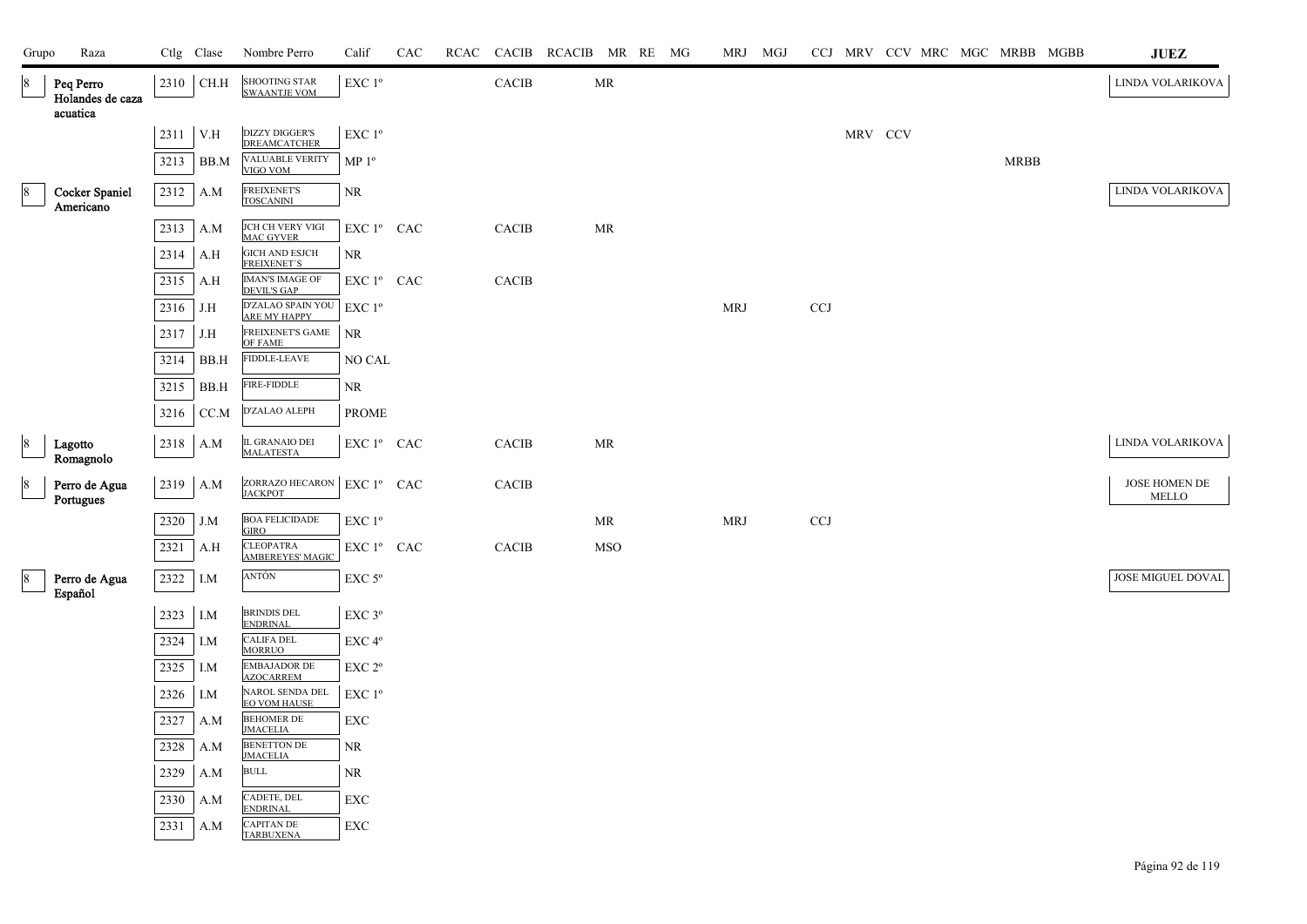| Grupo | Raza                     |      | Ctlg Clase | Nombre Perro                                        | Calif                                           | CAC |             |              | RCAC CACIB RCACIB MR RE MG |  |  | MRJ MGJ |       |  |  | CCJ MRV CCV MRC MGC MRBB MGBB | <b>JUEZ</b>       |
|-------|--------------------------|------|------------|-----------------------------------------------------|-------------------------------------------------|-----|-------------|--------------|----------------------------|--|--|---------|-------|--|--|-------------------------------|-------------------|
| 8     | Perro de Agua<br>Español | 2332 | A.M        | CARAMELO DE LA<br>RIBERA DEL                        | EXC 2 <sup>o</sup>                              |     | <b>RCAC</b> |              | <b>RCACIB</b>              |  |  |         |       |  |  |                               | JOSE MIGUEL DOVAL |
|       |                          | 2333 | A.M        | <b>CURIBEL DE</b><br><b>GUADALTEBA</b>              | MB                                              |     |             |              |                            |  |  |         |       |  |  |                               |                   |
|       |                          | 2334 | A.M        | <b>CURRIPI DEL</b><br><b>MORRUO</b>                 | EXC                                             |     |             |              |                            |  |  |         |       |  |  |                               |                   |
|       |                          | 2335 | A.M        | DE PEÑA DORADA<br><b>COMPETITION</b>                | EXC                                             |     |             |              |                            |  |  |         |       |  |  |                               |                   |
|       |                          | 2336 | A.M        | ENCINAREJO DE<br>WADI-ANAS                          | EXC                                             |     |             |              |                            |  |  |         |       |  |  |                               |                   |
|       |                          | 2337 | A.M        | FITO DE ARONAGUA                                    | <b>NR</b>                                       |     |             |              |                            |  |  |         |       |  |  |                               |                   |
|       |                          | 2338 | $\rm A.M$  | INTERNATIONAL DE EXC 1º CAC<br><b>LAS 13 BARRAS</b> |                                                 |     |             | <b>CACIB</b> |                            |  |  |         |       |  |  |                               |                   |
|       |                          | 2339 | A.M        | <b>JALEO</b>                                        | EXC 3°                                          |     |             |              |                            |  |  |         |       |  |  |                               |                   |
|       |                          | 2340 | A.M        | <b>JUNCO DE</b><br><b>CLEDERAGUA</b>                | EXC                                             |     |             |              |                            |  |  |         |       |  |  |                               |                   |
|       |                          | 2341 | A.M        | JXISCO DEL MAR DE<br><b>ALBORAN</b>                 | EXC                                             |     |             |              |                            |  |  |         |       |  |  |                               |                   |
|       |                          | 2342 | A.M        | LLUC DANTRILLES                                     | <b>NR</b>                                       |     |             |              |                            |  |  |         |       |  |  |                               |                   |
|       |                          | 2343 | A.M        | MORO DE<br>ZAFRALEVA                                | NR                                              |     |             |              |                            |  |  |         |       |  |  |                               |                   |
|       |                          | 2344 | A.M        | <b>OTTO</b>                                         | EXC                                             |     |             |              |                            |  |  |         |       |  |  |                               |                   |
|       |                          | 2345 | A.M        | PAQUITO DEL<br><b>ENDRINAL</b>                      | EXC 4°                                          |     |             |              |                            |  |  |         |       |  |  |                               |                   |
|       |                          | 2346 | A.M        | QUISMONDO DE<br><b>FRAGUEL'S</b>                    | EXC                                             |     |             |              |                            |  |  |         |       |  |  |                               |                   |
|       |                          | 2347 | A.M        | <b>RAINBOW DE</b><br><b>TENDER TEDDY</b>            | NR                                              |     |             |              |                            |  |  |         |       |  |  |                               |                   |
|       |                          | 2348 | A.M        | RAYARAGUA<br><b>IMPOSIBLE IS</b>                    | EXC                                             |     |             |              |                            |  |  |         |       |  |  |                               |                   |
|       |                          | 2349 | A.M        | TANOLOLIF DE<br><b>SIERRA VALLEJA</b>               | NO CAL                                          |     |             |              |                            |  |  |         |       |  |  |                               |                   |
|       |                          | 2350 | A.M        | TIENTO                                              | ${\rm EXC}$                                     |     |             |              |                            |  |  |         |       |  |  |                               |                   |
|       |                          | 2351 | T.M        | MARISMENO DEL<br><b>MARISMENO</b>                   | ${\rm EXC}$ $1^{\rm o}$ $\;$ CAC $\;$           |     |             |              |                            |  |  |         |       |  |  |                               |                   |
|       |                          | 2352 | CH.M       | AVISPAO DE<br><b>RUBIOALFARO</b>                    | EXC 3°                                          |     |             |              |                            |  |  |         |       |  |  |                               |                   |
|       |                          | 2353 | CH.M       | CH PORT DEL TIBIO<br><b>APACHE</b>                  | $EXC$ $2^{\circ}$                               |     |             |              |                            |  |  |         |       |  |  |                               |                   |
|       |                          | 2354 | CH.M       | CHE ALBERO DE<br><b>GUADALTEBA</b>                  | EXC 1 <sup>o</sup>                              |     |             |              |                            |  |  |         |       |  |  |                               |                   |
|       |                          | 2355 | CH.M       | ESPARTACO DE<br><b>RUBIOALFARO</b>                  | NR                                              |     |             |              |                            |  |  |         |       |  |  |                               |                   |
|       |                          | 2356 | CH.M       | HERMOSO DEL<br><b>ENDRINAL</b>                      | $EXC$ 5 $^{\circ}$                              |     |             |              |                            |  |  |         |       |  |  |                               |                   |
|       |                          | 2357 | CH.M       | NENUCOLISID DE<br><b>UBRIQUE</b>                    | EXC 4 <sup>o</sup>                              |     |             |              |                            |  |  |         |       |  |  |                               |                   |
|       |                          | 2358 | J.M        | <b>ATILA DEL</b><br><u>MARISMEÑO</u>                | NR                                              |     |             |              |                            |  |  |         |       |  |  |                               |                   |
|       |                          | 2359 | J.M        | <b>BARBADO DEL</b><br><b>ENDRINAL</b>               | EXC                                             |     |             |              |                            |  |  |         |       |  |  |                               |                   |
|       |                          | 2360 | J.M        | <b>CHACARRY DEL</b><br><b>TALABARTERO</b>           | $\ensuremath{\mathrm{EXC}}$<br>$1^{\mathrm{o}}$ |     |             |              |                            |  |  |         | $CCJ$ |  |  |                               |                   |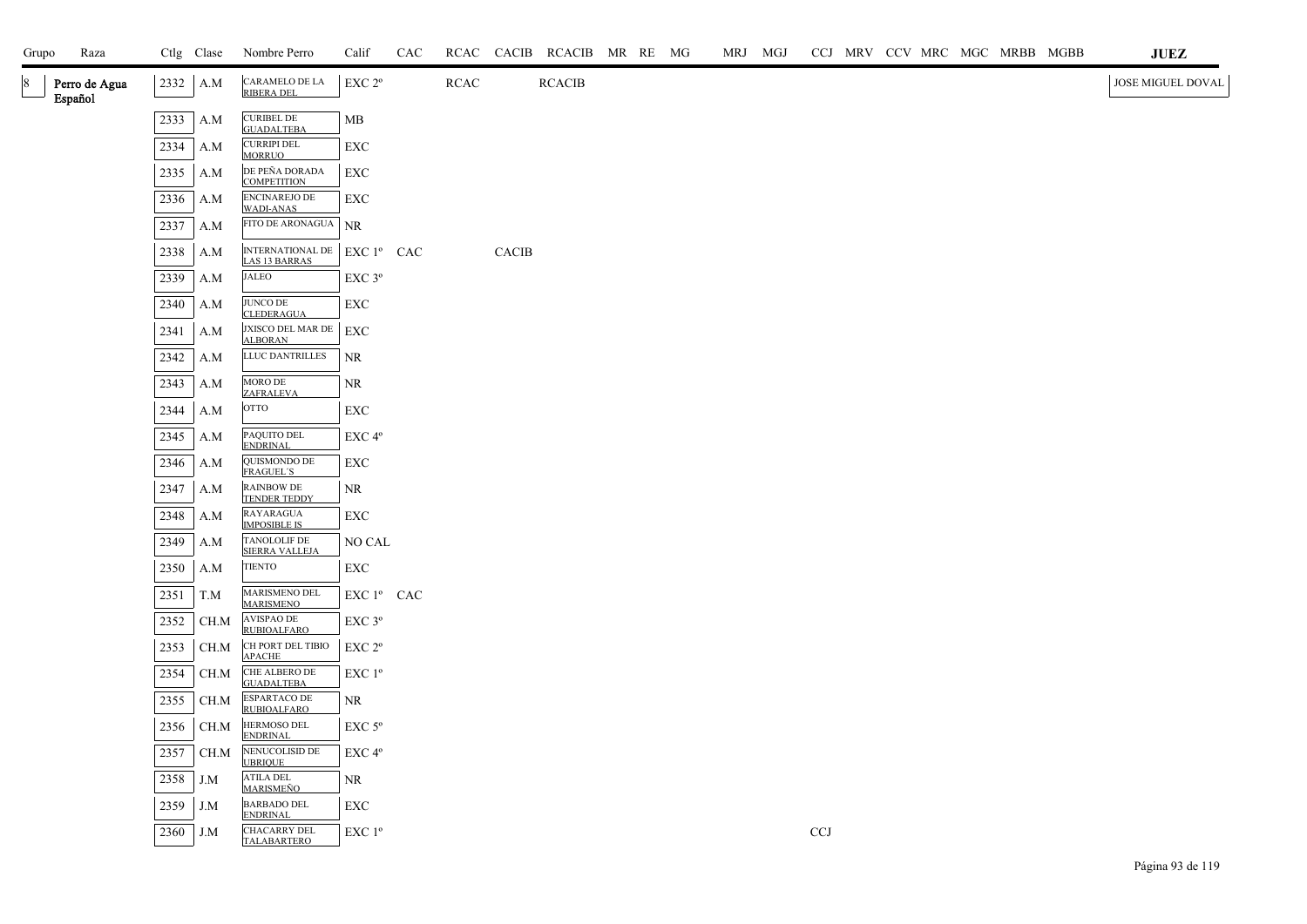| Grupo | Raza                     |      | Ctlg Clase | Nombre Perro                                 | Calif                                        | CAC |  | RCAC CACIB RCACIB MR RE MG |  | MRJ MGJ | CCJ MRV CCV MRC MGC MRBB MGBB |             |  |  | $\mathbf{J}\mathbf{U}\mathbf{E}\mathbf{Z}$ |
|-------|--------------------------|------|------------|----------------------------------------------|----------------------------------------------|-----|--|----------------------------|--|---------|-------------------------------|-------------|--|--|--------------------------------------------|
| 8     | Perro de Agua<br>Español | 2361 | J.M        | DALI DE<br><b>CLEDERAGUA</b>                 | NR                                           |     |  |                            |  |         |                               |             |  |  | JOSE MIGUEL DOVAL                          |
|       |                          | 2362 | J.M        | DE PEÑA DORADA<br><b>GORRION</b>             | EXC 3°                                       |     |  |                            |  |         |                               |             |  |  |                                            |
|       |                          | 2363 | J.M        | DEL TIBIO GODOY                              | EXC                                          |     |  |                            |  |         |                               |             |  |  |                                            |
|       |                          | 2364 | J.M        | FRAILE DE LA<br>RIBERA DEL GENIL             | EXC 2 <sup>o</sup>                           |     |  |                            |  |         | <b>RCCJ</b>                   |             |  |  |                                            |
|       |                          | 2365 | J.M        | <b>GARABATO DE</b><br><b>BARBARRECIA</b>     | EXC                                          |     |  |                            |  |         |                               |             |  |  |                                            |
|       |                          | 2366 | J.M        | <b>GARFIO DE LA</b><br><b>RIBERA DEL</b>     | EXC                                          |     |  |                            |  |         |                               |             |  |  |                                            |
|       |                          | 2367 | J.M        | <b>LANUDO DEL</b><br><b>RAMADERO DE FAIN</b> | ${\rm EXC}$                                  |     |  |                            |  |         |                               |             |  |  |                                            |
|       |                          | 2368 | J.M        | <b>LEON DEL</b><br><u>MARISMEÑO</u>          | EXC                                          |     |  |                            |  |         |                               |             |  |  |                                            |
|       |                          | 2369 | J.M        | LINGOTAZO DE<br><b>RAMADERO DE FAIN</b>      | EXC                                          |     |  |                            |  |         |                               |             |  |  |                                            |
|       |                          | 2370 | J.M        | <b>MENTOS DEL</b><br><b>RABADAN</b>          | EXC                                          |     |  |                            |  |         |                               |             |  |  |                                            |
|       |                          | 2371 | J.M        | NARCO DE<br><b>QUEBRANTATINAJAS</b>          | MB                                           |     |  |                            |  |         |                               |             |  |  |                                            |
|       |                          | 2372 | J.M        | NORTEYNADA KISKO MB                          |                                              |     |  |                            |  |         |                               |             |  |  |                                            |
|       |                          | 2373 | J.M        | <b>SABIO DEL</b><br>MARISMEÑO                | NR                                           |     |  |                            |  |         |                               |             |  |  |                                            |
|       |                          | 2374 | J.M        | TOMA DE<br><b>MONTESON</b>                   | ${\rm EXC}$                                  |     |  |                            |  |         |                               |             |  |  |                                            |
|       |                          | 2375 | J.M        | URBEL DE WADI-<br><b>ANAS</b>                | $\rm NR$                                     |     |  |                            |  |         |                               |             |  |  |                                            |
|       |                          | 2376 | J.M        | ZORONGO DEL<br><b>MAJACEITE</b>              | EXC                                          |     |  |                            |  |         |                               |             |  |  |                                            |
|       |                          | 2377 | V.M        | CH INIESTA DEL<br><b>RABADAN</b>             | EXC 1 <sup>o</sup>                           |     |  |                            |  |         |                               | MRV CCV     |  |  |                                            |
|       |                          | 2378 | V.M        | <b>FARAMIR DE LOS</b><br><b>BANZOS</b>       | NR                                           |     |  |                            |  |         |                               |             |  |  |                                            |
|       |                          | 2379 | V.M        | QUIRRIN                                      | $EXC$ $3^{\circ}$                            |     |  |                            |  |         |                               |             |  |  |                                            |
|       |                          | 2380 | V.M        | WW-13, MULTI CH.<br><b>MARCIAL DE</b>        | EXC 2 <sup>o</sup>                           |     |  |                            |  |         |                               | <b>RCCV</b> |  |  |                                            |
|       |                          | 2381 | I.H        | ABRIL DE LA ERA<br><b>EMPEDRA</b>            | $EXC1^{\circ}$                               |     |  |                            |  |         |                               |             |  |  |                                            |
|       |                          | 2382 | I.H        | BETTY DE LA VEGA<br><b>DE MIJAS</b>          | $\ensuremath{\mathrm{EXC}}$ $5^{\mathrm{o}}$ |     |  |                            |  |         |                               |             |  |  |                                            |
|       |                          | 2383 | I.H        | <b>BUBA DE</b><br><b>ARONAGUA</b>            | EXC                                          |     |  |                            |  |         |                               |             |  |  |                                            |
|       |                          | 2384 | I.H        | CHANDERHILL<br>HECHO EN ESPANA               | EXC 3°                                       |     |  |                            |  |         |                               |             |  |  |                                            |
|       |                          | 2385 | I.H        | <b>CHETA DEL</b><br>ENDRINAL                 | EXC                                          |     |  |                            |  |         |                               |             |  |  |                                            |
|       |                          | 2386 | I.H        | DE MIROBRIGA<br><b>BANSHEE</b>               | EXC 4°                                       |     |  |                            |  |         |                               |             |  |  |                                            |
|       |                          | 2387 | I.H        | MAÑA DEL<br><b>MARISMEÑO</b>                 | MВ                                           |     |  |                            |  |         |                               |             |  |  |                                            |
|       |                          | 2388 | I.H        | <b>MAUD DE</b><br><b>QUEBRANTATINAJAS</b>    | $\ensuremath{\mathrm{EXC}}$ $2^{\mathrm{o}}$ |     |  |                            |  |         |                               |             |  |  |                                            |
|       |                          | 2389 | I.H        | <b>NORTEYNADA</b><br><b>CARLEN</b>           | EXC                                          |     |  |                            |  |         |                               |             |  |  |                                            |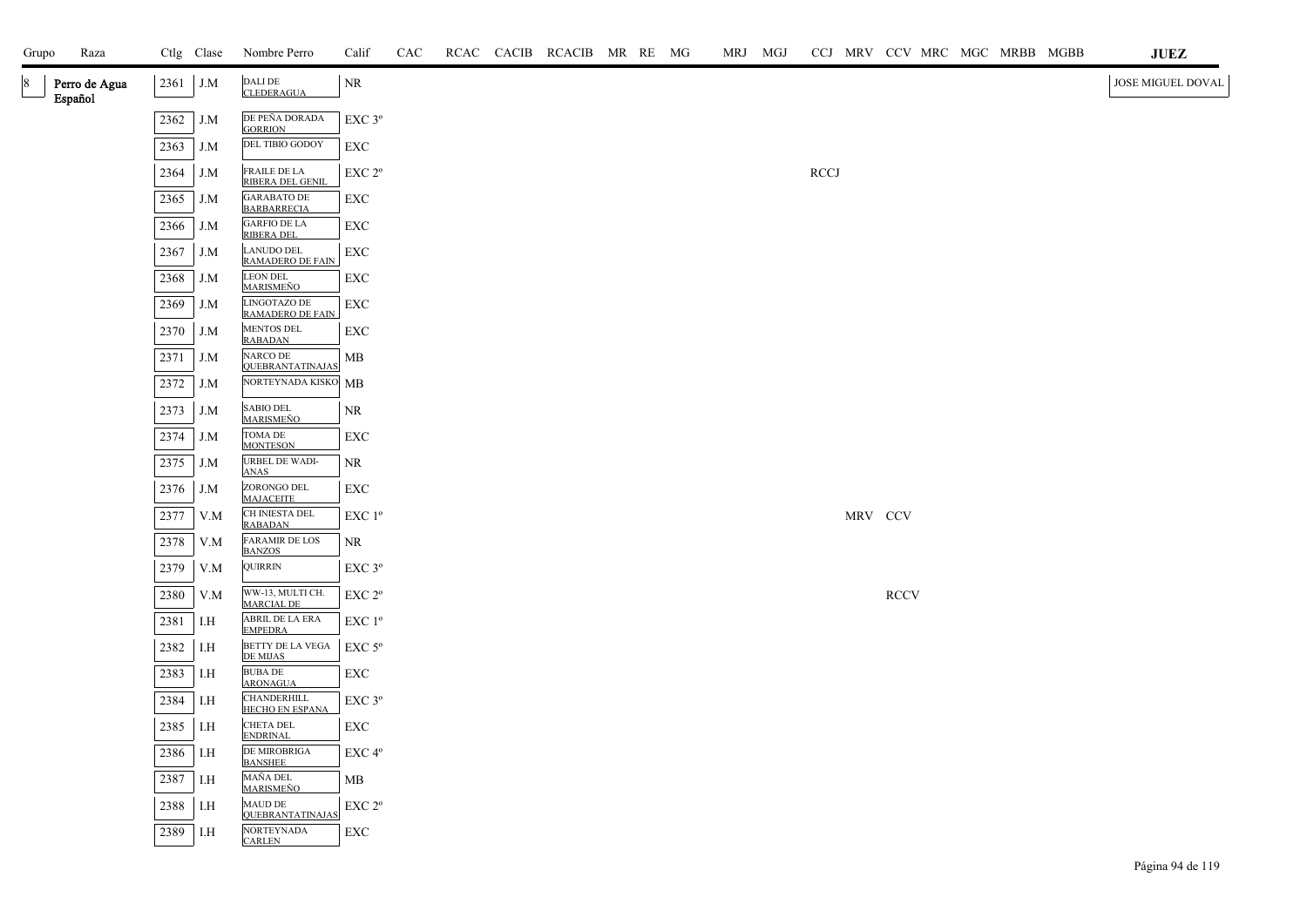| Grupo | Raza                     |          | Ctlg Clase | Nombre Perro                               | Calif              | CAC |      |              | RCAC CACIB RCACIB MR RE MG |  |                        | MRJ MGJ |  |  |  | CCJ MRV CCV MRC MGC MRBB MGBB | <b>JUEZ</b>       |
|-------|--------------------------|----------|------------|--------------------------------------------|--------------------|-----|------|--------------|----------------------------|--|------------------------|---------|--|--|--|-------------------------------|-------------------|
|       | Perro de Agua<br>Español |          | $2390$ A.H | ABRIL DE AIRE DE<br><b>MARISMA</b>         | EXC 2 <sup>o</sup> |     | RCAC |              |                            |  |                        |         |  |  |  |                               | JOSE MIGUEL DOVAL |
|       |                          | 2391     | A.H        | ALHAMBRA DE LA<br>ERA EMPEDRA              | <b>EXC</b>         |     |      |              |                            |  |                        |         |  |  |  |                               |                   |
|       |                          | 2392     | A.H        | <b>ANATHEMA DE</b><br><b>ARONAGUA DEI</b>  | EXC 3 <sup>o</sup> |     |      |              |                            |  |                        |         |  |  |  |                               |                   |
|       |                          | 2393     | A.H        | <b>BALI DE LA VEGA</b><br><b>DE MIJAS</b>  | EXC                |     |      |              |                            |  |                        |         |  |  |  |                               |                   |
|       |                          | 2394     | A.H        | <b>BLUE DE ARONAGUA</b>                    | EXC 4°             |     |      |              |                            |  |                        |         |  |  |  |                               |                   |
|       |                          | 2395     | A.H        | <b>BULERIA DE AIRES</b><br>DE MARISMA      | MB                 |     |      |              |                            |  |                        |         |  |  |  |                               |                   |
|       |                          | 2396     | A.H        | DEL TIBIO BIMBA                            | EXC                |     |      |              |                            |  |                        |         |  |  |  |                               |                   |
|       |                          | 2397     | A.H        | DEL TIBIO RUMBA                            | <b>EXC</b>         |     |      |              |                            |  |                        |         |  |  |  |                               |                   |
|       |                          | 2398     | A.H        | <b>DORITA DEL</b><br><b>TIRABUZON DEL</b>  | NR                 |     |      |              |                            |  |                        |         |  |  |  |                               |                   |
|       |                          | 2399     | A.H        | ESTENA DE WADI-<br><b>ANAS</b>             | <b>EXC</b>         |     |      |              |                            |  |                        |         |  |  |  |                               |                   |
|       |                          | 2400     | A.H        | HAPPY DE LOS<br>CERROS DE QUINTO           | EXC                |     |      |              |                            |  |                        |         |  |  |  |                               |                   |
|       |                          | 2401     | A.H        | HOJA DEL TURCO<br>DE LA DEHESA             | $EXC1^{\circ}$ CAC |     |      | <b>CACIB</b> |                            |  | MR $RE$ $2^{\circ}$ MG |         |  |  |  |                               |                   |
|       |                          | 2402     | A.H        | <b>KENIA DE</b><br><b>ARONAGUA</b>         | EXC 6 <sup>o</sup> |     |      |              |                            |  |                        |         |  |  |  |                               |                   |
|       |                          | 2403     | A.H        | KIRA DE JMACELIA                           | MB                 |     |      |              |                            |  |                        |         |  |  |  |                               |                   |
|       |                          | 2404     | A.H        | <b>MANOLITA DE</b><br>TARBUXENA            | EXC                |     |      |              |                            |  |                        |         |  |  |  |                               |                   |
|       |                          | 2405     | A.H        | NETI DE JMACELIA                           | EXC                |     |      |              |                            |  |                        |         |  |  |  |                               |                   |
|       |                          | 2406     | A.H        | NORTEYNADA<br><b>CHLOE</b>                 | NR                 |     |      |              |                            |  |                        |         |  |  |  |                               |                   |
|       |                          | 2407     | A.H        | OPIUM DEL<br><b>RABADAN</b>                | EXC                |     |      |              |                            |  |                        |         |  |  |  |                               |                   |
|       |                          | 2408     | A.H        | REME DE LAS TRECE<br><b>BARRAS</b>         | EXC $5^{\rm o}$    |     |      |              |                            |  |                        |         |  |  |  |                               |                   |
|       |                          | 2409     | A.H        | <b>UMA THURMAM</b><br><u>DEL RABADÁN</u>   | EXC                |     |      |              |                            |  |                        |         |  |  |  |                               |                   |
|       |                          | 2410     | A.H        | YESI DEL TURCO<br><b>ANDALUZ - IMP ESP</b> | MB                 |     |      |              |                            |  |                        |         |  |  |  |                               |                   |
|       |                          | 2411     | CH.H       | JCH E CH. CHAMBAO<br>DE ARONAGUA           | $EXC1^{\circ}$     |     |      |              | <b>RCACIB</b>              |  |                        |         |  |  |  |                               |                   |
|       |                          | 2412     | CH.H       | RAYARAGUA RIA<br>DEL CHANDERHILL           | EXC 2 <sup>o</sup> |     |      |              |                            |  |                        |         |  |  |  |                               |                   |
|       |                          | 2413     | A.H        | YURENA DEL TIO<br>PEDRO - IMP ESP          | ${\rm EXC}$        |     |      |              |                            |  |                        |         |  |  |  |                               |                   |
|       |                          | 2414     | J.H        | AIRE DE CANAGUA                            | EXC 3°             |     |      |              |                            |  |                        |         |  |  |  |                               |                   |
|       |                          | 2415     | J.H        | <b>BIMBA DEL</b><br><b>MARISMEÑO</b>       | <b>EXC</b>         |     |      |              |                            |  |                        |         |  |  |  |                               |                   |
|       |                          | 2416     | J.H        | CABECINEGRA DEL<br>TURCO ANDALUZ           | <b>NR</b>          |     |      |              |                            |  |                        |         |  |  |  |                               |                   |
|       |                          | 2417     | J.H        | CAMARITA DE<br>AIRES DE MARISMA            | MB                 |     |      |              |                            |  |                        |         |  |  |  |                               |                   |
|       |                          | 2418 J.H |            | DEL TIBIO LA BRUJA MB<br><b>ANTTONIETA</b> |                    |     |      |              |                            |  |                        |         |  |  |  |                               |                   |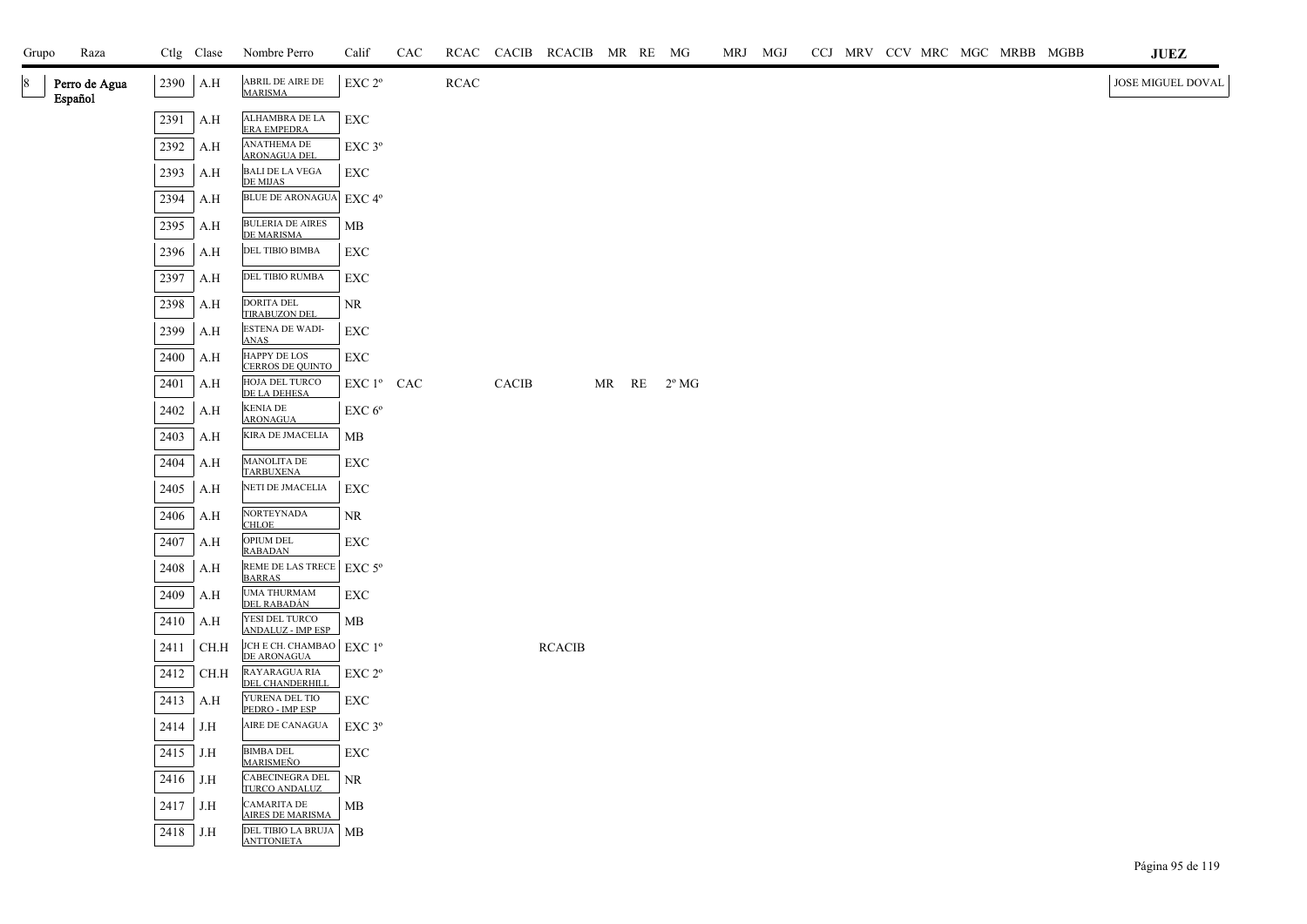| Grupo | Raza                     |            | Ctlg Clase | Nombre Perro                                 | Calif              | CAC |             | RCAC CACIB RCACIB MR RE MG |  | MRJ MGJ    |             |             | CCJ MRV CCV MRC MGC MRBB MGBB | <b>JUEZ</b>         |
|-------|--------------------------|------------|------------|----------------------------------------------|--------------------|-----|-------------|----------------------------|--|------------|-------------|-------------|-------------------------------|---------------------|
| 8     | Perro de Agua<br>Español | $2419$ J.H |            | DEL TIBIO LA COCO<br><b>ANTONIETTE</b>       | EXC                |     |             |                            |  |            |             |             |                               | JOSE MIGUEL DOVAL   |
|       |                          | 2420       | J.H        | DUA LIPA DE<br><b>ARONAGUA</b>               | EXC 2°             |     |             |                            |  |            | <b>RCCJ</b> |             |                               |                     |
|       |                          | 2421       | J.H        | FENELLA DEL<br>TURCO ANDALUZ                 | <b>NR</b>          |     |             |                            |  |            |             |             |                               |                     |
|       |                          | 2422       | J.H        | FRIJOLITA DEL<br><b>MORRUO</b>               | MB                 |     |             |                            |  |            |             |             |                               |                     |
|       |                          | 2423       | J.H        | LEYENDA DEL<br><b>MORRUO</b>                 | EXC <sub>4°</sub>  |     |             |                            |  |            |             |             |                               |                     |
|       |                          | 2424       | J.H        | MIMA DE<br><b>ARONAGUA</b>                   | <b>NR</b>          |     |             |                            |  |            |             |             |                               |                     |
|       |                          | 2425       | J.H        | NALA I DEL HORNO                             | $EXC1^{\circ}$     |     |             |                            |  | <b>MRJ</b> | <b>CCJ</b>  |             |                               |                     |
|       |                          | 2426       | J.H        | <b>NORTEYNADA</b><br><b>LUNAX</b>            | EXC                |     |             |                            |  |            |             |             |                               |                     |
|       |                          | 2427       | J.H        | TRECE BARRAS<br><b>LUPITA</b>                | $EXC$ 5 $\rm ^{o}$ |     |             |                            |  |            |             |             |                               |                     |
|       |                          | 2428       | V.H        | <b>DIVADIVAE</b>                             | EXC 2°             |     |             |                            |  |            |             | <b>RCCV</b> |                               |                     |
|       |                          | 2429       | V.H        | VITO DEL RABADAN                             | $EXC1^{\circ}$     |     |             |                            |  |            |             | CCV         |                               |                     |
|       |                          | 3217       | BB.M       | CHANDERHILL BIT<br>OF A PICKLE               | MP <sup>0</sup>    |     |             |                            |  |            |             |             | <b>MRBB</b>                   |                     |
|       |                          | 3218       | BB.M       | <b>FARRUCO DE LA</b><br><b>VEGA DE MIJAS</b> | MP 2 <sup>o</sup>  |     |             |                            |  |            |             |             |                               |                     |
|       |                          | 3219       | BB.M       | MURUBE DEL<br><b>MORRUO</b>                  | MP 1 <sup>°</sup>  |     |             |                            |  |            |             |             |                               |                     |
|       |                          | 3220       | BB.M       | ÚNICO DEL<br><b>MAJACEITE</b>                | NR.                |     |             |                            |  |            |             |             |                               |                     |
|       |                          | 3221       | BB.H       | FARAONA DE LA<br>VEGA DE MIJAS               | MP 2 <sup>o</sup>  |     |             |                            |  |            |             |             |                               |                     |
|       |                          | 3222       | CC.M       | DE PEÑA DORADA<br>HORMIGON                   | MP 2 <sup>o</sup>  |     |             |                            |  |            |             |             |                               |                     |
|       |                          | 3223       | CC.M       | FERRYLANDS GO<br>KALEO TO                    | MP <sup>0</sup>    |     |             |                            |  |            |             | <b>MRC</b>  |                               |                     |
|       |                          | 3224       | CC.M       | <b>JANO DE CANAGUA</b>                       | $\rm NR$           |     |             |                            |  |            |             |             |                               |                     |
|       |                          | 3225       | CC.M       | JANO DEL<br><u>MARISMEÑO</u>                 | $MP 3^{\circ}$     |     |             |                            |  |            |             |             |                               |                     |
|       |                          | 3226       | CC.M       | SHAYLO DE<br><b>J.MACELIA</b>                | NR.                |     |             |                            |  |            |             |             |                               |                     |
|       |                          | 3227       | CC.M       | SIMBA DE LA ERA<br>EMPEDRÁ                   | $MP 4^{\circ}$     |     |             |                            |  |            |             |             |                               |                     |
|       |                          | 3228       | CCA        | DE MIROBRIGA<br><b>JULIANNE</b>              | MP 1 <sup>o</sup>  |     |             |                            |  |            |             |             |                               |                     |
|       |                          | 3229       | CCA        | <b>GITANA DE</b><br><b>CANAGUA</b>           | $MP 3^{\circ}$     |     |             |                            |  |            |             |             |                               |                     |
|       |                          | 3230       | CCA        | <b>JANA DEL</b><br><b>MARISMEÑO</b>          | $MP 5^{\circ}$     |     |             |                            |  |            |             |             |                               |                     |
|       |                          | 3231       | CCA        | MARUJA DEL<br><b>MARISMEÑ</b>                | $MP 4^{\circ}$     |     |             |                            |  |            |             |             |                               |                     |
|       |                          | 3232       | CC.H       | YASMIN DE LA ERA<br><b>EMPEDRA</b>           | $MP 2^{\circ}$     |     |             |                            |  |            |             |             |                               |                     |
| 8     | <b>Bichón Maltés</b>     | 2438 A.H   |            | <b>ELEGANT PERSON</b><br><b>NIMFA</b>        | EXC 2 <sup>o</sup> |     | <b>RCAC</b> | <b>RCACIB</b>              |  |            |             |             |                               | <b>GORAN GLADIC</b> |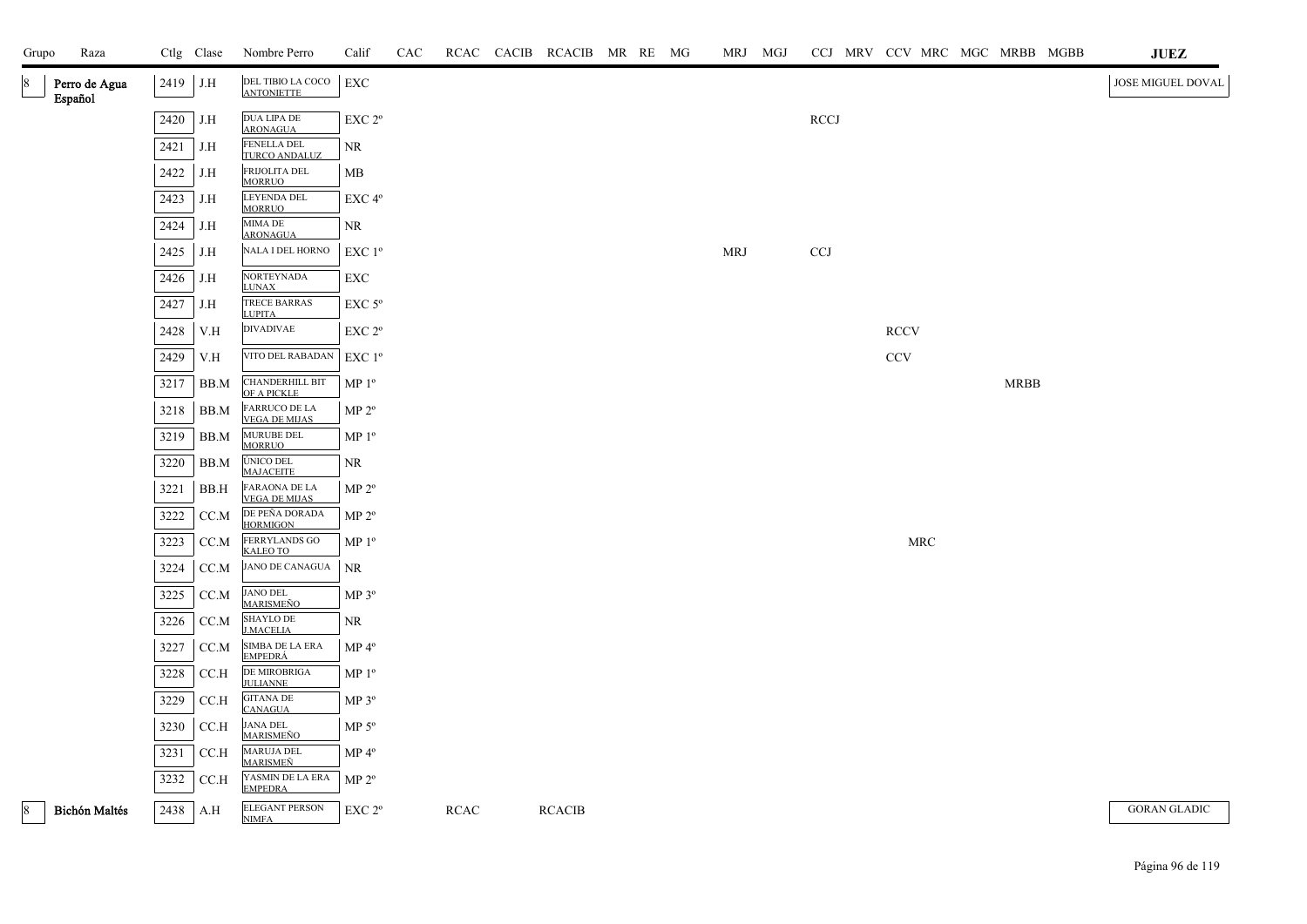| Grupo           | Raza                 |      | Ctlg Clase | Nombre Perro                                    | Calif              | CAC |             |              | RCAC CACIB RCACIB MR RE MG |           |  | MRJ MGJ    | CCJ MRV CCV MRC MGC MRBB MGBB |         |            |  |  | <b>JUEZ</b>         |
|-----------------|----------------------|------|------------|-------------------------------------------------|--------------------|-----|-------------|--------------|----------------------------|-----------|--|------------|-------------------------------|---------|------------|--|--|---------------------|
|                 | <b>Bichón Maltés</b> | 2430 | I.M        | CARMIDANICK JON<br><b>BON JOVI</b>              | EXC 1 <sup>o</sup> |     |             |              |                            |           |  |            |                               |         |            |  |  | <b>GORAN GLADIC</b> |
|                 |                      | 2431 | A.M        | CARMIDANICK I'M<br><b>BLOWN AWAY</b>            | EXC 1º CAC         |     |             | <b>CACIB</b> |                            |           |  |            |                               |         |            |  |  |                     |
|                 |                      | 2432 | A.M        | KYOTO OLY<br><b>HENSHAW</b>                     | $EXC$ 3°           |     |             |              |                            |           |  |            |                               |         |            |  |  |                     |
|                 |                      | 2433 | A.M        | LES LLUNES PICASO                               | MB                 |     |             |              |                            |           |  |            |                               |         |            |  |  |                     |
|                 |                      | 2434 | A.M        | POLAR SECRETS<br>SHOW MUST GO ON                | NR                 |     |             |              |                            |           |  |            |                               |         |            |  |  |                     |
|                 |                      | 2435 | A.M        | ZORGIN ZURI<br><b>OUENTIN</b>                   | EXC 2 <sup>o</sup> |     | <b>RCAC</b> |              | <b>RCACIB</b>              |           |  |            |                               |         |            |  |  |                     |
|                 |                      | 2436 | J.M        | DEE DEE DELLE<br><b>MARAVEGLIE</b>              | EXC 2 <sup>o</sup> |     |             |              |                            |           |  |            | <b>RCCJ</b>                   |         |            |  |  |                     |
|                 |                      | 2437 | J.M        | MAKE A DREAM<br><b>COME TRUE</b>                | EXC 1 <sup>o</sup> |     |             |              |                            |           |  |            | <b>CCJ</b>                    |         |            |  |  |                     |
|                 |                      | 2439 | A.H        | <b>LARA CROFT</b><br><b>FORUSSI</b>             | $EXC1^{\circ}$ CAC |     |             | <b>CACIB</b> |                            | MR        |  |            |                               |         |            |  |  |                     |
|                 |                      | 2440 | J.H        | <b>BEAUTIFUL</b><br><b>VICTORY</b>              | NR.                |     |             |              |                            |           |  |            |                               |         |            |  |  |                     |
|                 |                      | 2441 | J.H        | CARMIDANICK UN-<br><b>BREAK MY HEART</b>        | $EXC1^{\circ}$     |     |             |              |                            |           |  | <b>MRJ</b> | <b>CCJ</b>                    |         |            |  |  |                     |
|                 |                      | 2442 | J.H        | <b>GREYA DE CIMILLET   NR</b><br><b>MALTESE</b> |                    |     |             |              |                            |           |  |            |                               |         |            |  |  |                     |
|                 |                      | 2443 | J.H        | SHINEMORE,S TIME<br>FOR THE MOON                | EXC 2 <sup>o</sup> |     |             |              |                            |           |  |            |                               |         |            |  |  |                     |
|                 |                      | 3233 | CCA        | CHATA II DE DIANA<br>DE LA JARA                 | NR                 |     |             |              |                            |           |  |            |                               |         |            |  |  |                     |
| $\overline{9}$  | Bichón Habanero      | 2444 | CH.M       | <b>MULTI CH CIB</b><br><b>MARYANN'S</b>         | $EXC1^{\circ}$     |     |             | <b>CACIB</b> |                            | <b>MR</b> |  |            |                               |         |            |  |  | ROBERTO VELEZ       |
|                 |                      | 2445 | A.H        | <b>JARA BONITA DE</b><br><b>LOS GABATOS</b>     | EXC 1º CAC         |     |             | <b>CACIB</b> |                            |           |  |            |                               |         |            |  |  |                     |
|                 |                      | 2446 | J.H        | <b>DEL'S PELUTS</b><br><b>STANA</b>             | EXC 1 <sup>o</sup> |     |             |              |                            |           |  | <b>MRJ</b> | <b>CCJ</b>                    |         |            |  |  |                     |
| $\vert 9 \vert$ | Bichón Frisé         | 2447 | A.M        | REGINA BICHÓN A<br>SONG FOR YOU                 | EXC 2°             |     | <b>RCAC</b> |              |                            |           |  |            |                               |         |            |  |  | ROBERTO VELEZ       |
|                 |                      | 2448 | A.M        | REGINABICHON<br><b>TALK SHOW</b>                | EXC 1º CAC         |     |             | <b>CACIB</b> |                            |           |  |            |                               |         |            |  |  |                     |
|                 |                      | 2449 | CH.M       | <b>VOLZHSKIY ARKOS</b><br><b>ALVAREZ</b>        | EXC 1º             |     |             |              | <b>RCACIB</b>              |           |  |            |                               |         |            |  |  |                     |
|                 |                      | 2450 | V.M        | CH PAMPLONA JUST<br>MAGIC MULT CH-              | $EXC1^{\circ}$     |     |             |              |                            | MR        |  |            |                               | MRV CCV |            |  |  |                     |
|                 |                      | 2451 | A.H        | <b>ABSOLJUT TRIUMF</b><br><b>GENIEVEVA</b>      | $EXC1^{\circ}$ CAC |     |             | <b>CACIB</b> |                            |           |  |            |                               |         |            |  |  |                     |
|                 |                      | 2452 | A.H        | <b>REGINA BICHON</b><br>ISN'T SHE LOVELY        | EXC 2 <sup>o</sup> |     | <b>RCAC</b> |              | <b>RCACIB</b>              |           |  |            |                               |         |            |  |  |                     |
|                 |                      | 3234 | CC.M       | <b>SHARAENDOX</b><br><b>NOVEMBER RAIN</b>       | MP <sup>0</sup>    |     |             |              |                            |           |  |            |                               |         | <b>MRC</b> |  |  |                     |
|                 |                      | 3235 | CC.M       | SHARAENDOX WIND<br>OF CHANGE                    | MP 2 <sup>o</sup>  |     |             |              |                            |           |  |            |                               |         |            |  |  |                     |
| 9               | Coton de Tuléar      | 2453 | I.M        | DIABOLIC CLOWN<br><b>NELSON</b>                 | EXC1 <sup>o</sup>  |     | <b>RCAC</b> |              |                            |           |  |            |                               |         |            |  |  | ROBERTO VELEZ       |
|                 |                      | 2454 | I.M        | <b>FLAMENCOTON</b><br>HOPE AND LEGACY           | МB                 |     |             |              |                            |           |  |            |                               |         |            |  |  |                     |
|                 |                      | 2455 | A.M        | NTM DIT JOEY DU<br><b>HAUT MARAIS</b>           | EXC 1º CAC         |     |             |              | <b>RCACIB</b>              |           |  |            |                               |         |            |  |  |                     |
|                 |                      | 2456 | CH.M       | DIABOLIC CLOWN<br><b>MILAN</b>                  | EXC 3 <sup>o</sup> |     |             |              |                            |           |  |            |                               |         |            |  |  |                     |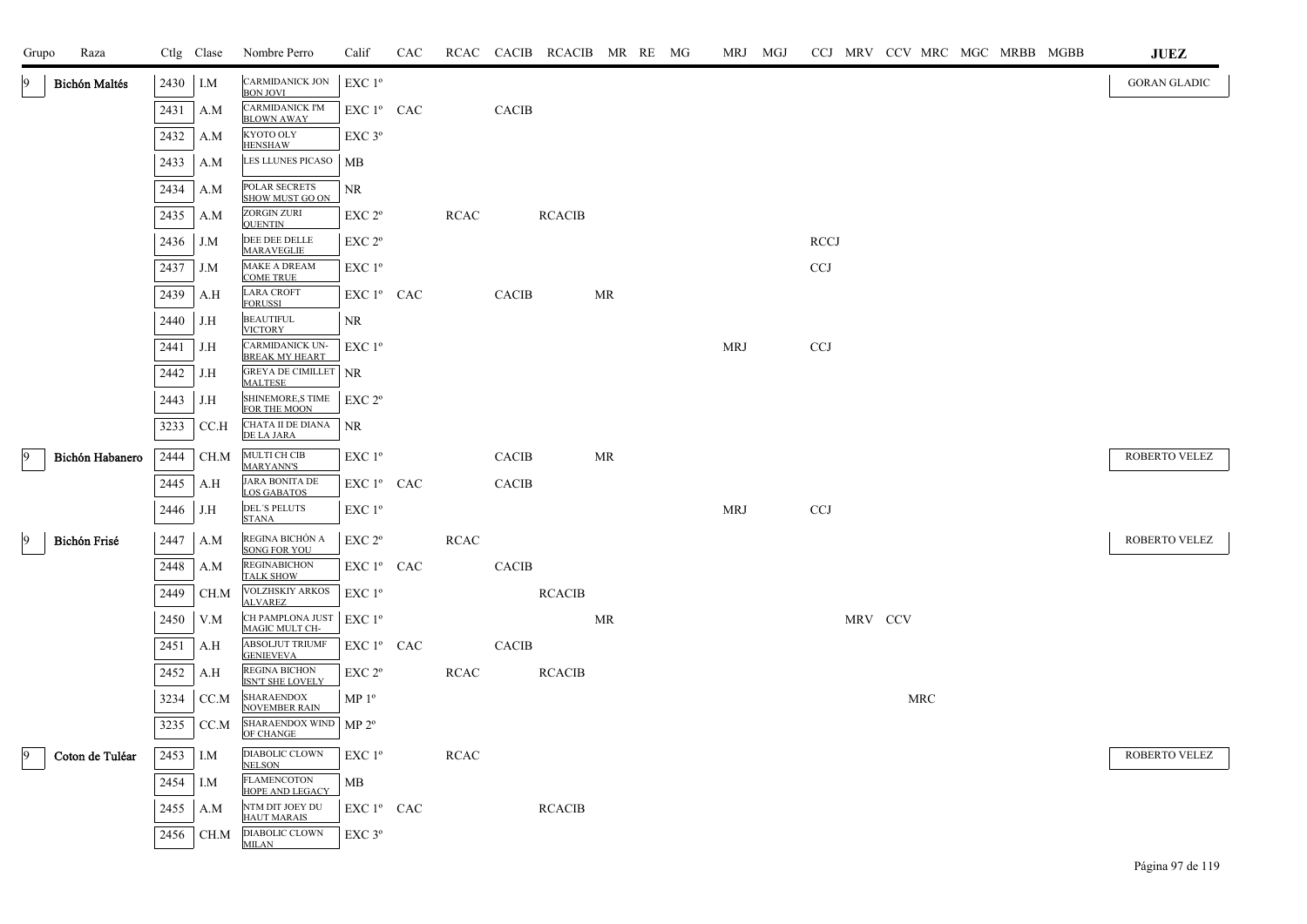| Grupo | Raza                            |      | Ctlg Clase | Nombre Perro                                | Calif                                        | <b>CAC</b> |             |              | RCAC CACIB RCACIB MR RE MG |           |    | MRJ MGJ    |            |         |            |             | CCJ MRV CCV MRC MGC MRBB MGBB | JUEZ                |
|-------|---------------------------------|------|------------|---------------------------------------------|----------------------------------------------|------------|-------------|--------------|----------------------------|-----------|----|------------|------------|---------|------------|-------------|-------------------------------|---------------------|
| 9     | Coton de Tuléar                 | 2457 | CH.M       | <b>FLAMENCOTON HE'S</b><br><b>MINE</b>      | <b>NR</b>                                    |            |             |              |                            |           |    |            |            |         |            |             |                               | ROBERTO VELEZ       |
|       |                                 | 2458 | CH.M       | JCH PT IB ULRIK DE<br><b>IVYNDI</b>         | EXC 1 <sup>o</sup>                           |            |             | <b>CACIB</b> |                            | <b>MR</b> |    |            |            |         |            |             |                               |                     |
|       |                                 | 2459 | CH.M       | JESPERSEN'S BALI<br><b>MYNAH</b>            | $EXC 2^{\circ}$                              |            |             |              |                            |           |    |            |            |         |            |             |                               |                     |
|       |                                 | 2460 | J.M        | NO LIMIT DU HAUT<br><b>MARAIS</b>           | $EXC1^{\circ}$                               |            |             |              |                            |           |    | <b>MRJ</b> | <b>CCJ</b> |         |            |             |                               |                     |
|       |                                 | 2461 | A.H        | CATHERINE Z-JONES<br>DE BERGIDUM            | EXC 2 <sup>o</sup>                           |            | <b>RCAC</b> |              |                            |           |    |            |            |         |            |             |                               |                     |
|       |                                 | 2462 | A.H        | <b>FLAMENCOTON</b><br><b>HORSEY TWINKLE</b> | NR                                           |            |             |              |                            |           |    |            |            |         |            |             |                               |                     |
|       |                                 | 2463 | A.H        | <b>HANA THE</b><br>SWEETEST COTON           | EXC 1º CAC                                   |            |             |              | <b>RCACIB</b>              |           |    |            |            |         |            |             |                               |                     |
|       |                                 | 2464 | A.H        | <b>XUFLA</b><br><b>D'ERAMPRUNYA</b>         | EXC 3°                                       |            |             |              |                            |           |    |            |            |         |            |             |                               |                     |
|       |                                 | 2465 | CH.H       | EILEEN DE FLORES<br>DEL TÉ                  | $\ensuremath{\mathrm{EXC}}$ $2^{\mathrm{o}}$ |            |             |              |                            |           |    |            |            |         |            |             |                               |                     |
|       |                                 | 2466 | CH.H       | FLAMENCOTON IN<br><b>LOVE AGAIN</b>         | NR                                           |            |             |              |                            |           |    |            |            |         |            |             |                               |                     |
|       |                                 | 2467 | CH.H       | MULTI JCH CHPT<br><b>LULU</b>               | EXC 1 <sup>o</sup>                           |            |             | <b>CACIB</b> |                            |           |    |            |            |         |            |             |                               |                     |
|       |                                 | 2468 | J.H        | <b>GLAMOUR</b>                              | EXC 2°                                       |            |             |              |                            |           |    |            |            |         |            |             |                               |                     |
|       |                                 | 2469 | J.H        | LA FLOR DE COTON<br><b>IRIS</b>             | EXC 3°                                       |            |             |              |                            |           |    |            |            |         |            |             |                               |                     |
|       |                                 | 2470 | J.H        | MAGIE MIUMIU AT<br><b>IVYNDI BATISKAJ</b>   | EXC 1 <sup>o</sup>                           |            |             |              |                            |           |    |            | <b>CCJ</b> |         |            |             |                               |                     |
|       |                                 | 2471 | V.H        | MUGUIRIS FIONA                              | EXC 1 <sup>o</sup>                           |            |             |              |                            |           |    |            |            | MRV CCV |            |             |                               |                     |
|       |                                 | 3236 | BB.M       | <b>MONTEWHITE</b><br><b>LIBIUS SEVERUS</b>  | MP <sup>0</sup>                              |            |             |              |                            |           |    |            |            |         |            | <b>MRBB</b> |                               |                     |
|       |                                 | 3237 | CC.M       | <b>HOKKAIDO DE</b><br><b>FLORES DEL TE</b>  | MP <sup>0</sup>                              |            |             |              |                            |           |    |            |            |         | <b>MRC</b> |             |                               |                     |
| 9     | <b>Caniche Gigante</b><br>Negro | 2472 | I.M        | ZHEMCHUCINA<br><b>SIBIRI NOVIN</b>          | EXC 1 <sup>o</sup>                           |            |             |              |                            |           |    |            |            |         |            |             |                               | <b>GORAN GLADIC</b> |
|       |                                 | 2473 | A.M        | BAR-NONE AVATAR<br>SHOOT THE MOON           | EXC 1º CAC                                   |            |             |              | <b>RCACIB</b>              |           |    |            |            |         |            |             |                               |                     |
|       |                                 | 2474 | A.M        | DEL RIUESLA MI<br><b>TITIN</b>              | EXC 3°                                       |            |             |              |                            |           |    |            |            |         |            |             |                               |                     |
|       |                                 | 2475 | A.M        | <b>DON GAUCHO</b><br><b>GYPSY CIRCUS</b>    | $EXC 2^{\circ}$                              |            | <b>RCAC</b> |              |                            |           |    |            |            |         |            |             |                               |                     |
|       |                                 | 2476 | A.M        | STAR SAPPHIRE ALI<br>BABA AND THE           | EXC                                          |            |             |              |                            |           |    |            |            |         |            |             |                               |                     |
|       |                                 | 2477 | A.M        | <b>SWEET BLACK</b><br><b>DIAMOND DANDI</b>  | EXC                                          |            |             |              |                            |           |    |            |            |         |            |             |                               |                     |
|       |                                 | 2478 | A.M        | TAO DE NOOR Y<br><b>ALBARRAL</b>            | NR.                                          |            |             |              |                            |           |    |            |            |         |            |             |                               |                     |
|       |                                 | 2479 | CH.M       | SAMARCANDA<br><b>ITALIAN LOVER</b>          | $EXC1^{\circ}$                               |            |             | <b>CACIB</b> |                            | MR        | МG |            |            |         |            |             |                               |                     |
|       |                                 | 2480 | J.M        | AFTERGLOW<br>JOHNNY HATES JAZZ              | $EXC1^{\circ}$                               |            |             |              |                            |           |    | <b>MRJ</b> | <b>CCJ</b> |         |            |             |                               |                     |
|       |                                 | 2481 | J.M        | <b>AQUILES</b><br><b>ENAMORADO</b>          | EXC 2°                                       |            |             |              |                            |           |    |            |            |         |            |             |                               |                     |
|       |                                 | 2482 | $J.M$      | <b>EDIVETTE MI</b><br><b>SILENCIO</b>       | NR                                           |            |             |              |                            |           |    |            |            |         |            |             |                               |                     |
|       |                                 | 2483 | I.H        | <b>DARK STORM</b><br><b>RECATTY</b>         | EXC 1 <sup>o</sup>                           |            |             |              |                            |           |    |            |            |         |            |             |                               |                     |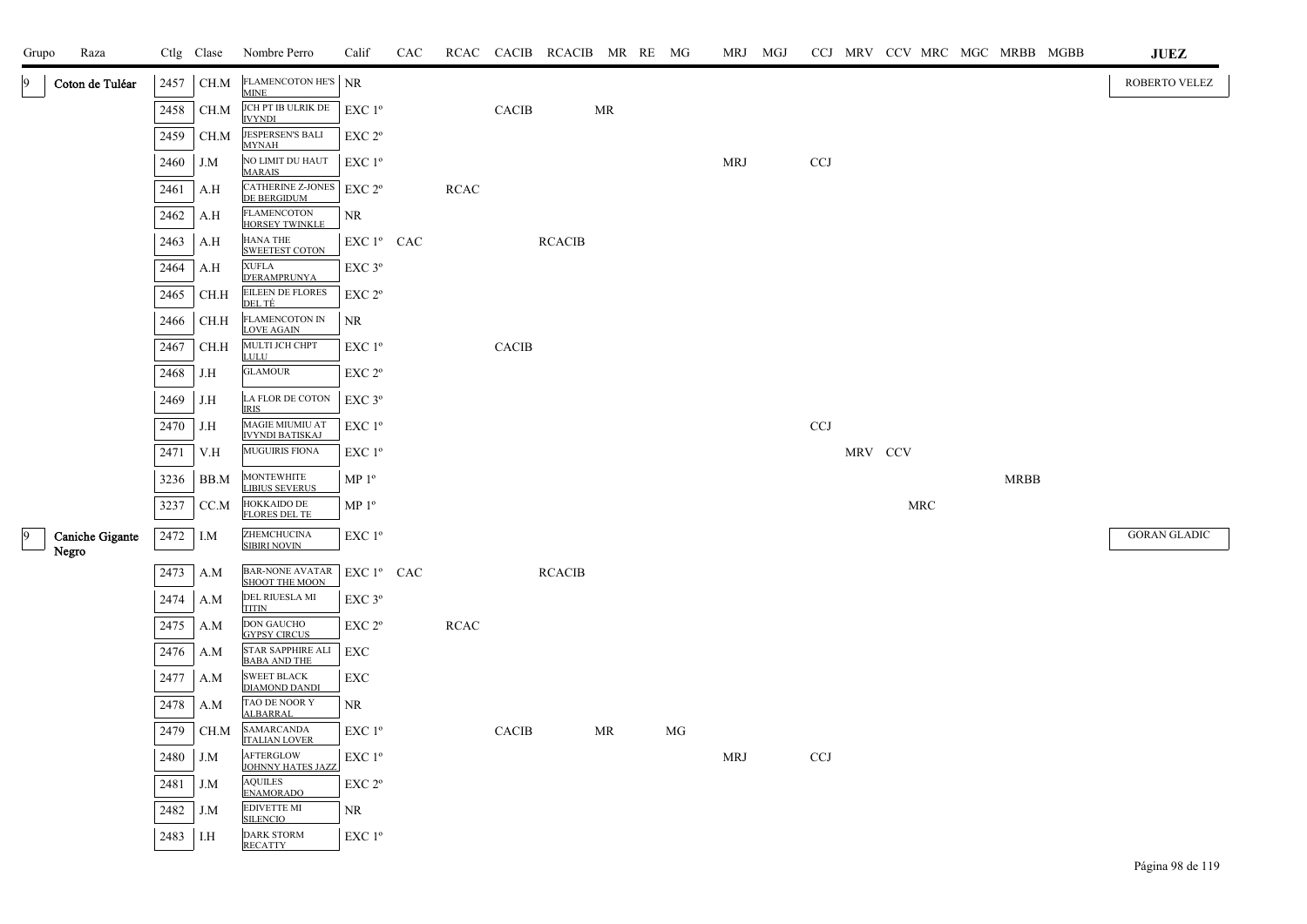| Grupo           | Raza                             |          | Ctlg Clase | Nombre Perro                                 | Calif              | CAC |             |              | RCAC CACIB RCACIB MR RE MG |    |  | MRJ MGJ |            |  |  |             | CCJ MRV CCV MRC MGC MRBB MGBB | <b>JUEZ</b>         |
|-----------------|----------------------------------|----------|------------|----------------------------------------------|--------------------|-----|-------------|--------------|----------------------------|----|--|---------|------------|--|--|-------------|-------------------------------|---------------------|
| 19              | Caniche Gigante<br>Negro         | 2484 I.H |            | <b>JONTARI FIVE</b><br><b>AVENUE</b>         | EXC 2 <sup>o</sup> |     |             |              |                            |    |  |         |            |  |  |             |                               | <b>GORAN GLADIC</b> |
|                 |                                  | 2485     | A.H        | AMORA DALMA<br><b>LUSITANI</b>               | EXC 3°             |     |             |              |                            |    |  |         |            |  |  |             |                               |                     |
|                 |                                  | 2486     | A.H        | CH EDIVETTE<br><b>BLACK HEART</b>            | EXC 1° CAC         |     |             |              |                            |    |  |         |            |  |  |             |                               |                     |
|                 |                                  | 2487     | A.H        | DEL ZARZOSO<br><b>ALACRAN</b>                | EXC 2 <sup>o</sup> |     | RCAC        |              |                            |    |  |         |            |  |  |             |                               |                     |
|                 |                                  | 2488     | A.H        | <b>DEL ZARZOSO</b><br>REINA PEPIADA          | EXC                |     |             |              |                            |    |  |         |            |  |  |             |                               |                     |
|                 |                                  | 2489     | A.H        | <b>KALA</b>                                  | EXC                |     |             |              |                            |    |  |         |            |  |  |             |                               |                     |
|                 |                                  | 2490     | A.H        | ORISHA YEMAYA                                | EXC                |     |             |              |                            |    |  |         |            |  |  |             |                               |                     |
|                 |                                  | 2491     | A.H        | PASION GITANA DE<br><b>NOOR Y ALBARRAL</b>   | EXC                |     |             |              |                            |    |  |         |            |  |  |             |                               |                     |
|                 |                                  | 2492     | A.H        | <b>SAMISCAN</b><br><b>CALAMITY JANE</b>      | EXC                |     |             |              |                            |    |  |         |            |  |  |             |                               |                     |
|                 |                                  | 2493     | J.H        | MARLEZA EDNA                                 | EXC 1 <sup>o</sup> |     |             |              |                            |    |  |         |            |  |  |             |                               |                     |
|                 |                                  | 3238     | BB.H       | $\rm NOIR$                                   | NR                 |     |             |              |                            |    |  |         |            |  |  |             |                               |                     |
| 9               | <b>Caniche Gigante</b>           | 2494     | I.M        | VESPERTINE<br>SIMPLY IRRESTIBLE              | <b>EXC</b>         |     |             |              |                            |    |  |         |            |  |  |             |                               | <b>GORAN GLADIC</b> |
|                 | <b>Blanco</b>                    | 2495     |            | CH. VESPERTINE                               | EXC 1º CAC         |     |             |              |                            |    |  |         |            |  |  |             |                               |                     |
|                 |                                  |          | A.M        | <b>WALK THIS WAY</b><br><b>DON GAUCHO</b>    |                    |     |             |              |                            |    |  |         |            |  |  |             |                               |                     |
|                 |                                  | 2496     | A.M        | <b>CARCABELO</b>                             | EXC <sub>2°</sub>  |     | <b>RCAC</b> |              |                            |    |  |         |            |  |  |             |                               |                     |
|                 |                                  | 2497     | J.M        | ZHEMCHUZHINA<br>SIBIRI RIVALDO               | EXC 1 <sup>°</sup> |     |             |              |                            |    |  |         |            |  |  |             |                               |                     |
|                 |                                  | 2498     | A.H        | <b>AMORE BELLO</b><br><b>GLAMOUR GIRL</b>    | EXC 1° CAC         |     |             |              |                            |    |  |         |            |  |  |             |                               |                     |
|                 |                                  | 2499     | A.H        | <b>DEL ZARZOSO</b><br>PRUEBA SUPERADA        | EXC 2 <sup>o</sup> |     | <b>RCAC</b> |              |                            |    |  |         |            |  |  |             |                               |                     |
|                 |                                  | 2500     | A.H        | <b>STAR SAPPHIRE</b><br>PRINCESS JASMINE     | EXC 3 <sup>o</sup> |     |             |              |                            |    |  |         |            |  |  |             |                               |                     |
|                 |                                  | 2501     | A.H        | <b>VESPERTINE</b><br>SPECTACULAR GIRL        | NR                 |     |             |              |                            |    |  |         |            |  |  |             |                               |                     |
|                 |                                  | 2502     | J.H        | <b>DEL BESAYA</b><br><b>LLUEVEN MENTIRAS</b> | EXC 1 <sup>o</sup> |     |             |              |                            |    |  |         | CCJ        |  |  |             |                               |                     |
|                 |                                  | 2503     | J.H        | EVANGELINE LILI<br><b>SAMICAN</b>            | EXC 2°             |     |             |              |                            |    |  |         |            |  |  |             |                               |                     |
|                 |                                  | 3239     | BB.M       | <b>DUNCAN</b>                                | MP <sup>0</sup>    |     |             |              |                            |    |  |         |            |  |  | <b>MRBB</b> |                               |                     |
| 19              | <b>Caniche Gigante</b><br>Marrón | 2504     | A.M        | LA MARKA MASON<br>ON THE BOUNCE              | EXC 1º CAC         |     |             |              |                            |    |  |         |            |  |  |             |                               | <b>GORAN GLADIC</b> |
| $\vert 9 \vert$ | Caniche Gigante                  |          | $2505$ A.M | DON GAUCHO THEO<br>EL NIÑO GRIS              | EXC 1º CAC         |     |             | <b>CACIB</b> |                            |    |  |         |            |  |  |             |                               | GORAN GLADIC        |
|                 | Gris                             |          | $2506$ A.H | <b>SILVER QUEEN</b>                          | EXC 2 <sup>o</sup> |     | RCAC        |              | <b>RCACIB</b>              |    |  |         |            |  |  |             |                               |                     |
|                 |                                  | 2507     | A.H        | <b>SOMANIC MISTY</b>                         | $EXC1^{\circ}$ CAC |     |             | CACIB        |                            | MR |  |         |            |  |  |             |                               |                     |
|                 |                                  | 2508     | $\mid$ J.H | <b>MIRROR</b><br>ATENEA DE NOOR Y            | $EXC1^{\circ}$     |     |             |              |                            |    |  | MRJ     | <b>CCJ</b> |  |  |             |                               |                     |
|                 |                                  |          |            | ALBARRAL                                     |                    |     |             |              |                            |    |  |         |            |  |  |             |                               |                     |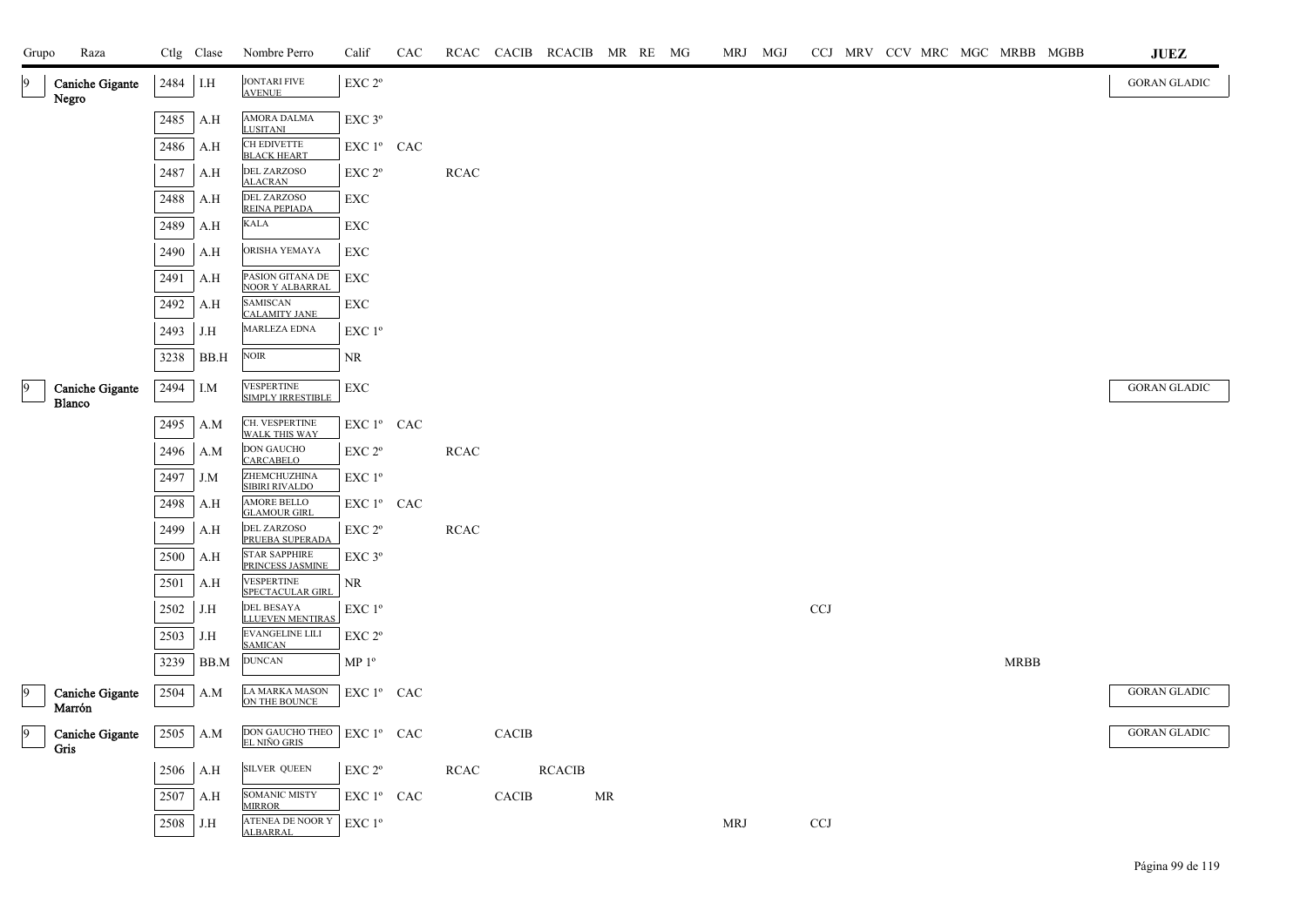| Grupo | Raza                                  |            | Ctlg Clase | Nombre Perro                                         | Calif                                               | CAC |             |              | RCAC CACIB RCACIB MR RE MG |           |                | MRJ MGJ    |            |  |            | CCJ MRV CCV MRC MGC MRBB MGBB |             | JUEZ                |
|-------|---------------------------------------|------------|------------|------------------------------------------------------|-----------------------------------------------------|-----|-------------|--------------|----------------------------|-----------|----------------|------------|------------|--|------------|-------------------------------|-------------|---------------------|
|       | <b>Caniche Gigante</b><br><b>Gris</b> | $2509$ J.H |            | LISS DE NOOR Y<br><b>ALBARRAL</b>                    | EXC <sub>2°</sub>                                   |     |             |              |                            |           |                |            |            |  |            |                               |             | <b>GORAN GLADIC</b> |
| 19    | Caniche Gigante<br>Apricot            | 2510 A.M   |            | AXE                                                  | EXC                                                 |     |             |              |                            |           |                |            |            |  |            |                               |             | <b>GORAN GLADIC</b> |
|       |                                       | 3240       | CC.M       | DE ISLADEKANN<br><b>CICLOPE</b>                      | MP <sup>0</sup>                                     |     |             |              |                            |           |                |            |            |  |            |                               |             |                     |
|       |                                       | 3241       | CC.H       | DE ISLADEKANN<br><b>ROUGE</b>                        | MP <sup>0</sup>                                     |     |             |              |                            |           |                |            |            |  | <b>MRC</b> |                               |             |                     |
|       | Caniche Gigante<br>Rojo               | 2511 J.H   |            | <b>SONG OF OKARINA</b><br><b>CHARIKA ROJA</b>        | EXC 1 <sup>o</sup>                                  |     |             |              |                            |           |                |            | <b>CCJ</b> |  |            |                               |             | <b>GORAN GLADIC</b> |
|       | Caniche Mediano<br>Negro              | 2512 I.M   |            | <b>SAMISCAN</b><br>DANZATORIA                        | EXC 2 <sup>o</sup>                                  |     |             |              |                            |           |                |            |            |  |            |                               |             | <b>GORAN GLADIC</b> |
|       |                                       | $2513$ I.M |            | SAMISCAN DIAVOLO EXC $1^{\circ}$                     |                                                     |     | <b>RCAC</b> |              |                            |           |                |            |            |  |            |                               |             |                     |
|       |                                       | 2514       | A.M        | <b>CH.JR FARALAES</b><br>ÁNGEL NEGRO                 | EXC 1º CAC                                          |     |             |              | <b>RCACIB</b>              |           |                |            |            |  |            |                               |             |                     |
|       |                                       | 2515       | CH.M       | AMADOR EL<br><b>BAILAOR DE CA LA</b>                 | EXC 1 <sup>o</sup>                                  |     |             | <b>CACIB</b> |                            | MR        | $2^{\circ}$ MG |            |            |  |            |                               |             |                     |
|       |                                       | 2516       | CH.H       | <b>AVATAR PARIS</b><br><b>INVOGUE</b>                | EXC <sub>2°</sub>                                   |     |             |              | <b>RCACIB</b>              |           |                |            |            |  |            |                               |             |                     |
|       |                                       | 2517       | CH.H       | MAGIC SHAMROCK<br><b>PERLA</b>                       | $EXC1^{\circ}$                                      |     |             | <b>CACIB</b> |                            |           |                |            |            |  |            |                               |             |                     |
|       |                                       | 2518       | J.H        | <b>FONSEARA AMY</b><br><b>WINEHOUSE</b>              | NR                                                  |     |             |              |                            |           |                |            |            |  |            |                               |             |                     |
|       |                                       | 3242       | BB.H       | <b>FARALAES LA</b><br><b>NEGRA FLOR</b>              | MP <sup>0</sup>                                     |     |             |              |                            |           |                |            |            |  |            |                               | <b>MRBB</b> |                     |
|       | Caniche Mediano<br><b>Blanco</b>      | $2519$ J.H |            | <b>BRAVISSMO'S</b><br><b>ZAFIRA MY</b>               | EXC 1 <sup>o</sup>                                  |     |             |              |                            |           |                | <b>MRJ</b> | <b>CCJ</b> |  |            |                               |             | <b>GORAN GLADIC</b> |
| 9     | Caniche Mediano<br>Marrón             |            | 2520 CH.M  | <b>FONSEARA</b><br><b>PLAYHARD</b>                   | $\rm NR$                                            |     |             |              |                            |           |                |            |            |  |            |                               |             | <b>GORAN GLADIC</b> |
| 9     | Caniche Mediano<br>Apricot            | $2521$ A.M |            | <b>TIXOBAMBIXO'S</b><br><b>KHAMFER OF EL</b>         | $\mathop{\hbox{\rm EXC}}$ $1^{\circ}$ $\;$ CAC $\;$ |     |             | <b>CACIB</b> |                            | MR        |                |            |            |  |            |                               |             | <b>GORAN GLADIC</b> |
|       |                                       | 2522       | A.H        | <b>TIXOBAMBIXO'S</b><br><b>GURO OF CASA-</b>         | EXC 1º CAC                                          |     |             | CACIB        |                            |           |                |            |            |  |            |                               |             |                     |
| 19    | Caniche Enano<br>Negro                | 2523       | A.M        | SOTTO VOCCE<br>JAZZY COCKTAIL                        | EXC 1º CAC                                          |     |             | <b>CACIB</b> |                            | <b>MR</b> |                |            |            |  |            |                               |             | <b>GORAN GLADIC</b> |
|       |                                       | 2524       | I.H        | EVERLASTING LOVE   EXC 1º CAC<br><b>BOHEMIANS</b>    |                                                     |     |             |              | <b>RCACIB</b>              |           |                |            |            |  |            |                               |             |                     |
|       | Caniche Enano<br>Marrón               | 2525       | A.M        | STREETS OF FIRE DE   EXC 1º CAC<br><b>TORKENTALL</b> |                                                     |     |             |              | <b>RCACIB</b>              |           |                |            |            |  |            |                               |             | <b>GORAN GLADIC</b> |
|       |                                       | 2526 I.H   |            | OREIRO DE ROMY'S<br>CHOCO                            | $EXC1^{\circ}$                                      |     | RCAC        |              |                            |           |                |            |            |  |            |                               |             |                     |
|       |                                       | 2527       | A.H        | PANE E NUTELLA<br><b>DEIGINI</b>                     | EXC 1º CAC                                          |     |             | <b>CACIB</b> |                            |           |                |            |            |  |            |                               |             |                     |
|       | Caniche Enano<br>Gris                 | 2528       | CH.M       | SILVERGREY BONES   EXC 1º<br><b>RAGNAROK</b>         |                                                     |     |             | <b>CACIB</b> |                            | <b>MR</b> |                |            |            |  |            |                               |             | <b>GORAN GLADIC</b> |
|       |                                       | 2529 I.H   |            | EVAK'S NEVER MIND NR                                 |                                                     |     |             |              |                            |           |                |            |            |  |            |                               |             |                     |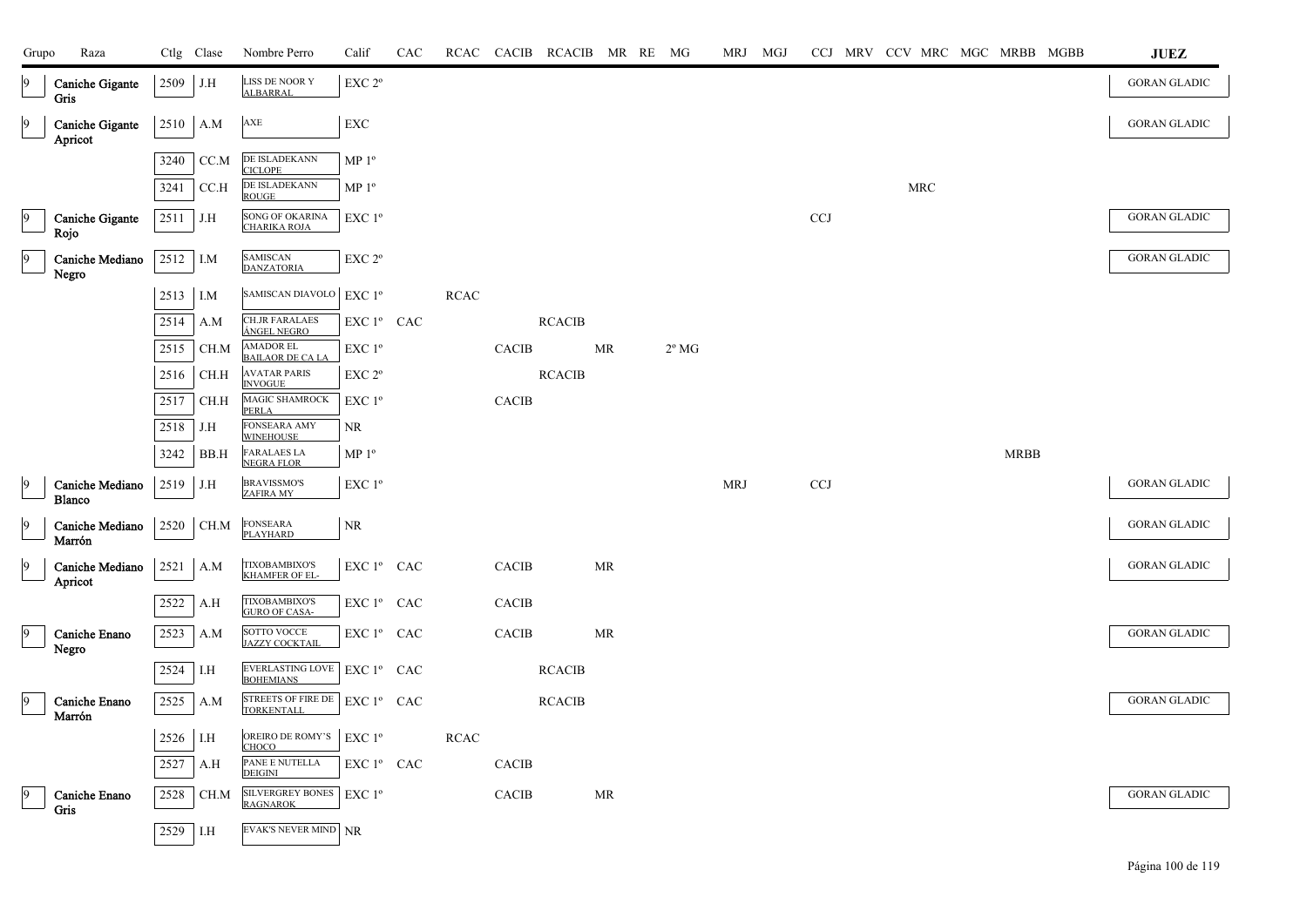| Grupo          | Raza                                |            | Ctlg Clase | Nombre Perro                                    | Calif                  | CAC |             |              | RCAC CACIB RCACIB MR RE MG |    |  | MRJ MGJ    |            | CCJ MRV CCV MRC MGC MRBB MGBB |  |  | <b>JUEZ</b>         |
|----------------|-------------------------------------|------------|------------|-------------------------------------------------|------------------------|-----|-------------|--------------|----------------------------|----|--|------------|------------|-------------------------------|--|--|---------------------|
| 9              | Caniche Enano<br>Apricot            | 2530       | A.H        | <b>DERBAKE'S</b><br><b>ROXANNE</b>              | EXC 1º CAC             |     |             | <b>CACIB</b> |                            |    |  |            |            |                               |  |  | <b>GORAN GLADIC</b> |
| $\overline{9}$ | Caniche Enano<br>Rojo               | $2531$ J.M |            | PANICO EN EL EDEN   MB<br><b>D'LILI POODLES</b> |                        |     |             |              |                            |    |  |            |            |                               |  |  | <b>GORAN GLADIC</b> |
|                |                                     | 3243       | CC.M       | <b>FORASTERO D'LILI</b><br><b>POODLES</b>       | MP <sup>0</sup>        |     |             |              |                            |    |  |            |            | <b>MRC</b>                    |  |  |                     |
| $\overline{9}$ | Caniche<br>miniatura todos<br>(toy) | 2532       | I.M        | TOMATITO AL<br>ZARZOSON                         | EXC 1 <sup>o</sup>     |     | <b>RCAC</b> |              | <b>RCACIB</b>              |    |  |            |            |                               |  |  | <b>GORAN GLADIC</b> |
|                |                                     | 2533       | A.M        | DJAKARTAS STRIKE<br><b>I</b> IP                 | EXC 2 <sup>o</sup>     |     |             |              |                            |    |  |            |            |                               |  |  |                     |
|                |                                     | 2534       | A.M        | EVAK'S WATERMARK NR                             |                        |     |             |              |                            |    |  |            |            |                               |  |  |                     |
|                |                                     | 2535       | A.M        | <b>GOLDEN STRIK</b><br><b>CLIPER I</b>          | EXC 1º CAC             |     |             | <b>CACIB</b> |                            |    |  |            |            |                               |  |  |                     |
|                |                                     | 2536       | A.M        | <b>INUSUAL DE GREEN</b><br><b>BLUE</b>          | EXC 3°                 |     |             |              |                            |    |  |            |            |                               |  |  |                     |
|                |                                     | 2537       | A.M        | THE BOSS                                        | NR                     |     |             |              |                            |    |  |            |            |                               |  |  |                     |
|                |                                     | 2538       | J.M        | <b>CHOCOLAT DE</b><br>BROWN VALENTINO   EXC 1º  |                        |     |             |              |                            |    |  |            | <b>CCJ</b> |                               |  |  |                     |
|                |                                     | 2539       | J.M        | <b>INAPAT'S OCEAN OF</b><br><b>LOVE AT</b>      | EXC                    |     |             |              |                            |    |  |            |            |                               |  |  |                     |
|                |                                     | 2540       | J.M        | ZAFFIRO BLU<br><b>PHOENIX</b>                   | EXC                    |     |             |              |                            |    |  |            |            |                               |  |  |                     |
|                |                                     | 2541       | J.M        | ZAFFIRO BLUIE<br><b>SILVER LION</b>             | EXC                    |     |             |              |                            |    |  |            |            |                               |  |  |                     |
|                |                                     | 2542       | I.H        | <b>GOLDEN STRIK</b><br><b>UNDER THE MILKY</b>   | EXC1 <sup>o</sup>      |     | <b>RCAC</b> |              | <b>RCACIB</b>              |    |  |            |            |                               |  |  |                     |
|                |                                     | 2543       | I.H        | PIMIENTITA LA<br>ZARZOSITA                      | EXC 2 <sup>o</sup>     |     |             |              |                            |    |  |            |            |                               |  |  |                     |
|                |                                     | 2544       | A.H        | <b>BYGORRI EL</b><br>RETRATO DE UNA             | EXC 1 <sup>°</sup> CAC |     |             | <b>CACIB</b> |                            | MR |  |            |            |                               |  |  |                     |
|                |                                     | 2545       | A.H        | <b>GINGER BROWN OF</b><br>THE PITTIES' LOVE     | NR                     |     |             |              |                            |    |  |            |            |                               |  |  |                     |
|                |                                     | 2546       | A.H        | <b>GOLDEN STRIK</b><br><b>BENGALA</b>           | NR                     |     |             |              |                            |    |  |            |            |                               |  |  |                     |
|                |                                     | 2547       | A.H        | <b>INAPAT'S A FLASH</b><br>IN THE NIGHT         | EXC 4 <sup>o</sup>     |     |             |              |                            |    |  |            |            |                               |  |  |                     |
|                |                                     | 2548       | A.H        | <b>INAPAT'S EXQUISITE</b> NR<br><b>JEWEL AT</b> |                        |     |             |              |                            |    |  |            |            |                               |  |  |                     |
|                |                                     | 2549       | A.H        | <b>LA ZARZOSA</b><br><b>MELOSA</b>              | EXC 2 <sup>o</sup>     |     |             |              |                            |    |  |            |            |                               |  |  |                     |
|                |                                     | 2550       | A.H        | NAMASTE FOREVER NR<br><b>LAKSHIM</b>            |                        |     |             |              |                            |    |  |            |            |                               |  |  |                     |
|                |                                     | 2551       | A.H        | <b>OLIVIA MAVERICK</b><br><b>SEA</b>            | $EXC$ 5 $^{\circ}$     |     |             |              |                            |    |  |            |            |                               |  |  |                     |
|                |                                     | 2552       | A.H        | VESPERTINE<br><b>JUMPIN' JACK FLASH</b>         | $EXC$ $3^{\circ}$      |     |             |              |                            |    |  |            |            |                               |  |  |                     |
|                |                                     | 2553       | J.H        | <b>AZALIA IZ</b><br><b>VOLZHSKOY</b>            | NR                     |     |             |              |                            |    |  |            |            |                               |  |  |                     |
|                |                                     | 2554       | J.H        | <b>GOLDEN STRIK</b><br>RED - FOOT               | $EXC1^{\circ}$         |     |             |              |                            |    |  | <b>MRJ</b> | <b>CCJ</b> |                               |  |  |                     |
|                |                                     | 2555       | J.H        | <b>ITAKA IZ</b><br><b>VOLZHSKOY</b>             | EXC 2 <sup>o</sup>     |     |             |              |                            |    |  |            |            |                               |  |  |                     |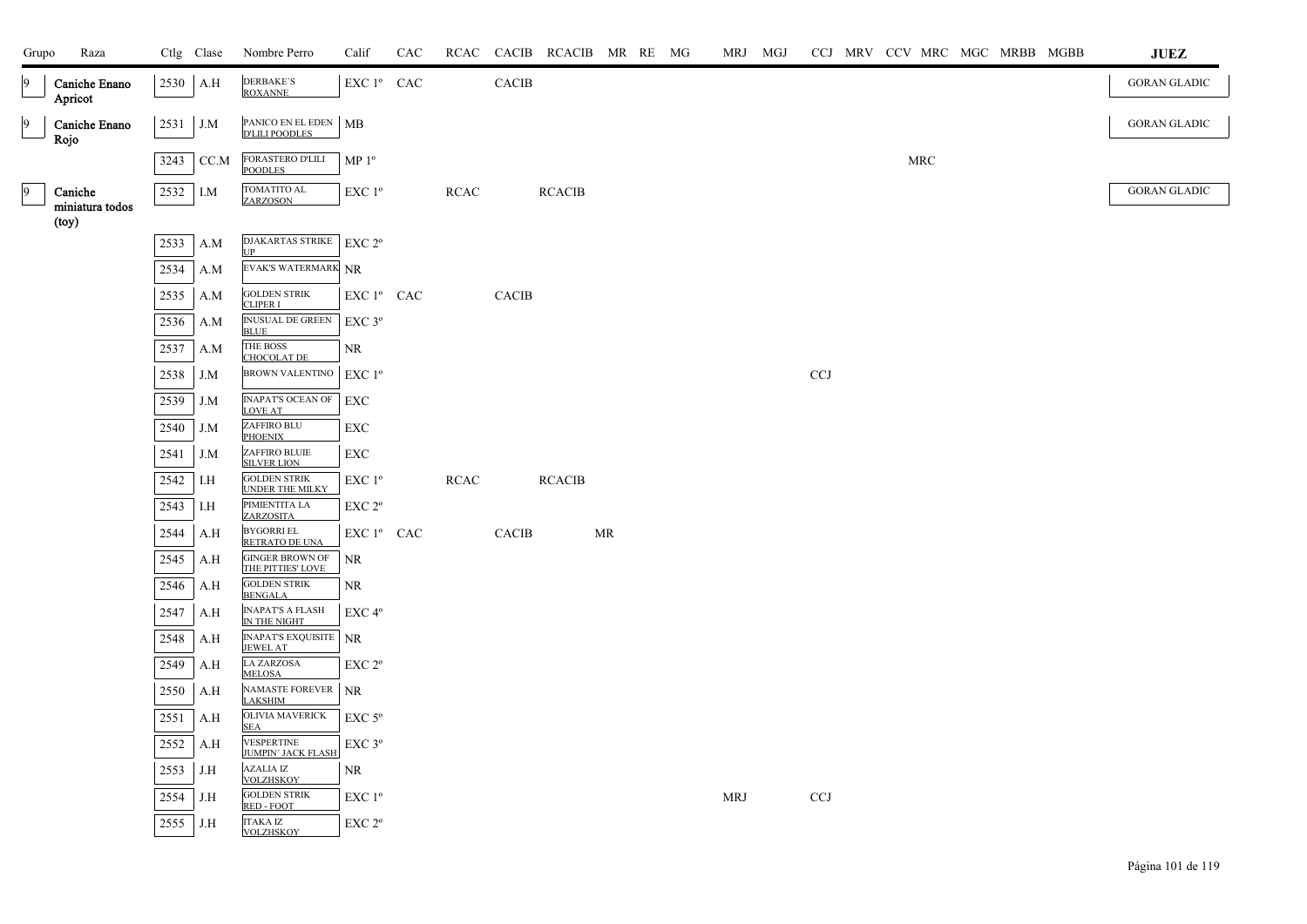| Grupo | Raza                                |      | Ctlg Clase | Nombre Perro                                                    | Calif              | CAC |             |              | RCAC CACIB RCACIB MR RE MG |    |                | MRJ MGJ |         |     |             | CCJ MRV CCV MRC MGC MRBB MGBB | <b>JUEZ</b>         |
|-------|-------------------------------------|------|------------|-----------------------------------------------------------------|--------------------|-----|-------------|--------------|----------------------------|----|----------------|---------|---------|-----|-------------|-------------------------------|---------------------|
| 9     | Caniche<br>miniatura todos<br>(toy) | 2556 | J.H        | N ARABESKA DE<br><b>TORKENTALL</b>                              | <b>NR</b>          |     |             |              |                            |    |                |         |         |     |             |                               | <b>GORAN GLADIC</b> |
|       |                                     | 2557 | V.H        | KITTY OF THE<br>PITTIES LOVE                                    | EXC 1 <sup>o</sup> |     |             |              |                            |    |                |         | MRV CCV |     |             |                               |                     |
|       |                                     | 3244 | BB.M       | <b>BHANYANAN MR</b><br><b>COOLMAN</b>                           | NR.                |     |             |              |                            |    |                |         |         |     |             |                               |                     |
|       |                                     | 3245 | BB.H       | <b>ANUKIS DE</b><br><b>GUADALVERA</b>                           | MP 1 <sup>o</sup>  |     |             |              |                            |    |                |         |         |     | <b>MRBB</b> |                               |                     |
|       |                                     | 3246 | CC.M       | KAISER DE MY<br><b>PUPPIES GOLDEN</b>                           | MP 1 <sup>o</sup>  |     |             |              |                            |    |                |         |         | MRC |             |                               |                     |
| 19    | Griffon belga                       | 2558 | A.M        | <b>IMPRESSIVE IMAGE</b><br><b>AVE MUZA</b>                      | MB                 |     |             |              |                            |    |                |         |         |     |             |                               | <b>ANA MESTO</b>    |
|       |                                     | 2559 | A.M        | WHOOP DE WOO<br><b>DON PICCOLO</b>                              | MB                 |     |             |              |                            |    |                |         |         |     |             |                               |                     |
|       |                                     | 2560 | A.H        | ZU PAULS HELLO<br><b>KITTY</b>                                  | EXC                |     |             |              |                            |    |                |         |         |     |             |                               |                     |
| 9     | Griffon de                          | 2561 | A.M        | PALEY XTRA GOOD                                                 | EXC                |     |             |              |                            |    |                |         |         |     |             |                               | ANA MESTO           |
|       | <b>Bruselas</b>                     |      |            | <b>NEWS</b><br><b>MILLBONE</b>                                  |                    |     |             |              |                            |    |                |         |         |     |             |                               |                     |
|       |                                     | 2562 | I.H        | <b>RHUBARB PUDDING</b>                                          | МB                 |     |             |              |                            |    |                |         |         |     |             |                               |                     |
|       |                                     | 2563 | I.H        | <b>UNION GRIF</b><br><b>SARDANA</b>                             | NR.                |     |             |              |                            |    |                |         |         |     |             |                               |                     |
|       |                                     | 2564 | A.H        | HONEY BOO BOO                                                   | NR                 |     |             |              |                            |    |                |         |         |     |             |                               |                     |
|       |                                     | 3247 | CC.H       | UNION GRIF AMBER<br><b>ELIXIR BRAZIEL</b>                       | MP 1 <sup>o</sup>  |     |             |              |                            |    |                |         |         | MRC |             |                               |                     |
| 19    | Petit Brabançon                     | 2565 | CH.M       | <b>GRIFFLAND EDDIE</b><br><b>MURPHY</b>                         | MB                 |     |             |              |                            |    |                |         |         |     |             |                               | <b>ANA MESTO</b>    |
|       |                                     | 2566 | CH.M       | <b>TAJINASTES</b><br><b>QUIEREME MUCHO</b>                      | EXC 1 <sup>o</sup> |     |             | <b>CACIB</b> |                            | MR | $3^{\circ}$ MG |         |         |     |             |                               |                     |
|       |                                     | 2567 | I.H        | <b>CHIPPICHAWAS</b><br><b>MISS</b>                              | NR                 |     |             |              |                            |    |                |         |         |     |             |                               |                     |
|       |                                     | 2568 | I.H        | <b>TAJINASTES</b><br><b>VICTORIA</b>                            | NR.                |     |             |              |                            |    |                |         |         |     |             |                               |                     |
|       |                                     | 2569 | A.H        | CH TUPELOG TOTAL EXC<br><b>ECLIPSE OF THE</b>                   |                    |     |             |              |                            |    |                |         |         |     |             |                               |                     |
| 9     | Perro chino<br>crestado             | 2570 | I.M        | CHIC TO CHIC BE<br>THE BEST YOU CAN                             | EXC 2°             |     |             |              |                            |    |                |         |         |     |             |                               | ROBERTO VELEZ       |
|       |                                     | 2571 | I.M        | OAKY HEART DE<br><b>ALMAMASAN</b>                               | $EXC1^{\circ}$     |     | <b>RCAC</b> |              |                            |    |                |         |         |     |             |                               |                     |
|       |                                     | 2572 | A.M        | <b>AXEL DE</b><br><b>BURUBUNDI</b>                              | EXC                |     |             |              |                            |    |                |         |         |     |             |                               |                     |
|       |                                     | 2573 | A.M        | CH HONLY YOU DU<br><b>COEUR DES</b>                             | EXC 2 <sup>o</sup> |     |             |              |                            |    |                |         |         |     |             |                               |                     |
|       |                                     | 2574 | A.M        | CH. KYD SMILE DE<br><b>ALMAMASAN</b>                            | $EXC$ 3 $^{\circ}$ |     |             |              |                            |    |                |         |         |     |             |                               |                     |
|       |                                     | 2575 | A.M        | DE CABANELAS FUXI EXC 4°                                        |                    |     |             |              |                            |    |                |         |         |     |             |                               |                     |
|       |                                     | 2576 | A.M        | LIOR DE SOTHIS                                                  | EXC                |     |             |              |                            |    |                |         |         |     |             |                               |                     |
|       |                                     | 2577 | A.M        | LUCKY DANCER DE                                                 | EXC 1º CAC         |     |             |              | <b>RCACIB</b>              |    |                |         |         |     |             |                               |                     |
|       |                                     | 2578 | A.M        | <b>ALMAMASAN</b><br>MAGNUS STAFF PITT EXC<br><b>BRAD FOXY 3</b> |                    |     |             |              |                            |    |                |         |         |     |             |                               |                     |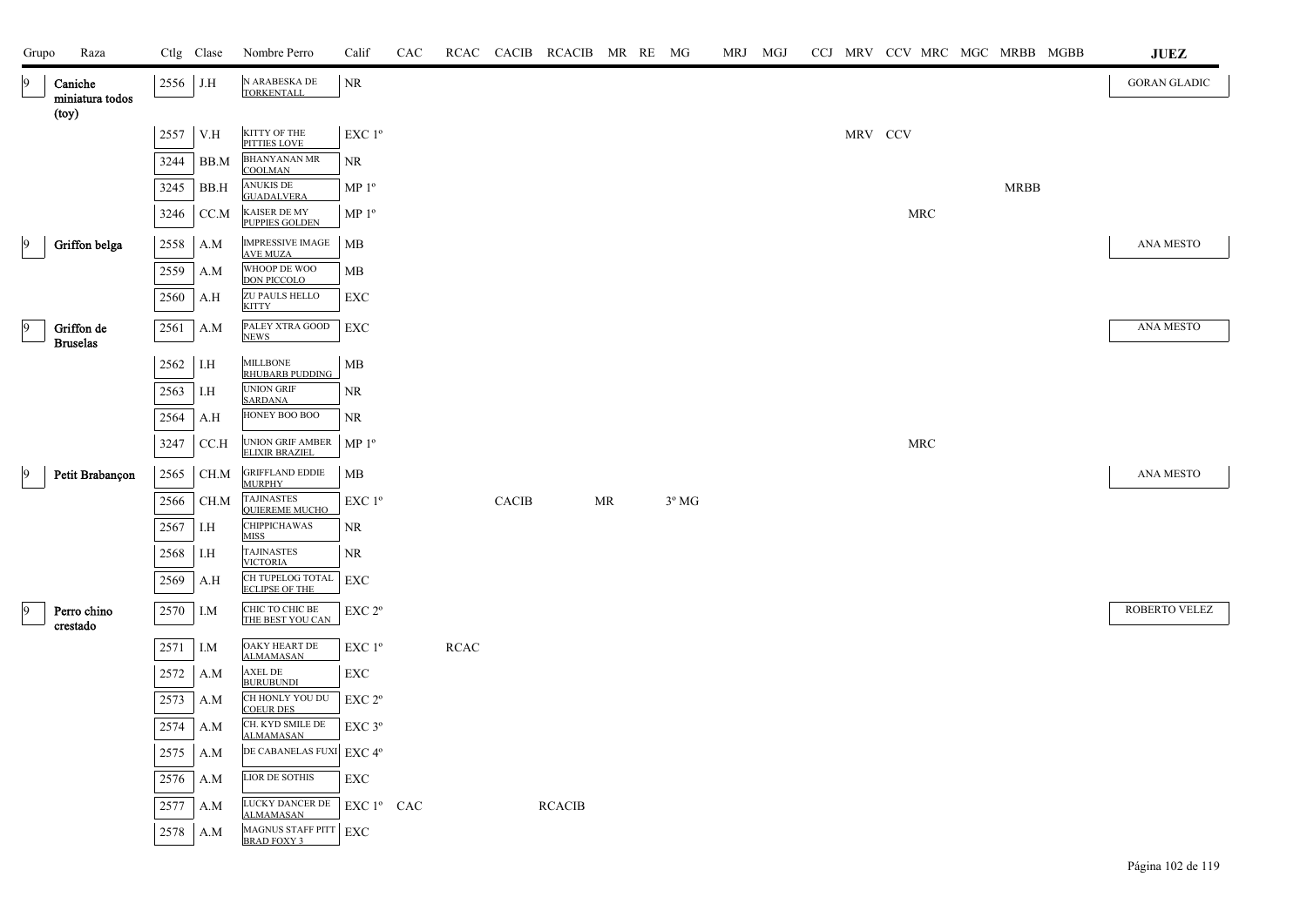| Grupo | Raza                    |      | Ctlg Clase | Nombre Perro                                  | Calif              | CAC |             |              | RCAC CACIB RCACIB MR RE MG |           |  | MRJ MGJ |            |  |  | CCJ MRV CCV MRC MGC MRBB MGBB |  | JUEZ          |  |
|-------|-------------------------|------|------------|-----------------------------------------------|--------------------|-----|-------------|--------------|----------------------------|-----------|--|---------|------------|--|--|-------------------------------|--|---------------|--|
|       | Perro chino<br>crestado | 2579 | A.M        | <b>MAGNUS STAFF</b><br><b>UNDERGROUND</b>     | MB                 |     |             |              |                            |           |  |         |            |  |  |                               |  | ROBERTO VELEZ |  |
|       |                         | 2580 | A.M        | <b>MANO PONIS</b><br><b>KENTAURAS</b>         | EXC                |     |             |              |                            |           |  |         |            |  |  |                               |  |               |  |
|       |                         | 2581 | A.M        | PIDERAQ'S FINNISH<br>HOT MUSTANG              | EXC                |     |             |              |                            |           |  |         |            |  |  |                               |  |               |  |
|       |                         | 2582 | A.M        | POSEIDON DE<br><b>SOTHIS</b>                  | $EXC$ 5 $\rm ^{o}$ |     |             |              |                            |           |  |         |            |  |  |                               |  |               |  |
|       |                         | 2583 | A.M        | PUSHAQ DE SOTHIS                              | EXC                |     |             |              |                            |           |  |         |            |  |  |                               |  |               |  |
|       |                         | 2584 | CH.M       | <b>MAGNUS STAFF</b><br>PIRATE ATTACK          | EXC 2 <sup>o</sup> |     |             |              |                            |           |  |         |            |  |  |                               |  |               |  |
|       |                         | 2585 | CH.M       | <b>STAR DYNASTY</b><br><b>BEST</b>            | $EXC1^{\circ}$     |     |             | <b>CACIB</b> |                            |           |  |         |            |  |  |                               |  |               |  |
|       |                         | 2586 | J.M        | $\mathbb{N} \mathbb{U}$                       | МB                 |     |             |              |                            |           |  |         |            |  |  |                               |  |               |  |
|       |                         | 2587 | J.M        | <b>MAGNUS STAFF</b><br>UMTITI L.O.L.          | EXC1 <sup>o</sup>  |     |             |              |                            |           |  |         | <b>CCJ</b> |  |  |                               |  |               |  |
|       |                         | 2588 | J.M        | <b>MAGNUS STAFF</b><br><b>UNPLUGGED</b>       | MB                 |     |             |              |                            |           |  |         |            |  |  |                               |  |               |  |
|       |                         | 2589 | J.M        | RANGI DE SOTHIS                               | MB                 |     |             |              |                            |           |  |         |            |  |  |                               |  |               |  |
|       |                         | 2590 | J.M        | SOLINO'S SELFMADE<br><b>SENSATION</b>         | <b>NR</b>          |     |             |              |                            |           |  |         |            |  |  |                               |  |               |  |
|       |                         | 2591 | I.H        | <b>AURA DE</b><br><b>BURUBUNDI</b>            | EXC 3°             |     |             |              |                            |           |  |         |            |  |  |                               |  |               |  |
|       |                         | 2592 | I.H        | MAGNUS STAFF<br>TINA D'ALMARDA                | EXC 2 <sup>o</sup> |     |             |              |                            |           |  |         |            |  |  |                               |  |               |  |
|       |                         | 2593 | I.H        | <b>MY VANITY FAIR</b><br><b>ROWENA</b>        | EXC 1°             |     |             |              |                            |           |  |         |            |  |  |                               |  |               |  |
|       |                         | 2594 | A.H        | <b>APRIORI VIP KISS DE</b><br><b>SOTHIS</b>   | EXC 3°             |     |             |              |                            |           |  |         |            |  |  |                               |  |               |  |
|       |                         | 2595 | A.H        | <b>DON'T LEAVE ME</b><br>THIS WAY DE          | EXC <sub>4°</sub>  |     |             |              |                            |           |  |         |            |  |  |                               |  |               |  |
|       |                         | 2596 | A.H        | HOTTER THAN A<br>PEPPER SPROUT                | <b>NR</b>          |     |             |              |                            |           |  |         |            |  |  |                               |  |               |  |
|       |                         | 2597 | A.H        | MAGNUS STAFF OH<br>LA LA LA                   | EXC 2 <sup>o</sup> |     | <b>RCAC</b> |              |                            |           |  |         |            |  |  |                               |  |               |  |
|       |                         | 2598 | A.H        | <b>MAGNUS STAFF</b><br><b>QUEEN ELIZABETH</b> | MB                 |     |             |              |                            |           |  |         |            |  |  |                               |  |               |  |
|       |                         | 2599 | A.H        | <b>MANDARA</b>                                | МB                 |     |             |              |                            |           |  |         |            |  |  |                               |  |               |  |
|       |                         | 2600 | A.H        | NILUFER MOLOSOS<br><b>GRATZI</b>              | $EXC1^{\circ}$ CAC |     |             | CACIB        |                            | <b>MR</b> |  |         |            |  |  |                               |  |               |  |
|       |                         | 2601 | A.H        | QUARRY'S<br><b>BUTTERFLY DA</b>               | $EXC$ 5 $\rm ^{o}$ |     |             |              |                            |           |  |         |            |  |  |                               |  |               |  |
|       |                         | 2602 | CH.H       | CH CHARLOTTE DE<br><b>SOTHIS</b>              | $EXC1^{\circ}$     |     |             |              | <b>RCACIB</b>              |           |  |         |            |  |  |                               |  |               |  |
|       |                         | 2603 | CH.H       | CH. VALKREST THE<br><b>FIRST LADY</b>         | EXC 2 <sup>o</sup> |     |             |              |                            |           |  |         |            |  |  |                               |  |               |  |
|       |                         | 2604 | CH.H       | WW'17 CHIC TO CHIC<br>BONAVENTURE             | EXC 3°             |     |             |              |                            |           |  |         |            |  |  |                               |  |               |  |
|       |                         | 2605 | J.H        | <b>ALTAMIRA</b><br><b>IMPERIAL BEATRIZ</b>    | MB                 |     |             |              |                            |           |  |         |            |  |  |                               |  |               |  |
|       |                         | 2606 | J.H        | СНІС ТО СНІС<br><b>TAORMINA</b>               | <b>NR</b>          |     |             |              |                            |           |  |         |            |  |  |                               |  |               |  |
|       |                         | 2607 | J.H        | DE CABANELAS<br><b>VIXEN</b>                  | EXC 1 <sup>o</sup> |     |             |              |                            |           |  | MRJ     | <b>CCJ</b> |  |  |                               |  |               |  |
|       |                         |      |            |                                               |                    |     |             |              |                            |           |  |         |            |  |  |                               |  |               |  |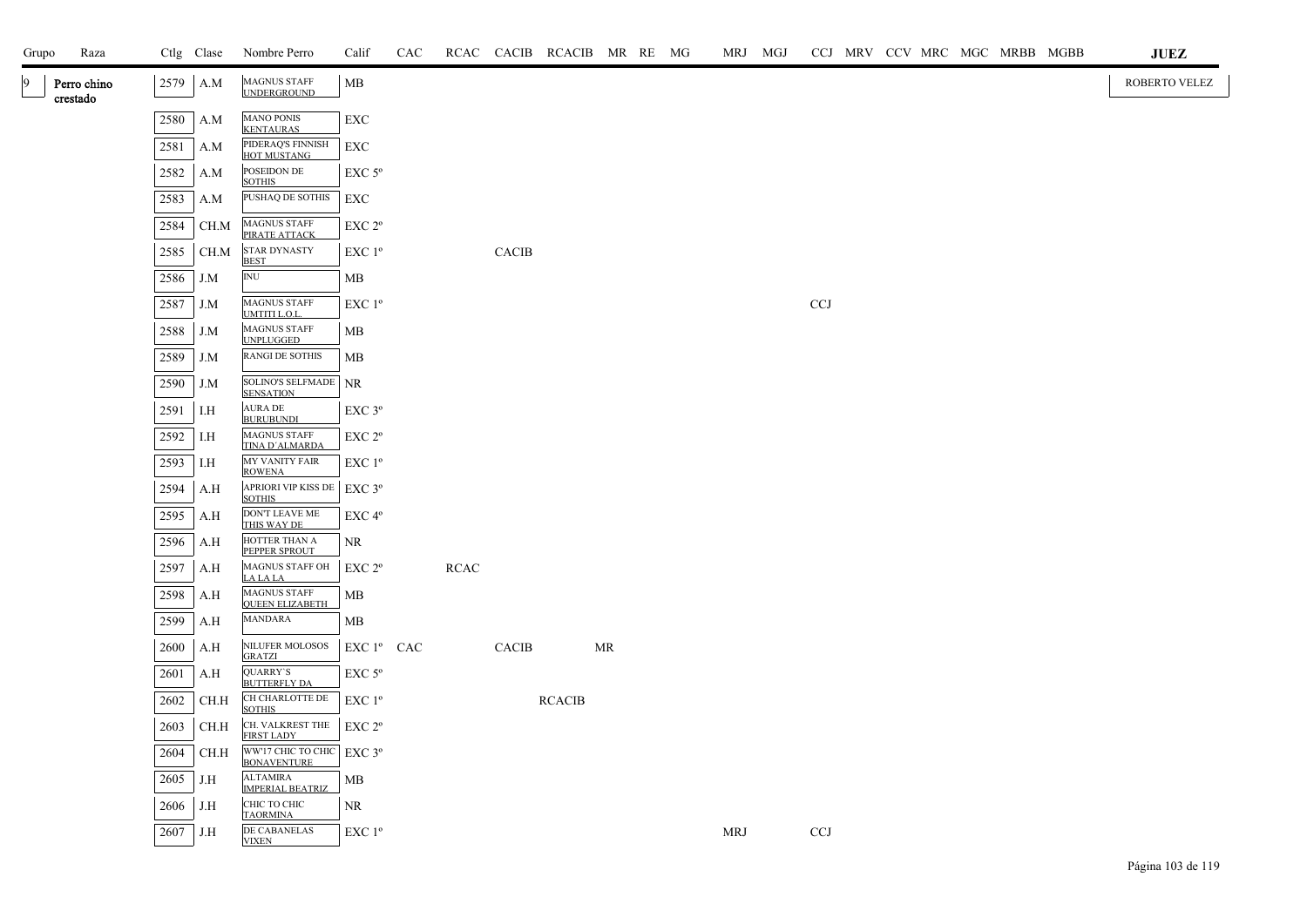| Grupo | Raza                    |          | Ctlg Clase | Nombre Perro                                              | Calif                  | CAC |             |              | RCAC CACIB RCACIB MR RE MG |            |  | MRJ MGJ    |             |  |                      |             | CCJ MRV CCV MRC MGC MRBB MGBB | JUEZ               |
|-------|-------------------------|----------|------------|-----------------------------------------------------------|------------------------|-----|-------------|--------------|----------------------------|------------|--|------------|-------------|--|----------------------|-------------|-------------------------------|--------------------|
|       | Perro chino<br>crestado | 2608 J.H |            | <b>KENSHI</b>                                             | $\rm EXC$ $3^{\rm o}$  |     |             |              |                            |            |  |            |             |  |                      |             |                               | ROBERTO VELEZ      |
|       |                         | 2609     | J.H        | <b>MAGNUS STAFF</b><br><b>VIVA LA VITA</b>                | MB                     |     |             |              |                            |            |  |            |             |  |                      |             |                               |                    |
|       |                         | 2610     | J.H        | <b>TARYN DE SOTHIS</b>                                    | EXC 2 <sup>o</sup>     |     |             |              |                            |            |  |            |             |  |                      |             |                               |                    |
|       |                         | 2611     | J.H        | VOLCANCREST<br><b>ARNOIA</b>                              | NR                     |     |             |              |                            |            |  |            |             |  |                      |             |                               |                    |
|       |                         | 3248     | CC.M       | <b>MOON HARBOUR</b><br><b>ODEMARE PIGUEY</b>              | MP <sup>0</sup>        |     |             |              |                            |            |  |            |             |  |                      |             |                               |                    |
|       |                         | 3249     | CC.M       | <b>VALKREST</b><br><b>KENTUCKY</b>                        | MP 3 <sup>o</sup>      |     |             |              |                            |            |  |            |             |  |                      |             |                               |                    |
|       |                         | 3250     | CC.M       | <b>VALKREST</b>                                           | MP 2 <sup>o</sup>      |     |             |              |                            |            |  |            |             |  |                      |             |                               |                    |
|       |                         | 3251     | CCA        | <b>MADISON SQUARE</b><br>VALKREST ARIZONA MP 3º           |                        |     |             |              |                            |            |  |            |             |  |                      |             |                               |                    |
|       |                         | 3252     | CC.H       | VALKREST                                                  | MP <sup>0</sup>        |     |             |              |                            |            |  |            |             |  | $\operatorname{MRC}$ |             |                               |                    |
|       |                         | 3253     | CCA        | <b>CALIFORNIA</b><br>YE PAPEETE<br><b>MANOLITA CHEN</b>   | MP 2 <sup>o</sup>      |     |             |              |                            |            |  |            |             |  |                      |             |                               |                    |
|       | Lhasa Apso              | 2612     | A.M        | AMESEN AL ABOUT                                           | <b>NR</b>              |     |             |              |                            |            |  |            |             |  |                      |             |                               | RAFAEL DE SANTIAGO |
|       |                         | 2613     | A.M        | ME<br>RMORETTO CANE                                       | EXC 1 <sup>°</sup> CAC |     |             | CACIB        |                            | MR         |  |            |             |  |                      |             |                               |                    |
|       |                         | 2614     | A.H        | <b>JIMI HENDRIX</b><br>APSO-LUTLY DIVINE                  | EXC 1 <sup>°</sup> CAC |     |             | <b>CACIB</b> |                            |            |  |            |             |  |                      |             |                               |                    |
|       |                         | 2615     | A.H        | TRUE LOVE FROM<br><b>MOLLY'S DREAM</b>                    | EXC 2 <sup>o</sup>     |     | <b>RCAC</b> |              | <b>RCACIB</b>              |            |  |            |             |  |                      |             |                               |                    |
|       |                         | 2616     | J.H        | SPECIAL DELIVERY<br><b>DELL'ALBERICO</b>                  | $EXC1^{\circ}$         |     |             |              |                            |            |  | MRJ        | <b>CCJ</b>  |  |                      |             |                               |                    |
|       |                         | 3254     | BB.M       | FECHARA'S BAD<br><b>TEMPERED</b>                          | MP <sup>0</sup>        |     |             |              |                            |            |  |            |             |  |                      | <b>MRBB</b> |                               |                    |
|       | Shih Tzu                | 2617     | A.M        | D'ARUZEL TANGO                                            | EXC 2 <sup>o</sup>     |     | RCAC        |              | <b>RCACIB</b>              |            |  |            |             |  |                      |             |                               | PAOLO TARTARO      |
|       |                         | 2618     | A.M        | <b>FIFTY SHADES</b><br><b>LA'VERNE LOVE</b>               | $EXC1^{\circ}$ CAC     |     |             | CACIB        |                            | MR         |  |            |             |  |                      |             |                               |                    |
|       |                         | 2619     | J.M        | <b>MARK</b><br>D'ARUZEL WITH<br><b>STAMINA</b>            | $EXC1^{\circ}$         |     |             |              |                            |            |  | MRJ        | <b>CCJ</b>  |  |                      |             |                               |                    |
|       |                         | 2620     | J.M        | PRIME MOON<br><b>CHISILED IN STONE</b>                    | NR                     |     |             |              |                            |            |  |            |             |  |                      |             |                               |                    |
|       |                         | 2621     | A.H        | D'ARUZEL DIDI<br><b>SWEET MADNESS</b>                     | EXC 1º CAC             |     |             | CACIB        |                            | <b>MSO</b> |  |            |             |  |                      |             |                               |                    |
|       |                         | 2622     | A.H        | SHIAWANDI<br><b>HANDFUL I</b>                             | NR                     |     |             |              |                            |            |  |            |             |  |                      |             |                               |                    |
|       |                         | 2623     | J.H        | FREAKSHOW INTO<br><b>MAMOUNIA</b>                         | EXC 1 <sup>o</sup>     |     |             |              |                            |            |  |            | <b>CCJ</b>  |  |                      |             |                               |                    |
|       |                         | 2624     | J.H        | HELENA DE GOIZ-<br><b>AMETZ</b>                           | $EXC 2^{\circ}$        |     |             |              |                            |            |  |            | <b>RCCJ</b> |  |                      |             |                               |                    |
|       |                         | 3255     | BB.H       | <b>SHIAWANDI INES</b>                                     | MP <sup>0</sup>        |     |             |              |                            |            |  |            |             |  |                      | <b>MRBB</b> |                               |                    |
| 9     | <b>Tibetan Spaniel</b>  | 2625     | J.H        | <b>TURRON SKYS</b><br><b>BONITA</b>                       | EXC 1 <sup>o</sup>     |     |             |              |                            | MR         |  | <b>MRJ</b> | <b>CCJ</b>  |  |                      |             |                               | ANA MESTO          |
| 9     | Tibetan terrier         | 2626     | A.M        | <b>TARGYE KANZE</b>                                       | EXC                    |     |             |              |                            |            |  |            |             |  |                      |             |                               | ANA MESTO          |
|       |                         | 3256     | CC.M       | <b>GYANTSO</b><br>TI LA SHU I LOVE<br><b>ROCK N' ROLL</b> | MP <sup>0</sup>        |     |             |              |                            |            |  |            |             |  | <b>MRC</b>           |             |                               |                    |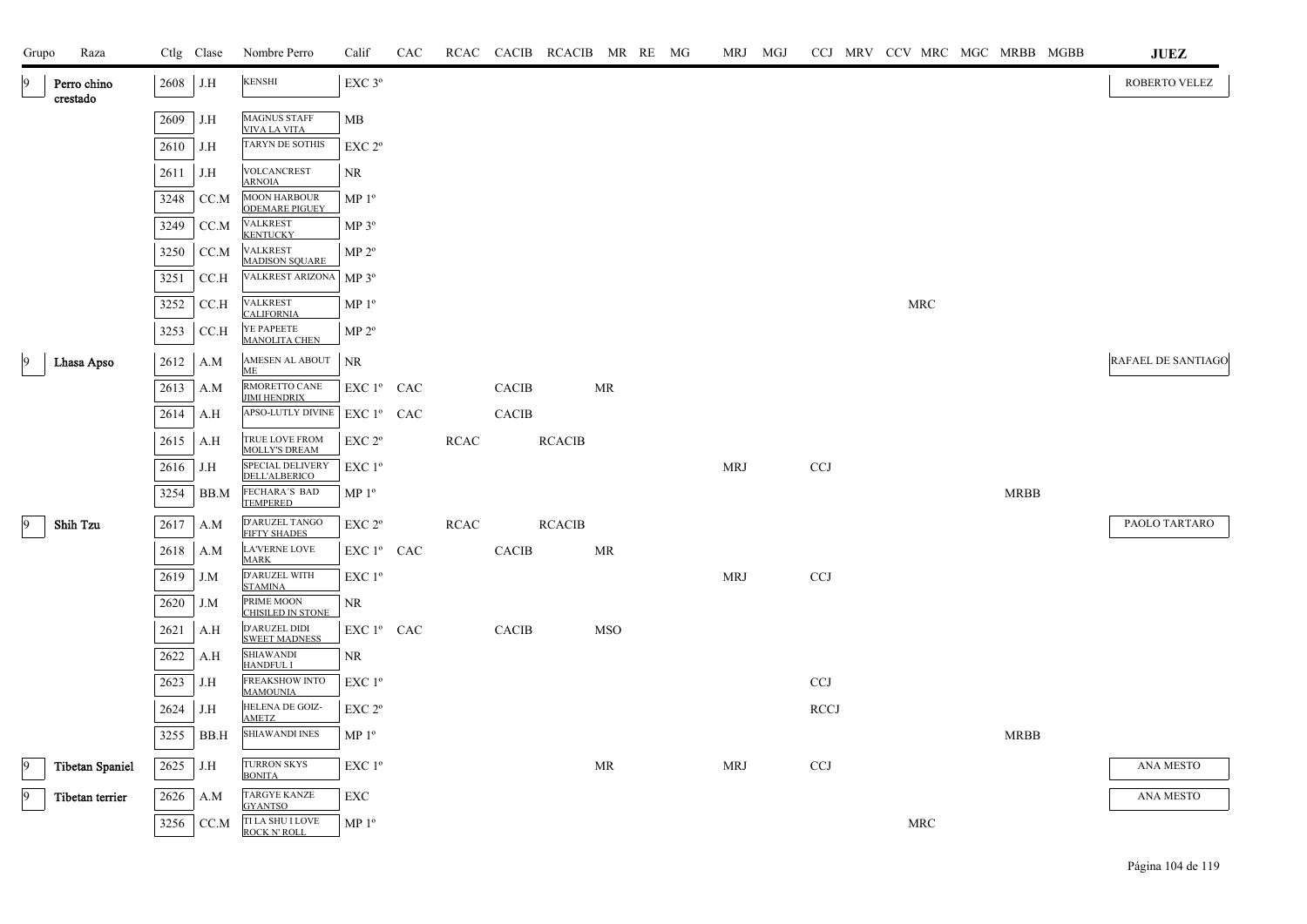| Grupo | Raza                    |      | Ctlg Clase | Nombre Perro                                | Calif                                        | CAC |             |              | RCAC CACIB RCACIB MR RE MG |            |  | MRJ MGJ |             |  |  |  | CCJ MRV CCV MRC MGC MRBB MGBB | <b>JUEZ</b>   |
|-------|-------------------------|------|------------|---------------------------------------------|----------------------------------------------|-----|-------------|--------------|----------------------------|------------|--|---------|-------------|--|--|--|-------------------------------|---------------|
| 19    | Chihuahua pelo<br>corto | 2627 | I.M        | CHIHUAHUA DEL<br>VALLE THE ONE              | NR.                                          |     |             |              |                            |            |  |         |             |  |  |  |                               | PAOLO TARTARO |
|       |                         | 2628 | I.M        | KURT COBAIN PINK<br><b>BLOOD</b>            | EXC 3°                                       |     |             |              |                            |            |  |         |             |  |  |  |                               |               |
|       |                         | 2629 | I.M        | OENO OH MY DOG                              | EXC 1º CAC                                   |     |             |              | <b>RCACIB</b>              |            |  |         |             |  |  |  |                               |               |
|       |                         | 2630 | I.M        | PEQUEÑOS<br><b>GUERREROS CONOR</b>          | EXC 2 <sup>o</sup>                           |     |             |              |                            |            |  |         |             |  |  |  |                               |               |
|       |                         | 2631 | A.M        | <b>BRAMERITA IT'S</b><br>MAGIC              | $EXC1^{\circ}$                               |     | <b>RCAC</b> |              |                            |            |  |         |             |  |  |  |                               |               |
|       |                         | 2632 | A.M        | CH.JR.SILVER DE<br><b>MISTERIO DE</b>       | $EXC$ $3^{\circ}$                            |     |             |              |                            |            |  |         |             |  |  |  |                               |               |
|       |                         | 2633 | A.M        | <b>GAVIOTO DE VALLE</b><br><b>NARANCO</b>   | EXC 2 <sup>o</sup>                           |     |             |              |                            |            |  |         |             |  |  |  |                               |               |
|       |                         | 2634 | CH.M       | DON DE DOGO<br><b>INVICTUS MANUEL</b>       | $EXC1^{\circ}$                               |     |             | <b>CACIB</b> |                            | MR         |  |         |             |  |  |  |                               |               |
|       |                         | 2635 | J.M        | DON DE DOGO<br><b>MATCH POINT</b>           | NR                                           |     |             |              |                            |            |  |         |             |  |  |  |                               |               |
|       |                         | 2636 | J.M        | DR. JEKYLL DE<br><b>MELIC DE VENUS</b>      | $EXC1^{\circ}$                               |     |             |              |                            |            |  |         | <b>CCJ</b>  |  |  |  |                               |               |
|       |                         | 2637 | J.M        | JHON NIEVE DE<br><b>HEREDEROS DEL</b>       | NR.                                          |     |             |              |                            |            |  |         |             |  |  |  |                               |               |
|       |                         | 2638 | J.M        | PIETRO DEL<br><b>IMPERIO MAYA</b>           | MB 3 <sup>o</sup>                            |     |             |              |                            |            |  |         |             |  |  |  |                               |               |
|       |                         | 2639 | J.M        | PORTUS TWISTER                              | <b>NR</b>                                    |     |             |              |                            |            |  |         |             |  |  |  |                               |               |
|       |                         | 2640 | J.M        | RAGNAR BAFFI DE<br><b>TIERRAS</b>           | EXC 2 <sup>o</sup>                           |     |             |              |                            |            |  |         | <b>RCCJ</b> |  |  |  |                               |               |
|       |                         | 2641 | J.M        | TURCO DE LLUNA<br>DE CAMPS                  | <b>NR</b>                                    |     |             |              |                            |            |  |         |             |  |  |  |                               |               |
|       |                         | 2642 | I.H        | <b>HAWAIANA DE</b><br><b>BELLA PLUMA</b>    | $MB 2^{\circ}$                               |     |             |              |                            |            |  |         |             |  |  |  |                               |               |
|       |                         | 2643 | I.H        | <b>NARAGUA DE</b><br><b>BELLA PLUMA</b>     | EXC 1 <sup>o</sup>                           |     | <b>RCAC</b> |              |                            |            |  |         |             |  |  |  |                               |               |
|       |                         | 2644 | A.H        | BRENDA DE LLUNA<br>DE CAMPS                 | <b>NR</b>                                    |     |             |              |                            |            |  |         |             |  |  |  |                               |               |
|       |                         | 2645 | A.H        | <b>BURRYTA DE</b><br><b>DASILVA</b>         | $EXC$ $3^{\circ}$                            |     |             |              |                            |            |  |         |             |  |  |  |                               |               |
|       |                         | 2646 | A.H        | DON DE DOGO<br><b>INSIDE OUT</b>            | EXC 6 <sup>o</sup>                           |     |             |              |                            |            |  |         |             |  |  |  |                               |               |
|       |                         | 2647 | A.H        | MANYARA DE<br><b>BELLA PLUMA</b>            | EXC 1º CAC                                   |     |             | CACIB        |                            | <b>MSO</b> |  |         |             |  |  |  |                               |               |
|       |                         | 2648 | A.H        | MATILDA II DE<br>ARLEJO                     | $EXC$ 5 $^{\circ}$                           |     |             |              |                            |            |  |         |             |  |  |  |                               |               |
|       |                         | 2649 | A.H        | MONT BLANC DA<br>MINHA QUINTA               | NR                                           |     |             |              |                            |            |  |         |             |  |  |  |                               |               |
|       |                         | 2650 | A.H        | PORTUS YO NO<br><b>GRITO</b>                | EXC 2 <sup>o</sup>                           |     |             |              |                            |            |  |         |             |  |  |  |                               |               |
|       |                         | 2651 | A.H        | SWEET SPELL DA<br>PEDRA DO CORGO            | MB                                           |     |             |              |                            |            |  |         |             |  |  |  |                               |               |
|       |                         | 2652 | A.H        | THE LEVINSON<br><b>VICTORIA FEDERICA</b>    | EXC 4°                                       |     |             |              |                            |            |  |         |             |  |  |  |                               |               |
|       |                         | 2653 | CH.H       | <b>SMALL IS</b><br><b>BEAUTIFUL'S TOUCH</b> | EXC 1 <sup>o</sup>                           |     |             |              | <b>RCACIB</b>              |            |  |         |             |  |  |  |                               |               |
|       |                         | 2654 | J.H        | KENIA DEL LEGADO<br><u>DE ÉBORA</u>         | $\ensuremath{\mathrm{EXC}}$ $2^{\mathrm{o}}$ |     |             |              |                            |            |  |         | <b>RCCJ</b> |  |  |  |                               |               |
|       |                         | 2655 | J.H        | MISTY MEADOW'S<br><b>LEAVE A LIGHT ON</b>   | NR                                           |     |             |              |                            |            |  |         |             |  |  |  |                               |               |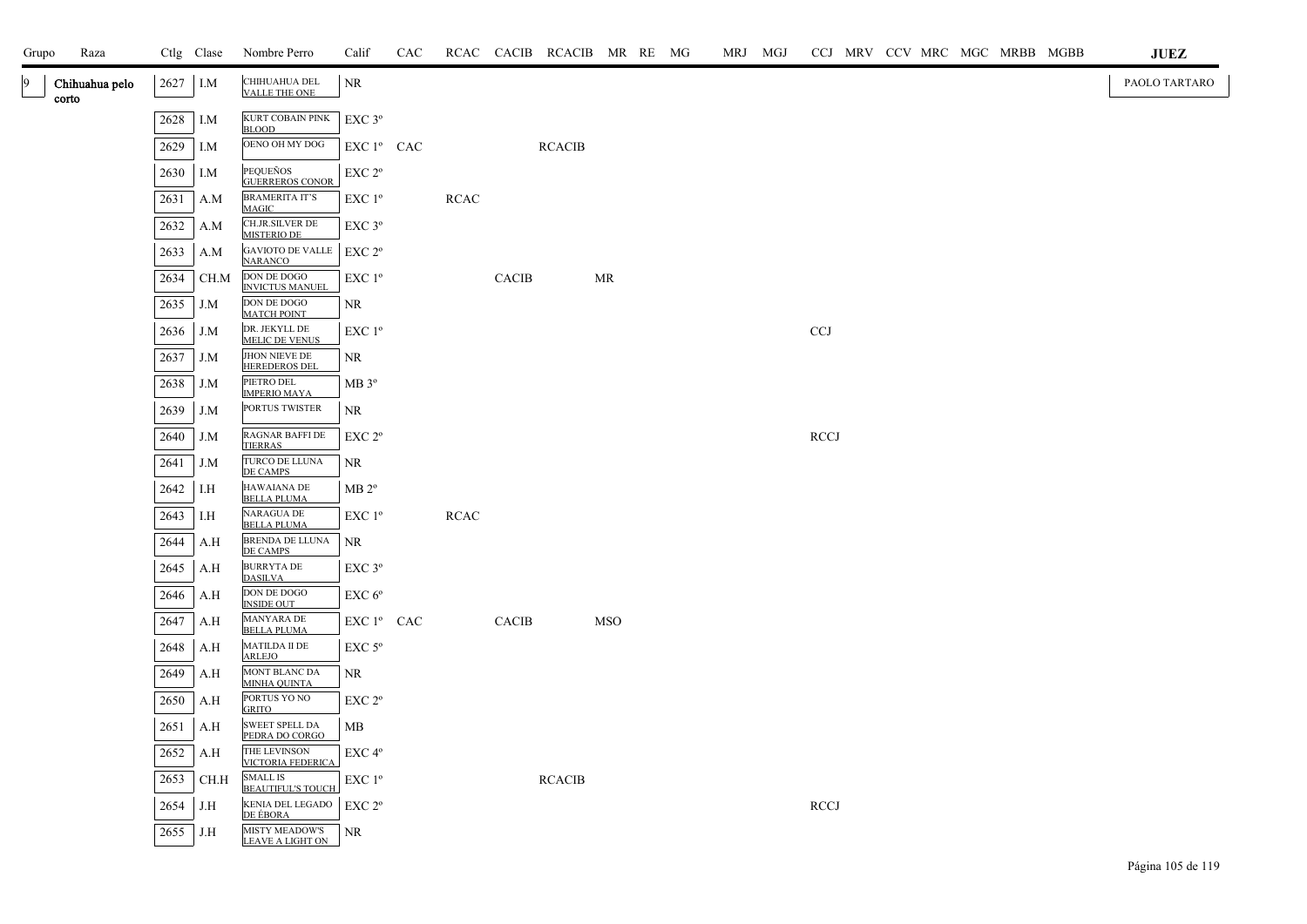| Grupo | Raza                    |            | Ctlg Clase | Nombre Perro                                        | Calif              | CAC |      |              | RCAC CACIB RCACIB MR RE MG |  | MRJ MGJ    |            |     |  | CCJ MRV CCV MRC MGC MRBB MGBB | <b>JUEZ</b>   |
|-------|-------------------------|------------|------------|-----------------------------------------------------|--------------------|-----|------|--------------|----------------------------|--|------------|------------|-----|--|-------------------------------|---------------|
| 9     | Chihuahua pelo<br>corto | $2656$ J.H |            | PORTUS CAMPANITA   EXC 4°                           |                    |     |      |              |                            |  |            |            |     |  |                               | PAOLO TARTARO |
|       |                         | 2657       | J.H        | <b>SHAN SAIN</b>                                    | EXC 3°             |     |      |              |                            |  |            |            |     |  |                               |               |
|       |                         | 2658       | J.H        | <b>GARMONIA</b><br>SHAN SAIN VIVA LA<br><b>DIVA</b> | <b>BUENO</b>       |     |      |              |                            |  |            |            |     |  |                               |               |
|       |                         | 2659       | J.H        | TERRACOTA DE<br><b>VALLE NARANCO</b>                | EXC 1 <sup>o</sup> |     |      |              |                            |  | <b>MRJ</b> | <b>CCJ</b> |     |  |                               |               |
|       |                         | 3257       | BB.H       | REBEKA BROWN DE<br><b>MELIC DE VENUS</b>            | MP <sup>0</sup>    |     |      |              |                            |  |            |            |     |  | <b>MRBB</b>                   |               |
|       |                         | 3258       | CC.M       | <b>DONATELLO</b>                                    | PROME              |     |      |              |                            |  |            |            |     |  |                               |               |
|       |                         | 3259       | CC.M       | LEONARDO                                            | <b>PROME</b>       |     |      |              |                            |  |            |            |     |  |                               |               |
|       |                         | 3260       | CC.M       | OFFSHORE DA<br>MINHA QUINTA                         | MP <sup>0</sup>    |     |      |              |                            |  |            |            | MRC |  |                               |               |
|       |                         | 3261       | CC.M       | TEDDY DE ÁNGELES<br><b>DE CHARLI</b>                | <b>PROME</b>       |     |      |              |                            |  |            |            |     |  |                               |               |
| 19    | Chihuahua pelo<br>largo | 2660       | I.M        | LULUSITAS<br><b>GOODBYE MILKY</b>                   | $MB 2^{\circ}$     |     |      |              |                            |  |            |            |     |  |                               | PAOLO TARTARO |
|       |                         | 2661       | I.M        | TORRE DEL PILAR<br><b>TONY</b>                      | $MB1^{\circ}$      |     |      |              |                            |  |            |            |     |  |                               |               |
|       |                         | 2662       | A.M        | <b>BENNY BENASSI</b>                                | <b>NR</b>          |     |      |              |                            |  |            |            |     |  |                               |               |
|       |                         | 2663       | A.M        | BRAVEHEART DA<br><b>FONTE DOS</b>                   | EXC                |     |      |              |                            |  |            |            |     |  |                               |               |
|       |                         | 2664       | A.M        | <b>CANDYLICIOUS I</b><br><b>LOVE YOU</b>            | EXC 1º CAC         |     |      |              | <b>RCACIB</b>              |  |            |            |     |  |                               |               |
|       |                         | 2665       | A.M        | <b>CONHOR DE MIS</b><br><b>DESEOS</b>               | $EXC$ 5 $^{\circ}$ |     |      |              |                            |  |            |            |     |  |                               |               |
|       |                         | 2666       | A.M        | EUSTERIO DE<br><b>JARDINES DE</b>                   | EXC                |     |      |              |                            |  |            |            |     |  |                               |               |
|       |                         | 2667       | A.M        | <b>GIBCLEAVE'S HAPPY</b><br><b>BOY</b>              | EXC 2 <sup>o</sup> |     | RCAC |              |                            |  |            |            |     |  |                               |               |
|       |                         | 2668       | A.M        | <b>KIHOSOMU</b><br><b>AKTAVIAN</b>                  | EXC 3°             |     |      |              |                            |  |            |            |     |  |                               |               |
|       |                         | 2669       | A.M        | <b>MISTY MEA</b><br><b>BALOUBET</b>                 | EXC                |     |      |              |                            |  |            |            |     |  |                               |               |
|       |                         | 2670       | A.M        | MOCACCINO DES<br><b>ETOILES D'ARTEMIS</b>           | EXC                |     |      |              |                            |  |            |            |     |  |                               |               |
|       |                         | 2671       | A.M        | MULTI JR CH<br>MUNECO LOS SIETE                     | EXC 6 <sup>o</sup> |     |      |              |                            |  |            |            |     |  |                               |               |
|       |                         | 2672       | A.M        | PLATERO Y YO DE<br><b>VALLE NARANCO</b>             | EXC 4 <sup>o</sup> |     |      |              |                            |  |            |            |     |  |                               |               |
|       |                         | 2673       | A.M        | PORTUS TALISMAN                                     | NR                 |     |      |              |                            |  |            |            |     |  |                               |               |
|       |                         | 2674       | A.M        | ROYAL WOMANIZER                                     | EXC                |     |      |              |                            |  |            |            |     |  |                               |               |
|       |                         | 2675       | A.M        | TORRE DEL PILAR<br><b>SOLOMON KANE</b>              | NR                 |     |      |              |                            |  |            |            |     |  |                               |               |
|       |                         | 2676       | CH.M       | <b>GOLDEN BOY</b><br><b>SECRET OF ANGELS</b>        | EXC 1°             |     |      | <b>CACIB</b> |                            |  |            |            |     |  |                               |               |
|       |                         | 2677       | J.M        | BORN TO TOUCH MY EXC 4°<br><b>FEELINGS WHITE</b>    |                    |     |      |              |                            |  |            |            |     |  |                               |               |
|       |                         | 2678       | J.M        | DA VINCI'S DEMONS<br>DE MELIC DE VENUS              | EXC 3°             |     |      |              |                            |  |            |            |     |  |                               |               |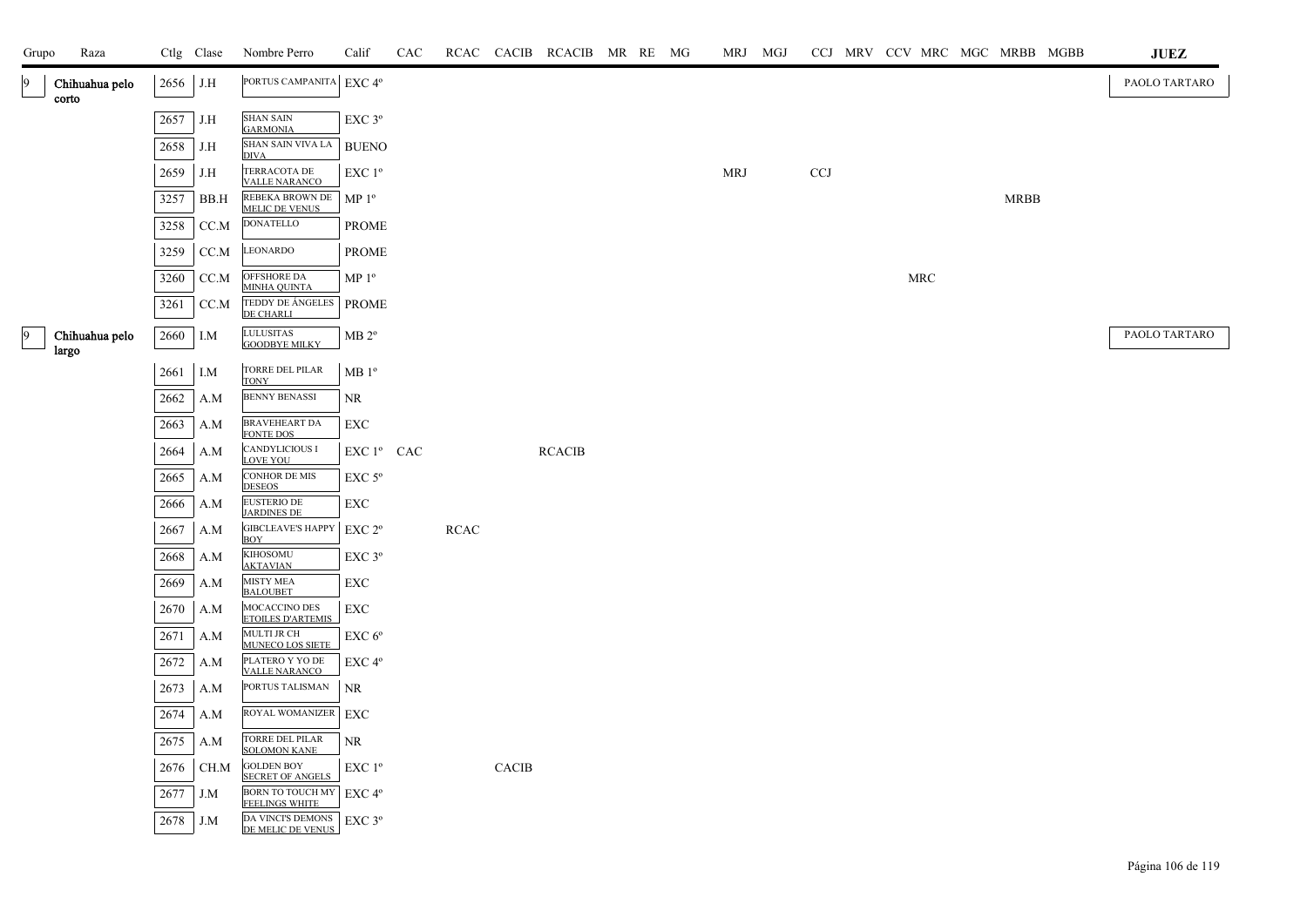| Grupo | Raza                    |      | Ctlg Clase | Nombre Perro                                                | Calif              | CAC |      |              | RCAC CACIB RCACIB MR RE MG |            |  |            | MRJ MGJ |                           |         |            |  |             | CCJ MRV CCV MRC MGC MRBB MGBB | $\mathbf{J}\mathbf{U}\mathbf{E}\mathbf{Z}$ |  |
|-------|-------------------------|------|------------|-------------------------------------------------------------|--------------------|-----|------|--------------|----------------------------|------------|--|------------|---------|---------------------------|---------|------------|--|-------------|-------------------------------|--------------------------------------------|--|
| 9     | Chihuahua pelo<br>largo | 2679 | J.M        | $\operatorname{DON}$ DE $\operatorname{DOGO}$<br>LUCKY LUKE | $\rm NR$           |     |      |              |                            |            |  |            |         |                           |         |            |  |             |                               | PAOLO TARTARO                              |  |
|       |                         | 2680 | J.M        | <b>FLUKE DE ANGELES</b><br>DE CHARLI                        | $EXC$ 5°           |     |      |              |                            |            |  |            |         |                           |         |            |  |             |                               |                                            |  |
|       |                         | 2681 | J.M        | <b>MYSTIC RAINBOWS</b><br><b>SUPER HULK</b>                 | $EXC 6^{\circ}$    |     |      |              |                            |            |  |            |         |                           |         |            |  |             |                               |                                            |  |
|       |                         | 2682 | J.M        | TARANTINO DE MIS<br><b>DESEOS</b>                           | EXC 2 <sup>o</sup> |     |      |              |                            |            |  |            |         | <b>RCCJ</b>               |         |            |  |             |                               |                                            |  |
|       |                         | 2683 | J.M        | <b>ZOYA'S KINGDOM</b><br><b>APOLLON</b>                     | EXC 1 <sup>o</sup> |     |      |              |                            | MR         |  | <b>MRJ</b> |         | $\ensuremath{\text{CCJ}}$ |         |            |  |             |                               |                                            |  |
|       |                         | 2684 | V.M        | RICHY DE<br><b>GIGANTES DE</b>                              | $EXC1^{\circ}$     |     |      |              |                            |            |  |            |         |                           | MRV CCV |            |  |             |                               |                                            |  |
|       |                         | 2685 | I.H        | <b>BRAMVER'S</b><br><b>BAZAINE</b>                          | $MB 5^{\circ}$     |     |      |              |                            |            |  |            |         |                           |         |            |  |             |                               |                                            |  |
|       |                         | 2686 | I.H        | LABLANKA DE<br><b>DASILVA</b>                               | EXC 1º CAC         |     |      |              | <b>RCACIB</b>              |            |  |            |         |                           |         |            |  |             |                               |                                            |  |
|       |                         | 2687 | I.H        | LULUSITAS THIS IS<br>LOVE                                   | EXC 2 <sup>o</sup> |     | RCAC |              |                            |            |  |            |         |                           |         |            |  |             |                               |                                            |  |
|       |                         | 2688 | I.H        | MYSTIC LEGION<br>THE POWER OF LOVE                          | EXC 4°             |     |      |              |                            |            |  |            |         |                           |         |            |  |             |                               |                                            |  |
|       |                         | 2689 | I.H        | TORRE DEL PILAR<br><b>ATENEA</b>                            | EXC 3°             |     |      |              |                            |            |  |            |         |                           |         |            |  |             |                               |                                            |  |
|       |                         | 2690 | A.H        | CANDYLICIOUS<br>HONEY ROSE                                  | EXC 2 <sup>o</sup> |     |      |              |                            |            |  |            |         |                           |         |            |  |             |                               |                                            |  |
|       |                         | 2691 | A.H        | DON DE DOGO<br><b>JUANITA BANANA</b>                        | <b>NR</b>          |     |      |              |                            |            |  |            |         |                           |         |            |  |             |                               |                                            |  |
|       |                         | 2692 | A.H        | <b>G.CH AMB SECRETS</b><br><b>FULL MOON</b>                 | $EXC1^{\circ}$     |     |      |              |                            |            |  |            |         |                           |         |            |  |             |                               |                                            |  |
|       |                         | 2693 | A.H        | RAISA DE MISTERIO<br><b>DE AVALON</b>                       | EXC 4 <sup>o</sup> |     |      |              |                            |            |  |            |         |                           |         |            |  |             |                               |                                            |  |
|       |                         | 2694 | A.H        | <b>SHOW ME FEMME</b><br><b>FATALE</b>                       | $EXC$ 5°           |     |      |              |                            |            |  |            |         |                           |         |            |  |             |                               |                                            |  |
|       |                         | 2695 | A.H        | <b>SOLOS</b><br><b>GULDHUNDAR</b>                           | <b>NR</b>          |     |      |              |                            |            |  |            |         |                           |         |            |  |             |                               |                                            |  |
|       |                         | 2696 | A.H        | ZINNIA DE TIERRAS<br><b>TEMPLARIAS</b>                      | EXC 3°             |     |      |              |                            |            |  |            |         |                           |         |            |  |             |                               |                                            |  |
|       |                         | 2697 | CH.H       | A LA PROHIBIDA<br>MALKANORAH                                | $EXC1^{\circ}$     |     |      | <b>CACIB</b> |                            | <b>MSO</b> |  |            |         |                           |         |            |  |             |                               |                                            |  |
|       |                         | 2698 | CH.H       | <b>AMAZING DREAM</b><br><b>HEAVENLY BLUE</b>                | EXC 2 <sup>o</sup> |     |      |              |                            |            |  |            |         |                           |         |            |  |             |                               |                                            |  |
|       |                         | 2699 | J.H        | AMAZING DREAM PS<br><b>I LOVE YOU</b>                       | $EXC1^{\circ}$     |     |      |              |                            |            |  |            |         | <b>CCJ</b>                |         |            |  |             |                               |                                            |  |
|       |                         | 2700 | J.H        | VANITY FAIR DE<br><b>MELIC DE VENUS</b>                     | EXC 2 <sup>o</sup> |     |      |              |                            |            |  |            |         | <b>RCCJ</b>               |         |            |  |             |                               |                                            |  |
|       |                         | 2701 | J.H        | WHITE SINGLES<br><b>SUNRISE</b>                             | MB 3 <sup>o</sup>  |     |      |              |                            |            |  |            |         |                           |         |            |  |             |                               |                                            |  |
|       |                         | 3262 | BB.H       | ANGELES DE<br><b>DIAMANTES</b>                              | MP <sup>0</sup>    |     |      |              |                            |            |  |            |         |                           |         |            |  | <b>MRBB</b> |                               |                                            |  |
|       |                         | 3263 | CC.M       | AIRE DE LA REINA<br>DE OROS                                 | NR.                |     |      |              |                            |            |  |            |         |                           |         |            |  |             |                               |                                            |  |
|       |                         | 3264 | CC.M       | L'AMORE<br><b>DIAMONDS</b>                                  | MP <sup>0</sup>    |     |      |              |                            |            |  |            |         |                           |         | <b>MRC</b> |  |             |                               |                                            |  |
|       |                         | 3265 | CC.M       | MICROSCHIHUAS<br>JOHNNIE WALKER                             | MP 2 <sup>o</sup>  |     |      |              |                            |            |  |            |         |                           |         |            |  |             |                               |                                            |  |
|       |                         | 3266 | CC.M       | SHAN SAIN LOVE<br>ME TOO                                    | $MP 3^{\circ}$     |     |      |              |                            |            |  |            |         |                           |         |            |  |             |                               |                                            |  |
|       |                         | 3267 | CC.H       | <b>AVA'S SHADOW DEL</b><br>PARDO AT                         | MP <sup>0</sup>    |     |      |              |                            |            |  |            |         |                           |         |            |  |             |                               |                                            |  |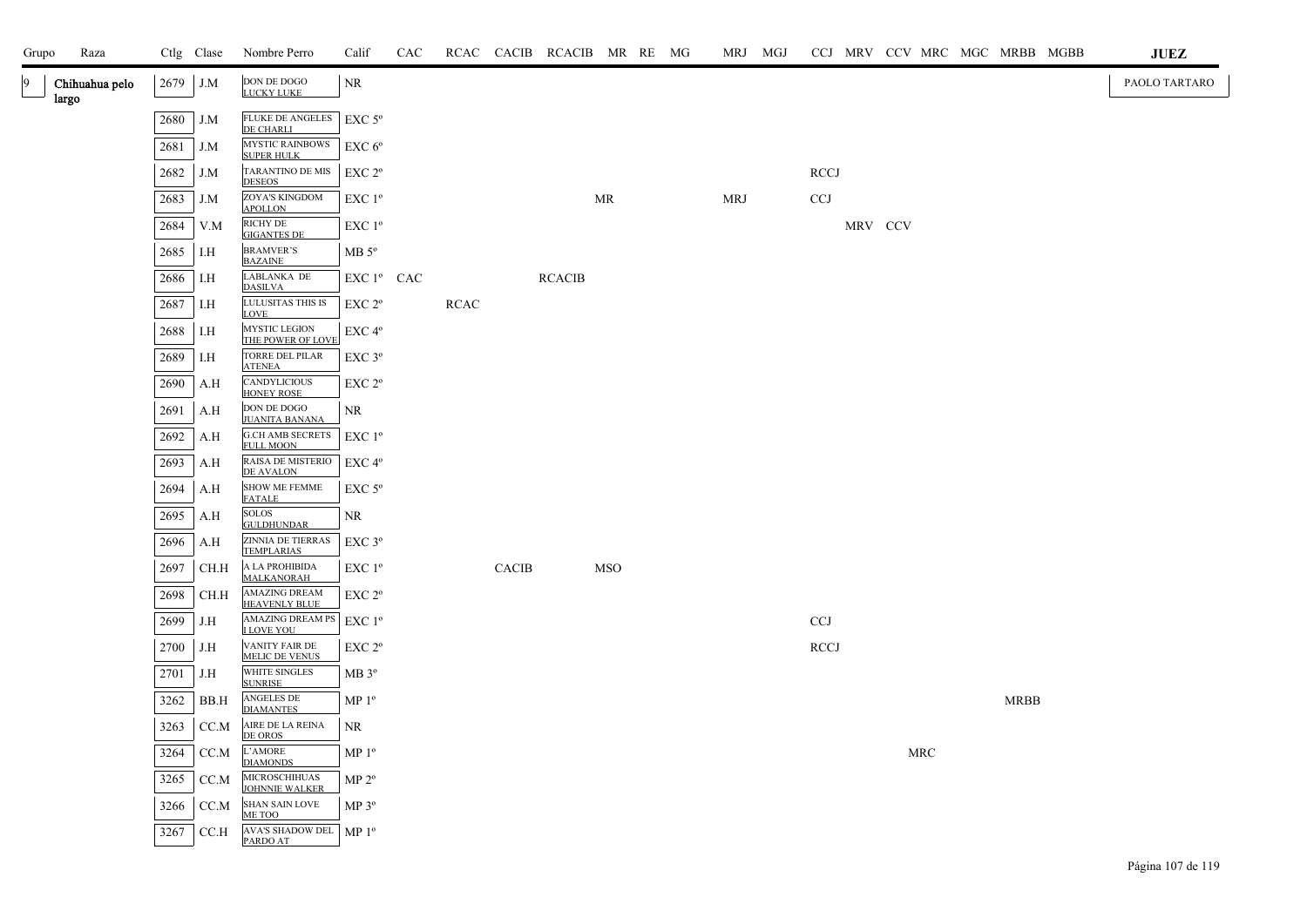| Grupo | Raza                                           |          | Ctlg Clase | Nombre Perro                                     | Calif              | CAC |             |              | RCAC CACIB RCACIB MR RE MG |            |  | MRJ MGJ    |                           |  |            |             | CCJ MRV CCV MRC MGC MRBB MGBB | <b>JUEZ</b>               |
|-------|------------------------------------------------|----------|------------|--------------------------------------------------|--------------------|-----|-------------|--------------|----------------------------|------------|--|------------|---------------------------|--|------------|-------------|-------------------------------|---------------------------|
|       | Chihuahua pelo<br>largo                        | 3268     | CC.H       | NENNA DE<br><b>MELIQUINA LAFKEN</b>              | PROME              |     |             |              |                            |            |  |            |                           |  |            |             |                               | PAOLO TARTARO             |
|       | <b>Cavalier King</b><br><b>Charles Spaniel</b> | 2702 I.M |            | <b>EDAN'S SONS</b><br>ALFRED HITCHCOCK           | EXC 1 <sup>o</sup> |     | RCAC        |              | <b>RCACIB</b>              |            |  |            |                           |  |            |             |                               | <b>SILVIE DESSERNE</b>    |
|       |                                                | 2703     | A.M        | <b>KAMELOT KNIGHT</b><br>DE LOS URSIDOS          | EXC 1º CAC         |     |             | <b>CACIB</b> |                            | MR         |  |            |                           |  |            |             |                               |                           |
|       |                                                | 2704     | A.M        | LEGENDE DE ZEUS<br>DES CAVALIER DE               | $EXC$ $3^{\circ}$  |     |             |              |                            |            |  |            |                           |  |            |             |                               |                           |
|       |                                                | 2705     | A.M        | MONSEGUR DES<br><b>CONTEMPLATIONS</b>            | $EXC 4^{\circ}$    |     |             |              |                            |            |  |            |                           |  |            |             |                               |                           |
|       |                                                | 2706     | A.M        | OH ROMERO VOM<br>KANINCHENGARTEN                 | EXC 2°             |     |             |              |                            |            |  |            |                           |  |            |             |                               |                           |
|       |                                                | 2707     | J.M        | CASTLEVILLE<br><b>HADES</b>                      | $EXC 2^{\circ}$    |     |             |              |                            |            |  |            | <b>RCCJ</b>               |  |            |             |                               |                           |
|       |                                                | 2708     | J.M        | <b>KINGDOM RAVELLO</b><br><b>LOVE FROM SPAIN</b> | $EXC$ 3°           |     |             |              |                            |            |  |            |                           |  |            |             |                               |                           |
|       |                                                | 2709     | J.M        | NEPTUNO DU CLOS<br><b>DE LARPEGE</b>             | $MB 4^{\circ}$     |     |             |              |                            |            |  |            |                           |  |            |             |                               |                           |
|       |                                                | 2710     | J.M        | UNIQUE ZORYST                                    | $EXC1^{\circ}$     |     |             |              |                            |            |  |            | $\ensuremath{\text{CCJ}}$ |  |            |             |                               |                           |
|       |                                                | 2711     | I.H        | <b>KINGDOM RAVELLO</b><br>IN YOUR DREAMS         | $EXC1^{\circ}$ CAC |     |             | CACIB        |                            |            |  |            |                           |  |            |             |                               |                           |
|       |                                                | 2712     | I.H        | NOTRE DAME DE<br>LOS URSIDOS                     | $EXC 2^{\circ}$    |     | <b>RCAC</b> |              | <b>RCACIB</b>              |            |  |            |                           |  |            |             |                               |                           |
|       |                                                | 2713     | A.H        | <b>ENDEMIK LAY</b><br><b>GESIR LAY</b>           | $MB1^{\circ}$      |     |             |              |                            |            |  |            |                           |  |            |             |                               |                           |
|       |                                                | 2714     | A.H        | JANE AUSTIN<br><b>URSIDOS KODIAK</b>             | MB 2 <sup>o</sup>  |     |             |              |                            |            |  |            |                           |  |            |             |                               |                           |
|       |                                                | 2715     | J.H        | KINGDOM RAVELLO<br><b>MISS DIVINE</b>            | EXC 2 <sup>o</sup> |     |             |              |                            |            |  |            | <b>RCCJ</b>               |  |            |             |                               |                           |
|       |                                                | 2716     | J.H        | <b>MILCHAM</b><br>MARGARITA                      | $EXC$ 3 $^{\circ}$ |     |             |              |                            |            |  |            |                           |  |            |             |                               |                           |
|       |                                                | 2717     | J.H        | WEDNESDAY<br><b>ADAMS SEVERIANA</b>              | EXC 1 <sup>o</sup> |     |             |              |                            | <b>MSO</b> |  | <b>MRJ</b> | CCJ                       |  |            |             |                               |                           |
|       |                                                | 3269     | BB.M       | ROCK MY WORLD I<br><b>HAVE A DREAM</b>           | MP <sup>0</sup>    |     |             |              |                            |            |  |            |                           |  |            | <b>MRBB</b> |                               |                           |
|       |                                                | 3270     | CCA        | <b>BRYGYTTE LEGEND</b><br>OF VICTORY             | <b>NR</b>          |     |             |              |                            |            |  |            |                           |  |            |             |                               |                           |
|       | Pekinés                                        | 2718     | I.M        | <b>LION DANCE</b><br><b>TWOMBLY</b>              | EXC 1 <sup>o</sup> |     | <b>RCAC</b> |              |                            |            |  |            |                           |  |            |             |                               | <b>RAFAEL DE SANTIAGO</b> |
|       |                                                | 2719     | A.M        | <b>BRIGHT SIRIUS OF</b><br>PEKES-EDEN            | EXC 1º CAC         |     |             |              | <b>RCACIB</b>              |            |  |            |                           |  |            |             |                               |                           |
|       |                                                | 2720     | CH.M       | L&A GOODTYMES<br><b>CAPUCCINO</b>                | $EXC1^{\circ}$     |     |             | <b>CACIB</b> |                            | MR         |  |            |                           |  |            |             |                               |                           |
|       |                                                | 2721     | J.M        | <b>LION DANCE</b><br><b>FIREWALKER</b>           | $EXC 2^{\circ}$    |     |             |              |                            |            |  |            | <b>RCCJ</b>               |  |            |             |                               |                           |
|       |                                                | 2722     | J.M        | MINIONSS BOB OF<br><b>LOVERVILLE</b>             | $EXC1^{\circ}$     |     |             |              |                            |            |  | <b>MRJ</b> | <b>CCJ</b>                |  |            |             |                               |                           |
|       |                                                | 2723     | J.H        | <b>LION DANCE OH</b><br><b>SUNNY DAY</b>         | $EXC1^{\circ}$     |     |             |              |                            |            |  |            | <b>CCJ</b>                |  |            |             |                               |                           |
|       |                                                | 3271     | BB.H       | TZU HSI DE<br><b>CASTRUMPEKES</b>                | MP <sup>0</sup>    |     |             |              |                            |            |  |            |                           |  |            | MRBB        |                               |                           |
|       |                                                | 3272     | CC.M       | <b>LION DANCE</b><br><b>BRANDON</b>              | MP 1 <sup>o</sup>  |     |             |              |                            |            |  |            |                           |  | <b>MRC</b> |             |                               |                           |
|       | <b>Spaniel Japones</b><br>$(\text{Chin})$      | 2724     | A.M        | CH GINSEI NO<br><b>NUMATSUKI DE</b>              | EXC 2 <sup>o</sup> |     | <b>RCAC</b> |              |                            |            |  |            |                           |  |            |             |                               | ANA MESTO                 |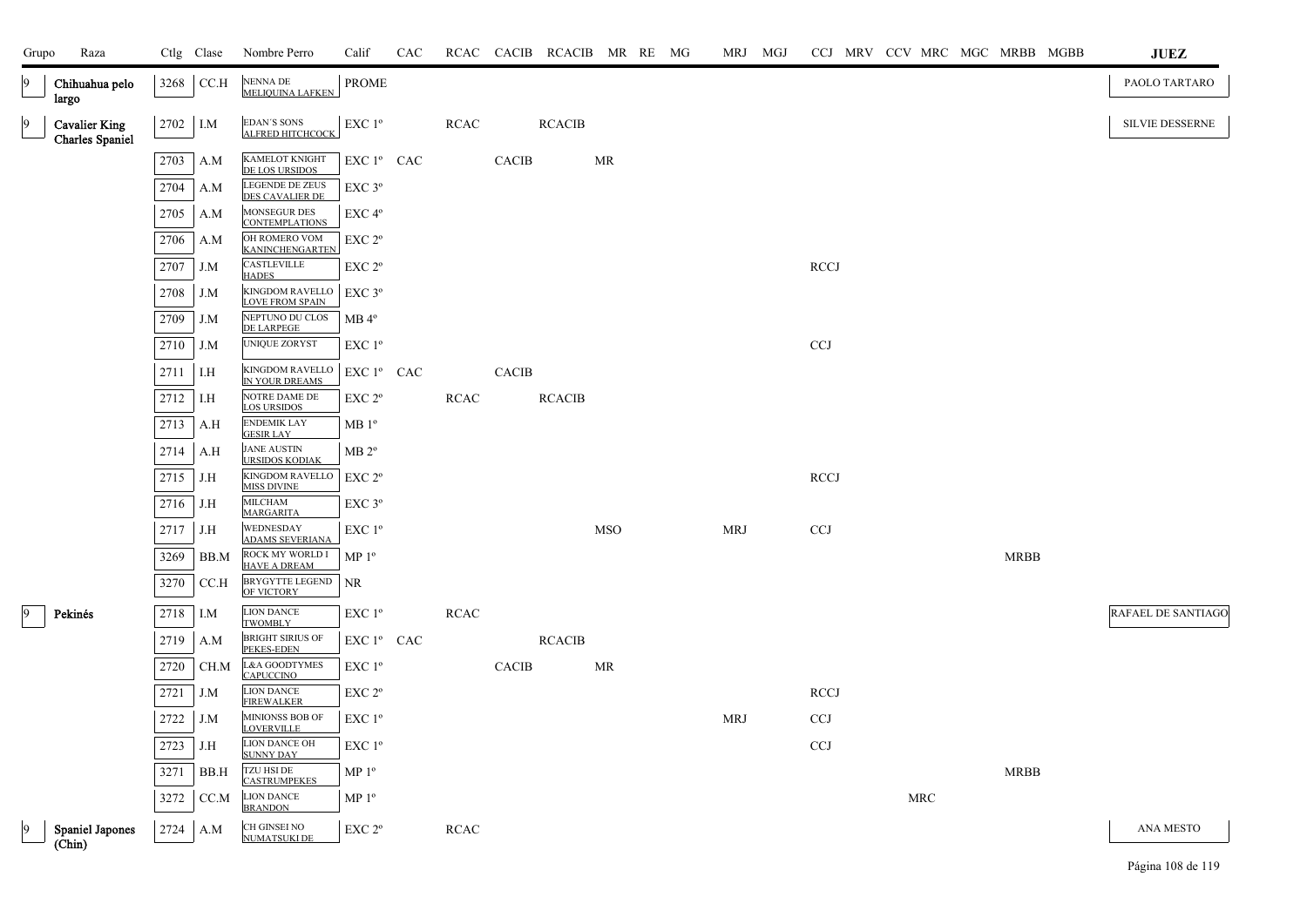| Grupo     | Raza                                          |          | Ctlg Clase | Nombre Perro                                    | Calif                  | CAC |             |              | RCAC CACIB RCACIB MR RE MG |    |  | MRJ MGJ    |            |         |                      |  | CCJ MRV CCV MRC MGC MRBB MGBB | JUEZ          |
|-----------|-----------------------------------------------|----------|------------|-------------------------------------------------|------------------------|-----|-------------|--------------|----------------------------|----|--|------------|------------|---------|----------------------|--|-------------------------------|---------------|
| 9         | <b>Spaniel Japones</b><br>(Chin)              | 2725     | A.M        | GODZILLA DE<br>FACADAVIC                        | EXC 1º CAC             |     |             | CACIB        |                            | MR |  |            |            |         |                      |  |                               | ANA MESTO     |
|           |                                               | 2726     | CH.M       | LINROOS ZACHIO<br><b>NIKKI</b>                  | EXC 1 <sup>o</sup>     |     |             |              | <b>RCACIB</b>              |    |  |            |            |         |                      |  |                               |               |
|           |                                               | 2727     | J.M        | <b>MASASHI KATSU</b><br><b>AKWAMARYN</b>        | EXC 1 <sup>°</sup>     |     |             |              |                            |    |  | <b>MRJ</b> | <b>CCJ</b> |         |                      |  |                               |               |
|           |                                               | 2728     | A.H        | <b>NUMATSUKI</b><br><b>NORIKO</b>               | EXC 1° CAC             |     |             | <b>CACIB</b> |                            |    |  |            |            |         |                      |  |                               |               |
|           |                                               | 3273     | CC.M       | NUMATSUKI O<br><b>ICHIRO</b>                    | NR                     |     |             |              |                            |    |  |            |            |         |                      |  |                               |               |
|           |                                               | 3274     | CC.M       | NUMATSUKI<br><b>OCHIDORI</b>                    | MP 2 <sup>o</sup>      |     |             |              |                            |    |  |            |            |         |                      |  |                               |               |
|           |                                               | 3275     | CC.M       | NUMATSUKI<br>ORIZURU                            | MP <sup>0</sup>        |     |             |              |                            |    |  |            |            |         | MRC                  |  |                               |               |
| $\vert$ 9 | Spaniel<br>continental enano                  | 2729     | A.M        | MAGIC SUNRISE<br>LIGHT MY FIRE                  | $\rm NR$               |     |             |              |                            |    |  |            |            |         |                      |  |                               | ROBERTO VELEZ |
|           | (Papillón)orj.dcha<br>s.                      |          |            |                                                 |                        |     |             |              |                            |    |  |            |            |         |                      |  |                               |               |
|           |                                               | 2730     | J.M        | HOME PILAR<br><b>POMPIDOU</b>                   | EXC 1 <sup>o</sup>     |     |             |              |                            |    |  |            | CCJ        |         |                      |  |                               |               |
|           |                                               | 2731     | I.H        | <b>FLORENCIA DE</b><br><b>LOVING BUTTERFI</b>   | EXC 1°                 |     | RCAC        |              | <b>RCACIB</b>              |    |  |            |            |         |                      |  |                               |               |
|           |                                               | 2732     | A.H        | <b>LAVAAL ELIZAS</b><br>LOVE                    | EXC 1º CAC             |     |             | CACIB        |                            |    |  |            |            |         |                      |  |                               |               |
|           |                                               | 2733     | J.H        | <b>DENEMORE</b><br><b>SAPPHIRE GAIA</b>         | EXC 1 <sup>o</sup>     |     |             |              |                            | MR |  | <b>MRJ</b> | <b>CCJ</b> |         |                      |  |                               |               |
|           |                                               | 2734     | V.H        | <b>SNOB-ZONE</b><br><b>AFRICAN MOON</b>         | EXC 1 <sup>o</sup>     |     |             |              |                            |    |  |            |            | MRV CCV |                      |  |                               |               |
|           |                                               | 3276     | CC.M       | ${\rm GIN}$ LEMON DE LAS<br><b>JALBEBERAS</b>   | MP <sup>0</sup>        |     |             |              |                            |    |  |            |            |         | $\operatorname{MRC}$ |  |                               |               |
|           |                                               | 3277     | CC.H       | MAITAI DE LAS<br><b>JALBEBERAS</b>              | MP 1 <sup>o</sup>      |     |             |              |                            |    |  |            |            |         |                      |  |                               |               |
| 9         | Peq perro Ruso                                | 2735     | A.M        | <b>SERPANTIN</b>                                | EXC 1º CAC             |     |             |              | <b>RCACIB</b>              |    |  |            |            |         |                      |  |                               | ROBERTO VELEZ |
|           | (Russkiy<br>Toy)pelo liso                     |          |            |                                                 |                        |     |             |              |                            |    |  |            |            |         |                      |  |                               |               |
|           |                                               | 2736     | CH.M       | ESPCH, GIBCH<br><b>RUSSKIY ROYALS</b>           | EXC 1 <sup>o</sup>     |     |             | CACIB        |                            | MR |  |            |            |         |                      |  |                               |               |
|           |                                               | 2737     | V.M        | MULTI CH AZMIRS<br><b>BARTOK</b>                | EXC 1 <sup>o</sup>     |     |             |              |                            |    |  |            |            | MRV CCV |                      |  |                               |               |
|           |                                               | 2738     | A.H        | ESP JCH, GIB JCH<br><b>RUSSKIY ROYALS</b>       | EXC 1º CAC             |     |             |              | <b>RCACIB</b>              |    |  |            |            |         |                      |  |                               |               |
|           |                                               | 2739     | CH.H       | ESPCH, GIBCH<br><b>RUSSKIY ROYALS</b>           | EXC 1 <sup>o</sup>     |     |             | <b>CACIB</b> |                            |    |  |            |            |         |                      |  |                               |               |
| 9         | Peq perro Ruso<br>(Russkiy Toy)<br>pelo largo | 2740 I.M |            | <b>ATHOS OF MY</b><br><b>GOLDEN STARS</b>       | EXC 1 <sup>o</sup>     |     |             |              |                            |    |  |            |            |         |                      |  |                               | ROBERTO VELEZ |
|           |                                               | 2741     | I.M        | EOLO DEL                                        | EXC 2°                 |     |             |              |                            |    |  |            |            |         |                      |  |                               |               |
|           |                                               | 2742     | A.M        | <b>TRABANCOS</b><br>DEDALO DEL<br>TRABANCOS     | EXC 1 <sup>°</sup> CAC |     |             | CACIB        |                            |    |  |            |            |         |                      |  |                               |               |
|           |                                               | 2743     | A.M        | <b>SHEDEVR IZ</b>                               | EXC <sub>3°</sub>      |     |             |              |                            |    |  |            |            |         |                      |  |                               |               |
|           |                                               | 2744     | A.M        | KOLOMENSKOGO<br>ZHASMIN IZ<br><b>PITERSKOGO</b> | EXC 2 <sup>o</sup>     |     | <b>RCAC</b> |              | <b>RCACIB</b>              |    |  |            |            |         |                      |  |                               |               |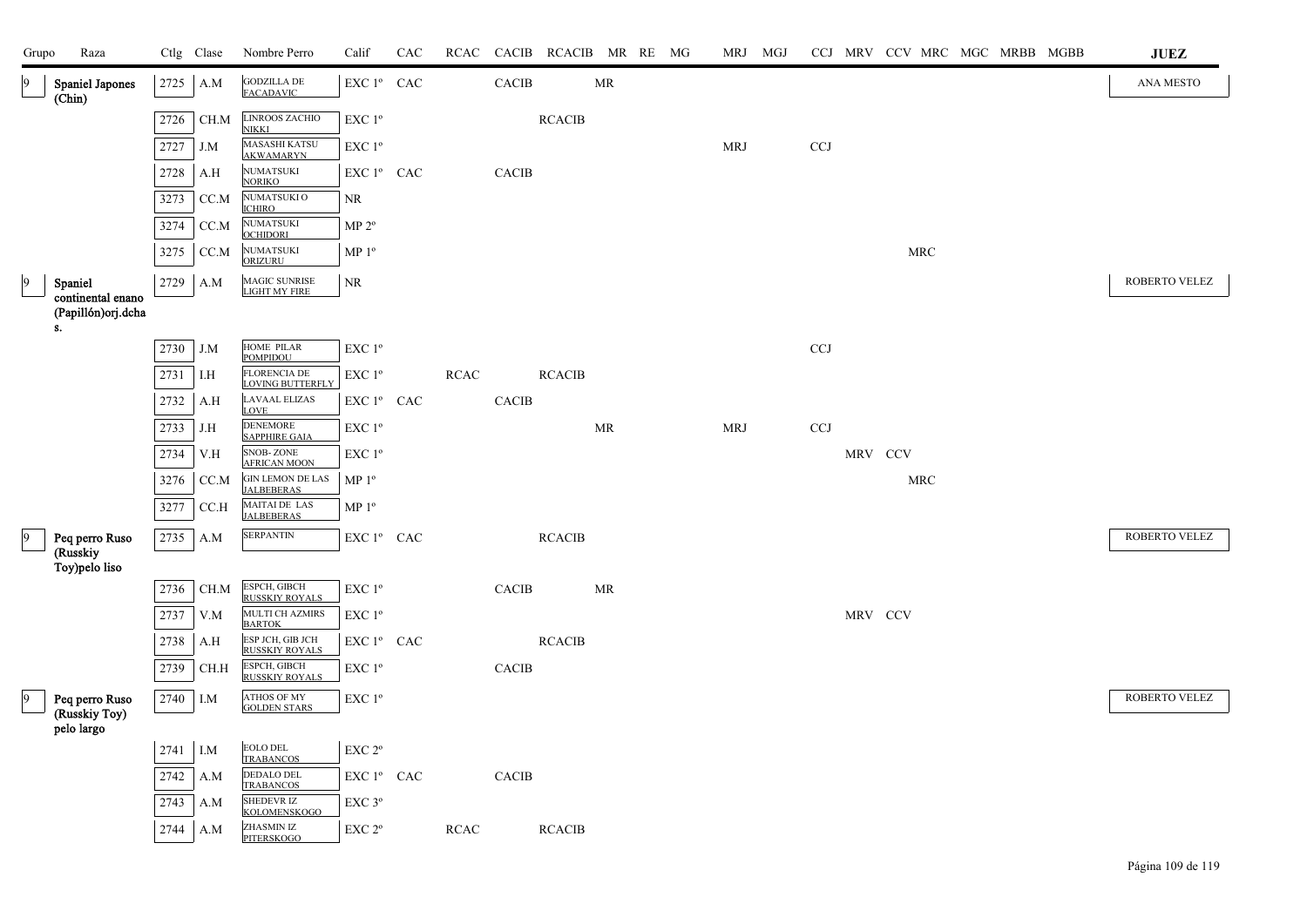| Grupo           | Raza                                          |      | Ctlg Clase | Nombre Perro                                 | Calif                                        | CAC |             |       | RCAC CACIB RCACIB MR RE MG |    |  | MRJ MGJ    | CCJ MRV CCV MRC MGC MRBB MGBB |     |  |  | <b>JUEZ</b>     |
|-----------------|-----------------------------------------------|------|------------|----------------------------------------------|----------------------------------------------|-----|-------------|-------|----------------------------|----|--|------------|-------------------------------|-----|--|--|-----------------|
| 9               | Peq perro Ruso<br>(Russkiy Toy)<br>pelo largo | 2745 | I.H        | BRIGITTE BARDOTT<br>DE CHERNY                | EXC 1°                                       |     | <b>RCAC</b> |       | <b>RCACIB</b>              |    |  |            |                               |     |  |  | ROBERTO VELEZ   |
|                 |                                               | 2746 | A.H        | LODELI'S DIANA                               | EXC 1º CAC                                   |     |             | CACIB |                            | MR |  |            |                               |     |  |  |                 |
|                 |                                               | 2747 | A.H        | <b>DIVA</b><br><b>SEMICVETIK</b>             | EXC 2 <sup>o</sup>                           |     |             |       |                            |    |  |            |                               |     |  |  |                 |
|                 |                                               | 2748 | J.H        | <b>KATERINA BELLEZA</b><br>DA VINCI CHERNY   | EXC 1 <sup>o</sup>                           |     |             |       |                            |    |  | <b>MRJ</b> | CCJ                           |     |  |  |                 |
|                 |                                               |      |            | <b>BRILLIANT</b><br>TY MOY ANGEL IZ          | $\ensuremath{\mathrm{EXC}}$ $2^{\mathrm{o}}$ |     |             |       |                            |    |  |            | <b>RCCJ</b>                   |     |  |  |                 |
|                 |                                               | 2749 | J.H        | <b>KOLOMENSKOGO</b><br>VERONIKA STYLE        |                                              |     |             |       |                            |    |  |            |                               |     |  |  |                 |
|                 |                                               | 2750 | J.H        | <b>EXCLUSIVNAYA</b>                          | NR.                                          |     |             |       |                            |    |  |            |                               |     |  |  |                 |
|                 |                                               | 3278 | CCA        | STRELNA LAND ELIS                            | MP 1 <sup>o</sup>                            |     |             |       |                            |    |  |            |                               | MRC |  |  |                 |
| $\vert 9 \vert$ | Bulldog francés                               | 2751 | I.M        | <b>CARONTE DE</b><br>PUERTO DEL ANGEL        | <b>NR</b>                                    |     |             |       |                            |    |  |            |                               |     |  |  | SILVIE DESSERNE |
|                 |                                               | 2752 | I.M        | REY FELIPE II<br><b>DICORCI</b>              | $EXC1^{\circ}$                               |     |             |       |                            |    |  |            |                               |     |  |  |                 |
|                 |                                               | 2753 | I.M        | <b>SWEET TEAM</b><br><b>FERRERO</b>          | NR.                                          |     |             |       |                            |    |  |            |                               |     |  |  |                 |
|                 |                                               | 2754 | A.M        | <b>ARMANI DE</b><br><b>FRABEDAN</b>          | EXC                                          |     |             |       |                            |    |  |            |                               |     |  |  |                 |
|                 |                                               | 2755 | A.M        | <b>BALEARBULLY</b><br><b>KOVAC</b>           | MB                                           |     |             |       |                            |    |  |            |                               |     |  |  |                 |
|                 |                                               | 2756 | A.M        | <b>BULL RANCH MX</b><br>WINNER PORTLAND      | NR                                           |     |             |       |                            |    |  |            |                               |     |  |  |                 |
|                 |                                               | 2757 | A.M        | <b>CALVIN KLEIN</b><br><b>DEMICOR</b>        | EXC 4 <sup>o</sup>                           |     |             |       |                            |    |  |            |                               |     |  |  |                 |
|                 |                                               | 2758 | A.M        | CARBALLEIRA<br><b>D'GUIA BASSTIAN</b>        | EXC 1º CAC                                   |     |             | CACIB |                            |    |  |            |                               |     |  |  |                 |
|                 |                                               | 2759 | A.M        | $\overline{\text{DON}}$ LOBO GUIDO           | EXC                                          |     |             |       |                            |    |  |            |                               |     |  |  |                 |
|                 |                                               | 2760 | A.M        | HANSEL DICORCI                               | $EXC$ $3^{\circ}$                            |     |             |       |                            |    |  |            |                               |     |  |  |                 |
|                 |                                               | 2761 | A.M        | <b>JOKER DASTIN</b><br><b>HEART</b>          | EXC 2 <sup>o</sup>                           |     | <b>RCAC</b> |       | <b>RCACIB</b>              |    |  |            |                               |     |  |  |                 |
|                 |                                               | 2762 | A.M        | MARQUÉS<br><u>D'SALDAÑA LORD</u>             | EXC <sub>5°</sub>                            |     |             |       |                            |    |  |            |                               |     |  |  |                 |
|                 |                                               | 2763 | A.M        | <b>MAVERICK DES</b><br><b>BOULES AUX MIL</b> | EXC                                          |     |             |       |                            |    |  |            |                               |     |  |  |                 |
|                 |                                               | 2764 | A.M        | <b>QUIO DE ARONUI</b>                        | NR                                           |     |             |       |                            |    |  |            |                               |     |  |  |                 |
|                 |                                               | 2765 | A.M        | ZZ TOP DE EL                                 | EXC 6 <sup>o</sup>                           |     |             |       |                            |    |  |            |                               |     |  |  |                 |
|                 |                                               | 2766 | J.M        | <b>MENCEY LOCO</b><br>ARES TEMPO DE          | EXC 4 <sup>o</sup>                           |     |             |       |                            |    |  |            |                               |     |  |  |                 |
|                 |                                               | 2767 | J.M        | <b>VALIVA</b><br><b>CHESTER IZ</b>           | $\ensuremath{\mathrm{EXC}}$ $2^{\mathrm{o}}$ |     |             |       |                            |    |  |            | RCCJ                          |     |  |  |                 |
|                 |                                               | 2768 | J.M        | <b>PALEVYH</b><br>DAULØKKE'S                 | NR.                                          |     |             |       |                            |    |  |            |                               |     |  |  |                 |
|                 |                                               | 2769 | J.M        | ROCHEFORT LE DUC<br>D'CIES A LO LOCO         | $EXC$ $3^{\circ}$                            |     |             |       |                            |    |  |            |                               |     |  |  |                 |
|                 |                                               | 2770 | J.M        | <b>EISENHOWER GRAN</b>                       | $EXC$ 5°                                     |     |             |       |                            |    |  |            |                               |     |  |  |                 |
|                 |                                               | 2771 | J.M        | <b>OSIRIS</b><br><b>HOBBS DESERYSHE</b>      | <b>NR</b>                                    |     |             |       |                            |    |  |            |                               |     |  |  |                 |
|                 |                                               |      |            |                                              |                                              |     |             |       |                            |    |  |            |                               |     |  |  |                 |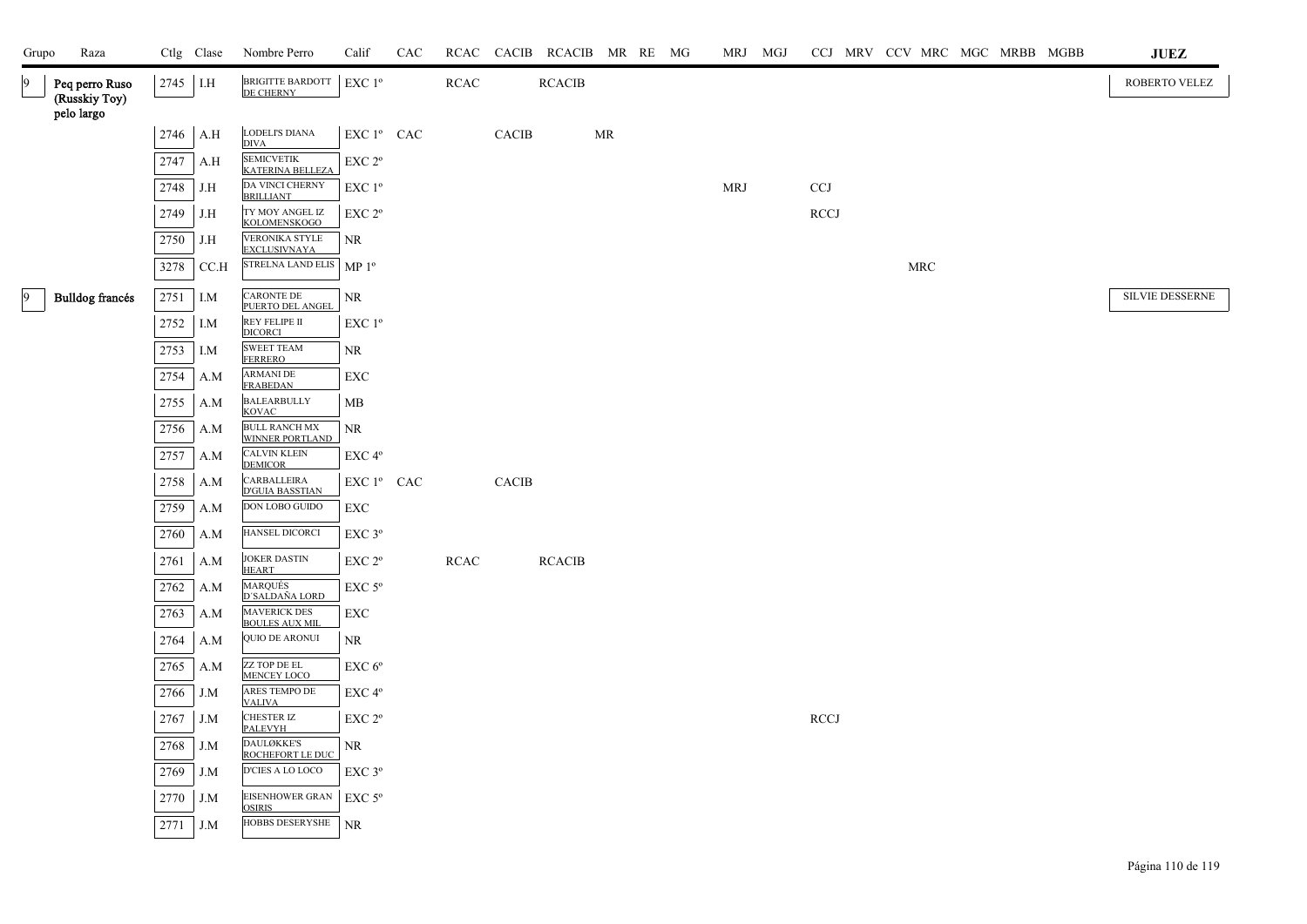| Grupo | Raza                   |      | Ctlg Clase | Nombre Perro                                 | Calif                  | CAC |             |              | RCAC CACIB RCACIB MR RE MG |           |  | MRJ MGJ    |            |  |  | CCJ MRV CCV MRC MGC MRBB MGBB | <b>JUEZ</b>     |
|-------|------------------------|------|------------|----------------------------------------------|------------------------|-----|-------------|--------------|----------------------------|-----------|--|------------|------------|--|--|-------------------------------|-----------------|
| 9.    | <b>Bulldog</b> francés | 2772 | J.M        | <b>IRVING</b><br><b>PETITGRANGOS</b>         | NR                     |     |             |              |                            |           |  |            |            |  |  |                               | SILVIE DESSERNE |
|       |                        | 2773 | J.M        | MATING OF THE<br><b>KING FEDERER</b>         | EXC                    |     |             |              |                            |           |  |            |            |  |  |                               |                 |
|       |                        | 2774 | J.M        | MR. SAXO BEAT DE<br>EL MENCEY LOCO           | EXC                    |     |             |              |                            |           |  |            |            |  |  |                               |                 |
|       |                        | 2775 | J.M        | SUEÑOS DE ZAHORA<br><b>CLARENCE</b>          | <b>NR</b>              |     |             |              |                            |           |  |            |            |  |  |                               |                 |
|       |                        | 2776 | J.M        | <b>VITAL VAY</b><br><b>BUGATTI</b>           | EXC                    |     |             |              |                            |           |  |            |            |  |  |                               |                 |
|       |                        | 2777 | J.M        | <b>ZEUS OF VILLA</b><br><b>GLORIA</b>        | EXC 1 <sup>o</sup>     |     |             |              |                            |           |  | <b>MRJ</b> | <b>CCJ</b> |  |  |                               |                 |
|       |                        | 2778 | I.H        | <b>BOULE &amp; ONUBA</b><br>REMEMBER ME      | NR                     |     |             |              |                            |           |  |            |            |  |  |                               |                 |
|       |                        | 2779 | I.H        | BRIGITTE SANTO<br>THYRSO VILLAGE             | $EXC 2^{\circ}$        |     |             |              |                            |           |  |            |            |  |  |                               |                 |
|       |                        | 2780 | I.H        | CHANEL DE C.A.S<br>VALLGA'S                  | NR                     |     |             |              |                            |           |  |            |            |  |  |                               |                 |
|       |                        | 2781 | I.H        | FRUSTYLE RIHANNA<br><b>FOR DEMICOR</b>       | $EXC 4^{\circ}$        |     |             |              |                            |           |  |            |            |  |  |                               |                 |
|       |                        | 2782 | I.H        | <b>JIJI DIAMOND DU<br/>DIEUDONÈE</b>         | $EXC$ 5 $^{\circ}$     |     |             |              |                            |           |  |            |            |  |  |                               |                 |
|       |                        | 2783 | I.H        | KORINNE DE EL<br><b>MENCEY LOCO</b>          | EXC 1 <sup>°</sup> CAC |     |             | <b>CACIB</b> |                            | <b>MR</b> |  |            |            |  |  |                               |                 |
|       |                        | 2784 | I.H        | SHEILA MOLOSOS<br><b>DEL CALIFA</b>          | EXC 3°                 |     |             |              |                            |           |  |            |            |  |  |                               |                 |
|       |                        | 2785 | A.H        | BOULE&ONUBA<br><b>ONLY YOU</b>               | EXC                    |     |             |              |                            |           |  |            |            |  |  |                               |                 |
|       |                        | 2786 | A.H        | CARBALLEIRA<br><b>D'GUIA BELHA</b>           | EXC 4°                 |     |             |              |                            |           |  |            |            |  |  |                               |                 |
|       |                        | 2787 | A.H        | <b>DANIELLE</b><br><b>PETITGRANGOS</b>       | NR                     |     |             |              |                            |           |  |            |            |  |  |                               |                 |
|       |                        | 2788 | A.H        | DEL BOSO DANIELA                             | $EXC1^{\circ}$         |     | <b>RCAC</b> |              | <b>RCACIB</b>              |           |  |            |            |  |  |                               |                 |
|       |                        | 2789 | A.H        | <b>FIORELLA DU</b><br><b>DIEUDONÈE</b>       | EXC                    |     |             |              |                            |           |  |            |            |  |  |                               |                 |
|       |                        | 2790 | A.H        | IRONFIST LORELEI<br>AT DON LOBO              | EXC 2°                 |     |             |              |                            |           |  |            |            |  |  |                               |                 |
|       |                        | 2791 | A.H        | JCH DEL BOSO<br><b>ASHLEY</b>                | NR                     |     |             |              |                            |           |  |            |            |  |  |                               |                 |
|       |                        | 2792 | A.H        | LESY LE PETIT CAN                            | NR                     |     |             |              |                            |           |  |            |            |  |  |                               |                 |
|       |                        | 2793 | A.H        | <b>NIZA</b>                                  | EXC                    |     |             |              |                            |           |  |            |            |  |  |                               |                 |
|       |                        | 2794 | A.H        | ROYAL SHAKLANDS<br>FROZEN PRINCESS           | EXC                    |     |             |              |                            |           |  |            |            |  |  |                               |                 |
|       |                        | 2795 | A.H        | <b>SAMBA Y FATIGA</b><br><b>LULLABY</b>      | $EXC$ $3^{\circ}$      |     |             |              |                            |           |  |            |            |  |  |                               |                 |
|       |                        | 2796 | A.H        | <b>SENA</b>                                  | $EXC$ 5 $^{\circ}$     |     |             |              |                            |           |  |            |            |  |  |                               |                 |
|       |                        | 2797 | J.H        | <b>AKEMI DOS BULLS</b><br><b>DA VICTORIA</b> | $EXC1^{\circ}$         |     |             |              |                            |           |  |            | CCJ        |  |  |                               |                 |
|       |                        | 2798 | J.H        | <b>CARBALLEIRA</b><br><b>D'GUIA CARRIE</b>   | EXC 3°                 |     |             |              |                            |           |  |            |            |  |  |                               |                 |
|       |                        | 2799 | J.H        | <b>CHARLOT IZ</b><br><b>PALEVYH</b>          | MB                     |     |             |              |                            |           |  |            |            |  |  |                               |                 |
|       |                        | 2800 | J.H        | DAGA DE FARRAJON   MB                        |                        |     |             |              |                            |           |  |            |            |  |  |                               |                 |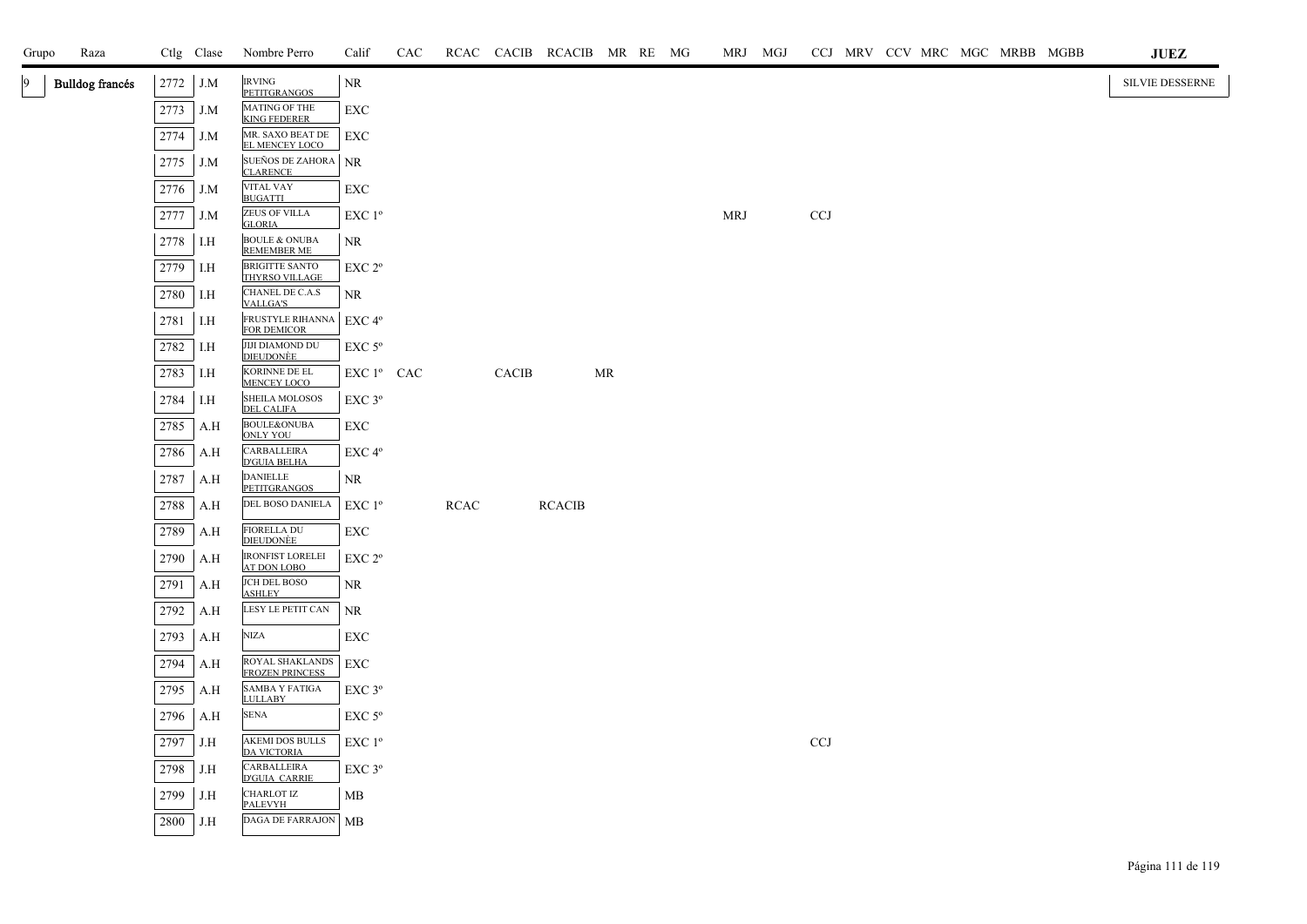| Grupo | Raza                   |      | Ctlg Clase    | Nombre Perro                                 | Calif              | CAC |             |              | RCAC CACIB RCACIB MR RE MG |  |  | MRJ MGJ |             |         |     |             | CCJ MRV CCV MRC MGC MRBB MGBB | <b>JUEZ</b>               |
|-------|------------------------|------|---------------|----------------------------------------------|--------------------|-----|-------------|--------------|----------------------------|--|--|---------|-------------|---------|-----|-------------|-------------------------------|---------------------------|
| 19    | <b>Bulldog francés</b> | 2801 | J.H           | DEL BOSO OLENNA                              | МB                 |     |             |              |                            |  |  |         |             |         |     |             |                               | SILVIE DESSERNE           |
|       |                        | 2802 | J.H           | DOLCE BREED ASIA                             | EXC 6 <sup>o</sup> |     |             |              |                            |  |  |         |             |         |     |             |                               |                           |
|       |                        | 2803 | J.H           | <b>HALLÉ BERRY</b><br>PETITGRANGOS           | NR                 |     |             |              |                            |  |  |         |             |         |     |             |                               |                           |
|       |                        | 2804 | J.H           | HARITA IZ PALEVYH EXC<br><b>BULDOGOV</b>     |                    |     |             |              |                            |  |  |         |             |         |     |             |                               |                           |
|       |                        | 2805 | J.H           | HEIDI NAVARRO<br><b>PETITGRANGOS</b>         | NR                 |     |             |              |                            |  |  |         |             |         |     |             |                               |                           |
|       |                        | 2806 | J.H           | <b>KLEINE KEIZER</b><br><b>MOSCOVITA</b>     | EXC 4°             |     |             |              |                            |  |  |         |             |         |     |             |                               |                           |
|       |                        | 2807 | J.H           | <b>LOMAN UNICE</b>                           | $EXC$ 5 $\rm ^{o}$ |     |             |              |                            |  |  |         |             |         |     |             |                               |                           |
|       |                        | 2808 | J.H           | <b>MIRANDA WESTLIFE</b>                      | <b>NR</b>          |     |             |              |                            |  |  |         |             |         |     |             |                               |                           |
|       |                        | 2809 | J.H           | NANETTE DE EL<br>MENCEY LOCO                 | EXC                |     |             |              |                            |  |  |         |             |         |     |             |                               |                           |
|       |                        | 2810 | J.H           | TULSKAYA<br><b>AKVAREL UMA LA</b>            | EXC 2 <sup>o</sup> |     |             |              |                            |  |  |         | <b>RCCJ</b> |         |     |             |                               |                           |
|       |                        | 2811 | J.H           | VIOLET DE<br><b>MOLOSOS DEL</b>              | MВ                 |     |             |              |                            |  |  |         |             |         |     |             |                               |                           |
|       |                        | 2812 | V.H           | BETTY DE GONGAR<br>DEL PI                    | EXC 1 <sup>o</sup> |     |             |              |                            |  |  |         |             | MRV CCV |     |             |                               |                           |
|       |                        | 3279 | BB.M          | NEVERENDING<br><b>BULLS ALLABOARD</b>        | NR                 |     |             |              |                            |  |  |         |             |         |     |             |                               |                           |
|       |                        | 3280 | BB.H          | ABAKSIHOLD<br><b>MAGNOLIA</b>                | NR                 |     |             |              |                            |  |  |         |             |         |     |             |                               |                           |
|       |                        | 3281 | BB.H          | AKITA DE LA<br>REALEZA NEGRA                 | <b>PROME</b>       |     |             |              |                            |  |  |         |             |         |     |             |                               |                           |
|       |                        | 3282 | BB.H          | MARQUÉS<br>D'SALDAÑA THE                     | <b>NR</b>          |     |             |              |                            |  |  |         |             |         |     |             |                               |                           |
|       |                        | 3283 | BB.H          | NEVERENDING<br><b>BULLS ALLABOARD</b>        | $MP 2^{\circ}$     |     |             |              |                            |  |  |         |             |         |     |             |                               |                           |
|       |                        | 3284 | $_{\rm BB.H}$ | SELASSIECAN<br><b>MANDALA</b>                | $MP 1^{\circ}$     |     |             |              |                            |  |  |         |             |         |     | <b>MRBB</b> |                               |                           |
|       |                        | 3285 | CC.M          | LAKEBULL ENZO                                | MP $5^{\rm o}$     |     |             |              |                            |  |  |         |             |         |     |             |                               |                           |
|       |                        | 3286 | CC.M          | <b>LAKEBULL</b><br><b>ESPARTANO</b>          | MP 2 <sup>o</sup>  |     |             |              |                            |  |  |         |             |         |     |             |                               |                           |
|       |                        | 3287 | CC.M          | M.J DU DIEUDONÉE                             | MP $3^{\rm o}$     |     |             |              |                            |  |  |         |             |         |     |             |                               |                           |
|       |                        | 3288 | CC.M          | MATING OF THE<br><b>KING NOVIZALA</b>        | MP 1 <sup>o</sup>  |     |             |              |                            |  |  |         |             |         | MRC |             |                               |                           |
|       |                        | 3289 | CC.M          | MOLOKAI DE<br><b>NERKEN</b>                  | $MP 4^{\circ}$     |     |             |              |                            |  |  |         |             |         |     |             |                               |                           |
|       |                        | 3290 | CC.M          | <b>SAURON II DE</b><br><b>BULLART</b>        | <b>PROME</b>       |     |             |              |                            |  |  |         |             |         |     |             |                               |                           |
|       |                        | 3291 | CC.M          | YESSER DE EL<br><b>MENCEY LOCO</b>           | $\rm NR$           |     |             |              |                            |  |  |         |             |         |     |             |                               |                           |
|       |                        | 3292 | CCA           | EOWYN DE BULLART NR                          |                    |     |             |              |                            |  |  |         |             |         |     |             |                               |                           |
|       |                        | 3293 | CCA           | LAKEBULL EVOGUE NR                           |                    |     |             |              |                            |  |  |         |             |         |     |             |                               |                           |
| 19    | Carlino (Pug)          | 2813 | I.M           | <b>DIABOLBRIC'S TRUE</b><br><b>DETECTIVE</b> | $EXC1^{\circ}$     |     | <b>RCAC</b> |              | <b>RCACIB</b>              |  |  |         |             |         |     |             |                               | <b>RAFAEL DE SANTIAGO</b> |
|       |                        | 2814 | A.M           | <b>BR ART DECO</b><br><b>CHARLY</b>          | EXC 1º CAC         |     |             | <b>CACIB</b> |                            |  |  |         |             |         |     |             |                               |                           |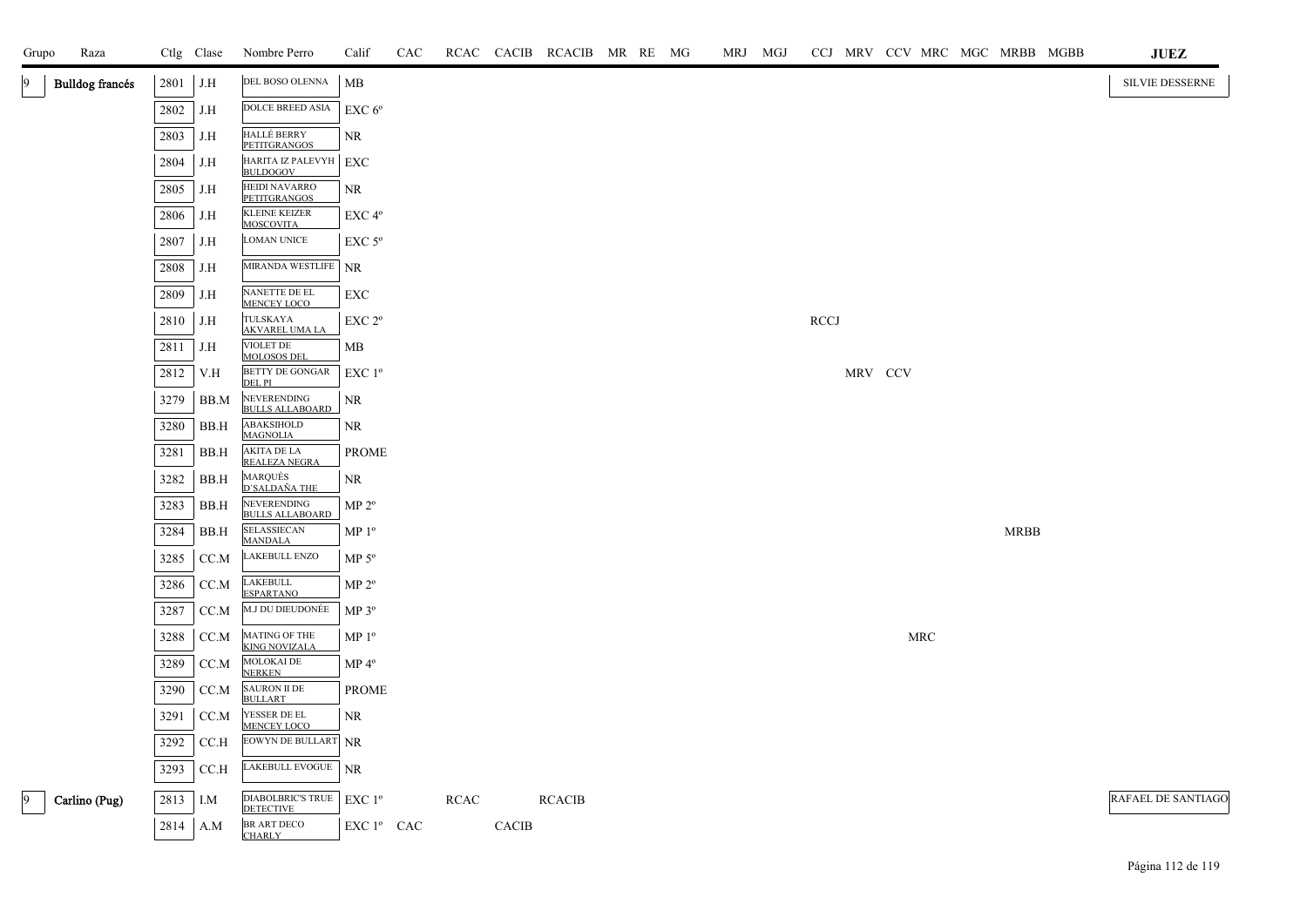| Grupo | Raza                  |      | Ctlg Clase | Nombre Perro                                             | Calif                  | CAC |             |              | RCAC CACIB RCACIB MR RE MG |    |  |            | MRJ MGJ |             | CCJ MRV CCV MRC MGC MRBB MGBB |            |             |  | JUEZ               |
|-------|-----------------------|------|------------|----------------------------------------------------------|------------------------|-----|-------------|--------------|----------------------------|----|--|------------|---------|-------------|-------------------------------|------------|-------------|--|--------------------|
|       | Carlino (Pug)         | 2815 | A.M        | CH BECKFORD                                              | $EXC$ $3^{\circ}$      |     |             |              |                            |    |  |            |         |             |                               |            |             |  | RAFAEL DE SANTIAGO |
|       |                       | 2816 | A.M        | <b>TOMMY</b><br><b>COUNTING CROWS</b><br>RIDE THE HI-HAT | $EXC 4^{\circ}$        |     |             |              |                            |    |  |            |         |             |                               |            |             |  |                    |
|       |                       | 2817 | A.M        | DEL SUR ANDALUSI<br><b>LOVE AT FIRST</b>                 | EXC                    |     |             |              |                            |    |  |            |         |             |                               |            |             |  |                    |
|       |                       | 2818 | A.M        | LLEO-SANMART PAU                                         | EXC 2 <sup>o</sup>     |     |             |              |                            |    |  |            |         |             |                               |            |             |  |                    |
|       |                       | 2819 | A.M        | <b>TOMAS DE</b><br><b>POTXOLOS</b>                       | EXC                    |     |             |              |                            |    |  |            |         |             |                               |            |             |  |                    |
|       |                       | 2820 | J.M        | CONTUNDENTE E<br><b>IRREVERENTE DE</b>                   | EXC 2 <sup>o</sup>     |     |             |              |                            |    |  |            |         | <b>RCCJ</b> |                               |            |             |  |                    |
|       |                       | 2821 | J.M        | <b>ROSE'S HATERS</b><br><b>BACK OFF</b>                  | $EXC1^{\circ}$         |     |             |              |                            | MR |  | <b>MRJ</b> |         | <b>CCJ</b>  |                               |            |             |  |                    |
|       |                       | 2822 | I.H        | <b>COUNTING CROWS</b><br><b>UNIQUE</b>                   | $EXC$ 3 $^{\circ}$     |     |             |              |                            |    |  |            |         |             |                               |            |             |  |                    |
|       |                       | 2823 | I.H        | LOS CHATOS DEL<br><b>NORTE HATE ME</b>                   | EXC 2 <sup>o</sup>     |     |             |              |                            |    |  |            |         |             |                               |            |             |  |                    |
|       |                       | 2824 | I.H        | NEVER BACK DOWN<br>DE CARLIMOPS                          | $EXC1^{\circ}$         |     | <b>RCAC</b> |              | <b>RCACIB</b>              |    |  |            |         |             |                               |            |             |  |                    |
|       |                       | 2825 | A.H        | CH GIB.<br><b>DONNYMOOR</b>                              | $EXC$ $3^{\circ}$      |     |             |              |                            |    |  |            |         |             |                               |            |             |  |                    |
|       |                       | 2826 | A.H        | DE GUGGENCAN MA<br><b>BAKER</b>                          | EXC 2 <sup>o</sup>     |     |             |              |                            |    |  |            |         |             |                               |            |             |  |                    |
|       |                       | 2827 | A.H        | DIABOLBRIC'S<br><b>CINDERELLA'S</b>                      | $EXC1^{\circ}$ CAC     |     |             | CACIB        |                            |    |  |            |         |             |                               |            |             |  |                    |
|       |                       | 2828 | A.H        | LOS CHATOS DEL<br><b>NORTE</b>                           | NR                     |     |             |              |                            |    |  |            |         |             |                               |            |             |  |                    |
|       |                       | 2829 | CH.H       | <b>GLORIOUS SPIRIT</b><br><b>BARRIOS IN</b>              | $EXC1^{\circ}$         |     |             |              |                            |    |  |            |         |             |                               |            |             |  |                    |
|       |                       | 2830 | J.H        | <b>DIABOLBRIC'S</b><br><b>CANDY PAINT</b>                | EXC 1 <sup>o</sup>     |     |             |              |                            |    |  |            |         | <b>CCJ</b>  |                               |            |             |  |                    |
|       |                       | 2831 | J.H        | LOS CHATOS DEL<br>NORTE GET READY                        | EXC 2 <sup>o</sup>     |     |             |              |                            |    |  |            |         | <b>RCCJ</b> |                               |            |             |  |                    |
|       |                       | 3294 | BB.H       | <b>DIABOLBRIC'S</b><br><b>DREAMER GIRL</b>               | MP <sup>0</sup>        |     |             |              |                            |    |  |            |         |             |                               |            | <b>MRBB</b> |  |                    |
|       |                       | 3295 | CC.M       | <b>DIABOLBRIC'S</b><br><b>ROAD WARRIOR</b>               | MP 1 <sup>o</sup>      |     |             |              |                            |    |  |            |         |             |                               | <b>MRC</b> |             |  |                    |
| 9     | <b>Boston</b> terrier | 2832 | I.M        | <b>ALICANTERO</b>                                        | <b>DESC</b>            |     |             |              |                            |    |  |            |         |             |                               |            |             |  | ANA MESTO          |
|       |                       | 2833 | I.M        | <b>HIGHRIDGE'S ALL</b><br><b>AMERICAN BOL</b>            | $EXC1^{\circ}$         |     | <b>RCAC</b> |              |                            |    |  |            |         |             |                               |            |             |  |                    |
|       |                       | 2834 | A.M        | <b>ASTERIX MANOR</b><br><b>BOHEMIA</b>                   | <b>NR</b>              |     |             |              |                            |    |  |            |         |             |                               |            |             |  |                    |
|       |                       | 2835 | A.M        | <b>BARON DE VERONA</b><br><b>MUSTANG PAWNEE</b>          | $EXC$ $3^{\circ}$      |     |             |              |                            |    |  |            |         |             |                               |            |             |  |                    |
|       |                       | 2836 | A.M        | CH. SALNES BULL<br><b>BRANDON</b>                        | EXC 2 <sup>o</sup>     |     |             |              |                            |    |  |            |         |             |                               |            |             |  |                    |
|       |                       | 2837 | A.M        | EL CID DE OS<br><b>TOLINOS DO FERROI</b>                 | EXC 1 <sup>°</sup> CAC |     |             | <b>CACIB</b> |                            | MR |  |            |         |             |                               |            |             |  |                    |
|       |                       | 2838 | A.M        | RADAN ROLO<br><b>EWABO</b>                               | EXC 4°                 |     |             |              |                            |    |  |            |         |             |                               |            |             |  |                    |
|       |                       | 2839 | CH.M       | <b>CH BARROCO'S</b><br><b>VERIFIED</b>                   | EXC 2 <sup>o</sup>     |     |             |              |                            |    |  |            |         |             |                               |            |             |  |                    |
|       |                       | 2840 | CH.M       | CH. KENNEDY'S<br><b>SPECIAL STORY BEE</b>                | EXC 1 <sup>o</sup>     |     |             |              | <b>RCACIB</b>              |    |  |            |         |             |                               |            |             |  |                    |
|       |                       | 2841 | J.M        | HESSENVILLA'S<br><b>CASSIUS CLAY</b>                     | $EXC1^{\circ}$         |     |             |              |                            |    |  | MRJ        |         | <b>CCJ</b>  |                               |            |             |  |                    |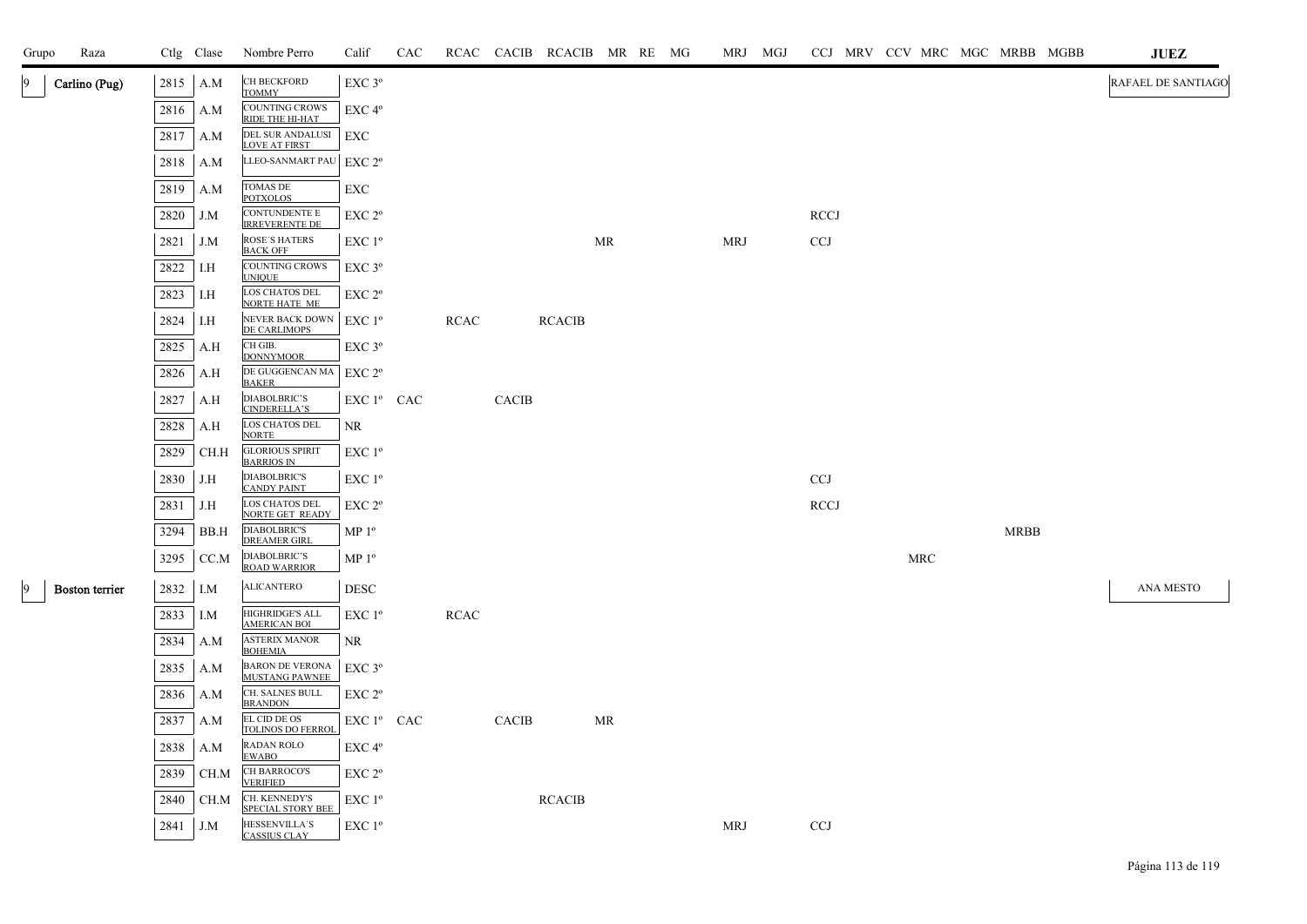| Grupo        | Raza           |      | Ctlg Clase | Nombre Perro                                                 | Calif              | CAC |             |              | RCAC CACIB RCACIB MR RE MG |  |  | MRJ MGJ |             |  |     |             | CCJ MRV CCV MRC MGC MRBB MGBB | <b>JUEZ</b>               |
|--------------|----------------|------|------------|--------------------------------------------------------------|--------------------|-----|-------------|--------------|----------------------------|--|--|---------|-------------|--|-----|-------------|-------------------------------|---------------------------|
|              | Boston terrier | 2842 | J.M        | LUXURY DOG'S ALL<br>YOUR NEED IS LOVE                        | EXC 3°             |     |             |              |                            |  |  |         |             |  |     |             |                               | <b>ANA MESTO</b>          |
|              |                | 2843 | J.M        | SIMBA DE TIERRAS<br>DE BREOGAN                               | EXC <sub>2°</sub>  |     |             |              |                            |  |  |         | <b>RCCJ</b> |  |     |             |                               |                           |
|              |                | 2844 | I.H        | HAPPY DESIGN DO<br><b>PINCHECARNEIRO</b>                     | EXC 2°             |     |             |              |                            |  |  |         |             |  |     |             |                               |                           |
|              |                | 2845 | I.H        | RHONA DE TIERRAS   EXC 1º<br>DE BREOGAN                      |                    |     |             |              |                            |  |  |         |             |  |     |             |                               |                           |
|              |                | 2846 | A.H        | ARGIPPINAOFMINEO                                             | EXC 6 <sup>o</sup> |     |             |              |                            |  |  |         |             |  |     |             |                               |                           |
|              |                | 2847 | A.H        | CH. KAIT KLASSIK                                             | EXC <sub>5°</sub>  |     |             |              |                            |  |  |         |             |  |     |             |                               |                           |
|              |                | 2848 | A.H        | <b>FORMULA 1 FOR</b><br>EUJW17 JCH<br><b>DORADOSTAFF HEY</b> | EXC 1º CAC         |     |             | <b>CACIB</b> |                            |  |  |         |             |  |     |             |                               |                           |
|              |                | 2849 | A.H        | JR. CH. LA PEQUENA<br><b>CATALINA DE OS</b>                  | $EXC$ 3°           |     |             |              |                            |  |  |         |             |  |     |             |                               |                           |
|              |                | 2850 | A.H        | N' ENVIE PAS MA                                              | EXC 2°             |     | <b>RCAC</b> |              | <b>RCACIB</b>              |  |  |         |             |  |     |             |                               |                           |
|              |                | 2851 | A.H        | <b>VIE DES ANGES DE</b><br>SALNES BULL DAISY   EXC 4°        |                    |     |             |              |                            |  |  |         |             |  |     |             |                               |                           |
|              |                | 2852 | CH.H       | MEY DE TIERRAS DE NR                                         |                    |     |             |              |                            |  |  |         |             |  |     |             |                               |                           |
|              |                | 2853 | J.H        | <b>BREOGAN</b><br>AMERICAN BEAUTY NR                         |                    |     |             |              |                            |  |  |         |             |  |     |             |                               |                           |
|              |                | 2854 | J.H        | <b>RAYLA DI CORS</b><br>BARON DE VERONA<br>OH SISTER         | $EXC$ $3^{\circ}$  |     |             |              |                            |  |  |         |             |  |     |             |                               |                           |
|              |                | 2855 | J.H        | EVA EVITA EWABO                                              | EXC 2 <sup>o</sup> |     |             |              |                            |  |  |         | <b>RCCJ</b> |  |     |             |                               |                           |
|              |                | 2856 | J.H        | NO PROBLEM AT<br><b>ALL TORQUES</b>                          | EXC 1 <sup>°</sup> |     |             |              |                            |  |  |         | <b>CCJ</b>  |  |     |             |                               |                           |
|              |                | 3296 | BB.H       | <b>FIONA AIRES DE</b><br><b>GREDOS</b>                       | NR.                |     |             |              |                            |  |  |         |             |  |     |             |                               |                           |
|              |                | 3297 | BB.H       | LUXURY DOG'S LIKE<br><b>A VIRGIN</b>                         | MP <sup>0</sup>    |     |             |              |                            |  |  |         |             |  |     | <b>MRBB</b> |                               |                           |
|              |                | 3298 | CC.M       | <b>BOSTON STYLE</b><br><b>TSELIBOR KING OF</b>               | $MP 1^{\circ}$     |     |             |              |                            |  |  |         |             |  |     |             |                               |                           |
|              |                | 3299 | CC.M       | LUXURY DOG'S BIG<br><b>STAR</b>                              | MP 2 <sup>o</sup>  |     |             |              |                            |  |  |         |             |  |     |             |                               |                           |
|              |                | 3300 | CC.H       | <b>BERNADETTE</b><br>ROSTENKOWSKI DE                         | $MP 1^{\circ}$     |     |             |              |                            |  |  |         |             |  | MRC |             |                               |                           |
|              |                | 3301 | CC.H       | CHAN CHUE O'NOA                                              | <b>NR</b>          |     |             |              |                            |  |  |         |             |  |     |             |                               |                           |
| $ 10\rangle$ | Galgo Afgano   | 2857 | I.M        | DONT NEED YOU                                                | EXC <sub>2°</sub>  |     |             |              |                            |  |  |         |             |  |     |             |                               | <b>RAFAEL DE SANTIAGO</b> |
|              |                | 2858 | I.M        | <b>CHEER ME</b><br><b>GOLDDRAGON</b>                         | EXC 1º CAC         |     |             | <b>CACIB</b> |                            |  |  |         |             |  |     |             |                               |                           |
|              |                | 2859 | I.M        | <b>CONOR MCGREGOR</b><br><b>GOLDDRAGON</b><br><b>SHELDON</b> | EXC <sub>3°</sub>  |     |             |              |                            |  |  |         |             |  |     |             |                               |                           |
|              |                | 2860 | A.M        | <b>COSMIN INFINITY</b>                                       | EXC 2 <sup>o</sup> |     |             |              |                            |  |  |         |             |  |     |             |                               |                           |
|              |                | 2861 | A.M        | DE MARISCALATO<br>DRAGONFLY ECCO'S                           | $EXC$ $3^{\circ}$  |     |             |              |                            |  |  |         |             |  |     |             |                               |                           |
|              |                | 2862 | A.M        | <b>DIAMANT NOIR</b><br><b>GOLDDRAGON</b>                     | EXC <sub>4°</sub>  |     |             |              |                            |  |  |         |             |  |     |             |                               |                           |
|              |                | 2863 | A.M        | <b>DUKE</b><br>THE REASON IS YOU                             | $EXC1^{\circ}$     |     | <b>RCAC</b> |              | <b>RCACIB</b>              |  |  |         |             |  |     |             |                               |                           |
|              |                | 2864 | A.M        | DE MARISCALATO<br>WAY UP TOPAZ KU                            | N <sub>R</sub>     |     |             |              |                            |  |  |         |             |  |     |             |                               |                           |

Página 114 de 119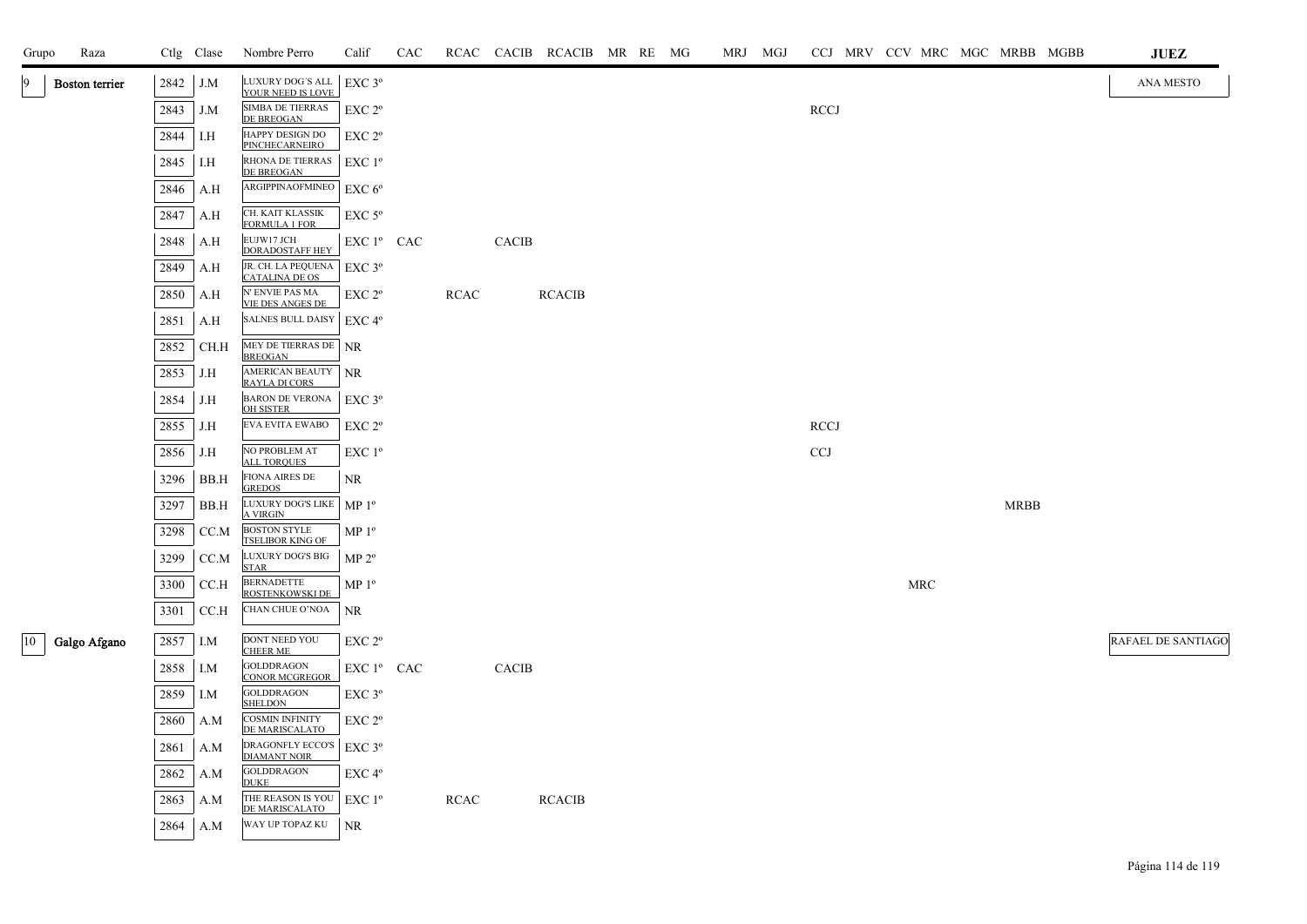| Grupo  | Raza         |      | Ctlg Clase | Nombre Perro                                      | Calif              | CAC |      |       | RCAC CACIB RCACIB MR RE MG |    |  | MRJ MGJ    | CCJ MRV CCV MRC MGC MRBB MGBB |            |             | <b>JUEZ</b>        |
|--------|--------------|------|------------|---------------------------------------------------|--------------------|-----|------|-------|----------------------------|----|--|------------|-------------------------------|------------|-------------|--------------------|
| $10-1$ | Galgo Afgano | 2865 | J.M        | <b>GOLDDRAGON</b><br><b>NOAH'S WHISHES</b>        | EXC 2 <sup>o</sup> |     |      |       |                            |    |  |            | <b>RCCJ</b>                   |            |             | RAFAEL DE SANTIAGO |
|        |              | 2866 | J.M        | HAYAT ONYCHINUS                                   | EXC 1 <sup>o</sup> |     |      |       |                            |    |  |            | <b>CCJ</b>                    |            |             |                    |
|        |              | 2867 | J.M        | <b>SHIVARHAN</b><br><b>EXCALIBUR LEGEND</b>       | $EXC$ $3^{\circ}$  |     |      |       |                            |    |  |            |                               |            |             |                    |
|        |              | 2868 | J.M        | TAIFA'AS SU DARÁ<br><b>WINDTALKER</b>             | $EXC 4^{\circ}$    |     |      |       |                            |    |  |            |                               |            |             |                    |
|        |              | 2869 | I.H        | <b>CALAMUS</b><br>COPACABANA                      | EXC 1 <sup>o</sup> |     | RCAC |       |                            |    |  |            |                               |            |             |                    |
|        |              | 2870 | I.H        | <b>GOLDDRAGON</b><br><b>SONG OF THE MOON</b>      | $EXC 2^{\circ}$    |     |      |       |                            |    |  |            |                               |            |             |                    |
|        |              | 2871 | I.H        | HURRICANE GIRL<br><b>AFGHAN ADDICTION</b>         | EXC 4°             |     |      |       |                            |    |  |            |                               |            |             |                    |
|        |              | 2872 | I.H        | TAIFA'S HOY ES<br><b>SIEMPRE TODAVIA</b>          | EXC 3 <sup>o</sup> |     |      |       |                            |    |  |            |                               |            |             |                    |
|        |              | 2873 | A.H        | FROZEN ON THE<br><b>RING AFGHAN'S</b>             | $EXC 2^{\circ}$    |     |      |       |                            |    |  |            |                               |            |             |                    |
|        |              | 2874 | A.H        | <b>GOLDDRAGON</b><br><b>CHERRY PIE</b>            | EXC                |     |      |       |                            |    |  |            |                               |            |             |                    |
|        |              | 2875 | A.H        | <b>GOLDDRAGON</b><br><b>FREEZING MOON</b>         | $EXC$ $3^{\circ}$  |     |      |       |                            |    |  |            |                               |            |             |                    |
|        |              | 2876 | A.H        | <b>GOLDDRAGON</b><br><b>LADY PARIS</b>            | EXC 4°             |     |      |       |                            |    |  |            |                               |            |             |                    |
|        |              | 2877 | A.H        | GOLDDRAGON ONE MOMENT IN TIME                     | $EXC$ 5 $^{\circ}$ |     |      |       |                            |    |  |            |                               |            |             |                    |
|        |              | 2878 | A.H        | LADY ARWEN DE<br><b>MARISCALATO</b>               | NR                 |     |      |       |                            |    |  |            |                               |            |             |                    |
|        |              | 2879 | A.H        | POLO'S CITYWINDS<br><b>BLUE CHINA</b>             | EXC 1º CAC         |     |      | CACIB |                            | MR |  |            |                               |            |             |                    |
|        |              | 2880 | A.H        | TO DIE FOR DE<br><b>AFGHAN'S</b>                  | EXC 6 <sup>o</sup> |     |      |       |                            |    |  |            |                               |            |             |                    |
|        |              | 2881 | CH.H       | <b>GOLDDRAGON</b><br>UTOPIA DESTINY               | EXC 1 <sup>o</sup> |     |      |       | <b>RCACIB</b>              |    |  |            |                               |            |             |                    |
|        |              | 2882 | CH.H       | <b>INDIRA DE</b><br><b>AFGHAN'S</b>               | $EXC 2^{\circ}$    |     |      |       |                            |    |  |            |                               |            |             |                    |
|        |              | 2883 | J.H        | <b>GOLDDRAGON</b><br><b>HEART ON FIRE</b>         | EXC 2°             |     |      |       |                            |    |  |            | <b>RCCJ</b>                   |            |             |                    |
|        |              | 2884 | J.H        | <b>GOLDDRAGON</b><br><b>SENSE AND</b>             | $EXC1^{\circ}$     |     |      |       |                            |    |  | <b>MRJ</b> | <b>CCJ</b>                    |            |             |                    |
|        |              | 2885 | J.H        | <b>GOLDDRAGON</b><br><b>WONDERLAND IS</b>         | EXC 3 <sup>o</sup> |     |      |       |                            |    |  |            |                               |            |             |                    |
|        |              | 2886 | J.H        | ROYAL JIMENA DEL<br>GHYRYO                        | MB                 |     |      |       |                            |    |  |            |                               |            |             |                    |
|        |              | 2887 | J.H        | SHIVARHAN QUEEN<br><b>SOPHIA</b>                  | NR                 |     |      |       |                            |    |  |            |                               |            |             |                    |
|        |              | 2888 | J.H        | TAIFA'S CASI NADA                                 | $EXC 4^{\circ}$    |     |      |       |                            |    |  |            |                               |            |             |                    |
|        |              | 3302 | BB.M       | GOLDDRAGON BE<br>FREE LIKE THE                    | MP <sup>0</sup>    |     |      |       |                            |    |  |            |                               |            | <b>MRBB</b> |                    |
|        |              | 3303 | CC.M       | <b>SHORTTEN BULLS</b><br><b>CON LA CARA PARTI</b> | MP <sup>0</sup>    |     |      |       |                            |    |  |            |                               | <b>MRC</b> |             |                    |
|        |              | 3304 | CC.H       | SHORTTEN BULLS<br><b>LA PILI KRUEGGER</b>         | MP <sup>0</sup>    |     |      |       |                            |    |  |            |                               |            |             |                    |
|        |              | 3305 | CC.H       | TALIBAN ELITE DE<br>HANOI                         | <b>PROME</b>       |     |      |       |                            |    |  |            |                               |            |             |                    |
|        |              | 3306 | CC.H       | TALIBAN ENSUEÑO<br>DE TOKYO                       | <b>PROME</b>       |     |      |       |                            |    |  |            |                               |            |             |                    |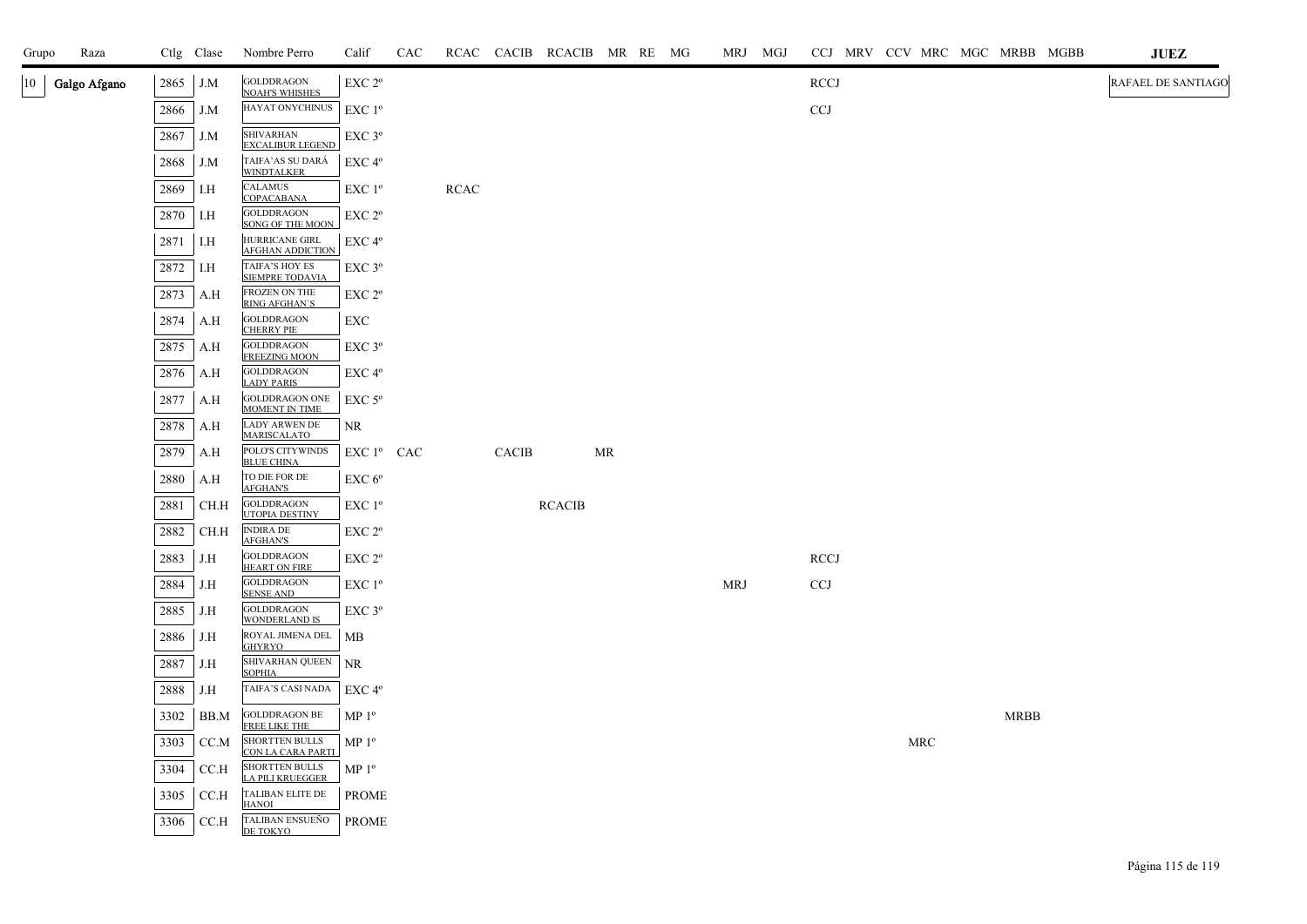| Grupo        | Raza                   |      | Ctlg Clase  | Nombre Perro                                  | Calif              | CAC |             |              | RCAC CACIB RCACIB MR RE MG |                                   |    | MRJ MGJ    |             |  |     |  | CCJ MRV CCV MRC MGC MRBB MGBB | <b>JUEZ</b>        |
|--------------|------------------------|------|-------------|-----------------------------------------------|--------------------|-----|-------------|--------------|----------------------------|-----------------------------------|----|------------|-------------|--|-----|--|-------------------------------|--------------------|
| 10           | Saluki                 | 2889 | A.M         | AZIZ PARTAM AL<br><b>ARAMIKA</b>              | EXC 1º CAC         |     |             | <b>CACIB</b> |                            | MR                                |    |            |             |  |     |  |                               | RAFAEL DE SANTIAGO |
|              |                        | 2890 | A.M         | <b>BALIG DE BOSQUES</b><br><b>AZULES</b>      | EXC 2 <sup>o</sup> |     | RCAC        |              | <b>RCACIB</b>              |                                   |    |            |             |  |     |  |                               |                    |
|              |                        | 2891 | A.M         | <b>DINDHALI LAL</b><br><b>JAWAHAR</b>         | EXC 4°             |     |             |              |                            |                                   |    |            |             |  |     |  |                               |                    |
|              |                        | 2892 | A.M         | <b>ELAMIR GYPSY</b><br><b>POWER</b>           | $EXC$ $3^{\circ}$  |     |             |              |                            |                                   |    |            |             |  |     |  |                               |                    |
|              |                        | 2893 | CH.M        | <b>AZIZ QASEEM AL</b><br><b>ARAMIKA</b>       | EXC 1 <sup>o</sup> |     |             |              |                            |                                   |    |            |             |  |     |  |                               |                    |
|              |                        | 2894 | J.M         | PERSIAN DRAGON<br><b>BVLGARI</b>              | EXC 1 <sup>o</sup> |     |             |              |                            |                                   |    | <b>MRJ</b> | <b>CCJ</b>  |  |     |  |                               |                    |
|              |                        | 2895 | A.H         | CARAVAN<br><b>CHADIDJA EL</b>                 | EXC 2 <sup>o</sup> |     | RCAC        |              |                            |                                   |    |            |             |  |     |  |                               |                    |
|              |                        | 2896 | A.H         | <b>ELAMIR GYPSY</b><br><b>GLORY</b>           | $EXC1^{\circ}$ CAC |     |             | <b>CACIB</b> |                            |                                   |    |            |             |  |     |  |                               |                    |
|              |                        | 2897 | A.H         | <b>JELHAM N'AGZIR</b>                         | $EXC$ 3 $^{\circ}$ |     |             |              |                            |                                   |    |            |             |  |     |  |                               |                    |
|              |                        | 2898 | CH.H        | <b>DAXLORE HARANI</b><br>OF SHAYBANI          | $EXC1^{\circ}$     |     |             |              | <b>RCACIB</b>              |                                   |    |            |             |  |     |  |                               |                    |
|              |                        | 2899 | J.H         | SHAYBANI AMUNET<br><b>EBONY</b>               | $EXC1^{\circ}$     |     |             |              |                            |                                   |    |            | <b>CCJ</b>  |  |     |  |                               |                    |
| $ 10\rangle$ | Borzoi                 | 2900 | A.M         | <b>GRIDEN OF CAN DO</b><br>PENEDO             | $EXC$ 3 $^{\circ}$ |     |             |              |                            |                                   |    |            |             |  |     |  |                               | ROBERTO VELEZ      |
|              |                        | 2901 | A.M         | <b>IOTA ANZOR DA</b><br><b>QUINTA D'ALEM</b>  | EXC 2 <sup>o</sup> |     | <b>RCAC</b> |              | <b>RCACIB</b>              |                                   |    |            |             |  |     |  |                               |                    |
|              |                        | 2902 | A.M         | NEVELSK DU CLOS<br><b>VREMONTOIS</b>          | EXC 1º CAC         |     |             | <b>CACIB</b> |                            | MR                                |    |            |             |  |     |  |                               |                    |
|              |                        | 2903 | A.H         | <b>ESTET CLASSIC</b><br>PERUNITSA AT          | $EXC$ 3°           |     |             |              |                            |                                   |    |            |             |  |     |  |                               |                    |
|              |                        | 2904 | A.H         | <b>IOTA ARTEMI DA</b><br><b>QUINTA D'ALEM</b> | EXC 2 <sup>o</sup> |     | <b>RCAC</b> |              | <b>RCACIB</b>              |                                   |    |            |             |  |     |  |                               |                    |
|              |                        | 2905 | A.H         | NADEZHDA DU<br><b>CLOS VREMONTOIS</b>         | EXC 1º CAC         |     |             | <b>CACIB</b> |                            |                                   |    |            |             |  |     |  |                               |                    |
|              |                        | 2906 | J.H         | <b>ESTET CLASSIC</b><br><b>LYUBOCHKA</b>      | EXC 1 <sup>o</sup> |     |             |              |                            | <b>MSO</b>                        |    | <b>MRJ</b> | <b>CCJ</b>  |  |     |  |                               |                    |
|              |                        | 3307 | CC.M        | A TU LADO DE<br><b>MEIGAS FORA</b>            | $MP 1^{\circ}$     |     |             |              |                            |                                   |    |            |             |  | MRC |  |                               |                    |
| 10           | <b>Irish Wolfhound</b> | 2907 | A.M         | <b>KEEP IT TOGETHER</b><br><b>CAUSING A</b>   | $EXC1o$ CAC        |     |             |              | <b>RCACIB</b>              |                                   |    |            |             |  |     |  |                               | ROBERTO VELEZ      |
|              |                        | 2908 | A.M         | <b>OXFORD FROM</b><br><b>GRAHAMS ARK</b>      | EXC 2 <sup>o</sup> |     | <b>RCAC</b> |              |                            |                                   |    |            |             |  |     |  |                               |                    |
|              |                        | 2909 | CH.M        | APOLLO DE<br><b>CANIPALMA</b>                 | EXC 1 <sup>o</sup> |     |             | <b>CACIB</b> |                            | MR                                | MG |            |             |  |     |  |                               |                    |
|              |                        | 2910 | A.H         | NEILA OF CASHEL<br>CASTLE                     | $EXC1^{\circ}$ CAC |     |             | <b>CACIB</b> |                            |                                   |    |            |             |  |     |  |                               |                    |
|              |                        | 2911 | J.H         | ALWAYS THE SUN<br>DEL CASTELL DE              | $EXC1^{\circ}$     |     |             |              |                            |                                   |    | MRJ        | <b>CCJ</b>  |  |     |  |                               |                    |
|              |                        | 2912 | $\vert$ J.H | XALIBUR S QUINLAN   EXC 2°                    |                    |     |             |              |                            |                                   |    |            | <b>RCCJ</b> |  |     |  |                               |                    |
| 10           | Deerhound              | 2913 | A.M         | <b>LILAC WIND</b><br><b>MUSTANG A LOS</b>     | EXC 1º CAC         |     |             | CACIB        |                            | $\ensuremath{\mathsf{MR}}\xspace$ |    |            |             |  |     |  |                               | ROBERTO VELEZ      |
|              |                        | 2914 | 1.H         | COTHERSTONE TO<br>MONTALVES                   | <b>NR</b>          |     |             |              |                            |                                   |    |            |             |  |     |  |                               |                    |
| 10           | Galgo Español          | 2915 | A.M         | <b>BITO</b>                                   | $\rm NR$           |     |             |              |                            |                                   |    |            |             |  |     |  |                               | MARIANO GOÑI       |
|              |                        | 2916 | A.M         | <b>GANADOR</b>                                | $\rm NR$           |     |             |              |                            |                                   |    |            |             |  |     |  |                               |                    |
|              |                        |      |             |                                               |                    |     |             |              |                            |                                   |    |            |             |  |     |  |                               |                    |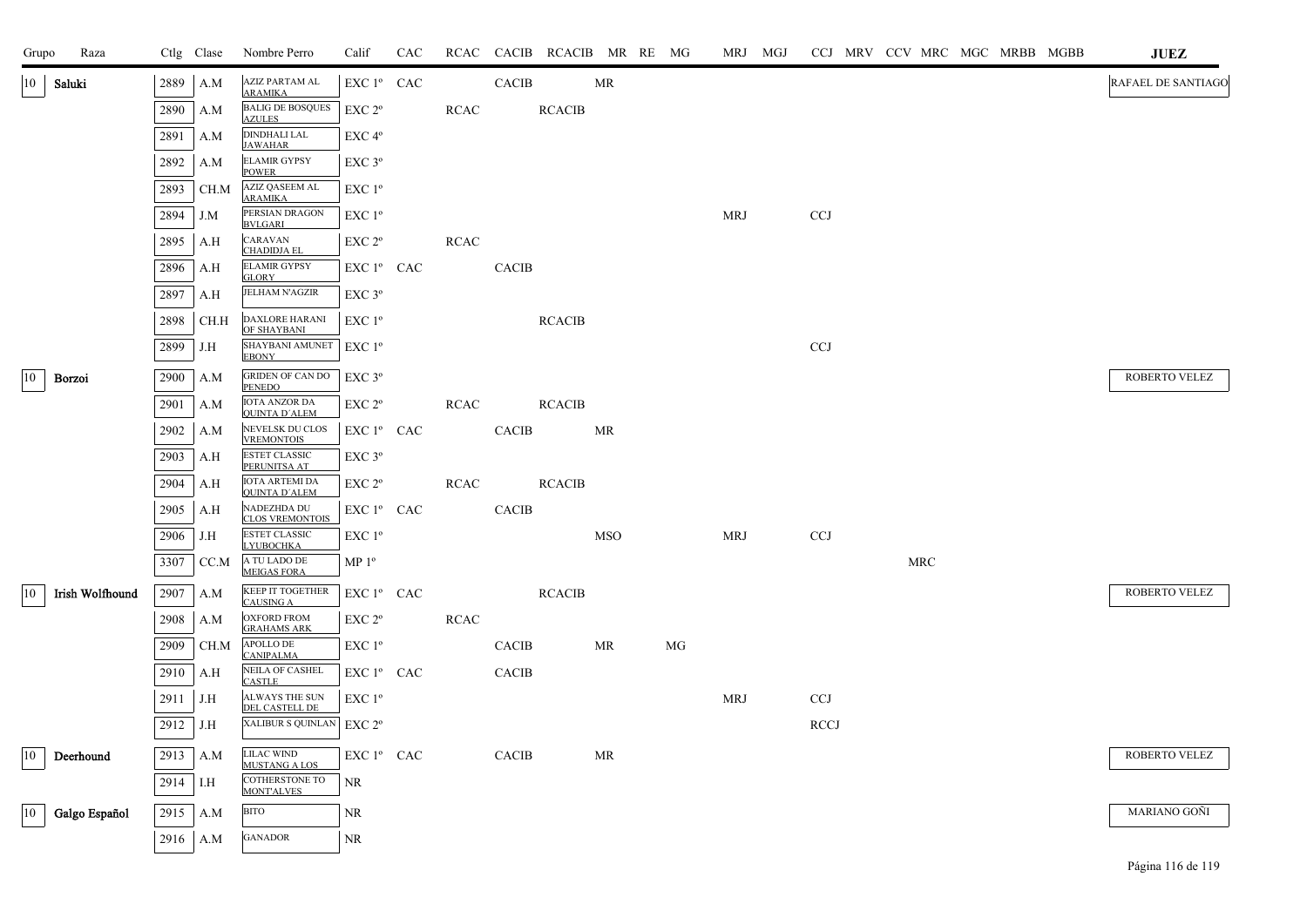| Grupo | Raza             |      | Ctlg Clase | Nombre Perro                                 | Calif                                          | CAC |             |                        |               | RCAC CACIB RCACIB MR RE MG |  | MRJ MGJ |                           | CCJ MRV CCV MRC MGC MRBB MGBB |                      |  |  | $\mathbf{J}\mathbf{U}\mathbf{E}\mathbf{Z}$ |
|-------|------------------|------|------------|----------------------------------------------|------------------------------------------------|-----|-------------|------------------------|---------------|----------------------------|--|---------|---------------------------|-------------------------------|----------------------|--|--|--------------------------------------------|
|       | 10 Galgo Español | 2917 | A.M        | <b>TIFON</b>                                 | $\mathop{\hbox{\rm EXC}}$ $1^{\circ}$ $\;$ CAC |     |             | $\operatorname{CACIB}$ |               | $MR$ RE $3^{\circ} MG$     |  |         |                           |                               |                      |  |  | MARIANO GOÑI                               |
|       |                  | 2918 | CH.M       | LUGO DU GRAND<br>VIGNOBLE D                  | EXC 1 <sup>o</sup>                             |     |             |                        |               |                            |  |         |                           |                               |                      |  |  |                                            |
|       |                  | 2919 | A.H        | <b>BLANCA</b>                                | EXC                                            |     |             |                        |               |                            |  |         |                           |                               |                      |  |  |                                            |
|       |                  | 2920 | A.H        | <b>CALATHEA</b>                              | EXC 1 <sup>°</sup> CAC                         |     |             | CACIB                  |               |                            |  |         |                           |                               |                      |  |  |                                            |
|       |                  | 2921 | A.H        | <b>CHANEL</b>                                | EXC                                            |     |             |                        |               |                            |  |         |                           |                               |                      |  |  |                                            |
|       |                  | 2922 | A.H        | FATIMA                                       | NR.                                            |     |             |                        |               |                            |  |         |                           |                               |                      |  |  |                                            |
|       |                  | 2923 | A.H        | <b>GOLOSINA DE</b><br><b>MONTE PODRIDO</b>   | EXC 2°                                         |     | <b>RCAC</b> |                        |               |                            |  |         |                           |                               |                      |  |  |                                            |
|       |                  | 2924 | A.H        | JOSEFA DU GRAND<br><b>VIGNOBLE</b>           | EXC 3°                                         |     |             |                        |               |                            |  |         |                           |                               |                      |  |  |                                            |
|       |                  | 2925 | CH.H       | <b>JUCARO SPI</b><br><b>GUADALUPE</b>        | EXC 1 <sup>o</sup>                             |     |             |                        | <b>RCACIB</b> |                            |  |         |                           |                               |                      |  |  |                                            |
|       |                  | 3308 | BB.H       | <b>CALATHEA QUEJA</b>                        | NR                                             |     |             |                        |               |                            |  |         |                           |                               |                      |  |  |                                            |
|       |                  | 3309 | CC.M       | RAYMA KÓRBL                                  | MP <sup>0</sup>                                |     |             |                        |               |                            |  |         |                           |                               | $\operatorname{MRC}$ |  |  |                                            |
| 10    | Greyhound        | 2926 | I.H        | <b>INCHYDONEY</b><br><b>MEMORIES</b>         | EXC 1 <sup>o</sup>                             |     | <b>RCAC</b> |                        | <b>RCACIB</b> |                            |  |         |                           |                               |                      |  |  | ROBERTO VELEZ                              |
|       |                  | 2927 | A.H        | <b>INCHYDONEY</b><br><b>MEMORIES NORDIC</b>  | EXC 1º CAC                                     |     |             | CACIB                  |               | MR                         |  |         |                           |                               |                      |  |  |                                            |
| 10    | Whippet          | 2928 | I.M        | FRAGUEL'S<br>APOCALYPSE WOW                  | EXC 1°                                         |     |             |                        |               |                            |  |         |                           |                               |                      |  |  | ROBERTO VELEZ                              |
|       |                  | 2929 | A.M        | <b>BARNESMORE</b><br><b>NAVARRO</b>          | EXC 2°                                         |     | <b>RCAC</b> |                        | <b>RCACIB</b> |                            |  |         |                           |                               |                      |  |  |                                            |
|       |                  | 2930 | A.M        | ENOLACANS ATOM<br><b>KUCHER</b>              | EXC 1º CAC                                     |     |             | $\mbox{CACIB}$         |               |                            |  |         |                           |                               |                      |  |  |                                            |
|       |                  | 2931 | A.M        | <b>INOHA ILEVEN</b>                          | EXC 4°                                         |     |             |                        |               |                            |  |         |                           |                               |                      |  |  |                                            |
|       |                  | 2932 | A.M        | JR. CH. ESP GIB<br><b>FRAGUEL'S</b>          | EXC <sub>3°</sub>                              |     |             |                        |               |                            |  |         |                           |                               |                      |  |  |                                            |
|       |                  | 2933 | A.M        | MOSSBAWNHILL<br>LETS GO CRAZY                | EXC                                            |     |             |                        |               |                            |  |         |                           |                               |                      |  |  |                                            |
|       |                  | 2934 | A.M        | PITU DE CANNEL                               | MB                                             |     |             |                        |               |                            |  |         |                           |                               |                      |  |  |                                            |
|       |                  | 2935 | J.M        | <b>ENOLACANS BOND</b><br><b>SEX BOMB</b>     | $EXC1^{\circ}$                                 |     |             |                        |               |                            |  |         | $\ensuremath{\text{CCJ}}$ |                               |                      |  |  |                                            |
|       |                  | 2936 | J.M        | <b>FRAGUEL'S</b><br><b>ANONYMOUS</b>         | $EXC 2^{\circ}$                                |     |             |                        |               |                            |  |         | <b>RCCJ</b>               |                               |                      |  |  |                                            |
|       |                  | 2937 | J.M        | TOKIO DE MAINAKE                             | EXC 3°                                         |     |             |                        |               |                            |  |         |                           |                               |                      |  |  |                                            |
|       |                  | 2938 | I.H        | CASTELBUDRIA<br><b>BLONDE AMBITION</b>       | EXC 1 <sup>°</sup> CAC                         |     |             |                        | <b>RCACIB</b> |                            |  |         |                           |                               |                      |  |  |                                            |
|       |                  | 2939 | I.H        | <b>FRAGUEL'S</b><br><b>AGAINST RULES</b>     | EXC 2°                                         |     |             |                        |               |                            |  |         |                           |                               |                      |  |  |                                            |
|       |                  | 2940 | A.H        | CASTELBUDRIA<br><b>AMAZING MENCL</b>         | <b>EXC</b>                                     |     |             |                        |               |                            |  |         |                           |                               |                      |  |  |                                            |
|       |                  | 2941 | A.H        | CASTELBUDRIA<br><b>EMPERATRIZ</b>            | EXC <sub>3°</sub>                              |     |             |                        |               |                            |  |         |                           |                               |                      |  |  |                                            |
|       |                  | 2942 | A.H        | <b>ENOLACANS</b><br><b>AUDREY HEPBURN</b>    | EXC <sub>2°</sub>                              |     |             |                        |               |                            |  |         |                           |                               |                      |  |  |                                            |
|       |                  | 2943 | A.H        | <b>GAMA CHLOE DA</b><br><b>QUINTA D'ALEM</b> | EXC 4°                                         |     |             |                        |               |                            |  |         |                           |                               |                      |  |  |                                            |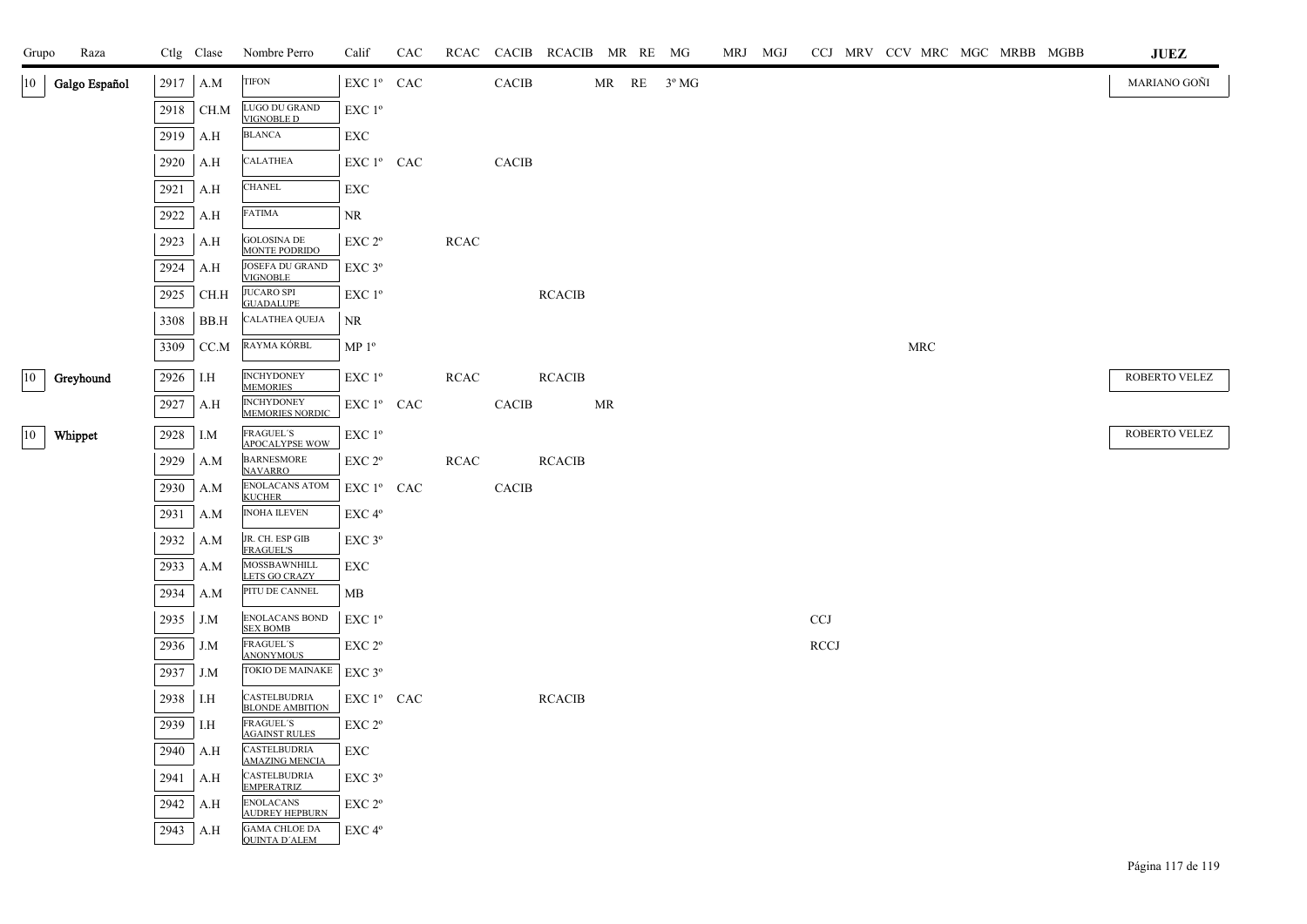| Grupo | Raza                       |      | Ctlg Clase | Nombre Perro                                            | Calif                                 | CAC |             |              | RCAC CACIB RCACIB MR RE MG |    |                | MRJ MGJ    |            |  |     |  | CCJ MRV CCV MRC MGC MRBB MGBB | ${\bf JUEZ}$  |
|-------|----------------------------|------|------------|---------------------------------------------------------|---------------------------------------|-----|-------------|--------------|----------------------------|----|----------------|------------|------------|--|-----|--|-------------------------------|---------------|
| 10    | Whippet                    | 2944 | A.H        | TARARI QUE TE VI<br>DE CAN NEL                          | <b>EXC</b>                            |     |             |              |                            |    |                |            |            |  |     |  |                               | ROBERTO VELEZ |
|       |                            | 2945 | A.H        | ZETA STAR IN SKY<br>DA QUINTA D'ALEM                    | EXC 1°                                |     | $\sf RCAC$  |              |                            |    |                |            |            |  |     |  |                               |               |
|       |                            | 2946 | CH.H       | NUGABE LINDA<br><b>LECCA</b>                            | EXC 1 <sup>o</sup>                    |     |             | <b>CACIB</b> |                            |    |                |            |            |  |     |  |                               |               |
|       |                            | 2947 | J.H        | <b>ALLIUM FLOR</b><br><b>GEMSTONE</b>                   | EXC <sub>4°</sub>                     |     |             |              |                            |    |                |            |            |  |     |  |                               |               |
|       |                            | 2948 | J.H        | <b>EMERITABULL</b><br><b>BIANCA</b>                     | EXC 1 <sup>o</sup>                    |     |             |              |                            | MR | $2^{\circ}$ MG | <b>MRJ</b> | <b>CCJ</b> |  |     |  |                               |               |
|       |                            | 2949 | J.H        | FRAGUEL'S APRIL<br><b>FOOLS</b>                         | EXC 2 <sup>o</sup>                    |     |             |              |                            |    |                |            | RCCJ       |  |     |  |                               |               |
|       |                            | 2950 | J.H        | NORTHON QUEEN L<br>ORLYNE DE                            | $EXC$ $3^{\circ}$                     |     |             |              |                            |    |                |            |            |  |     |  |                               |               |
|       |                            | 3310 | CC.M       | HOT ISLE<br><b>VICTORIOUS</b>                           | MP <sup>0</sup>                       |     |             |              |                            |    |                |            |            |  | MRC |  |                               |               |
|       |                            | 3311 | CC.M       | MOSSBAWNHILL<br>ALL THAT N MORE                         | $MP 2^o$                              |     |             |              |                            |    |                |            |            |  |     |  |                               |               |
| 10    | Pequeño Lebrel<br>Italiano | 2951 | I.M        | <b>ISO ALLEGRO</b>                                      | EXC 1 <sup>o</sup>                    |     |             |              |                            |    |                |            |            |  |     |  |                               | ROBERTO VELEZ |
|       |                            | 2952 | A.M        | ANKER DE ESCRIBA                                        | <b>NR</b>                             |     |             |              |                            |    |                |            |            |  |     |  |                               |               |
|       |                            | 2953 | A.M        | <b>DIVINO</b><br>CH INVICTUS DE                         | EXC 2°                                |     | <b>RCAC</b> |              |                            |    |                |            |            |  |     |  |                               |               |
|       |                            | 2954 | A.M        | <b>JUNIOR'S CAN</b><br>CH. PORT FARAON<br>DE CARBONEROS | $EXC1^{\circ}$ CAC                    |     |             | CACIB        |                            | MR |                |            |            |  |     |  |                               |               |
|       |                            | 2955 | A.M        | MAGIC MOMENT DE<br><b>ESCRIBA DIVINO</b>                | NR                                    |     |             |              |                            |    |                |            |            |  |     |  |                               |               |
|       |                            | 2956 | A.M        | POLINA CHAMBO<br>TOUCHE ECLAT                           | EXC                                   |     |             |              |                            |    |                |            |            |  |     |  |                               |               |
|       |                            | 2957 | A.M        | RIECOMMI PER<br><b>VENDETTA DE</b>                      | EXC                                   |     |             |              |                            |    |                |            |            |  |     |  |                               |               |
|       |                            | 2958 | A.M        | <b>SAINT LAURENT</b><br><b>NOIR DEI RAGGI DI</b>        | EXC 3°                                |     |             |              |                            |    |                |            |            |  |     |  |                               |               |
|       |                            | 2959 | A.M        | ZULU WARRIOR<br><b>DEVINO</b>                           | EXC 4°                                |     |             |              |                            |    |                |            |            |  |     |  |                               |               |
|       |                            | 2960 | CH.M       | <b>DARK LEGEND'S</b><br><b>YERICHO</b>                  | EXC 1 <sup>o</sup>                    |     |             |              | <b>RCACIB</b>              |    |                |            |            |  |     |  |                               |               |
|       |                            | 2961 | CH.M       | <b>LORENZO DE</b><br><b>ESCRIBA DIVINO</b>              | NR                                    |     |             |              |                            |    |                |            |            |  |     |  |                               |               |
|       |                            | 2962 | J.M        | <b>AKORK'S ADRIANO</b>                                  | $EXC1^{\circ}$                        |     |             |              |                            |    |                | <b>MRJ</b> | CCJ        |  |     |  |                               |               |
|       |                            | 2963 | I.H        | <b>CHIANTI DE</b><br><b>MARCHESE DEL</b>                | EXC 2 <sup>o</sup>                    |     |             |              |                            |    |                |            |            |  |     |  |                               |               |
|       |                            | 2964 | I.H        | GALA DE<br><b>CARBONEROS</b>                            | ${\rm EXC}$ $1^{\rm o}$ $\;$ CAC $\;$ |     |             | <b>CACIB</b> |                            |    |                |            |            |  |     |  |                               |               |
|       |                            | 2965 | A.H        | <b>ACKRAS FRANCESCA</b>                                 | EXC 1 <sup>o</sup>                    |     | <b>RCAC</b> |              | <b>RCACIB</b>              |    |                |            |            |  |     |  |                               |               |
|       |                            | 2966 | A.H        | CHJR AZABACHE I<br>DE JUNIOR'S CAN                      | EXC 4 <sup>o</sup>                    |     |             |              |                            |    |                |            |            |  |     |  |                               |               |
|       |                            | 2967 | A.H        | DENISE DE ESCRIBA<br><b>DIVINO</b>                      | NR                                    |     |             |              |                            |    |                |            |            |  |     |  |                               |               |
|       |                            | 2968 | A.H        | <b>EMPERATRIZ DE</b><br><b>ESCRIBA DIVINO</b>           | NR                                    |     |             |              |                            |    |                |            |            |  |     |  |                               |               |
|       |                            | 2969 | A.H        | FIORI BLU DA<br><b>QUINTA D'ALEM</b>                    | NR                                    |     |             |              |                            |    |                |            |            |  |     |  |                               |               |
|       |                            | 2970 | A.H        | <b>GOLDEN EYES DE</b><br><b>JUNIOR'S CAN</b>            | EXC                                   |     |             |              |                            |    |                |            |            |  |     |  |                               |               |